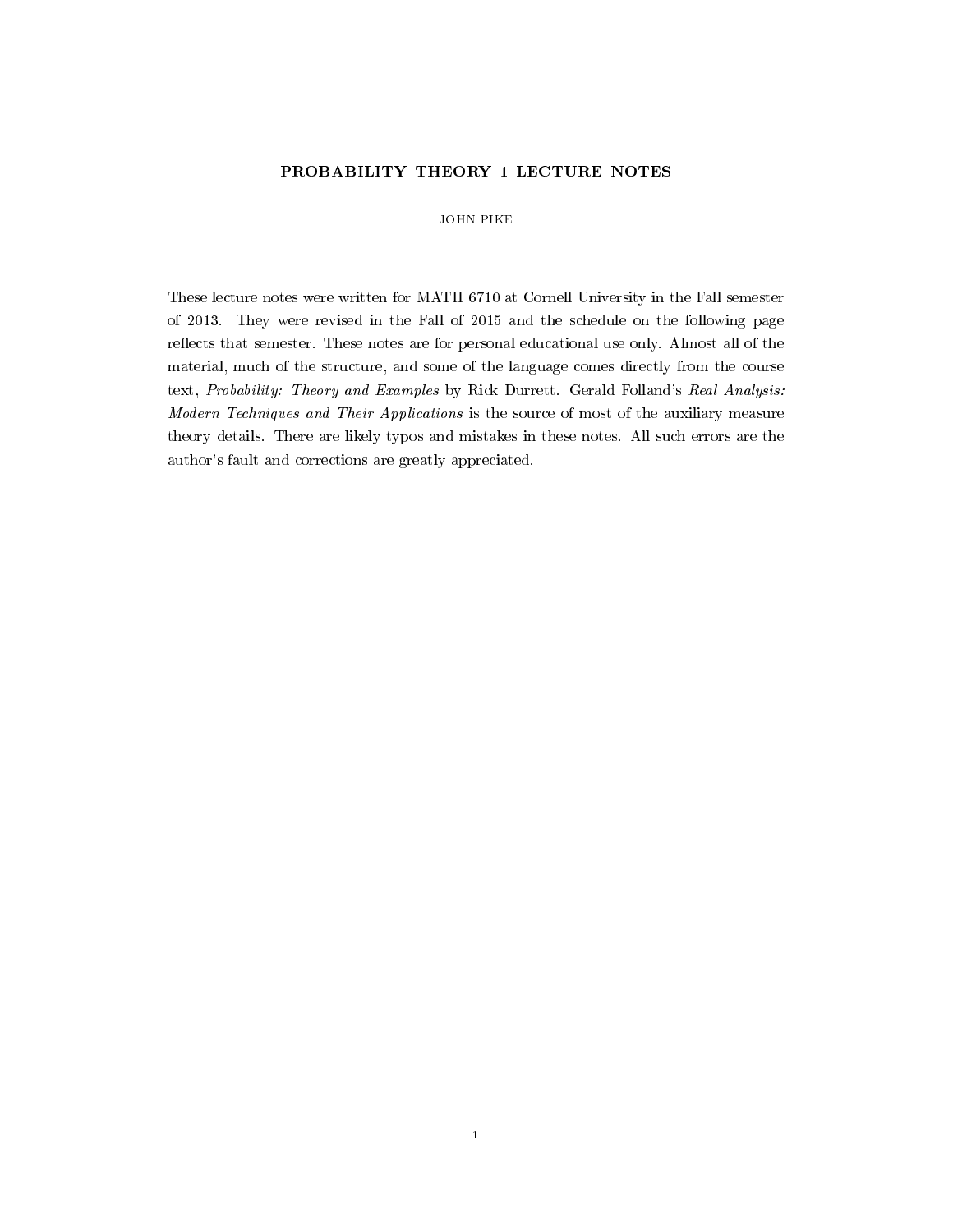Day 1: Finished Section 1 Day 2: Finished Section 2 Day 3: Up to definition of semialgebra Day 4: Finished Section 3 Day 5: Through review of integration Day 6: Through Limit Theorems Day 7: Through Corollary 6.2 Day 8: Through Theorem 6.6 Day 9: Finished Section 6 Day 10: Through Corollary 7.1 Day 11: Through Example 7.5 Day 12: Through Theorem 7.4 Day 13: Finished Section 7 Day 14: Through Theorem 8.3 Day 15: Finished Section 8 Day 16: Through Theorem 9.2 Day 17: Through Example 10.2 Day 18: Up to Claim in 3-series Theorem Day 19: Finished Section 10 Day 20: Through Theorem 11.1 Day 21: Through Theorem 11.4 Day 22: Finished Section 11 Day 23: Through Theorem 12.1 Day 24: Up to Theorem 12.4 Day 25: Through Lemma 13.2 Day 26: Through Theorem 13.3 Day 27: Finished Section 13 Day 28: Through Example 14.1 Day 29: Finished Section 14 Day 30: Through beginning of proof of Lemma 15.2 Day 31: Through Theorem 15.2 Day 32: Through Theorem 15.6 Day 33: Finished Section 16 Day 34: Through Proposition 17.2 Day 35: Started proof of Theorem 18.1 (skipped Wald 2) Day 36: Through Theorem 18.4 Day 37: Through Lemma 19.3 (skipped Chung-Fuchs)

Day 38: Finished Section 19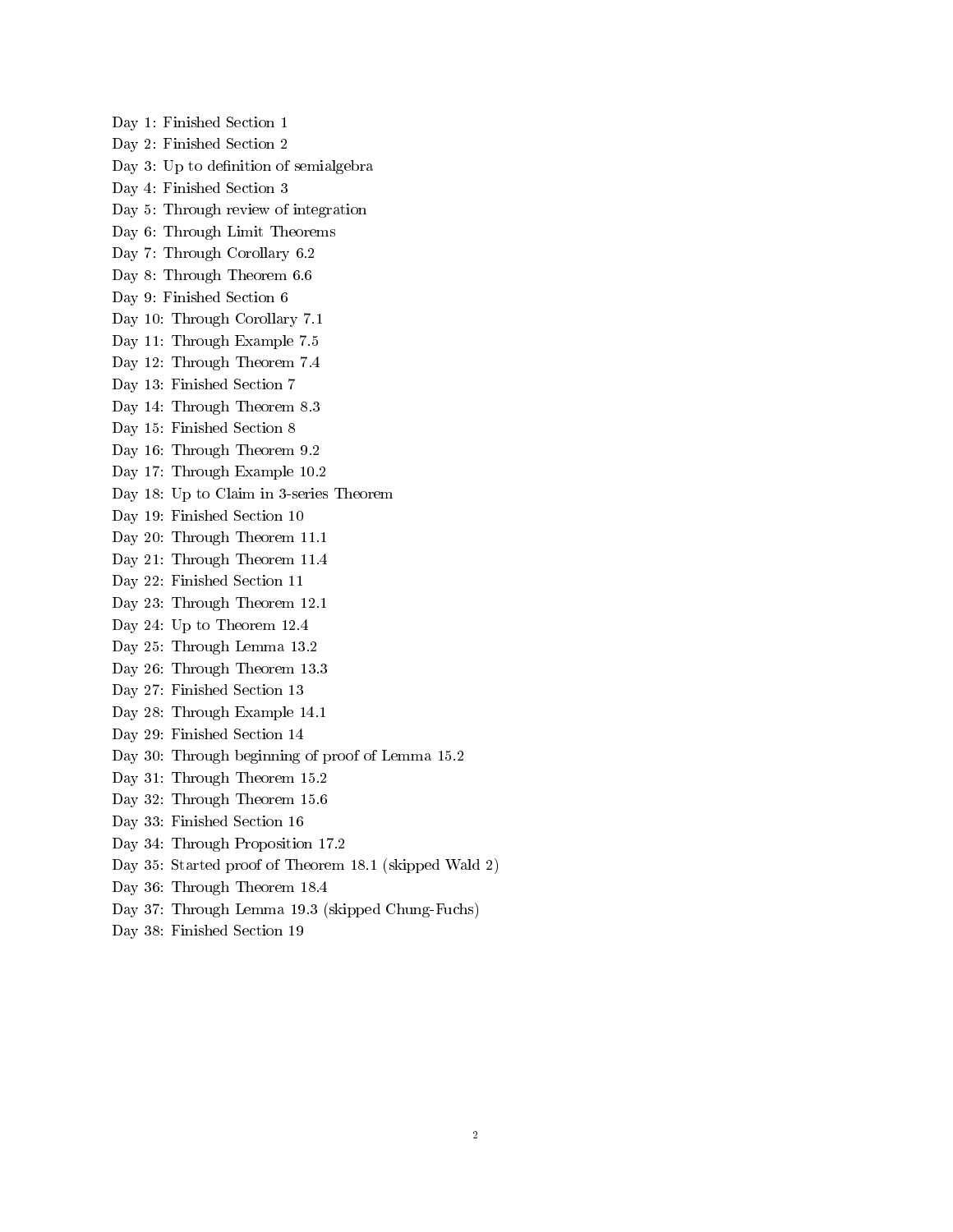#### 1. Introduction

#### Probability Spaces.

A probability space is a measure space  $(\Omega, \mathcal{F}, P)$  with  $P(\Omega) = 1$ .

The sample space  $\Omega$  can be any set, and it can be thought of as the collection of all possible outcomes of some experiment or all possible states of some system. Elements of  $\Omega$  are referred to as *elementary outcomes*.

The  $\sigma$ -algebra (or  $\sigma$ -field)  $\mathcal{F} \subseteq 2^{\Omega}$  satisfies

1) 
$$
F
$$
 is nonempty

2)  $E \in \mathcal{F} \Rightarrow E^C \in \mathcal{F}$ 

3) For any countable collection  $\{E_i\}_{i\in I}\subseteq \mathcal{F}$ ,  $\bigcup_{i\in I}E_i\in \mathcal{F}$ .

Elements of  $\mathcal F$  are called *events*, and can be regarded as sets of elementary outcomes about which one can say something meaningful. Before the experiment has been performed, a meaningful statement about  $E \in \mathcal{F}$ is  $P(E)$ . Afterward, a meaningful statement is whether or not E occurred.

The probability measure  $P : \mathcal{F} \to [0, 1]$  satisfies

$$
1) P(\Omega) = 1
$$

2) for any countable disjoint collection  $\{E_i\}_{i\in I}$ ,  $P(\bigcup_{i\in I} E_i) = \sum_{i\in I} P(E_i)$ .

The interpretation is that  $P(A)$  represents the chance that event A occurs (though there is no general consensus about what that actually means).

If p is some property and  $A = {\omega \in \Omega : p(\omega)$  is true is such that  $P(A) = 1$ , then we say that p holds almost surely, or a.s. for short. This is equivalent to "almost everywhere" in measure theory. Note that it is possible to have an event  $E \in \mathcal{F}$  with  $E \neq \emptyset$  and  $P(E) = 0$ . Thus, for instance, there is a distinction between "impossible" and "with probability zero" as discussed in Example [1.3](#page-2-0) below.

<span id="page-2-1"></span>**Example 1.1.** Rolling a fair die:  $\Omega = \{1, 2, 3, 4, 5, 6\}, \mathcal{F} = 2^{\Omega}, P(E) = \frac{|E|}{6}$ .

<span id="page-2-3"></span>**Example 1.2.** Flipping a (possibly biased) coin:  $\Omega = \{H, T\}$ ,  $\mathcal{F} = 2^{\Omega} = \{\emptyset, \{H\}, \{T\}, \{H, T\}\}\$ , P satisfies  $P({H}) = p$  and  $P({T}) = 1 - p$  for some  $p \in (0, 1)$ .

<span id="page-2-0"></span>**Example 1.3.** Random point in the unit interval:  $\Omega = [0, 1], \mathcal{F} = \mathcal{B}_{[0,1]} =$  Borel Sets,  $P =$  Lebesgue measure. The experiment here is to pick a real number between 0 and 1 uniformly at random. Generally speaking, uniformity corresponds to translation invariance, which is the primary defining property of Lebesgue measure. Observe that each outcome  $x \in [0, 1]$  has  $P({x}) = 0$ , so the experiment must result in the realization of an outcome with probability zero.

<span id="page-2-4"></span>**Example 1.4.** Standard normal distribution:  $\Omega = \mathbb{R}, \mathcal{F} = \mathcal{B}, P(E) = \frac{1}{\sqrt{2}}$  $rac{1}{2\pi} \int_E e^{-\frac{x^2}{2}} dx.$ 

<span id="page-2-2"></span>**Example 1.5.** Poisson distribution with mean  $\lambda$ :  $\Omega = \mathbb{N} \cup \{0\}$ ,  $\mathcal{F} = 2^{\Omega}$ ,  $P(E) = e^{-\lambda} \sum_{k \in E} \frac{\lambda^k}{k!}$  $\frac{\lambda^{\prime\prime}}{k!}$ .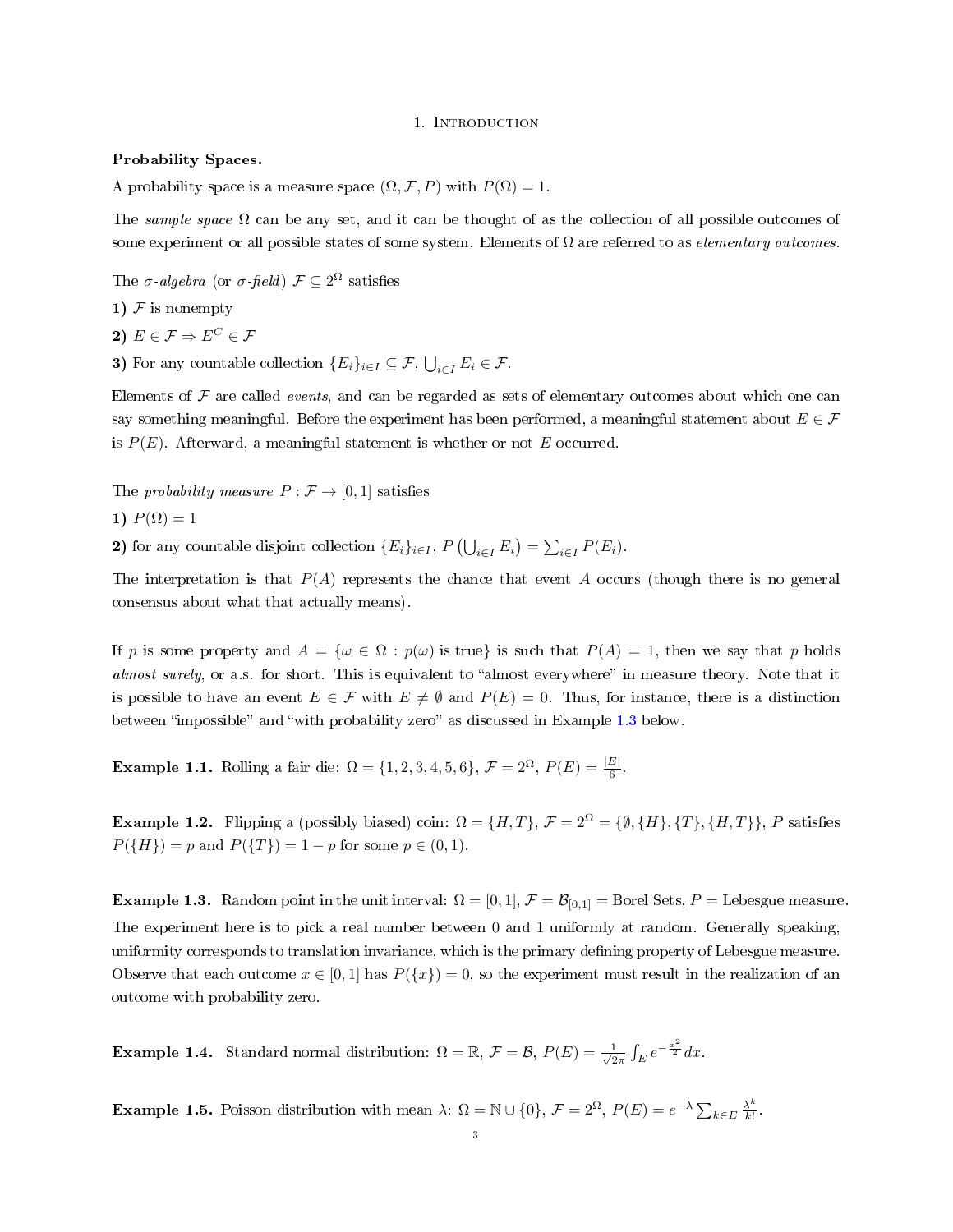### Why Measure Theory.

Historically, probability was defined in terms of a finite number of equally likely outcomes (Example  $1.1$ ) so that  $|\Omega| < \infty$ ,  $\mathcal{F} = 2^{\Omega}$ , and  $P(E) = \frac{|E|}{|\Omega|}$ .

When the sample space is countably infinite (Example  $1.5$ ), or finite but the outcomes are not necessarily equally likely (Example [1.2\)](#page-2-3), one can speak of probabilities in terms weighted outcomes by taking a function  $p: \Omega \to [0,1]$  with  $\sum_{\omega \in \Omega} p(\omega) = 1$  and setting  $P(E) = \sum_{\omega \in E} p(\omega)$ .

For most practical purposes, this can be generalized to the case where  $\Omega \subseteq \mathbb{R}$  by taking a weighting function  $f: \Omega \to [0, \infty)$  with  $\int_{\Omega} f(x)dx = 1$  and setting  $P(E) = \int_{E} f(x)dx$  (Examples [1.3](#page-2-0) and [1.4\)](#page-2-4), but one must be careful since the integral is not defined for all sets  $E$  (e.g. Vitali sets\*).

Those who have taken undergraduate probability will recognize  $p$  and  $f$  as p.m.f.s and p.d.f.s, respectively. In measure theoretic terms,  $f = \frac{dP}{dm}$  is the Radon-Nikodym derivative of P with respect to Lebesgue measure, *m*. Similarly,  $p = \frac{dP}{dc}$  where *c* is counting measure on  $\Omega$ .

Measure theory provides a unifying framework in which these ideas can be made rigorous, and it enables further extensions to more general sample spaces and probability functions.

Also, note that in the formal axiomatic construction of probability as a measure space with total mass 1, there is absolutely no mention of chance or randomness, so we can use probability without worrying about any philosophical issues.

## Random Variables and Expectation.

Given a measurable space  $(S, \mathcal{G})$ , we define an  $(S, \mathcal{G})$ -valued random variable to be a measurable function  $X:\Omega\to S$ . In this class, the unqualified term "random variable" will refer to the case  $(S,\mathcal{G})=(\mathbb{R},\mathcal{B})$ .

We typically think of  $X$  as an observable, or a measurement to be taken after the experiment has been performed.

An extremely useful example is given by taking any  $A \in \mathcal{F}$  and defining the indicator function,

$$
1_A(\omega) = \begin{cases} 1, & \omega \in A \\ 0, & \omega \in A^C \end{cases}
$$

.

Note that if  $(\Omega, \mathcal{F}, P)$  is a probability space and X is an  $(S, \mathcal{G})$ -valued random variable, then X induces the pushforward probability measure  $\mu = P \circ X^{-1}$  on  $(S, \mathcal{G})$ . Frequently, we will abuse notation and write  $P(X \in B) = P(X^{-1}(B)) = P(\{\omega \in \Omega : X(\omega) \in B\})$  for  $\mu(B)$ .

X also induces the sub- $\sigma$ -algebra  $\sigma(X) = \{X^{-1}(E) : E \in \mathcal{G}\} \subseteq \mathcal{F}$ . If we think of  $\Omega$  as the possible outcomes of an experiment and X as a measurement to be performed, then  $\sigma(X)$  represents the information we can learn from that measurement.

In contrast to other areas of measure theory, in probability we are often interested in various sub-σ-algebras  $\mathcal{F}_0 \subseteq \mathcal{F}$ , which we think of in terms of information content.

For instance, if the experiment is rolling a six-sided die (Example [1.1\)](#page-2-1), then  $\mathcal{F}_0 = \{0, \{1, 3, 5\}, \{2, 4, 6\}, \Omega\}$ represents the information concerning the parity of the value rolled.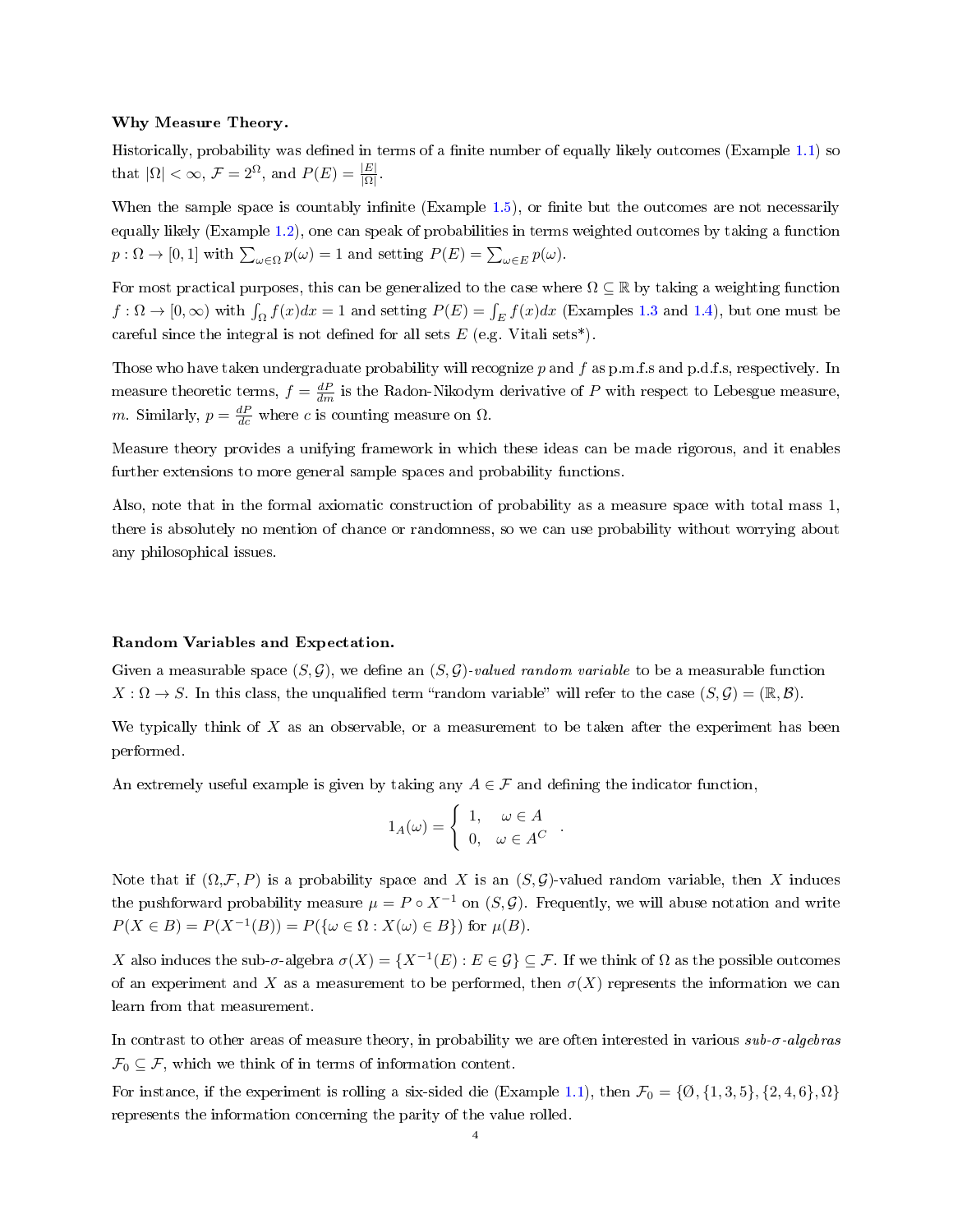The expectation (or mean or expected value) of a real-valued random variable X on  $(\Omega, \mathcal{F}, P)$  is defined as  $E[X] = \int_{\Omega} X(\omega) dP(\omega)$  whenever the integral is well-defined.

Expectation is generally interpreted as a weighted average which gives the "best guess" for the value of the random quantity X.

We will study random variables and their expectations in greater detail soon. For now, the point is that many familiar objects from undergraduate probability can be rigorously and simply defined using the language of measure theory.

That said, it should be emphasized that probability is not just the study of measure spaces with total mass 1. As useful and necessary as the rigorous measure theoretic foundations are, it is equally important to cultivate a probabilistic way of thinking whereby one conceptualizes problems in terms of coin tossing, card shuffling, particle trajectories, and so forth.

 $*$  An example of a subset of [0, 1] which has no well-defined Lebesgue measure is given by the following construction:

Define an equivalence relation on [0, 1) by  $x \sim y$  if and only if  $x - y \in \mathbb{Q}$ .

Using the axiom of choice, let  $E \subseteq [0,1)$  consist of exactly one point from each equivalence class.

For  $q \in \mathbb{Q}_{[0,1)}$ , define  $E_q = E + q \pmod{1}$ . By construction  $E_q \cap E_r = \emptyset$  for  $r \neq q$  and  $\bigcup_{q \in \mathbb{Q}_{[0,1)}} E_q = [0,1)$ . Thus, by countable additivity, we must have

$$
1 = m([0, 1)) = m\left(\bigcup_{q \in \mathbb{Q}_{[0, 1)}} E_q\right) = \sum_{q \in \mathbb{Q}_{[0, 1)}} m(E_q).
$$

However, Lebesgue measure is translation invariant, so  $m(E_q) = m(E)$  for all q. We see that  $m(E_q)$  is not well-defined as  $m(E_q) = 0$  implies  $1 = 0$  and  $m(E_q) > 0$  implies  $1 = \infty$ .

The existence of non-measurable sets can be proved using slightly weaker assumptions than the axiom of choice (such as the Boolean prime ideal theorem), but it has been shown that the existence of non-measurable sets is not provable in Zermelo-Fraenkel alone.

In three or more dimensions, the Banach-Tarski paradox shows that in ZFC, there is no finitely additive measure defined on all subsets of Euclidean space which is invariant under translation and rotation.

(The paradox is that one can cut a unit ball into five pieces and reassemble them using only rigid motions to obtain two disjoint unit balls.)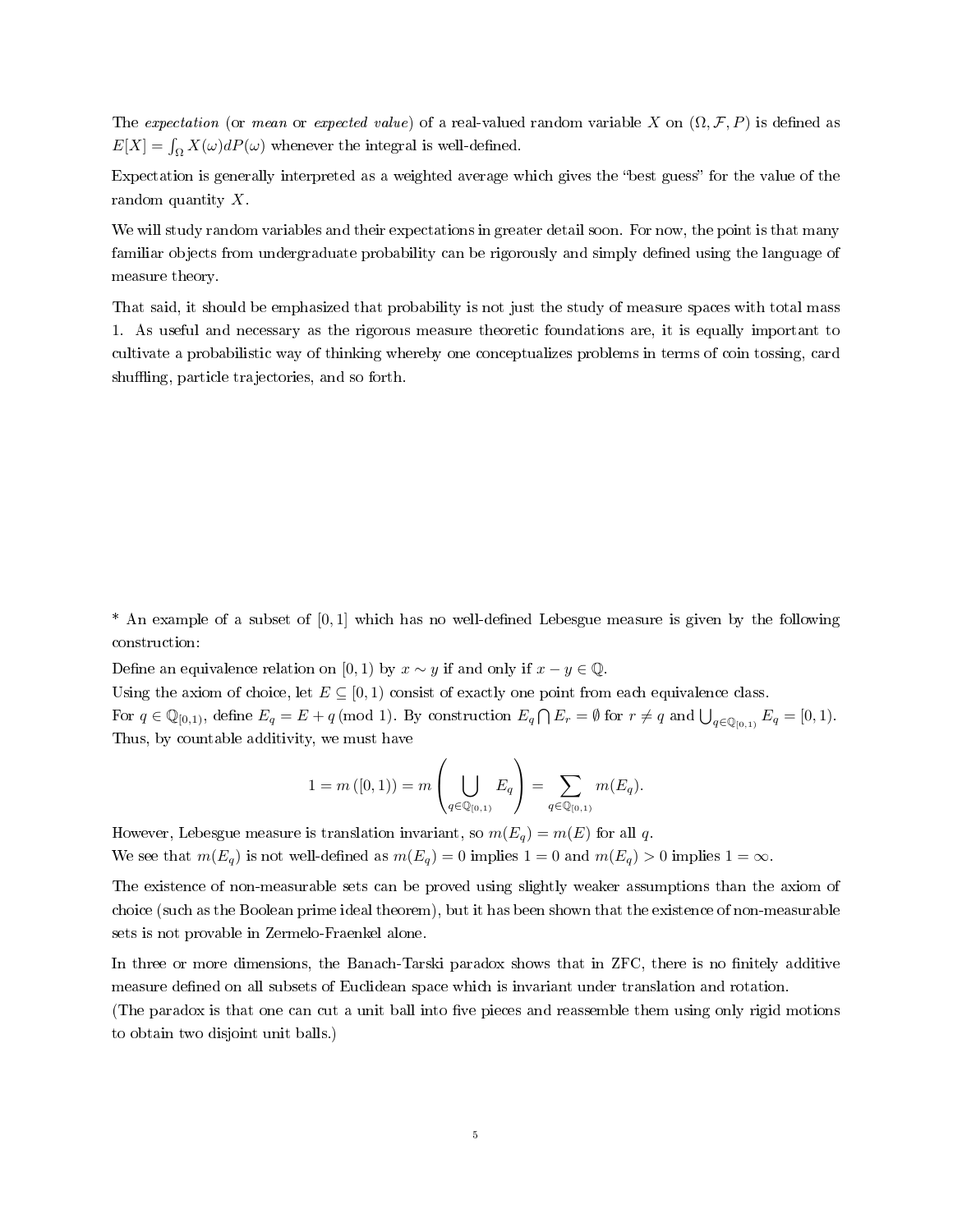## 2. Preliminary Results

At this point, we need to establish some fundamental facts about probability measures and  $\sigma$ -algebras in preparation for a discussion of probability distributions and to reacquaint ourselves with the style of measure theoretic arguments.

## Probability Measures.

The following simple facts are extremely useful and will be employed frequently throughout this course.

**Theorem 2.1.** Let P be a probability measure on  $(\Omega, \mathcal{F})$ .

- (i) Complements For any  $A \in \mathcal{F}$ ,  $P(A^C) = 1 P(A)$ .
- (ii) Monotonicity For any  $A, B \in \mathcal{F}$  with  $A \subseteq B, P(A) \leq P(B)$ .
- (iii) Subadditivity For any countable collection  ${E_i}_{i=1}^{\infty} \subseteq \mathcal{F}$ ,  $P(\bigcup_{i=1}^{\infty} E_i) \leq \sum_{i=1}^{\infty} P(E_i)$ .
- (iv) Continuity from below If  $A_i \nearrow A$  (i.e.  $A_1 \subseteq A_2 \subseteq ...$  and  $\bigcup_{i=1}^{\infty} A_i = A$ ), then

$$
\lim_{n \to \infty} P(A_n) = P(A).
$$

(v) Continuity from above If  $A_i \searrow A = \bigcap_{i=1}^{\infty} A_i$ , then  $\lim_{n \to \infty} P(A_n) = P(A)$ .

## Proof.

For (i),  $1 = P(\Omega) = P(A \sqcup A^C) = P(A) + P(A^C)$  by countable additivity.

For (ii),  $P(B) = P(A \sqcup (B \setminus A)) = P(A) + P(B \setminus A) > P(A)$ .

For (iii), we "disjointify" the sets by defining  $F_1 = E_1$  and  $F_i = E_i \setminus \left(\bigcup_{j=1}^{i-1} E_j\right)$  for  $i > 1$ , and observe that  $\bigsqcup_{i=1}^n F_i = \bigcup_{i=1}^n E_i$  for all  $n \in \mathbb{N} \cup \{\infty\}$ . Since  $F_i \subseteq E_i$  for all i, we have

$$
P\left(\bigcup_{i=1}^{\infty} E_i\right) = P\left(\bigcup_{i=1}^{\infty} F_i\right) = \sum_{i=1}^{\infty} P(F_i) \le \sum_{i=1}^{\infty} P(E_i).
$$

For (iv), set  $B_1 = A_1$  and  $B_i = A_i \setminus A_{i-1}$  for  $i > 1$ , and note that the  $B_i$ 's are disjoint with  $\bigcup_{i=1}^n B_i = A_n$ and  $\bigcup_{i=1}^{\infty} B_i = A$ . Then

$$
P(A) = P\left(\bigcup_{i=1}^{\infty} B_i\right) = \sum_{i=1}^{\infty} P(B_i) = \lim_{n \to \infty} \sum_{i=1}^{n} P(B_i)
$$

$$
= \lim_{n \to \infty} P\left(\bigcup_{i=1}^{n} B_i\right) = \lim_{n \to \infty} P(A_n).
$$

For (v), if  $A_1 \supseteq A_2 \supseteqeq \dots$  and  $A = \bigcap_{i=1}^{\infty} A_i$ , then  $A_1^C \subseteq A_2^C \subseteqeq \dots$  and  $A^C = \bigcap_{i=1}^{\infty} A_i^C = \bigcup_{i=1}^{\infty} A_i^C$ , so it follows from (i) and (iv) that

$$
P(A) = 1 - P(A^C) = 1 - \lim_{n \to \infty} P(A_n^C) = \lim_{n \to \infty} (1 - P(A_n^C)) = \lim_{n \to \infty} P(A_n).
$$

Properties (ii)-(iv) hold for any measure space  $(S, \mathcal{G}, \nu)$ , (v) is true for arbitrary measure spaces under the assumption that there is some  $A_i$  with  $\nu(A_i) < \infty$ , and (i) holds for all finite measures upon replacing 1 with  $\nu(S)$ .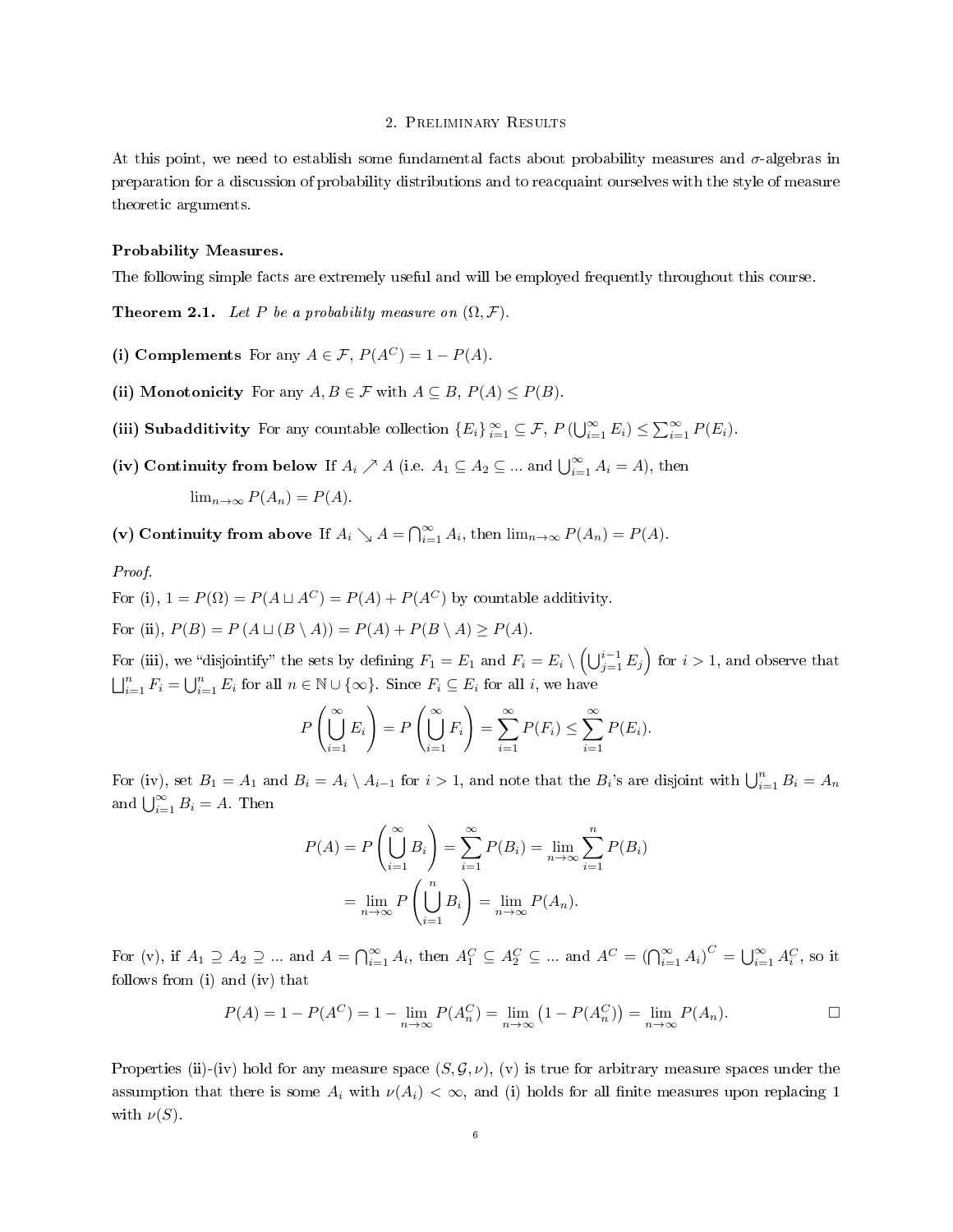#### Sigma Algebras.

We now review some some basic facts about  $\sigma$ -algebras. Our first observation is

<span id="page-6-0"></span>**Proposition 2.1.** For any index set I, if  $\{\mathcal{F}_i\}_{i\in I}$  is a collection of  $\sigma$ -algebras on  $\Omega$ , then so is  $\bigcap_{i\in I}\mathcal{F}_i$ .

It follows easily from Proposition [2.1](#page-6-0) that for any collection of sets  $A \subseteq 2^{\Omega}$ , there is a smallest  $\sigma$ -algebra containing  $\mathcal{A}$  – namely, the intersection of all  $\sigma$ -algebras containing  $\mathcal{A}$ . This is called the  $\sigma$ -algebra generated by A and is denoted by  $\sigma(A)$ .

Note that if F is a  $\sigma$ -algebra and  $\mathcal{A} \subseteq \mathcal{F}$ , then  $\sigma(\mathcal{A}) \subseteq \mathcal{F}$ .

An important class of examples are the Borel  $\sigma$ -algebras: If  $(X, \mathcal{T})$  is a topological space, then  $\mathcal{B}_X = \sigma(\mathcal{T})$ is called the Borel  $\sigma$ -algebra. It is worth recalling that for the standard topology on  $\mathbb{R}$ , the Borel sets are generated by open intervals, closed intervals, half-open intervals, open rays, and closed rays, respectively.

Our main technical result about  $\sigma$ -algebras is Dynkin's  $\pi$ - $\lambda$  Theorem, an extremely useful result which is often omitted in courses on measure theory. To state the result, we will need the following definitions.

**Definition.** A collection of sets  $\mathcal{P} \subseteq 2^{\Omega}$  is called a  $\pi$ -system if it is closed under intersection.

**Definition.** A collection of sets  $\mathcal{L} \subseteq 2^{\Omega}$  is called a  $\lambda$ -system if

 $(1) \Omega \in \mathcal{L}$ (2) If  $A, B \in \mathcal{L}$  and  $A \subseteq B$ , then  $B \setminus A \in \mathcal{L}$ 

(3) If  $A_n \in \mathcal{L}$  with  $A_n \nearrow A$ , then  $A \in \mathcal{L}$ 

**Theorem 2.2** (Dynkin). If P is a  $\pi$ -system and L is a  $\lambda$ -system with  $P \subseteq \mathcal{L}$ , then  $\sigma(P) \subseteq \mathcal{L}$ .

*Proof.* We begin by observing that the intersection of any number of  $\lambda$ -systems is a  $\lambda$ -system, so for any collection A, there is a smallest  $\lambda$ -system  $\ell(A)$  containing A. Thus it will suffice to show a)  $\ell(\mathcal{P})$  is a  $\sigma$ -algebra (since then  $\sigma(\mathcal{P}) \subseteq \ell(\mathcal{P}) \subseteq \mathcal{L}$ ).

In fact, as one easily checks that a  $\lambda$ -system which is closed under intersection is a  $\sigma$ -algebra  $(A^C = \Omega \setminus A, A \cup B = (A^C \cap B^C)^C$ , and  $\bigcup_{i=1}^n A_i \nearrow \bigcup_{i=1}^\infty A_i$ , we need only to demonstrate b)  $\ell(\mathcal{P})$  is closed under intersection.

To this end, define  $\mathcal{G}_A = \{B : A \cap B \in \ell(\mathcal{P})\}$  for any set A. To complete the proof, we will first show c)  $\mathcal{G}_A$  is a  $\lambda$ -system for each  $A \in \ell(\mathcal{P}),$ and then prove that b) follows from c).

To establish c), let A be an arbitrary member of  $\ell(\mathcal{P})$ . Then  $A = \Omega \cap A \in \ell(\mathcal{P})$ , so  $\mathcal{G}_A \ni \Omega$ . Also, for any  $B, C \in \mathcal{G}_A$  with  $B \subseteq C$ , we have  $A \cap (C \setminus B) = (A \cap C) \setminus (A \cap B) \in \ell(\mathcal{P})$  since  $A \cap B, A \cap C \in \ell(\mathcal{P})$  and  $\ell(\mathcal{P})$  is a  $\lambda$ -system, hence  $\mathcal{G}_A$  is closed under subset differences. Finally, for any sequence  $\{B_n\}$  in  $\mathcal{G}_A$  with  $B_n \nearrow B$ , we have  $(A \cap B_n) \nearrow (A \cap B) \in \ell(\mathcal{P})$ , so  $\mathcal{G}_A$  is closed under countable increasing unions as well and thus is a  $\lambda$ -system.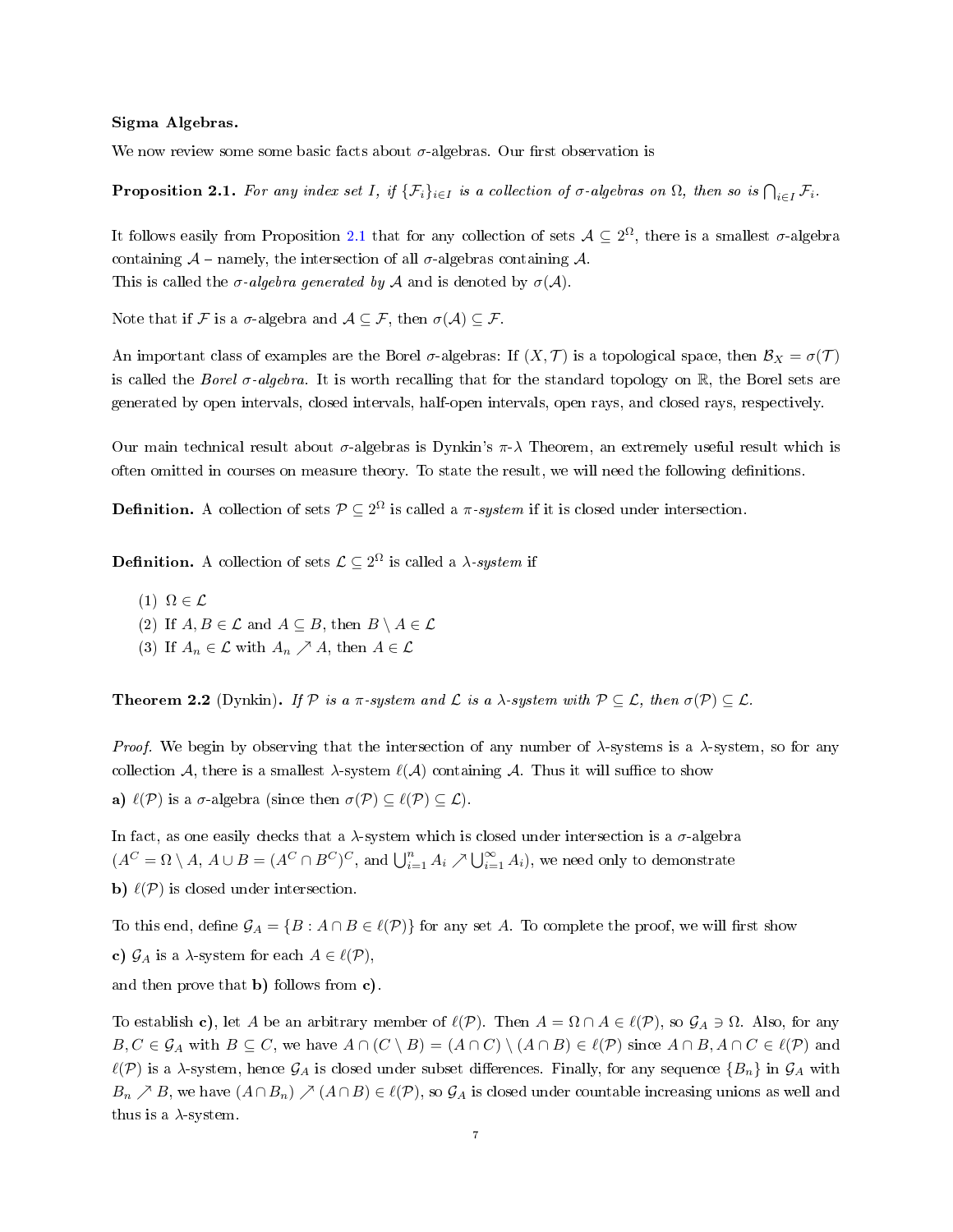It remains only to show that c) implies b). To see that this is the case, first note that since  $P$  is a  $\pi$ -system,  $\mathcal{P} \subseteq \mathcal{G}_A$  for every  $A \in \mathcal{P}$ , so it follows from c) that  $\ell(\mathcal{P}) \subseteq \mathcal{G}_A$  for every  $A \in \mathcal{P}$ . In particular, for any  $A \in \mathcal{P}$ ,  $B \in \ell(\mathcal{P})$ , we have  $A \cap B \in \ell(\mathcal{P})$ . Interchanging A and B yields  $A \in \ell(\mathcal{P})$  and  $B \in \mathcal{P}$  implies  $A \cap B \in \ell(\mathcal{P})$ . But this means if  $A \in \ell(\mathcal{P})$ , then  $\mathcal{P} \subseteq \mathcal{G}_A$ , and thus c) implies that  $\ell(\mathcal{P}) \subseteq \mathcal{G}_A$ . Therefore, it follows from the definition of  $\mathcal{G}_A$  that for any  $A, B \in \ell(\mathcal{P})$ ,  $A \cap B \in \ell(\mathcal{P})$ .

It is not especially important to commit the details of this proof to memory, but it worth seeing once and you should definitely know the statement of the theorem. Though it seems a bit obscure upon first encounter, we will use this result in a variety of contexts throughout the course. In typical applications, we show that a property holds on a  $\pi$ -system that we know generates the  $\sigma$ -algebra of interest. We then show that the collection of all sets for which the property holds is a  $\lambda$ -system in order to conclude that the property holds on the entire  $\sigma$ -algebra.

A related result which is probably more familiar to most is the monotone class lemma used to prove Fubini-Tonelli.

**Definition.** A monotone class is a collection of subsets which is closed under countable increasing unions and countable decreasing intersections.

Like  $\pi$ -systems,  $\lambda$ -systems, and  $\sigma$ -algebras, the intersection of monotone classes is a monotone class, so it makes sense to talk about the monotone class generated by a collection of subsets.

**Lemma 2.1** (Monotone Class Lemma). If A is an algebra of subsets, then the monotone class generated by A is  $\sigma(A)$ .

Clearly  $\sigma$ -algebras are  $\lambda$ -systems and  $\lambda$ -systems are monotone classes, but the converses need not be true.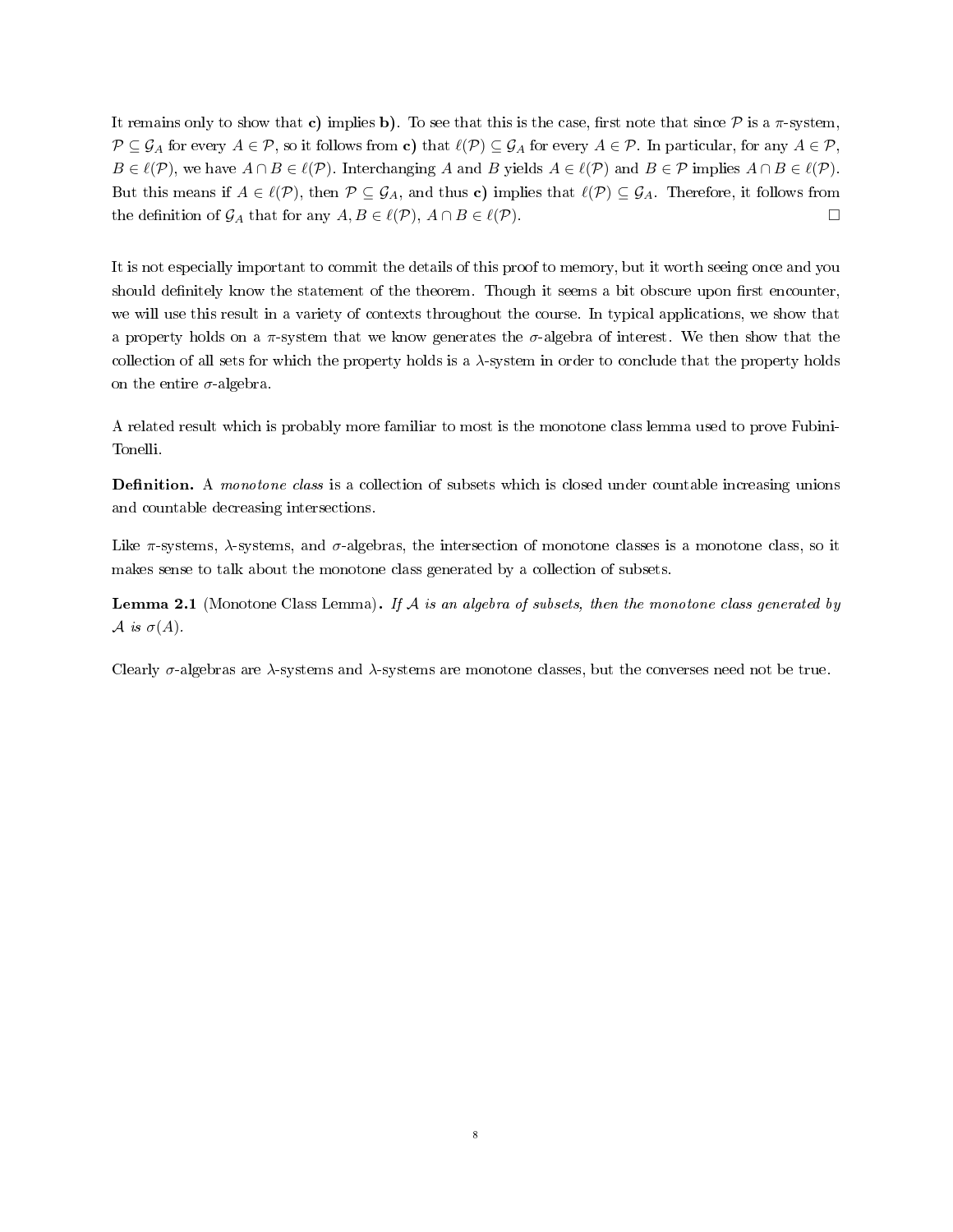#### 3. DISTRIBUTIONS

Recall that a random variable on a probability space  $(\Omega, \mathcal{F}, P)$  is a function  $X : \Omega \to \mathbb{R}$  that is measurable with respect to the Borel sets.

Every random variable induces a probability measure  $\mu$  on  $\mathbb R$  (called its *distribution*) by

$$
\mu(A) = P\left(X^{-1}(A)\right)
$$

for all  $A \in \mathcal{B}$ .

To check that  $\mu$  is a probability measure, note that since X is a function, if  $A_1, A_2, ... \in \mathcal{B}$  are disjoint, then so are  $\{X \in A_1\}, \{X \in A_2\}, \ldots \in \mathcal{F}$ , hence

$$
\mu(\bigcup_i A_i) = P(\{X \in \bigcup_i A_i\}) = P(\bigcup_i \{X \in A_i\}) = \sum_i P(\{X \in A_i\}) = \sum_i \mu(A_i).
$$

The distribution of a random variable  $X$  is usually described in terms of its *distribution function* 

$$
F(x) = P(X \le x) = \mu ((-\infty, x]).
$$

In cases where confusion may arise, we will emphasize dependence on the random variable using subscripts - i.e.  $\mu_X$ ,  $F_X$ .

<span id="page-8-0"></span>**Theorem 3.1.** If F is the distribution function of a random variable X, then

- (i)  $F$  is nondecreasing
- (ii) F is right-continuous (i.e.  $\lim_{x\to a^+} F(x) = F(a)$  for all  $a \in \mathbb{R}$ )
- (iii)  $\lim_{x\to-\infty} F(x) = 0$  and  $\lim_{x\to\infty} F(x) = 1$
- (iv) If  $F(x^{-}) = \lim_{y \to x^{-}} F(y)$ , then  $F(x^{-}) = P(X < x)$
- (v)  $P(X = x) = F(x) F(x^{-})$

## Proof.

For (i), if  $x \leq y$ , then  $\{X \leq x\} \subseteq \{X \leq y\}$ , so  $F(x) = P(X \leq x) \leq P(X \leq y) = F(y)$  by monotonicity. For (ii), observe that if  $x \setminus a$ , then  $\{X \leq x\} \setminus \{X \leq a\}$ , and apply continuity from above. For (iii), we have  $\{X \leq x\} \setminus \emptyset$  as  $x \setminus -\infty$  and  $\{X \leq x\} \nearrow \mathbb{R}$  as  $x \nearrow \infty$ . For (iv),  $\{X \leq y\} \nearrow \{X < x\}$  as  $y \nearrow x$ . (Note that the limit exists since F is monotone.) For (v),  $\{X = x\} = \{X \le x\} \setminus \{X < x\}.$ 

In fact, the first three properties in Theorem [3.1](#page-8-0) are sufficient to characterize a distribution function.

<span id="page-8-1"></span>**Theorem 3.2.** If  $F : \mathbb{R} \to \mathbb{R}$  satisfies properties (i), (ii), and (iii) from Theorem [3.1,](#page-8-0) then it is the distribution function of some random variable.

Proof. (Draw Picture)

Let  $\Omega = (0, 1), \mathcal{F} = \mathcal{B}_{(0,1)}, P =$  Lebesgue measure, and define  $X : (0,1) \to \mathbb{R}$  by

$$
X(\omega) = F^{-1}(\omega) := \inf \{ y \in \mathbb{R} : F(y) \ge \omega \}.
$$

Note that properties (i) and (iii) ensure that  $X$  is well-defined.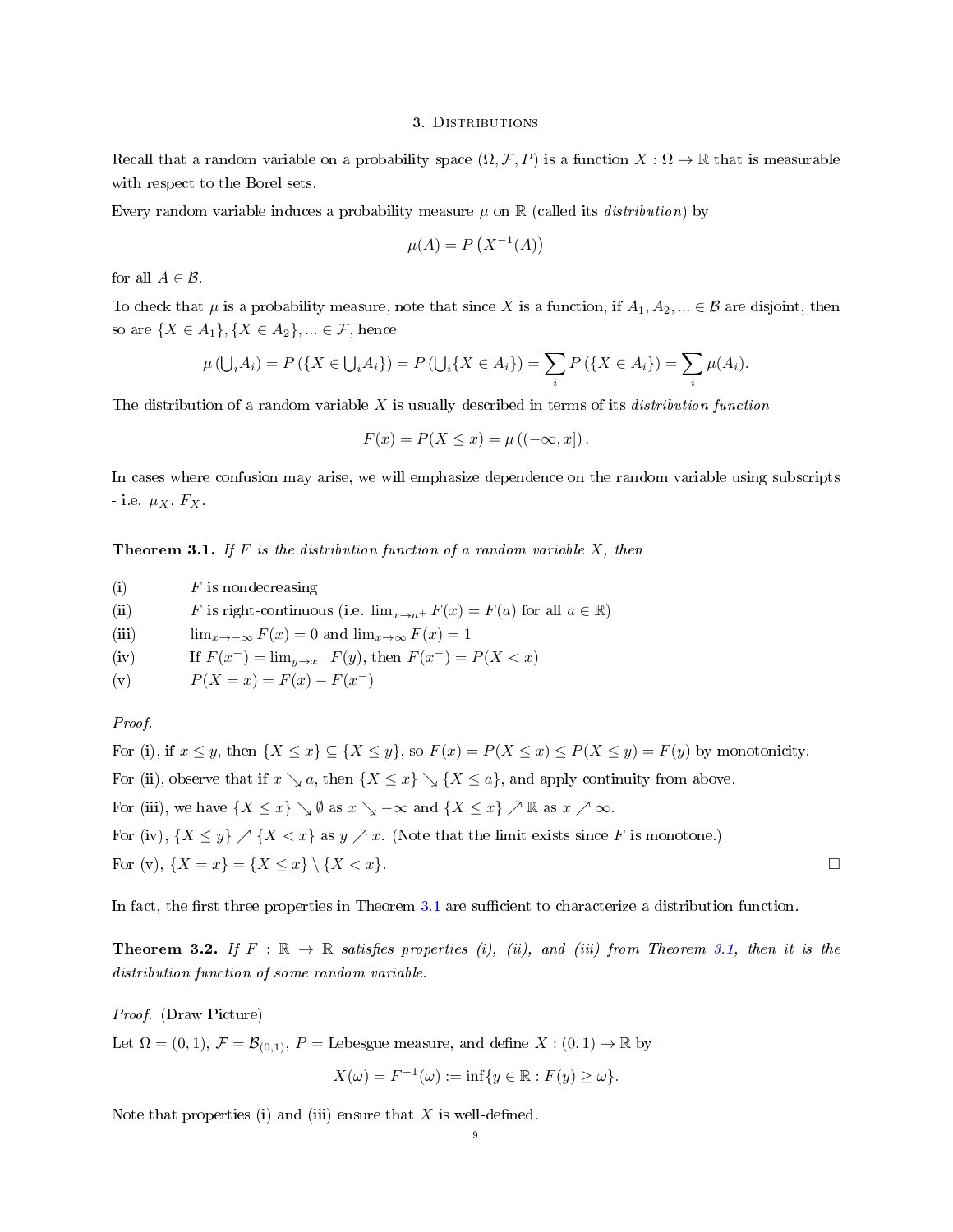To see that F is indeed the distribution function of X, it suffices to show that

$$
\{\omega : X(\omega) \le x\} = \{\omega : \omega \le F(x)\}
$$

for all  $x \in \mathbb{R}$ , as this implies

$$
P(X \le x) = P(\{\omega : X(\omega) \le x\}) = P(\{\omega : \omega \le F(x)\}) = F(x)
$$

where the final equality uses the definition of Lebesgue measure and the fact that  $F(x) \in [0, 1]$ .

Now if  $\omega \leq F(x)$ , then  $x \in \{y \in \mathbb{R} : F(y) \geq \omega\}$ , so  $X(\omega) = \inf\{y \in \mathbb{R} : F(y) \geq \omega\} \leq x$ . Consequently,  $\{\omega : \omega \leq F(x)\} \subseteq \{\omega : X(\omega) \leq x\}.$ 

To establish the reverse inclusion, observe that if  $\omega > F(x)$ , then properties (i) and (ii) imply that there is an  $\varepsilon > 0$  such that  $F(x) \leq F(x + \varepsilon) < \omega$ .

Since F is nondecreasing, it follows that  $x+\varepsilon$  is a lower bound for  $\{y \in \mathbb{R} : F(y) \ge \omega\}$ , hence  $X(\omega) \ge x+\varepsilon > x$ . Therefore,  $\{\omega : \omega \leq F(x)\}^C \subseteq {\{\omega : X(\omega) \leq x\}}^C$  and thus  $\{\omega : X(\omega) \leq x\} \subseteq {\{\omega : \omega \leq F(x)\}}$ .

Theorem [3.2](#page-8-1) shows that any function satisfying properties (i) - (iii) gives rise to a random variable X, and thus to a probability measure  $\mu$ , the distribution of X. The following result shows that the measure is uniquely determined.

<span id="page-9-0"></span>**Theorem 3.3.** If F is function satisfying (i)-(iii) in Theorem [3.1,](#page-8-0) then there is a unique probability measure  $\mu$  on  $(\mathbb{R}, \mathcal{B})$  with  $\mu((-\infty, x]) = F(x)$  for all  $x \in \mathbb{R}$ .

*Proof.* Theorem [3.2](#page-8-1) gives the existence of a random variable X with distribution function F. The measure it induces is the desired  $\mu$ .

To establish uniqueness, suppose that  $\mu$  and  $\nu$  both have distribution function F. Define

$$
\mathcal{P} = \{(-\infty, a] : a \in \mathbb{R}\}
$$
  

$$
\mathcal{L} = \{A \in \mathcal{B} : \mu(A) = \nu(A)\}.
$$

Observe that for any  $a \in \mathbb{R}$ ,  $\mu((-\infty, a]) = F(a) = \nu((-\infty, a])$ , so  $\mathcal{P} \subseteq \mathcal{L}$ . Also, for any  $a, b \in \mathbb{R}$ ,  $(-\infty, a] \cap (-\infty, b] = (-\infty, a \wedge b] \in \mathcal{P}$ , hence  $\mathcal P$  is a  $\pi$ -system. Finally,  $\mathcal L$  is a  $\lambda$ -system since

(1)  $\mu(\Omega) = 1 = \nu(\Omega)$ , so  $\Omega \in \mathcal{L}$ .

(2) For any  $A, B \in \mathcal{L}$  with  $A \subseteq B$ , we have

$$
\mu(B \setminus A) = \mu(B) - \mu(A) = \nu(B) - \nu(A) = \nu(B \setminus A)
$$

(by countable additivity and the definition of  $\mathcal{L}$ ), so  $B \setminus A \in \mathcal{L}$ .

(3) If  $A_n \in \mathcal{L}$  with  $A_n \nearrow A$ , then

$$
\mu(A) = \lim_{n \to \infty} \mu(A_n) = \lim_{n \to \infty} \nu(A_n) = \nu(A)
$$

(by continuity from below and the definition of  $\mathcal{L}$ ), so  $A \in \mathcal{L}$ .

Since the closed rays generate the Borel sets, the  $\pi$ -λ Theorem implies that  $\mathcal{B} = \sigma(\mathcal{P}) \subseteq \mathcal{L}$  and thus  $\mu(E) = \nu(E)$  for all  $E \in \mathcal{B}$ .

 $\Box$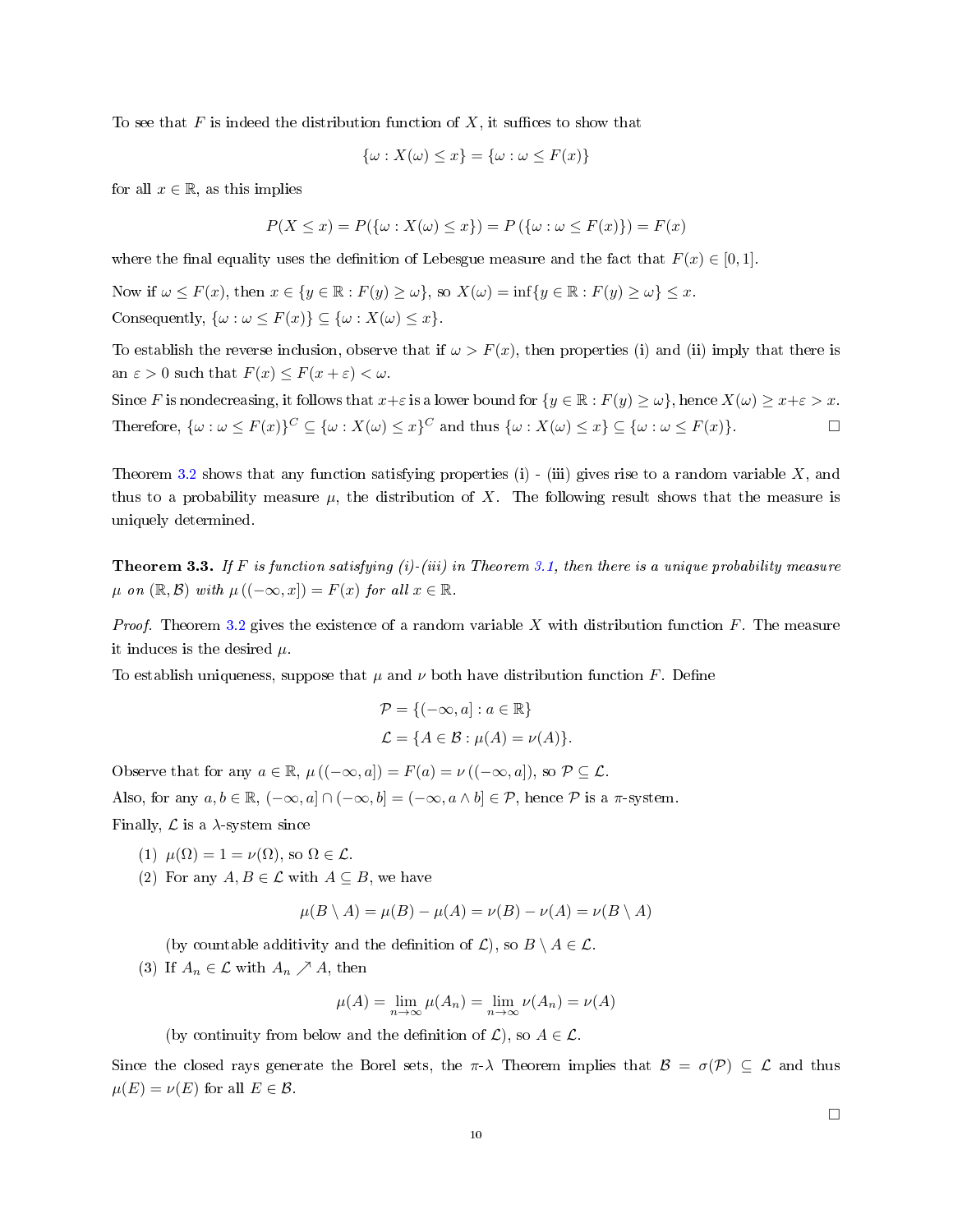To summarize, every random variable induces a probability measure on  $(\mathbb{R}, \mathcal{B})$ , every probability measure defines a function satisfying properties (i)-(iii) in Theorem  $3.1$ , and every such function uniquely determines a probability measure.

Consequently, it is equivalent to give the distribution or the distribution function of a random variable.

However, one should be aware that distributions/distribution functions do not determine random variables, even neglecting differences on null sets.

For example, if X is uniform on  $[-1,1]$  (so that  $\mu_X = \frac{1}{2}m|_{[-1,1]}$ ), then  $-X$  also has distribution  $\mu_X$ , but  $-X \neq X$  almost surely.

When two random variables  $X$  and  $Y$  have the same distribution function, we say that they are *equal in* distribution and write  $X =_d Y$ .

Note that random variables can be equal in distribution even if they are defined on different probability spaces.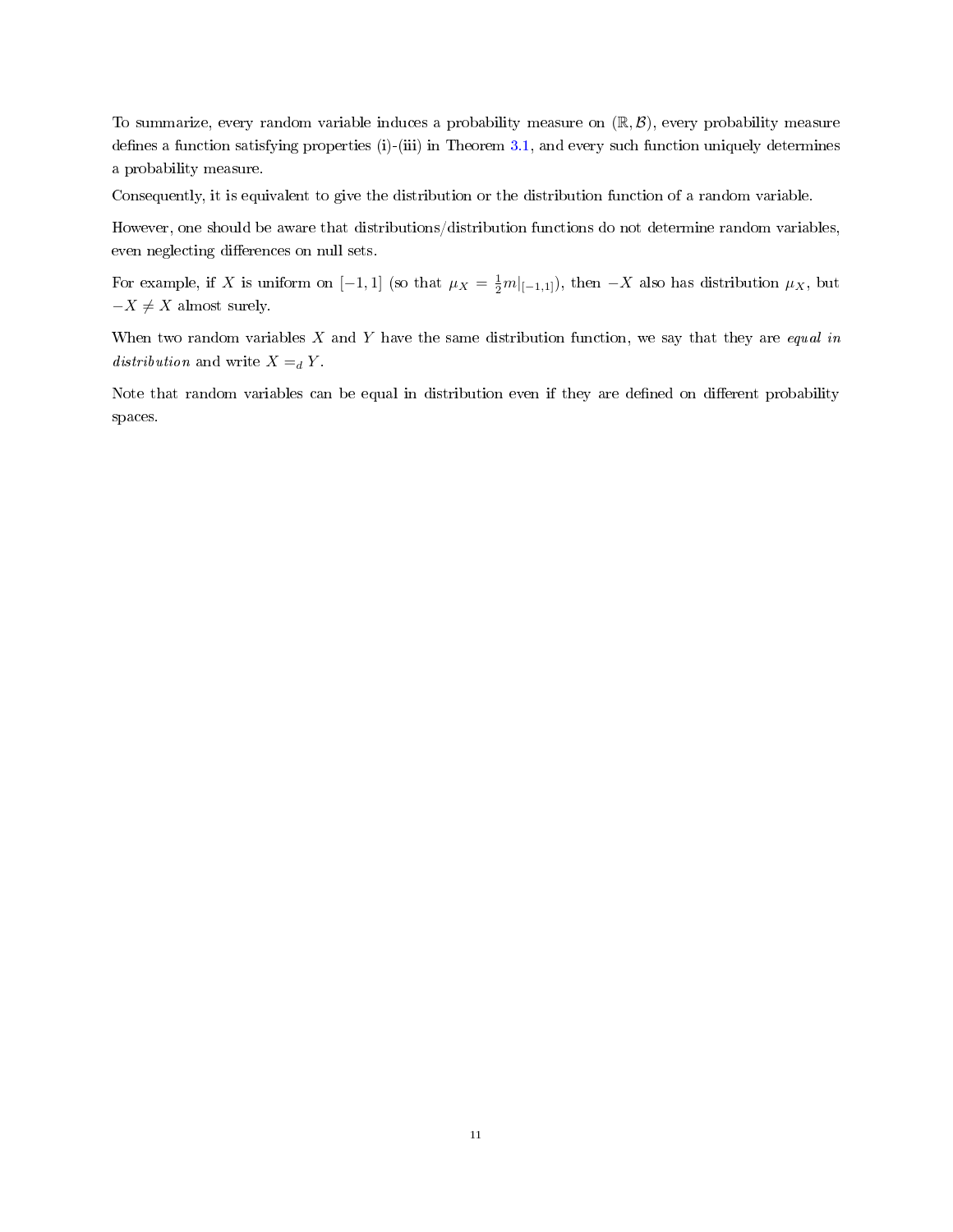#### <span id="page-11-0"></span>Constructing Measures on R . (Brief Review)

We kind of cheated in Theorem [3.2](#page-8-1) since we assumed the existence of Lebesgue measure. In fact, the standard derivation of Lebesgue measure in terms of Stieltjes measure functions implies the results in Theorems [3.2](#page-8-1) and [3.3.](#page-9-0) Presumably everyone has seen this argument before and since it is fairly long, we will content ourselves with a brief outline.

Recall that an *algebra of sets* on S is a non-empty collection  $\mathcal{A} \subseteq 2^S$  which is closed under complements and finite unions.

A premeasure  $\mu_0$  on A is a function  $\mu_0 : A \to [0, \infty]$  such that

1)  $\mu_0(\emptyset) = 0$ 

2) If  $A_1, A_2, ...$  is a sequence of disjoint sets in A whose union also belongs to A, then  $\mu_0$  ( $\bigcup_{i=1}^{\infty} A_i$ ) =  $\sum_{i=1}^{\infty} \mu_0(A_i)$ .

(If  $\mu_0(S) < \infty$ , then 2) implies that  $\mu_0(\emptyset) = \mu_0(\emptyset) + \mu_0(\emptyset)$ , which implies 1).)

An *outer measure*  $\mu^*$  on S is a function  $\mu^*: 2^S \to [0, \infty]$  such that

i)  $\mu^*(\emptyset) = 0$  $ii)$ \* $(A)$  ≤  $\mu$ <sup>\*</sup> $(B)$  if  $A \subseteq B$ . iii) \*  $(\bigcup_{i=1}^{\infty} A_i) \leq \sum_{i=1}^{\infty} \mu^*(A_i),$ 

and a set  $A \subseteq S$  is said to be  $\mu^*$ -measurable if

$$
\mu^*(E) = \mu^*(E \cap A) + \mu^*(E \cap A^C)
$$

for all  $E \subseteq S$ .

It can be shown that if  $\mu_0$  is a premeasure on the algebra A, then the set function defined by

$$
\mu^*(E) = \inf \left\{ \sum_{i=1}^{\infty} \mu_0(A_i) : A_i \in \mathcal{A}, E \subseteq \bigcup_{i=1}^{\infty} A_i \right\}
$$

is an outer measure satisfying

 $a)$ \* $|_{\mathcal{A}} = \mu_0$ 

b) Every set in  $A$  is  $\mu^*$ -measurable.

To obtain a measure, one then appeals to the Carathéodory Extension Theorem:

**Theorem 3.4** (Carathéodory). If  $\mu^*$  is an outer measure on S, then the collection M of  $\mu^*$ -measurable sets is a  $\sigma$ -algebra, and the restriction of  $\mu^*$  to M is a (complete) measure.

Finally, one can show that if  $\mu_0$  is  $\sigma$ -finite, then the measure  $\mu = \mu^*|_{\mathcal{M}}$  is the unique extension of  $\mu_0$  to M.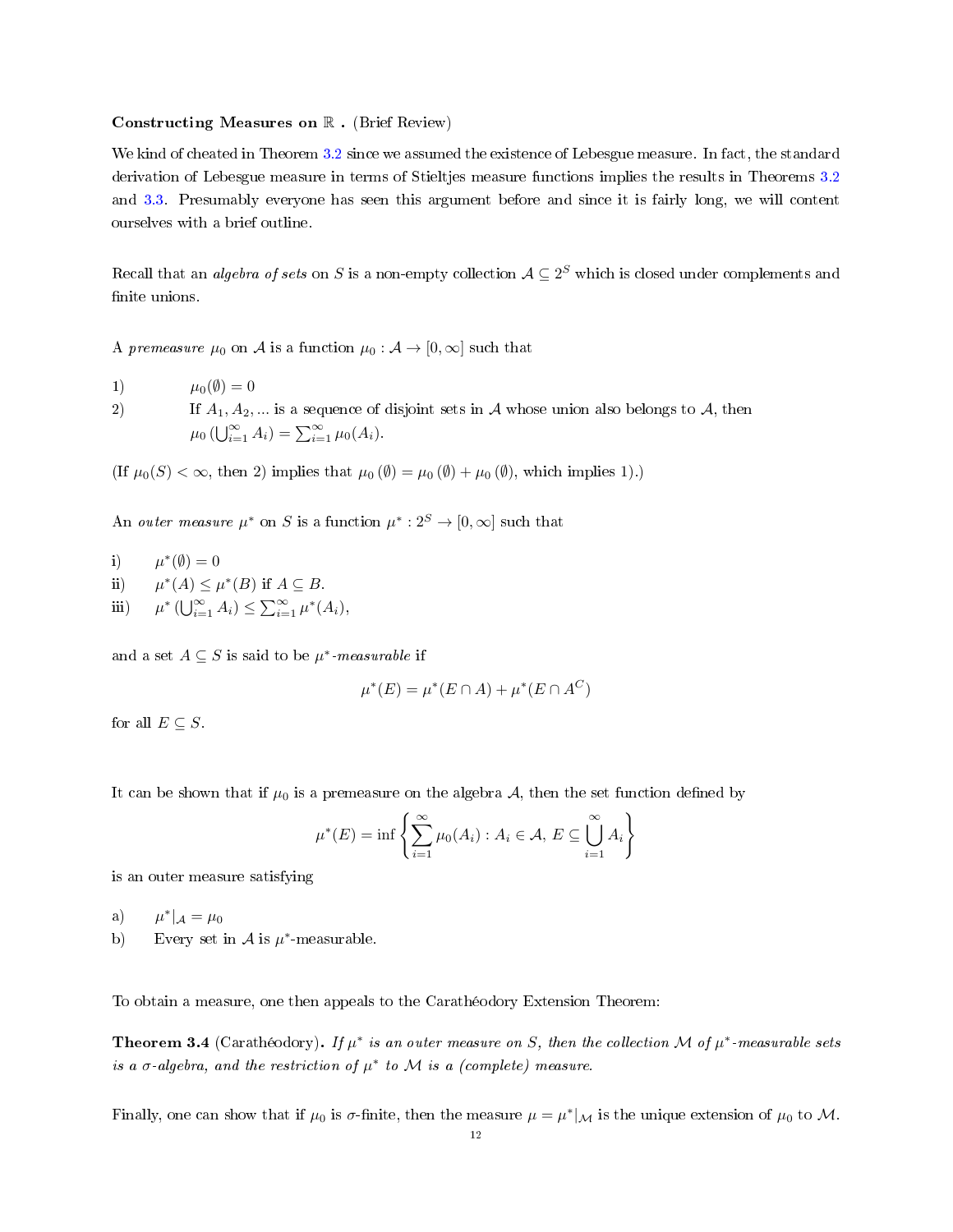Using these ideas, one can construct Borel measures on  $\mathbb R$  by taking any nondecreasing, right-continuous function  $F$  (called a Lebesgue-Stieltjes measure function) and defining a premeasure on the algebra

$$
\mathcal{A} = \left\{ \bigcup_{i=1}^{n} (a_i, b_i] : -\infty \le a_i \le b_i \le \infty, (a_i, b_i] \cap (a_j, b_j] = \emptyset, n \in \mathbb{N} \right\}
$$

by

$$
\mu_0(\emptyset) = 0,
$$
  

$$
\mu_0\left(\prod_{i=1}^n (a_i, b_i]\right) = \sum_{i=1}^n [F(b_i) - F(a_i)].
$$

Lebesgue measure is the special case  $F(x) = x$ .

The above construction is typical of how one builds premeasures on algebras from more elementary objects:

A semialgebra  $S$  is a nonempty collection of sets satisfying

i)  $A, B \in \mathcal{S}$  implies  $A \cap B \in \mathcal{S}$ 

ii)  $A \in \mathcal{S}$  implies there exists a finite collection of disjoint sets  $A_1, ..., A_n \in \mathcal{S}$  with  $A^C = \bigsqcup_{i=1}^n A_i$ .

(Some authors require that  $S \in \mathcal{S}$  as well and call the above a semiring. We will not worry about this distinction as we are ultimately only concerned with the algebra  $S$  generates.)

An important example of a semialgebra on R is the collection of h-intervals - that is, sets of the form  $(a, b]$ or  $(a, \infty)$  or  $\emptyset$  with  $-\infty \le a < b < \infty$ .

On  $\mathbb{R}^d$ , the collection of products of h-intervals - e.g.  $(a_1, b_1] \times \cdots \times (a_d, b_d]$  - is a semialgebra.

If S is a semialgebra, then one readily verifies that  $\overline{S} = \{\text{finite disjoint unions of sets in } S\}$  is an algebra (called the *algebra generated by* S). Note that this construction ensures that  $\sigma(S) = \sigma(\overline{S})$ .

Given a semialgebra S and a function  $\nu : \mathcal{S} \to [0,\infty)$  such that if  $A \in \mathcal{S}$  is the disjoint union of  $A_1, ..., A_n \in \mathcal{S}$ , then  $\nu(A) = \sum_{i=1}^n \nu(A_i)$ , define  $\overline{\nu}: \overline{S} \to [0, \infty)$  by  $\overline{\nu}(\bigsqcup_{i=1}^m B_i) = \sum_{i=1}^m \nu(B_i)$ .

It is easy to check that  $\overline{\nu}$  is well-defined, finite, and finitely additive on  $\overline{S}$ .

To verify countable additivity (so that  $\overline{\nu}$  is a premeasure on  $\overline{S}$ ), it suffices to show that if  ${B_n}_{n=1}^{\infty}$  is a sequence of sets in  $\overline{S}$  with  $B_n \searrow \emptyset$ , then  $\overline{\nu}(B_n) \searrow 0$ .

Indeed if  $\{A_i\}_{i=1}^{\infty}$  is a countable collection of disjoint sets in  $\overline{S}$  such that  $A = \bigcup_{i=1}^{\infty} A_i \in \overline{S}$ , then for any  $n \in \mathbb{N}$ ,  $B_n = \bigcup_{i=n}^{\infty} A_i = A \setminus \bigcup_{i=1}^{n-1} A_i$  belongs to the algebra  $\overline{\mathcal{S}}$ , so finite additivity implies that  $\overline{\nu}(A) = \sum_{i=1}^{n-1} \overline{\nu}(A_i) + \overline{\nu}(B_n).$ 

Alternatively, one can show that  $\overline{\nu}$  is countably additive on  $\overline{\mathcal{S}}$  if  $\nu$  is countably subadditive on  $\mathcal{S}$  - that is, for every countable disjoint collection  $\{A_i\}_{i\in I}\subseteq \mathcal{S}$  such that  $\bigcup_{i\in I}A_i\in \mathcal{S}$ , one has  $\nu\left(\bigsqcup_{i\in I}A_i\right)\leq \sum_{i\in I}\nu(A_i)$ . (The implication is immediate if  $\nu$  is countably additive on  $\mathcal{S}$ .)

Thus if one takes a finitely additive  $[0, \infty)$ -valued function  $\nu$  on a semialgebra S, extends it in the obvious way to the function  $\overline{\nu}$  on the  $\overline{S}$ , and then checks that  $\overline{\nu}$  is countably additive, then the Carathéodory construction guarantees the existence of a unique measure  $\mu$  on  $\sigma(S)$  which agrees with  $\nu$  on S.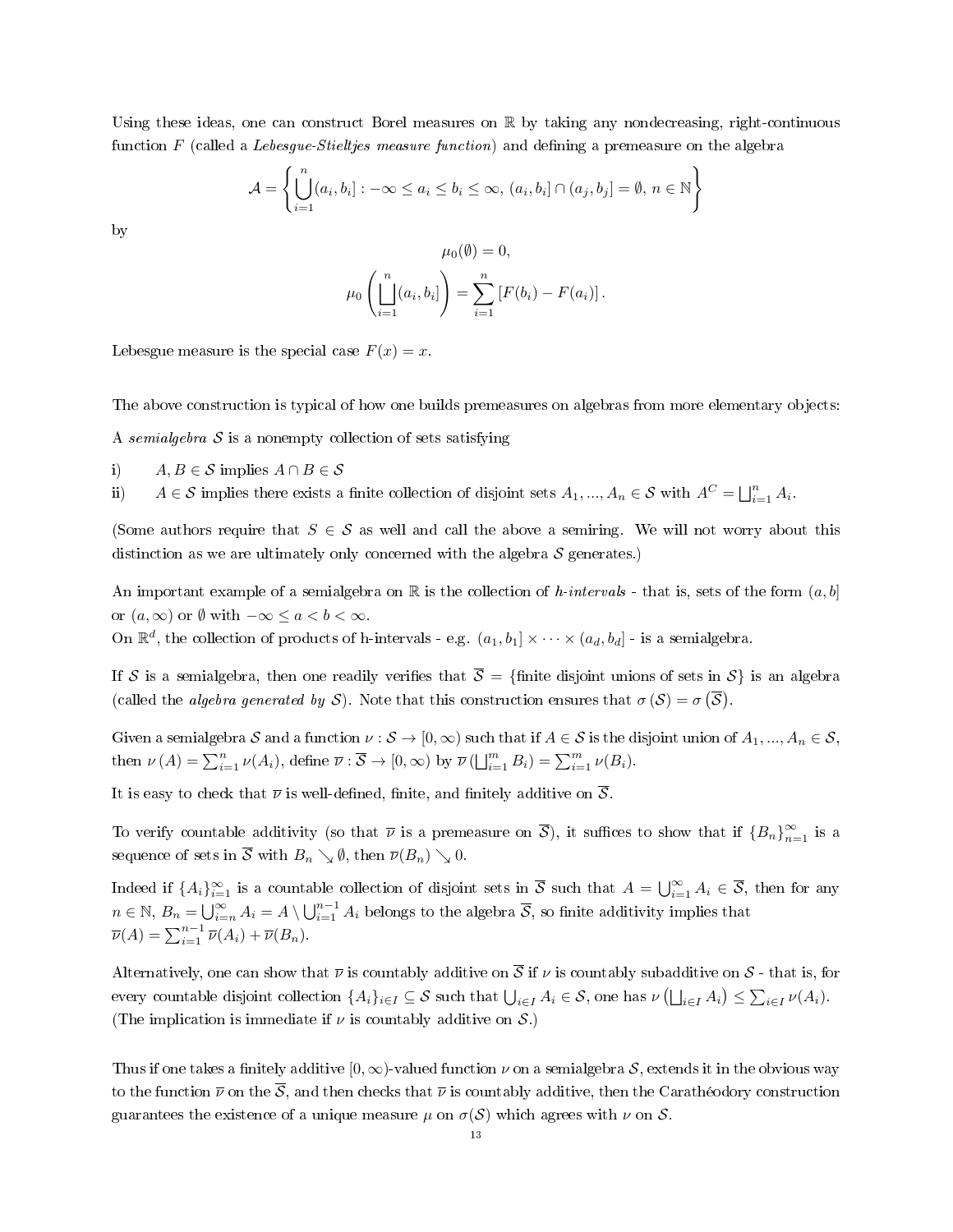#### Classifying Distributions on R.

At this point, we recall the following definitions from measure theory:

**Definition.** If  $\mu$  and  $\nu$  are measures on  $(S, \mathcal{G})$ , then we say that  $\nu$  is absolutely continuous with respect to  $\mu$  (and write  $\nu \ll \mu$ ) if  $\nu(A) = 0$  for all  $A \in \mathcal{G}$  with  $\mu(A) = 0$ .

**Definition.** If  $\mu$  and  $\nu$  are measures on  $(S, \mathcal{G})$ , then we say that  $\mu$  and  $\nu$  are mutually singular (and write  $\mu\perp\nu$ ) if there exist  $E, F \in \mathcal{G}$  such that

- i)  $E \cap F = \emptyset$
- ii)  $E \cup F = S$
- iii)  $\mu(F) = 0 = \nu(E)$ .

A fundamental result in measure theory is the Lebesgue-Radon-Nikodym Theorem (which we state only for positive measures).

<span id="page-13-0"></span>**Theorem 3.5** (Lebesgue-Radon-Nikodym). If  $\mu$  and  $\nu$  are  $\sigma$ -finite measures on  $(S, \mathcal{G})$ , then there exist unique  $\sigma$ -finite measures  $\lambda$ ,  $\rho$  on  $(S, \mathcal{G})$  such that

$$
\lambda \bot \mu, \qquad \rho \ll \mu, \qquad \nu = \lambda + \rho.
$$

Moreover, there is a measurable function  $f: S \to [0, \infty)$  such that  $\rho(E) = \int_E f d\mu$  for all  $E \in \mathcal{G}$ .

The function f from Theorem [3.5](#page-13-0) is called the Radon-Nikodym derivative of  $\rho$  with respect to  $\mu$ , and one writes  $f = \frac{d\rho}{d\mu}$  (or  $d\rho = f d\mu$ ).

If  $\nu$  is a finite measure, then  $\lambda$  and  $\rho$  are finite, so f is  $\mu$ -integrable.

If a random variable X has distribution  $\mu$  which is absolutely continuous with respect to Lebesgue measure, then we say that (the distribution of) X has density function  $f = \frac{d\mu}{dm}$ .

Thus for all  $E \in \mathcal{B}$ ,  $P(X \in E) = \mu(E) = \int_E f(x) dx$ .

In particular, the distribution function of  $X$  can be written as

$$
F(x) = P(X \le x) = \int_{-\infty}^{x} f(t)dt.
$$

Accordingly, F is an absolutely continuous function and is m-almost everywhere differentiable with  $F' = f$ .

Conversely, if g is a nonnegative measurable function with  $\int_{\mathbb{R}} g(x)dx = 1$ , then  $G(x) = \int_{-\infty}^{x} g(t)dt$  satisfies (i)-(iii) in Theorem [3.1,](#page-8-0) so Theorem [3.2](#page-8-1) gives a random variable with density  $g$ .

In undergraduate probability, such an  $X$  is called continuous. This is actually somewhat of a misnomer. Rather, we have

**Definition.** If the distribution of X has a density, then we say that X is absolutely continuous.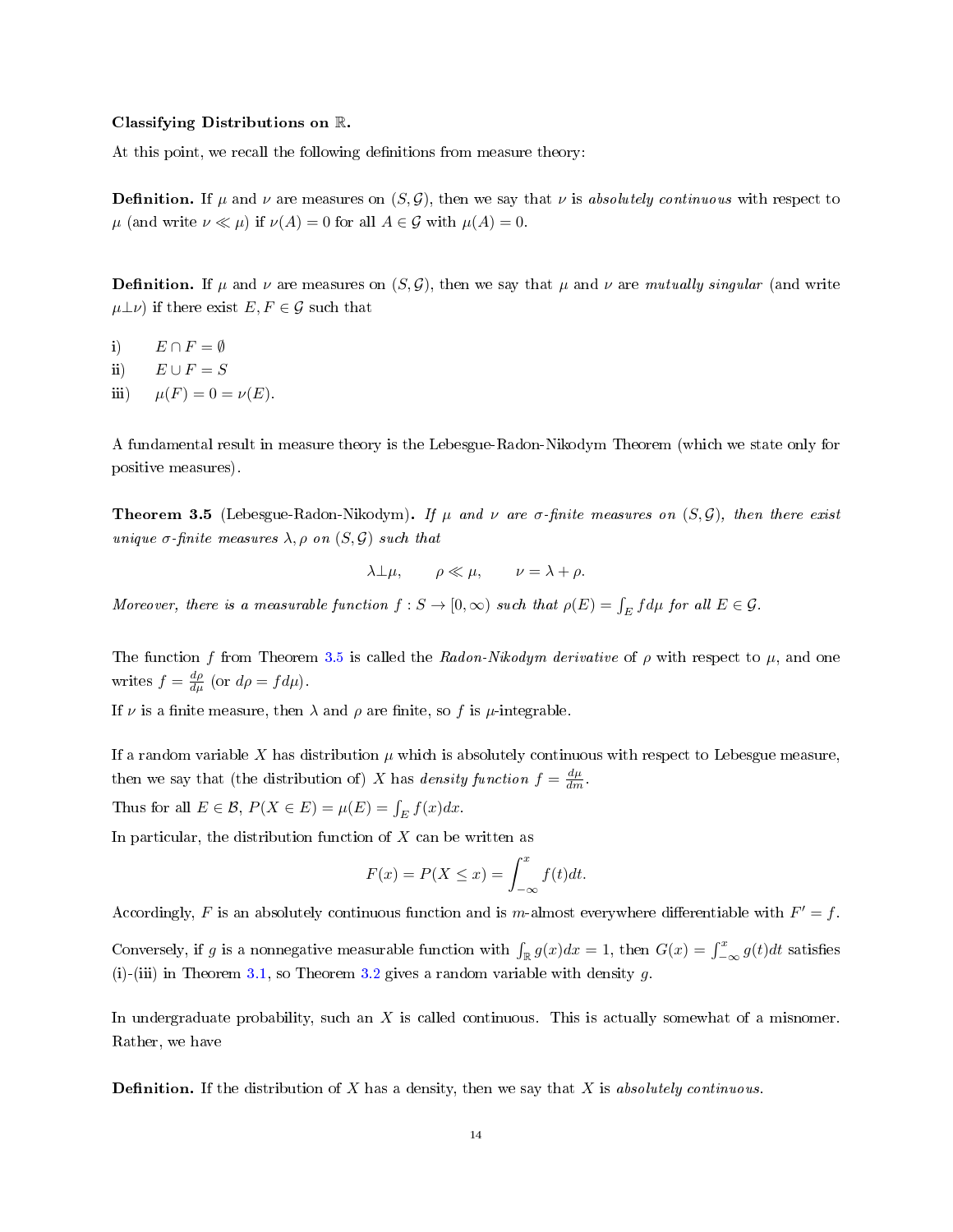The other class of random variables discussed in undergraduate probability are discrete random variables.

**Definition.** A measure  $\mu$  is said to be *discrete* if there is a countable set S with  $\mu(S^C) = 0$ . A random variable is called discrete if its distribution is.

Note that if X is discrete, then  $\mu \perp m$ .

An example of a discrete distribution is the point mass at a:  $P(X = a) = 1, F(x) = 1_{[a,\infty)}(x)$ .

More generally, given any countable set  $S \subset \mathbb{R}$  and any sequence of nonnegative numbers  $p_1, p_2, ...$  with  $\sum_{i=1}^{\infty} p_i = 1$ , if we enumerate S by  $S = \{s_1, s_2, ...\}$ , then the random variable X with  $P(X = s_i) = p_i$ ,  $F(x) = \sum_{i=1}^{\infty} p_i 1_{[s_i,\infty)}(x)$  is discrete, and indeed all discrete random variables are of this form. (Countable additivity implies that  $\mu$  is determined by its values on singleton subsets of S.)

In the case  $S = \mathbb{Q}$  and  $p_i > 0$  for all i, we have a discrete random variable whose distribution function is discontinuous on a dense set.

If we think of summation as integration with respect to counting measure, then just as the absolutely continuous random variables correspond to densities  $(f \geq 0 \text{ with } \int f dm = 1)$ , we see that the discrete random variables correspond to mass functions ( $p \geq 0$  with  $\int p \, d c = 1$ ).

There is also a third fundamental class of random variables, which we almost never have to deal with, but mention for the sake of completeness. To describe it, we need another definition.

**Definition.** A measure  $\mu$  is called *continuous* if  $\mu({x}) = 0$  for all  $x \in \mathbb{R}$ .

By countable additivity, a discrete probability measure is not continuous and vice versa.

Absolutely continuous distributions are continuous, but it is possible for a continuous distribution to be singular with respect to Lebesgue measure.

**Definition.** A random variable X with continuous distribution  $\mu \perp m$  is called *singular continuous*.

An example is given by the "uniform distribution on the Cantor set" formed by taking  $[0, 1]$  and successively removing the open middle third of all remaining intervals. The distribution function is the Cantor function given by  $F(x) = \frac{1}{2}$  for  $x \in [\frac{1}{3}, \frac{2}{3}], F(x) = \frac{1}{4}$  for  $x \in [\frac{1}{9}, \frac{2}{9}], F(x) = \frac{3}{4}$  for  $x \in [\frac{7}{9}, \frac{8}{9}]$ , etc...

Analogous to the singular/absolutely continuous decomposition in the Theorem [3.5,](#page-13-0) we have the following result for finite Borel measures on  $\mathbb R$ .

<span id="page-14-0"></span>Theorem 3.6. Any finite Borel measure can be uniquely written as

$$
\mu = \mu_d + \mu_c
$$

where  $\mu_d$  is discrete and  $\mu_c$  is continuous.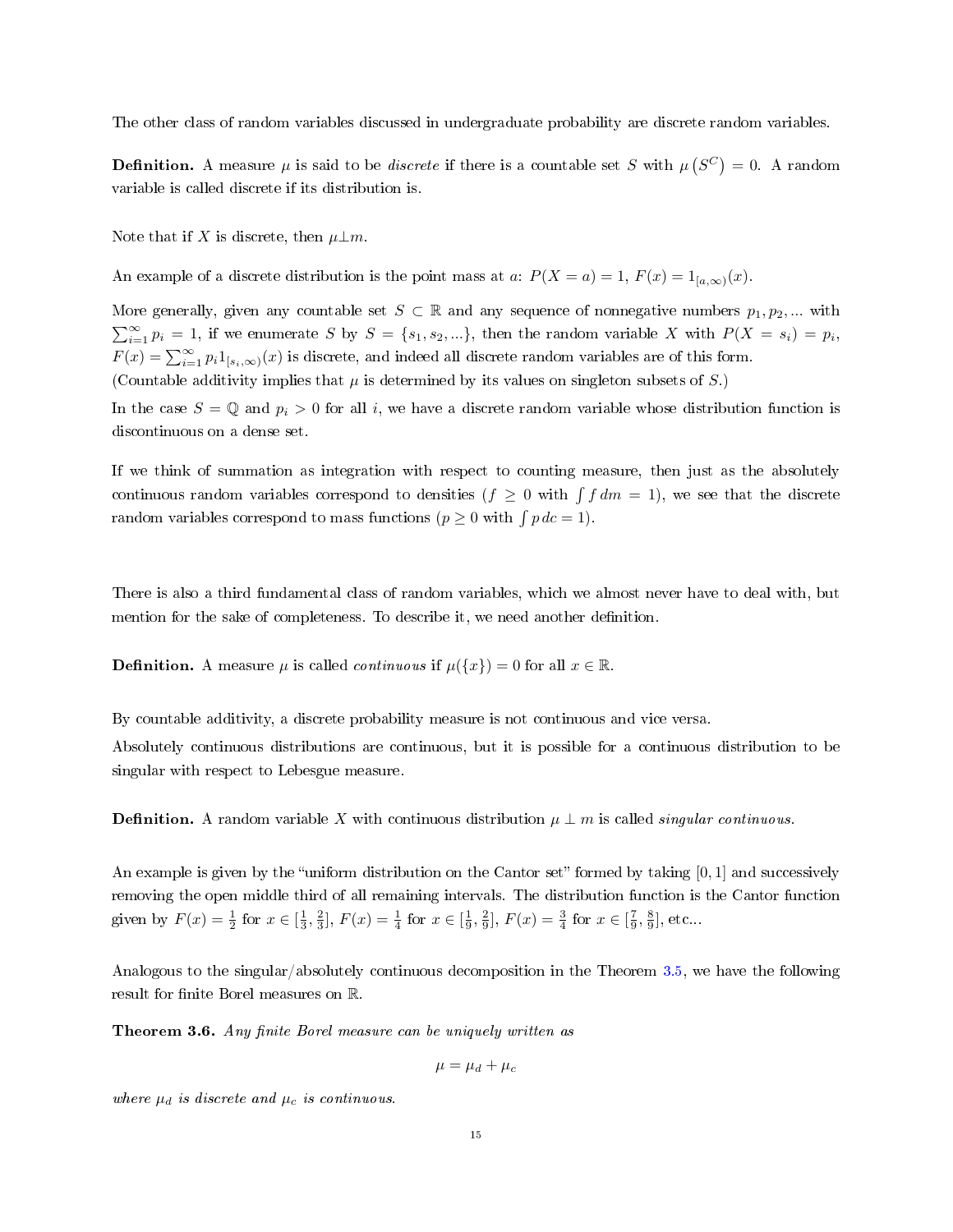*Proof.* Let  $E = \{x \in \mathbb{R} : \mu(\{x\}) > 0\}.$ For any countable  $F \subseteq E$ ,  $\sum_{x \in F} \mu({x}) = \mu(F) < \infty$  by countable additivity and finiteness. It follows that  $E_k = \{x \in \mathbb{R} : \mu(\{x\}) > k^{-1}\}\$ is finite for all  $k \in \mathbb{N}$ . Consequently,  $E = \bigcup_{k=1}^{\infty} E_k$  is a countable union of finite sets and thus is countable. The result follows by defining  $\mu_d(A) = \mu(A \cap E)$ ,  $\mu_c(A) = \mu(A \cap E^C)$ .

(The proof is easily modified to accommodate  $\sigma$ -finite measures.)

Thus if  $\mu$  is a probability distribution, then it follows from the Radon-Nikodym Theorem that  $\mu = \mu_{ac} + \mu_s$ where  $\mu_{ac} \ll m$  and  $\mu_s \perp m$ . By Theorem [3.6,](#page-14-0)  $\mu_s = \mu_d + \mu_{sc}$  where  $\mu_d$  is discrete and  $\mu_{sc}$  is singular continuous. Since  $\mu$  is a probability measure, each of  $\mu_{ac}, \mu_{d}, \mu_{sc}$  is finite and thus is identically zero or a multiple of a probability measure. Accordingly, we have

<span id="page-15-0"></span>Theorem 3.7. Every distribution is a convex combination of an absolutely continuous distribution, a discrete distribution, and an absolutely singular distribution.

Theorem [3.7](#page-15-0) is not especially useful in practice. Rather, we mention these facts because so many introductory texts make a big deal about distinguishing between discrete and continuous random variables. There are certainly important practical differences between the two, and it is worth knowing that more pathological examples exist as well. However, one of the advantages of the measure theoretic approach is a more unied perspective, and excessive focus on differences in detail can sometimes obscure the bigger picture.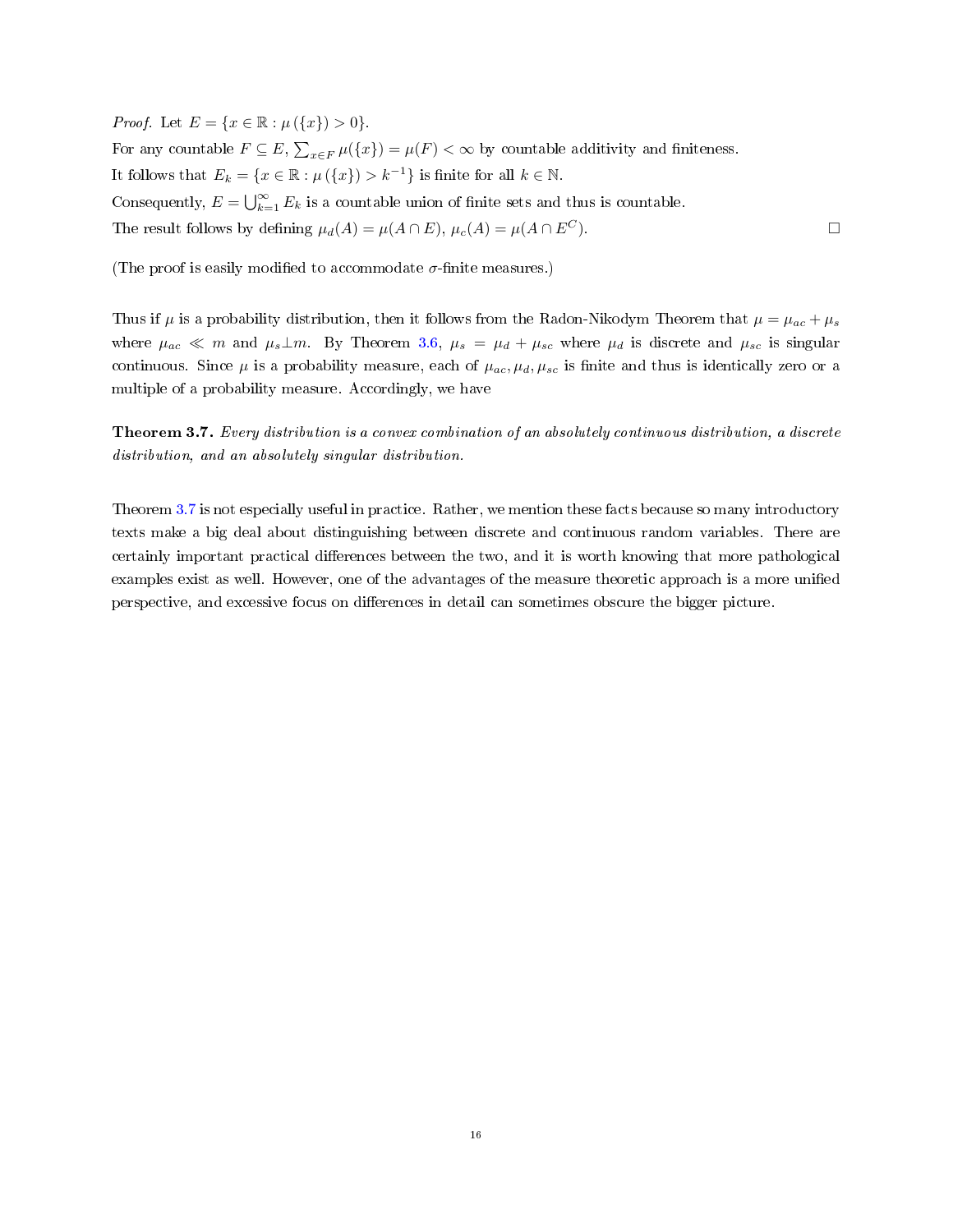### 4. Random Variables

In general, a random variable is a measurable function from  $(\Omega, \mathcal{F})$  to some measurable space  $(S, \mathcal{G})$ , but we have agreed to reserve the unqualified term for the case  $(S, \mathcal{G}) = (\mathbb{R}, \mathcal{B})$ .

If  $(S, \mathcal{G}) = (\mathbb{R}^d, \mathcal{B}^d)$ , we will say that X is a *random vector*.

We now collect some results that will help us establish that various quantities of interest are indeed random variables.

Through a slight abuse of notation, we sometimes write  $X \in \mathcal{F}$  to indicate that X is  $(\mathcal{F}\text{-}\mathcal{B})$ -measurable.

<span id="page-16-0"></span>**Theorem 4.1.** If A generates G (in the sense that G is the smallest  $\sigma$ -algebra containing A) and  $X^{-1}(A) = \{ \omega \in \Omega : X(\omega) \in A \} \in \mathcal{F}$  for all  $A \in \mathcal{A}$ , then X is measurable.

*Proof.* Because  $X^{-1}(\bigcup_i E_i) = \bigcup_i X^{-1}(E_i)$  and  $X^{-1}(E^C) = X^{-1}(E)^C$ , we have that  $\mathcal{E} = \{E \subseteq S : X^{-1}(E) \in \mathcal{F}\}$  is a  $\sigma$ -algebra. Thus, since  $\mathcal{A} \subseteq \mathcal{E}$  and  $\mathcal{A}$  generates  $\mathcal{G}$  by assumption,  $\mathcal{G} \subseteq \mathcal{E}$ , so X is measurable.  $\square$ 

The fact that inverses commute with set operations also shows that for any function  $X : \Omega \to S$ , if G is a σ-algebra on S, then  $\sigma(X) = \{X^{-1}(E) : E \in \mathcal{G}\}\$ is a σ-algebra on Ω (called the σ-algebra generated by X). By construction, it is the smallest  $\sigma$ -algebra on  $\Omega$  that makes X measurable with respect to  $\mathcal G$ .

**Proposition 4.1.** If A generates G, then  $X^{-1}(\mathcal{A}) = \{X^{-1}(A) : A \in \mathcal{A}\}\$  generates  $\sigma(X)$ .

Proof. (Homework)

Since  $\mathcal{A} \subseteq \mathcal{G}$ , the definition of  $\sigma(X)$  implies that  $X^{-1}(\mathcal{A}) \subseteq \sigma(X)$  and thus  $\sigma(X^{-1}(\mathcal{A})) \subseteq \sigma(X)$ . On the other hand, Theorem [4.1](#page-16-0) shows that X is measurable as a map from  $(\Omega, \sigma(X^{-1}(A)))$  to  $(S, \mathcal{G})$ , so we must have that  $\sigma(X) \subseteq \sigma(X^{-1}(\mathcal{A}))$ .

**Example 4.1.** If  $(S, \mathcal{G}) = (\mathbb{R}, \mathcal{B})$ , some useful generating sets are

$$
\mathcal{A}_1 = \{(-\infty, x] : x \in \mathbb{R}\}, \quad \mathcal{A}_2 = \{(a, b) : a, b \in \mathbb{Q}\}.
$$

<span id="page-16-1"></span>**Example 4.2.** If  $(S, \mathcal{G}) = (\mathbb{R}^d, \mathcal{B}^d)$ , a convenient choice is

$$
\mathcal{A} = \{(a_1, b_1] \times \cdots \times (a_d, b_d] : -\infty < a_i < b_i < \infty\}.
$$

More generally, given an indexed collection of measurable spaces  $\{(S_\alpha, \mathcal{G}_\alpha)\}_{\alpha \in A}$ , the product  $\sigma$ -algebra,  $\bigotimes_{\alpha \in A} \mathcal{G}_{\alpha}$ , on  $S = \prod_{\alpha \in A} S_{\alpha}$  is generated by  $\{\pi_{\alpha}^{-1}(G_{\alpha}) : G_{\alpha} \in \mathcal{G}_{\alpha}, \alpha \in A\}$  where  $\pi_{\alpha} : S \to S_{\alpha}$  is projection onto the  $\alpha$  coordinate.

In other words, the product  $\sigma$ -algebra is the smallest  $\sigma$ -algebra for which the projections are measurable. This is because we want a function taking values in the product space to be measurable precisely when its components are measurable.

This is analogous to the definition of the product topology as the initial topology with respect to the coordinate projections.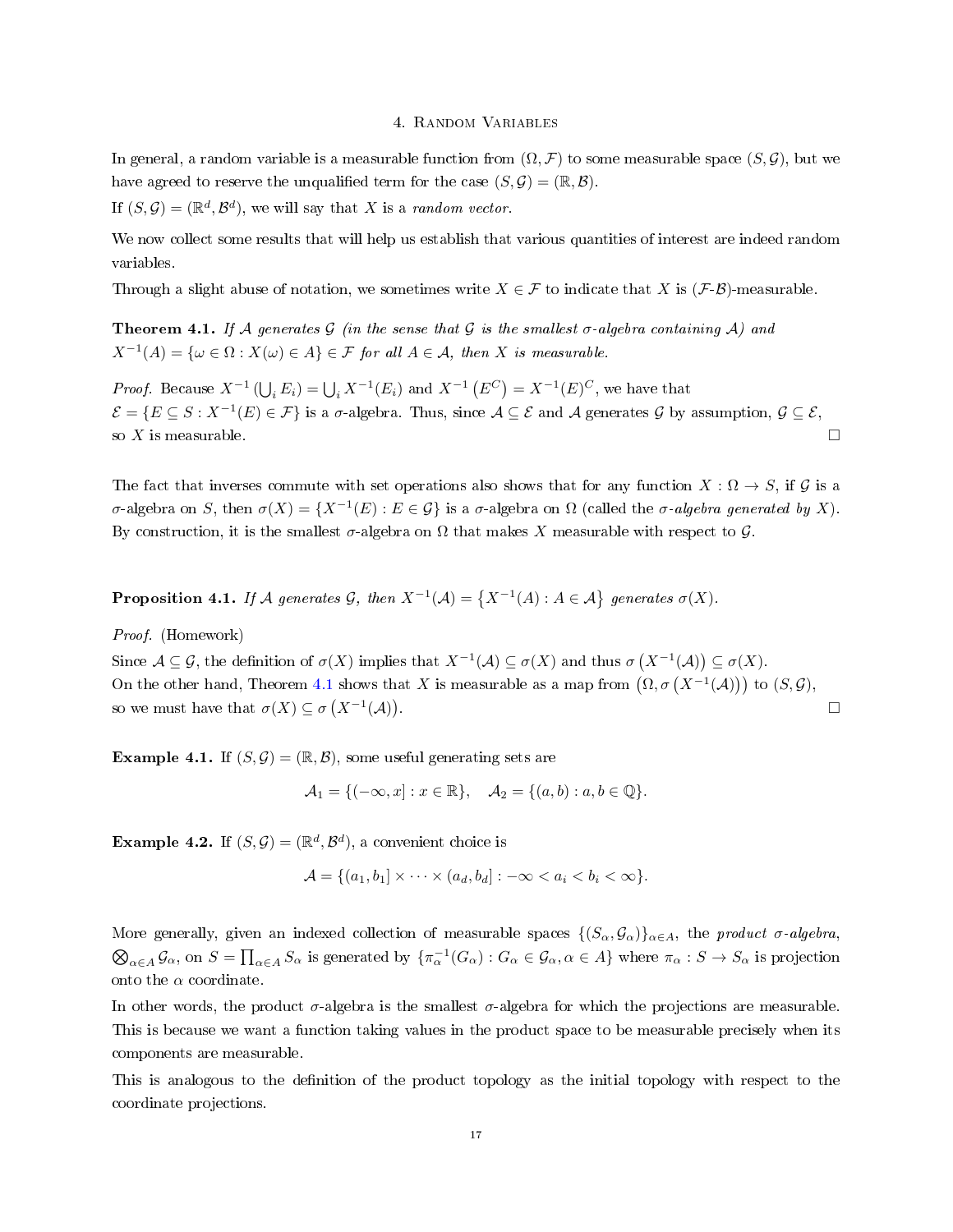<span id="page-17-0"></span>**Proposition 4.2.** If A is countable, then  $\bigotimes_{\alpha \in A} \mathcal{G}_{\alpha}$  is generated by the rectangles  $\{\prod_{\alpha \in A} G_{\alpha} : G_{\alpha} \in \mathcal{G}_{\alpha}\}\$ . If, in addition,  $\mathcal{G}_\alpha$  is generated by  $\mathcal{E}_\alpha \ni S_\alpha$  for every  $\alpha \in A$ , then  $\bigotimes_{\alpha \in A} \mathcal{G}_\alpha$  is generated by  $\{\prod_{\alpha\in A} E_{\alpha} : E_{\alpha} \in \mathcal{E}_{\alpha}\}.$ 

*Proof.* If  $G_{\alpha} \in \mathcal{G}_{\alpha}$ , then  $\pi_{\alpha}^{-1}(G_{\alpha}) = \prod_{\beta \in A} G_{\beta}$  where  $G_{\beta} = S_{\beta}$  for all  $\beta \neq \alpha$ , hence

$$
\sigma\left(\left\{\pi_{\alpha}^{-1}(G_{\alpha}) : G_{\alpha} \in \mathcal{G}_{\alpha}, \alpha \in A\right\}\right) \subseteq \sigma\left(\left\{\prod_{\alpha \in A} G_{\alpha} : G_{\alpha} \in \mathcal{G}_{\alpha}\right\}\right).
$$

On the other hand,  $\prod_{\alpha \in A} G_{\alpha} = \bigcap_{\alpha \in A} \pi_{\alpha}^{-1}(G_{\alpha})$ , so

$$
\sigma\left(\left\{\prod_{\alpha\in A}G_{\alpha}:G_{\alpha}\in\mathcal{G}_{\alpha}\right\}\right)\subseteq\sigma\left(\left\{\pi_{\alpha}^{-1}(G_{\alpha}):G_{\alpha}\in\mathcal{G}_{\alpha},\alpha\in A\right\}\right).
$$

The second statement will follow from the above argument once we show that  $\bigotimes_{\alpha\in A}\mathcal G_\alpha$  is generated by  $\mathcal{F}_1 = \{\pi_{\alpha}^{-1}(E_{\alpha}) : E_{\alpha} \in \mathcal{E}_{\alpha}, \alpha \in A\}$ . To this end, observe that  $\mathcal{F}_1 \subseteq \{\pi_{\alpha}^{-1}(G_{\alpha}) : G_{\alpha} \in \mathcal{G}_{\alpha}, \alpha \in A\}$  by definition, so  $\sigma(\mathcal{F}_1) \subseteq \bigotimes_{\alpha \in A} \mathcal{G}_{\alpha}$ .

On the other hand, arguing as in the proof of Theorem [4.1,](#page-16-0) we see that for each  $\alpha \in A$ ,  $\{E \subseteq S_\alpha : \pi_\alpha^{-1}(E) \in \sigma(\mathcal{F}_1)\}\$ is a  $\sigma$ -algebra containing  $\mathcal{E}_\alpha$  (and thus  $\mathcal{G}_\alpha$ ), so  $\pi_\alpha^{-1}(E) \in \sigma(\mathcal{F}_1)$  for all  $E \in \mathcal{G}_\alpha$ , hence  $\sigma\left(\left\{\pi_{\alpha}^{-1}(G_{\alpha}) : G_{\alpha} \in \mathcal{G}_{\alpha}, \alpha \in A\right\}\right) \subseteq \sigma(\mathcal{F}_{1})$  as well.

Because the product and metric topologies coincide for  $\mathbb{R}^n$ , Proposition [4.2](#page-17-0) justifies Example [4.2.](#page-16-1)

(In general, one can show that if  $S_1, ..., S_n$  are separable metric spaces and  $S = \prod_{i=1}^n S_i$  equipped with the product metric, then  $\bigotimes_{i=1}^{n} \mathcal{B}_{S_i} = \mathcal{B}_S$ .)

A simple but extremely useful observation is

<span id="page-17-1"></span>**Theorem 4.2.** If  $X : (\Omega, \mathcal{F}) \to (S, \mathcal{G})$  and  $f : (S, \mathcal{G}) \to (T, \mathcal{E})$  are measurable maps, then  $f(X) : (\Omega, \mathcal{F}) \to (T, \mathcal{E})$  is measurable.

*Proof.* For any  $B \in \mathcal{E}$ ,  $f^{-1}(B) \in \mathcal{G}$  since f is measurable, thus

$$
\{\omega \in \Omega : f(X(\omega)) \in B\} = \{\omega \in \Omega : X(\omega) \in f^{-1}(B)\} \in \mathcal{F}
$$

since X is measurable.  $\square$ 

Theorem [4.2](#page-17-1) is the familiar statement that compositions of measurable maps are measurable.

Thus if  $f : \mathbb{R} \to \mathbb{R}$  is measurable (e.g. if f is any continuous function) and X is a random variable, then  $f(X)$  is also a random variable.

An important application of Theorem [4.2](#page-17-1) is given by

**Theorem 4.3.** If  $X_1, ..., X_n$  are random variables and  $f : (\mathbb{R}^n, \mathcal{B}^n) \to (\mathbb{R}, \mathcal{B})$  is measurable, then  $f(X_1, ..., X_n)$ is a random variable.

*Proof.* In light of Theorem [4.2,](#page-17-1) it suffices to show that  $(X_1, ..., X_n)$  is a random vector. To this end, observe that if  $A_1, ..., A_n$  are Borel sets, then

$$
\{(X_1, ..., X_n) \in A_1 \times \cdots \times A_n\} = \bigcap_{i=1}^n \{X_i \in A_i\} \in \mathcal{F}.
$$

Since  $\mathcal{B}^n$  is generated by  $\{A_1 \times \cdots \times A_n : A_i \in \mathcal{B}\}$ , the result follows from Theorem [4.1.](#page-16-0)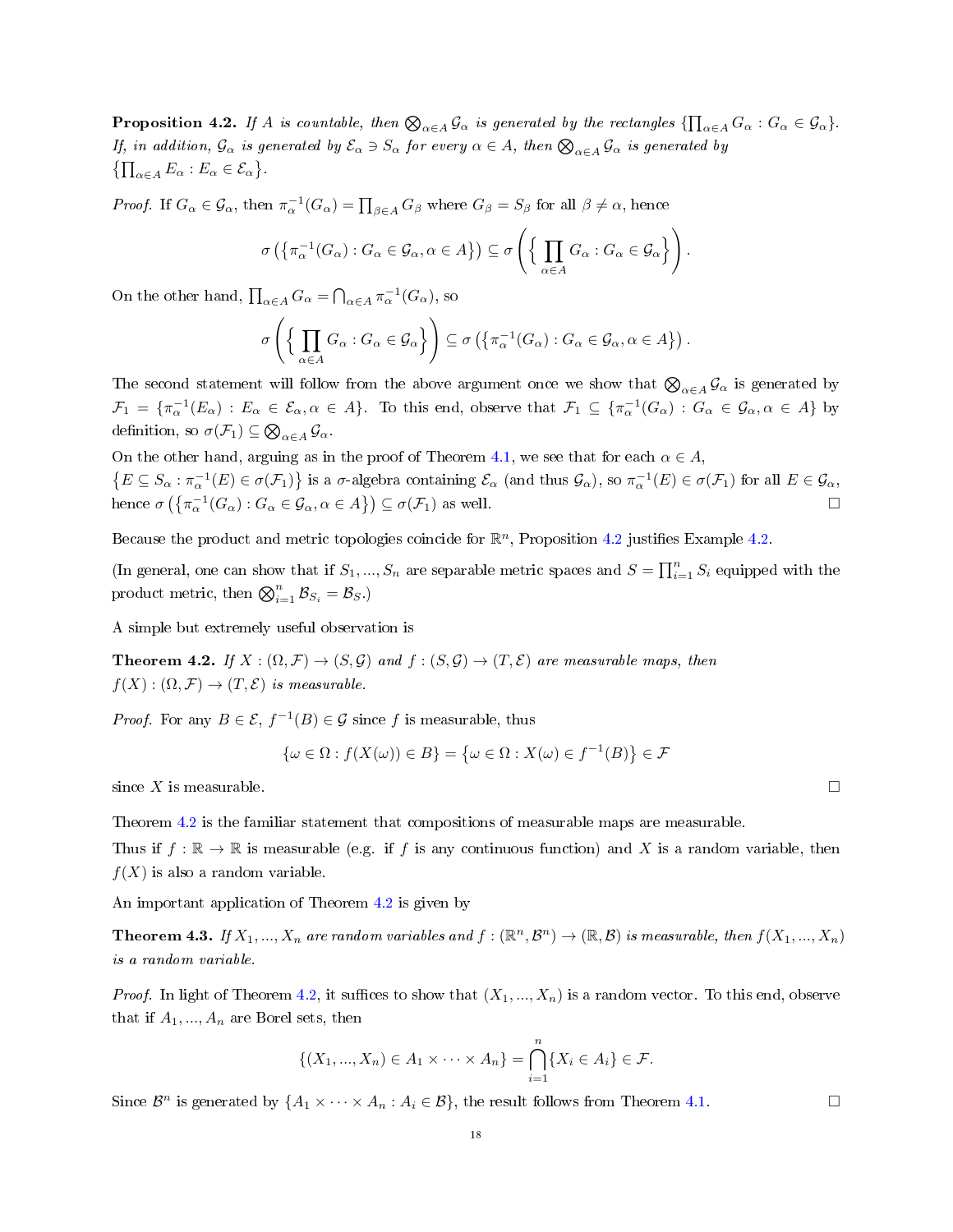**Corollary 4.1.** If  $X_1, ..., X_n$  are random variables, then so are  $S_n = \sum_{i=1}^n X_i$  and  $V_n = \prod_{i=1}^n X_i$ .

It is sometimes convenient to allow random variables to assume the values  $\pm \infty$ , and we observe that almost all of our results generalize easily to  $(\overline{\mathbb{R}}, \overline{\mathcal{B}})$  where  $\mathbb{R} = \mathbb{R} \cup \{\pm \infty\}$  and  $\overline{\mathcal{B}} = \{E \subseteq \overline{\mathbb{R}} : E \cap \mathbb{R} \in \mathcal{B}\}$ , which is generated, for example, by rays of the form  $[-\infty, a)$  with  $a \in \mathbb{R}$ .

<span id="page-18-0"></span>**Theorem 4.4.** If  $X_1, X_2, ...$  are random variables, then so are

$$
\inf_{n\in\mathbb{N}}X_n,\quad \sup_{n\in\mathbb{N}}X_n,\quad \liminf_{n\to\infty}X_n,\quad \limsup_{n\to\infty}X_n.
$$

*Proof.* For any  $a \in \mathbb{R}$ , the infimum of a sequence is strictly less than a if and only if some term is strictly less than a, hence

$$
\left\{\inf_{n\in\mathbb{N}} X_n < a\right\} = \bigcup_{n\in\mathbb{N}} \{X_n < a\} \in \mathcal{F},
$$

hence  $\inf_{n\in\mathbb{N}} X_n$  is measurable since  $\{[-\infty, a) : a \in \mathbb{R}\}\$  generates  $\overline{\mathcal{B}}$ .

To see that  $\sup_{n\in\mathbb{N}} X_n$  is a random variable, note that  $\sup_{n\in\mathbb{N}} X_n = -\inf_{n\in\mathbb{N}} -X_n$  and  $f: x \mapsto -x$  is measurable.

Arguing as in the first case,  $\inf_{m\geq n} X_m$  is measurable for all  $m \in \mathbb{N}$ , so it follows from the second case that

$$
\liminf_{n \to \infty} X_n = \sup_{n \in \mathbb{N}} \left( \inf_{m \ge n} X_m \right)
$$

is a random variable. The lim sup case is similar.

It follows from Theorem [4.4](#page-18-0) that

$$
\left\{\lim_{n\to\infty} X_n \text{ exists}\right\} = \left\{\liminf_{n\to\infty} X_n = \limsup_{n\to\infty} X_n\right\} = \left\{\liminf_{n\to\infty} X_n - \limsup_{n\to\infty} X_n = 0\right\}
$$

is measurable since it is the preimage of  $\{0\} \in \mathcal{B}$  under the map  $(\liminf_{n\to\infty}X_n) - (\limsup_{n\to\infty}X_n)$ , which is the difference of measurable functions and thus measurable.

When  $P(\{\lim_{n\to\infty}X_n \text{ exists}\})=1$ , we say that the sequence converges almost surely to  $X:=\limsup_{n\to\infty}X_n$ , and write  $X_n \to X$  a.s.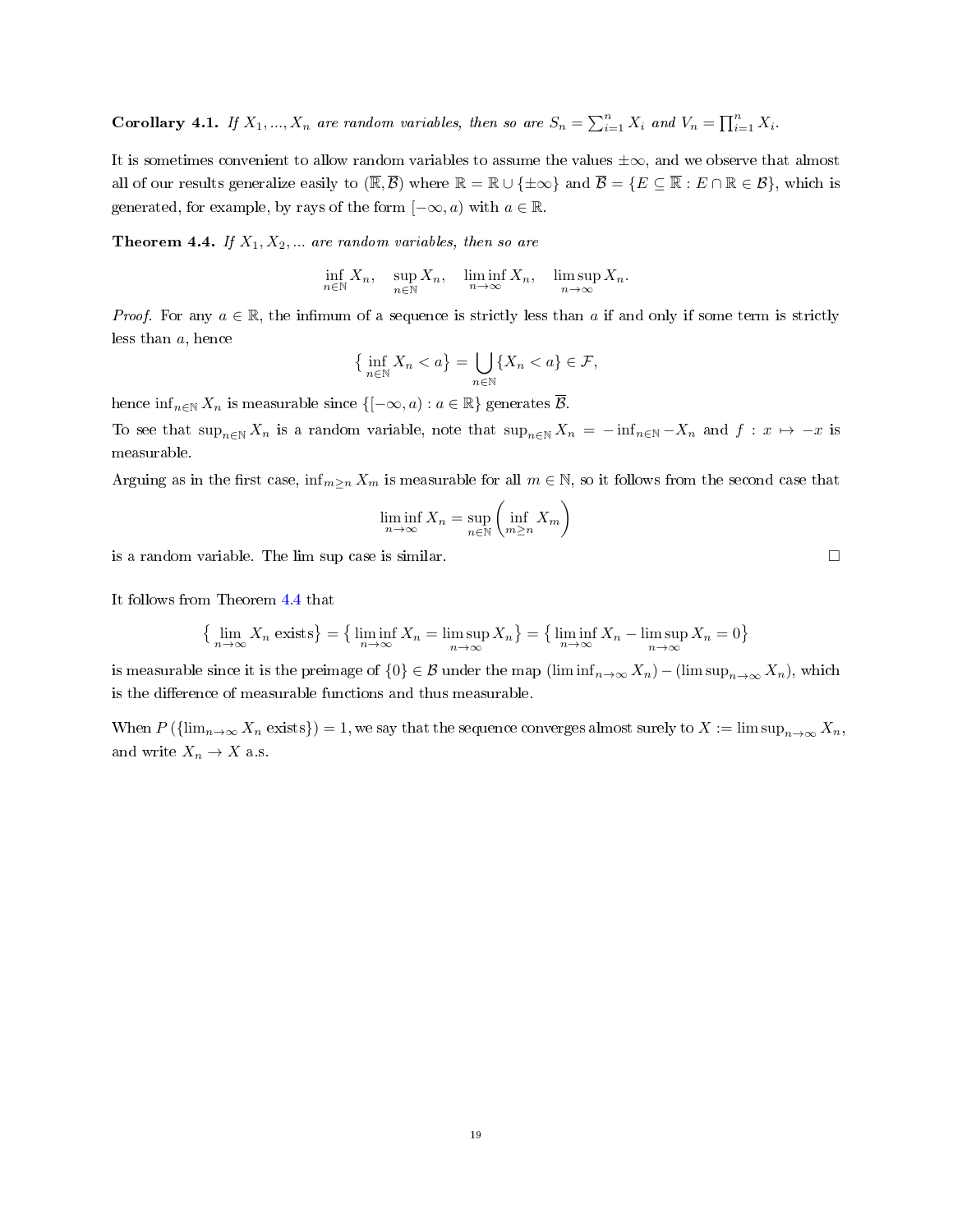#### 5. Expectation

### Integration. (Brief Review)

First recall that the *indicator function* of a measurable set  $E$  is defined as

$$
1_E(x) = \begin{cases} 1, & x \in E \\ 0, & x \notin E \end{cases}
$$

and a *simple function*  $\phi = \sum_{i=1}^{n} a_i 1_{E_i}$  is a linear combination of indicator functions (where we may assume that the coefficients are distinct).

A fundamental observation is that we can approximate a measurable function with simple functions by partitioning the codomain.

<span id="page-19-0"></span>**Theorem 5.1.** If  $(S, \mathcal{G})$  is a measurable space and  $f : S \to [0, \infty]$  is measurable, then there is a sequence  $\{\phi_n\}_{n=1}^{\infty}$  of simple functions with  $0 \le \phi_1 \le \phi_2 \le ... \le f$  such that  $\phi_n \to f$  pointwise, and the convergence is uniform on any set on which f is bounded.

*Proof.* For  $n = 1, 2, ...$  and  $k = 0, 1, ..., 4<sup>n</sup> - 1$ , define

$$
E_n^k = f^{-1}\left(\left(\frac{k}{2^n}, \frac{k+1}{2^n}\right)\right)
$$
 and  $F_n = f^{-1}((2^n, \infty])$ ,

and set

$$
\phi_n = \sum_{k=0}^{4^n - 1} \frac{k}{2^n} 1_{E_n^k} + 2^n 1_{F_n}.
$$

Now let  $(S, \mathcal{G}, \mu)$  be a measure space. We construct the integral as follows:

(i) For any  $E \in \mathcal{G}$ ,

$$
\int 1_E d\mu = \mu(E).
$$

(ii) For any simple function  $\phi = \sum_{i=1}^{n} a_i 1_{E_i}$ ,

$$
\int \phi \, d\mu = \sum_{i=1}^{n} a_i \int 1_{E_i} d\mu = \sum_{i=1}^{n} a_i \mu(E_i)
$$

with the convention that  $0 \cdot \infty = 0$ .

(iii) For any measurable function 
$$
f : S \to [0, \infty]
$$
,

$$
\int f d\mu = \sup \left\{ \int \phi d\mu : 0 \le \phi \le f, \phi \text{ is simple} \right\}.
$$

(This is equal to  $\lim_{n\to\infty}\int \phi_n d\mu$  with  $\phi_n$  as in the proof of Theorem [5.1](#page-19-0) by the MCT.) (iv) For any measurable  $f: S \to \overline{\mathbb{R}}$  with  $\int |f| d\mu < \infty$  (called an *integrable function*),

$$
\int f d\mu = \int (f \vee 0) d\mu - \int (-f \vee 0) d\mu.
$$

For f integrable,  $A \in \mathcal{G}$ , we define the integral of f over A as  $\int_A f d\mu = \int f 1_A d\mu$ .

When we wish to emphasize dependence on the argument, we write  $\int f d\mu = \int f(x) d\mu(x)$ , or sometimes  $\int f(x) \mu(dx)$ .

**Proposition 5.1.** For any  $a, b \in \mathbb{R}$  and any integrable functions  $f, g, \int (af + bg) d\mu = a \int f d\mu + b \int g d\mu$ . If  $f \leq g$  a.e., then  $\int f d\mu \leq \int g d\mu$ .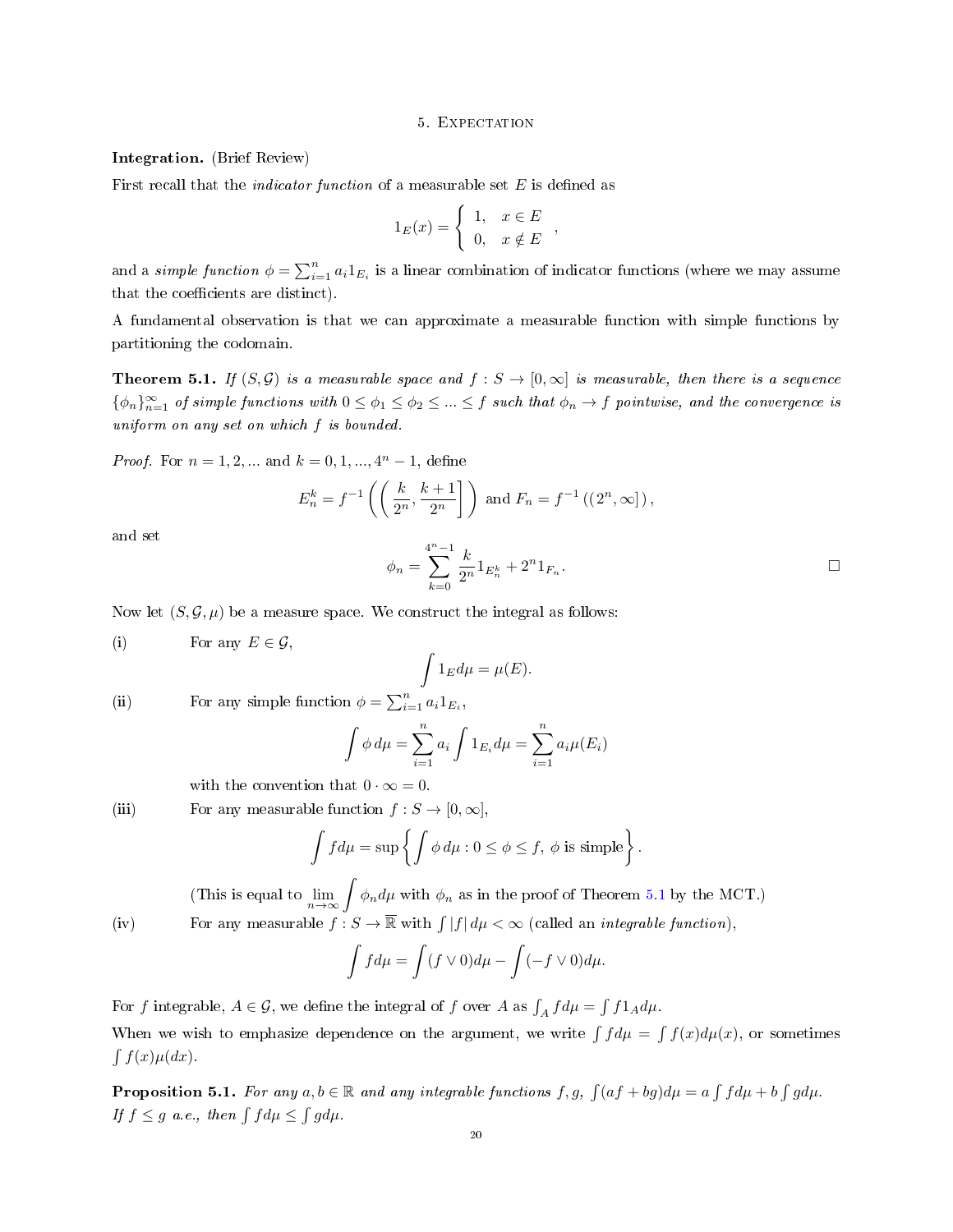## Definition.

If X is a random variable on  $(\Omega, \mathcal{F}, P)$  with  $X \geq 0$  a.s., then we define its expectation as  $E[X] = \int X dP$ , which always makes sense, but may be  $+\infty$ .

If X is an arbitrary random variable, then we can write  $X = X^+ - X^-$  where  $X^+ = \max\{0, X\}$  and  $X^-$  = max $\{0, -X\}$  are nonnegative random variables.

If at least one of  $E[X^+]$ ,  $E[X^-]$  is finite, then we define  $E[X] = E[X^+] - E[X^-]$ .

Note that  $E[X]$  may be defined even if X isn't an integrable function.

A trivial but extremely useful observation is that  $P(A) = E[1_A]$  for any event  $A \in \mathcal{F}$ .

## Inequalities.

Recall that a function  $\varphi : \mathbb{R} \to \mathbb{R}$  is said to be *convex* if for every  $x, y \in \mathbb{R}, \lambda \in [0, 1]$ , we have

$$
\varphi(\lambda x + (1 - \lambda)y) \le \lambda \varphi(x) + (1 - \lambda)\varphi(y).
$$

That is, given any two points  $x, y \in \mathbb{R}$ , the line from  $(x, \varphi(x))$  to  $(y, \varphi(y))$  lies above the graph of  $\varphi$ .

<span id="page-20-0"></span>**Lemma 5.1.** If  $\varphi : \mathbb{R} \to \mathbb{R}$  is convex, then

$$
\frac{\varphi(y)-\varphi(x)}{y-x}\leq \frac{\varphi(z)-\varphi(x)}{z-x}\leq \frac{\varphi(z)-\varphi(y)}{z-y}
$$

for every  $x < y < z$ .

Proof. (Homework)

Writing  $\lambda = \frac{y-x}{z-x} \in (0,1)$ , we have  $y = \lambda z + (1-\lambda)x$ , so it follows from convexity that  $\varphi(y) \leq \lambda \varphi(z) + (1 - \lambda) \varphi(x)$ , and thus

$$
\varphi(y) - \varphi(x) \leq \lambda (\varphi(z) - \varphi(x)) = \frac{y - x}{z - x} (\varphi(z) - \varphi(x)).
$$

Dividing by  $y - x > 0$  gives the first inequality.

Similarly, setting  $\mu = \frac{z-y}{z-x} = 1 - \lambda \in (0,1)$ , we have  $y = \mu x + (1 - \mu)z$ , so  $\varphi(y) \leq \mu \varphi(x) + (1 - \mu)\varphi(z)$ , and thus

$$
\varphi(y) - \varphi(z) \le \mu (\varphi(x) - \varphi(z)) = \frac{z - y}{z - x} (\varphi(x) - \varphi(z)),
$$

hence

$$
\frac{\varphi(z) - \varphi(y)}{z - y} \ge \frac{\varphi(z) - \varphi(x)}{z - x}.
$$

<span id="page-20-1"></span>**Lemma 5.2** (Supporting Hyperplane Theorem in  $\mathbb{R}^2$ ). If  $\varphi$  is a convex function, then for any  $c \in \mathbb{R}$ , there is a linear function  $l(x)$  which satisfies  $l(c) = \varphi(c)$  and  $l(x) \leq \varphi(x)$  for all  $x \in \mathbb{R}$ .

Proof. (Homework)

For any  $h > 0$ , taking  $x = c - h$ ,  $y = c$ ,  $z = c + h$  in Lemma [5.1,](#page-20-0) it follows from the outer inequality that that

$$
\frac{\varphi(c)-\varphi(c-h)}{h}\leq \frac{\varphi(c+h)-\varphi(c)}{h}.
$$

Also, for any  $0 < h_1 < h_2$ , we have  $c - h_2 < c - h_1 < c$ , so the second inequality in Lemma [5.1](#page-20-0) shows that  $\varphi(c)-\varphi(c-h_2)$  $\frac{\varphi(c-h_2)}{h_2} \leq \frac{\varphi(c)-\varphi(c-h_1)}{h_1}$  $\frac{\varphi(c-n_1)}{h_1}$ .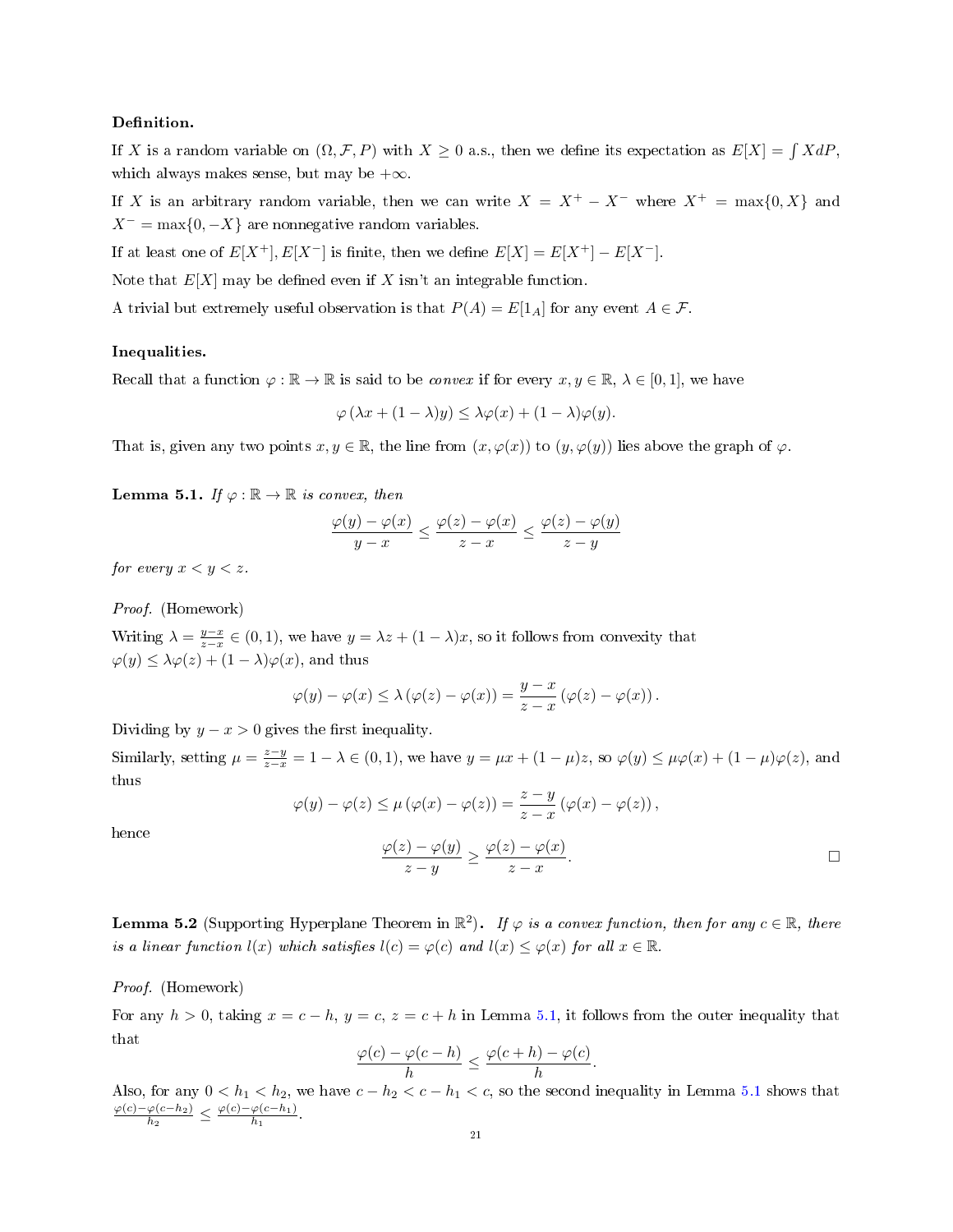Similarly, since  $c < c + h_1 < c + h_2$ , the first inequality in Lemma [5.1](#page-20-0) shows that  $\frac{\varphi(c+h_2) - \varphi(c)}{h_2} \ge \frac{\varphi(c+h_1) - \varphi(c)}{h_1}$  $\frac{\beta_1 - \varphi(c)}{h_1}$ . Consequently, the one-sided derivatives exist and satisfy

$$
\varphi_l'(c) := \lim_{h \to 0^+} \frac{\varphi(c) - \varphi(c - h)}{h} \le \lim_{h \to 0^+} \frac{\varphi(c + h) - \varphi(c)}{h} := \varphi_r'(c).
$$

Now let  $a \in [\varphi'_l(c), \varphi'_r(c)]$  and define the linear function  $l(x) = a(x - c) + \varphi(c)$ . Clearly,  $l(c) = \varphi(c)$ . To see that  $l(x) \leq \varphi(x)$  for all  $x \in \mathbb{R}$ , note that if  $x < c$ , then  $x = c - k$  for some  $k > 0$ , so

$$
l(x) - \varphi(x) = a(x - c) + \varphi(c) - \varphi(c - k) = -k\left(a - \frac{\varphi(c) - \varphi(c - k)}{k}\right) \le 0
$$

since  $\frac{\varphi(c)-\varphi(c-k)}{k} \leq \varphi'_l(c) \leq a$  by monotonicity. The  $x > c$  case is similar.

**Theorem 5.2** (Jensen). If  $\varphi$  is a convex function and X is a random variable, then

$$
\varphi(E[X]) \le E[\varphi(X)]
$$

whenever the expectations exist.

*Proof.* Lemma [5.2](#page-20-1) gives the existence of a function  $l(x) = ax + b$  which satisfies  $l(E[X]) = \varphi(E[X])$  and  $l(x) \leq \varphi(x)$  for all  $x \in \mathbb{R}$ .

By monotonicity and linearity, we have

$$
E[\varphi(X)] = \int \varphi(X)dP \ge \int l(X)dP = \int (aX + b)dP
$$
  
=  $a \int XdP + b = aE[X] + b = l(E[X]) = \varphi(E[X]).$ 

The triangle inequality  $E |X| \geq |E[X]|$  is an important special case.

I remember the direction in Jensen's inequality by  $E[X^2] - E[X]^2 = \text{Var}(X) \geq 0$ .

A function is called strictly convex if the dening inequality is strict. For such functions, modifying the preceding arguments where necessary shows that Jensen's inequality is strict unless  $X$  is a.s. constant.

To state the next inequality, we define the  $L^p$  norm of a random variable by  $\|X\|_p=E\left[|X|^p\right]^{\frac{1}{p}}$  for  $p\in[1,\infty)$ and  $||X||_{\infty} = \inf\{M : P(|X| > M) = 0\}.$ 

We define  $L^p=L^p\left(\Omega,\mathcal{F},P\right)=\Big\{X:\left\|X\right\|_p<\infty\Big\}$  (where random variables  $X$  and  $Y$  define the same element of  $L^p$  if they are equal almost surely), and one can prove that  $L^p$  is a Banach space for  $p \geq 1$ .

**Theorem 5.3** (Hölder). If  $p, q \in [1, \infty]$  with  $\frac{1}{p} + \frac{1}{q} = 1$  (where  $\frac{1}{\infty} = 0$ ), then  $||XY||_1 \leq ||X||_p ||Y||_q.$ 

Proof.

We first note that the result holds trivially if the right-hand side is infinity, and if  $||X||_p = 0$  or  $||Y||_q = 0$ , then  $|XY| = 0$  a.s. Accordingly, we may assume that  $0 < \|X\|_p$  ,  $\|Y\|_q < \infty$ . In fact, since constants factor out of  $L^p$ -norms, it suffices to establish the result when  $||X||_p = ||Y||_q = 1$ .

Also, the case  $p = \infty, q = 1$  (and symmetrically) is immediate since  $|X| \le ||X||_{\infty}$  a.s., thus

$$
E\left|XY\right| \leq E\left[\left\|X\right\|_{\infty} |Y|\right] = \left\|X\right\|_{\infty} E\left|Y\right| = \left\|X\right\|_{\infty} \left\|Y\right\|_{1}.
$$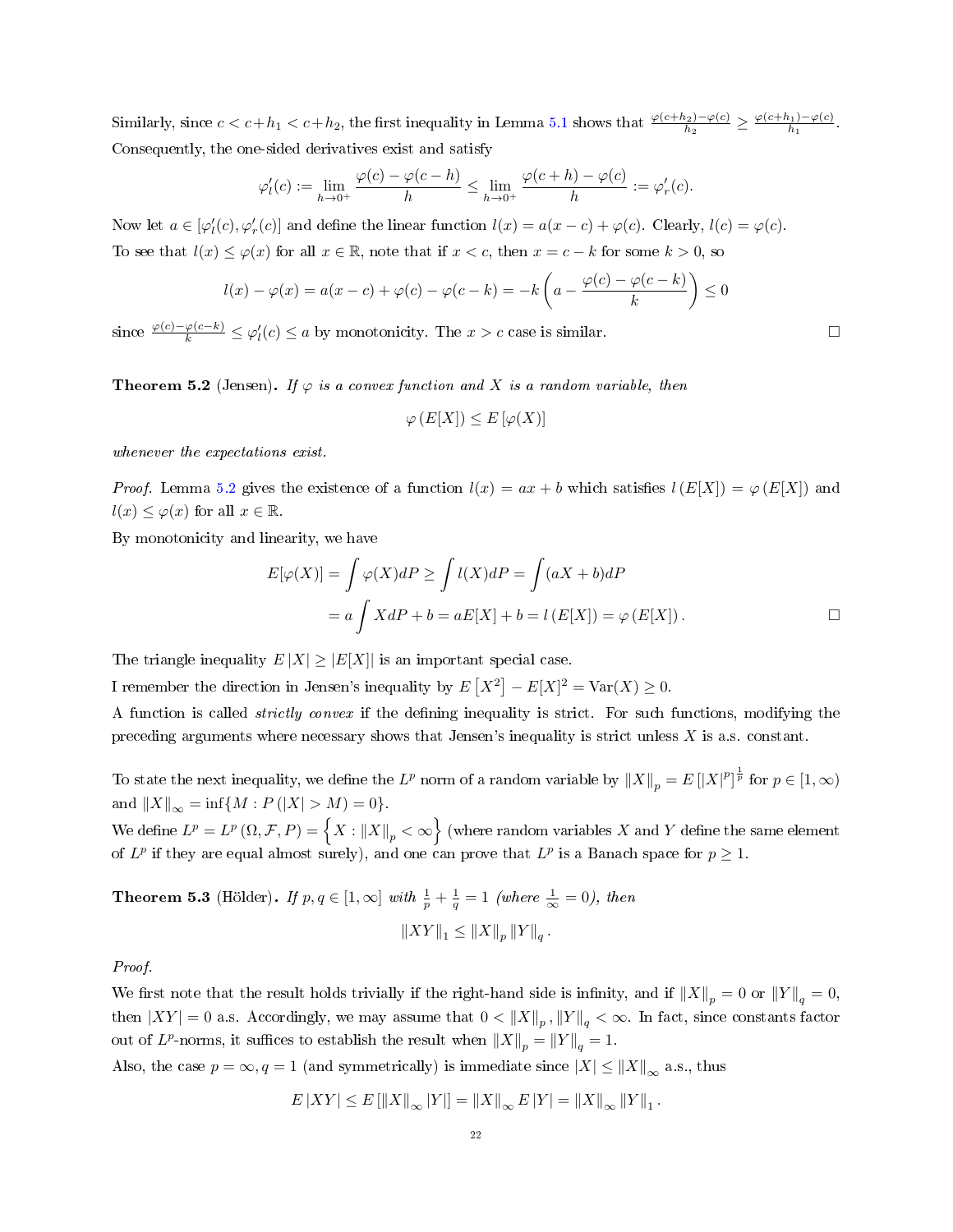Accordingly, we will assume henceforth that  $p, q \in (1, \infty)$ . Now fix  $y \ge 0$ , and define the function  $\varphi : [0, \infty) \to \mathbb{R}$  by  $\varphi(x) = \frac{x^p}{p} + \frac{y^q}{q} - xy$ . Since  $\varphi'(x) = x^{p-1} - y$  and  $\varphi''(x) = (p-1)x^{p-2} > 0$  for  $x > 0$ ,  $\varphi$  attains its minimum at  $x_0 = y^{\frac{1}{p-1}}$ . Thus, as the conjugacy of p and q implies that  $\frac{1}{p-1} + 1 = \frac{p}{p-1} = \left(1 - \frac{1}{p}\right)^{-1} = q$ , we have that

$$
\varphi(x) \ge \varphi(x_0) = \frac{x_0^p}{p} + \frac{y^q}{q} - xy = \frac{y^{\frac{p}{p-1}}}{p} + \frac{y^q}{q} - y^{\frac{1}{p-1}+1} = y^q \left(\frac{1}{p} + \frac{1}{q}\right) - y^q = 0
$$

for all  $x \geq 0$ . It follows that  $\frac{x^p}{p} + \frac{y^q}{q} \geq xy$  for every  $x, y \geq 0$ . In particular, taking  $x = |X|$ ,  $y = |Y|$ , and integrating, we have

$$
E|XY| = \int |X| |Y| dP \le \frac{1}{p} \int |X|^p dP + \frac{1}{q} \int |Y|^q dP
$$
  
= 
$$
\frac{\|X\|_p^p}{p} + \frac{\|Y\|_q^q}{q} = \frac{1}{p} + \frac{1}{q} = 1 = \|X\|_p \|Y\|_q.
$$

Some useful corollaries of Hölder's inequality are:

**Corollary 5.1** (Cauchy-Schwarz).  $E|XY| \leq \sqrt{E|X^2|E|Y^2|}$ .

Alternate Proof. For all  $t \in \mathbb{R}$ ,

$$
0 \le E\left[ (|X| + t |Y|)^{2} \right] = E\left[ X^{2} \right] + 2tE\left[ XY \right] + t^{2}E\left[ Y^{2} \right] = q(t),
$$

so  $q(t)$  has at most one real root and thus a nonpositive discriminant

$$
(2E|XY|)^2 - 4E[X^2]E[Y^2] \le 0.
$$

<span id="page-22-0"></span>**Corollary 5.2.** For any random variable X and any  $1 \leq r < s \leq \infty$ ,  $||X||_r \leq ||X||_s$ . Therefore, we have the inclusion  $L^s \subseteq L^r$ .

*Proof.* For  $s = \infty$ , we have  $|X|^r \leq ||X||_{\infty}^r$  a.s., hence

$$
||X||_{r}^{r} = \int |X|^{r} dP \le \int ||X||_{\infty}^{r} dP = ||X||_{\infty}^{r}.
$$

For  $s < \infty$ , apply Holder's inequality to  $X^r$  and 1 with  $p = \frac{s}{r}$ ,  $q = \frac{s}{s-r}$  to get

$$
||X||_{r}^{r} = E[|X|^{r}] \le ||X^{r}||_{p} ||1||_{q} = \left(\int |X^{r}|^{\frac{s}{r}} dP\right)^{\frac{r}{s}} = ||X||_{s}^{r}.
$$

Note that for Corollary  $5.2$ , it is important that our measure was finite.

Of course, we could also prove the inclusion by breaking up the integral according to whether  $|X|$  is greater or less than 1, though we would not obtain the inequality in that case.

The proof of our last big inequality should be familiar from measure theory (convergence in  $L^1$  implies convergence in measure).

**Theorem 5.4** (Chebychev). For any nonnegative random variable X and any  $a > 0$ .

$$
P(X \ge a) \le \frac{E[X]}{a}.
$$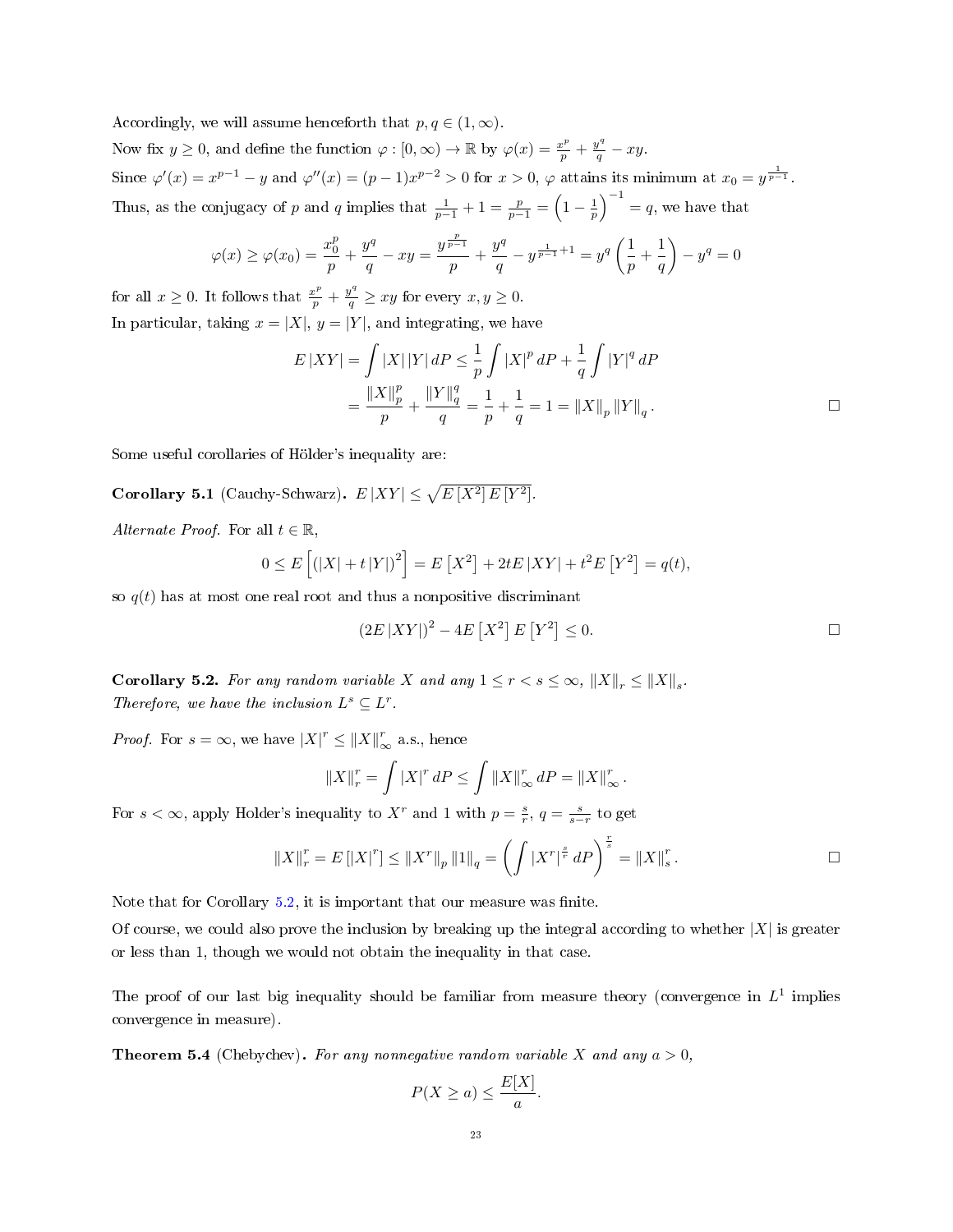*Proof.* Let  $A = {\omega : X(\omega) \geq a}$ . Then

$$
aP(X \ge a) = a \int 1_A dP \le \int X1_A dP \le \int XdP = E[X].
$$

<span id="page-23-0"></span>**Corollary 5.3.** For any  $(S, \mathcal{G})$ -valued random variable X and any measurable function  $\varphi : S \to [0, \infty)$ ,

$$
P(\varphi(X) \ge a) \le \frac{E[\varphi(X)]}{a}.
$$

Some important cases of Corollary  $5.3$  for real-valued X are

- $\varphi(x) = |x|$ : to control the probability that an integrable random variable is large.
- $\varphi(x) = (x E[X])^2$ : to control the probability that a random variable with finite variance is far from its mean.
- $\varphi(x) = e^{tx}$ : to establish exponential decay for random variables with moment generating functions (concentration inequalities).

## Limit Theorems.

We now briefly recall the three main results for interchanging limits and integration. The proofs can be found in any book on measure theory.

<span id="page-23-1"></span>**Theorem 5.5** (Monotone Convergence Theorem). If  $0 \leq X_n \nearrow X$ , then  $E[X_n] \nearrow E[X]$ .

<span id="page-23-2"></span>Theorem 5.6 (Fatou's Lemma). If  $X_n \ge 0$ , then  $\liminf_{n \to \infty} E[X_n] \ge E\left[\liminf_{n \to \infty} X_n\right]$ .

Note that if  $X_n \geq M$ , then  $X_n - M \geq 0$ , so since constants behave nicely with respect to limits and expectation, "nonnegative" can be relaxed to "bounded below" in the statement of Theorems [5.5](#page-23-1) and [5.6.](#page-23-2) Also, since  $X_n \nearrow X$  if and only if  $(-X_n) \searrow (-X)$  and  $\liminf_{n \to \infty} X_n = -\limsup_{n \to \infty} (-X_n)$ , one has immediate corollaries for lim sups and for monotone decreasing sequences (provided that they are bounded above).

<span id="page-23-3"></span>**Theorem 5.7** (Dominated Convergence Theorem). If  $X_n \to X$  and there exists some  $Y \geq 0$  with  $E[Y] < \infty$ and  $|X_n| \leq Y$  for all n, then  $E[X_n] \to E[X]$ .

When  $Y$  is a constant, Theorem [5.7](#page-23-3) is known as the bounded convergence theorem. In that case, it is important that we're working on a finite measure space.

In each of these theorems, the assumptions need only hold almost surely since one can modify random variables on null sets without affecting their expectations.

### Change of Variables.

Though integration over arbitrary measure spaces in nice in theory, in order to actually compute expectations, we will typically need to work in more familiar spaces like  $\mathbb{R}^d$ .

The following change of variables theorem allows us to compute expectations by integrating functions of a random variable against its distribution.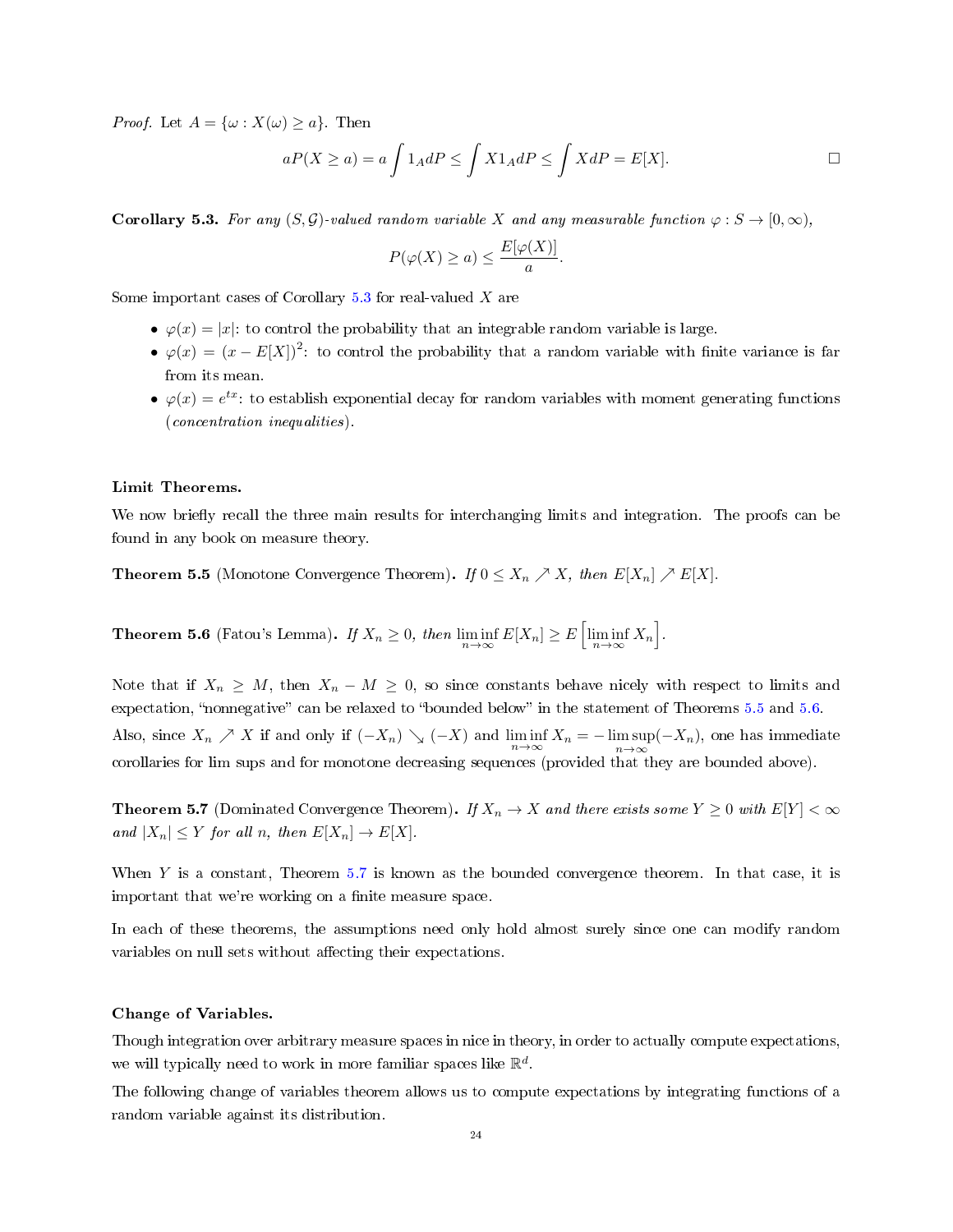<span id="page-24-0"></span>**Theorem 5.8.** Let X be a random variable taking values in the measurable space  $(S, \mathcal{G})$ , and let  $\mu = P \circ X^{-1}$ be the pushforward measure on  $(S, \mathcal{G})$ .

If f is a measurable function from  $(S, \mathcal{G})$  to  $(\mathbb{R}, \mathcal{B})$  such that  $f \geq 0$  or  $E |f(X)| < \infty$ , then

$$
E[f(X)] = \int_{S} f(s) d\mu(s).
$$

Proof. We will proceed by verifying the result in increasingly general cases paralleling the construction of the integral.

To begin with, let  $B \in \mathcal{G}$  and  $f = 1_B$ . Then

$$
E[f(X)] = E[1_B(X)] = P(X \in B) = \mu(B) = \int_S 1_B(s) d\mu(s) = \int_S f(s) d\mu(s).
$$

Now suppose that  $f = \sum_{i=1}^{n} a_i 1_{B_i}$  is a simple function. Then by linearity and the previous case,

$$
E[f(X)] = \sum_{i=1}^{n} a_i E[1_{B_i}(X)] = \sum_{i=1}^{n} a_i \int_{S} 1_{B_i}(s) d\mu(s) = \int_{S} f(s) d\mu(s).
$$

If  $f \geq 0$ , then Theorem [5.1](#page-19-0) gives a sequence of simple functions  $\phi_n \nearrow f$ , so the previous case and two applications of the MCT give

$$
E[f(X)] = \lim_{n \to \infty} E[\phi_n(X)] = \lim_{n \to \infty} \int_S \phi_n(s) d\mu(s) = \int_S f(s) d\mu(s).
$$

Finally, suppose that  $E|f(X)| < \infty$ , and set  $f^+(x) = \max\{f(x), 0\}$ ,  $f^-(x) = \max\{-f(x), 0\}$ . Then  $f^+, f^- \geq 0, f = f^+ - f^-,$  and  $E[f(X)^+]$ ,  $E[f(X)^-] \leq E[f(X)] < \infty$ , so it follows from the previous result and linearity that

$$
E[f(X)] = E[f^+(X)] - E[f^-(X)] = \int_S f^+(s)d\mu(s) - \int_S f^-(s)d\mu(s) = \int_S f(s)d\mu(s).
$$

In light of Theorem [5.8,](#page-24-0) if X is an integrable random variable on  $(\Omega, \mathcal{F}, P)$  with distribution  $\mu$ , then

$$
E[X] = \int XdP = \int_{\mathbb{R}} x d\mu(x).
$$

If X has density  $f = \frac{d\mu}{dm}$ , then for any measurable  $g : \mathbb{R} \to \mathbb{R}$  with  $g \geq 0$  a.s. or  $\int |g| d\mu < \infty$ ,

$$
E[g(X)] = \int_{-\infty}^{\infty} g(x)f(x)dx.
$$

If X is a random variable, then for any  $k \in \mathbb{N}$ , we say that  $E[X^k]$  is the kth moment of X.

The first moment  $E[X]$  is called the *mean* and is usually denoted  $E[X] = \mu$ . The mean is a measure of the center of the distribution of  $X$ .

If X has finite second moment  $E[X^2]<\infty$ , then we define the *variance* (or second central moment) of X as  $Var(X) = E[(X - \mu)^2].$ 

The variance provides a measure of the dispersion of the distribution of  $X$  and is is usually denoted  $\text{Var}(X) = \sigma^2.$ 

By linearity, we have the useful identity

$$
Var(X) = E[(X - \mu)^{2}] = E[X^{2}] - 2\mu E[X] + \mu^{2} = E[X^{2}] - E[X]^{2}.
$$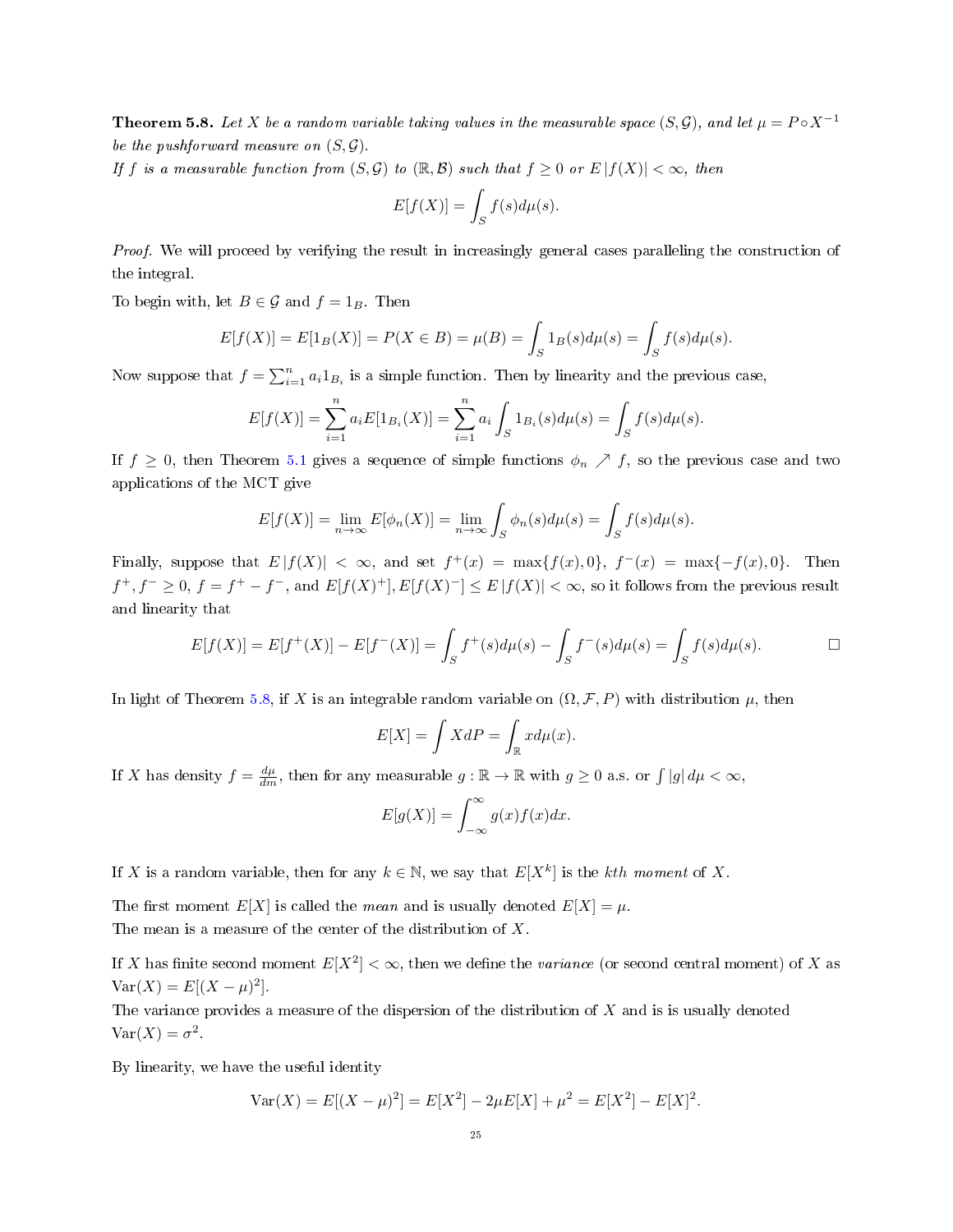## 6. Independence

Heuristically, two objects are independent if information concerning one of them does not contribute to one's knowledge about the other. The correct way to formally codify this notion in a manner amenable to proving theorems is in terms of a sort of multiplication rule.

- Two events A and B are independent if  $P(A \cap B) = P(A)P(B)$ .
- Two random variables X and Y are independent if  $P(X \in E, Y \in F) = P(X \in E)P(Y \in F)$  for all  $E, F \in \mathcal{B}$ . (That is, if the events  $\{X \in E\}$  and  $\{Y \in F\}$  are independent.)
- Two sub- $\sigma$ -algebras  $\mathcal{F}_1$  and  $\mathcal{F}_2$  are independent if for all  $A \in \mathcal{F}_1$ ,  $B \in \mathcal{F}_2$ , the events A and B are independent.

Observe that if  $A \in \mathcal{F}$  has  $P(A) = 0$  or  $P(A) = 1$ , then A is independent of every  $B \in \mathcal{F}$ .

This also implies that if X is a.s. constant, then X is independent of every  $Y \in \mathcal{F}$ .

An infinite collection of objects (sub- $\sigma$ -algebras, random variables, events) is said to be independent if every finite subcollection is independent, where

• Events  $A_1, ..., A_n \in \mathcal{F}$  are independent if for any  $I \subseteq [n]$ , we have

$$
P\left(\bigcap_{i\in I} A_i\right) = \prod_{i\in I} P(A_i).
$$

• Random variables  $X_1, ..., X_n \in \mathcal{F}$  are independent if for any choice of  $E_i \in \mathcal{B}_i$ ,  $i = 1, ..., n$ , we have

$$
P(X_1 \in E_1, ..., X_n \in E_n) = \prod_{i=1}^n P(X_i \in E_i).
$$

• sub- $\sigma$ -algebras  $\mathcal{F}_1, ..., \mathcal{F}_n$  are independent if for any choice of  $A_i \in \mathcal{F}_i$ ,  $i = 1, ..., n$ , we have

$$
P\left(\bigcap_{i=1}^n A_i\right) = \prod_{i=1}^n P(A_i).
$$

Note that  $\sigma$ -algebras and random variables are implicitly subject to the same subcollection constraint as events since special cases of the definition include taking  $A_i = \Omega$ ,  $E_i = \mathbb{R}$  for  $i \in I^C$ .

For any  $n \in \mathbb{N}$ , it is possible to construct families of objects which are not independent, but every subcollection of size  $m \leq n$  satisfies the applicable multiplication rule. For example, just because a collection of events  $A_1, ..., A_n$  satisfies  $P(A_i \cap A_j) = P(A_i)P(A_j)$  for all  $i \neq j$  (called *pairwise independence*), it is not necessarily the case that  $A_1, ..., A_n$  is an independent collection of events.

(Flip two fair coins and let  $A = \{1st \text{ coin heads}\}, B = \{2nd \text{ coin heads}\}, C = \{\text{both coins same}\}.$ )

One can show that independence of events is a special case of independence of random variables (via indicator functions), which in turn is a special case of independence of  $\sigma$ -algebras (via the  $\sigma$ -algebras the random variables generate). We will take as our running definition of independence, the further generalization:

**Definition.** Given a probability space  $(\Omega, \mathcal{F}, P)$ , collections of events  $\mathcal{A}_1, ..., \mathcal{A}_n \subseteq \mathcal{F}$  are independent if for all  $I \subseteq [n]$ ,

$$
P\left(\bigcap_{i\in I} A_i\right) = \prod_{i\in I} P(A_i)
$$

whenever  $A_i \in \mathcal{A}_i$  for each  $i \in I$ .

An infinite collection of subsets of  $\mathcal F$  is independent if every finite subcollection is.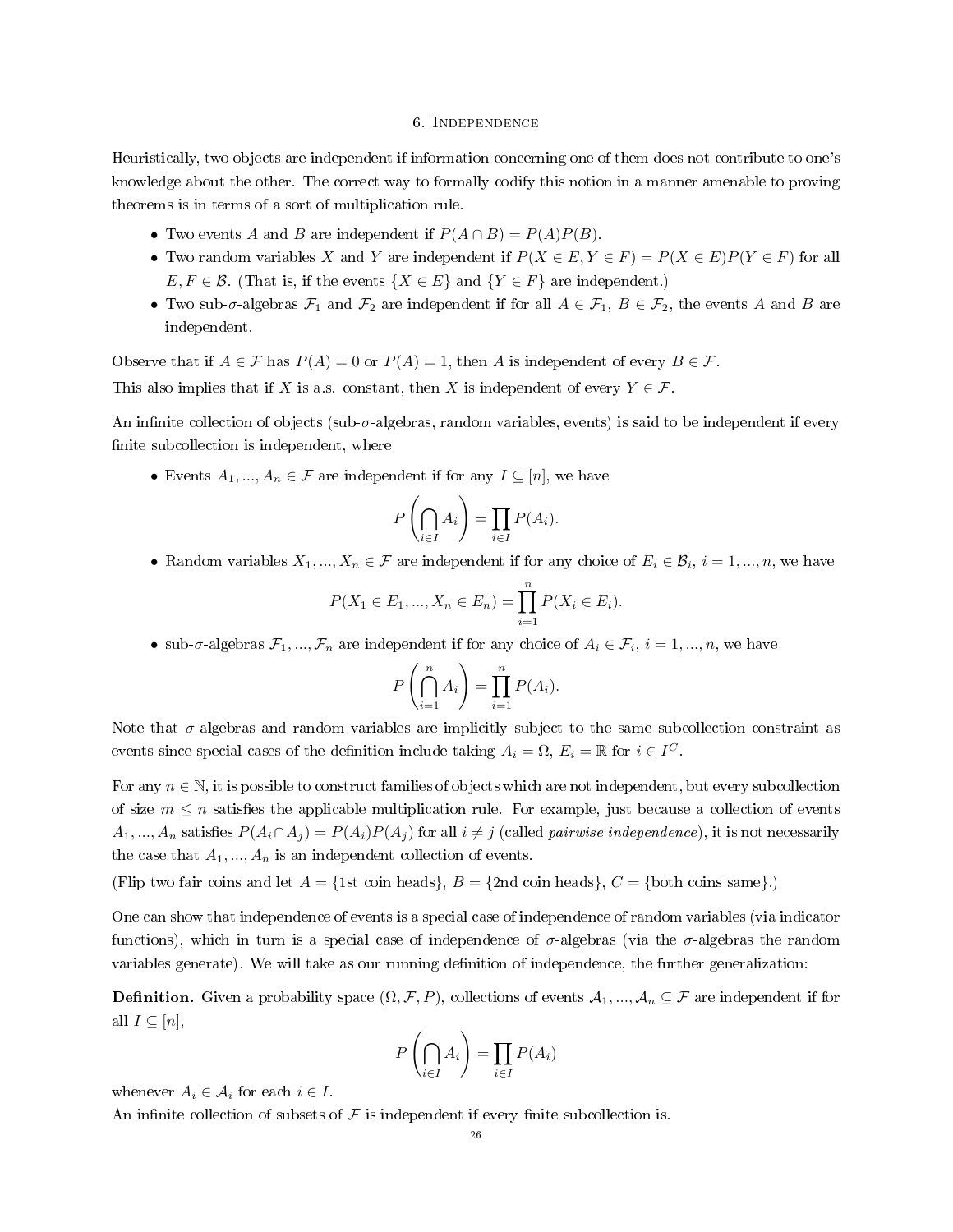Observe that if  $A_1, ..., A_n$  is independent and we set  $\overline{A_i} = A_i \cup \{\Omega\}$ , then  $\overline{A_1}, ..., \overline{A_n}$  is independent as well. In this case, the independence criterion reduces to  $P(\bigcap_{i=1}^{n} A_i) = \prod_{i=1}^{n} P(A_i)$  for any choice of  $A_i \in \overline{\mathcal{A}_i}$ .

## Sufficient Conditions for Independence.

The preceding definitions often require us to check a huge number of cases to determine whether a given collection of objects is independent. The following results are useful for simplifying this task.

<span id="page-26-0"></span>**Theorem 6.1.** Suppose that  $A_1, ..., A_n$  are independent collections of events. If each  $A_i$  is a  $\pi$ -system, then the sub- $\sigma$ -algebras  $\sigma(A_1), ..., \sigma(A_n)$  are independent.

*Proof.* Because  $\sigma(\mathcal{A}_i) = \sigma(\overline{\mathcal{A}_i})$  where  $\overline{\mathcal{A}_i} = \mathcal{A}_i \cup \{\Omega\}$ , we can assume without loss of generality that  $\Omega \in \mathcal{A}_i$ for all i so that we need only consider intersections/products over  $[n]$ .

Let  $A_2, ..., A_n$  be events with  $A_i \in \mathcal{A}_i$ , set  $F = \bigcap_{i=2}^n A_i$ , and set  $\mathcal{L} = \{A \in \mathcal{F} : P(A \cap F) = P(A)P(F)\}.$ Since  $P(\Omega \cap F) = P(F) = P(\Omega)P(F)$ , we have that  $\Omega \in \mathcal{L}$ . Now suppose that  $A, B \in \mathcal{L}$  with  $A \subseteq B$ . Then

$$
P((B \setminus A) \cap F) = P((B \cap F) \setminus (A \cap F)) = P(B \cap F) - P(A \cap F)
$$
  
= 
$$
P(B)P(F) - P(A)P(F) = (P(B) - P(A))P(F) = P(B \setminus A)P(F),
$$

hence  $(B \setminus A) \in \mathcal{L}$ .

Finally, let  $B_1, B_2, \ldots \in \mathcal{L}$  with  $B_n \nearrow B$ . Then  $(B_n \cap F) \nearrow (B \cap F)$ , so

$$
P(B \cap F) = \lim_{n \to \infty} P(B_n \cap F) = \lim_{n \to \infty} P(B_n)P(F) = P(B)P(F),
$$

so  $B \in \mathcal{L}$  as well.

Therefore,  $\mathcal L$  is a  $\lambda$ -system, so, since  $\mathcal A_1$  is a  $\pi$ -system contained in  $\mathcal L$  by assumption, the  $\pi$ - $\lambda$  Theorem shows that  $\sigma(\mathcal{A}_1) \subseteq \mathcal{L}$ .

Because  $A_2, ..., A_n$  were arbitrary members of  $A_2, ..., A_n$ , we conclude that  $\sigma(A_1), A_2, ..., A_n$  are independent. Repeating this argument for  $A_2, A_3, ..., A_n, \sigma(A_1)$  shows that  $\sigma(A_2), A_3, ..., A_n, \sigma(A_1)$  are independent, and  $n-2$  more iterations completes the proof.

A useful corollary is given by

<span id="page-26-1"></span>**Corollary 6.1.** Random variables  $X_1, ..., X_n$  are independent if

$$
P(X_1 \le x_1, ..., X_n \le x_n) = \prod_{i=1}^n P(X_i \le x_i) \text{ for all } x_1, ..., x_n \in \mathbb{R}.
$$

*Proof.* Let  $A_i = \{ \{X_i \leq x\} : x \in \mathbb{R} \}$  for  $i = 1, ..., n$ .

Since  $\{X_i \le x\} \cap \{X_i \le y\} = \{X_i \le x \wedge y\}$ , the  $\mathcal{A}'_i$ s are  $\pi$ -systems, so  $\sigma(\mathcal{A}_1),...,\sigma(\mathcal{A}_n)$  are independent by Theorem [6.1.](#page-26-0)

Because  $\{(-\infty, x] : x \in \mathbb{R}\}$  generates  $\mathcal{B}, \sigma(\mathcal{A}_i) = \sigma(X_i)$ , and the result follows.

Since the converse of Corollary [6.1](#page-26-1) is true by definition, independence of random variables  $X_1, ..., X_n$  is equivalent to the condition that their joint cdf factors as a product of the marginals cdfs.

One can prove analogous results for density and mass functions using the same basic ideas.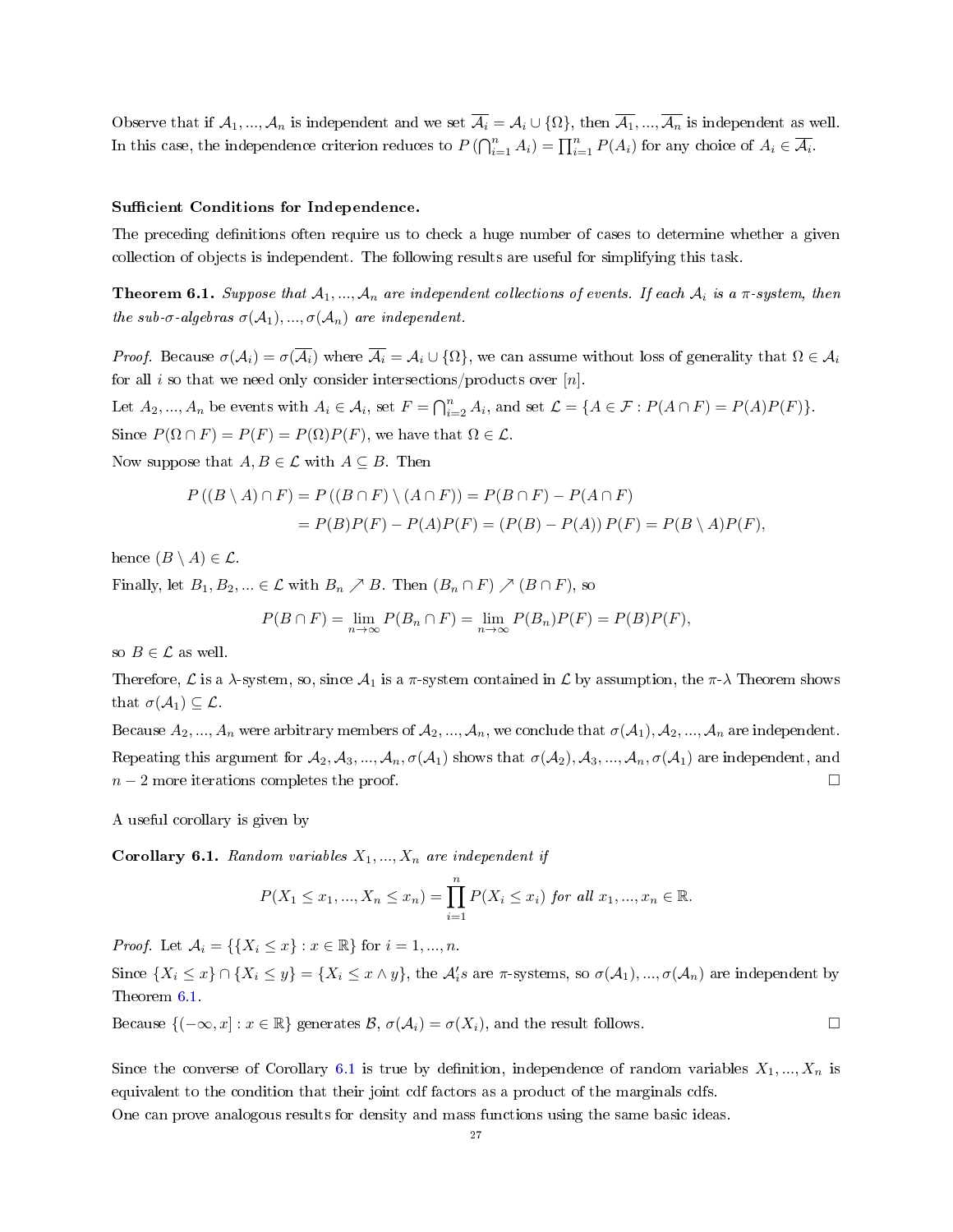It is clear that if  $X_1, ..., X_n$  are independent random variables and  $f_1, ..., f_n : \mathbb{R} \to \mathbb{R}$  are measurable, then  $f(X_1),..., f(X_n)$  are independent random variables since for any choice of  $B_i \in \mathcal{B}_i,$ 

$$
P(f_1(X_i) \in B_1, ..., f_n(X_n) \in B_n) = P(X_1 \in f_1^{-1}(B_1), ..., X_n \in f_n^{-1}(B_n))
$$
  
= 
$$
\prod_{i=1}^n P(X_i \in f_i^{-1}(B_i)) = \prod_{i=1}^n P(f_i(X_i) \in B_i).
$$

With the help of Theorem [6.1,](#page-26-0) we can prove the stronger result that functions of disjoint sets of independent random variables are independent.

<span id="page-27-0"></span>**Lemma 6.1.** Suppose  $\mathcal{F}_{i,j}$ ,  $1 \leq i \leq n, 1 \leq j \leq m(i)$ , are independent sub- $\sigma$ -algebras and let  $\mathcal{G}_i$  =  $\sigma\left(\bigcup_j \mathcal{F}_{i,j}\right)$ . Then  $\mathcal{G}_1,...,\mathcal{G}_n$  are independent.

*Proof.* Let  $A_i = \left\{ \bigcap_j A_{i,j} : A_{i,j} \in \mathcal{F}_{i,j} \right\}.$ If  $\bigcap_j A_{i,j}, \bigcap_j B_{i,j} \in \mathcal{A}_i$ , then  $\left(\bigcap_j A_{i,j}\right) \cap \left(\bigcap_j B_{i,j}\right) = \bigcap_j (A_{i,j} \cap B_{i,j}) \in \mathcal{A}_i$ , thus  $\mathcal{A}_i$  is a  $\pi$ -system, so  $\sigma(\mathcal{A}_1), ..., \sigma(\mathcal{A}_n)$  are independent by Theorem [6.1.](#page-26-0)

Because  $F \in \bigcup_j \mathcal{F}_{i,j}$  implies  $F \in \mathcal{F}_{i,k}$  for some k and thus  $F = \Omega \cap \cdots \cap \Omega \cap F \cap \Omega \cap \cdots \cap \Omega \in \mathcal{A}_i$ , we have that  $\bigcup_j \mathcal{F}_{i,j} \subseteq \mathcal{A}_i$ , so  $\mathcal{G}_i = \sigma\left(\bigcup_j \mathcal{F}_{i,j}\right) \subseteq \sigma(\mathcal{A}_i)$ . Consequently,  $\mathcal{G}_1, ..., \mathcal{G}_n$  are independent.

<span id="page-27-1"></span>Corollary 6.2. If  $X_{i,j}$ ,  $1 \leq i \leq n$ ,  $1 \leq j \leq m(i)$ , are independent random variables and the functions  $f_i: \mathbb{R}^{m(i)} \to \mathbb{R}$  are measurable, then  $f_1(X_{1,1},...,X_{1,m(1)}),...,f_n(X_{n,1},...,X_{n,m(n)})$  are independent.

Proof. Let  $\mathcal{F}_{i,j} = \sigma(X_{i,j})$ . Since  $f_i(X_{i,1},...,X_{i,m(i)})$  is measurable with respect to  $\mathcal{G}_i = \sigma\left(\bigcup_j \mathcal{F}_{i,j}\right)$ , the result follows from Lemma [6.1.](#page-27-0)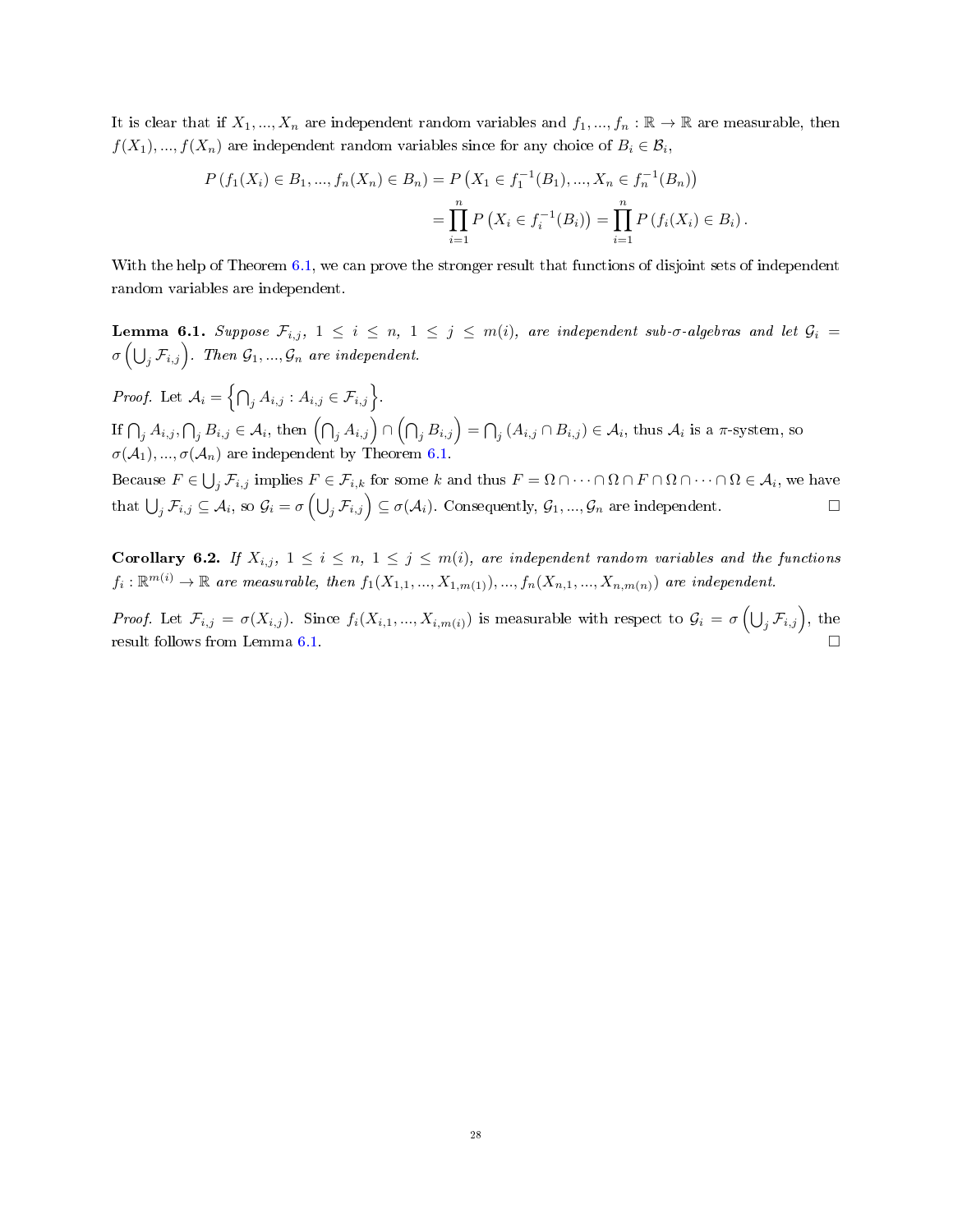## Product Measure.

We now pause to recall the construction of product measures.

<span id="page-28-0"></span>**Proposition 6.1.** Given finite measure spaces  $(\Omega_1, \mathcal{F}_1, \mu_1)$  and  $(\Omega_2, \mathcal{F}_2, \mu_2)$ , there exists a unique measure  $\mu_1 \times \mu_2$  on  $(\Omega_1 \times \Omega_2, \mathcal{F}_1 \otimes \mathcal{F}_2)$  which satisfies  $(\mu_1 \times \mu_2)(A \times E) = \mu_1(A)\mu_2(E)$  for all  $A \in \mathcal{F}_1$ ,  $E \in \mathcal{F}_2$ .

## Proof.

Let  $S = \{A \times E : A \in \mathcal{F}_1, E \in \mathcal{F}_2\}.$ If  $A_1 \times E_1, A_2 \times E_2 \in \mathcal{S}$ , then  $(A_1 \times E_1) \cap (A_2 \times E_2) = (A_1 \cap A_2) \times (E_1 \cap E_2)$  and  $(A_1\times E_1)^C=\left(A_1^C\times E_1\right)\sqcup\left(A_1\times E_1^C\right)\sqcup\left(A_1^C\times E_1^C\right),$  hence  ${\cal S}$  is a semialgebra. Define  $\nu : \mathcal{S} \to [0, \infty)$  by  $\nu(A \times E) = \mu_1(A)\mu_2(E)$ .

In light of the discussion in Section [3,](#page-11-0) the result will follow if we can show that for any countable disjoint union of sets  $\{A_i \times E_i\}_{i \in I}$  in S such that  $A \times E = \bigcup_{i \in I} (A_i \times E_i) \in S$ , we have  $\nu(A \times E) = \sum_{i \in I} \nu(A_i \times E_i)$ . To see that this is so, observe that for all  $(x, y) \in \Omega_1 \times \Omega_2$ ,

$$
1_A(x)1_E(y) = 1_{A \times E}(x, y) = \sum_{i \in I} 1_{A_i \times E_i}(x, y) = \sum_{i \in I} 1_{A_i}(x)1_{E_i}(y).
$$

Consequently,

$$
\mu_1(A)1_E(y) = \int_{\Omega_1} 1_A(x)1_E(y)d\mu_1(x) = \int_{\Omega_1} \sum_{i \in I} 1_{A_i}(x)1_{E_i}(y)d\mu_1(x)
$$
  
= 
$$
\sum_{i \in I} \int_{\Omega_1} 1_{A_i}(x)1_{E_i}(y)d\mu_1(x) = \sum_{i \in I} \left( \int_{\Omega_1} 1_{A_i}(x)d\mu_1(x) \right)1_{E_i}(y)
$$
  
= 
$$
\sum_{i \in I} \mu_1(A_i)1_{E_i}(y).
$$

(The interchange of summation and integration is justified by the monotone convergence theorem.) Integrating against  $\mu_2$  gives

$$
\nu(A \times E) = \mu_1(A)\mu_2(E) = \int_{\Omega_2} \mu_1(A)1_E(y)d\mu_2(y) = \int_{\Omega_2} \sum_{i \in I} \mu_1(A_i)1_{E_i}(y)d\mu_2(y)
$$

$$
= \sum_{i \in I} \mu_1(A_i) \int_{\Omega_2} 1_{E_i}(y)d\mu_2(y) = \sum_{i \in I} \mu_1(A_i)\mu_2(E_i) = \sum_{i \in I} \nu(A_i \times E_i).
$$

<sup>\*</sup> The above holds for  $\sigma$ -finite measure spaces as well by the same argument, but we mainly care about finite measure spaces in probability.

An induction argument easily extends Proposition [6.1](#page-28-0) to arbitrary finite products.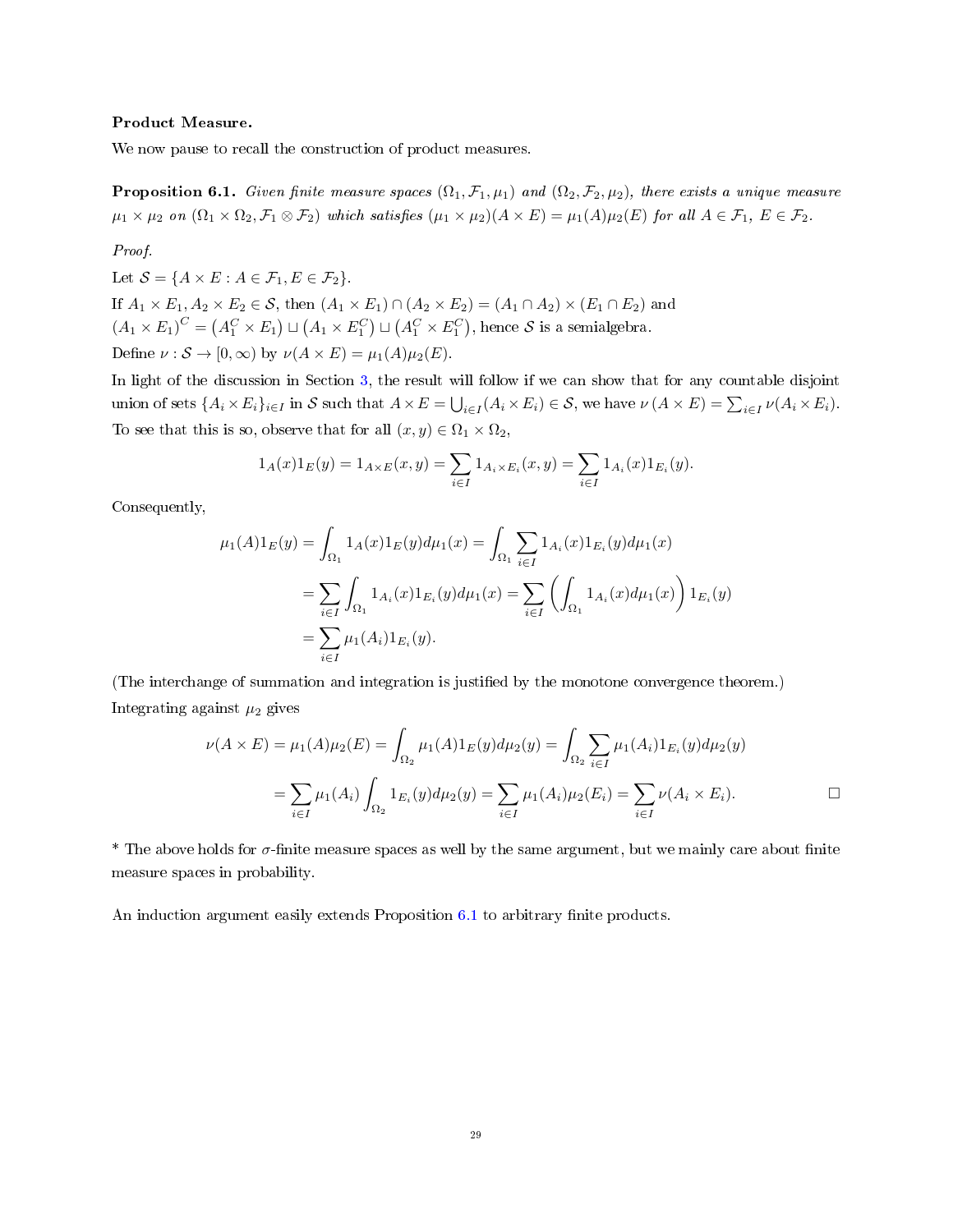#### Independence, Distribution, and Expectation.

We now consider the joint distribution of independent random variables.

<span id="page-29-0"></span>**Theorem 6.2.** If  $X_1, ..., X_n$  are independent random variables with distributions  $\mu_1, ..., \mu_n$ , respectively, then the random vector  $(X_1, ..., X_n)$  has distribution  $\mu_1 \times \cdots \times \mu_n$ .

*Proof.* Given any sets  $A_1, ..., A_n \in \mathcal{B}$ , we have

$$
P((X_1, ..., X_n) \in A_1 \times \cdots \times A_n) = P(X_1 \in A_1, ..., X_n \in A_n) = \prod_{i=1}^n P(X_i \in A_i)
$$
  
= 
$$
\prod_{i=1}^n \mu_i(A_i) = (\mu_1 \times \cdots \times \mu_n) (A_1 \times \cdots \times A_n).
$$

In the proof of Theorem [3.3,](#page-9-0) we showed that for any probability measures  $\mu, \nu, \mathcal{L} = \{A : \mu(A) = \nu(A)\}\$ is a λ-system. Because the collection of rectangle sets is a π-system which generates  $\mathcal{B}^n$ , the result follows from the  $\pi$ - $\lambda$  Theorem.

In other words random variables are independent if their joint distribution is the product of their marginal distributions.

At this point, it is appropriate to recall the theorems of Fubini and Tonelli, whose proofs can be found in any book on measure theory.

**Theorem 6.3.** Suppose that  $(R, \mathcal{F}, \mu)$  and  $(S, \mathcal{G}, \nu)$  are  $\sigma$ -finite measure spaces.

I) Tonelli: If  $f : R \times S \to [0, \infty)$  is a measurable function, then

$$
(*)\int_{R\times S} fd(\mu\times\nu)=\int_{S}\left(\int_{R} f(x,y)d\mu(x)\right)d\nu(y)=\int_{R}\left(\int_{S} f(x,y)d\nu(y)\right)d\mu(x).
$$

**II)** Fubini: If  $f: R \times S \to \mathbb{R}$  is integrable (i.e.  $\int |f| d(\mu \times \nu) < \infty$ ), then (\*) holds.

In the language of probability, we have

<span id="page-29-1"></span>**Theorem 6.4.** Suppose that X and Y are independent with distributions  $\mu$  and  $\nu$ . If  $f : \mathbb{R}^2 \to \mathbb{R}$  is a measurable function with  $f \geq 0$  or  $E |f(X, Y)| < \infty$ , then

$$
E[f(X,Y)] = \int \int f(x,y) d\mu(x) d\nu(y).
$$

In particular, if g, h :  $\mathbb{R} \to \mathbb{R}$  are measurable functions with g,  $h > 0$  or  $E[g(X)], E[h(Y)] < \infty$ , then

$$
E[g(X)h(Y)] = E[g(X)]E[h(Y)].
$$

Proof. It follows from Theorem [6.2](#page-29-0) and the change of variables formula (Theorem [5.8\)](#page-24-0) that

$$
E[f(X,Y)] = \int_{\mathbb{R}^2} f(x,y)d(\mu \times \nu)(x,y),
$$

so the first statement follows from Fubini-Tonelli.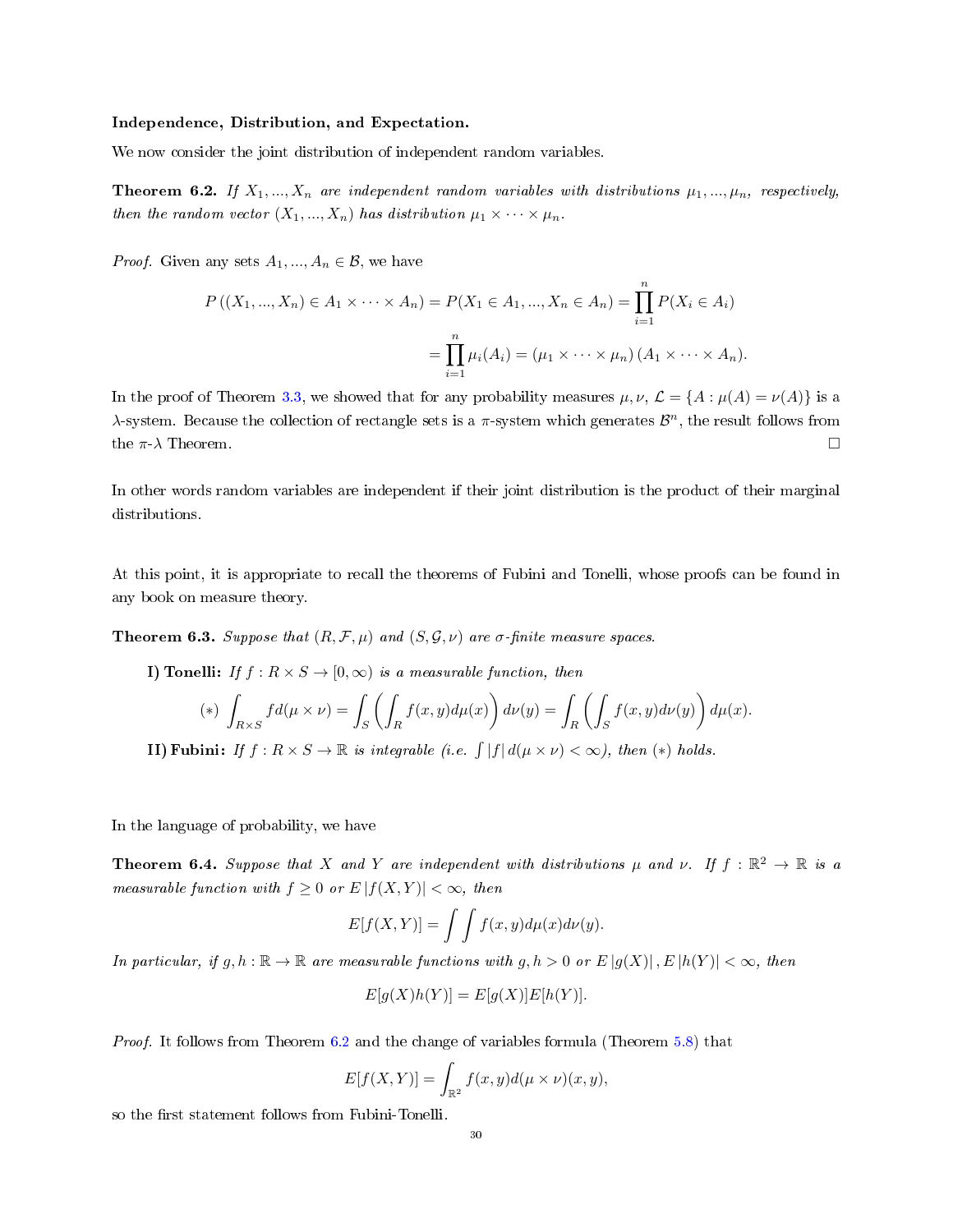Now suppose that  $q, h : \mathbb{R} \to \mathbb{R}$  are nonnegative measurable functions. Then Tonelli's Theorem gives

$$
E[g(X)h(Y)] = \int \int g(x)h(y)d\mu(x)d\nu(y) = \int h(y)\left(\int g(x)d\mu(x)\right)d\nu(y)
$$
  
= 
$$
\int h(y)E[g(X)]d\nu(y) = E[g(X)]\int h(y)d\nu(y) = E[g(X)]E[h(Y)].
$$

If g, h are integrable, then applying the above result to  $|g|$ ,  $|h|$  gives  $E|g(X)h(Y)| = E|g(X)|E|h(Y)| < \infty$ , and we can repeat the above argument using Fubini's Theorem.

Note that the second part of the preceding proof is typical of multiple integral arguments: One uses Tonelli's theorem to verify integrability by computing the integral of the absolute value as an iterated integral (or interchanging order of integration), and then one applies Fubini's Theorem to compute the desired integral.

Theorem  $6.4$  can easily be extended to handle any finite number of random variables:

<span id="page-30-0"></span>**Theorem 6.5.** If  $X_1, ..., X_n$  are independent and have  $X_i \geq 0$  for all i, or  $E|X_i| < \infty$  for all i, then

$$
E\left[\prod_{i=1}^n X_i\right] = \prod_{i=1}^n E[X_i].
$$

*Proof.* Corollary [6.2](#page-27-1) shows that  $X_1$  and  $X_2 \cdots X_n$  are independent, so Theorem [6.4](#page-29-1) (with  $g = h$  the identity function) gives

$$
E\left[\prod_{i=1}^n X_i\right] = E[X_1]E\left[\prod_{i=2}^n X_i\right],
$$

and the result follows by induction.  $\square$ 

(To make Theorem [6.5](#page-30-0) look more like Theorem [6.4,](#page-29-1) recall that if  $X_1, ..., X_n$  are independent and  $f_1, ..., f_n : \mathbb{R} \to \mathbb{R}$  are measurable, then  $f_1(X_1), ..., f_n(X_n)$  are independent.)

Note that it is possible that  $E[XY] = E[X]E[Y]$  without X and Y being independent. For example, let  $X \sim N(0, 1)$ ,  $Y = X^2$ . Then X and Y are clearly dependent, but a little calculus shows that  $E[X]$  and  $E[XY] = E[X^3]$  are both 0 and  $E[Y] = E[X^2] = 1$ , so  $E[XY] = 0 = E[X]E[Y]$ .

**Definition.** If X and Y are random variables with  $E[X^2], E[Y^2] < \infty$  and  $E[XY] = E[X]E[Y]$ , then we say that  $X$  and  $Y$  are uncorrelated.

Often, independence is invoked solely to argue that the expectation of the product is the product of the expectations. In such cases, one can weaken the assumption from independence to uncorrelatedness.

Of course, we can obtain a partial converse to Theorem [6.4](#page-29-1) if we require the expectation to factor over a sufficiently large class of functions.

**Proposition 6.2.** X and Y are independent if  $E[f(X)g(Y)] = E[f(X)]E[g(Y)]$  for all bounded continuous functions f and g.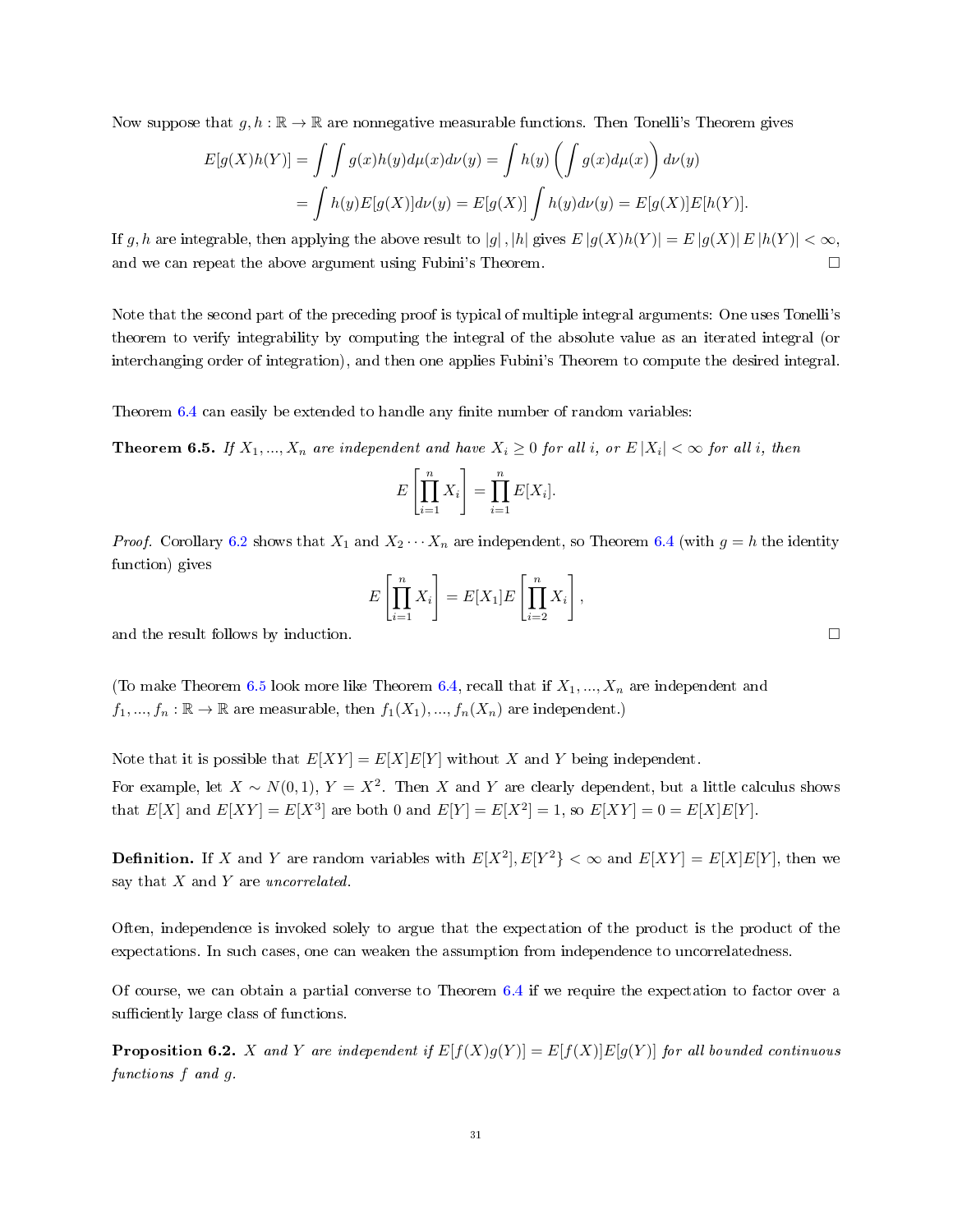*Proof.* Given any  $x, y \in \mathbb{R}$ , define

$$
f_n(t) = \begin{cases} 1, & t \le x \\ 1 - n(t - x), & x < t \le x + \frac{1}{n}, \\ 0, & t > x + \frac{1}{n} \end{cases}, \quad g_n(t) = \begin{cases} 1, & t \le y \\ 1 - n(t - y), & y < t \le y + \frac{1}{n}. \\ 0, & t > y + \frac{1}{n} \end{cases}
$$

Then bounded convergence and the assumptions give

$$
P(X \le x, Y \le y) = E\left[\lim_{n \to \infty} f_n(X)g_n(Y)\right] = \lim_{n \to \infty} E\left[f_n(X)\right] E\left[g_n(Y)\right]
$$

$$
= E\left[\lim_{n \to \infty} f_n(X)\right] \left[\lim_{n \to \infty} g_n(Y)\right] = P(X \le x)P(Y \le y).
$$

Before moving on, we mention that the ideas in this section can be used to analyze the sum of independent random variables.

**Theorem 6.6.** Suppose that X and Y are independent with distributions  $\mu, \nu$  and distribution functions  $F, G$ . Then  $X + Y$  has distribution function

$$
P(X + Y \le z) = \int F(z - y) dG(y).
$$

If X has density f, then  $X + Y$  has density  $h(z) = \int f(z - y) dG(y)$ .

If, additionally, Y has density g, then  $h(z) = \int \int (z-y)g(y)dy = f * g(z)$  - that is, the density of the sum is the convolution of the densities.

Proof. The change of variables formula, independence, and Tonelli's theorem give

$$
P(X + Y \le z) = \int_{\Omega} 1_{(-\infty, z]}(X + Y) dP = \int_{\mathbb{R}^2} 1_{(-\infty, z]}(x + y) d(\mu \times \nu)(x, y)
$$
  
= 
$$
\int_{\mathbb{R}} \int_{\mathbb{R}} 1_{(-\infty, z]}(x + y) d\mu(x) d\nu(y) = \int_{\mathbb{R}} \left( \int_{\mathbb{R}} 1_{(-\infty, z - y]}(x) d\mu(x) \right) d\nu(y)
$$
  
= 
$$
\int_{\mathbb{R}} F(z - y) d\nu(y) = \int F(z - y) dG(y).
$$

The final equality is just interpreting an integral against  $\nu$  as a Riemann-Stieltjes integral with respect to G. Now if X has density f, then the previous result with u-substitution and Tonelli yield

$$
P(X + Y \le z) = \int_{\mathbb{R}} F(z - y) d\nu(y) = \int_{\mathbb{R}} \int_{-\infty}^{z - y} f(x) dx d\nu(y)
$$
  
= 
$$
\int_{\mathbb{R}} \int_{-\infty}^{z} f(x - y) dx d\nu(y) = \int_{-\infty}^{z} \int_{\mathbb{R}} f(x - y) d\nu(y) dx
$$
  
= 
$$
\int_{-\infty}^{z} \left( \int f(x - y) dG(y) \right) dx,
$$

which means that the density of  $X + Y$  is as claimed.

The third assertion follows from the change of variables formula for absolutely continuous random variables - which reads  $dG(y) = g(y)dy$  in the present context.

Though one can use these convolution results to derive useful facts about distributions of sums, tools such as characteristic and moment generating functions are generally much better suited for this task, so we will not pursue the issue right now.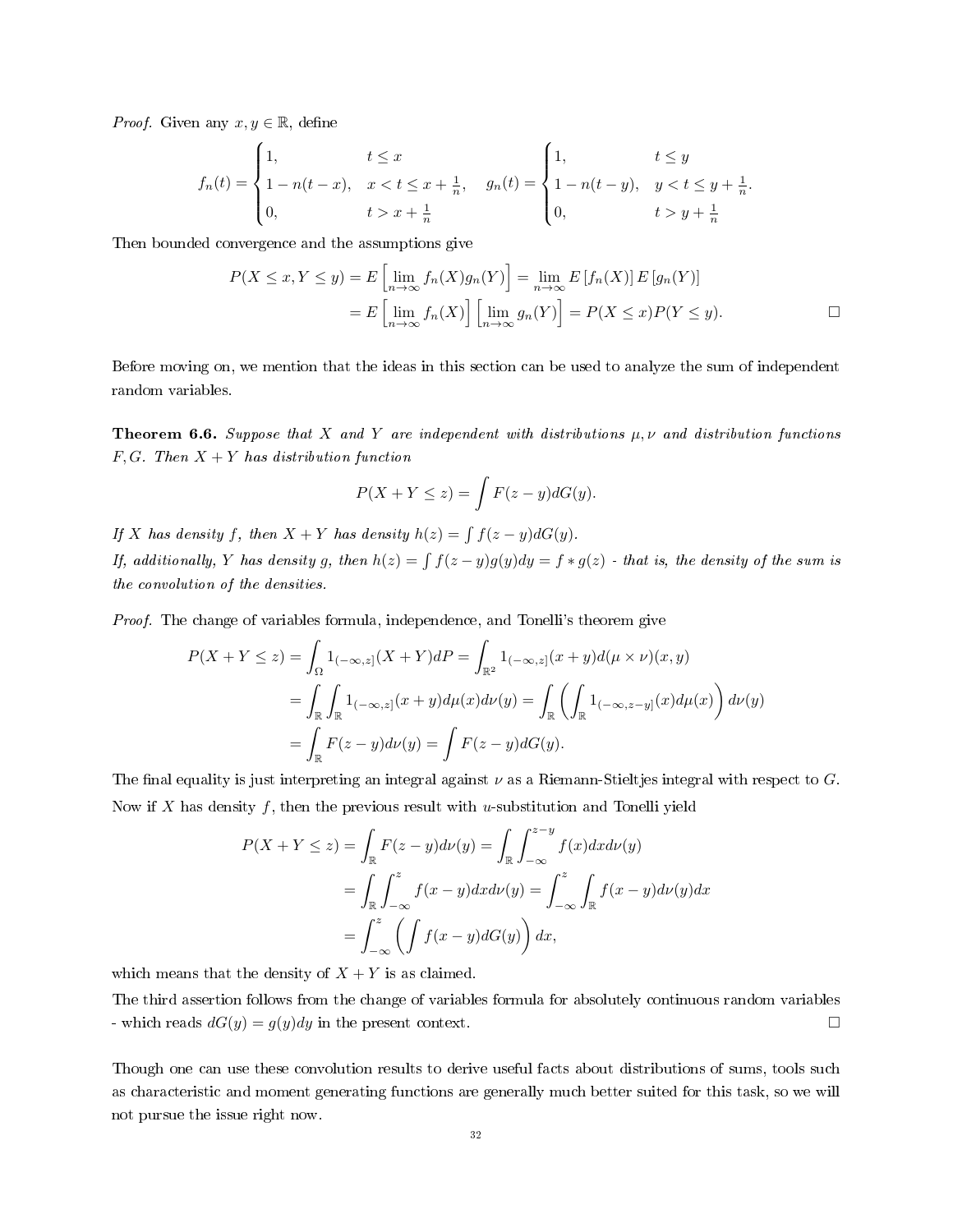#### Constructing Independent Random Variables.

To see that we have not done all of this work for nothing, we now show that independent random variables actually exist!

Given a finite collection of distribution functions  $F_1, ..., F_n$ , it is easy to construct independent random variables  $X_1, ..., X_n$  with  $P(X_i \leq x) = F_i(x)$ .

Namely, let  $\Omega = \mathbb{R}^n$ ,  $\mathcal{F} = \mathcal{B}^n$ , and  $P = \mu_1 \times \cdots \times \mu_n$  where  $\mu_i$  is the measure on  $(\mathbb{R}, \mathcal{B})$  with distribution function  $F_i$ .

The product measure  $P$  is well-defined and satisfies

$$
P((a_1, b_1] \times \cdots \times (a_n, b_n]) = (F_1(b_1) - F_1(a_1)) \cdots (F_n(b_n) - F_n(a_n)).
$$

If we define  $X_i$  to be the projection map  $X_i((\omega_1,...,\omega_n)) = \omega_i$ , then it is clear that the  $X_i's$  are independent with the appropriate distributions.

In order to build an infinite sequence of independent random variables with given distribution functions, we need to perform the above construction on the infinite product space

 $\mathbb{R}^{\mathbb{N}} = \{(\omega_1, \omega_2, ...) : \omega_i \in \mathbb{R}\} = \{\text{functions } \omega : \mathbb{N} \to \mathbb{R}\}.$ 

The product  $\sigma$ -algebra  $\mathcal{B}^{\mathbb{N}}$  is generated by *cylinder sets* of the form

$$
\{\omega \in \mathbb{R}^{\mathbb{N}} : \omega_i \in (a_i, b_i] \text{ for } i = 1, ..., n\},\
$$

and the random variables are the projections  $X_i(\omega) = \omega_i$ .

(In the definition of cylinders, we take  $-\infty \le a_i \le b_i \le \infty$  with the interpretation that  $(a_i, \infty] = (a_i, \infty)$ .  $a_j = b_j$  for any j gives the empty set.)

Clearly, the desired measure should satisfy

$$
P(\{\omega \in \mathbb{R}^{\mathbb{N}} : \omega_i \in (a_i, b_i] \text{ for } i = 1, ..., n\}) = \prod_{i=1}^{n} (F_i(b_i) - F_i(a_i))
$$

on the cylinders.

To see that we can uniquely extend this to all of  $\mathcal{B}^{\mathbb{N}},$  we appeal to

<span id="page-32-0"></span>**Theorem 6.7** (Kolmogorov). Suppose that we are given a sequence of probability measures  $\mu_n$  on  $(\mathbb{R}^n, \mathcal{B}^n)$ which are consistent in the sense that

$$
\mu_{n+1}((a_1,b_1]\times\cdots\times(a_n,b_n]\times\mathbb{R})=\mu_n((a_1,b_1]\times\cdots\times(a_n,b_n]).
$$

Then there is a unique probability measure P on  $(\mathbb{R}^{\mathbb{N}}, \mathcal{B}^{\mathbb{N}})$  with

$$
P\left(\left\{\omega\in\mathbb{R}^{\mathbb{N}}:\omega_i\in\left(a_i,b_i\right],i=1,...,n\right\}\right)=\mu_n\left(\left(a_1,b_1\right]\times\cdots\times\left(a_n,b_n\right]\right).
$$

In particular, given distribution functions  $F_1, F_2, \dots$ , if we define the  $\mu_n$ 's by the condition

$$
\mu_n ((a_1, b_1] \times \cdots \times (a_n, b_n]) = \prod_{i=1}^n (F_i(b_i) - F_i(a_i)),
$$

then the projections  $X_n(\omega) = \omega_n$  are independent with  $P(X_n \leq x) = F_n(x)$ .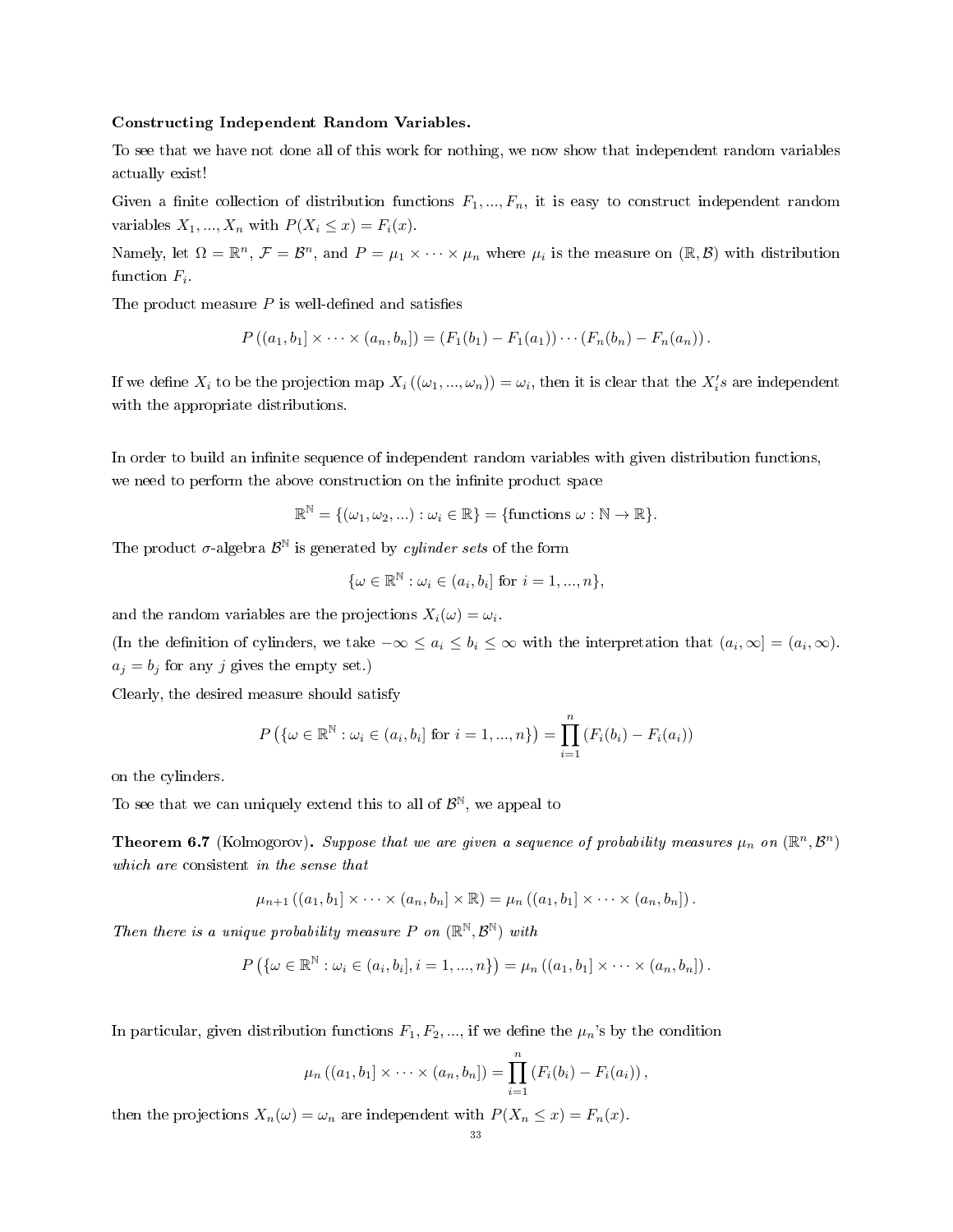*Proof of Theorem [6.7.](#page-32-0)* Let  $\{\mu_n\}_{n=1}^{\infty}$  be a consistent sequence of probability measures, let S be the collection of cylinder sets, and define  $Q : \mathcal{S} \to [0, 1]$  by

$$
Q\left(\{\omega \in \mathbb{R}^{\mathbb{N}} : \omega_i \in (a_i, b_i], 1 \leq i \leq n\}\right) = \mu_n\left((a_1, b_1] \times \cdots \times (a_n, b_n]\right).
$$

Let  $\mathcal{A} = \{\text{finite disjoint unions of sets in } \mathcal{S}\}\$  be the algebra generated by S and define  $P_0: \mathcal{A} \to [0,1]$  by  $P_0\left(\bigcup_{k=1}^n S_k\right) = \sum_{k=1}^n Q(S_k)$  for  $S_1, ..., S_n$  disjoint sets in  $S$ .

As  $\mathcal S$  is a semialgebra which generates  $\mathcal B^{\mathbb N},$  the discussion in Section [3](#page-11-0) shows that it suffices to prove

*Claim.* If  $B_n \in \mathcal{A}$  with  $B_n \searrow \emptyset$ , then  $P_0(B_n) \searrow 0$ .

*Proof.* To further simplify our task, let  $\mathcal{F}_n$  be the sub- $\sigma$ -algebra of  $\mathcal{B}^{\mathbb{N}}$  consisting of all sets of the form  $E = E^* \times \mathbb{R} \times \mathbb{R} \times \cdots$  with  $E^* \in \mathcal{B}^n$ . We use this asterisk notation throughout to denote the " $\mathcal{B}^n$ component" of sets in  $\mathcal{F}^n$ .

We begin by showing that we may assume without loss of generality that  $B_n \in \mathcal{F}_n$  for all n.

To see this, note that  $B_n \in \mathcal{A}$  implies that there is a  $j(n) \in \mathbb{N}$  such that  $B_n \in \mathcal{F}_k$  for all  $k \geq j(n)$ . Let  $k(1) = j(1)$  and  $k(n) = k(n-1) + j(n)$  for  $n \ge 2$ . Then  $k(1) < k(2) < \cdots$  and  $B_n \in \mathcal{F}_{k(n)}$  for all n. Define  $\widetilde{B}_i = \mathbb{R}^{\mathbb{N}}$  for  $i < k(1)$  and  $\widetilde{B}_i = B_n$  for  $k(n) \leq i < k(n+1)$ . Then  $\widetilde{B}_n \in \mathcal{F}_n$  for all n and the collections  $\{B_n\}$  and  $\left\{\widetilde{B}_n\right\}$  differ only in that the latter possibly includes  $\mathbb{R}^{\mathbb{N}}$  and repeats sets. The assertion follows since  $\widetilde{B}_n\searrow\emptyset$  if and only if  $B_n\searrow\emptyset$  and  $P_0\left(\widetilde{B}_n\right)\searrow 0$  if and only if  $P_0\left(B_n\right)\searrow 0$ .

Now suppose that  $P_0(B_n) \ge \delta > 0$  for all n. We will derive a contradiction by approximating the  $B_n^*$  from within by compact sets and then using a diagonal argument to obtain  $\bigcap_n B_n \neq \emptyset$ .

Since  $B_n$  is nonempty and belongs to  $A \cap \mathcal{F}_n$ , we can write

$$
B_n = \bigcup_{k=1}^{K(n)} \{ \omega : \omega_i \in (a_{i,k}, b_{i,k}], i = 1, ..., n \} \text{ where } -\infty \le a_{i,k} < b_{i,k} \le \infty.
$$

By a continuity from below argument, we can find a set  $E_n \subseteq B_n$  of the form

$$
E_n = \bigcup_{k=1}^{K(n)} \left\{ \omega : \omega_i \in [\widetilde{a}_{i,k}, \widetilde{b}_{i,k}], i = 1, ..., n \right\}, \quad -\infty < \widetilde{a}_{i,k} < \widetilde{b}_{i,k} < \infty,
$$

with  $\mu_n (B_n^* \setminus E_n^*) \leq \frac{\delta}{2^{n+1}}$ . Let  $F_n = \bigcap_{m=1}^n E_m$ . Since  $B_n \subseteq B_m$  for any  $m \leq n$ , we have

$$
B_n \setminus F_n = B_n \cap \left( \bigcup_{m=1}^n E_m^C \right) = \bigcup_{m=1}^n \left( B_n \cap E_m^C \right) \subseteq \bigcup_{m=1}^n \left( B_m \cap E_m^C \right),
$$

hence

$$
\mu_n(B_n^* \setminus F_n^*) \le \sum_{m=1}^n \mu_m(B_m^* \setminus E_m^*) \le \frac{\delta}{2}.
$$

Since  $\mu_n(B_n^*) = P_0(B_n) \ge \delta$ , this means that  $\mu_n(F_n^*) \ge \frac{\delta}{2}$ , hence  $F_n^*$  is nonempty.

Moreover,  $E_n^*$  is a finite union of closed and bounded rectangles, so

$$
F_n^* = E_n^* \cap (E_{n-1}^* \times \mathbb{R}) \cap \dots \cap (E_1 \times \mathbb{R}^{n-1})
$$

is compact.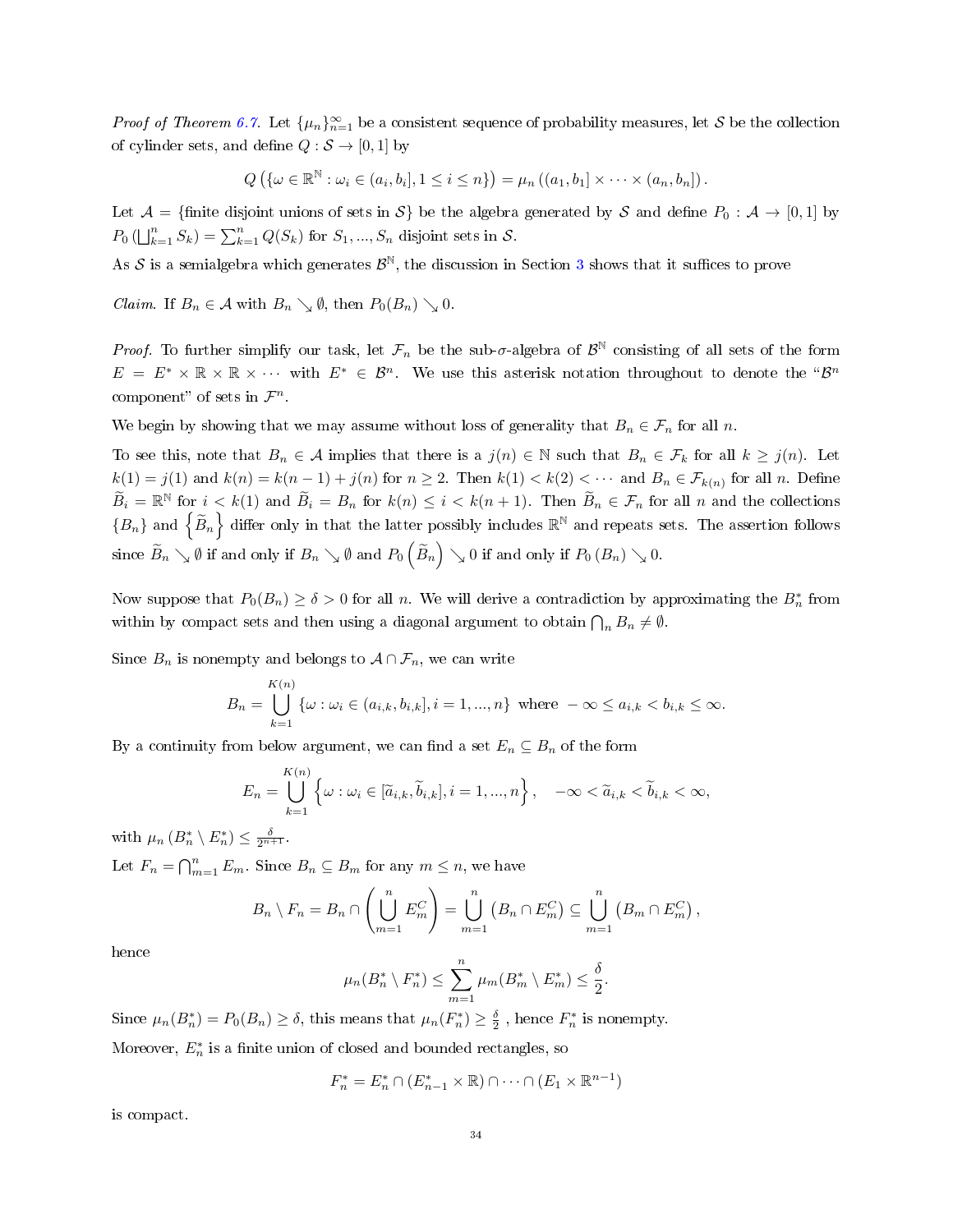For each  $m \in \mathbb{N}$ , choose some  $\omega^m \in F_m$ . As  $F_m \subseteq F_1$ ,  $\omega_1^m$  (the first coordinate of  $\omega^m$ ) is in  $F_1^*$ . By compactness, we can find a subsequence  $m(1, j) \geq j$  such that  $\omega_1^{m(1,j)}$  converges to a limit  $\theta_1 \in F_1^*$ . For  $m \geq 2$ ,  $F_m \subseteq F_2$ , so  $(\omega_1^m, \omega_2^m) \in F_2^*$ . Because  $F_2^*$  is compact, we can find a subsequence of  $\{m(1,j)\},$ which we denote by  $m(2, j)$ , such that  $\omega_2^{m(2,j)}$  converges to a limit  $\theta_2$  with  $(\theta_1, \theta_2) \in F_2^*$ . In general, we can find a subsequence  $m(n,j)$  of  $m(n-1,j)$  such that  $\omega_n^{m(n,j)}$  converges to  $\theta_n$  with  $(\theta_1, ..., \theta_n) \in F_n^*.$ 

Finally, define the sequence  $\omega(i) = \omega^{m(i,i)}$ . Then  $\omega(i)$  is a subsequence of each  $\omega^{m(i,j)}$ , so  $\lim_{i\to\infty}\omega(i)_k = \theta_k$ for all k. Since  $(\theta_1, ..., \theta_n) \in F_n^*$  for all  $n, \theta = (\theta_1, \theta_2, ...) \in F_n$  for all  $n$ , hence

$$
\theta \in \bigcap_{n=1}^{\infty} F_n \subseteq \bigcap_{n=1}^{\infty} B_n,
$$

a contradiction!

Note that the proof of Theorem [6.7](#page-32-0) used certain topological properties of  $\mathbb{R}^n$ .

As one might expect, the theorem does not hold for infinite products of arbitrary measurable spaces  $(S, \mathcal{G})$ . However, one can show that it does hold for *nice spaces* where  $(S, \mathcal{G})$  is said to be nice if there exists an injection  $\varphi : S \to \mathbb{R}$  such that  $\varphi$  and  $\varphi^{-1}$  are measurable.

The collection of nice spaces is rich enough for our purposes. For example, if  $S$  is (homeomorphic to) a complete and separable metric space and G is the collection of Borel subsets of S, then  $(S, \mathcal{G})$  is nice.

 $\Box$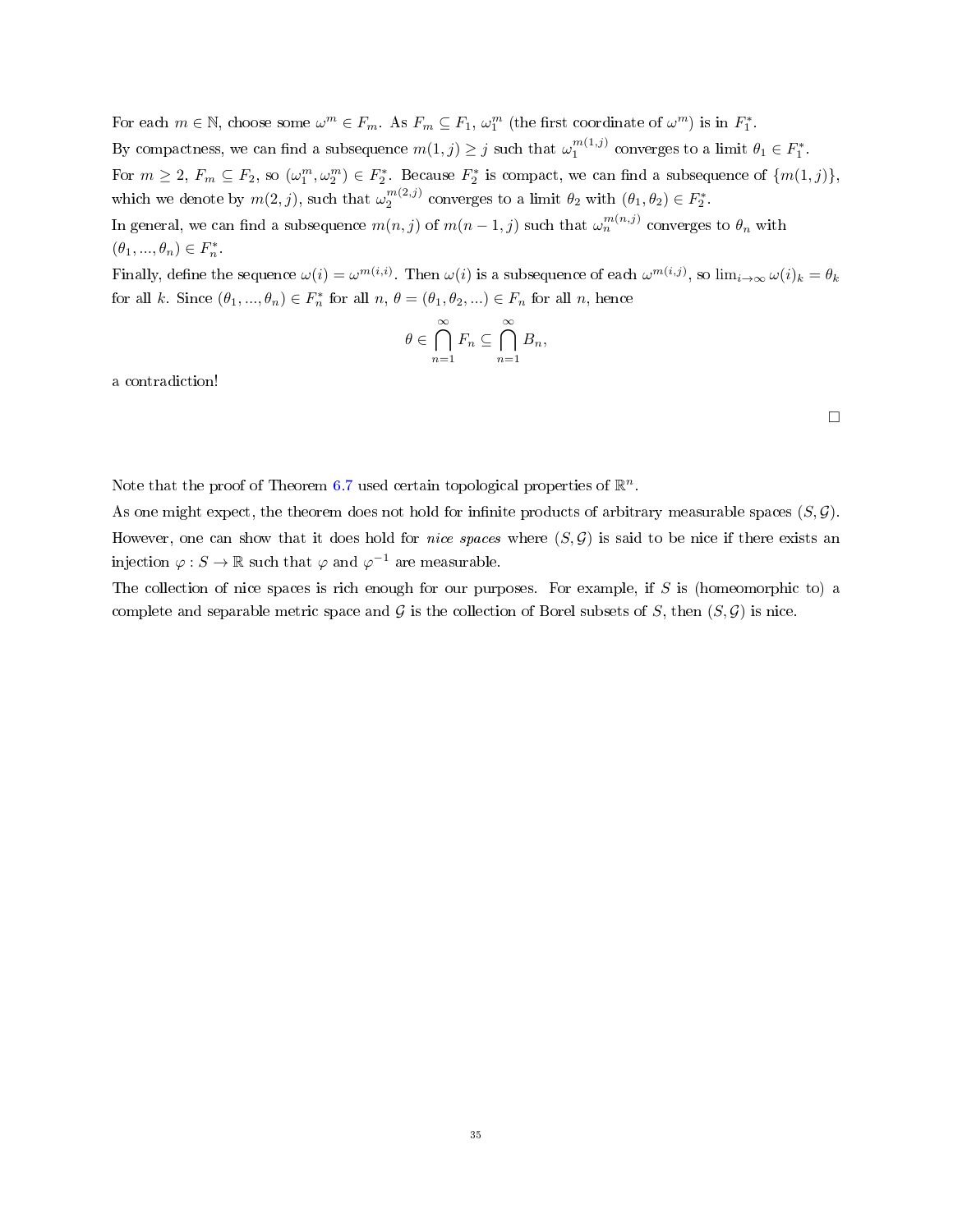#### 7. Weak Law of Large Numbers

We are now in a position to establish various laws of large numbers, which give conditions for the arithmetic average of repeated observations to converge in certain senses. Among other things, these laws justify and formalize our intuitive notions of probability as representing some kind of measure of long-term relative frequency.

# Convergence in  $L^p$  and Probability.

The weak law of large numbers is concerned with convergence in probability where

**Definition.** A sequence of random variables  $X_1, X_2, \ldots$  is said to *converge to X in probability* if for every  $\varepsilon > 0$ ,  $\lim_{n \to \infty} P(|X_n - X| > \varepsilon) = 0$ . In this case, we write  $X_n \to_p X$ .

In analysis we would call this convergence in measure.

Note that if  $X_n \to_p X$ , then  $\lim_{n\to\infty} P(|X_n - X| < \varepsilon) = 1$  for all  $\varepsilon > 0$ , while  $X_n \to X$  a.s. implies that  $P(\lim_{n\to\infty}|X_n - X| < \varepsilon) = 1$  for all  $\varepsilon > 0$ . The following proposition and example show the importance of the placement of the limit in the two definitions..

**Proposition 7.1.** If  $X_n \to X$  a.s., then  $X_n \to p X$ .

*Proof.* Let  $\varepsilon > 0$  be given and define

$$
A_n = \bigcup_{m \ge n} \{ |X_m - X| > \varepsilon \},
$$
  

$$
A = \bigcap_{n=1}^{\infty} A_n,
$$
  

$$
E = \{ \omega : \lim_{n \to \infty} X_n(\omega) \ne X(\omega) \}.
$$

Since  $A_1 \supseteq A_2 \supseteq ...$ , continuity from above implies that  $P(A) = \lim_{n \to \infty} P(A_n)$ .

Now if  $\omega \in A$ , then for every  $n \in \mathbb{N}$ , there is an  $m \geq n$  with  $|X_m(\omega) - X(\omega)| > \varepsilon$ , so  $\lim_{n \to \infty} X_n(\omega) \neq X(\omega)$ , and thus  $A \subseteq E$ .

Because we also have the inclusion  $\{|X_n - X| > \varepsilon\} \subseteq A_n$ , monotonicity implies that

$$
\lim_{n \to \infty} P(|X_n - X| > \varepsilon) \le \lim_{n \to \infty} P(A_n) = P(A) \le P(E) = 0
$$

where the final equality is the definition of almost sure convergence.  $\Box$ 

**Example 7.1** (Scanning Interval). On the interval  $[0,1)$  with Lebesgue measure, define

$$
X_1 = 1_{[0,1)}, X_2 = 1_{\left[0,\frac{1}{2}\right)}, X_3 = 1_{\left[\frac{1}{2},1\right)}, ..., X_{2^n + k} = 1_{\left[\frac{k}{2^n}, \frac{k+1}{2^n}\right)}, ...
$$

It is straightforward that  $X_n \to_p 0$  (for any  $\varepsilon \in (0,1)$ ,  $m \geq 2^n$  implies  $P(|X_m - 0| > \varepsilon) \leq \frac{1}{2^n}$ ), but  $\lim_{n\to\infty}X_n(\omega)$  does not exist for any  $\omega$  (there are infinitely many values of n with  $X_n(\omega) = 1$  and infinitely many values with  $X_n(\omega) = 0$ , thus  $X_n \to 0$  a.s.

The preceding shows that convergence in probability is weaker than almost sure convergence. In fact, this is the source of "weak" in the weak law of large numbers.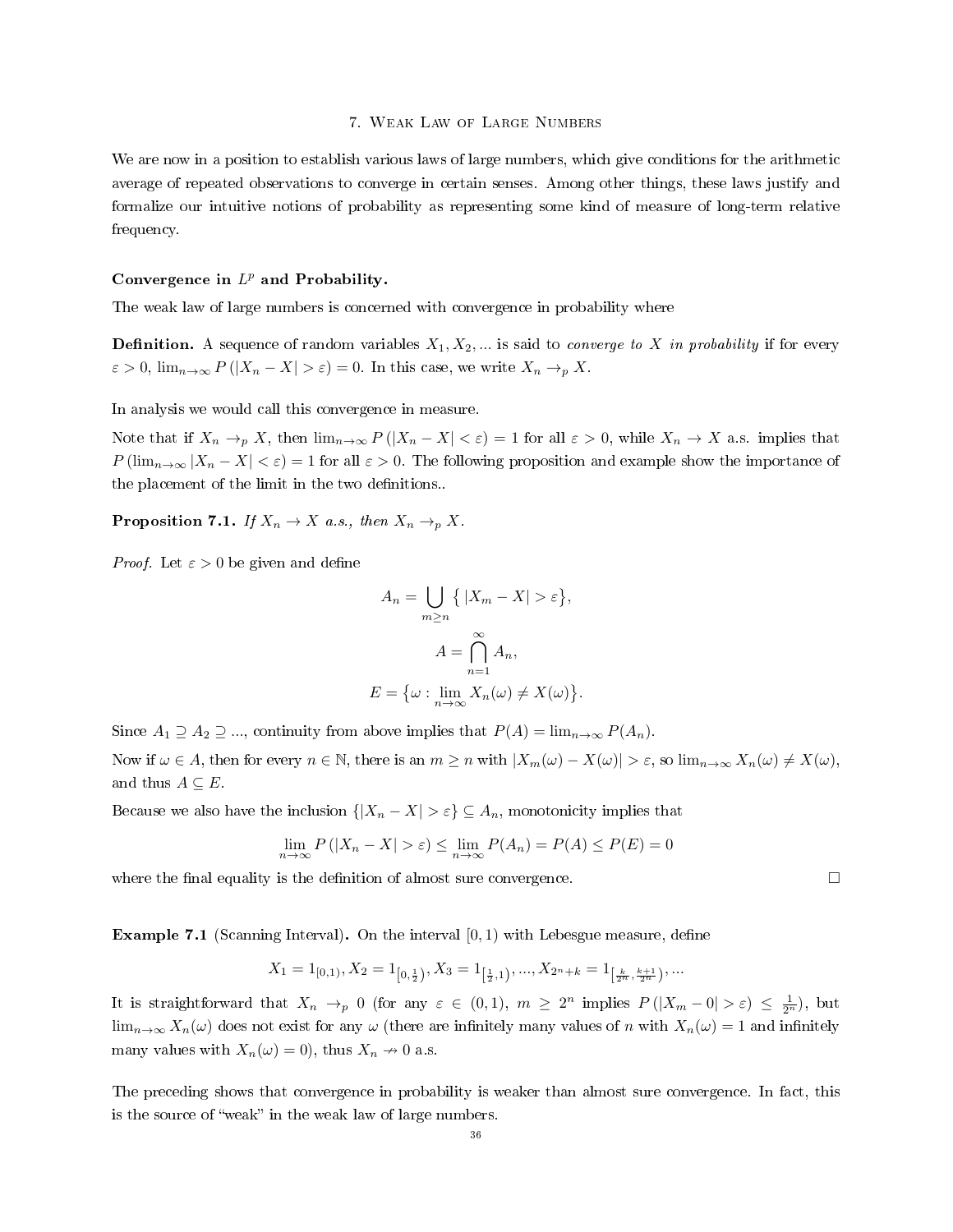Our first set of weak laws make use of  $L^2$  convergence where

**Definition.** For  $p \in (0, \infty]$ , a sequence of random variables  $X_1, X_2, ...$  is said to *converge to* X in L<sup>p</sup> if  $\lim_{n\to\infty} ||X_n - X||_p = 0.$  (For  $p \in (0, \infty)$ , this is equivalent to  $E[|X_n - X|^p] \to 0.$ )

Our first observation about  $L^p$  convergence is

**Proposition 7.2.** For any  $1 \le r < s \le \infty$ , if  $X_n \to X$  in  $L^s$ , then  $X_n \to X$  in  $L^r$ .

*Proof.* If  $X_n \to X$  in  $L^s$ , then Corollary [5.2](#page-22-0) implies  $||X_n - X||_r \le ||X_n - X||_s \to 0$ .

To see how  $L^p$  convergence compares with our other notions of convergence, note that

<span id="page-36-0"></span>**Proposition 7.3.** If  $X_n \to X$  in  $L^p$  for  $p > 0$ , then  $X_n \to_p X$ .

*Proof.* For any  $\varepsilon > 0$ , Chebychev's inequality gives

$$
P(|X_n - X| > \varepsilon) = P(|X_n - X|^p > \varepsilon^p) \le \varepsilon^{-p} E[|X_n - X|^p] \to 0.
$$

<span id="page-36-1"></span>**Example 7.2.** On the interval  $[0,1]$  with Lebesgue measure, define a sequence of random variables by  $X_n = n^{\frac{1}{p}} 1_{(0,n^{-1}]}.$  Then  $X_n \to 0$  a.s. (and thus in probability) since for all  $\omega \in (0,1], X_n(\omega) = 0$  whenever  $n > \omega^{-1}$ . However,  $E[|X_n - 0|^p] = 1$  for all  $n$ , so  $X_n \to 0$  in  $L^p$ .

Proposition [7.3](#page-36-0) and Example [7.2](#page-36-1) show that  $L^p$  convergence is stronger than convergence in probability.

Example [7.2](#page-36-1) also shows that almost sure convergence need not imply convergence in  $L^p$ (unless one makes additional assumptions such as boundedness or uniform integrability).

Conversely, Example [7.1](#page-35-0) shows that  $L^p$  convergence does not imply almost sure convergence.

It is perhaps worth noting that a.s. convergence and convergence in probability are preserved by continuous functions. (The latter claim can be shown directly from the  $\varepsilon-\delta$  definition of continuity, but we will give an easier proof in Theorem [8.2.](#page-46-0)) However,  $L^p$  convergence need not be. For example, on [0, 1] with Lebesgue measure,  $X_n = n^{\frac{1}{2}} 1_{(0,n^{-p})}$  converges to 0 in  $L^p$ ,  $p > 0$ , but if  $f(x) = x^2$ ,  $||f(X_n) - f(0)||_p = 1$  for all n.

Now recall that random variables  $X$  and  $Y$  with finite second moments are said to be uncorrelated if  $E[XY] = E[X]E[Y]$ .

If we denote  $E[X] = \mu_X$ ,  $E[Y] = \mu_Y$ , then the *covariance* of X and Y is defined as

$$
Cov(X, Y) := E[(X - \mu_X)(Y - \mu_Y)] = E[XY - X\mu_Y - \mu_X Y + \mu_X \mu_Y]
$$
  
= 
$$
E[XY] - 2\mu_X \mu_Y + \mu_X \mu_Y = E[XY] - E[X]E[Y],
$$

so uncorrelated is equivalent to zero covariance and finite second moments.

We say that a family of random variables  $\{X_i\}_{i\in I}$  is uncorrelated if  $Cov(X_i, X_j) = 0$  for all  $i \neq j$ .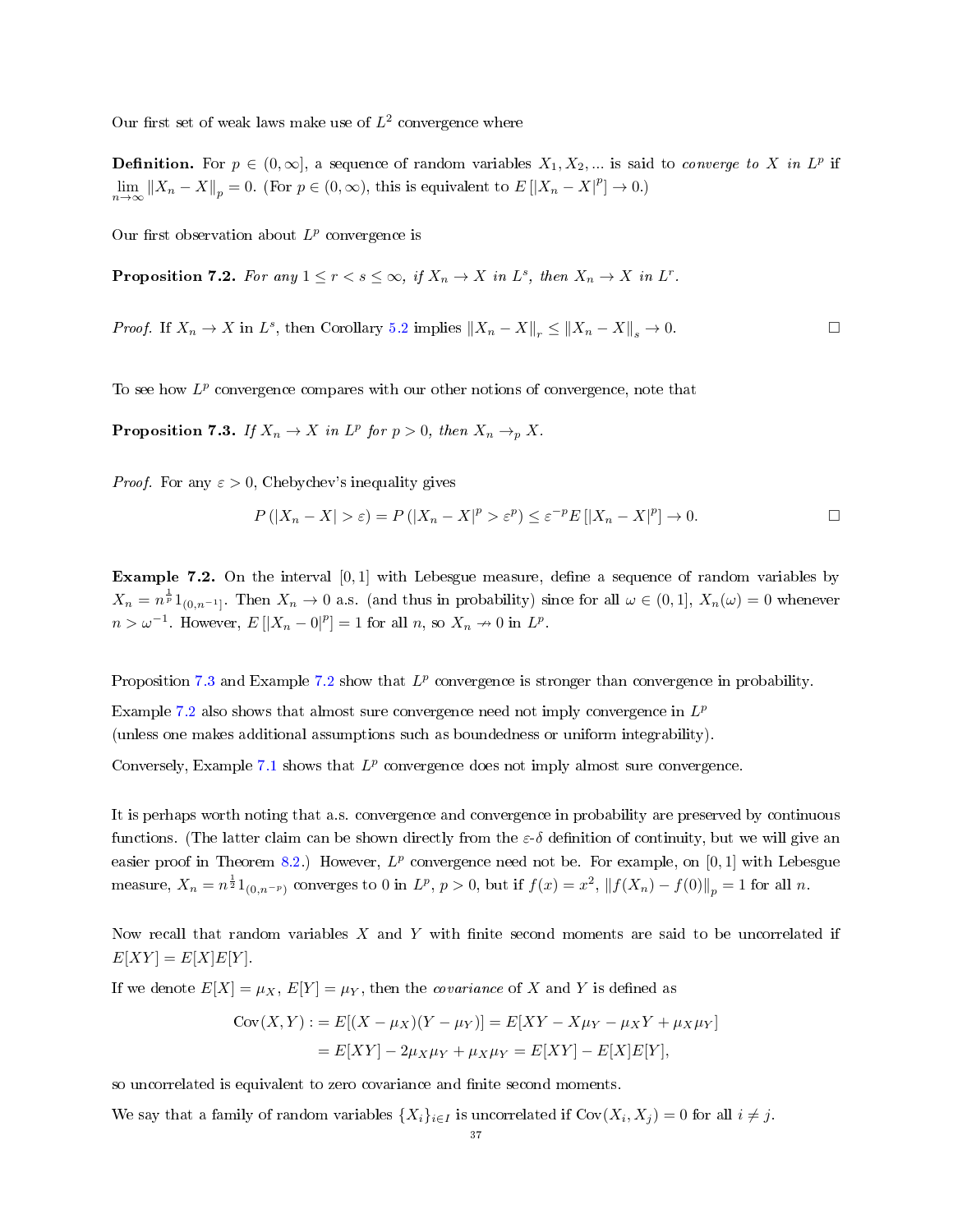Before stating our first weak law, we record the following simple observation about sums of uncorrelated random variables.

**Lemma 7.1.** If  $X_1, X_2, ..., X_n$  are uncorrelated, then

$$
Var(X_1 + ... + X_n) = Var(X_1) + ... + Var(X_n).
$$

*Proof.* Let  $\mu_i = E[X_i]$  and  $S_n = \sum_{i=1}^n X_i$ . Then  $E[S_n] = \sum_{i=1}^n \mu_i$  by linearity, so

$$
\text{Var}(S_n) = E\left[ (S_n - E[S_n])^2 \right] = E\left[ \left( \sum_{i=1}^n (X_i - \mu_i) \right)^2 \right]
$$
  
= 
$$
E\left[ \sum_{i=1}^n (X_i - \mu_i)^2 + \sum_{i \neq j} (X_i - \mu_i)(X_j - \mu_j) \right]
$$
  
= 
$$
\sum_{i=1}^n E\left[ (X_i - \mu_i)^2 \right] + \sum_{i \neq j} E\left[ (X_i - \mu_i)(X_j - \mu_j) \right]
$$
  
= 
$$
\sum_{i=1}^n \text{Var}(X_i) + \sum_{i \neq j} \text{Cov}(X_i, X_j) = \sum_{i=1}^n \text{Var}(X_i).
$$

We also observe that the for any  $a, b \in \mathbb{R}$ ,

$$
Var(aX + b) = E[(aX + b) - (a\mu_X + b))^2] = a^2 E[(X - \mu_X)^2] = a^2 Var(X).
$$

With these results in hand, the  $L^2$  weak law follows easily.

<span id="page-37-1"></span>**Theorem 7.1.** Let  $X_1, X_2, ...$  be uncorrelated random variables with common mean  $E[X_i] = \mu$  and uniformly bounded variance  $\text{Var}(X_i) \leq C < \infty$ . Writing  $S_n = X_1 + ... + X_n$ , we have that  $\frac{1}{n}S_n \to \mu$  in  $L^2$  and in probability.

*Proof.* Since 
$$
E\left[\frac{1}{n}S_n\right] = \frac{1}{n}\sum_{i=1}^n \mu = \mu
$$
, we see that  
\n
$$
E\left[\left(\frac{1}{n}S_n - \mu\right)^2\right] = \text{Var}\left(\frac{1}{n}S_n\right) = \frac{1}{n^2}\sum_{i=1}^n \text{Var}(X_i) \le \frac{nC}{n^2} \to 0
$$
\n
$$
\text{as } n \to \infty \text{ hence } \frac{1}{n}S_n \to \mu \text{ in } L^2. \text{ By Proposition 7.3, } \frac{1}{n}S_n \to \mu \text{ as well.}
$$

as  $n \to \infty$ , hence  $\frac{1}{n} S_n \to \mu$  in  $L^2$ . By Proposition [7.3,](#page-36-0)  $\frac{1}{n} S_n \to_p \mu$  as well.

Specializing to the case where the  $X_i$ 's are *independent and identically distributed* (or *i.i.d.*), we have the oft-quoted weak law

<span id="page-37-0"></span>**Corollary 7.1.** If  $X_1, X_2, ...$  are i.i.d. with mean  $\mu$  and variance  $\sigma^2 < \infty$ , then  $\overline{X}_n = \frac{1}{n} \sum_{i=1}^n X_i$  converges in probability to  $\mu$ .

The statistical interpretation of Corollary [7.1](#page-37-0) is that under mild conditions, if the sample size is sufficiently large, then the sample mean will be close to the population mean with high probability.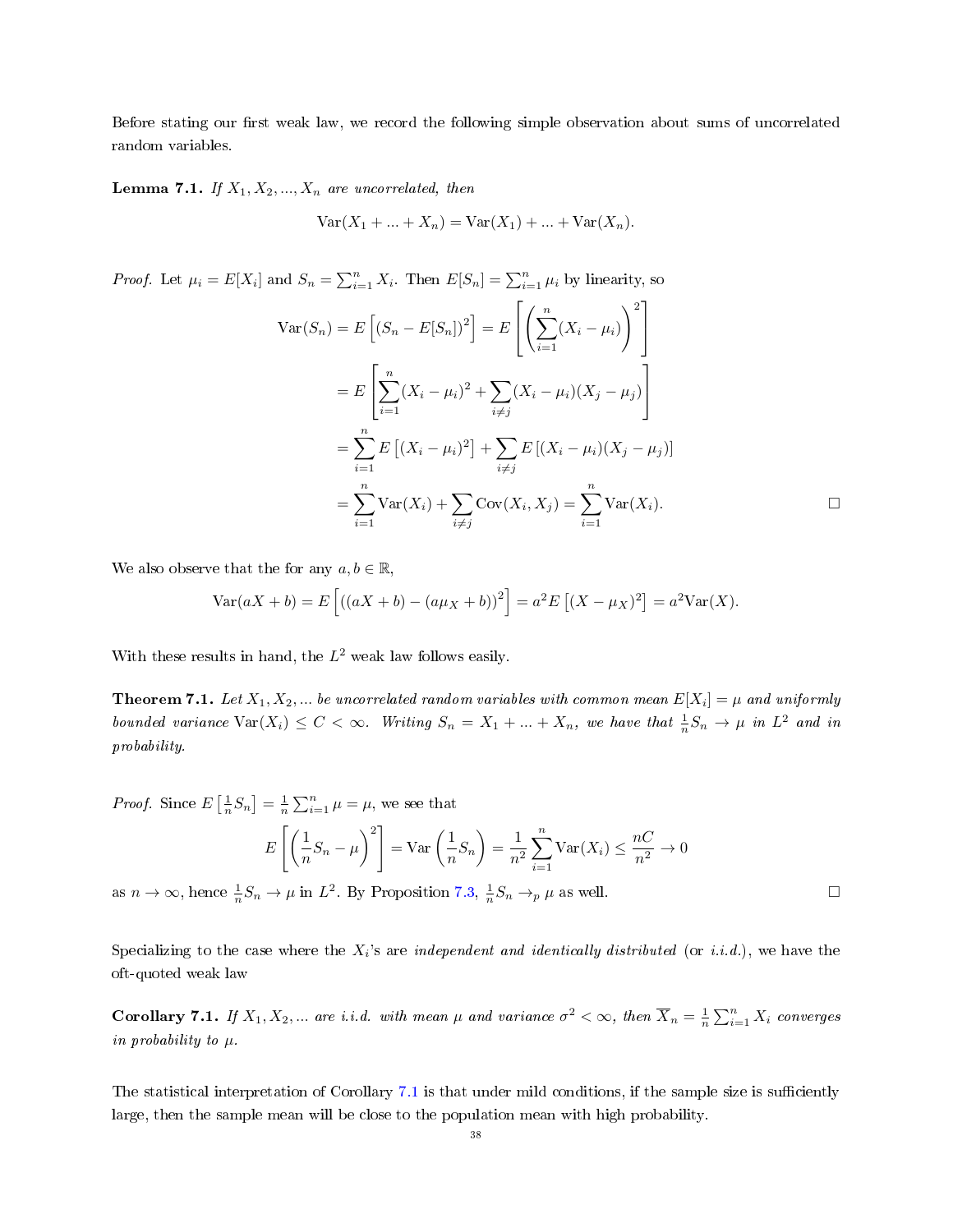## Examples.

Our first applications of these ideas involve statements that appear to be unrelated to probability.

**Example 7.3.** Let  $f : [0,1] \to \mathbb{R}$  be a continuous function and let

$$
f_n = \sum_{k=0}^{n} {n \choose k} x^k (1-x)^{n-k} f\left(\frac{k}{n}\right)
$$

be the *Bernstein polynomial of degree n associated with* f. Then  $\lim_{n\to\infty} \sup_{x\in [0]}$  $\sup_{x \in [0,1]} |f_n(x) - f(x)| = 0.$ 

# Proof.

Given any  $p \in [0, 1]$ , let  $X_1, X_2, ...$  be i.i.d. with  $P(X_1 = 1) = p$  and  $P(X_1 = 0) = 1 - p$ . One easily calculates  $E[X_1] = p$  and  $Var(X_1) = p(1 - p) \le \frac{1}{4}$ . Letting  $S_n = \sum_{i=1}^n X_i$ , we have that  $P(S_n = k) = {n \choose k} p^k (1-p)^{n-k}$ , so  $E\left[f\left(\frac{1}{n}S_n\right)\right] = f_n(p)$ . Also, Corollary [7.1](#page-37-0) shows that  $\overline{X}_n = \frac{1}{n} S_n$  converges to p in probability.

To establish the desired result, we have to appeal to the proof of our weak law.

First, for any  $\alpha > 0$ , Chebychev's inequality and the fact that  $E\left[\overline{X}_n\right] = p$ , Var  $\left(\overline{X}_n\right) = \frac{p(1-p)}{n} < \frac{1}{4n}$  gives

$$
P(|\overline{X}_n - p| \ge \alpha) \le \frac{\text{Var}(\overline{X}_n)}{\alpha^2} \le \frac{1}{4n\alpha^2}.
$$

Now since f is continuous on the compact set  $[0, 1]$  it is uniformly continuous and uniformly bounded. Let  $M = \sup_{x \in [0,1]} |f(x)|$ , and for a given  $\varepsilon > 0$ , let  $\delta > 0$  be such that  $|x - y| < \delta$  implies  $|f(x) - f(y)| < \varepsilon$  for all  $x, y \in [0, 1]$ . Since the absolute value function is convex, Jensen's inequality yields

$$
\left| E\left[ f\left( \overline{X}_n \right) - f(p) \right] \right| \le E \left| f\left( \overline{X}_n \right) - f(p) \right| \le \varepsilon P\left( \left| \overline{X}_n - p \right| < \delta \right) + 2MP\left( \left| \overline{X}_n - p \right| \ge \delta \right) \le \varepsilon + \frac{M}{2n\delta^2}.
$$

As this does not depend on p, the result follows upon letting  $n \to \infty$ .

Our next amusing result can be interpreted as saying that a high-dimensional cube is almost a sphere.

**Example 7.4.** Let  $X_1, X_2, ...$  be independent and uniformly distributed on  $[-1, 1]$ . Then  $X_1^2, X_2^2, ...$  are also independent with  $E[X_i^2] = \int_{-1}^{1} \frac{x^2}{2}$  $\frac{x^2}{2}dx = \frac{1}{3}$  and  $\text{Var}(X_i^2) \le E[X_i^4] \le 1$ , so Corollary [7.1](#page-37-0) shows that  $\frac{1}{n}\sum_{i=1}^n X_i^2$ converges to  $\frac{1}{3}$  in probability.

Now given  $\varepsilon \in (0,1)$ , write  $A_{n,\varepsilon} = \left\{ x \in \mathbb{R}^n : (1-\varepsilon)\sqrt{\frac{n}{3}} \le ||x|| \le (1+\varepsilon)\sqrt{\frac{n}{3}} \right\}$  where  $||x|| = (x_1^2 + ... + x_n^2)^{\frac{1}{2}}$ is the usual Euclidean distance, and let  $m$  denote Lebesgue measure. We have

$$
\frac{m\left(A_{n,\varepsilon}\cap[-1,1]^n\right)}{2^n} = P\left((X_1,\dots,X_n)\in A_{n,\varepsilon}\right) = P\left((1-\varepsilon)\sqrt{\frac{n}{3}}\leq \sqrt{\sum_{i=1}^n X_i^2} \leq (1+\varepsilon)\sqrt{\frac{n}{3}}\right)
$$

$$
= P\left(\frac{1}{3}(1-2\varepsilon+\varepsilon^2)\leq \frac{1}{n}\sum_{i=1}^n X_i^2 \leq \frac{1}{3}(1+2\varepsilon+\varepsilon^2)\right)
$$

$$
\geq P\left(\left|\frac{1}{n}\sum_{i=1}^n X_i^2 - \frac{1}{3}\right| \leq \frac{2\varepsilon-\varepsilon^2}{3}\right),
$$

so that  $\frac{m(A_{n,\varepsilon}\cap[-1,1]^n)}{2^n}\to 1$  as  $n\to\infty$ . In words, most of the volume of the cube  $[-1,1]^n$  comes from  $A_{n,\varepsilon}$ , which is almost the boundary of the ball centered at the origin with radius  $\sqrt{\frac{n}{3}}$ .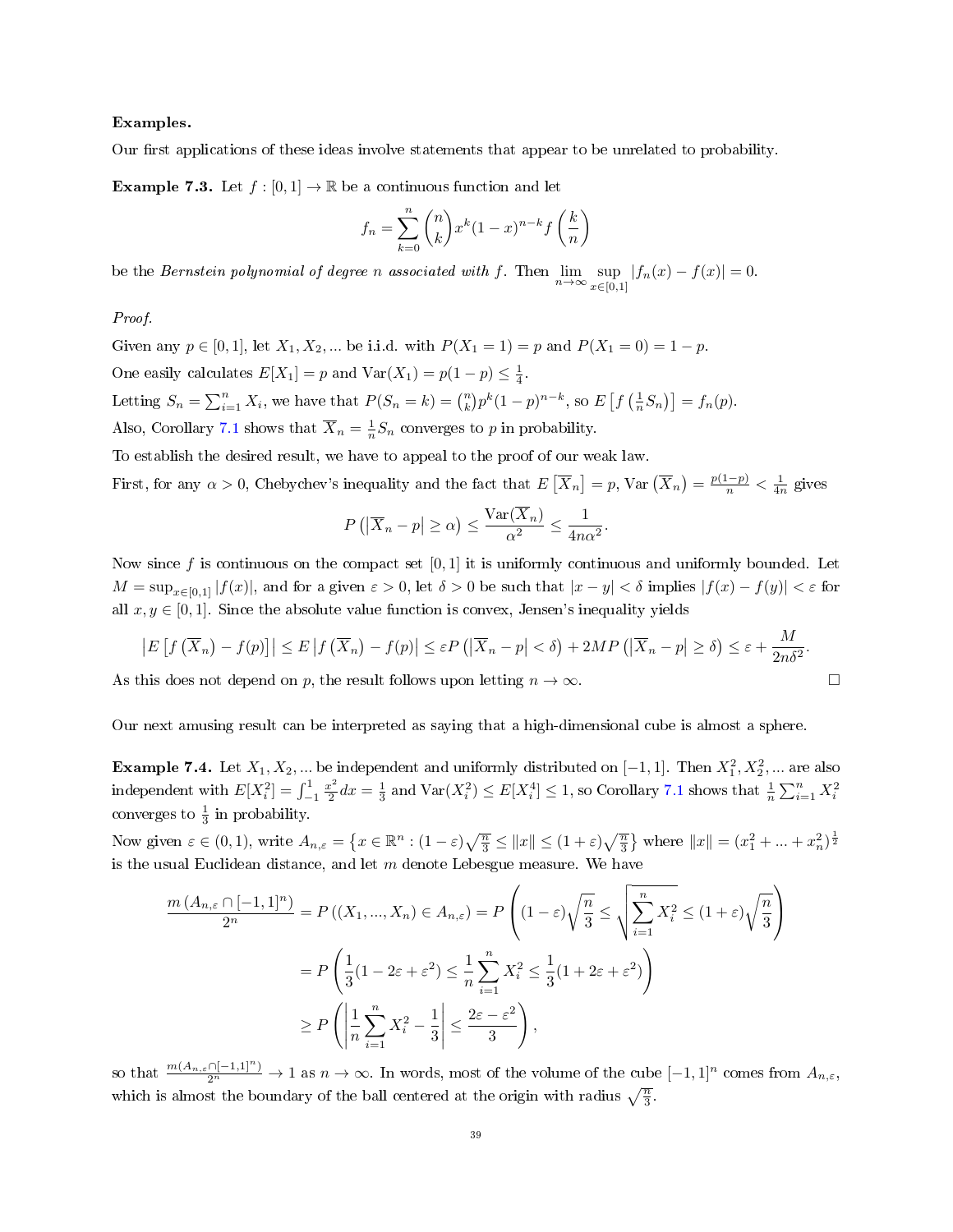The next set of examples concern the limiting behavior of row sums of *triangular arrays*, for which we appeal to the following easy generalization of Theorem [7.1.](#page-37-1)

<span id="page-39-0"></span>**Theorem 7.2.** Given a triangular array of integrable random variables,  $\{X_{n,k}\}_{n\in\mathbb{N},1\leq k\leq n}$ , let  $S_n = \sum_{k=1}^n X_{n,k}$  denote the nth row sum, and write  $\mu_n = E[S_n]$ ,  $\sigma_n^2 = \text{Var}(S_n)$ . If the sequence  ${b_n}_{n=1}^{\infty}$  satisfies  $\lim_{n\to\infty} \frac{\sigma_n^2}{b_n^2} = 0$ , then

$$
\frac{S_n - \mu_n}{b_n} \to_p 0.
$$

*Proof.* By assumption,  $E\left[\left(\frac{S_n-\mu_n}{b_n}\right)^2\right] = \frac{\text{Var}(S_n)}{b_n^2} \to 0$  as  $n \to \infty$ , so the result follows since  $L^2$  convergence implies convergence in probability.

Example 7.5 (Coupon Collector's Problem). Suppose that there are n distinct types of coupons and each time one obtains a coupon it is, independent of prior selections, equally likely to be any one of the types. We are interested in the number of draws needed to obtain a complete set. To this end, let  $T_{n,k}$  denote the number of draws needed to collect k distinct types for  $k = 1, ..., n$  and note that  $T_{n,1} = 1$ . Set  $X_{n,1} = 1$  and  $X_{n,k} = T_{n,k} - T_{n,k-1}$  for  $k = 2, ..., n$  so that  $X_{n,k}$  is the number of trials needed to obtain a type different from the first  $k - 1$ . The number of draws needed to obtain a complete set is given by

$$
T_n := T_{n,n} = 1 + \sum_{k=2}^{n} (T_{n,k} - T_{n,k-1}) = 1 + \sum_{k=2}^{n} X_{n,k}.
$$

By construction,  $X_{n,2},...,X_{n,n}$  are independent with  $P(X_{n,k}=m) = \left(\frac{n-k+1}{n}\right) \left(\frac{k-1}{n}\right)^{m-1}$  for  $m \in \mathbb{N}$ .

Now a random variable X with  $P(X = m) = p(1-p)^{m-1}$  is said to be *geometric with success probability p*. A little calculus gives

$$
E[X] = \sum_{m=1}^{\infty} m p (1-p)^{m-1} = p \sum_{m=1}^{\infty} -\frac{d}{dp} (1-p)^m
$$

$$
= -p \frac{d}{dp} \sum_{m=1}^{\infty} (1-p)^m = -p \frac{d}{dp} \frac{1-p}{p} = \frac{1}{p}
$$

and

$$
E[X^{2}] = \sum_{m=1}^{\infty} m^{2}p(1-p)^{m-1} = \sum_{m=1}^{\infty} [m(m-1) + m]p(1-p)^{m-1}
$$
  
=  $p(1-p) \sum_{m=1}^{\infty} m(m-1)(1-p)^{m-2} + \sum_{m=1}^{\infty} mp(1-p)^{m-1}$   
=  $p(1-p) \sum_{m=2}^{\infty} \frac{d^{2}}{dp^{2}}(1-p)^{m} + E[X] = p(1-p) \frac{d^{2}}{dp^{2}} \frac{(1-p)^{2}}{p} + \frac{1}{p}$   
=  $\frac{2(1-p)}{p^{2}} + \frac{1}{p} = \frac{2-p}{p^{2}},$ 

hence

$$
\text{Var}(X) = E[X^2] - E[X]^2 = \frac{1 - p}{p^2} \le \frac{1}{p^2}.
$$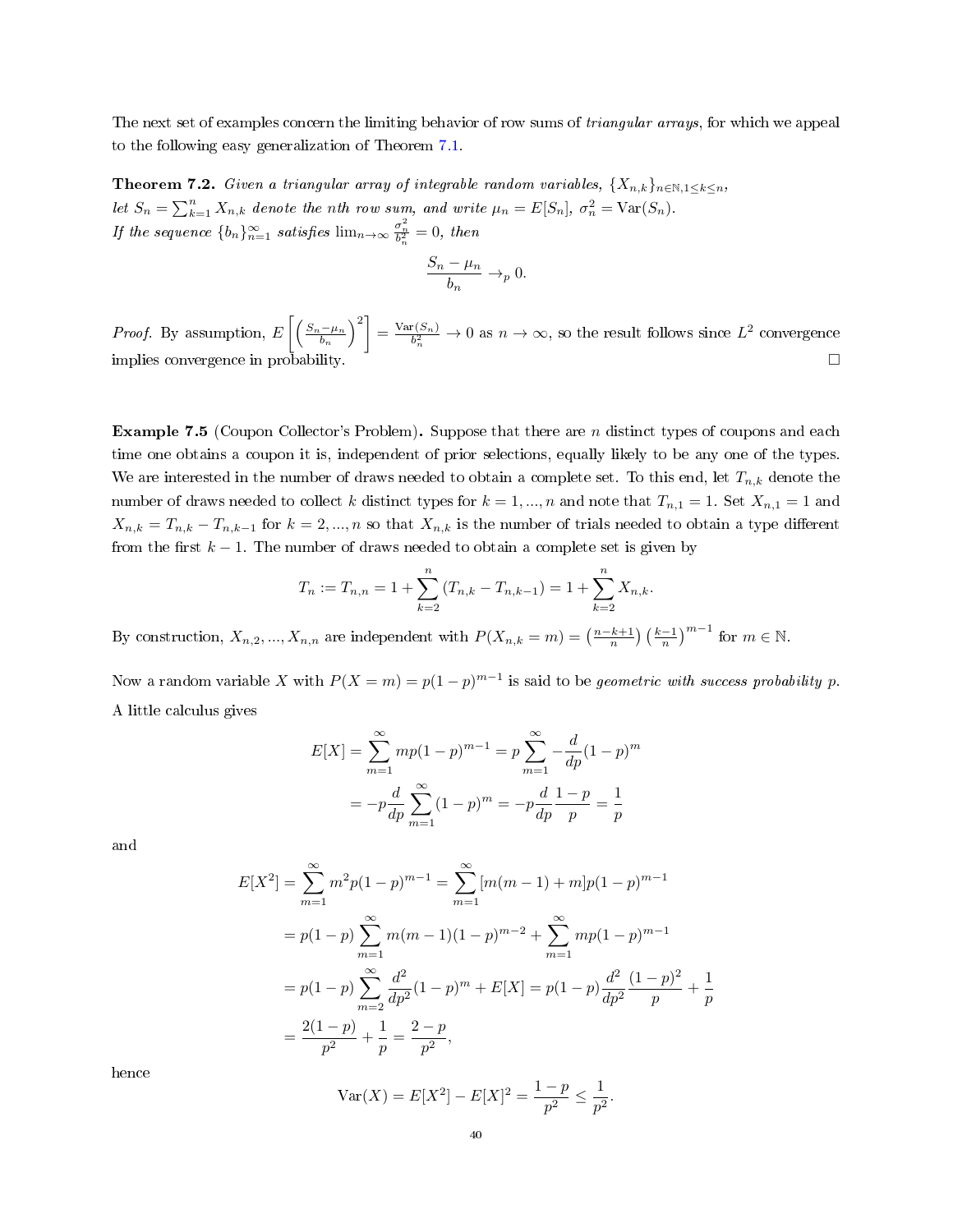It follows that

$$
E[T_n] = 1 + \sum_{k=2}^{n} E[X_{n,k}] = 1 + \sum_{k=2}^{n} \frac{n}{n-k+1} = 1 + n \sum_{j=1}^{n-1} \frac{1}{j} = n \sum_{j=1}^{n} \frac{1}{j}
$$

and

$$
\text{Var}(T_n) = \sum_{k=2}^n \text{Var}(X_{n,k}) \le \sum_{k=2}^n \left(\frac{n}{n-k+1}\right)^2 = n^2 \sum_{j=1}^{n-1} \frac{1}{j^2} \le n^2 \sum_{j=1}^\infty \frac{1}{j^2} = \frac{\pi^2 n^2}{6}.
$$

Taking  $b_n = n \log(n)$  we have  $\frac{\text{Var}(T_n)}{b_n^2} \leq \frac{\pi^2}{6 \log(n)}$  $\frac{\pi^2}{6 \log(n)^2} \to 0$ , so Theorem [7.2](#page-39-0) implies  $\frac{T_n - n \sum_{k=1}^n k^{-1}}{n \log(n)} \to_p 0$ . Using the inequality

$$
\log(n) \le \sum_{k=1}^{n} \frac{1}{k} \le \log(n) + 1
$$

(which can be seen by bounding  $log(n) = \int_1^n \frac{dx}{x}$  with the upper Riemann sum  $\sum_{k=1}^{n-1} \frac{1}{k} \le \sum_{k=1}^n \frac{1}{k}$  and the lower Riemann sum  $\sum_{k=2}^{n} \frac{1}{k} = \sum_{k=1}^{n} \frac{1}{k} - 1$  ), we conclude that  $\frac{T_n}{n \log(n)} \to_p 1$ .

**Example 7.6** (Occupancy Problem). Suppose that we drop  $r_n$  balls at random into n bins where  $\frac{r_n}{n} \to c$ . Letting  $X_{n,k} = 1$  {bin k is empty}, the number of empty bins is  $X_n = \sum_{k=1}^n X_{n,k}$ . It is clear that

$$
E[X_n] = \sum_{k=1}^{n} E[X_{n,k}] = \sum_{k=1}^{n} P(\text{bin } k \text{ is empty}) = n \left(\frac{n-1}{n}\right)^{r_n}
$$

and

$$
E[X_n^2] = E\left[\sum_{k=1}^n X_{n,k}^2 + 2\sum_{i < j} X_{n,i} X_{n,j}\right] = \sum_{k=1}^n E[X_{n,k}] + 2\sum_{i < j} E[X_{n,i} X_{n,j}]
$$
\n
$$
= \sum_{k=1}^n P(\text{bin } k \text{ is empty}) + 2\sum_{i < j} P(\text{bins } i \text{ and } j \text{ are empty})
$$
\n
$$
= n\left(\frac{n-1}{n}\right)^{r_n} + 2\binom{n}{2}\left(\frac{n-2}{n}\right)^{r_n} = n\left(1 - \frac{1}{n}\right)^{r_n} + n(n-1)\left(1 - \frac{2}{n}\right)^{r_n},
$$
\n
$$
\text{Var}(X_n) = E[X_n^2] - E[X_n]^2 = n\left(1 - \frac{1}{n}\right)^{r_n} + n(n-1)\left(1 - \frac{2}{n}\right)^{r_n} - n^2\left(1 - \frac{1}{n}\right)^{2r_n}
$$

.

so

Now L'Hospital's rule gives 
$$
\lim_{n \to \infty} \frac{\log(\frac{n-1}{n})}{n-1} = \lim_{n \to \infty} \frac{n^{-2}}{-n^{-2}} \cdot \frac{n}{n-1} = -1
$$
, so, since  $\frac{r_n}{n} \to c$ , we have that  
\n $\log \left[ \left( \frac{n-1}{n} \right)^{r_n} \right] = \frac{r_n}{n} \cdot \frac{\log(\frac{n-1}{n})}{n-1} \to -c$  and thus  $\left( \frac{n-1}{n} \right)^{r_n} \to e^{-c}$  as  $n \to \infty$ .  
\nSimilarly,  $\left( 1 - \frac{2}{n} \right)^{r_n}$ ,  $\left( 1 - \frac{1}{n} \right)^{2r_n} \to e^{-2c}$ .  
\nConsequently,  $\frac{E[X_n]}{n} = \left( \frac{n-1}{n} \right)^{r_n} \to e^{-c}$  and  
\n $\frac{\text{Var}(X_n)}{n^2} = \frac{\left( 1 - \frac{1}{n} \right)^{r_n}}{n} + \frac{n(n-1)}{n} \left( 1 - \frac{2}{n} \right)^{r_n} - \left( 1 - \frac{1}{n} \right)^{2r_n} \to 0 + 1 \cdot e^{-2c} - e^{-2c} = 0$ 

as  $n \to \infty$ , so taking  $b_n = n$  in Theorem [7.2](#page-39-0) shows that the proportion of empty bins,  $\frac{X_n}{n}$ , converges to  $e^{-c}$ in probability.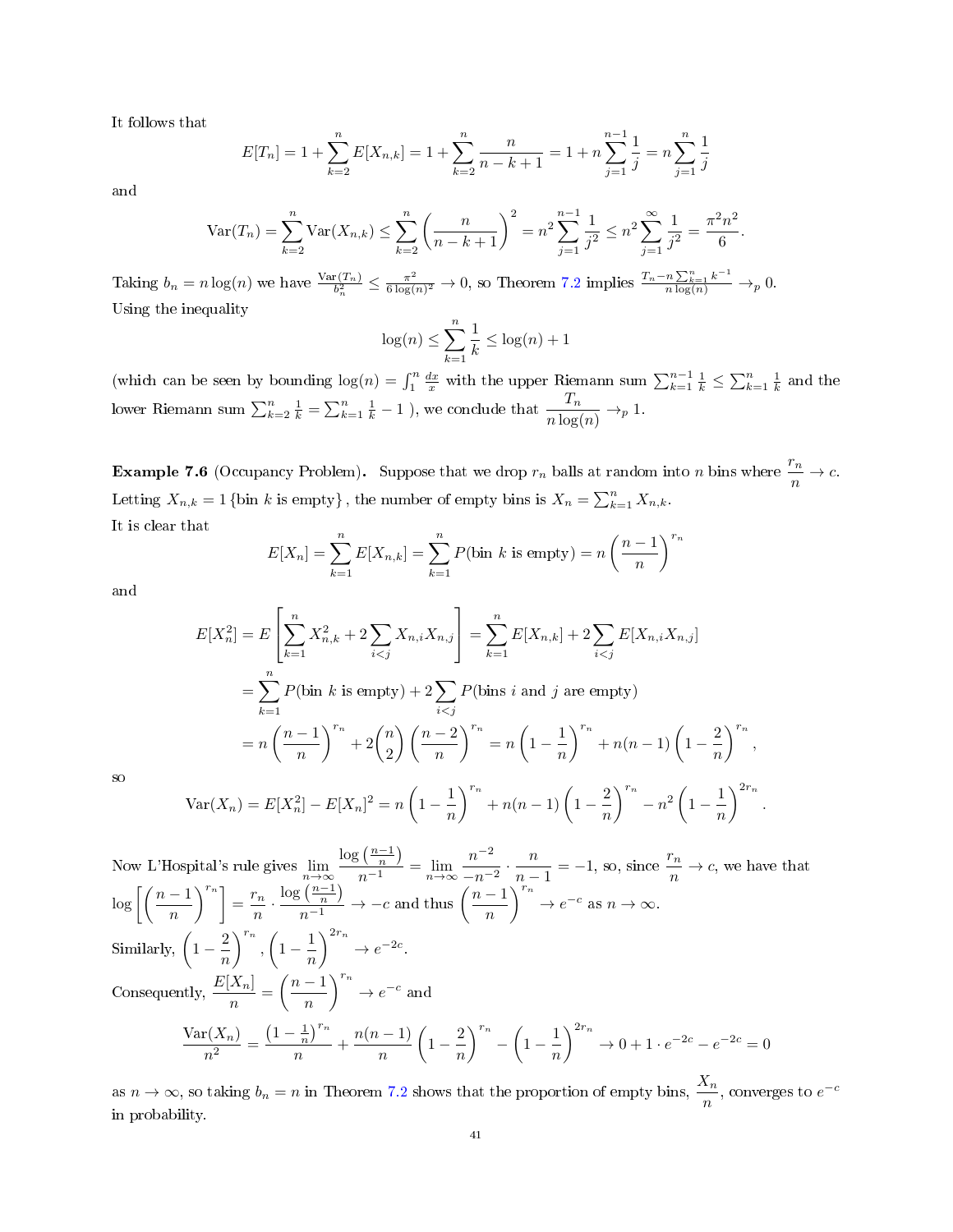### Weak Law of Large Numbers.

We begin by providing a simple analysis proof of the weak law in its classical form. The general trick is to use truncation in order to consider cases where we have control over the size and the probability, respectively.

<span id="page-41-0"></span>**Theorem 7.3.** Suppose that  $X_1, X_2, ...$  are i.i.d. with  $E|X_1| < \infty$ . Let  $S_n = \sum_{i=1}^n X_i$  and  $\mu = E[X_1]$ . Then  $\frac{1}{n}S_n \to \mu$  in probability.

# Proof.

In what follows, the arithmetic average of the first n terms of a sequence of random variables  $Y_1, Y_2, ...$  will be denoted by  $\overline{Y}_n = \frac{1}{n} \sum_{i=1}^n Y_i$ .

We first note that, by replacing  $X_i$  with  $X'_i = X_i - \mu$  if necessary, we may suppose without loss of generality that  $E[X_i] = 0$ .

Thus we need to show that for given  $\varepsilon, \delta > 0$ , there is an  $N \in \mathbb{N}$  such that  $P(|\overline{X}_n| > \varepsilon) < \delta$  whenever  $n \geq N$ .

To this end, we pick  $C < \infty$  large enough that  $E[|X_1| 1\{|X_1| > C\}] < \eta$  for some  $\eta$  to be determined.

(This is possible since  $|X_1| 1 \{ |X_1| \le n \} \le |X_1|$  and  $E |X_1| < \infty$ , so  $\lim_{n \to \infty} E [|X_1| 1 \{ |X_1| \le n \}] = E |X_1|$ by the dominated convergence theorem, hence  $E[|X_1|1\{|X_1|>n\}] = E[|X_1|] - E[|X_1|1\{|X_1| \le n\}] \to 0.$ Now define

$$
W_i = X_i 1\{|X_i| \le C\} - E[X_i 1\{|X_i| \le C\}]
$$
  

$$
Z_i = X_i 1\{|X_i| > C\} - E[X_i 1\{|X_i| > C\}].
$$

By assumption, we have that

$$
E\,|Z_i| \le 2E\,[|X_1| \, 1\,\{|X_i| > C\}] < 2\eta,
$$

and thus, for every  $n \in \mathbb{N}$ ,

$$
E|\overline{Z}_n| = E\left|\frac{1}{n}\sum_{i=1}^n Z_i\right| \leq \frac{1}{n}\sum_{i=1}^n E|Z_i| \leq 2\eta.
$$

Also, the  $W_i$ 's are i.i.d. with mean zero and satisfy  $|W_i| \leq 2C$  by construction, so

$$
E\left[\overline{W}_n^2\right] = \frac{1}{n^2} \left( \sum_{i=1}^n E[W_i^2] + \sum_{i \neq j} E[W_i W_j] \right) = \frac{E[W_1^2]}{n} \le \frac{4C^2}{n},
$$

and thus

$$
E\left[\left|\overline{W}_n\right|\right]^2 \le E\left[\overline{W}_n^2\right] \le \frac{4C^2}{n}
$$

by Jensen's inequality.

Consequently, if  $n \geq N := \left[\frac{4C^2}{n^2}\right]$  $\left|\frac{dC^2}{\eta^2}\right|$ , then  $E\left|\overline{W}_n\right| \leq \eta$ . Finally, Chebychev's inequality and the fact that

$$
\left|\overline{X}_{n}\right| = \left|\overline{W}_{n} + \overline{Z}_{n}\right| \leq \left|\overline{W}_{n}\right| + \left|\overline{Z}_{n}\right|
$$

imply that for  $n \geq N$ ,

$$
P(|\overline{X}_n| > \varepsilon) \le P(|\overline{W}_n| + |\overline{Z}_n| > \varepsilon) \le \frac{E|\overline{W}_n| + E|\overline{Z}_n|}{\varepsilon} < \frac{3\eta}{\varepsilon}.
$$

Taking  $\eta = \frac{\varepsilon \delta}{3}$  completes the proof.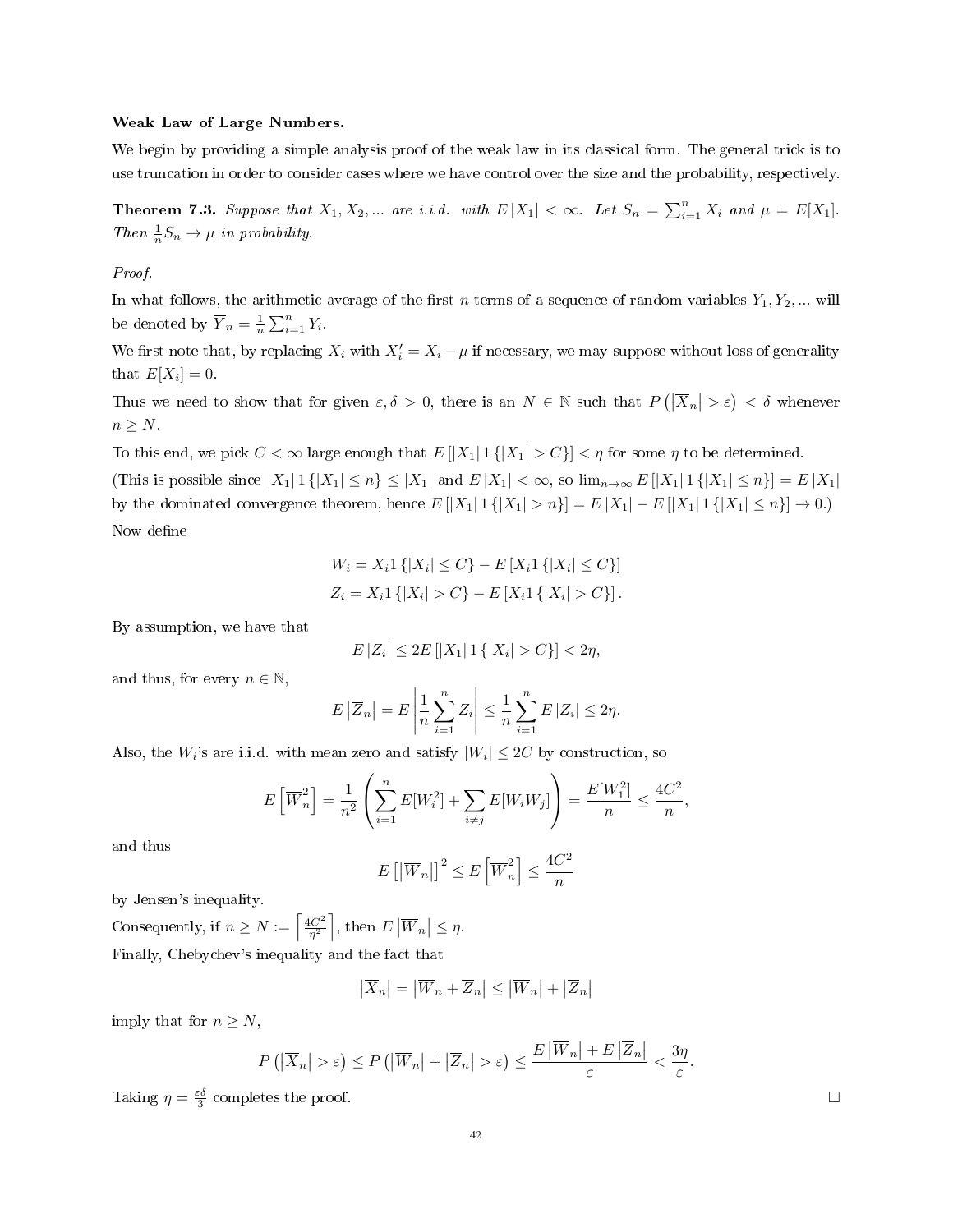We now turn to a weak law for triangular arrays which can be useful even in situations involving infinite means.

<span id="page-42-0"></span>**Theorem 7.4.** For each  $n \in \mathbb{N}$ , let  $X_{n,1},...,X_{n,n}$  be independent. Let  $\{b_n\}_{n=1}^{\infty}$  be a sequence of positive numbers with  $\lim_{n\to\infty} b_n = \infty$  and let  $\widetilde{X}_{n,k} = X_{n,k} 1\{|X_{n,k}| \leq b_n\}$ . Suppose that as  $n \to \infty$ 

(1)  $\sum_{k=1}^{n} P(|X_{n,k}| > b_n) \to 0$ (2)  $b_n^{-2} \sum_{k=1}^n E\left[\widetilde{X}_{n,k}^2\right] \to 0.$ 

If we let  $S_n = \sum_{k=1}^n X_{n,k}$  and  $a_n = \sum_{k=1}^n E\left[\tilde{X}_{n,k}\right]$ , then  $\frac{S_n - a_n}{b_n} \to_p 0$ .

*Proof.* Let  $\widetilde{S}_n = \sum_{k=1}^n \widetilde{X}_{n,k}$ . By partitioning the event  $\left\{ \right|$  $\left. \frac{S_n - a_n}{b_n} \right| > \varepsilon$  according to whether or not  $S_n = \widetilde{S}_n$ , we see that

$$
P\left(\left|\frac{S_n - a_n}{b_n}\right| > \varepsilon\right) \le P(S_n \ne \widetilde{S}_n) + P\left(\left|\frac{\widetilde{S}_n - a_n}{b_n}\right| > \varepsilon\right).
$$

To estimate the first term, we observe that

$$
P(S_n \neq \widetilde{S}_n) \le P\left(\bigcup_{k=1}^n \left\{X_{n,k} \neq \widetilde{X}_{n,k}\right\}\right) \le \sum_{k=1}^n P\left(X_{n,k} \neq \widetilde{X}_{n,k}\right) = \sum_{k=1}^n P\left(|X_{n,k}| > b_n\right) \to 0
$$

where the first inequality is due to the fact that  $S_n \neq S_n$  implies that there is some  $k \in [n]$  with  $X_{n,k} \neq \overline{X}_{n,k}$ , and the second inequality is countable subadditivity.

For the second term, we use Chebychev's inequality,  $E\left[\widetilde{S}_n\right] = a_n$ , the independence of the  $\widetilde{X}'_{n,k}s$ , and our second assumption to obtain

$$
P\left(\left|\frac{\widetilde{S}_n - a_n}{b_n}\right| > \varepsilon\right) \le \varepsilon^{-2} E\left[\left(\frac{\widetilde{S}_n - a_n}{b_n}\right)^2\right] = \varepsilon^{-2} b_n^{-2} \text{Var}(\widetilde{S}_n)
$$

$$
= \varepsilon^{-2} b_n^{-2} \sum_{k=1}^n \text{Var}\left[\widetilde{X}_{n,k}^2\right] \le \varepsilon^{-2} \left(b_n^{-2} \sum_{k=1}^n E\left[\widetilde{X}_{n,k}^2\right]\right) \to 0.
$$

Theorem [7.4](#page-42-0) was so easy to prove because we assumed exactly what we needed. Essentially, these are the correct hypotheses for the weak law, but they are a little clunky so we usually talk about special cases that take a nicer form.

In order to prove our weak law for sequences of i.i.d. random variables, we need the following simple lemma.

<span id="page-42-1"></span>**Lemma 7.2** (Layer cake representation). If  $Y \geq 0$  and  $p > 0$ , then

$$
E[Y^p] = \int_0^\infty py^{p-1} P(Y > y) dy.
$$

Proof. Tonelli's theorem gives

$$
\int_0^\infty py^{p-1} P(Y > y) dy = \int_0^\infty py^{p-1} \left( \int_\Omega 1 \{ Y > y \} dP \right) dy
$$
  
= 
$$
\int_\Omega \left( \int_0^\infty py^{p-1} 1 \{ y < Y \} dy \right) dP
$$
  
= 
$$
\int_\Omega \left( \int_0^Y py^{p-1} dy \right) dP = \int_\Omega Y^p dP = E[Y^p].
$$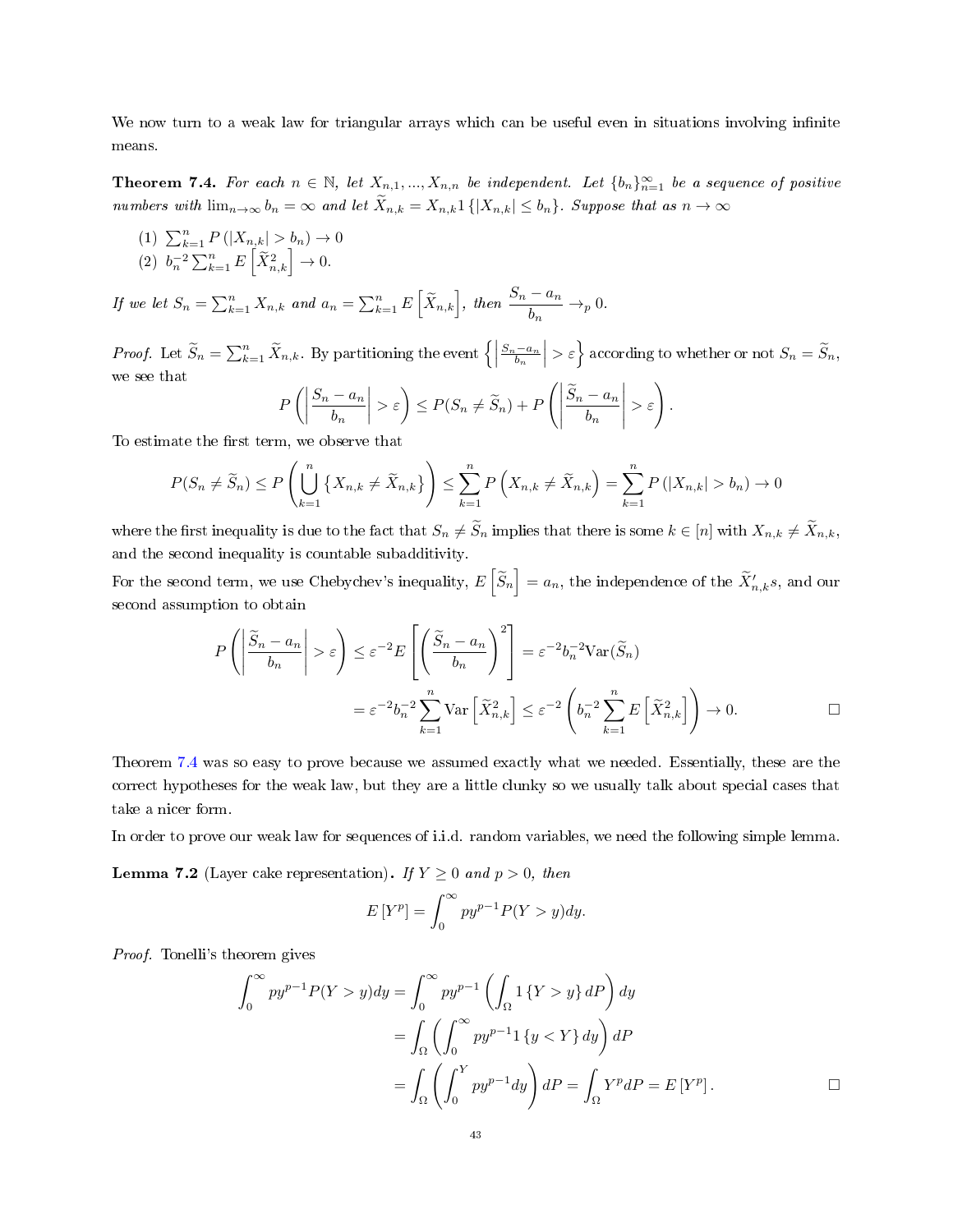We now have all the necessary ingredients for

<span id="page-43-0"></span>**Theorem 7.5** (Weak Law of Large Numbers). Let  $X_1, X_2, ...$  be i.i.d. with

$$
xP(|X_1| > x) \to 0 \text{ as } x \to \infty.
$$

Let  $S_n = X_1 + ... + X_n$  and  $\mu_n = E[X_1 1\{|X_1| \leq n\}]$ . Then  $\frac{1}{n}S_n - \mu_n \to 0$  in probability.

*Proof.* We will apply Theorem [7.4](#page-42-0) with  $X_{n,k} = X_k$  and  $b_n = n$  (hence  $a_n = n\mu_n$ ).

The first assumption is satisfied since

E

$$
\sum_{k=1}^{n} P(|X_{n,k}| > n) = nP(|X_1| > n) \to 0.
$$

For the second assumption, we have  $\widetilde{X}_{n,k} = X_k 1\{|X_k| \leq n\}$ , so we must show that

$$
\frac{1}{n}E\left[\widetilde{X}_{n,1}^2\right] = \frac{1}{n^2}\sum_{k=1}^n E\left[\widetilde{X}_{n,k}^2\right] \to 0.
$$

Lemma [7.2](#page-42-1) shows that

$$
E\left[\widetilde{X}_{n,1}^{2}\right] = \int_{0}^{\infty} 2y P\left(\left|\widetilde{X}_{n,1}\right| > y\right) dy \le \int_{0}^{n} 2y P\left(\left|X_{1}\right| > y\right) dy
$$

since  $P\left(\left|\widetilde{X}_{n,1}\right| > y\right) = 0$  for  $y > n$  and  $P\left(\left|\widetilde{X}_{n,1}\right| > y\right) = P\left(\left|X_1\right| > y\right) - P\left(\left|X_1\right| > n\right)$  for  $y \leq n$ , so we will be done once we prove that

$$
\frac{1}{n}\int_0^n 2yP(|X_1| > y) dy \to 0.
$$

To see that this is the case, note that since  $2yP(|X_1| > y) \to 0$  as  $y \to \infty$ , for any  $\varepsilon > 0$ , there is an  $N \in \mathbb{N}$ such that  $2yP(|X_1| > y) < \varepsilon$  whenever  $y \ge N$ . Because  $2yP(|X_1| > y) < 2N$  for  $y < N$ , we see that for all  $n > N$ ,

$$
\frac{1}{n} \int_0^n 2y P\left(|X_1| > y\right) dy = \frac{1}{n} \int_0^N 2y P\left(|X_1| > y\right) dy + \frac{1}{n} \int_N^n 2y P\left(|X_1| > y\right) dy
$$
  

$$
\leq \frac{1}{n} \int_0^N 2N dy + \frac{1}{n} \int_N^n \varepsilon dy = \frac{2N^2}{n} + \frac{n - N}{n} \varepsilon,
$$

hence

$$
\limsup_{n \to \infty} \frac{1}{n} \int_0^n 2y P(|X_1| > y) dy \le \limsup_{n \to \infty} \frac{2N^2}{n} + \frac{n - N}{n} \varepsilon = \varepsilon,
$$

and the result follows since  $\varepsilon$  was arbitrary.

Remark. Theorem [7.5](#page-43-0) implies Theorem [7.3](#page-41-0) since if  $E|X_1| < \infty$ , then the dominated convergence theorem gives

$$
\mu_n = E[X_1 1 \{ |X_1| \le n \}] \to E[X_1] = \mu \text{ as } n \to \infty,
$$
  

$$
xP(|X_1| > x) \le E[|X_1| 1 \{ |X_1| > x \}] \to 0 \text{ as } x \to \infty.
$$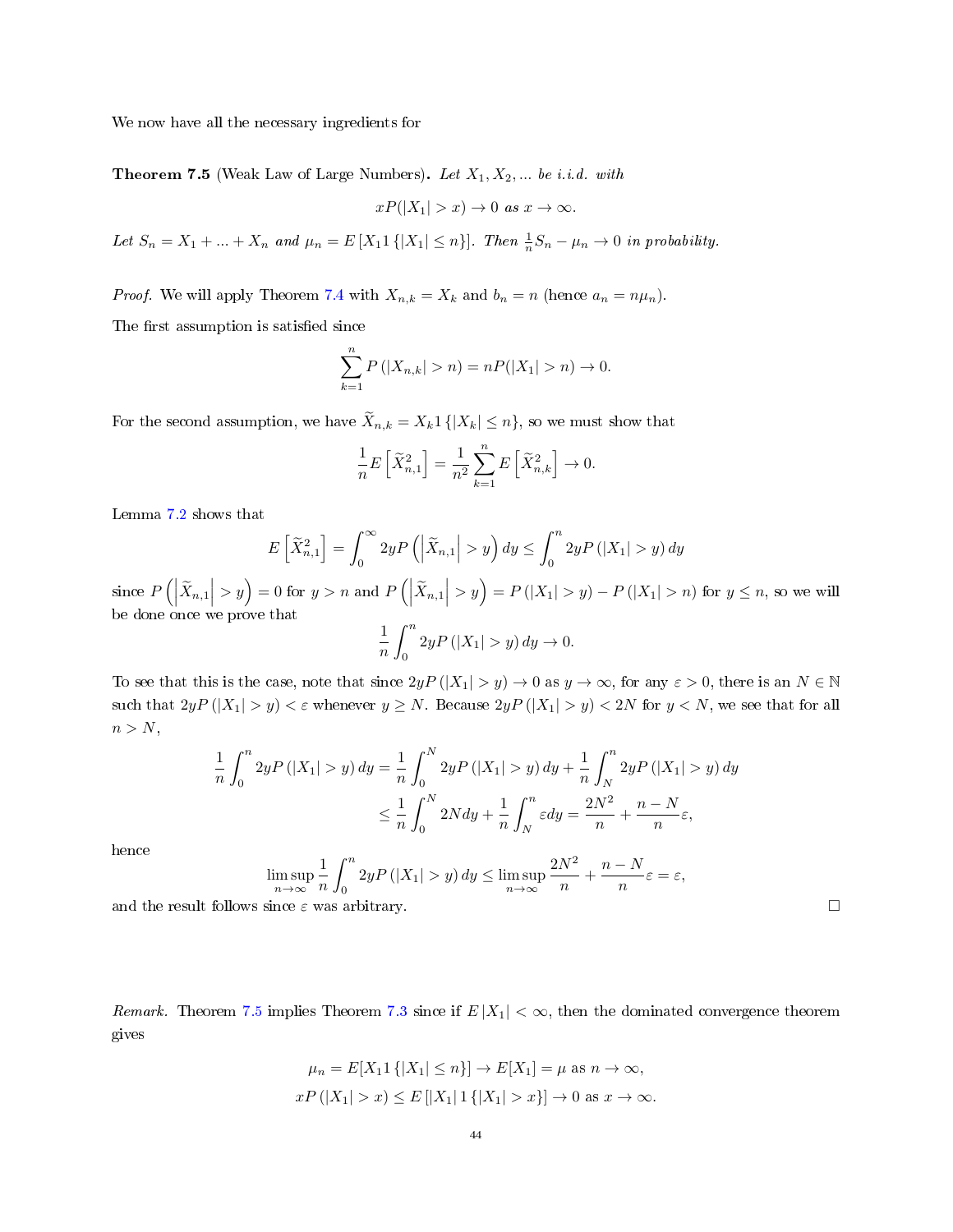On the other hand, the improvement is not vast since  $xP(|X_1| > x) \to 0$  implies that there is  $M \in \mathbb{N}$  so that  $xP(|X_1| > x) \le 1$  for  $x \ge M$ , and thus for any  $\varepsilon > 0$ , Lemma [7.2](#page-42-1) with  $p = 1 - \varepsilon$  yields

$$
E\left[\left|X_{1}\right|^{1-\varepsilon}\right] = \int_{0}^{\infty} (1-\varepsilon)y^{-\varepsilon} P\left(\left|X_{1}\right| > y\right) dy = (1-\varepsilon) \int_{0}^{\infty} y^{-\left(1+\varepsilon\right)} \cdot y P\left(\left|X_{1}\right| > y\right) dy
$$
  

$$
\leq (1-\varepsilon) \int_{0}^{M} y^{-\left(1+\varepsilon\right)} M dy + (1-\varepsilon) \int_{M}^{\infty} y^{-\left(1+\varepsilon\right)} dy < \infty.
$$

**Example 7.7** (The St. Petersburg Paradox). Suppose that I offered to pay you  $2^j$  dollars if it takes j flips of a fair coin for the first head to appear. That is, your winnings are given by the random variable  $X$  with  $P(X = 2^{j}) = 2^{-j}$  for  $j \in \mathbb{N}$ . How much would you pay to play the game n times? The paradox is that  $E[X] = \sum_{j=1}^{\infty} 2^j \cdot 2^{-j} = \infty$ , but most sensible people would not pay anywhere near \$40 a game.

Using Theorem [7.4,](#page-42-0) we will show that a fair price for playing  $n$  times is  $\$\log_2(n)$  per play, so that one would need to play about a trillion rounds to reasonably expect to break even at \$40 a play.

*Proof.* To cast this problem in terms of Theorem [7.4,](#page-42-0) we will take  $X_1, X_2, ...$  to be independent random variables which are equal in distribution to X and set  $X_{n,k} = X_k$ . Then  $S_n = \sum_{k=1}^n X_k$  denotes your total winnings after *n* games. We need to choose  $b_n$  so that

$$
nP(X > b_n) = \sum_{k=1}^{n} P(X_{n,k} > b_n) \to 0,
$$
  

$$
\frac{n}{b_n^2} E\left[X^2 1\{X \le b_n\}\right] = b_n^{-2} \sum_{k=1}^{n} E\left[\left(X_{n,k} 1\{|X_{n,k}| \le b_n\}\right)^2\right] \to 0.
$$

To this end, let  $m(n) = \log_2(n) + K(n)$  where  $K(n)$  is such that  $m(n) \in \mathbb{N}$  and  $K(n) \to \infty$  as  $n \to \infty$ . If we set  $b_n = 2^{m(n)} = n2^{K(n)}$ , we have

$$
nP(X > b_n) \le nP(X \ge b_n) = n \sum_{i=m(n)}^{\infty} 2^{-i} = n2^{-m(n)+1} = 2^{-K(n)+1} \to 0
$$

and

$$
E[X^21\{X \le b_n\}] = \sum_{i=1}^{m(n)} 2^{2i} \cdot 2^{-i} = 2^{m(n)+1} - 2 \le 2b_n,
$$

so that

$$
\frac{n}{b_n^2} E\left[X^2 1\{|X| \le b_n\}\right] \le \frac{2n}{b_n} = 2^{-K(n)+1} \to 0.
$$

Since

$$
a_n = \sum_{k=1}^n E[X_{n,k}1\{|X_{n,k}| \le b_n\}] = nE[X1\{X \le b_n\}] = n\sum_{i=1}^{m(n)} 2^i \cdot 2^{-i} = nm(n),
$$

Theorem [7.4](#page-42-0) gives

$$
\frac{S_n - n \log_2(n) - nK(n)}{n2^{K(n)}} \to_p 0.
$$

If we take  $K(n) \leq \log_2(\log_2(n))$ , then the conclusion holds with  $n \log_2(n)$  in the denominator, so we get

$$
\frac{S_n}{n \log_2(n)} \to_p 1.
$$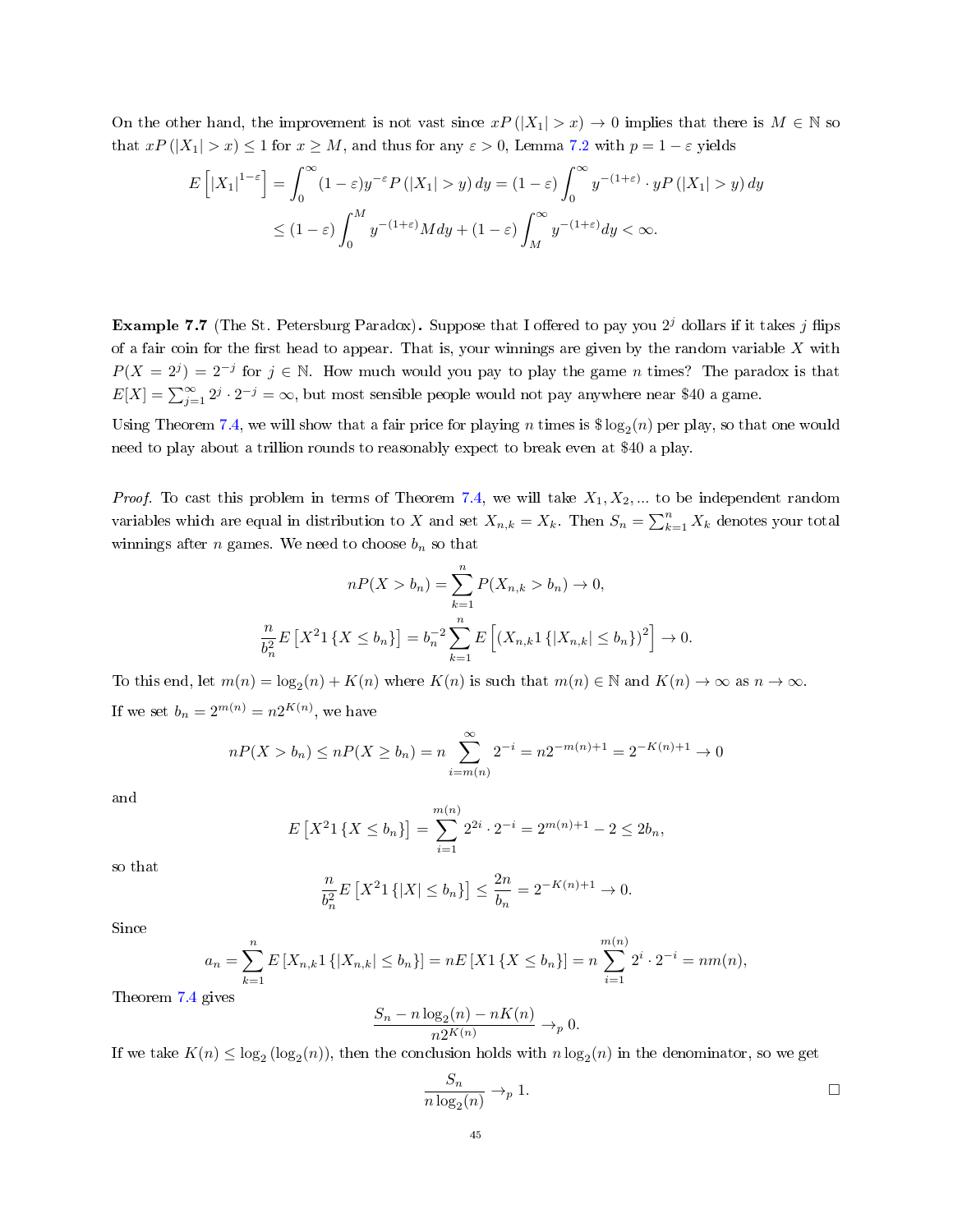### 8. Borel-Cantelli Lemmas

Given a sequence of events  $A_1, A_2, \dots \in \mathcal{F}$ , we define

$$
\limsup_n A_n := \bigcap_{n=1}^{\infty} \bigcup_{m=n}^{\infty} A_m = \{ \omega : \omega \text{ is in infinitely many } A_n \},
$$

which is often abbreviated as  $\{A_n \text{ i.o.}\}\$  where "i.o." stands for "infinitely often."

The nomenclature derives from the straight-forward identity  $\limsup_{n\to\infty} 1_{A_n} = 1_{\limsup_n A_n}$ .

One can likewise define the limit inferior by

$$
\liminf_{n} A_n := \bigcup_{n=1}^{\infty} \bigcap_{m=n}^{\infty} A_m = \{ \omega : \omega \text{ is in all but finitely many } A_n \},
$$

but little is gained by doing so since  $\liminf_n A_n = (\limsup_n A_n^C)^C$ .

To illustrate the utility of this notion, observe that  $X_n \to X$  a.s. if and only if  $P(|X_n - X| > \varepsilon \text{ i.o.}) = 0$ for every  $\varepsilon > 0$ .

**Lemma 8.1** (Borel-Cantelli I). If  $\sum_{n=1}^{\infty} P(A_n) < \infty$ , then  $P(A_n \ i.o.) = 0$ .

*Proof.* Let  $N = \sum_{n=1}^{\infty} 1_{A_n}$  denote the number of events that occur. Tonelli's theorem (or MCT) gives

$$
E[N] = \sum_{n=1}^{\infty} E[1_{A_n}] = \sum_{n=1}^{\infty} P(A_n) < \infty,
$$

so it must be the case that  $N<\infty$  a.s.

A nice application of the first Borel-Cantelli lemma is

<span id="page-45-1"></span>**Theorem 8.1.**  $X_n \to_p X$  if and only if every subsequence  $\{X_{n_m}\}_{m=1}^{\infty}$  has a further subsequence  $\{X_{n_{m(k)}}\}_{k=1}^{\infty}$ such that  $X_{n_m(k)} \to X$  a.s. as  $k \to \infty$ .

## Proof.

Suppose that  $X_n \to_p X$  and let  $\{X_{n_m}\}_{m=1}^{\infty}$  be any subsequence. Then  $X_{n_m} \to_p X$ , so for every  $k \in \mathbb{N}$ ,  $P(|X_{n_m} - X| > \frac{1}{k}) \to 0$  as  $m \to \infty$ . It follows that we can choose a further subsequence  $\{X_{n_{m(k)}}\}_{k=1}^{\infty}$  such that  $P\left(\left|X_{n_{m(k)}}-X\right|>\frac{1}{k}\right)\leq 2^{-k}$  for all  $k\in\mathbb{N}$ . Since

$$
\sum_{k=1}^{\infty} P\left( \left| X_{n_{m(k)}} - X \right| > \frac{1}{k} \right) \le 1 < \infty,
$$

the first Borel-Cantelli lemma shows that  $P(|X_{n_{m(k)}} - X| > \frac{1}{k} \text{ i.o.}) = 0$ . Because  $\{|X_{n_{m(k)}}-X|>\varepsilon \text{ i.o.}\}\subseteq\{|X_{n_{m(k)}}-X|>\frac{1}{k} \text{ i.o.}\}\$  for every  $\varepsilon>0$ , we see that  $X_{n_{m(k)}}\to X$  a.s.

To prove the converse, we first observe

<span id="page-45-0"></span>**Lemma 8.2.** Let  $\{y_n\}_{n=1}^{\infty}$  be a sequence of elements in a topological space. If every subsequence  $\{y_{n_m}\}_{m=1}^{\infty}$ has a further subsequence  $\{y_{n_{m(k)}}\}_{k=1}^{\infty}$  that converges to y, then  $y_n \to y$ .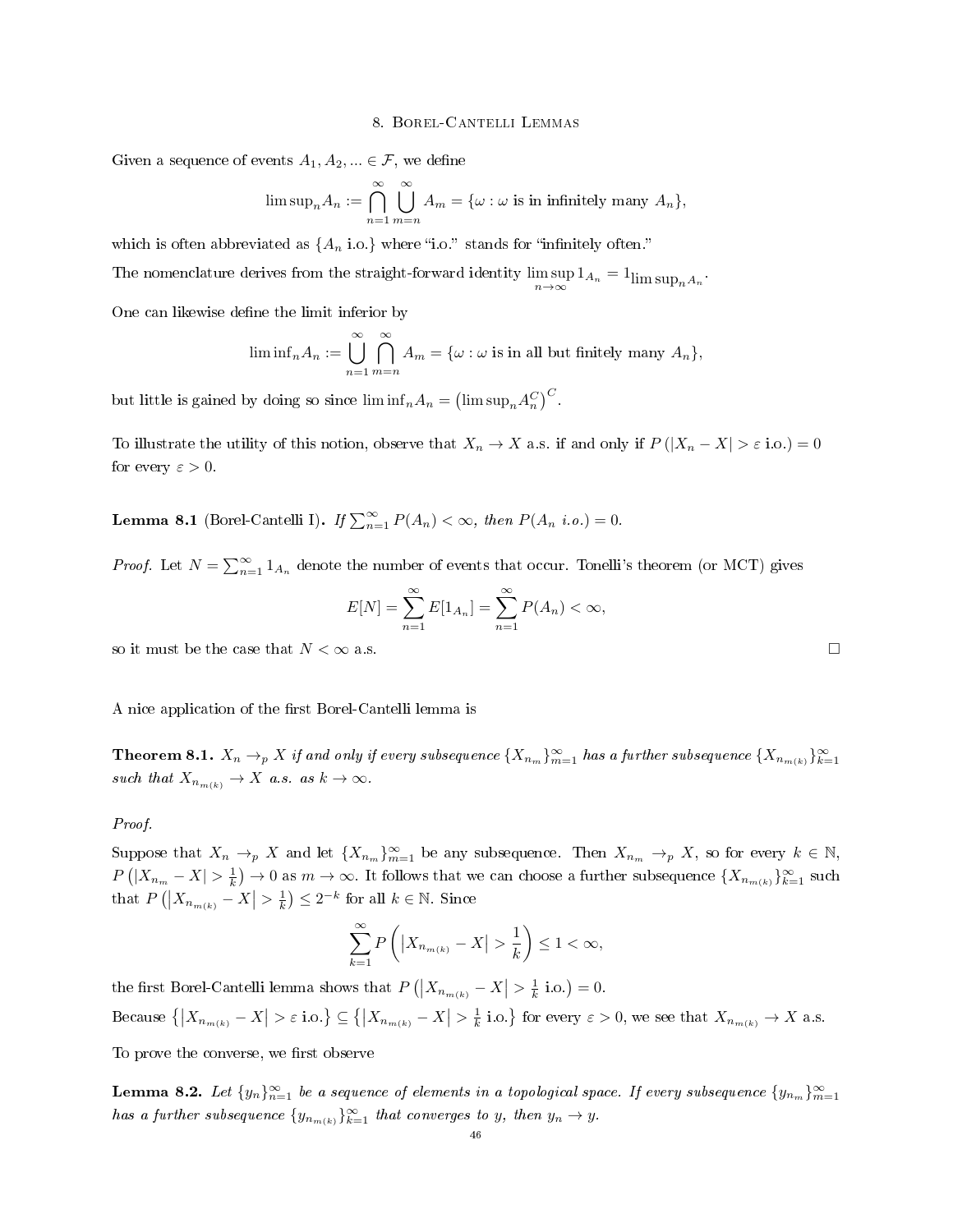*Proof.* If  $y_n \to y$ , then there is an open set  $U \ni y$  such that for every  $N \in \mathbb{N}$ , there is an  $n \geq N$  with  $y_n \notin U$ , hence there is a subsequence  $\{y_{n_m}\}_{m=1}^{\infty}$  with  $y_{n_m} \notin U$  for all m. By construction, no subsequence of  $\{y_{n_m}\}_{m=1}^{\infty}$  can converge to y, and the result follows by contraposition.

Now if every subsequence of  $\{X_n\}_{n=1}^{\infty}$  has a further subsequence that converges to  $X$  almost surely, then applying Lemma [8.2](#page-45-0) to the sequence  $y_n = P(|X_n - X| > \varepsilon)$  for an arbitrary  $\varepsilon > 0$  shows that  $X_n \to_p X$ .  $\Box$ 

Remark. Since there are sequences which converge in probability but not almost surely (e.g. Example [7.1\)](#page-35-0), it follows from Theorem [8.1](#page-45-1) and Lemma [8.2](#page-45-0) that a.s. convergence does not come from a topology. (In contrast, one of the homework problems shows that convergence in probability is metrizable.)

Theorem [8.1](#page-45-1) can sometimes be used to upgrade results depending on almost sure convergence.

For example, you are asked to show in your homework that the assumptions in Fatou's lemma and the dominated convergence theorem can be weakened to require only convergence in probability.

To get a feel for how this works, we prove

<span id="page-46-0"></span>**Theorem 8.2.** If f is continuous and  $X_n \to_p X$ , then  $f(X_n) \to_p f(X)$ . If, in addition, f is bounded, then  $E[f(X_n)] \to E[f(X)].$ 

*Proof.* If  ${X_{n_m}}$  is a subsequence, then Theorem [8.1](#page-45-1) guarantees the existence of a further subsequence  ${X_{n_{m(k)}}}$  which converges to X a.s. Since limits commute with continuous functions, this means that  $f(X_{n_{m(k)}}) \to f(X)$  a.s. The other direction of Theorem [8.1](#page-45-1) now implies that  $f(X_n) \to_p f(X)$ . If  $f$  is bounded as well, then the dominated convergence theorem yields  $E\left[f\left(X_{n_{m(k)}}\right)\right] \to E[f(X)].$ 

Applying Lemma [8.2](#page-45-0) to the sequence  $y_n = E[f(X_n)]$  establishes the second part of the theorem.

(Since f is bounded, the same argument shows that  $f(X_n) \to f(X)$  in  $L^1$ .)

We will now use the first Borel-Cantelli lemma to prove a weak form of the Strong Law of Large Numbers.

**Theorem 8.3.** Let  $X_1, X_2, ...$  be i.i.d. with  $E[X_1] = \mu$  and  $E\left[X_1^4\right] < \infty$ . If  $S_n = X_1 + ... + X_n$ , then  $\frac{1}{n}S_n \to \mu$  almost surely.

*Proof.* By taking  $X'_i = X_i - \mu$ , we can suppose without loss of generality that  $\mu = 0$ . Now

$$
E\left[S_n^4\right] = E\left[\left(\sum_{i=1}^n X_i\right)\left(\sum_{j=1}^n X_j\right)\left(\sum_{k=1}^n X_k\right)\left(\sum_{l=1}^n X_l\right)\right] = E\left[\sum_{1 \le i,j,k,l \le n} X_i X_j X_k X_l\right].
$$

By independence, terms of the form  $E\left[X_i^3X_j\right]$ ,  $E\left[X_i^2X_jX_k\right]$  and  $E\left[X_iX_jX_kX_l\right]$  are all zero (since the expectation of the product is the product of the expectations).

The only non-vanishing terms are thus of the form  $E\left[X_i^4\right]$  and  $E\left[X_i^2X_j^2\right]$ , of which there are  $n$  of the former and  $3n(n-1)$  of the latter (determined by the  $\binom{n}{2}$  ways of picking the indices and the  $2\binom{4}{2}$  ways of picking which two of the four sums gave rise to the smaller and larger indices).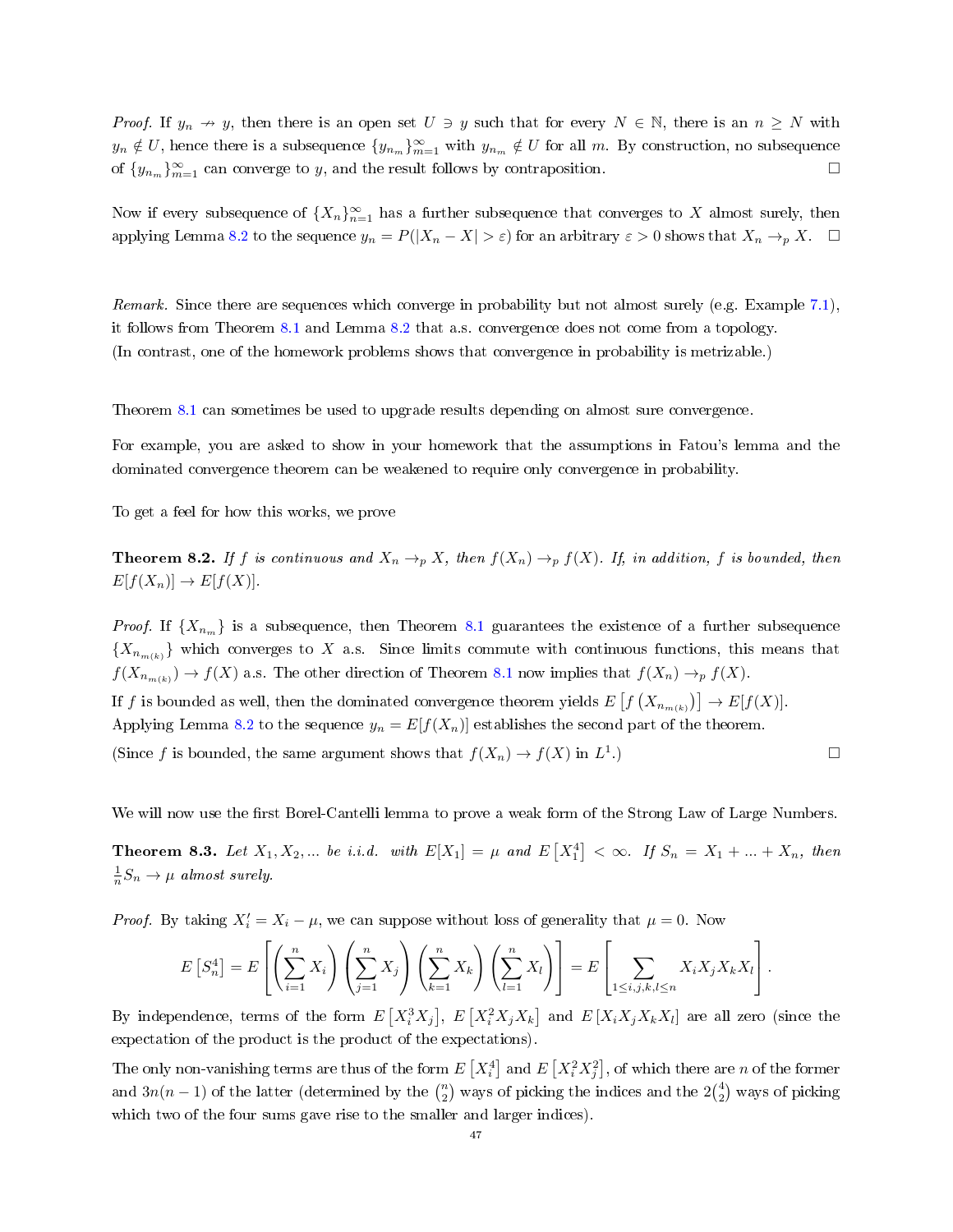Because  $E\left[X_i^2 X_j^2\right] = E\left[X_i^2\right]^2 \leq E\left[X_i^4\right]$ , we have

$$
E[S_n^4] \le nE[X_1^4] + 3n(n-1)E[X_1^2]^2 \le Cn^2
$$

where  $C = 3E[X_1^4] < \infty$  by assumption.

It follows from Chebychev's inequality that

$$
P\left(\frac{1}{n}|S_n| > \varepsilon\right) = P\left(|S_n|^4 > (n\varepsilon)^4\right) \le \frac{C}{n^2\varepsilon^4},
$$

hence

$$
\sum_{n=1}^{\infty} P\left(\frac{1}{n} |S_n| > \varepsilon\right) \le C\varepsilon^{-4} \sum_{n=1}^{\infty} \frac{1}{n^2} < \infty.
$$

Therefore,  $P\left(\frac{1}{n}|S_n| > \varepsilon \text{ i.o.}\right) = 0$  by Borel-Cantelli, so, since  $\varepsilon > 0$  was arbitrary,  $\frac{1}{n}S_n \to 0$  a.s.

The converse of the Borel-Cantelli lemma is false in general:

**Example 8.1.** Let  $\Omega = [0, 1], \mathcal{F} =$  Borel sets,  $P =$  Lebesgue measure, and define  $A_n = (0, \frac{1}{n})$ . Then  $\sum_{n=1}^{\infty} P(A_n) = \sum_{n=1}^{\infty} \frac{1}{n} = \infty$  and  $\limsup_{n \to \infty} A_n = \emptyset$ .

However, if the  $A_n's$  are independent, then we have

**Lemma 8.3** (Borel-Cantelli II). If the events  $A_1, A_2, ...$  are independent, then  $\sum_{n=1}^{\infty} P(A_n) = \infty$  implies  $P(A_n \; i.o.) = 1.$ 

*Proof.* For each  $n \in \mathbb{N}$ , the sequence  $B_{n,1}, B_{n,2}, ...$  defined by  $B_{n,k} = \bigcap_{m=n}^{n+k} A_m^C$  decreases to  $B_n := \bigcap_{m=n}^{\infty} A_m^C$ . Also, since the  $A_m$ 's (and thus their complements) are independent, we have

$$
P(B_{n,k}) = P\left(\bigcap_{m=n}^{n+k} A_m^C\right) = \prod_{m=n}^{n+k} P(A_m^C)
$$
  
= 
$$
\prod_{m=n}^{n+k} (1 - P(A_m)) \le \prod_{m=n}^{n+k} e^{-P(A_m)} = e^{-\sum_{m=n}^{n+k} P(A_m)}
$$

where the inequality is due to the Taylor series bound  $e^{-x} \ge 1 - x$  for  $x \in [0, 1]$ . Because  $\sum_{m=n}^{\infty} P(A_m) = \infty$  by assumption, it follows from continuity from above that

$$
P(B_n) = \lim_{k \to \infty} P(B_{n,k}) \le \lim_{k \to \infty} e^{-\sum_{m=n}^{n+k} P(A_m)} = 0,
$$

hence  $P(\bigcup_{m=n}^{\infty} A_m) = P(B_n^C) = 1$  for all  $n \in \mathbb{N}$ . Since  $\bigcup_{m=n}^{\infty} A_m \searrow \limsup_{n\to\infty} A_n = \{A_n \text{ i.o.}\}\$ , another application of continuity from above gives

$$
P(A_n \text{ i.o.}) = \lim_{n \to \infty} P\left(\bigcup_{m=n}^{\infty} A_m\right) = 1.
$$

Taken together, the Borel-Cantelli lemmas show that if  $A_1, A_2, \ldots$  is a sequence of independent events, then the event  $\{A_n$  i.o.} occurs either with probability 0 or probability 1.

Thus if  $A_1, A_2, ...$  are independent, then  $P(A_n \text{ i.o.}) > 0$  implies  $P(A_n \text{ i.o.}) = 1$ .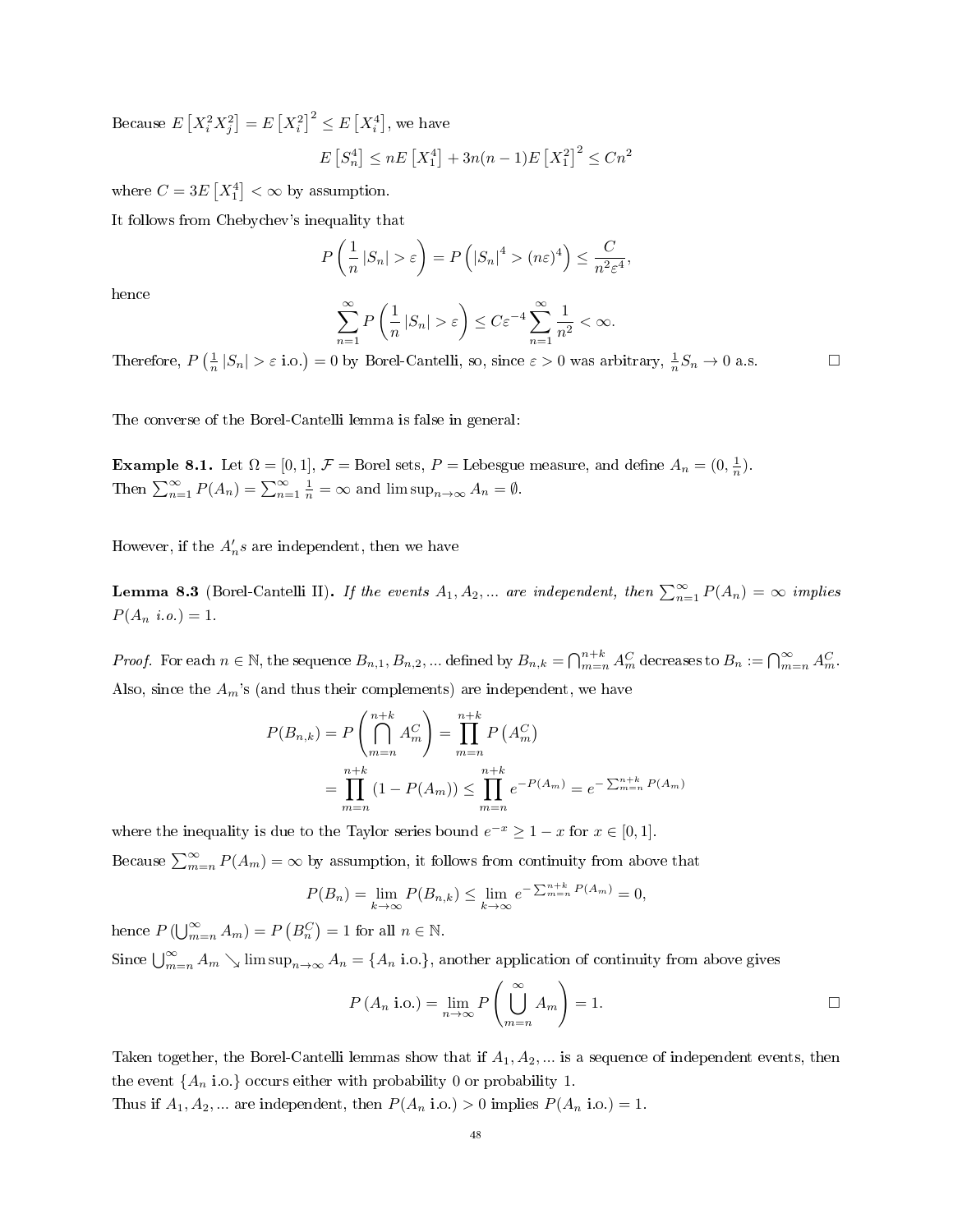It follows from the second Borel-Cantelli lemma that infinitely many independent trials of a random experiment will almost surely result in infinitely many realizations of any event having positive probability.

For example, given any finite string from a finite alphabet (e.g. the complete works of Shakespeare in chronological order), an infinite string with characters chosen independently and uniformly from the alphabet (produced by the proverbial monkey at a typewriter, say) will almost surely contain innitely many instances of said string.

Similarly, many leading cosmological theories imply the existence of infinitely many universes which may be regarded as being i.i.d. with the current state of our universe having positive probability. If any of these theories is true, then Borel-Cantelli says that there are infinitely many copies of us throughout the multiverse having this discussion!

A more serious application demonstrates the necessity of the integrability assumption in the strong law.

<span id="page-48-0"></span>**Theorem 8.4.** If 
$$
X_1, X_2, ...
$$
 are *i.i.d.* with  $E|X_1| = \infty$ , then  $P(|X_n| \ge n \text{ i.o.}) = 1$ .  
Thus if  $S_n = \sum_{i=1}^n X_i$ , then  $P\left(\lim_{n \to \infty} \frac{S_n}{n} \text{ exists in } \mathbb{R}\right) = 0$ .

*Proof.* Lemma [7.2](#page-42-1) and the fact that  $G(x) := P(|X_1| > x)$  is nonincreasing give

$$
E|X_1| = \int_0^\infty P(|X_1| > x) dx \le \sum_{n=0}^\infty P(|X_1| > n) \le \sum_{n=0}^\infty P(|X_1| \ge n).
$$

Because  $E|X_1| = \infty$  and the  $X_n$ 's are i.i.d., it follows from the second Borel-Cantelli lemma that  $P(|X_n| \geq n \text{ i.o.}) = 1.$ 

To establish the second claim we will show that  $C = \{\lim_{n\to\infty} \frac{S_n}{n} \text{ exists in } \mathbb{R}\}\$  and  $\{|X_n| \geq n \text{ i.o.}\}\$ are disjoint, hence  $P(|X_n| \ge n \text{ i.o.}) = 1$  implies  $P(C) = 0$ .

To this end, observe that

$$
\frac{S_n}{n} - \frac{S_{n+1}}{n+1} = \frac{(n+1)S_n - n(S_n + X_{n+1})}{n(n+1)} = \frac{S_n}{n(n+1)} - \frac{X_{n+1}}{n+1}.
$$

Now suppose that  $\omega \in C$ . Then it must be the case that  $\lim_{n\to\infty} \frac{S_n(\omega)}{n(n+1)} = 0$ , so there is an  $N \in \mathbb{N}$  with  $\left| \frac{S_n(\omega)}{n(n+1)} \right| < \frac{1}{2}$  whenever  $n \geq N$ . If  $\omega \in \{|X_n| \ge n \text{ i.o.}\}\$ as well, then there would be infinitely many  $n \ge N$  with  $\frac{|X_n(\omega)|}{n} \ge 1$ .

But this would mean that  $\Big|$  $\frac{S_n(\omega)}{n} - \frac{S_{n+1}(\omega)}{n+1} =$  $\left| \frac{S_n(\omega)}{n(n+1)} - \frac{X_{n+1}(\omega)}{n+1} \right| > \frac{1}{2}$  for infinitely many n, so that the sequence  $\left\{\frac{S_n(\omega)}{n}\right\}_{n=1}^{\infty}$ is not Cauchy, contradicting  $\omega \in C$ .

Our next example is a typical application where the two Borel-Cantelli lemmas are used together to obtain results on the limit superior of a (suitably scaled) sequence of i.i.d. random variables.

**Example 8.2.** Let  $X_1, X_2, ...$  be a sequence of i.i.d. exponential random variables with rate 1 (so that  $X_i \geq 0$  with  $P(X_i \leq x) = 1 - e^{-x}$ .

We will show that

$$
\limsup_{n \to \infty} \frac{X_n}{\log(n)} = 1 \text{ a.s.}
$$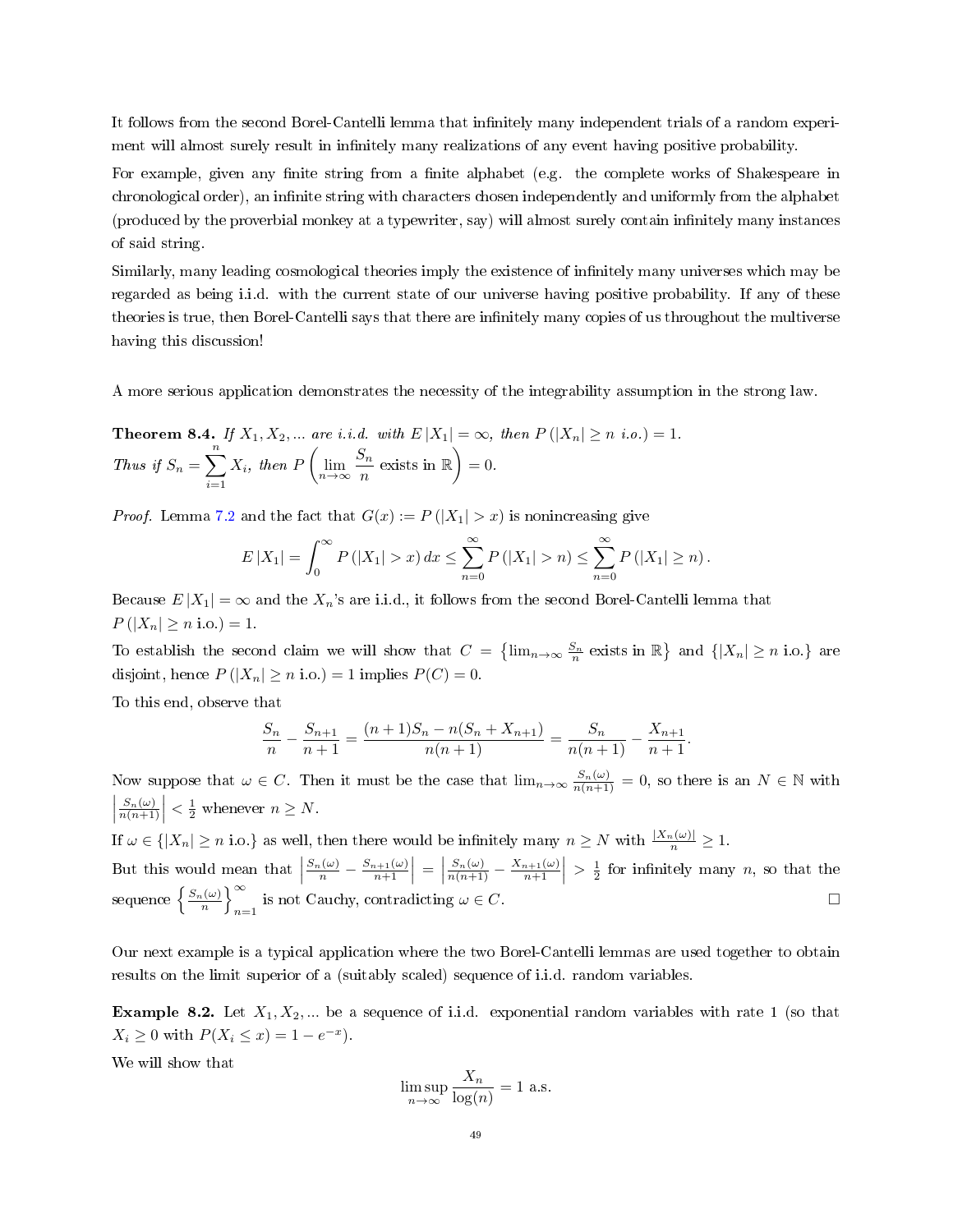First observe that

P

$$
P\left(\frac{X_n}{\log(n)} \ge 1\right) = P\left(X_n \ge \log(n)\right) = P\left(X_n > \log(n)\right) = e^{-\log(n)} = \frac{1}{n},
$$

so

$$
\sum_{n=1}^{\infty} P\left(\frac{X_n}{\log(n)} \ge 1\right) = \sum_{n=1}^{\infty} \frac{1}{n} = \infty,
$$

thus, since the  $X_n$ 's are independent, the second Borel-Cantelli lemma implies that  $P\left(\frac{X_n}{\log(n)} \ge 1 \text{ i.o.}\right) = 1$ , and we conclude that  $\limsup_{n\to\infty} \frac{X_n}{\log(n)} \geq 1$  almost surely. On the other hand, for any  $\varepsilon > 0$ ,

$$
P\left(\frac{X_n}{\log(n)} \ge 1 + \varepsilon\right) = P\left(X_n > (1 + \varepsilon)\log(n)\right) = \frac{1}{n^{1+\varepsilon}},
$$

which is summable, so it follows from the first Borel-Cantelli lemma that  $P\left(\frac{X_n}{\log(n)} \geq 1 + \varepsilon \text{ i.o.}\right) = 0.$ Since  $\varepsilon > 0$  was arbitrary, this means that  $\limsup_{n\to\infty} \frac{X_n}{\log(n)} \leq 1$  almost surely, and the claim is proved.

We conclude with a cute example in which an a.s. convergence result cannot be upgraded to pointwise convergence.

**Example 8.3.** We will show that for any sequence of random variables  $\{X_n\}_{n=1}^{\infty}$ , one can find a sequence of real numbers  ${c_n}_{n=1}^{\infty}$  such that  $\frac{X_n}{c_n} \to 0$  a.s., but that in general, no such sequence can be found such that the convergence is pointwise.

The first statement is an easy application of the first Borel-Cantelli lemma: Given  $\{X_n\}_{n=1}^{\infty}$ , let  $\{c_n\}_{n=1}^{\infty}$ be a sequence of positive numbers such that  $P(|X_n| > \frac{c_n}{n}) \leq 2^{-n}$ . Such a sequence can be found since  $P(|X_n| > x) \to 0$  as  $x \to \infty$ . Then

$$
\sum_{n=1}^{\infty} P\left(\left|\frac{X_n}{c_n}\right| > \frac{1}{n}\right) \le 1 < \infty,
$$

so for all  $\varepsilon > 0, P\left(\right)$  $\left| \frac{X_n}{c_n} \right| > \varepsilon$  i.o.)  $\leq P\left(\right|$  $\left| \frac{X_n}{c_n} \right| > \frac{1}{n}$  i.o.) = 0, hence  $\frac{X_n}{c_n} \to 0$  a.s.

The interesting observation is that we cannot always choose  ${c_n}_{n=1}^{\infty}$  so that the convergence is pointwise. To see this, let  $C$  denote the Cantor set. Since  $C$  has the cardinality of the continuum, there is a bijection  $f: \mathcal{C} \to \{\{a_n\}_{n=1}^{\infty} : a_n \in \mathbb{N} \text{ for all } n\}.$ 

Define the random variables  $\{X_n\}_{n=1}^{\infty}$  on  $[0,1]$  with Borel sets and Lebesgue measure by

$$
X_n(\omega) = \begin{cases} f(\omega)_n + 1, & \omega \in \mathcal{C} \\ 1, & \omega \notin \mathcal{C} \end{cases}.
$$

For any sequence  ${c_n}_{n=1}^{\infty}$ , the sequence  ${\tilde{c}_n}_{n=1}^{\infty}$  defined by  $\tilde{c}_n = |c_n|$  is equal to  $f(\omega')$  for some  $\omega' \in \mathcal{C}$ ,  $h$ ence  $X_n(\omega')$  $\overline{c}_n$  $\begin{array}{c} \hline \rule{0pt}{2ex} \rule{0pt}{2ex} \rule{0pt}{2ex} \rule{0pt}{2ex} \rule{0pt}{2ex} \rule{0pt}{2ex} \rule{0pt}{2ex} \rule{0pt}{2ex} \rule{0pt}{2ex} \rule{0pt}{2ex} \rule{0pt}{2ex} \rule{0pt}{2ex} \rule{0pt}{2ex} \rule{0pt}{2ex} \rule{0pt}{2ex} \rule{0pt}{2ex} \rule{0pt}{2ex} \rule{0pt}{2ex} \rule{0pt}{2ex} \rule{0pt}{2ex} \rule{0pt}{2ex} \rule{0pt}{2ex} \rule{0pt}{2ex} \rule{$  $> 1$  for all n, so there is no sequence of reals for which the convergence is sure.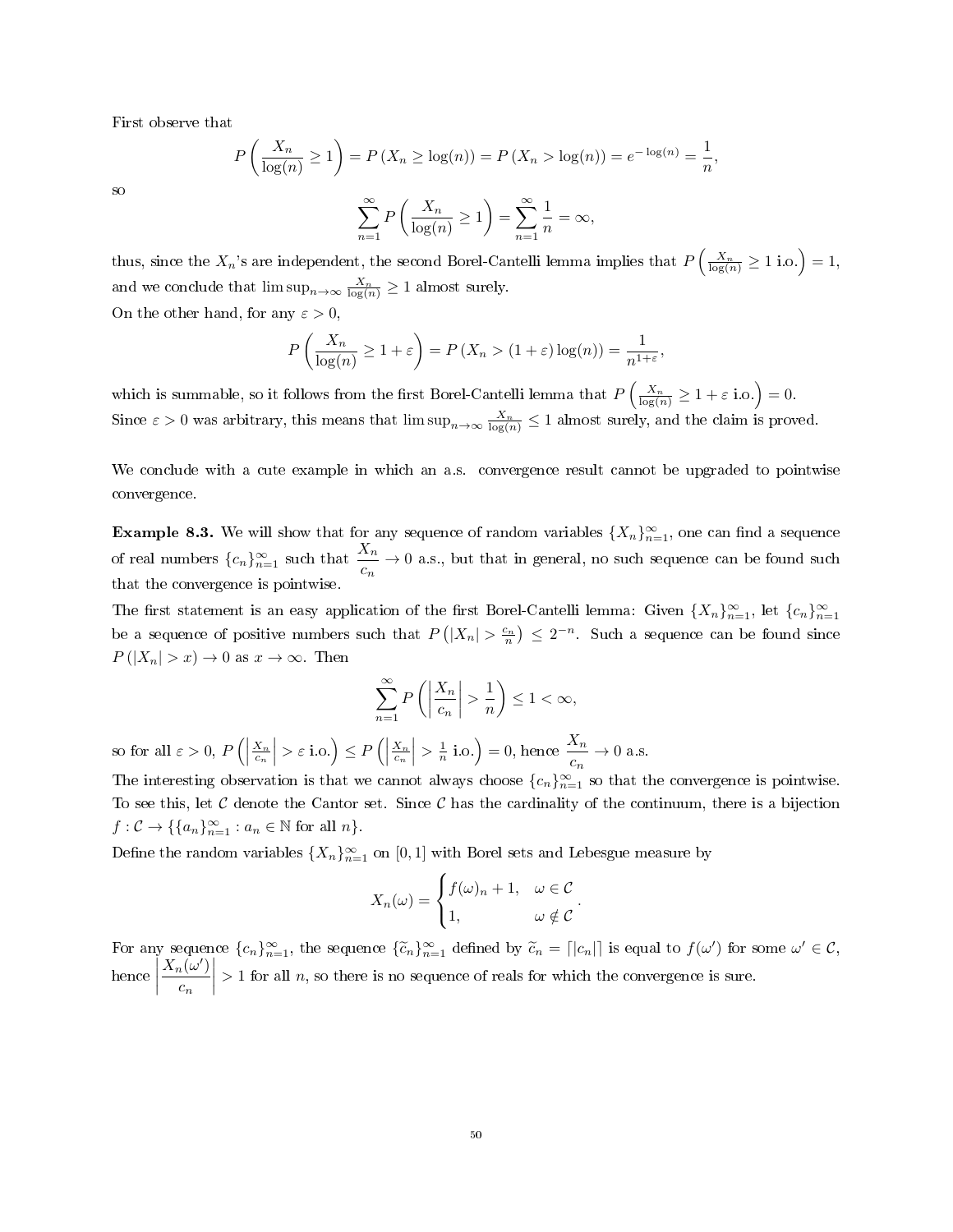### 9. Strong Law of Large Numbers

Our goal at this point is to strengthen the conclusion of Theorem [7.3](#page-41-0) from convergence in probability to almost sure convergence. The following proof is due to Nasrollah Etemadi.

<span id="page-50-0"></span>**Theorem 9.1** (Strong Law of Large Numbers). Suppose that  $X_1, X_2, ...$  are pairwise independent and identically distributed with  $E|X_1| < \infty$ . Let  $S_n = \sum_{k=1}^n X_k$  and  $\mu = E[X_1]$ . Then  $\frac{1}{n}S_n \to \mu$  almost surely as  $n \to \infty$ .

## Proof.

We begin by noting that  $X_k^+ = \max\{X_k, 0\}$  and  $X_k^- = \max\{-X_k, 0\}$  satisfy the theorem's assumptions, so, since  $X_k = X_k^+ - X_k^-$ , we may suppose without loss of generality that the  $X'_k s$  are nonnegative.

Next, we observe that it suffices to consider truncated versions of the  $X_k$ 's:

<span id="page-50-1"></span>*Claim* 9.1. If 
$$
Y_k = X_k 1 \{ X_k \le k \}
$$
 and  $T_n = \sum_{k=1}^n Y_k$ , then  $\frac{1}{n} T_n \to \mu$  a.s. implies  $\frac{1}{n} S_n \to \mu$  a.s.

*Proof.* Lemma [7.2](#page-42-1) and the fact that  $G(t) = P(X_1 > t)$  is nonincreasing imply

$$
\sum_{k=1}^{\infty} P(X_k \neq Y_k) = \sum_{k=1}^{\infty} P(X_k > k) = \sum_{k=1}^{\infty} P(X_k > k) \le \int_0^{\infty} P(X_k > t) dt = E|X_1| < \infty,
$$

so the first Borel-Cantelli lemma gives  $P(X_k \neq Y_k \text{ i.o.}) = 0$ . Thus for all  $\omega$  in a set of probability one,  $\sup_n |S_n(\omega) - T_n(\omega)| < \infty$ , hence  $\frac{S_n}{n} - \frac{T_n}{n}$  $\frac{n}{n} \to 0$  a.s. and the claim follows.

The truncation step should not be too surprising as it is generally easier to work with bounded random variables. The reason that we reduced the problem to the  $X_k \geq 0$  case is that this assures that the sequence  $T_1, T_2, \dots$  is nondecreasing.

Our strategy will be to prove convergence along a cleverly chosen subsequence and then exploit monotonicity to handle intermediate values.

Specifically, for  $\alpha > 1$ , let  $k(n) = |\alpha^n|$ , the greatest integer less than or equal to  $\alpha^n$ . Chebychev's inequality and Tonelli's theorem give

$$
\sum_{n=1}^{\infty} P\left(\left|T_{k(n)} - E\left[T_{k(n)}\right]\right| > \varepsilon k(n)\right) \le \sum_{n=1}^{\infty} \frac{\text{Var}\left(T_{k(n)}\right)}{\varepsilon^{2} k(n)^{2}} = \varepsilon^{-2} \sum_{n=1}^{\infty} k(n)^{-2} \sum_{m=1}^{k(n)} \text{Var}\left(Y_{m}\right)
$$
\n
$$
= \varepsilon^{-2} \sum_{m=1}^{\infty} \text{Var}\left(Y_{m}\right) \sum_{n:k(n)\ge m} k(n)^{-2} \le \varepsilon^{-2} \sum_{m=1}^{\infty} E\left[Y_{m}^{2}\right] \sum_{n:\alpha^{n}\ge m} \left\lfloor \alpha^{n} \right\rfloor^{-2}.
$$

Since  $\lfloor \alpha^n \rfloor \geq \frac{1}{2} \alpha^n$  for  $n \geq 1$  (by casing out according to  $\alpha^n$  smaller or bigger than 2),

$$
\sum_{n:\alpha^n \ge m} \lfloor \alpha^n \rfloor^{-2} \le 4 \sum_{n \ge \log_\alpha m} \alpha^{-2n} \le 4\alpha^{-2\log_\alpha m} \sum_{n=0}^\infty \alpha^{-2n} = 4(1 - \alpha^{-2})^{-1} m^{-2},
$$

hence

$$
\sum_{n=1}^{\infty} P\left( \left| T_{k(n)} - E\left[ T_{k(n)} \right] \right| > \varepsilon k(n) \right) \leq \varepsilon^{-2} \sum_{m=1}^{\infty} E\left[ Y_m^2 \right] \sum_{n:\alpha^n \geq m} [\alpha^n]^{-2}
$$

$$
\leq 4(1 - \alpha^{-2})^{-1} \varepsilon^{-2} \sum_{m=1}^{\infty} \frac{E\left[ Y_m^2 \right]}{m^2}.
$$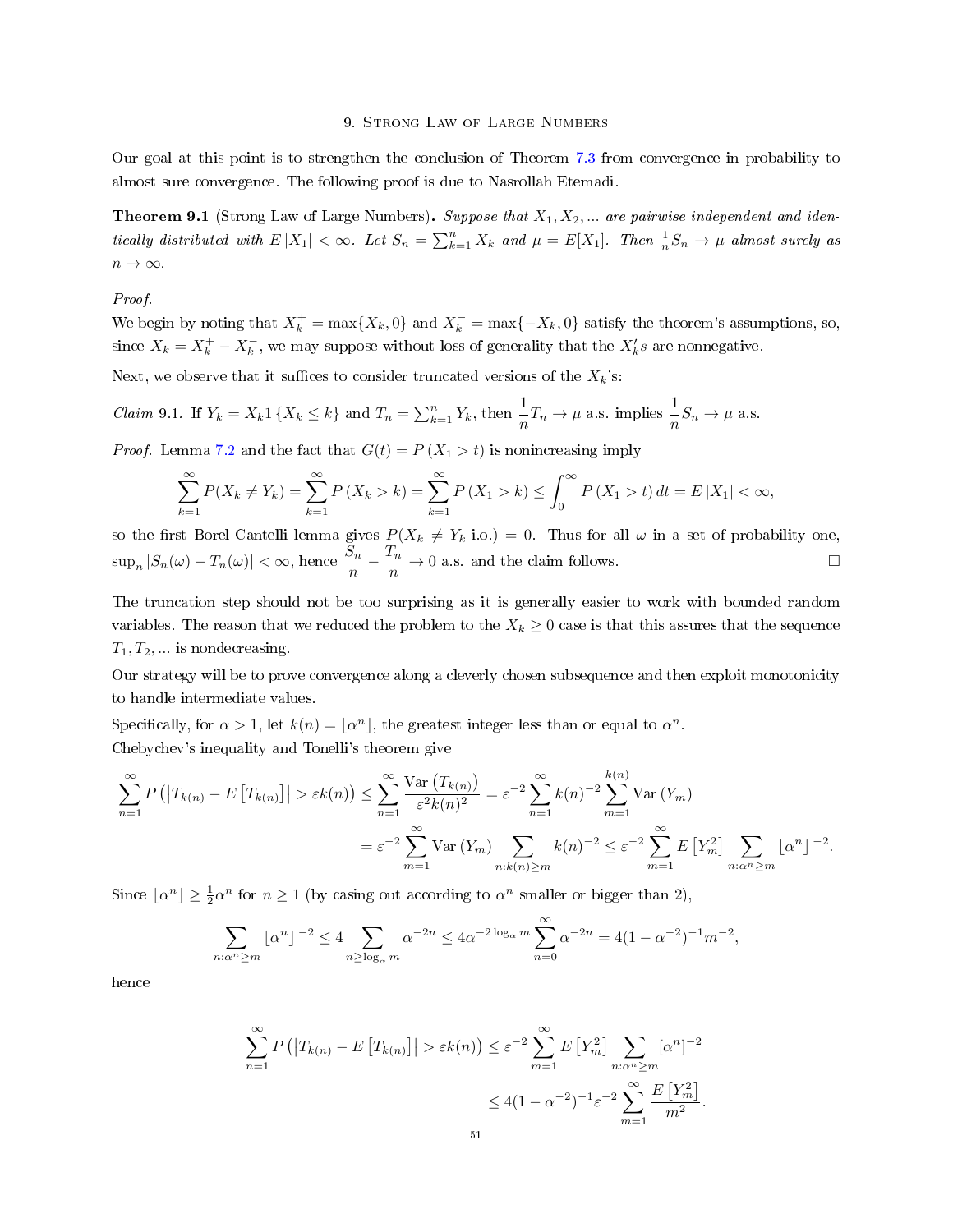At this point, we note that

<span id="page-51-0"></span>
$$
Claim\ 9.2. \sum_{m=1}^{\infty} \frac{E[Y_m^2]}{m^2} < \infty.
$$

Proof. By Lemma [7.2,](#page-42-1)

$$
E[Y_m^2] = \int_0^\infty 2y P(Y_m > y) dy = \int_0^m 2y P(Y_m > y) dy \le \int_0^m 2y P(X_1 > y) dy,
$$

so Tonelli's theorem gives

$$
\sum_{m=1}^{\infty} \frac{E[Y_m^2]}{m^2} \le \sum_{m=1}^{\infty} m^{-2} \int_0^m 2y P(X_1 > y) dy = 2 \int_0^{\infty} \left( y \sum_{m > y} m^{-2} \right) P(X_1 > y) dy.
$$

Since  $\int_{0}^{\infty}$  $P(X_1 > y)dy = E[X_1] < \infty$ , we will be done if we can show that  $y \sum_{m \geq n}$  $m > y$  $m^{-2}$  is uniformly bounded.

To see that this is the case, observe that

$$
y \sum_{m>y} m^{-2} \le \sum_{m=1}^{\infty} m^{-2} = \frac{\pi^2}{6} < 2
$$

for  $y \in [0, 1]$ , and for  $j \ge 2$ ,

$$
\sum_{m=j}^{\infty} m^{-2} \le \int_{j-1}^{\infty} x^{-2} dx = (j-1)^{-1},
$$

so

$$
y\sum_{m>y} m^{-2} = y \sum_{m=\lfloor y \rfloor+1}^{\infty} m^{-2} \le \frac{y}{\lfloor y \rfloor} \le 2
$$
\nfor  $y > 1$ .

It follows that  $\sum_{n=1}^{\infty}$  $n=1$  $P(|T_{k(n)} - E[T_{k(n)}]| > \varepsilon k(n)) < \infty$ , so, since  $\varepsilon > 0$  is arbitrary, the first Borel-Cantelli lemma implies that  $\frac{T_{k(n)} - E[T_{k(n)}]}{I(n)}$  $\frac{E\left[-k(n)\right]}{k(n)} \to 0$  a.s.

Now  $\lim_{k \to \infty} E[Y_k] = E[X_1]$  by the dominated convergence theorem, so  $\lim_{n \to \infty} \frac{E[T_{k(n)}]}{k(n)}$  $\frac{1 - k(n)}{k(n)} = E[X_1].$ Thus we have shown that  $\frac{T_{k(n)}}{T_{k(n)}}$  $\frac{\mathcal{L}_{k(n)}}{k(n)} \rightarrow \mu$  almost surely.

Finally, if  $k(n) \leq m < k(n+1)$ , then

$$
\frac{k(n)}{k(n+1)} \cdot \frac{T_{k(n)}}{k(n)} = \frac{T_{k(n)}}{k(n+1)} \le \frac{T_m}{m} \le \frac{T_{k(n+1)}}{k(n)} = \frac{T_{k(n+1)}}{k(n+1)} \cdot \frac{k(n+1)}{k(n)}
$$

since  $T_n$  is nondecreasing.

Because  $\frac{k(n+1)}{k(n)}$  =  $\left\lfloor \alpha^{n+1} \right\rfloor$  $\frac{\alpha}{|\alpha^n|} \to \alpha$  as  $n \to \infty$ , we see that

 $\boldsymbol{y}$ 

$$
\frac{\mu}{\alpha} \le \liminf_{n \to \infty} \frac{T_m}{m} \le \limsup_{n \to \infty} \frac{T_m}{m} \le \alpha \mu,
$$

and we're done since  $\alpha > 1$  is arbitrary.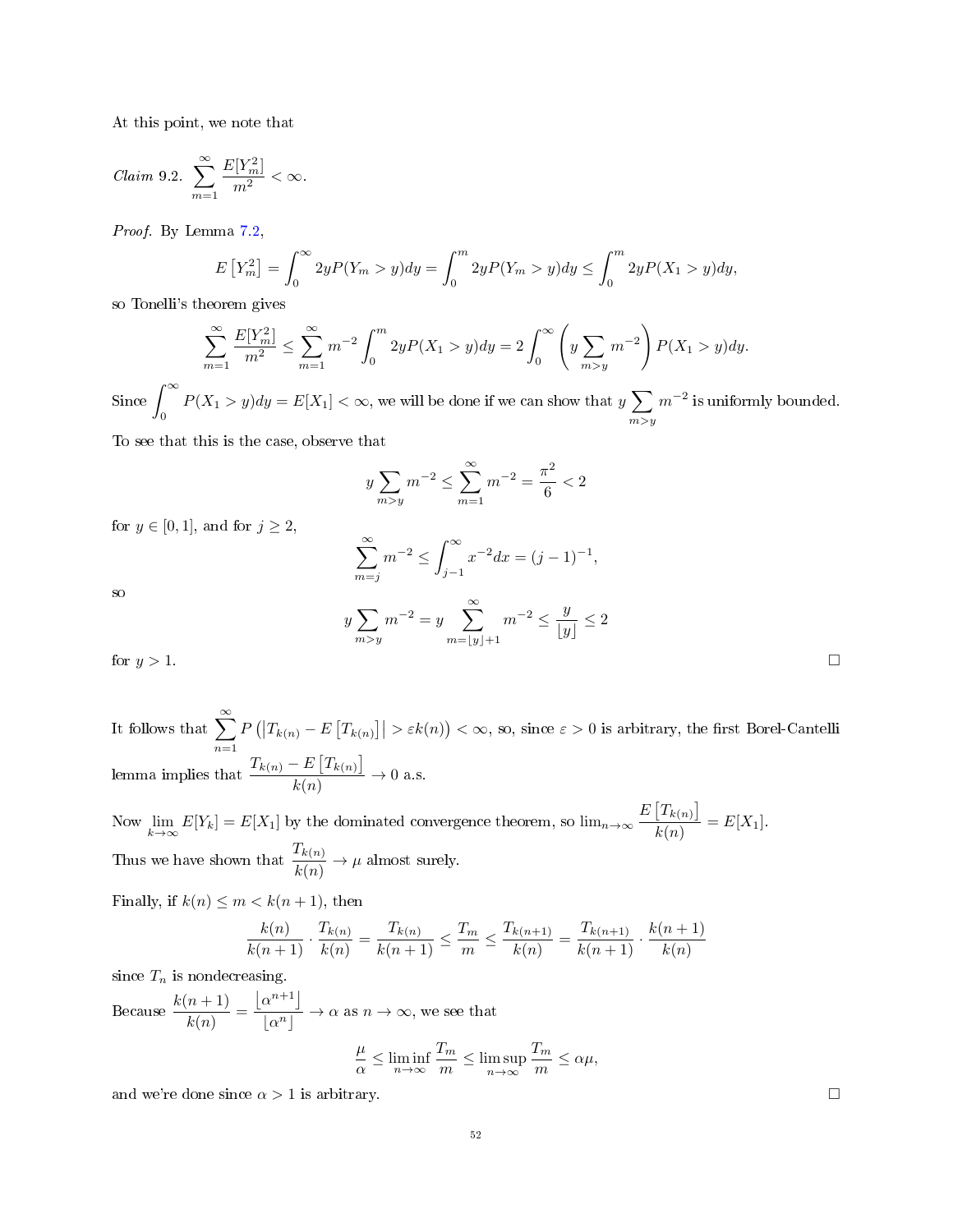The next result shows that the strong law holds whenever  $E[X_1]$  exists.

<span id="page-52-0"></span>**Theorem 9.2.** Let  $X_1, X_2, ...$  be i.i.d. with  $E[X_1^+] = \infty$  and  $E[X_1^-] < \infty$ . Then  $\frac{1}{n}S_n \to \infty$  a.s.

Proof. For any  $M \in \mathbb{N}$ , let  $X_i^M = X_i \wedge M$ . Then the  $X_i^M$ 's are i.i.d. with  $E\left|X_1^M\right| < \infty$ , so, writing  $S_n^M = \sum_{i=1}^n X_i^M$ , it follows from Theorem [9.1](#page-50-0) that  $\frac{1}{n} S_n^M \to E[X_1^M]$  almost surely as  $n \to \infty$ .

Now  $X_i \ge X_i^M$  for all  $M$ , so  $\liminf_{n \to \infty}$  $S_n$  $\frac{S_n}{n} \geq \lim_{n \to \infty} \frac{S_n^M}{n}$  $\frac{n}{n} = E[X_1^M].$ The monotone convergence theorem implies that

$$
\lim_{M \to \infty} E\left[ \left( X_1^M \right)^+ \right] = E\left[ \lim_{M \to \infty} \left( X_1^M \right)^+ \right] = E\left[ X_1^+ \right] = \infty,
$$

so

$$
E[X_1^M] = E\left[\left(X_1^M\right)^+\right] - E\left[\left(X_1^M\right)^-\right] = E\left[\left(X_1^M\right)^+\right] - E\left[X_1^-\right] \nearrow \infty,
$$

thus  $\liminf_{n\to\infty} \frac{S_n}{n} \geq \infty$  a.s. and the theorem follows.

Our first application of the strong law of large numbers comes from renewal theory.

**Example 9.1.** Let  $X_1, X_2, ...$  be i.i.d. with  $0 < X_1 < \infty$ , and let  $T_n = X_1 + ... + X_n$ . Here we are thinking of the  $X_i$ 's as times between successive occurrences of events and  $T_n$  as the time until the  $n^{\text{th}}$  event occurs. For example, consider a janitor who replaces a light bulb the instant it burns out. The first bulb is put in at time 0 and  $X_i$  is the lifetime of the i<sup>th</sup> bulb. Then  $T_n$  is the time that the  $n^{\text{th}}$  bulb burns out and  $N_t = \sup\{n : T_n \le t\}$  is the number of light bulbs that have burned out by time t.

**Theorem 9.3** (Strong Law for Renewal Processes). If  $E[X_1] = \mu \leq \infty$ , then  $\frac{N_t}{t} \to \frac{1}{\mu}$  $\frac{1}{\mu}$  a.s. as  $t \to \infty$ (with the convention that  $\frac{1}{\infty} = 0$ ).

*Proof.* Theorems [9.1](#page-50-0) and [9.2](#page-52-0) imply that  $\lim_{n\to\infty} \frac{T_n}{n}$  $\frac{m}{n} = \mu$  a.s., and it follows from the definition of  $N_t$  that  $T_{N_t} \leq t < T_{N_t+1}$ , hence

$$
\frac{T_{N_t}}{N_t} \le \frac{t}{N_t} < \frac{T_{N_t+1}}{N_t+1} \cdot \frac{N_t+1}{N_t}.
$$

Since  $T_n < \infty$  for all n, we have that  $N_t \nearrow \infty$  as  $t \nearrow \infty$ . Thus there is a set  $\Omega_0$  with  $P(\Omega_0) = 1$  such that  $\lim_{n\to\infty}\frac{T_n(\omega)}{n}$  $\lim_{n \to \infty} \frac{1}{n} = \mu$  and  $\lim_{t \to \infty} N_t(\omega) = \infty$ , hence

$$
\frac{T_{N_t(\omega)}(\omega)}{N_t(\omega)} \to \mu, \quad \frac{N_t(\omega) + 1}{N_t(\omega)} \to 1,
$$

for all  $\omega \in \Omega_0$ .

It follows that  $\frac{t}{N_t} \to \mu$  on  $\Omega_0$ , which implies the result.

Example 9.2. A common situation in statistics is that one has a sequence of random variables which is assumed to be i.i.d., but the underlying distribution is unknown. A popular estimate for the true distribution function  $F(x) = P(X_1 \leq x)$  is given by the empirical distribution function

$$
F_n(x) = \frac{1}{n} \sum_{i=1}^n 1_{(-\infty, x]}(X_i).
$$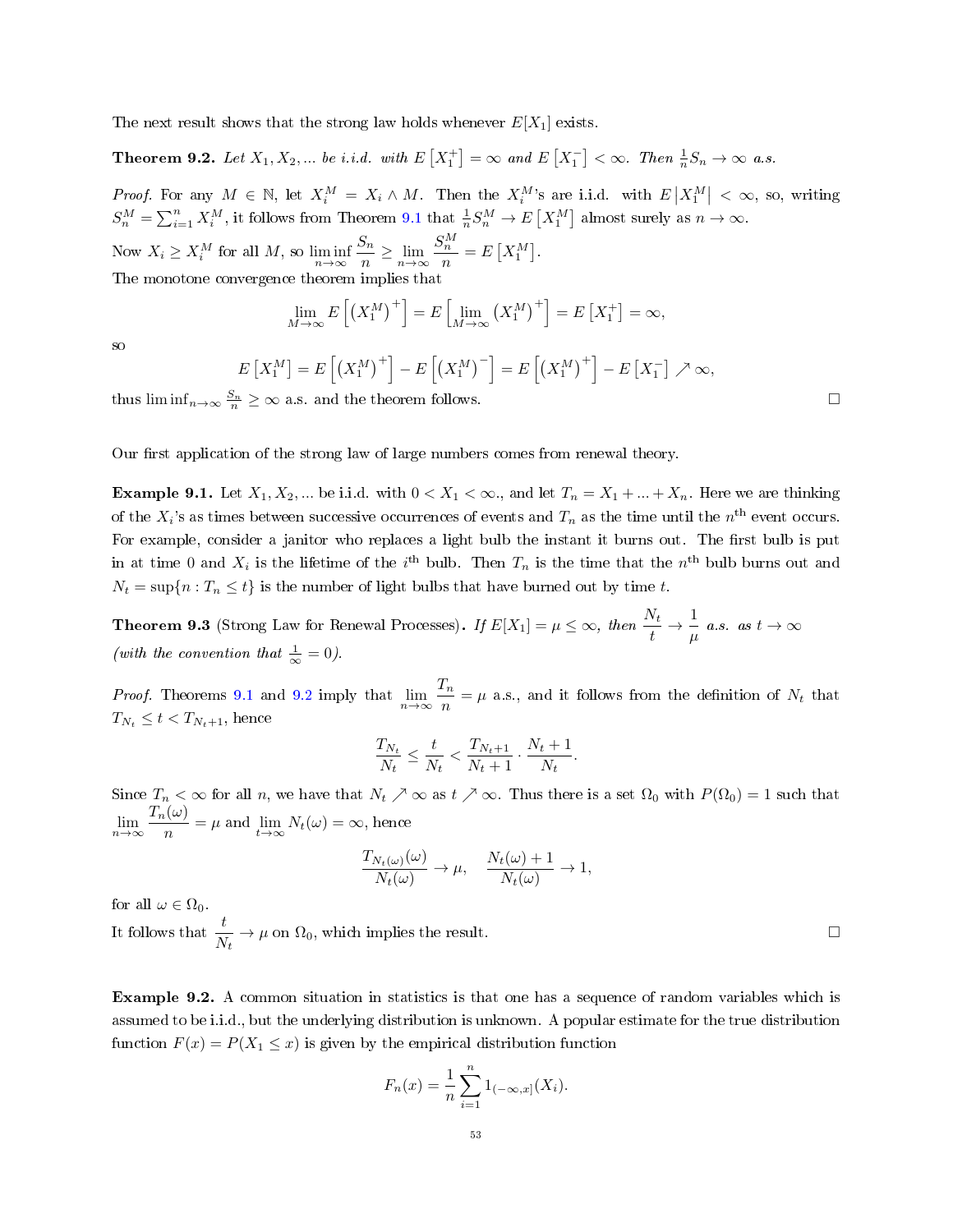That is, one approximates the true probability of being at most x with the observed frequency of values  $\leq x$ in the sample. The strong law provides some justification for this method of inference by showing that for every  $x \in \mathbb{R}$ ,  $F_n(x) \to F(x)$  almost surely as  $n \to \infty$ . The next result shows that the convergence is actually uniform in x.

**Theorem 9.4** (Glivenko-Cantelli). As  $n \to \infty$ 

$$
\sup_x |F_n(x) - F(x)| \to 0 \text{ a.s.}
$$

# Proof.

Fix  $x \in \mathbb{R}$  and let  $Y_n = 1 \{X_n < x\}$ . Then  $Y_1, Y_2, \ldots$  are i.i.d. with  $E[Y_1] = P(X_1 < x) = F(x^-)$ , so the strong law implies that  $F_n(x^-) = \frac{1}{n} \sum_{i=1}^n Y_i \to F(x^-)$  a.s. as  $n \to \infty$ . Similarly,  $F_n(x) \to F(x)$  a.s.

In general, for any countable collection  $\{x_i\} \subseteq \mathbb{R}$ , there is a set  $\Omega_0$  with  $P(\Omega_0) = 1$  such that  $F_n(x_i)(\omega) \to$  $F(x_i)$  and  $F_n(x_i^-)(\omega) \to F(x_i^-)$  for all  $\omega \in \Omega_0$ .

For each  $k \in \mathbb{N}$ ,  $j = 1, ..., k - 1$ , set  $x_{j,k} = \inf\{y : F(y) \geq \frac{j}{k}\}\$ . The pointwise convergence of  $F_n(x)$  and  $F_n(x^{-})$  implies that we can pick  $N_k(\omega) \in \mathbb{N}$  such that

$$
|F_n(x_{j,k}-)(\omega) - F(x_{j,k}-)|
$$
,  $|F_n(x_{j,k})(\omega) - F(x_{j,k})| < \frac{1}{k}$  for all  $j = 1, ..., k-1$ 

whenever  $n \geq N_k(\omega)$ . Setting  $x_{0,k} := -\infty$  and  $x_{k,k} := +\infty$ , we see that the above inequalities also hold for  $j = 0, k$ .

Thus if  $x_{j-1,k} < x < x_{j,k}$  with  $1 \leq j \leq k$  and  $n \geq N_k$ , then the inequality  $F(x_{j,k}^-) - F(x_{j-1,k}) < \frac{1}{k}$  and the monotonicity of  $F_n$  and  $F$  imply

$$
F_n(x) \le F_n(x_{j,k}) \le F(x_{j,k}) + \frac{1}{k} \le F(x_{j-1,k}) + \frac{2}{k} \le F(x) + \frac{2}{k},
$$
  

$$
F_n(x) \ge F_n(x_{j-1,k}) \ge F(x_{j-1,k}) - \frac{1}{k} \ge F(x_{j,k}) - \frac{2}{k} \ge F(x) - \frac{2}{k}.
$$

Consequently, we have  $\sup_{x \in \mathbb{R}} |F_n(x) - F(x)| \leq \frac{2}{k}$  and the theorem follows.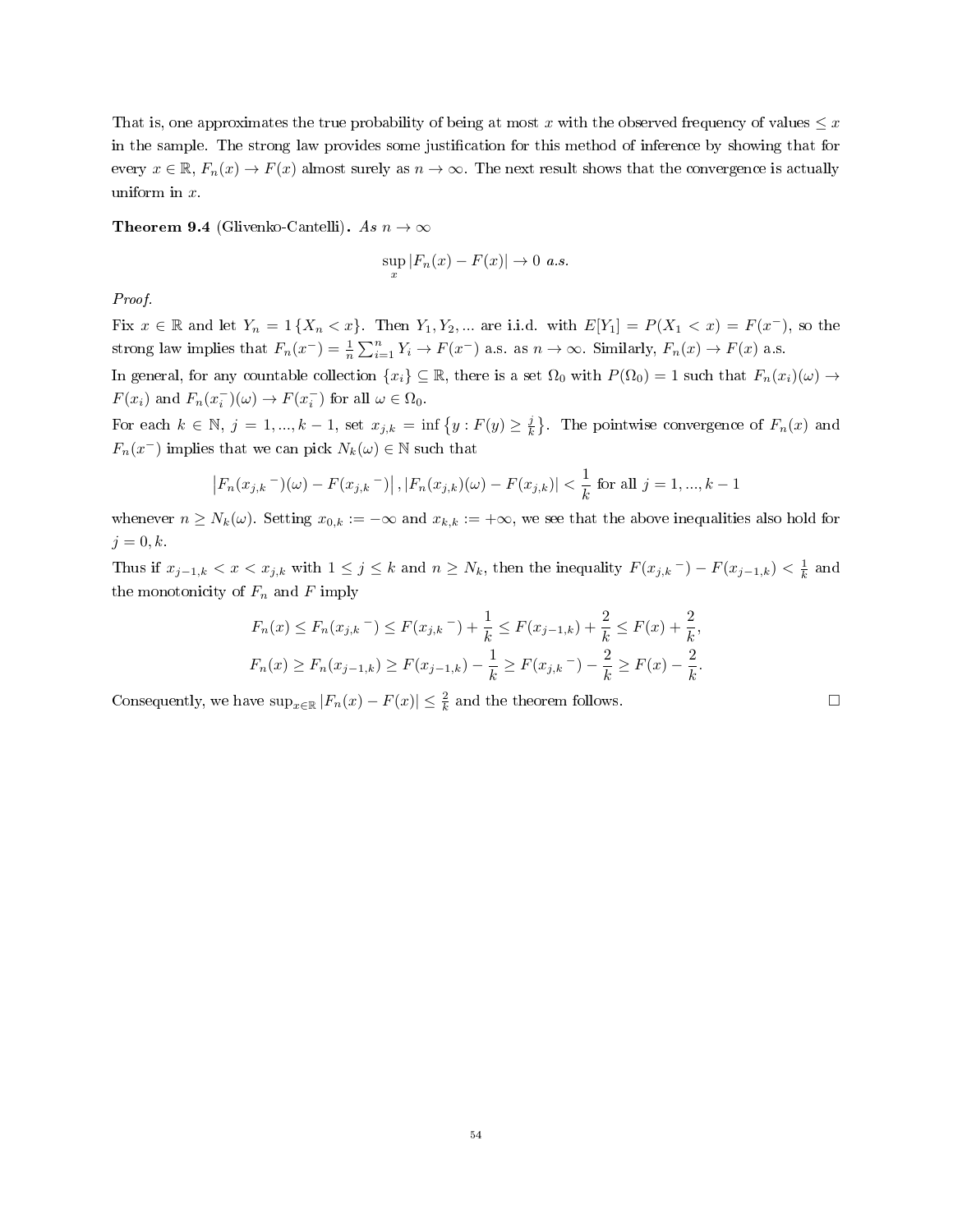### 10. Random Series

We now give an alternative proof of the SLLN which allows us to introduce some other interesting results and to estimate the rate of convergence.

**Definition.** Given a sequence of random variables  $X_1, X_2, ...$ , we define the  $tail$   $\sigma$ -field  $\mathcal{T} = \bigcap^{\infty}$  $n=1$  $\sigma(X_n, X_{n+1}, \ldots).$ 

Our next theorem is an example of a  $0 - 1$  law - that is, a statement that certain classes of events are trivial in the sense that their probabilities are either 0 or 1.

<span id="page-54-0"></span>**Theorem 10.1** (Kolmogorov). If  $X_1, X_2, ...$  are independent and  $A \in \mathcal{T}$ , then  $P(A) \in \{0, 1\}$ .

*Proof.* We will show that A is independent of itself so that  $P(A)^2 = P(A)P(A) = P(A \cap A) = P(A)$ .

To do so, we first note that  $B \in \sigma(X_1, ..., X_k)$  and  $C \in \sigma(X_{k+1}, X_{k+2}, ...)$  are independent.

This follows from Lemma [6.1](#page-27-0) if  $C \in \sigma(X_{k+1},...,X_{k+j})$ . Since  $\sigma(X_1,...,X_k)$  and  $\bigcup_{j=1}^{\infty} \sigma(X_{k+1},...,X_{k+j})$  are  $\pi$ -systems, Theorem [6.1](#page-26-0) shows this is true in general.

Next, we observe that  $E \in \sigma(X_1, X_2, ...)$  and  $F \in \mathcal{T}$  are independent.

If  $E \in \sigma(X_1, ..., X_k)$ , then this follows from the previous observation since  $F \in \mathcal{T} \subseteq \sigma(X_{k+1}, X_{k+2}, ...)$ . Since  $\bigcup_{k=1}^{\infty} \sigma(X_1, ..., X_k)$  and  $\mathcal T$  are  $\pi$ -systems, Theorem [6.1](#page-26-0) shows it is true in general.

Because  $\mathcal{T} \subseteq \sigma(X_1, X_2, \ldots)$ , the last observation shows that  $A \in \mathcal{T}$  is independent of itself.

**Example 10.1.** If  $B_1, B_2, ... \in \mathcal{B}$ , then  $\{X_n \in B_n \text{ i.o.}\}\in \mathcal{T}$ . Taking  $X_n = 1_{A_n}, B_n = \{1\}$ , we have  $\{X_n \in B_n \text{ i.o.}\} = \{A_n \text{ i.o.}\}\,$ , so Theorem [10.1](#page-54-0) shows that if  $A_1, A_2, \dots$  are independent, then  $P(A_n \text{ i.o.}) \in \{0,1\}.$  Of course, this also follows from the Borel-Cantelli lemmas.

**Example 10.2.** Let  $S_n = X_1 + ... + X_n$ . Then

- ${\{\lim_{n\to\infty} S_n \text{ exists}\}} \in \mathcal{T}$  (since convergence of series only depends on their tails).
- $A = \{\limsup_{n\to\infty} S_n > 0\} \notin \mathcal{T}$  in general (since the initial terms can effect the sign of the sum).
- If  $c_n \to \infty$ , then  $\left\{\limsup_{n\to\infty}\frac{1}{c_n}S_n > x\right\} \in \mathcal{T}$  for all  $x \in \mathbb{R}$  (since the contribution from any finite number of terms of  $S_n$  will be killed by  $c_n$ ).

The first item in the previous example shows that sums of independent random variables either converge almost surely or diverge almost surely.

Our next result can be useful in determining when the former is the case.

<span id="page-54-1"></span>**Theorem 10.2** (Kolmogorov's maximal inequality). Suppose that  $X_1, X_2, ...$  are independent with  $E[X_k] = 0$ and  $\text{Var}(X_k) < \infty$ , and let  $S_n = X_1 + ... + X_n$ . Then

$$
P\left(\max_{1\leq k\leq n}|S_k|\geq x\right)\leq \frac{\text{Var}(S_n)}{x^2}.
$$

Remark. Note that under the same hypotheses, Chebychev only gives  $P(|S_n| \geq x) \leq \frac{\text{Var}(S_n)}{x^2}$ .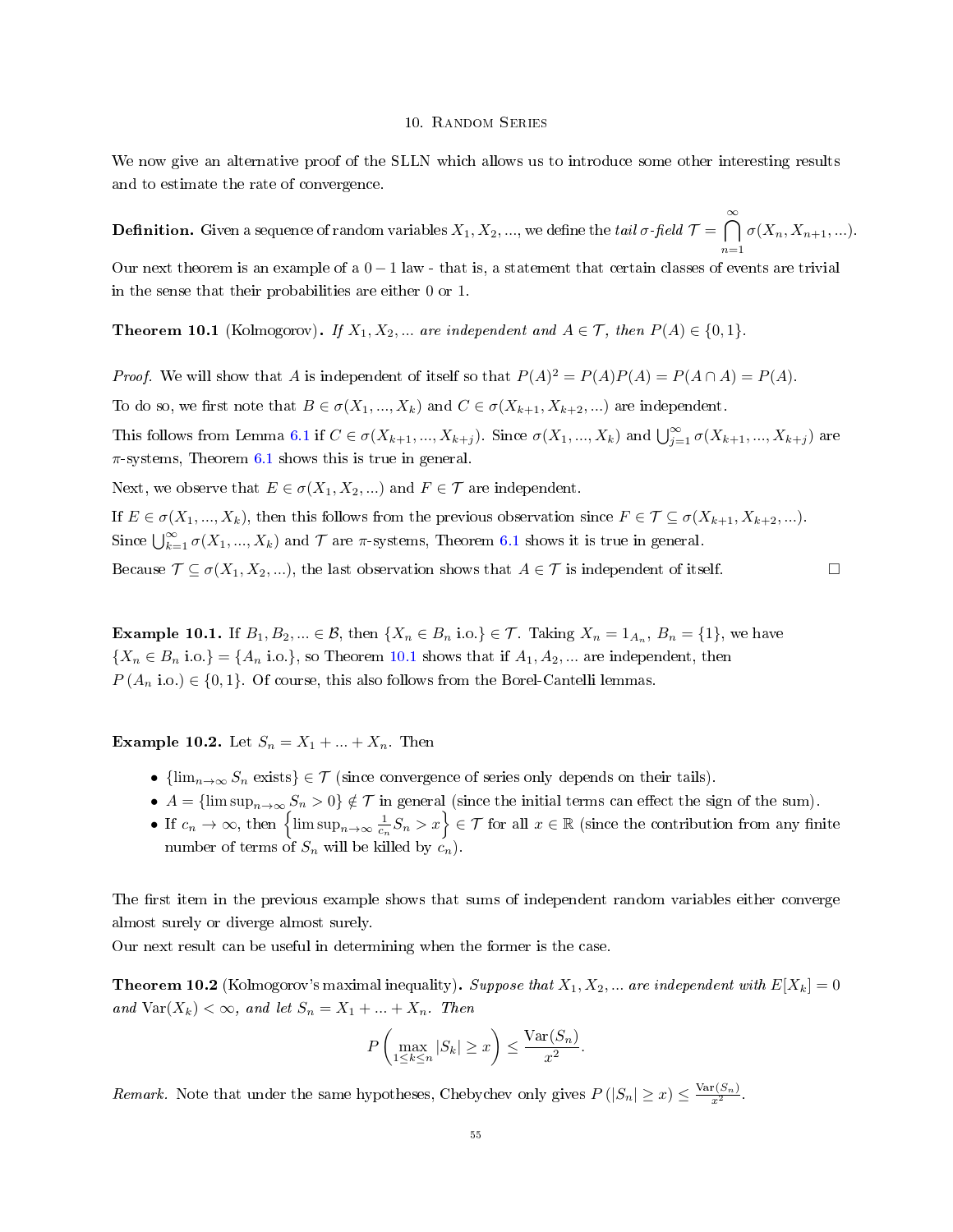*Proof.* We will partition the event in question according to the first time that the sum exceeds x by defining

$$
A_k = \{|S_k| \ge x \text{ and } |S_j| < x \text{ for all } j < k\}.
$$

Since the  $A_k$ 's are disjoint with  $\bigcup_{k=1}^n A_k \subseteq \Omega$  and  $(S_n - S_k)^2 \geq 0$ , we see that

$$
E\left[S_n^2\right] \ge \sum_{k=1}^n \int_{A_k} S_n^2 dP = \sum_{k=1}^n \int_{A_k} \left(S_k^2 + 2S_k(S_n - S_k) + (S_n - S_k)^2\right) dP
$$
  

$$
\ge \sum_{k=1}^n \int_{A_k} S_k^2 dP + 2 \sum_{k=1}^n \int S_k 1_{A_k} (S_n - S_k) dP.
$$

Our assumptions guarantee that  $S_k 1_{A_k} \in \sigma(X_1, ..., X_k)$  and  $S_n - S_k \in \sigma(X_{k+1}, ..., X_n)$  are independent and  $E[S_n - S_k] = 0$ , so

$$
\int S_k 1_{A_k} (S_n - S_k) dP = E \left[ S_k 1_{A_k} (S_n - S_k) \right] = E \left[ S_k 1_{A_k} \right] E \left[ S_n - S_k \right] = 0.
$$

Accordingly, we have

$$
E[S_n^2] \ge \sum_{k=1}^n \int_{A_k} S_k^2 dP \ge \sum_{k=1}^n x^2 P(A_k) = x^2 P\left(\max_{1 \le k \le n} |S_k| \ge x\right).
$$

We now have the tools needed to provide a sufficient criterion for the a.s. convergence of random series. (As usual a series is said to converge if its sequence of partial sums converges.)

<span id="page-55-0"></span>**Theorem 10.3** (Kolmogorov's two-series theorem). Suppose  $X_1, X_2, ...$  are independent with  $E[X_n] = \mu_n$ and  $\text{Var}(X_n) = \sigma_n^2$ . If  $\sum_{n=1}^{\infty} \mu_n$  converges in  $\mathbb{R}$  and  $\sum_{n=1}^{\infty} \sigma_n^2 < \infty$ , then  $\sum_{n=1}^{\infty} X_n$  converges almost surely.

*Proof.* Since  $\text{Var}(X_n - \mu_n) = \text{Var}(X_n)$  and convergence of  $\sum_{n=1}^{\infty} \mu_n$  means that  $\sum_{n=1}^{\infty} (X_n(\omega) - \mu_n)$  converges if and only if  $\sum_{n=1}^{\infty} X_n(\omega)$  converges, we may assume without loss of generality that  $E[X_n] = 0$ .

Let  $S_N = \sum_{n=1}^N X_n$ . Theorem [10.2](#page-54-1) gives

$$
P\left(\max_{M\leq m\leq N}|S_m-S_M|>\varepsilon\right)\leq \varepsilon^{-2}\text{Var}\left(S_N-S_M\right)=\varepsilon^{-2}\sum_{n=M+1}^N\text{Var}(X_n).
$$

Letting  $N \to \infty$  gives

$$
P\left(\sup_{m\geq M}|S_m - S_M| > \varepsilon\right) \leq \varepsilon^{-2} \sum_{n=M+1}^{\infty} \sigma_n^2 \to 0 \quad \text{as } M \to \infty.
$$

Accordingly, for all  $\varepsilon > 0$ ,

$$
P\left(\sup_{m,n\geq M}|S_m - S_n| > 2\varepsilon\right) \leq P\left(\sup_{m\geq M}|S_m - S_M| > \varepsilon\right) \to 0,
$$

so  $\sup_{m,n>M} |S_m - S_n| \to_p 0$ . By Theorem [8.1,](#page-45-1) we have that  $W_M = \sup_{m,n>M} |S_m - S_n|$  has a subsequence which converges to 0 a.s. Since  $W_M$  is nondecreasing, this means that  $W_M \to 0$  a.s.

In other words,  $S_n$  is a.s. Cauchy and thus a.s. convergent.

Before moving on to prove the strong law, we take a slight detour to present a general theorem on the convergence of random series.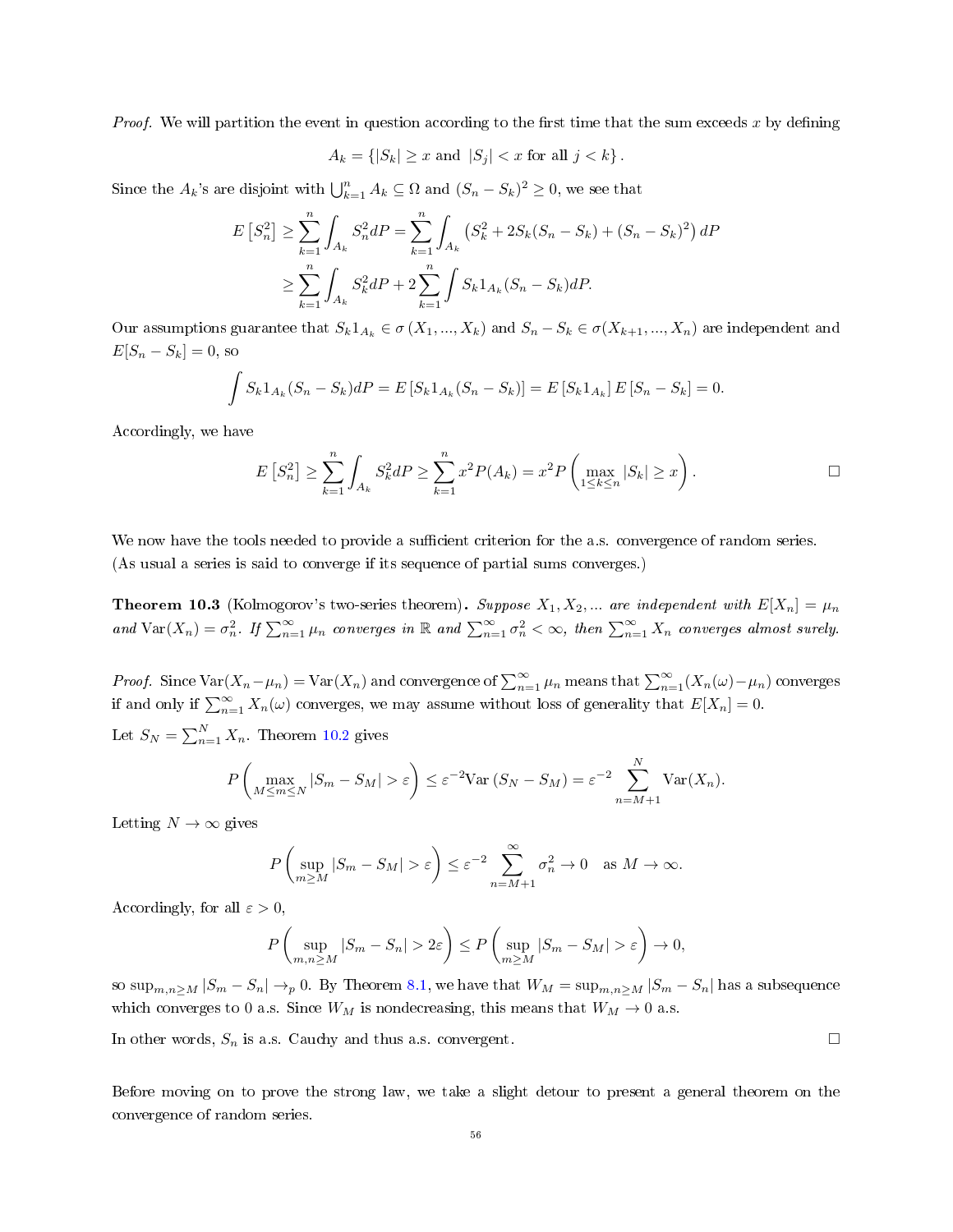**Theorem 10.4** (Kolmogorov's three-series theorem). Let  $X_1, X_2, ...$  be independent, let  $A > 0$ , and let  $Y_n = X_n 1\{|X_n| \leq A\}$ . Then  $\sum_{n=1}^{\infty} X_n$  converges almost surely if and only if the following conditions hold:

- (1)  $\sum_{n=1}^{\infty} P(|X_n| > A) < \infty$ ,
- (2)  $\sum_{n=1}^{\infty} E[Y_n]$  converges,
- (3)  $\sum_{n=1}^{\infty} \text{Var}(Y_n) < \infty$ .

Proof. To see that the conditions are sufficient, observe that Condition 1 and the first Borel-Cantelli lemma imply that  $P(X_n \neq Y_n \text{ i.o.}) = 0$ , so it suffices to show that  $\sum_{n=1}^{\infty} Y_n$  converges a.s. This is assured by Conditions 2 and 3 along with Theorem [10.3.](#page-55-0)

Conversely, suppose that  $\sum_{n=1}^{\infty} X_n$  converges a.s.

It is clear that Condition 1 must hold because if  $\sum_{n=1}^{\infty} P(|X_n| > A) = \infty$ , then the second Borel-Cantelli lemma shows that  $P(|X_n| > A \text{ i.o.}) = 1$ , which implies that the series diverges with full probability by the "basic divergence test" from calculus.

Since Condition 1 holds, we know that  $\sum_{n=1}^{\infty} X_n$  converges a.s. if and only if  $\sum_{n=1}^{\infty} Y_n$  converges a.s.

Now suppose that we have proved that Condition 3 holds. Then Theorem [10.3](#page-55-0) shows that  $\sum_{n=1}^{\infty} (Y_n - E[Y_n])$ converges a.s., which, together with the a.s. convergence of  $\sum_{n=1}^{\infty} Y_n$ , implies 2.

Thus it remains only to prove that if  $Y_1, Y_2, \ldots$  are independent and uniformly bounded, then a.s. convergence of  $\sum_{n=1}^{\infty} Y_n$  implies  $\sum_{n=1}^{\infty} \text{Var}(Y_n) < \infty$ .

In fact, we can further assume that  $E[Y_n] = 0$ . Indeed, letting  ${Y_n' \}_{n=1}^{\infty}$  be an independent copy of  ${Y_n \}_{n=1}^{\infty}$ , the random variables  $Z_n = Y_n - Y_n'$  are independent and uniformly bounded with  $Var(Z_n) = 2Var(Y_n)$  and  $\sum_{n=1}^{\infty} Z_n = \sum_{n=1}^{\infty} Y_n - \sum_{n=1}^{\infty} Y'_n$  a.s. convergent.

To summarize, the proof will be complete upon showing

*Claim.* Suppose that  $Z_1, Z_2, ...$  is a sequence of independent random variables with  $E[Z_n] = 0$  and  $|Z_n| \leq C$ for some  $C > 0$ . If  $\sum_{n=1}^{\infty} Z_n$  converges a.s., then  $\sum_{n=1}^{\infty} \text{Var}(Z_n) < \infty$ .

*Proof.* Let  $S_n = \sum_{k=1}^n Z_k$ . Since  $S_n$  converges a.s., we can find an  $L \in \mathbb{N}$  such that  $P(\sup_{n \geq 1} |S_n| < L) > 0$ . (The events  $E_m = \{\sup_{n \geq 1} |S_n| < m\}$  form a countable increasing union which converges to  $\{\sup_{n\geq 1} |S_n| < \infty\} \supseteq \{\lim_{n\to\infty} S_n \text{ exists}\}.$ 

For this L, let  $\tau_L = \min\{k \geq 1 : |S_k| \geq L\}$  and observe that the assumption  $|Z_k| \leq C$  for all k implies  $|S_{n \wedge \tau_L}| \leq L + C$  for all n.

Accordingly,

$$
(L+C)^2 \ge E\left[S_{n\wedge\tau_L}^2\right] = E\left[\left(\sum_{j=1}^n Z_j 1\{j \leq \tau_L\}\right)^2\right] = \sum_{j=1}^n E\left[Z_j^2 1\{j \leq \tau_L\}\right] + 2 \sum_{1 \leq i < j \leq n} E\left[Z_i Z_j 1\{j \leq \tau_L\}\right].
$$

Now  $\{j\leq \tau_L\}=\{\tau_L\leq j-1\}^C\in \sigma\left(Z_1,...,Z_{j-1}\right),$  so independence of the  $Z_k$ 's and the mean zero assumption give

$$
(L+C)^2 \ge \sum_{j=1}^n E\left[Z_j^2 1\{j \le \tau_L\}\right] + 2 \sum_{1 \le i < j \le n} E\left[Z_i Z_j 1\{j \le \tau_L\}\right]
$$
\n
$$
= \sum_{j=1}^n \text{Var}(Z_j) P\left(j \le \tau_L\right) + 2 \sum_{1 \le i < j \le n} E\left[Z_i 1\{j \le \tau_L\}\right] E[Z_j] \ge P(\tau_L = \infty) \sum_{j=1}^n \text{Var}(Z_j).
$$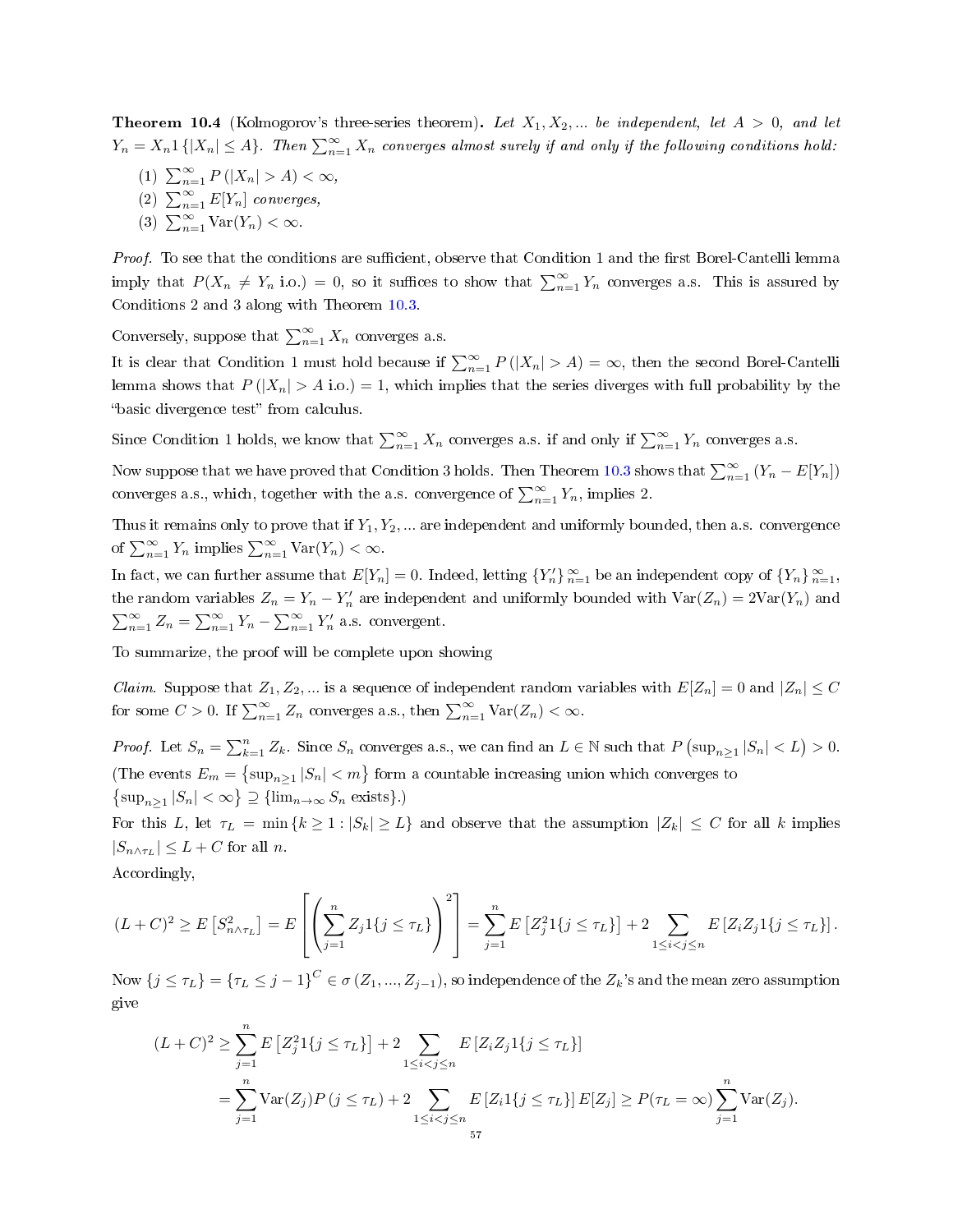Taking  $n \to \infty$ , and noting that  $P(\tau_L = \infty) = P(\sup_{n \geq 1} |S_n| < L) > 0$ , we get

$$
\sum_{j=1}^{\infty} \text{Var}(Z_j) \le \frac{(L+C)^2}{P(\tau_L = \infty)} < \infty.
$$

This completes the proof of the claim and the theorem.

The connection between Kolmogorov's two-series theorem and the strong law is given by

<span id="page-57-0"></span>Theorem 10.5 (Kronecker's lemma). If  $a_n\nearrow\infty$  and  $\sum^{\infty}$  $n=1$  $\bar{x}_n$  $rac{x_n}{a_n}$  converges, then  $\lim_{n\to\infty} a_n^{-1} \sum_{m=1}^n$  $m=1$  $x_m = 0.$ 

*Proof.* Let  $a_0 = 0$ ,  $b_0 = 0$ , and  $b_m = \sum_{k=1}^m \frac{x_k}{a_k}$  for  $m \ge 1$ . Then  $x_m = a_m (b_m - b_{m-1})$ , so

$$
a_n^{-1} \sum_{m=1}^n x_m = a_n^{-1} \left( \sum_{m=1}^n a_m b_m - \sum_{m=1}^n a_m b_{m-1} \right)
$$
  
=  $a_n^{-1} \left( a_n b_n + \sum_{m=2}^n a_{m-1} b_{m-1} - \sum_{m=2}^n a_m b_{m-1} \right)$   
=  $b_n - \sum_{m=2}^n \frac{a_m - a_{m-1}}{a_n} b_{m-1} = b_n - \sum_{m=1}^n \frac{a_m - a_{m-1}}{a_n} b_{m-1}.$ 

By assumption,  $b_n \to b_{\infty}$ , so we will be done if we can show that  $\sum_{n=1}^n$  $m=1$  $a_m - a_{m-1}$  $\frac{\omega_{m-1}}{a_n}b_{m-1}\to b_{\infty}$  as well. Given  $\varepsilon > 0$ , choose  $M \in \mathbb{N}$  such that  $|b_m - b_\infty| < \frac{\varepsilon}{2}$  for  $m \ge M$ .

Set  $B = \sup_{n\geq 1} |b_n|$  (which is finite since  $b_n$  converges) and choose  $N > M$  such that  $\frac{a_M}{a_n} < \frac{\varepsilon}{4R}$  $\frac{c}{4B}$  for  $n \geq N$ . Since  $a_m - a_{m-1} \geq 0$  for all m, we see that for all  $n \geq N$ ,

$$
\left| \sum_{m=2}^{n} \frac{a_m - a_{m-1}}{a_n} b_{m-1} - b_{\infty} \right| = \left| \sum_{m=2}^{n} \frac{a_m - a_{m-1}}{a_n} (b_{m-1} - b_{\infty}) \right|
$$
  

$$
\leq \frac{1}{a_n} \sum_{m=2}^{M} (a_m - a_{m-1}) |b_{m-1} - b_{\infty}| + \sum_{m=M+1}^{n} \frac{a_m - a_{m-1}}{a_n} |b_{m-1} - b_{\infty}|
$$
  

$$
\leq \frac{a_M}{a_n} \cdot 2B + \frac{a_n - a_M}{a_n} \cdot \frac{\varepsilon}{2} < \varepsilon,
$$
  
and the result follows.

We can now give an

Alternative proof of the SLLN. Let  $X_1, X_2, ...$  be i.i.d. with  $E|X_1| < \infty$  and set  $\mu = E[X_1], S_n = \sum_{k=1}^n X_k$ . We wish to show that  $\frac{1}{n}S_n \to \mu$  a.s.

Setting  $Y_k = X_k 1 (|X_k| \le k)$ ,  $T_n = \sum_{k=1}^n Y_k$ , and arguing as in Claim [9.1](#page-50-1) shows that it suffices to prove  $\frac{1}{n}T_n \to \mu$  a.s.

Writing  $Z_k = Y_k - E[Y_k]$ , we have  $Var(Z_k) = Var(Y_k) \le E[Y_k^2]$ , so Claim [9.2](#page-51-0) gives

$$
\sum_{k=1}^{n} \text{Var}\left(\frac{Z_k}{k}\right) = \sum_{k=1}^{\infty} \frac{\text{Var}(Z_k)}{k^2} \le \sum_{k=1}^{\infty} \frac{E\left[Y_k^2\right]}{k^2} < \infty.
$$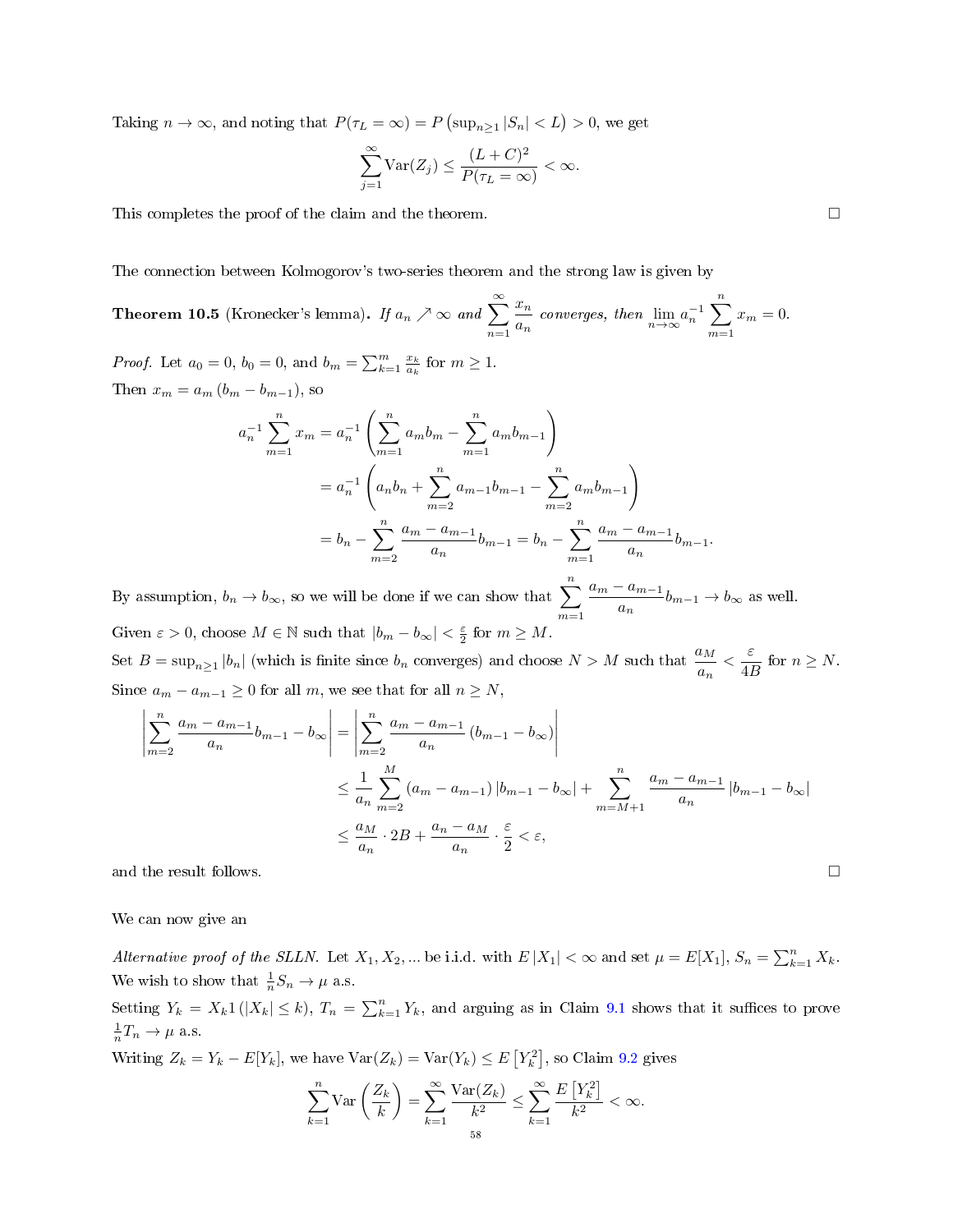Since  $E\left[\frac{Z_k}{k}\right] = 0$ , Theorem [10.3](#page-55-0) shows that  $\sum^{\infty}$  $k=1$  $Z_k$  $\frac{k}{k}$  converges a.s., hence

$$
\frac{T_n}{n} - \frac{1}{n} \sum_{k=1}^n E[Y_k] = n^{-1} \sum_{k=1}^n Z_k \to 0 \text{ a.s.}
$$

by Theorem [10.5.](#page-57-0)

Finally, the DCT gives  $E[Y_k] \to \mu$  as  $k \to \infty$ , thus  $\frac{1}{n} \sum_{k=1}^n E[Y_k] \to \mu$  as  $n \to \infty$ , and we conclude that  $rac{T_n}{n} \to \mu$  a.s.  $\frac{n_n}{n} \to \mu$  a.s.

As promised, we will conclude our discussion with an estimate on the rate of convergence in the strong law.

**Theorem 10.6.** Let  $X_1, X_2, ...$  be i.i.d. random variables with  $E[X_1] = 0$  and  $E[X_1^2] = \sigma^2 < \infty$ , and set  $S_n = X_1 + ... + X_n$ . Then for all  $\varepsilon > 0$ ,

$$
\frac{S_n}{n^{\frac{1}{2}}\log(n)^{\frac{1}{2}+\varepsilon}} \to 0 \ \ a.s.
$$

*Proof.* Let  $a_n = n^{\frac{1}{2}} \log(n)^{\frac{1}{2} + \varepsilon}$  for  $n \geq 2$  and  $a_1 > 0$ . We have

$$
\sum_{n=1}^{\infty} \text{Var}\left(\frac{X_n}{a_n}\right) = \frac{\sigma^2}{a_1^2} + \sigma^2 \sum_{n=2}^{\infty} \frac{1}{n \log(n)^{1+2\varepsilon}} < \infty,
$$

so Theorem [10.3](#page-55-0) implies  $\sum_{n=0}^{\infty}$  $n=1$  $X_n$  $\frac{\Delta_n}{a_n}$  converges a.s. The claim then follows from Theorem [10.5.](#page-57-0)

Note that there is no loss in assuming mean zero.

The law of the iterated logarithm shows that

$$
\limsup_{n \to \infty} \frac{S_n}{\sqrt{2\sigma^2 n \log(\log(n))}} = 1
$$

under the same assumptions, so the above result is not far from optimal.

See Durrett for convergence rates under the assumption that  $X_n$  has finite absolute  $p^{\text{th}}$  moment for  $1 < p < 2$ and for a generalization of Theorem [8.4.](#page-48-0)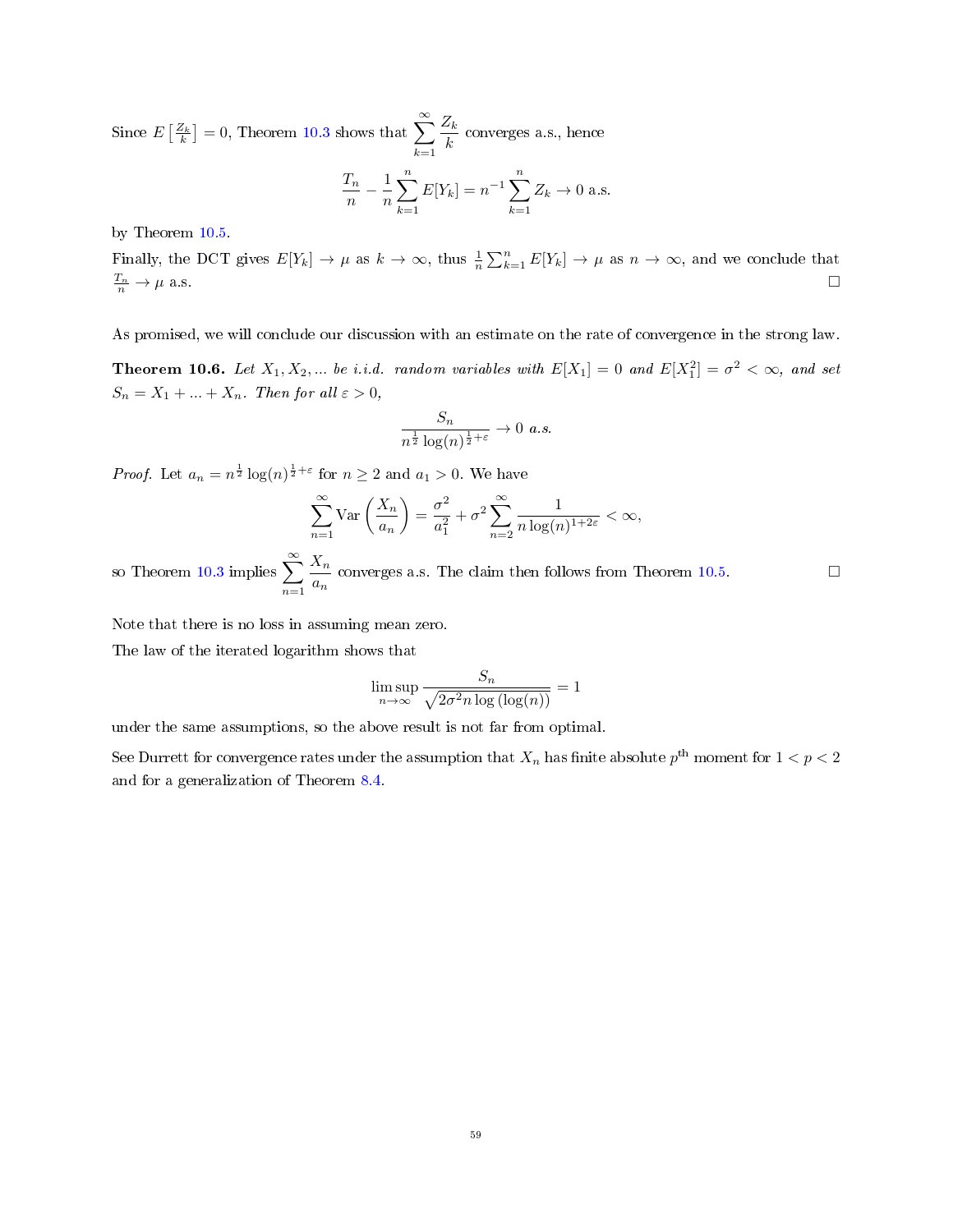## 11. Weak Convergence

**Definition.** A sequence of distribution functions  $F_1, F_2, ...$  converges weakly to a distribution function  $F_{\infty}$ (written  $F_n \Rightarrow F_\infty$ ) if  $\lim_{n\to\infty} F_n(x) = F_\infty(x)$  for all x at which F is continuous.

Random variables  $X_1, X_2, ...$  converge weakly (or converge in distribution) to a random variable  $X_\infty$  (written  $X_n \Rightarrow X_\infty$  if  $F_n \Rightarrow F_\infty$  where  $F_n(x) = P(X_n \leq x)$  for  $1 \leq n \leq \infty$ .

Note that since the definition of weak convergence of random variables depends only on their distribution functions, one can speak of a sequence  $X_1, X_2, ...$  converging weakly even if the  $X_n$ 's are not defined on the same probability space. This is not the case with the other modes of convergence we have discussed.

Also, since distribution functions are right-continuous and have only countably many discontinuities, we see that  $F_{\infty}$  is uniquely determined by its values at continuity points.

**Example 11.1.** As a trivial example, suppose that X has distribution function F and let  $\{a_n\}_{n=1}^{\infty}$  be any sequence of real numbers which decreases to 0. Then  $X_n = X - a_n$  has distribution function  $F_n(x) =$  $P(X - a_n \leq x) = F(x + a_n)$ , hence  $\lim_{n\to\infty} F_n(x) = F(x)$  for all  $x \in \mathbb{R}$  (since F is right-continuous) and thus  $X_n \Rightarrow X$ .

On the other hand,  $X_n = X + a_n$  has distribution function  $F_n(x) = F(x - a_n)$ , which converges to F only at continuity points. Thus we still have  $X_n \Rightarrow X$ , but the distribution functions do not necessarily converge pointwise.

For some more interesting examples, we first need some elementary facts:

<span id="page-59-0"></span>**Fact 11.1.** If  $c_j \to 0$ ,  $a_j \to \infty$ , and  $a_j c_j \to \lambda$ , then  $(1+c_j)^{a_j} \to e^{\lambda}$ .

*Proof.*  $\lim_{x\to 0} \frac{\log(1+x)}{x}$  $\frac{1+x}{x} = \lim_{x\to 0} \frac{1}{1+x}$  $\frac{1}{1+x} = 1$  by L'Hospital's rule, so  $a_j \log(1 + c_j) = (a_j c_j) \frac{\log(1 + c_j)}{c_j}$  $\frac{c_1 + c_2 j}{c_j} \rightarrow \lambda$ , hence  $(1+c_j)^{a_j}=e^{a_j \log(1+c_j)} \to e^{\lambda}$ .

<span id="page-59-1"></span>
$$
\textbf{Fact 11.2.} \quad \textit{If} \lim_{n \to \infty} \max_{1 \leq j \leq n} |c_{j,n}| = 0,\\ \lim_{n \to \infty} \sum_{j=1}^{n} c_{j,n} = \lambda, \text{ and } \sup_{n} \sum_{j=1}^{n} |c_{j,n}| < \infty, \text{ then } \lim_{n \to \infty} \prod_{j=1}^{n} (1 + c_{j,n}) = e^{\lambda}.
$$

*Proof.* (Homework) It suffices to show that  $\sum_{n=1}^{n}$  $j=1$  $log(1 + c_{j,n}) \rightarrow \lambda$  since then  $\prod_{i=1}^{n} (1 + c_{j,n}) = \prod_{i=1}^{n} e^{\log(1 + c_{j,n})} = e^{\sum_{j=1}^{n} \log(1 + c_{j,n})} \to e^{\log(1 + c_{j,n})}$ 

$$
\prod_{j=1} (1 + c_{j,n}) = \prod_{j=1} e^{\log(1 + c_{j,n})} = e^{\sum_{j=1}^{n} \log(1 + c_{j,n})} \to e^{\lambda}.
$$
  
To this end, note that the first condition ensures that we can choose *n* large enough that  $|c_{j,n}| < 1$ , hence

 $log(1 + c_{j,n}) = -\sum_{i=1}^{\infty}$  $m=1$  $(-1)^m \frac{c_{j,n}^m}{\cdots}$  $\frac{m^{m}}{m}$  and thus  $|\log(1 + c_{j,n}) - c_{j,n}| < \frac{(c_{j,n})^2}{2}$  $\frac{1}{2}$  by standard results for alternating series. It follows that

$$
\left| \sum_{j=1}^{n} \log(1 + c_{j,n}) - \lambda \right| \le \left| \sum_{j=1}^{n} \log(1 + c_{j,n}) - \sum_{j=1}^{n} c_{j,n} \right| + \left| \sum_{j=1}^{n} c_{j,n} - \lambda \right|
$$
  

$$
\le \frac{1}{2} \sum_{j=1}^{n} (c_{j,n})^2 + \left| \sum_{j=1}^{n} c_{j,n} - \lambda \right| \le \max_{1 \le j \le n} |c_{j,n}| \sum_{j=1}^{n} |c_{j,n}| + \left| \sum_{j=1}^{n} c_{j,n} - \lambda \right|
$$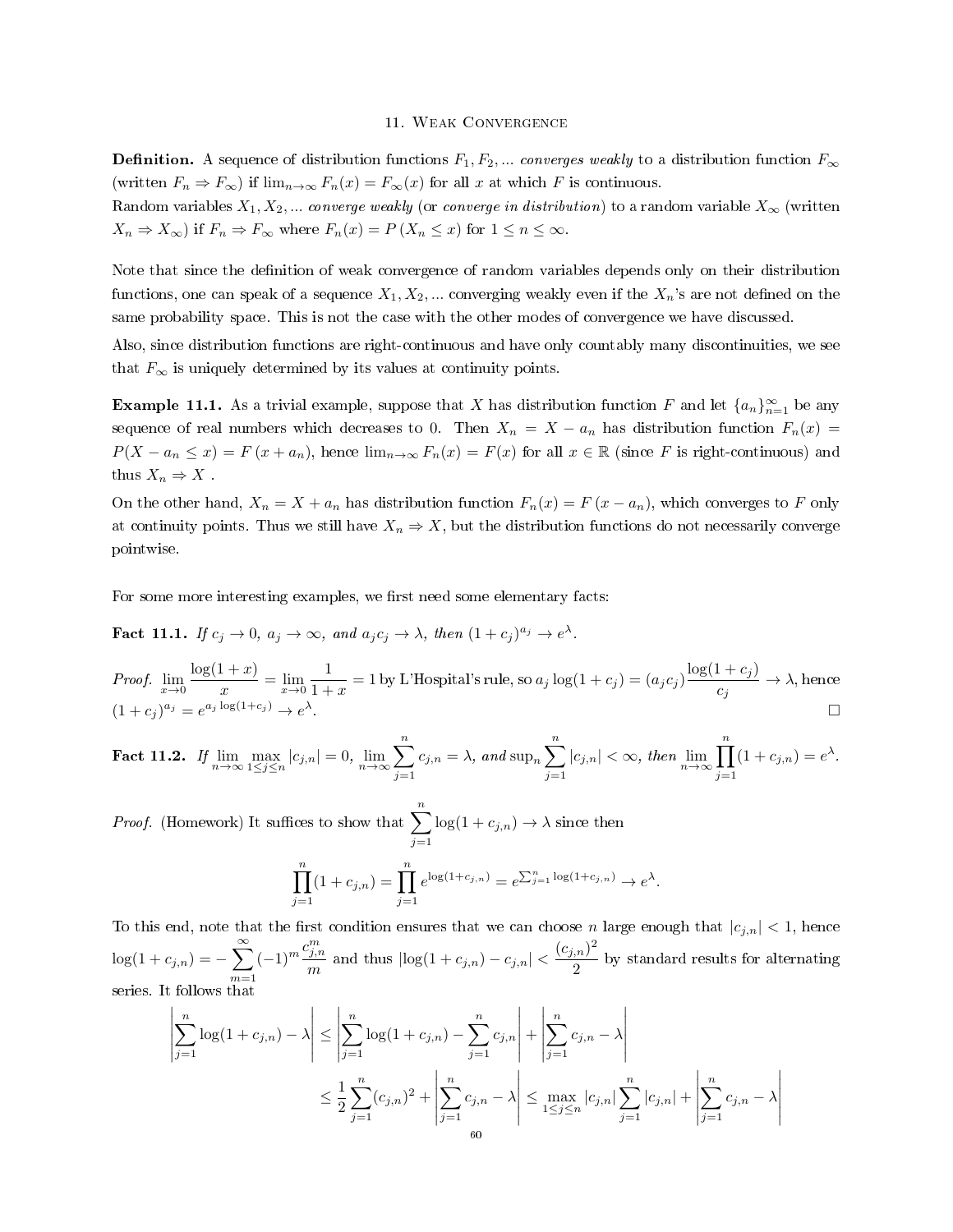$$
\leq \max_{1 \leq j \leq n} |c_{j,n}| \sup_n \sum_{j=1}^n |c_{j,n}| + \left| \sum_{j=1}^n c_{j,n} - \lambda \right|.
$$

The first and third assumptions ensure that the first term goes to zero and the second assumption ensures that the second term goes to zero.

**Example 11.2.** Let  $X_p$  be the number of trials until the first success in a sequence of independent Bernoulli trials with success probability  $p \in (0, 1)$ . (That is  $X_p$  is geometric with parameter p.)

Then  $P(X_p > n) = (1 - p)^n$ , so Fact [11.1](#page-59-0) shows that

$$
P(pX_p > x) = P\left(X_p > \frac{x}{p}\right) = (1-p)^{\left\lfloor \frac{x}{p} \right\rfloor} \to e^{-x}
$$

as  $p \searrow 0$ , hence  $pX_p$  converges to the rate 1 exponential distribution.

**Example 11.3.** Let  $X_1, X_2, ...$  be independent and uniformly distributed over  $\{1, 2, ..., N\}$ , and let  $T_N = \min\{n : X_n = X_m \text{ for some } m < n\}.$ 

We have

$$
P(T_N > n) = \prod_{k=2}^{n} \left( 1 - \frac{k-1}{N} \right) = \prod_{k=1}^{n-1} \left( 1 - \frac{k}{N} \right).
$$

When  $N = 365$ , this is the probability that no two people in a group of size n have a common birthday. Using Fact [11.2](#page-59-1) (with  $n = |x|$ √  $\overline{N}$  | -1,  $c_{j,n} = -j/\left(\frac{n+1}{x}\right)^2$ , and  $\lambda = -\frac{x^2}{2}$  $\frac{c^2}{2}$ ) and the observation that

$$
\lim_{N \to \infty} \frac{1}{N} \sum_{j=1}^{\lfloor x\sqrt{N} \rfloor - 1} j = \lim_{N \to \infty} \frac{1}{N} \frac{\lfloor x\sqrt{N} \rfloor \left( \lfloor x\sqrt{N} \rfloor - 1 \right)}{2} = \frac{x^2}{2}
$$

,

we see that

$$
P\left(\frac{T_N}{\sqrt{N}} > x\right) = \prod_{k=1}^{\left\lfloor x\sqrt{N} \right\rfloor-1} \left(1 - \frac{k}{N}\right) \to e^{-\frac{x^2}{2}}
$$

as  $N \to \infty$ .

The approximation  $P\left(T_N > x\sqrt{N}\right) \approx e^{-\frac{x^2}{2}}$  with  $N = 365$  yields  $P\left(T_{365} > 22\right) \approx e^{-0.663} \approx 0.515$  and  $P(T_{365} > 23) \approx e^{-0.725} \approx 0.484.$ 

This is the *birthday paradox* that in a room of 23 or more people, it is more likely than not that two share a birthday.

Though distributional convergence is defined in terms of distribution functions, it is often convenient to be able to work with random variables when proving theorems.

<span id="page-60-0"></span>**Theorem 11.1** (Skorokhod Representation). If  $F_n \Rightarrow F_\infty$ , then there are random variables  $Y_n$ ,  $1 \leq n \leq \infty$ , on a common probability space  $(\Omega, \mathcal{F}, P)$  such that  $F_n$  is the distribution of  $Y_n$  and  $Y_n \to Y_\infty$  a.s.

Proof.

Let  $\Omega = (0,1)$ ,  $\mathcal{F} =$  Borel sets,  $P =$  Lebesgue measure, and set  $Y_n(\omega) = F_n^{-1}(\omega) := \inf\{y : F_n(y) \ge \omega\}.$ We have seen that  $Y_n$  has c.d.f.  $F_n$ . Also, we know that  $\mathcal{D} = \{y : F_\infty \text{ is discontinuous at } y\}$  is countable, so given  $\varepsilon > 0$  and  $\omega \in (0, 1)$ , there is some  $x \in \mathcal{D}^C$  with  $Y_\infty(\omega) - \varepsilon < x < Y_\infty(\omega)$ .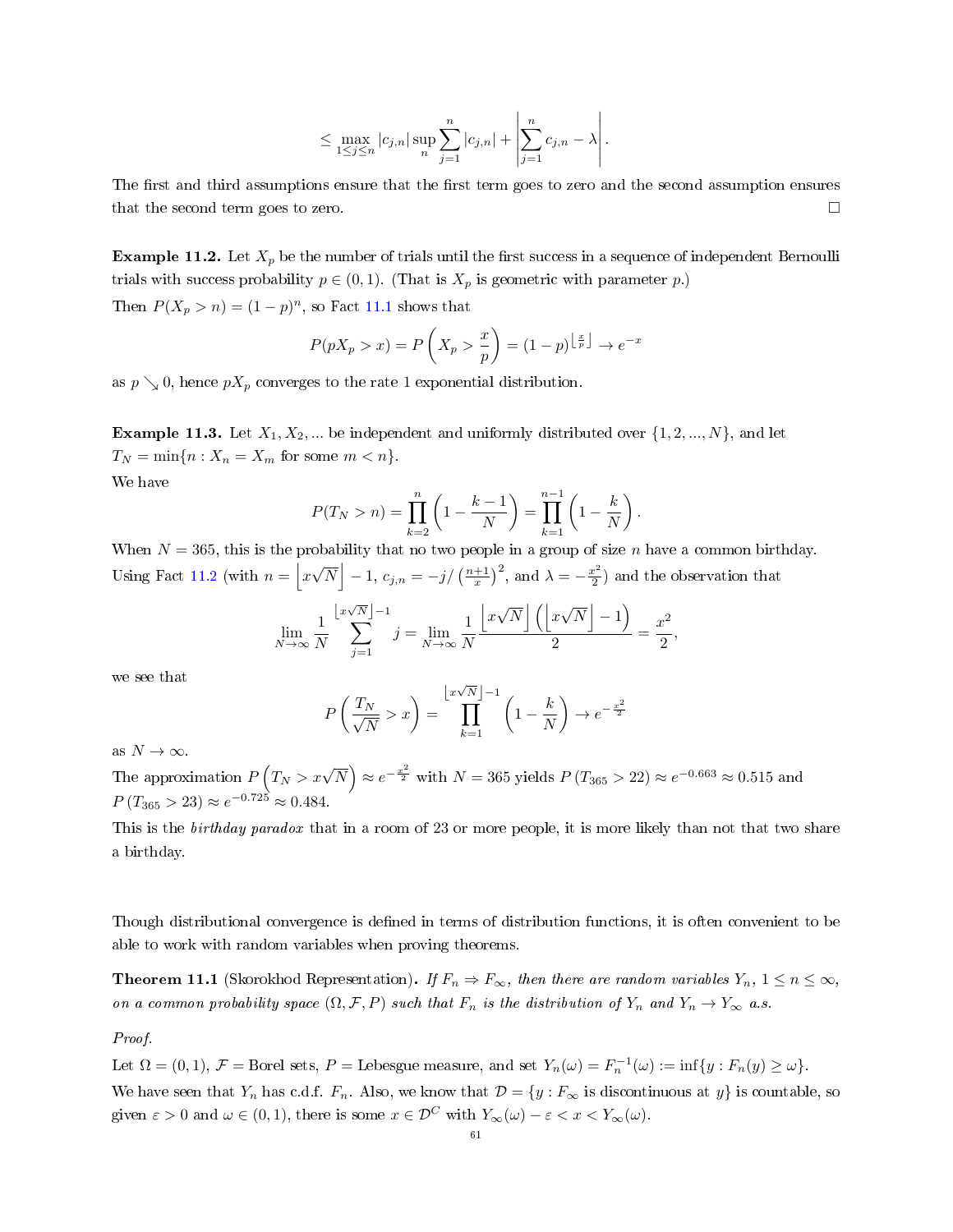By construction, we have that  $F_{\infty}(x) < \omega$ , so, since  $F_n(x) \to F_{\infty}(x)$ , there is an  $N \in \mathbb{N}$  such that  $F_n(x) < \omega$ and thus  $Y_\infty(\omega) - \varepsilon < x < Y_n(\omega)$  for all  $n \geq N$ . Accordingly,  $\liminf_{n \to \infty} Y_n(\omega) \geq Y_\infty(\omega)$ .

Now for any  $\omega'>\omega$ , there is a  $y\in\mathcal{D}^C$  such that  $Y_\infty(\omega')< y< Y_\infty(\omega')+\varepsilon$ , hence  $\omega<\omega'\leq F_\infty(y)$ . It follows that for *n* large enough,  $\omega < F_n(y)$  and thus  $Y_n(\omega) \leq y < Y_\infty(\omega') + \varepsilon$ , so that  $\limsup_{n\to\infty} Y_n(\omega) \leq Y_\infty(\omega')$ for all  $\omega' > \omega$ .

If  $Y_{\infty}$  is continuous at  $\omega$ , then letting  $\omega' \searrow \omega$  gives  $\limsup_{n \to \infty} Y_n(\omega) \le Y_{\infty}(\omega)$ , so  $\lim_{n \to \infty} Y_n(\omega) = Y_{\infty}(\omega)$ . Of course,  $Y_{\infty}$  is nondecreasing in  $\omega$  by construction, so it has only countably many discontinuities, and we conclude that the convergence is almost sure.

Note that if  $Y_n \to Y_\infty$  a.s., then  $\mathcal{D} = {\omega : Y_n(\omega) \to Y_\infty(\omega)}$  has probability zero. Since modifying a random variable on a null set does not change its distribution, we can define  $Z_n(\omega) = \begin{cases} Y_n(\omega), & \omega \notin \mathcal{D} \end{cases}$ 0,  $\omega \in \mathcal{D}$ for  $1 \le n \le \infty$ . Then  $Z_n =_d Y_n$  and  $Z_n(\omega) \to Z_\infty(\omega)$  for all  $\omega$ , thus almost sure convergence can be replaced by sure convergence in the above theorem.

Our next result gives an equivalent definition of weak convergence. The basic idea is that a finite Radon measure  $\mu$  defines a continuous linear functional on the Banach space  $C_b(\mathbb{R})$  of bounded continuous functions via  $\mu(f) = \int f d\mu$  When  $\mu = \mathscr{L}(X)$  is a probability measure,  $\mu(f) = E[f(X)]$ . Weak convergence of the sequence  $\mu_n = \mathscr{L}(X_n)$  to  $\mu$  is defined in terms of convergence of  $\mu_n(f)$  to  $\mu(f)$  as the test functions f range over  $C_b(\mathbb{R})$ .

<span id="page-61-0"></span>**Theorem 11.2.**  $X_n \Rightarrow X_\infty$  if and only if  $E[g(X_n)] \to E[g(X_\infty)]$  for every bounded continuous function g.

*Proof.* First suppose that  $X_n \Rightarrow X_\infty$ . Theorem [11.1](#page-60-0) shows that there exist random variables with  $Y_n = d X_n$ and  $Y_n \to Y_\infty$  a.s. If g is bounded and continuous, then  $g(Y_n) \to g(Y_\infty)$  a.s. and bounded convergence gives

$$
E[g(X_n)] = E[g(Y_n)] \to E[g(Y_\infty)] = E[g(X_\infty)].
$$

To prove the converse, define for each  $x \in \mathbb{R}, \varepsilon > 0$ ,

$$
g_{x,\varepsilon}(y) = \begin{cases} 1, & y \leq x \\ 0, & y \geq x + \varepsilon \\ 1 - \frac{y-x}{\varepsilon}, & x < y < x + \varepsilon \end{cases}.
$$

Since  $g_{x,\varepsilon}$  is continuous with  $1_{(-\infty,x]}\leq g_{x,\varepsilon}\leq 1_{(-\infty,x+\varepsilon)}$  pointwise, we have

$$
\limsup_{n \to \infty} P(X_n \le x) = \limsup_{n \to \infty} E\left[1_{(-\infty, x]}(X_n)\right] \le \limsup_{n \to \infty} E\left[g_{x, \varepsilon}(X_n)\right]
$$

$$
= E\left[g_{x, \varepsilon}(X_{\infty})\right] \le E\left[1_{(-\infty, x+\varepsilon]}(X_{\infty})\right] = P(X_{\infty} \le x+\varepsilon).
$$

Letting  $\varepsilon \searrow 0$  gives  $\limsup_{n\to\infty} P(X_n \leq x) \leq P(X_\infty \leq x)$ . Similarly,

$$
\liminf_{n \to \infty} P(X_n \le x) \ge \liminf_{n \to \infty} E[g_{x-\varepsilon,\varepsilon}(X_n)] = E[g_{x-\varepsilon,\varepsilon}(X_\infty)] \ge P(X_\infty \le x - \varepsilon),
$$

so  $\liminf_{n\to\infty} P(X_n \leq x) \geq P(X_\infty < x)$ .

This completes the proof since  $P(X_{\infty} < x) = P(X_{\infty} \leq x)$  if x is a continuity point of  $F_{\infty}$ .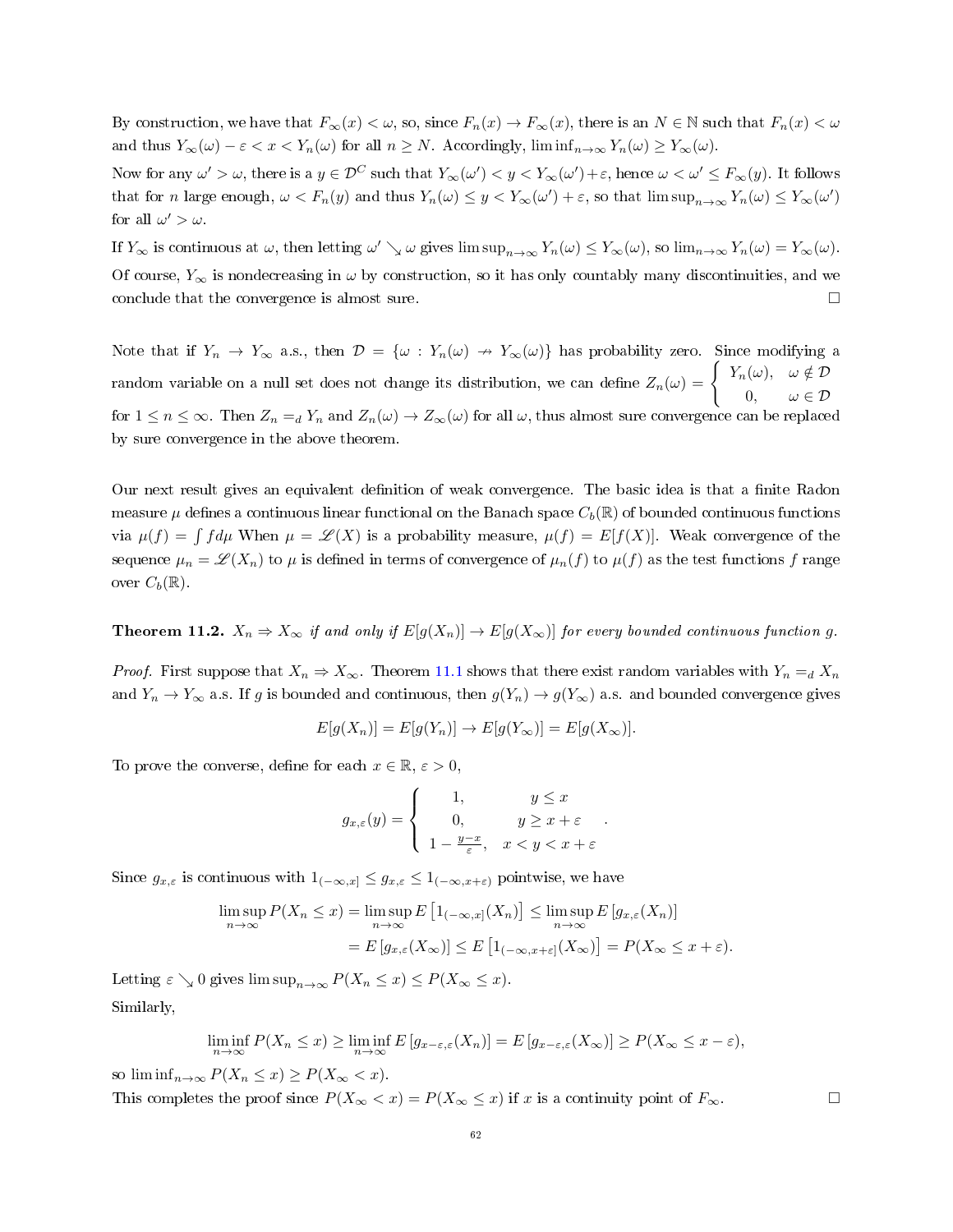One can show that the test functions in Theorem [11.2](#page-61-0) can actually be taken to lie in the subspace  $C_c(\mathbb{R})$  of continuous functions with compact support. The advantage of this approach is that a Riesz representation argument shows that the continuous dual of  $C_c(\mathbb{R})$  can be identified with the space of real-valued Radon measures so that we can think of weak convergence of probability measures in terms of weak-\* convergence in  $C_c(\mathbb{R})^*$ .

We now show that weak convergence is preserved under (almost) continuous functions.

**Theorem 11.3.** Let  $g : \mathbb{R} \to \mathbb{R}$  be measurable and set  $\mathcal{D}_g = \{x : g \text{ is discontinuous at } x\}$ . If  $X_n \Rightarrow X_\infty$  and  $P(X_{\infty} \in \mathcal{D}_g) = 0$ , then  $g(X_n) \Rightarrow g(X_{\infty})$ . If g is bounded as well, then  $E[g(X_n)] \to E[g(X_{\infty})]$ .

*Proof.* Let  $Y_n = d X_n$  with  $Y_n \to Y_\infty$  a.s. If f is continuous, then  $\mathcal{D}_{f \circ g} \subseteq \mathcal{D}_g$ , so  $P(Y_\infty \in \mathcal{D}_{f \circ g}) = 0$  and thus  $f(g(Y_n)) \to f(g(Y_\infty))$  a.s.

If  $f$  is bounded as well, then bounded convergence implies

$$
E[f(g(X_n))] = E[f(g(Y_n))] \to E[f(g(Y_{\infty}))] = E[f(g(X_{\infty}))].
$$

As this is true for all  $f \in C_b(\mathbb{R})$ , Theorem [11.2](#page-61-0) shows that  $g(X_n) \Rightarrow g(X_\infty)$ .

The second assertion follows by noting that  $g(Y_n) \to g(Y_\infty)$  a.s. and applying bounded convergence.

At this point, we have characterized weak convergence in terms of convergence of distribution functions at continuity points and as a sort of pointwise convergence with respect to bounded continuous test functions. Here are some further useful definitions.

Theorem 11.4 (Portmanteau Theorem). The following statements are equivalent:

- (i):  $X_n \Rightarrow X_\infty$
- (ii): For all open sets U,  $\liminf_{n\to\infty} P(X_n \in U) \geq P(X_\infty \in U)$
- (iii): For all closed sets K,  $\limsup_{n\to\infty} P(X_n \in K) \leq P(X_\infty \in K)$
- (iv): For all sets A with  $P(X_\infty \in \partial A) = 0$ ,  $\lim_{n \to \infty} P(X_n \in A) = P(X_\infty \in A)$

(Such an A is called a continuity set for the distribution of  $X_{\infty}$ .)

*Proof.* We establish equivalence by showing (i) implies (ii); (ii) implies (iii); (ii) and (iii) imply (iv); and  $(iv)$  implies  $(i)$ .

Suppose that (i) holds. Then there exist random variables  $Y_n \to Y_\infty$  on a common probability space  $(\Omega, \mathcal{F}, P)$ with  $Y_n =_d X_n$  and  $Y_n \to Y_\infty$  pointwise.

Now let  $\omega \in \Omega$  be such that  $Y_{\infty}(\omega) \in U$ . Since  $Y_n(\omega) \to Y_{\infty}(\omega)$ , for every open set  $V \ni Y_{\infty}(\omega)$ , there is an  $N_V \in \mathbb{N}$  with  $Y_n(\omega) \in V$  whenever  $n \ge N_V$ . In particular, there is an  $N_U \in \mathbb{N}$  such that  $Y_n(\omega) \in U$  for all  $n \geq N_U$ .

In other words, for all  $\omega \in \Omega$  with  $1_U(Y_\infty(\omega)) = 1$ , we have  $1_U(Y_n(\omega)) = 1$  for n sufficiently large, hence  $\liminf_{n\to\infty}$   $1_U(Y_n(\omega))=1$ . It follows that  $\liminf_{n\to\infty}$   $1_U(Y_n)\geq 1_U(Y_\infty)$  pointwise and thus, by Fatou's lemma and monotonicity, we have

$$
\liminf_{n \to \infty} P(X_n \in U) = \liminf_{n \to \infty} P(Y_n \in U) = \liminf_{n \to \infty} E\left[1_U(Y_n)\right]
$$
  
\n
$$
\geq E\left[\liminf_{n \to \infty} 1_U(Y_n)\right] \geq E\left[1_U(Y_\infty)\right] = P(Y_\infty \in U) = P(X_\infty \in U),
$$

which is statement  $(ii)$ .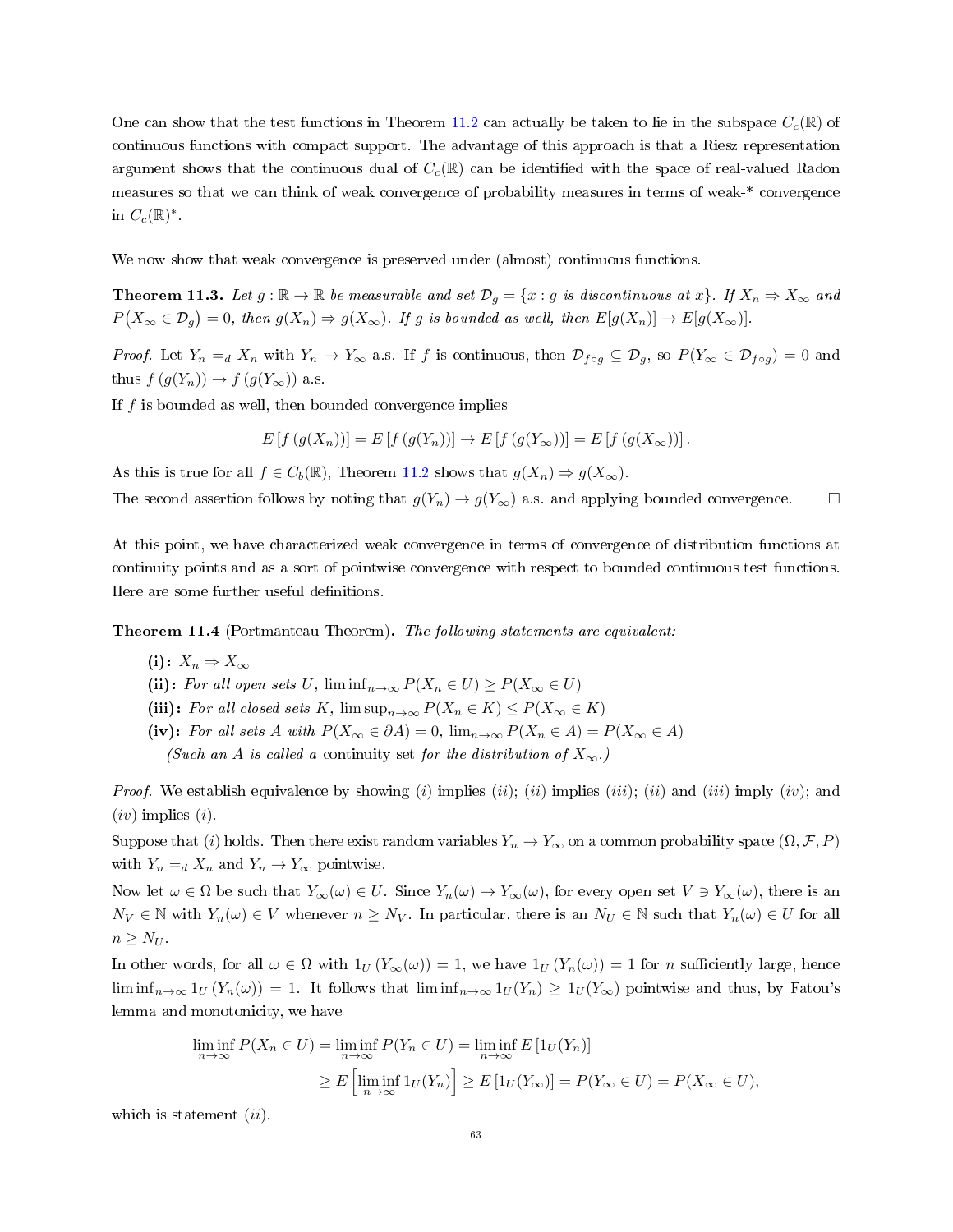To see that (ii) implies (iii), observe that if K is closed, then  $K^C$  is open, so (ii) implies that  $\liminf_{n\to\infty} P(X_n \in K^C) \geq P(X_\infty \in K^C)$ , and thus

$$
P(X_{\infty} \in K) = 1 - P(X_n \in K^C) \ge 1 - \liminf_{n \to \infty} P(X_n \in K^C)
$$
  
= 
$$
\limsup_{n \to \infty} [1 - P(X_n \in K^C)] = \limsup_{n \to \infty} P(X_n \in K).
$$

Now assume both (ii) and (iii) are true and let A be such that  $P(X_\infty \in \partial A) = 0$ . Since  $\partial A = \overline{A} \setminus A^\circ$ , this means that  $P(X_\infty \in \overline{A}) = P(X_\infty \in A^\circ)$ . Because  $A^\circ \subseteq A \subseteq \overline{A}$ , monotonicity implies that the common value is equal to  $P(X_\infty \in A)$ . Applying (ii) to  $A^\circ \subseteq A$  and (iii) to  $\overline{A} \supseteq A$  gives

$$
\liminf_{n \to \infty} P(X_n \in A) \ge \liminf_{n \to \infty} P(X_n \in A^\circ) \ge P(X_\infty \in A^\circ) = P(X_\infty \in A),
$$
  

$$
\limsup_{n \to \infty} P(X_n \in A) \le \limsup_{n \to \infty} P(X_n \in \overline{A}) \le P(X_\infty \in \overline{A}) = P(X_\infty \in A),
$$

and (iv) follows.

Finally, suppose that *(iv)* holds and let  $F_n$  denote the distribution function of  $X_n$ . Let x be any continuity point of  $F_{\infty}$ . Then  $P(X_{\infty} \in \{x\}) = 0$ , so, since  $\{x\} = \partial(-\infty, x]$ , we have

$$
F_n(x) = P(X_n \in (-\infty, x]) \to P(X_\infty \in (-\infty, x]) = F_\infty(x),
$$

hence  $X_n \Rightarrow X_\infty$ .

Our next set of theorems form a sort of compactness result for certain families of probability measures.

<span id="page-63-0"></span>**Theorem 11.5** (Helly's Selection Theorem). If  ${F_n}_{n=1}^{\infty}$  is any sequence of distribution functions, then there is a subsequence  ${F_{n(m)}}_{m=1}^{\infty}$  and a nondecreasing, right-continuous function F with  $\lim_{m\to\infty}F_{n(m)}(x)$  =  $F(x)$  at all continuity points x of F.

## Proof.

We begin with a diagonalization argument: Let  $q_1, q_2, ...$  be an enumeration of Q. Since the sequence  ${F_n(q_1)}_{n=1}^{\infty}$  is contained in the compact set [0,1], it has a convergence subsequence by the Bolzano-Weierstrass theorem. That is, there exist  $n_1(1) < n_1(2) < \cdots$  such that  $\{F_{n_1(m)}(q_1)\}_{m=1}^{\infty}$  converges to some value  $G(q_1) \in [0,1]$ . Similarly, the sequence  $\{F_{n_1(m)}(q_2)\}_{m=1}^{\infty}$  has a subsequence  $\{F_{n_2(m)}(q_2)\}_{m=1}^{\infty}$ which converges to  $G(q_2)$ .

In general, we can find a subsequence  ${n_{k+1}(m)}_{m=1}^{\infty}$  of  ${n_k(m)}_{m=1}^{\infty}$  such that  $\lim_{m\to\infty} F_{n_{k+1}(m)}(q_{k+1}) = G(q_{k+1})$  for each  $k \geq 1$ .

Define the subsequence  ${F_{n(m)}}_{m=1}^{\infty}$  by  $F_{n(m)} = F_{n_m(m)}$  (so that  ${F_{n(k+j)}(q_k)}_{j=1}^{\infty}$  is a subsequence of  $\left\{F_{n_k(m)}(q_k)\right\}_{m=1}^{\infty}$  for all  $k \geq 1$ ).

By construction,  $\lim_{m\to\infty} F_{n(m)}(q) = G(q)$  for all  $q \in \mathbb{Q}$ . Also, if  $r, s \in \mathbb{Q}$  with  $r < s$ , then  $F_{n(m)}(r) \leq F_{n(m)}(s)$  for all m, hence  $G(r) \leq G(s)$ .

Now define the function  $F : \mathbb{R} \to [0,1]$  by

$$
F(x) = \inf \{ G(q) : q \in \mathbb{Q}, q > x \}.
$$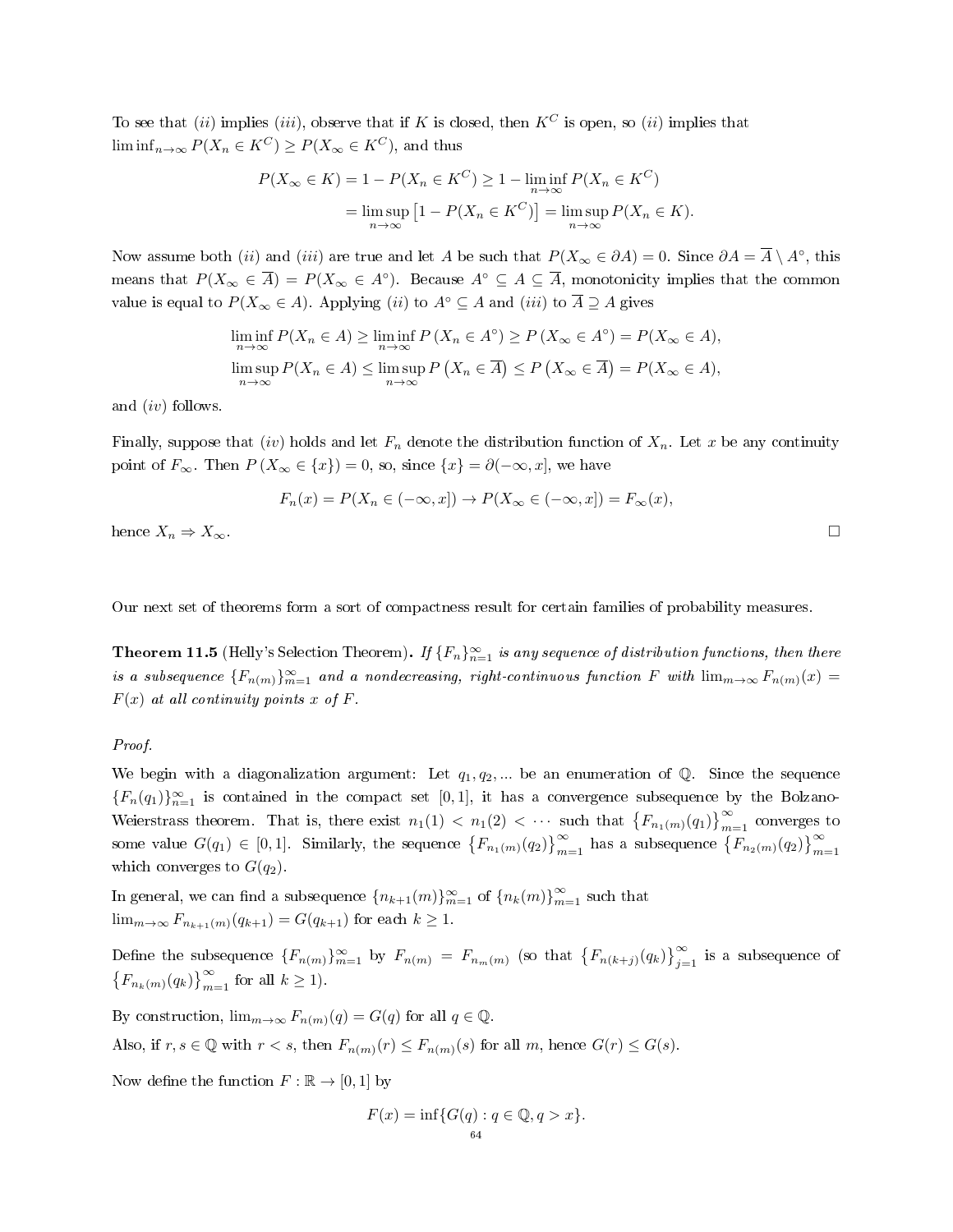To see that F is nondecreasing, note that for any  $x < y$ , there is some  $r \in \mathbb{Q}$  with  $x < r < y$ . Since  $G(r) \leq G(s)$  for all rational  $r < s$ , we have

$$
F(x) = \inf \{ G(q) : q \in \mathbb{Q}, q > x \} \le G(r) \le \inf \{ G(s) : s \in \mathbb{Q}, s > r \} \le \inf \{ G(s) : s \in \mathbb{Q}, s > y \} = F(y).
$$

Now for each  $x \in \mathbb{R}$ ,  $\varepsilon > 0$ , there is some rational  $q > x$  such that  $G(q) \leq F(x) + \varepsilon$ . Thus if  $x \leq y < q$ , then  $F(y) \leq G(q) \leq F(x) + \varepsilon$ . Since  $\varepsilon > 0$  was arbitrary, we see that F is right-continuous as well.

Finally, suppose that F is continuous at x. Then there exist  $r_1, r_2, s \in \mathbb{Q}$  with  $r_1 < r_2 < x < s$  such that

$$
F(x) - \varepsilon < F(r_1) \le F(r_2) \le F(x) \le F(s) < F(x) + \varepsilon.
$$

Since  $F_{n(m)}(r_2) \to G(r_2) \geq F(r_1)$  and  $F_{n(m)}(s) \to G(s) \leq F(s)$  as  $m \to \infty$ , we see that for m sufficiently large,

$$
F(x) - \varepsilon < F_{n(m)}(r_2) \le F_{n(m)}(x) \le F_{n(m)}(s) < F(x) + \varepsilon,
$$
\nhence  $F_{n(m)}(x) \to F(x)$ .

It should be noted that the subsequential limit  $F$  from Theorem [11.5](#page-63-0) is not necessarily a distribution function since the boundary conditions may not hold. When a sequence of distribution functions converges to a nondecreasing right-continuous function at its continuity points, the sequence is said to exhibit vague *convergence*, which will be denoted by  $\Rightarrow_v$ .

In these terms, Helly's selection theorem says that every sequence of distribution functions has a vaguely convergent subsequence.

Because all of the distribution functions take values in [0, 1], their limit must as well. The limit is thus a Stieltjes measure function for some *subprobability measure* on  $\mathbb{R}$ —a positive measure  $\nu$  with  $\nu(\mathbb{R})$  < 1.

Thus vague convergence means that the distribution functions converge to a 'distribution function' of a subprobability measure, whereas weak convergence means that they converge to the distribution function of a probability measure.

Alternatively, vague convergence is weak-\* convergence in  $C_c(\mathbb{R})^*$ . We know that probability measures  $\mu_n$ converge weakly to a probability measure  $\mu$  if and only if  $\mu_n \to \mu$  in the weak-\* sense, but it is possible for  $\mu_n$  to be weak-\* convergent without the limit being a probability measure.

This distinction is illustrated in the following example.

**Example 11.4.** Choose any  $a, b, c > 0$  with  $a + b + c = 1$  and any distribution function  $G(x)$ , and define

$$
F_n(x) = a1(x \ge n) + b1(x \ge -n) + cG(x).
$$

One easily checks that the  $F_n's$  are distribution functions and  $F_n(x) \to F(x) := b + cG(x)$ . However,

$$
\lim_{x \to -\infty} F(x) = b \quad \text{and} \quad \lim_{x \to \infty} F(x) = 1 - a,
$$

so  $F$  is not a distribution function.

In words, an amount of mass a escapes to  $+\infty$  and mass b escapes to  $-\infty$ .

Intuitively, the test functions in  $C_c$  that define vague convergence can't detect mass lost to infinity, whereas  $C_b$  test functions can.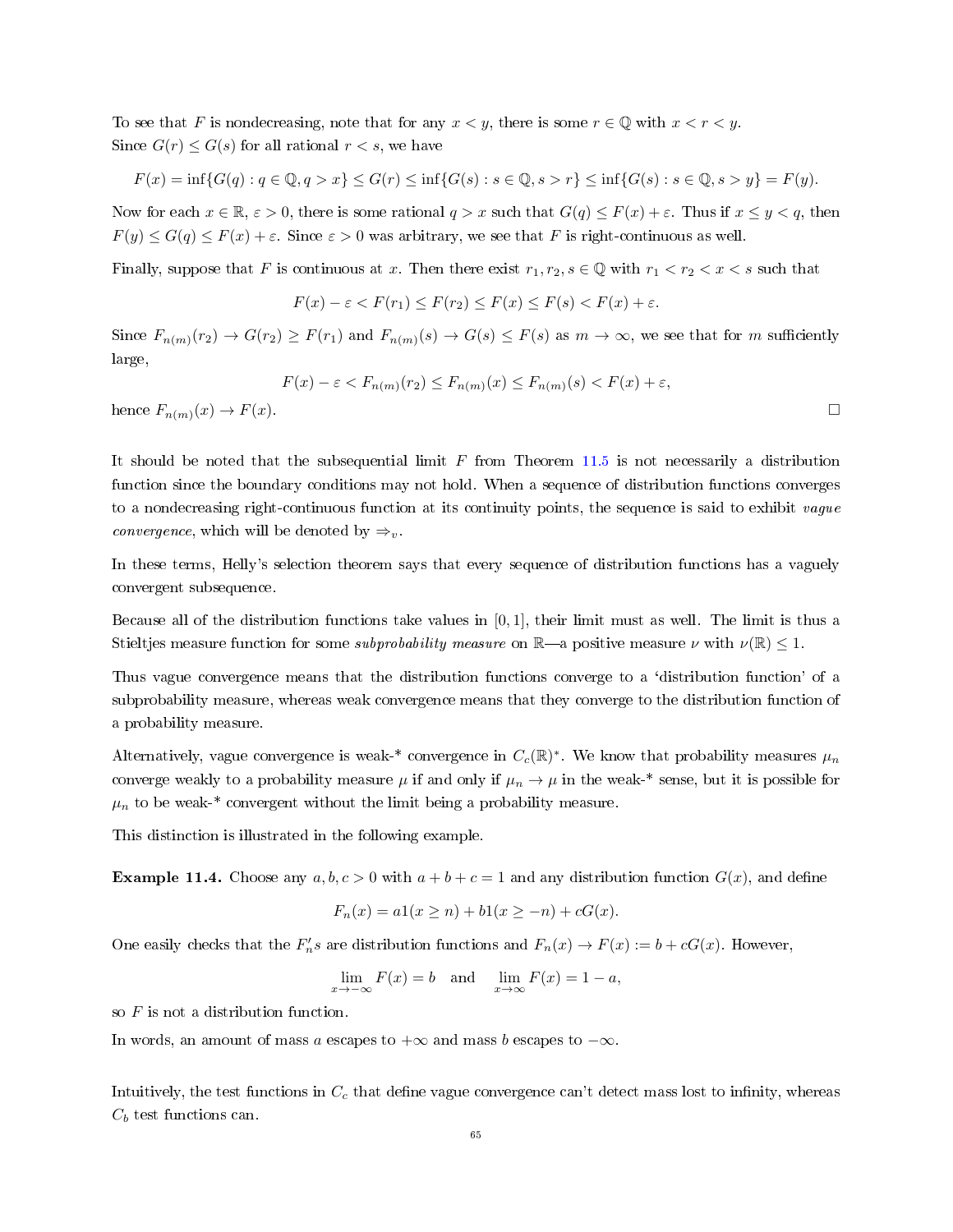An immediate question is "Under which conditions do the two definitions coincide?" or "Is there a property of a vaguely convergent sequence of distribution functions which prevents mass from being lost in the limit?

**Definition.** A sequence of distribution functions is tight if for every  $\varepsilon > 0$ , there is an  $M_{\varepsilon} > 0$  such that

$$
\limsup_{n\to\infty} 1 - F_n(M_\varepsilon) + F_n(-M_\varepsilon) \le \varepsilon.
$$

<span id="page-65-0"></span>Theorem 11.6. A sequence of distribution functions is tight if and only if every subsequential limit is a distribution function.

*Proof.* Suppose the sequence is tight and  $F_{n(m)} \Rightarrow_v F$ . Given  $\varepsilon > 0$ , let  $r < -M_{\varepsilon}$  and  $s > M_{\varepsilon}$  be continuity points of F.

Since  $F_{n(m)}(r) \to F(r)$  and  $F_{n(m)}(s) \to F(s)$ , we have

$$
1 - F(s) + F(r) = \lim_{m \to \infty} \left( 1 - F_{n(m)}(s) + F_{n(m)}(r) \right) \le \varepsilon.
$$

As  $\varepsilon$  was arbitrary, we see that F is indeed a distribution function.

On the other hand, suppose that  ${F_n}_{n=1}^{\infty}$  is not tight. Then there is an  $\varepsilon > 0$  and a subsequence  ${F_{n(m)}}_{m=1}^{\infty}$ with

$$
1 - F_{n(m)}(m) + F_{n(m)}(-m) \ge \varepsilon
$$

for all m.

Helly's theorem says that there is a further subsequence  $\{F_{n(m_k)}\}_{k=1}^{\infty}$  which converges vaguely to F. Let  $r < 0 < s$  be continuity points of F. Then

$$
1 - F(s) + F(r) = \lim_{k \to \infty} (1 - F_{n(m_k)}(s) + F_{n(m_k)}(r))
$$
  
 
$$
\geq \liminf_{k \to \infty} (1 - F_{n(m_k)}(m_k) + F_{n(m_k)}(-m_k)) \geq \varepsilon,
$$

so letting  $r \to -\infty$  and  $s \to \infty$  along continuity points of F shows that F is not a distribution function.  $\Box$ 

Roughly, we have that weak convergence equals vague convergence plus tightness.

We conclude with a sufficient condition for tightness.

**Theorem 11.7.** If there is a nonnegative function  $\phi$  such that  $\phi(x) \to \infty$  as  $x \to \pm \infty$  and

$$
C = \sup_n \int \phi(x) dF_n(x) < \infty,
$$

then  ${F_n}_{n=1}^{\infty}$  is tight.

*Proof.* If the assumptions hold, then for every  $n$ 

$$
1 - F_n(M) + F_n(-M) = \int_{|x| \ge M} dF_n(x) \le \frac{C}{\inf_{|x| \ge M} \phi(x)},
$$

which goes to 0 as  $M \to \infty$  by assumption.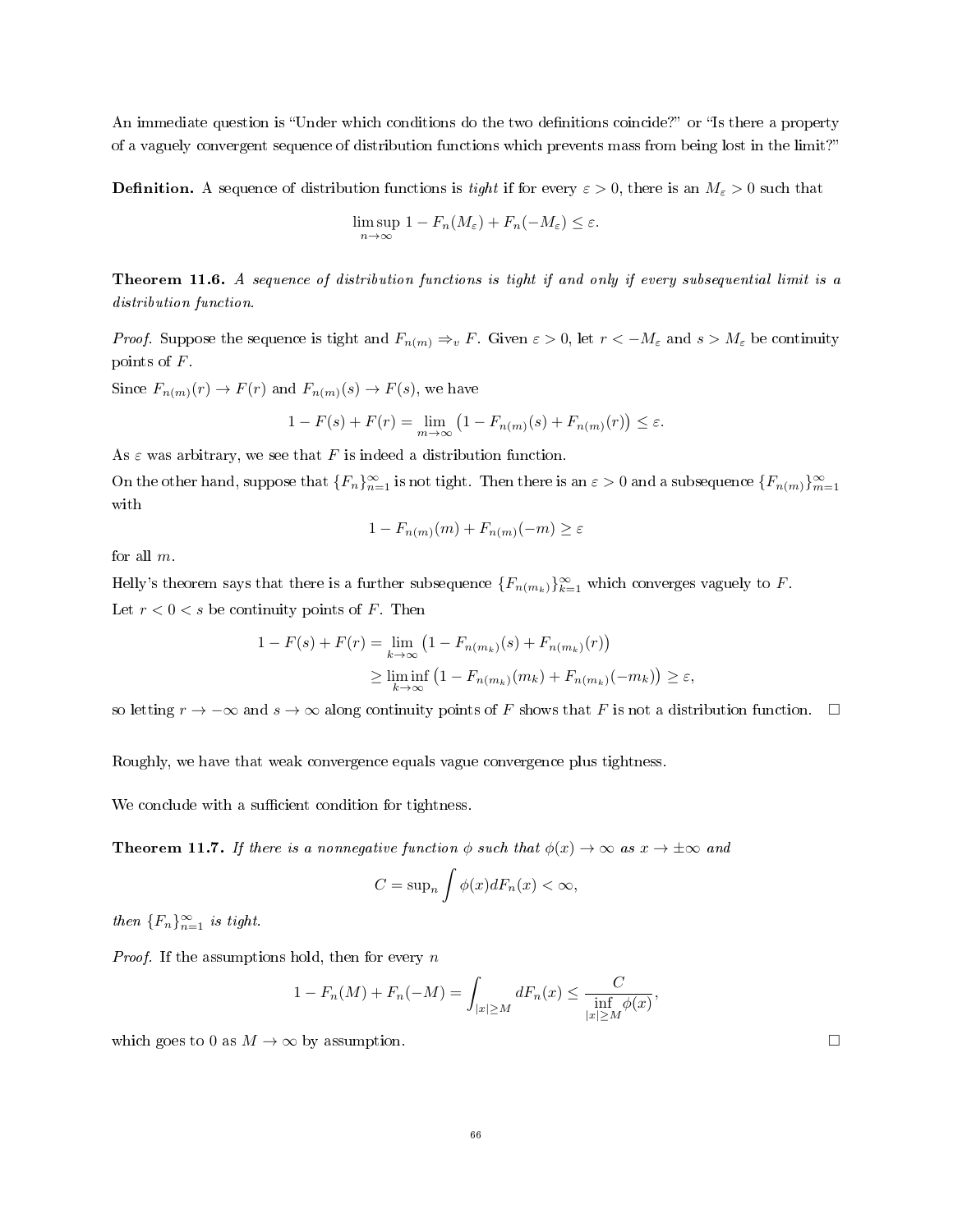### 12. CHARACTERISTIC FUNCTIONS

An extremely useful construct in probability (and the primary ingredient in the classical proofs of many central limit theorems) is the characteristic function of a random variable, which is essentially the (inverse) Fourier transform of its distribution.

**Definition.** The *characteristic function* of a random variable X is defined as  $\varphi(t) = E\left[e^{itX}\right]$ .

When confusion may arise, we will indicate the dependence on the random variable with a subscript.

Though we have restricted our attention to real-valued random variables thus far, no new theory is required since if Z is complex valued,  $E[Z] = E[Re(Z)] + iE[Im(Z)]$  provided that the expectations of the real and imaginary parts are well defined.

In the case of characteristic functions, Euler's formula gives  $e^{itX} = \cos(tX) + i\sin(tX)$ , and the sine and cosine functions are bounded and thus integrable against  $\mu_X$ .

(Note that we are still assuming that the underlying random variables are real-valued.)

Several properties of characteristic functions are immediate from the definition.

(1)  $\varphi(0) = E[1] = 1$ 

(2) 
$$
\varphi(-t) = E[\cos(-tX)] + iE[\sin(-tX)] = E[\cos(tX)] - iE[\sin(tX)] = \varphi(t)
$$

(3) 
$$
|\varphi(t)| = |E[e^{itX}]| \le E|e^{itX}| = 1
$$

(4)  $|\varphi(t+h) - \varphi(t)| \le E |e^{i(t+h)X} - e^{itX}| = E[|e^{itX}||e^{ihX} - 1|] = E[|e^{ihX} - 1|].$ Since the last term goes to zero as  $h \to 0$  (by the bounded convergence theorem).  $\varphi$  is uniformly continuous.

(5) 
$$
\varphi_{aX+b}(t) = E\left[e^{it(aX+b)}\right] = E\left[e^{i(at)X}e^{itb}\right] = e^{itb}\varphi_X(at)
$$

- (6)  $\varphi_{-X}(t) = \varphi_X(-t) = \overline{\varphi_X(t)}$  by 2 and 5
- (7) If  $X_1$  and  $X_2$  are independent, then

$$
\varphi_{X_1+X_2}(t) = E\left[e^{it(X_1+X_2)}\right] = E\left[e^{itX_1}e^{itX_2}\right] = E\left[e^{itX_1}\right]E\left[e^{itX_2}\right] = \varphi_{X_1}(t)\varphi_{X_2}(t).
$$

We now turn to some examples.

.

**Example 12.1** (Rademacher). If  $P(X = 1) = P(X = -1) = \frac{1}{2}$ , then its ch.f. is given by

$$
\varphi(t) = \frac{1}{2}e^{it} + \frac{1}{2}e^{-it} = \cos(t).
$$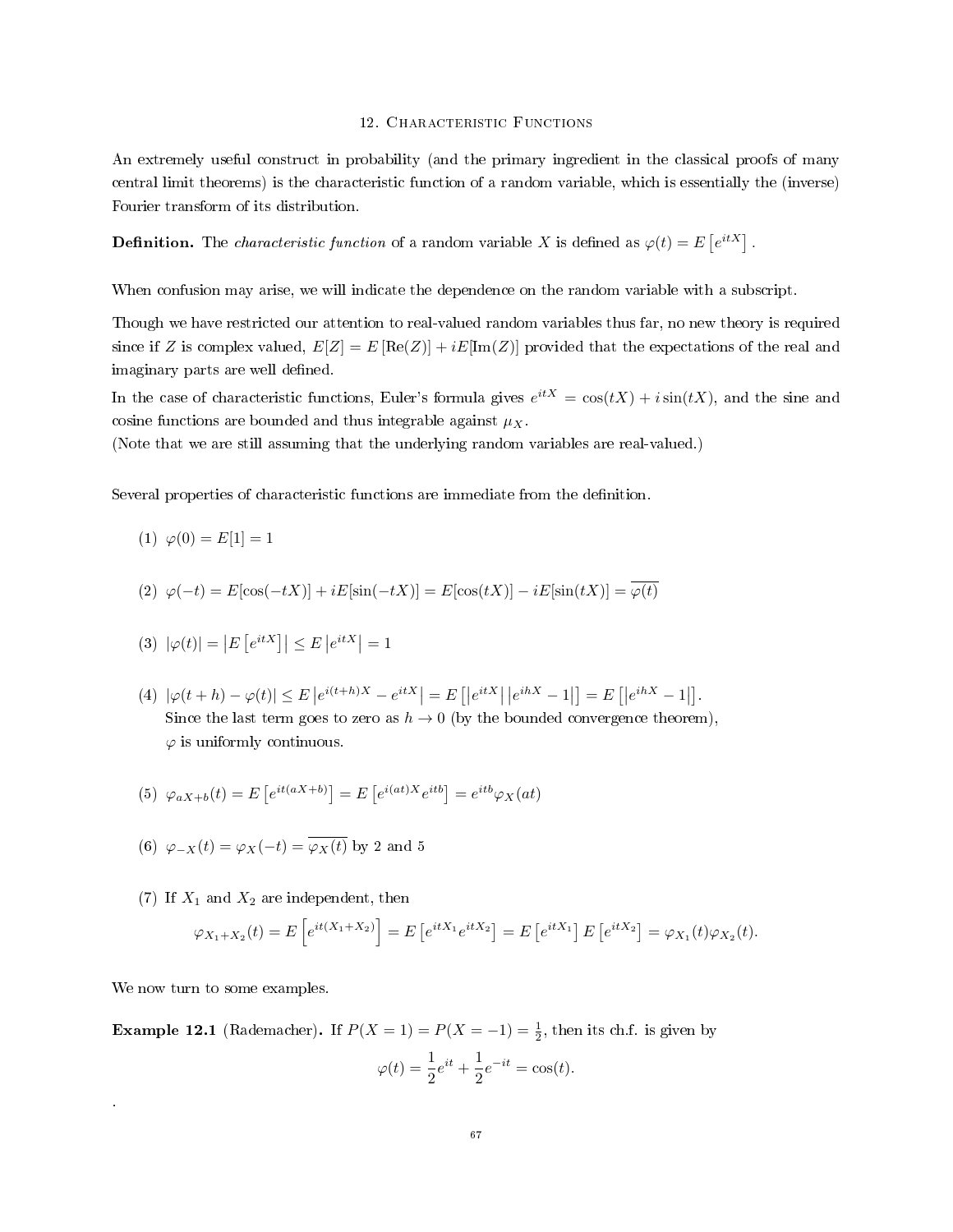**Example 12.2** (Poisson). If  $P(X = k) = e^{-\lambda} \frac{\lambda^k}{k!}$  $\frac{\lambda^{k}}{k!}$  for  $k = 0, 1, 2, ...,$  then its ch.f. is given by

$$
\varphi(t) = \sum_{k=0}^{\infty} e^{itk} e^{-\lambda} \frac{\lambda^k}{k!} = e^{-\lambda} \sum_{k=0}^{\infty} \frac{(\lambda e^{it})^k}{k!} = e^{-\lambda} e^{\lambda e^{it}} = e^{\lambda (e^{it} - 1)}.
$$

**Example 12.3** (Normal). If X has density  $f_X(x) = \frac{1}{\sqrt{2}}$  $\frac{1}{2\pi}e^{-\frac{x^2}{2}}$ , then its ch.f. is given by  $\varphi(t) = e^{-\frac{t^2}{2}}$ .

Naive derivation:

$$
\varphi(t) = \frac{1}{\sqrt{2\pi}} \int_{\mathbb{R}} e^{itx} e^{-\frac{x^2}{2}} dx = \frac{1}{\sqrt{2\pi}} \int_{\mathbb{R}} e^{-\frac{1}{2}[(x-it)^2 + t^2]} dx = e^{-\frac{t^2}{2}} \frac{1}{\sqrt{2\pi}} \int_{\mathbb{R}} e^{-\frac{(x-it)^2}{2}} dx = e^{-\frac{t^2}{2}}
$$

since  $\frac{1}{\sqrt{2}}$  $\frac{1}{2\pi}e^{-\frac{(x-it)^2}{2}}$  is the the density of a normal random variable with mean it and variance 1.

Formal proof:

Since  $\sin(tx)e^{-\frac{x^2}{2}}$  is odd and integrable,

$$
\varphi(t) = \frac{1}{\sqrt{2\pi}} \int_{\mathbb{R}} e^{itx} e^{-\frac{x^2}{2}} dx = \frac{1}{\sqrt{2\pi}} \int_{\mathbb{R}} \cos(tx) e^{-\frac{x^2}{2}} dx + \frac{i}{\sqrt{2\pi}} \int_{\mathbb{R}} \sin(tx) e^{-\frac{x^2}{2}} dx \n= \frac{1}{\sqrt{2\pi}} \int_{\mathbb{R}} \cos(tx) e^{-\frac{x^2}{2}} dx.
$$

Differentiating with respect to  $t$  (which can be justified using a DCT argument) gives

$$
\varphi'(t) = \frac{1}{\sqrt{2\pi}} \int_{\mathbb{R}} \frac{d}{dt} \cos(tx) e^{-\frac{x^2}{2}} dx = \frac{1}{\sqrt{2\pi}} \int_{\mathbb{R}} -x \sin(tx) e^{-\frac{x^2}{2}} dx
$$
  
=  $\frac{1}{\sqrt{2\pi}} \int_{\mathbb{R}} \sin(tx) \left(\frac{d}{dx} e^{-\frac{x^2}{2}}\right) dx = -\frac{1}{\sqrt{2\pi}} \int_{\mathbb{R}} t \cos(tx) e^{-\frac{x^2}{2}} dx = -t \varphi(t).$ 

It follows from the method of integrating factors that  $\frac{d}{dt}\left(e^{\frac{t^2}{2}}\varphi(t)\right) = 0$ , hence  $e^{\frac{t^2}{2}}\varphi(t) = e^{\frac{0^2}{2}}\varphi(0) = 1$ for all  $t$ .

**Example 12.4** (Exponential). If X is absolutely continuous with density  $f_X(x) = e^{-x}1_{[0,\infty)}(x)$ , then its ch.f. is given by

$$
\varphi(t) = \int_0^\infty e^{itx} e^{-x} dx = \int_0^\infty e^{(it-1)x} dx = \lim_{b \to \infty} \frac{1}{it-1} e^{(it-1)x} \Big|_0^b = \frac{1}{1-it}.
$$

Our next task is to show that the characteristic function uniquely determines the distribution. We first observe that

<span id="page-67-0"></span>**Proposition 12.1.** For all 
$$
T > 0
$$
,  $\left| \int_0^T \frac{\sin(t)}{t} dt - \frac{\pi}{2} \right| \leq \frac{T+1}{T^2}$ .

Proof. (Homework)

For all  $T > 0$  the function  $e^{-uv} \sin(u)$  is bounded in absolute value by  $e^{-uv}$ , which is integrable over  $R_T = \{(u, v) : 0 < u < T, v > 0\}$ , so it follows from Fubini's theorem that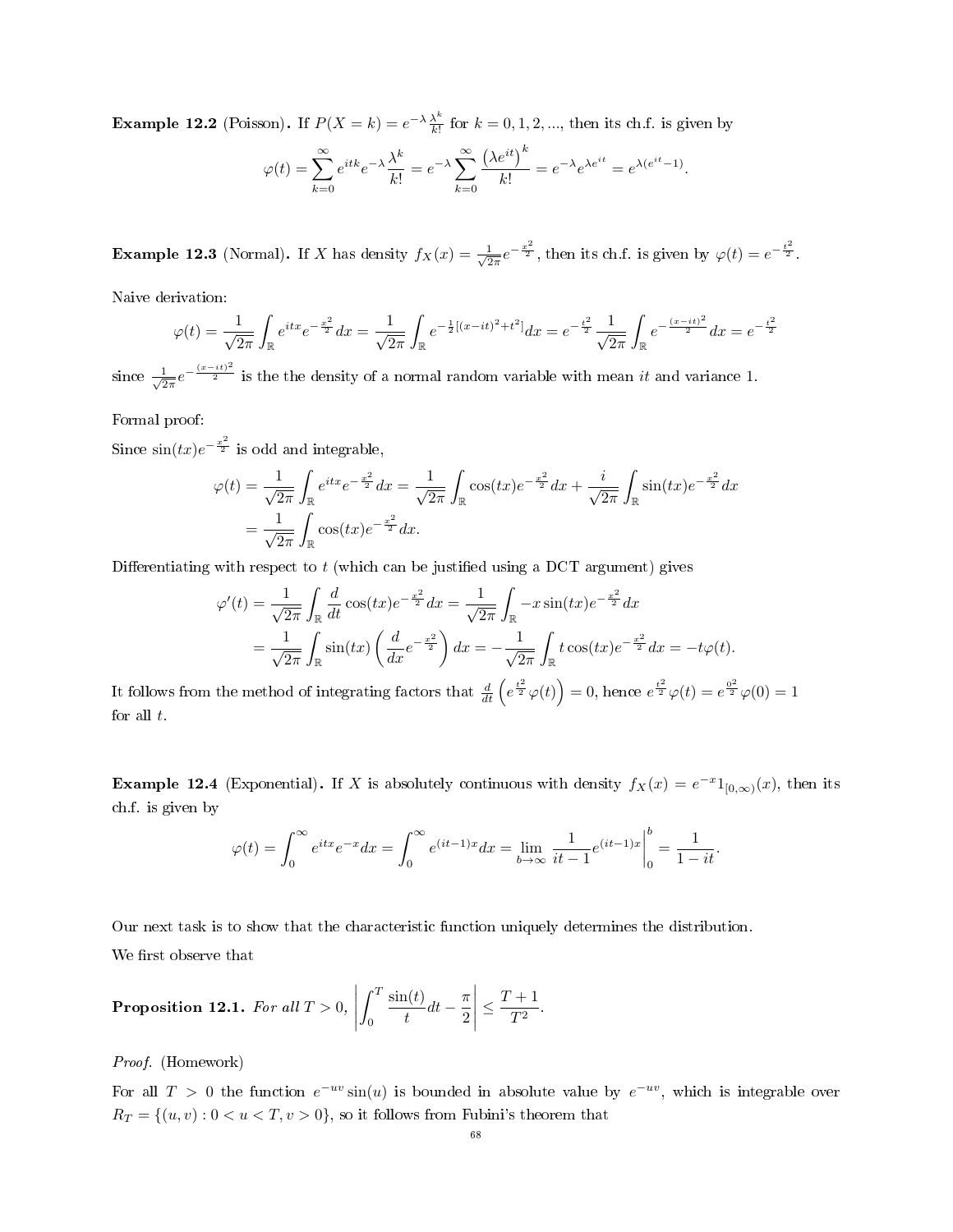$$
\int_0^T \frac{\sin(u)}{u} du = \int_0^T \left( \int_0^\infty e^{-uv} \sin(u) dv \right) du = \int_0^\infty \left( \int_0^T e^{-uv} \sin(u) du \right) dv
$$

$$
= \int_0^\infty \left[ -\frac{1}{1+v^2} e^{-uv} \left( \cos(u) + v \sin(u) \right) \Big|_{u=0}^{u=T} \right] dv
$$

$$
= \int_0^\infty \frac{dv}{1+v^2} - \cos(T) \int_0^\infty \frac{1}{1+v^2} e^{-Tv} dv - \sin(T) \int_0^\infty \frac{v}{1+v^2} e^{-Tv} dv.
$$

Since  $\int^{\infty}$ 0  $\frac{dv}{dt}$  $\frac{dv}{1+v^2} = \frac{\pi}{2}$  $\frac{\pi}{2}$ , we have

$$
\left| \int_0^T \frac{\sin(t)}{t} dt - \frac{\pi}{2} \right| = \left| \cos(T) \int_0^\infty \frac{1}{1 + v^2} e^{-Tv} dv + \sin(T) \int_0^\infty \frac{v}{1 + v^2} e^{-Tv} dv \right|
$$
  
\n
$$
\leq |\cos(T)| \int_0^\infty \left| \frac{1}{1 + v^2} \right| e^{-Tv} dv + |\sin(T)| \int_0^\infty \left| \frac{v}{1 + v^2} \right| e^{-Tv} dv
$$
  
\n
$$
\leq \int_0^\infty e^{-Tv} dv + \int_0^\infty ve^{-Tv} dv = \frac{T + 1}{T^2}.
$$

A little more calculus gives

<span id="page-68-0"></span>**Lemma 12.1.** For every 
$$
\theta \in \mathbb{R}
$$
,  $\lim_{T \to \infty} \int_{-T}^{T} \frac{\sin(\theta t)}{t} dt = \pi \operatorname{sgn}(\theta)$  where  $\operatorname{sgn}(\theta) = \begin{cases} -1, & \theta < 0 \\ 0, & \theta = 0 \\ 1, & \theta > 0 \end{cases}$ .

Proof. (Homework) Since  $\lim_{t\to 0}\frac{\sin(\theta t)}{t}$  $\frac{(\theta t)}{t} = \lim_{t \to 0} \frac{\theta \cos(\theta t)}{1}$  $\frac{s(\theta t)}{1} = \theta$ , it is easy to see that the integral  $\int_{-1}^{T}$  $-T$  $\sin(\theta t)$  $\frac{d}{dt}$  exists for all  $T > 0$ . Because  $\frac{\sin(\theta t)}{t}$  is even, it follows by u-substitution that

$$
\int_{-T}^{T} \frac{\sin(\theta t)}{t} dt = 2 \int_{0}^{T} \frac{\sin(\theta t)}{t} dt = 2 \int_{0}^{\theta T} \frac{\sin(u)}{u} du = 2\text{sgn}(\theta) \int_{0}^{|\theta|T} \frac{\sin(u)}{u} du.
$$
\n
$$
\int_{0}^{|\theta|T} \frac{\sin(u)}{u} du = \int_{0}^{\theta|T} \frac{\sin(u)}{u} du = \frac{\theta}{\theta} \int_{0}^{\theta|T} \frac{\sin(u)}{u} du.
$$

Proposition [12.1](#page-67-0) shows that  $\lim_{T\to\infty}\int_0^{|\theta|T}$  $\sin(u)$  $\frac{u(u)}{u}du = \frac{\pi}{2}$  $\frac{\pi}{2}$  for all  $\theta \neq 0$ , so, since  $\theta = 0$  implies that  $\int_0^{|\theta|T}$ 0  $\sin(u)$  $\frac{d(u)}{u}du=0$ for all  $T$ , we have

$$
\lim_{T \to \infty} \int_{-T}^{T} \frac{\sin(\theta t)}{t} dt = 2 \operatorname{sgn}(\theta) \lim_{T \to \infty} \int_{0}^{|\theta|T} \frac{\sin(u)}{u} du \to \pi \operatorname{sgn}(\theta)
$$

for all  $\theta \in \mathbb{R}$ .

With the previous result at our disposal, we are in a position to prove

<span id="page-68-1"></span>**Theorem 12.1** (Inversion Formula). Let  $\varphi(t) = \int e^{itx} d\mu(x)$  where  $\mu$  is a probability measure on  $(\mathbb{R}, \mathcal{B})$ . If  $a < b$ , then

$$
\lim_{T \to \infty} \frac{1}{2\pi} \int_{-T}^{T} \frac{e^{-ita} - e^{-itb}}{it} \varphi(t) dt = \mu((a, b)) + \frac{1}{2}\mu(\lbrace a, b \rbrace).
$$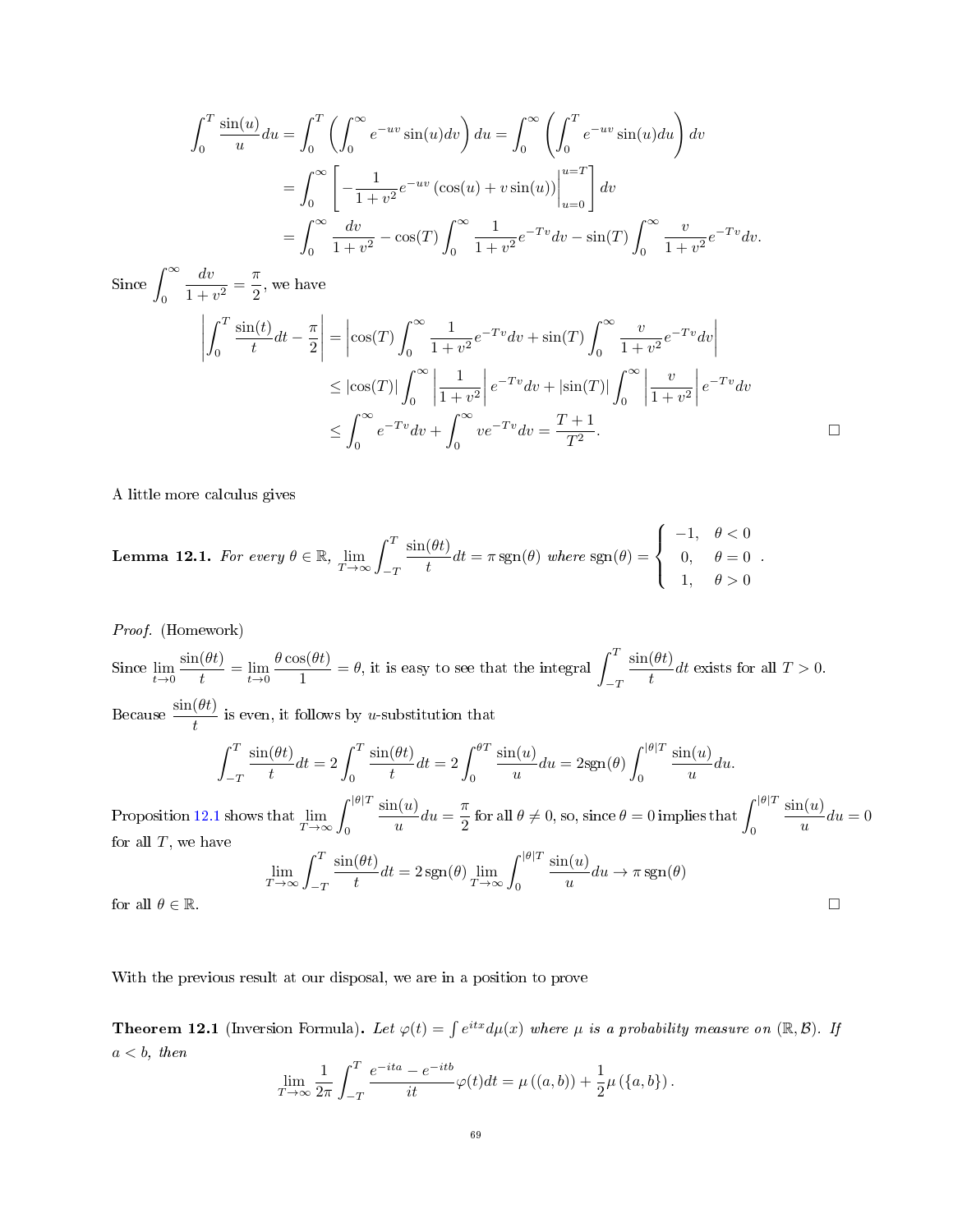Proof. We begin by noting that

(\*) 
$$
\left| \frac{e^{-ita} - e^{-itb}}{it} \right| = \left| \int_a^b e^{-ity} dy \right| \le \int_a^b \left| e^{-ity} \right| dy = b - a,
$$

so, since  $[-T, T]$  is finite and  $\mu$  is a probability measure, Fubini's theorem gives

$$
I_T = \int_{-T}^{T} \frac{e^{-ita} - e^{-itb}}{it} \varphi(t) dt = \int_{-T}^{T} \frac{e^{-ita} - e^{-itb}}{it} \left( \int_{\mathbb{R}} e^{itx} d\mu(x) \right) dt
$$
  
= 
$$
\int_{\mathbb{R}} \left( \int_{-T}^{T} \frac{e^{it(x-a)} - e^{it(x-b)}}{it} dt \right) d\mu(x).
$$

Now

$$
\frac{e^{it(x-a)} - e^{it(x-b)}}{it} = \frac{\sin(t(x-a)) - \sin(t(x-b))}{t} + i \frac{\cos(t(x-b)) - \cos(t(x-a))}{t},
$$

and it follows from  $(*)$  and the inequality  $|\text{Im}(z)| \leq |z|$  that  $\int_{-T}^{T}$  $cos(t(x-b)) - cos(t(x-a))$  $\frac{1}{t} \frac{\cos(t(x-a))}{\cos(t)} dt$  exists.

Thus, since  $\frac{\cos(t(x-b)) - \cos(t(x-a))}{t}$  is an odd function, we must have

$$
I_T = \int_{\mathbb{R}} \left( \int_{-T}^T \frac{e^{it(x-a)} - e^{it(x-b)}}{it} dt \right) d\mu(x)
$$
  
\n
$$
= \int_{\mathbb{R}} \left( \int_{-T}^T \frac{\sin(t(x-a)) - \sin(t(x-b))}{t} dt + i \int_{-T}^T \frac{\cos(t(x-b)) - \cos(t(x-a))}{t} dt \right) d\mu(x)
$$
  
\n
$$
= \int_{\mathbb{R}} \left( \int_{-T}^T \frac{\sin(t(x-a)) - \sin(t(x-b))}{t} dt \right) d\mu(x)
$$
  
\n
$$
= \int_{\mathbb{R}} \left( \int_{-T}^T \frac{\sin(t(x-a))}{t} dt - \int_{-T}^T \frac{\sin(t(x-b))}{t} dt \right) d\mu(x).
$$

Lemma [12.1](#page-68-0) shows that  $\left| \int_{-T}^{T}$  $sin(\theta t))$ Lemma [12.1](#page-68-0) shows that  $\left| \int_{-T}^{T} \frac{\sin(\theta t))}{t} dt \right|$  converges to the finite constant  $\pi$  as  $T \to \infty$ , so it follows from the bounded convergence theorem and Lemma 12.1 that

$$
\lim_{T \to \infty} I_T = \lim_{T \to \infty} \int_{\mathbb{R}} \left( \int_{-T}^T \frac{\sin(t(x-a))}{t} dt - \int_{-T}^T \frac{\sin(t(x-b))}{t} dt \right) d\mu(x)
$$

$$
= \int_{\mathbb{R}} \lim_{T \to \infty} \left( \int_{-T}^T \frac{\sin(t(x-a))}{t} dt - \int_{-T}^T \frac{\sin(t(x-b))}{t} dt \right) d\mu(x)
$$

$$
= \pi \int_{\mathbb{R}} \left[ \text{sgn}(x-a) - \text{sgn}(x-b) \right] d\mu(x).
$$

Since  $a < b$  by assumption, we have that  $sgn(x - a) - sgn(x - b) =$  $\sqrt{ }$  $\int$  $\overline{a}$ 0,  $x < a$  or  $x > b$ 1,  $x = a$  or  $x = b$ , 2,  $a < x < b$ thus

$$
\lim_{T \to \infty} \frac{1}{2\pi} \int_{-T}^{T} \frac{e^{-ita} - e^{-itb}}{it} \varphi(t) dt = \frac{1}{2\pi} \lim_{T \to \infty} I_T = \int_{\mathbb{R}} \frac{\text{sgn}(x - a) - \text{sgn}(x - b)}{2} d\mu(x)
$$

$$
= \int_{(-\infty, a) \cup (b, \infty)} 0 d\mu(x) + \int_{\{a, b\}} \frac{1}{2} d\mu(x) + \int_{(a, b)} 1 d\mu(x)
$$

$$
= \frac{1}{2} \mu (\{a, b\}) + \mu ((a, b)).
$$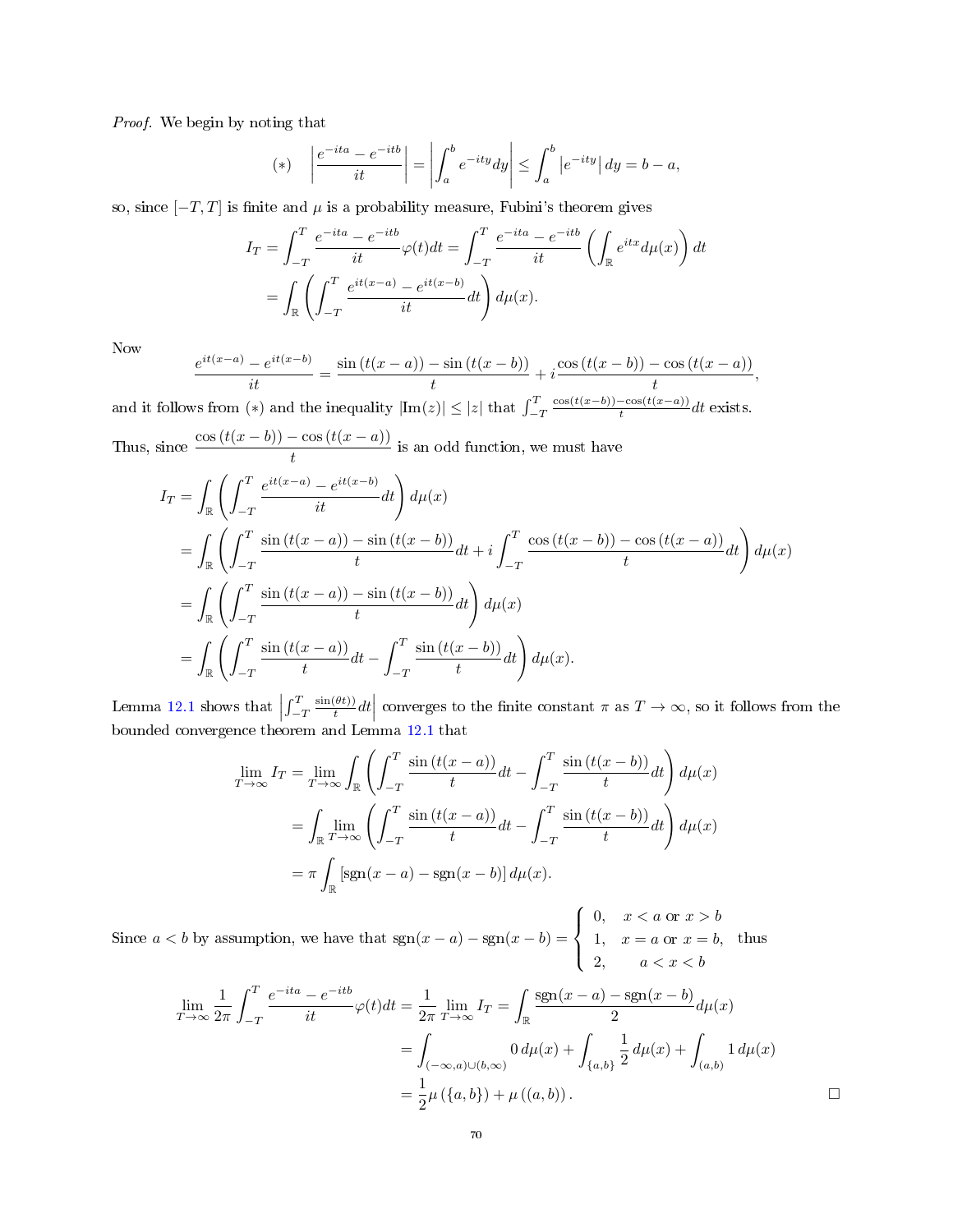*Remark.* Note that the *Cauchy principal value*  $\lim_{T \to \infty} \int_{-T}^{T}$  $f(x)dx$  is not necessarily the same as

$$
\int_{-\infty}^{\infty} f(x)dx := \lim_{\substack{b \to \infty \\ a \to -\infty}} \int_{a}^{b} f(x)dx.
$$

For example,  $\lim_{a \to \infty} \int_{-a}^{a}$  $2x$  $\frac{2x}{1+x^2}dx=0$  since the integrand is odd, but

$$
\lim_{a \to \infty} \int_{-2a}^{a} \frac{2x}{1+x^2} dx = \lim_{a \to \infty} \log (1+x^2) \Big|_{-2a}^{a} = \lim_{a \to \infty} \log \left( \frac{1+a^2}{1+4a^2} \right) = -\log(4),
$$

so the improper Riemann integral  $\int^\infty$ −∞  $2x$  $\frac{2x}{1+x^2}dx$  is not defined.

Of course, since  $\Big|$  $2x$  $1 + x^2$  $\approx \frac{2}{|x|}$  $\frac{2}{|x|}$  for large  $|x|, \int_{-\infty}^{\infty}$ −∞  $2x$  $\frac{2\pi}{1+x^2}dx$  is not defined as a Lebesgue integral either.

It is left as a homework exercise to imitate the proof of Theorem [12.1](#page-68-1) to obtain

<span id="page-70-0"></span>Theorem 12.2. Under the assumptions of Theorem [12.1,](#page-68-1)

$$
\mu({a}) = \lim_{T \to \infty} \frac{1}{2T} \int_{-T}^{T} e^{-ita} \varphi(t) dt.
$$

Combining Theorems  $12.1$  and  $12.2$ , and noting that a Borel measure is specified by its values on open intervals (by a  $\pi - \lambda$  argument), shows that probability distributions are uniquely determined by their characteristic functions.

To prove our next big result, we need the following bound on the tail probabilities of a distribution in terms of its characteristic function.

<span id="page-70-1"></span>**Lemma 12.2.** If  $\varphi$  is the characteristic function corresponding to the distribution  $\mu$ , then for all  $u > 0$ ,

$$
\mu\left(\left\{x: |x| > \frac{2}{u}\right\}\right) \leq u^{-1} \int_{-u}^{u} (1 - \varphi(t)) dt.
$$

Proof. It follows from the parity of the sine and cosine functions that

$$
\int_{-u}^{u} (1 - e^{itx}) dt = 2u - \int_{-u}^{u} (\cos(tx) + i \sin(tx)) dt = 2\left(u - \frac{\sin(ux)}{x}\right).
$$

Dividing by u, integrating against  $d\mu(x)$ , and appealing to Fubini gives

$$
u^{-1} \int_{-u}^{u} (1 - \varphi(t)) dt = u^{-1} \int \left( \int_{-u}^{u} 1 - e^{itx} dt \right) d\mu(x) = 2 \int \left( 1 - \frac{\sin(ux)}{ux} \right) d\mu(x).
$$

Since  $|\sin(y)| = \left|\int_0^y \cos(x) dx\right| \le |y|$  for all y, we see that the integrand on the right is nonnegative, so we have

$$
u^{-1} \int_{-u}^{u} (1 - \varphi(t)) dt = 2 \int \left( 1 - \frac{\sin(ux)}{ux} \right) d\mu(x) \ge 2 \int_{|x| > \frac{2}{u}} \left( 1 - \frac{\sin(ux)}{ux} \right) d\mu(x)
$$
  
 
$$
\ge 2 \int_{|x| > \frac{2}{u}} \left( 1 - \frac{1}{|ux|} \right) d\mu(x) \ge \mu \left( \left\{ x : |x| > \frac{2}{u} \right\} \right).
$$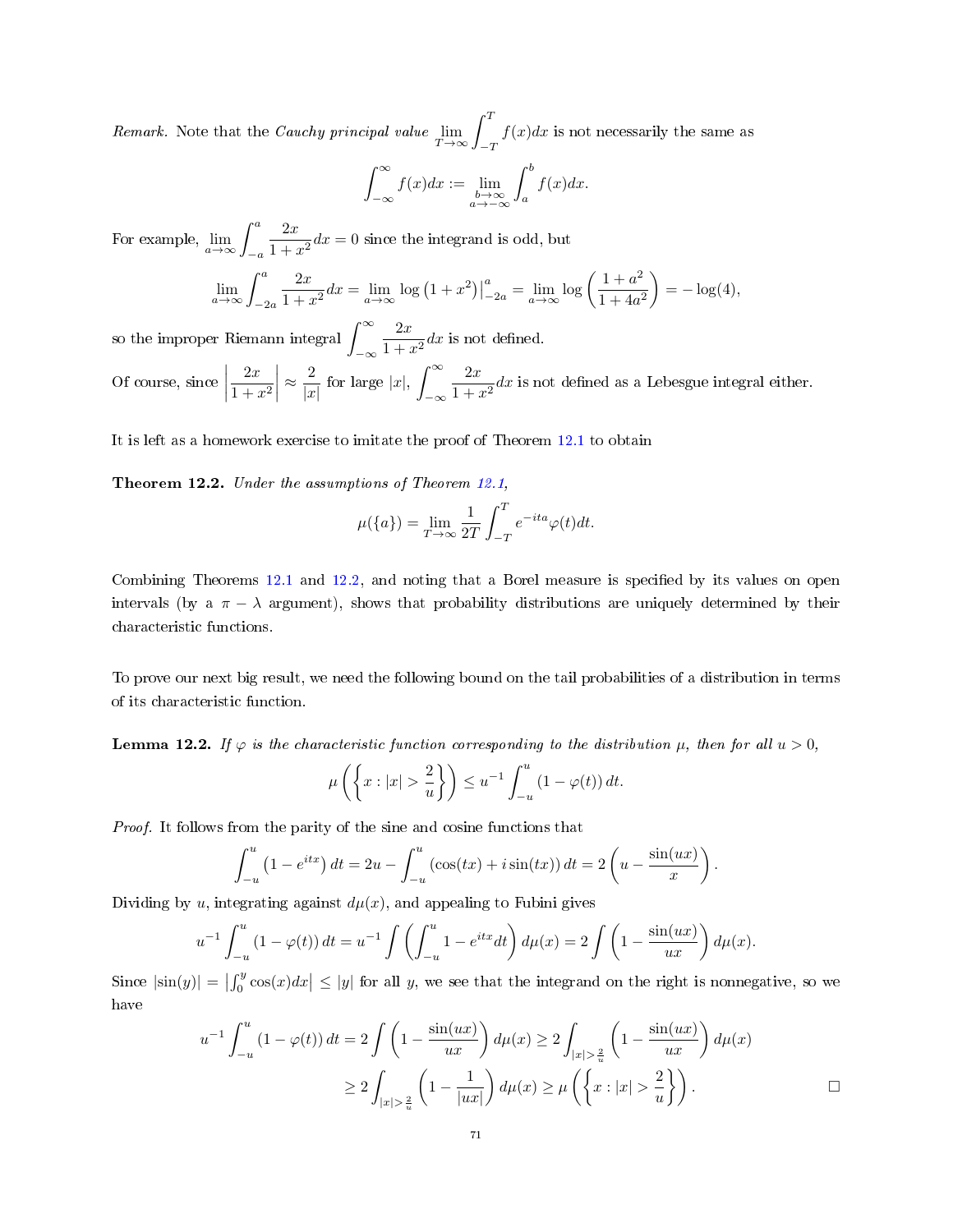We are now able to take our next major step toward proving the central limit theorem by relating weak convergence to the convergence of the corresponding characteristic functions.

<span id="page-71-0"></span>**Theorem 12.3** (Continuity Theorem). Let  $\mu_n$ ,  $1 \leq n \leq \infty$ , be probability distributions with characteristic functions  $\varphi_n(t) = \int_{\mathbb{R}} e^{itx} d\mu_n(x)$ .

(i) If  $\mu_n \Rightarrow \mu_\infty$ , then  $\varphi_n(t) \to \varphi_\infty(t)$  for all  $t \in \mathbb{R}$ .

(ii) If  $\varphi_n(t)$  converges pointwise to a limit  $\varphi(t)$  that is continuous at  $t = 0$ , then the sequence  $\{\mu_n\}$ is tight and converges weakly to the distribution  $\mu$  with characteristic function  $\varphi(t)$ .

# Proof.

For (i), note that since  $e^{itx}$  is bounded and continuous, if  $\mu_n \Rightarrow \mu_\infty$ , then it follows from Theorem [11.2](#page-61-0) that  $\varphi_n(t) \to \varphi_\infty(t)$ .

For  $(ii)$ , we observe that

$$
u^{-1} \int_{-u}^{u} (1 - \varphi(t)) dt \le 2 \sup\{1 - \varphi(t) : |t| \le u\} \to 0 \text{ as } u \to 0
$$

since  $\varphi$  is continuous at 0 and thus  $\lim_{t\to 0} \varphi(t) = \varphi(0) = 1$ .

It follows that for any  $\varepsilon > 0$ , there is a  $v > 0$  such that

$$
v^{-1}\int_{-v}^{v}\left(1-\varphi(t)\right)dt<\frac{\varepsilon}{2}.
$$

Because  $|1 - \varphi(t)| \le 2$  and  $\varphi_n(t) \to \varphi(t)$  for all t, the bounded convergence theorem shows that there is an  $N \in \mathbb{N}$  such that

$$
\left|v^{-1}\int_{-v}^{v}\left(1-\varphi_n(t)\right)dt-v^{-1}\int_{-v}^{v}\left(1-\varphi(t)\right)dt\right|<\frac{\varepsilon}{2}
$$

whenever  $n > N$ .

The last two observations and Lemma [12.2](#page-70-1) show that

$$
\mu_n\left(\left\{x: |x| > \frac{2}{v}\right\}\right) \le v^{-1} \int_{-v}^v (1 - \varphi_n(t)) dt < \varepsilon
$$

for all  $n \geq N$ , so, since  $\varepsilon$  was arbitrary, it follows that  $\{\mu_n\}_{n=1}^{\infty}$  is tight.

Now let  $\{\mu_{n_m}\}_{m=1}^{\infty}$  be any subsequence. Tightness and Theorems [11.5](#page-63-0) and [11.6](#page-65-0) imply that there is a further subsequence which converges weakly to some probability measure  $\mu_{\infty}$ .

It then follows from part  $(i)$  that the corresponding characteristic functions converge pointwise to the characteristic function of  $\mu_{\infty}$ .

Because  $\varphi_n(t) \to \varphi(t)$  for all t and characteristic functions uniquely characterize distributions, it must be the case that  $\mu_{\infty} = \mu$ .

Therefore, every subsequence of  $\{\mu_n\}_{n=1}^{\infty}$  has a further subsequence which converges weakly – that is, in the weak-\* topology – to  $\mu$ , so Lemma [8.2](#page-45-0) shows that  $\mu_n \Rightarrow \mu$ .

The crux of the proof of the nontrivial part of Theorem [12.3](#page-71-0) was establishing tightness of the sequence  $\{\mu_n\}$ , and this is where we used the assumption that the limiting characteristic function is continuous at 0.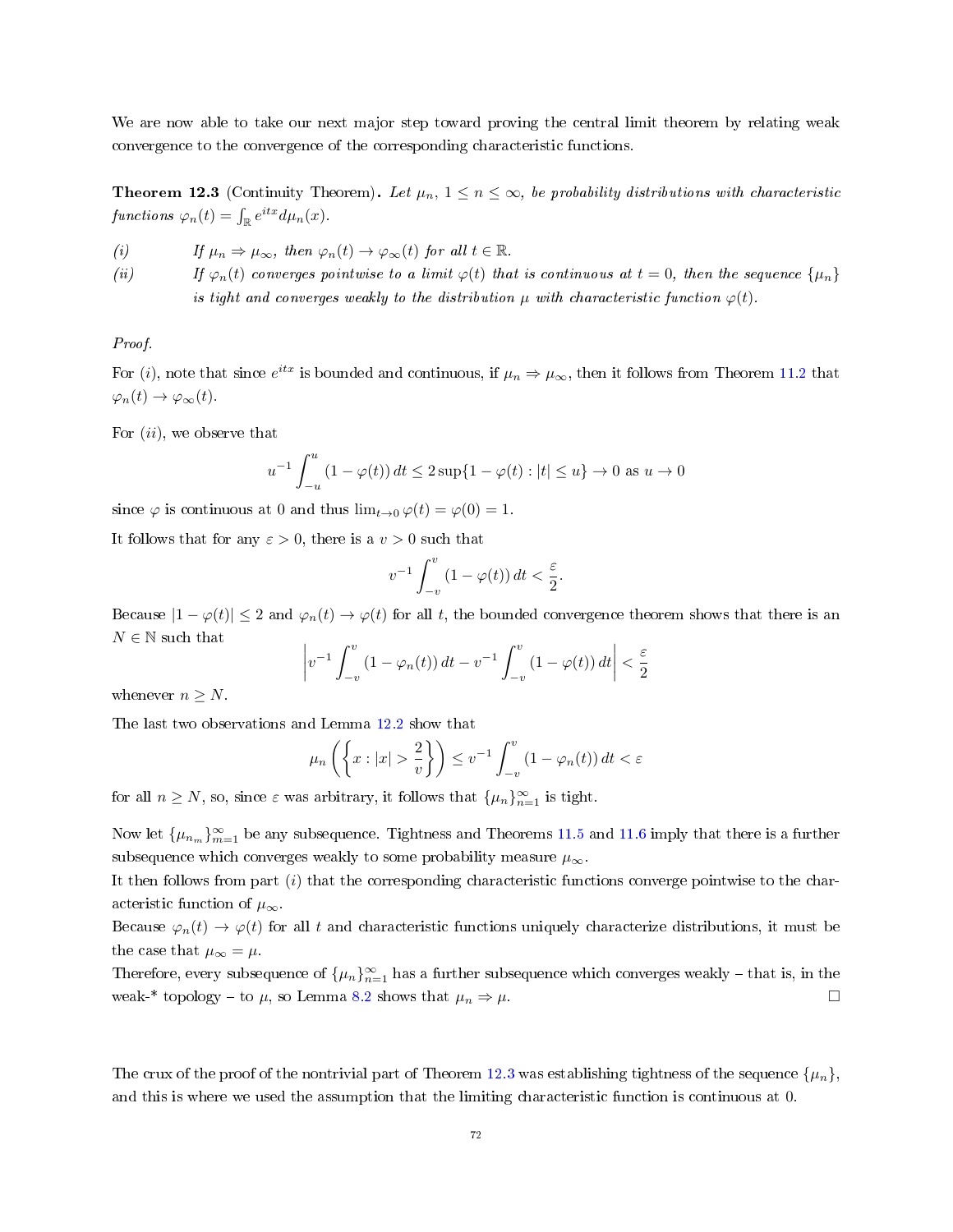As an illustration of how weak convergence may fail without the continuity assumption, consider the case  $\mu_n = N(0, n)$ . Then  $\mu_n$  has ch.f.

$$
\varphi_n(t) = e^{-\frac{nt^2}{2}} \to \begin{cases} 0, & t \neq 0 \\ 1, & t = 0 \end{cases}
$$

which is discontinuous at 0. To see that  $\mu_n$  has no weak limit, observe that for any  $x \in \mathbb{R}$ ,

$$
\mu_n\left((-\infty,x]\right) = \frac{1}{\sqrt{2\pi n}} \int_{-\infty}^x e^{-\frac{t^2}{2n}} dt = \frac{1}{\sqrt{2\pi}} \int_{-\infty}^{\frac{x}{\sqrt{n}}} e^{-\frac{s^2}{2}} ds \to \frac{1}{\sqrt{2\pi}} \int_{-\infty}^0 e^{-\frac{s^2}{2}} ds = \frac{1}{2}.
$$

We turn next to the problem of representing characteristic functions as power series with explicit remainders. To start, we have

<span id="page-72-0"></span>**Theorem 12.4.** If  $E\left[|X|^n\right]<\infty$ , then the characteristic function  $\varphi$  of X has a continuous derivative of order n given by

$$
\varphi^{(n)}(t) = \int (ix)^n e^{itx} d\mu(x).
$$

Proof. (Homework)

Argue by induction and justify differentiating under the integral with the DCT or some applicable corollary thereof.  $\Box$ 

It follows from Theorem [12.4](#page-72-0) that if  $E[|X|^n] < \infty$ , then  $\varphi^{(n)}(0) = \int (ix)^n d\mu(x) = i^n E[X^n]$ .

The above observation combined with Taylor's theorem shows that if X has finite absolute  $n^{\text{th}}$  moment, then

$$
\varphi(t) = \sum_{k=0}^{n} \frac{\varphi^{(k)}(0)}{k!} t^{k} + r_{n}(t)t^{n} = \sum_{k=0}^{n} \frac{(it)^{k}}{k!} E\left[X^{k}\right] + r_{n}(t)t^{n}.
$$

where the *Peano remainder*  $r_n(t) \to 0$  as  $t \to 0$ .

In particular, we have

<span id="page-72-1"></span>Corollary 12.1. If X has mean 0 and finite variance  $\sigma^2$ , then

$$
\varphi(t) = 1 + itE[X] - \frac{t^2}{2}E[X^2] + r_2(t)t^2 = 1 - \frac{1}{2}\sigma^2 t^2 + o(t^2)
$$

where  $o(t^2)$  denotes a quantity which, when divided by  $t^2$ , tends to 0 as  $t \to 0$ .

Remark. To verify the statement of Taylor's theorem given above, set

$$
P_n(t) = \sum_{k=0}^n \frac{\varphi^{(k)}(0)}{k!} t^k = \varphi(0) + \varphi'(0)t + \dots + \frac{\varphi^{(n)}(0)}{n!} t^n, \quad r_n(t) = \begin{cases} \frac{\varphi(t) - P_n(t)}{t^n}, & t \neq 0 \\ 0, & t = 0 \end{cases}
$$

.

Then one needs only to prove that  $\lim_{t\to 0} r_n(t) = 0$ .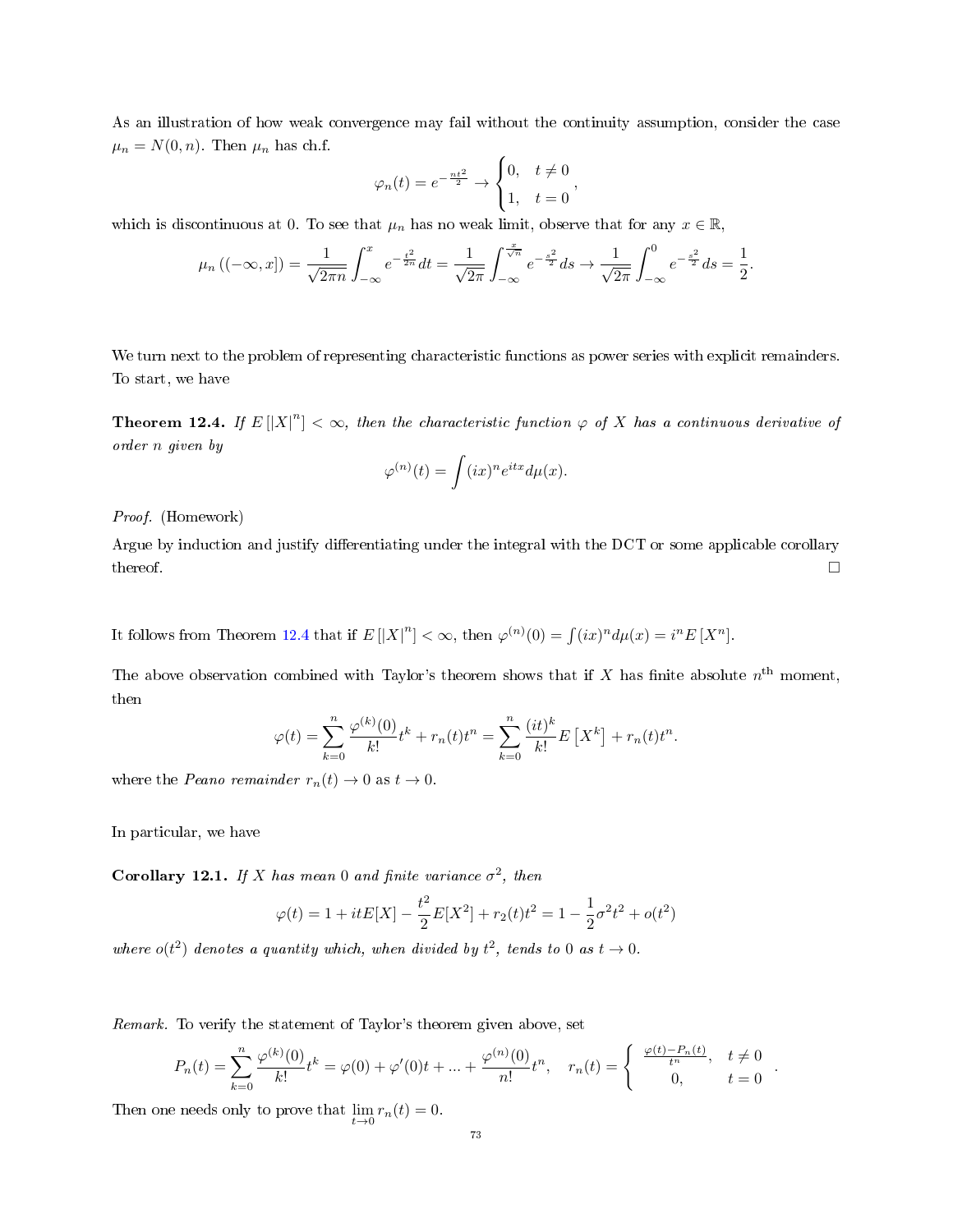Applying L'Hospital's theorem  $n - 1$  times gives

$$
\lim_{t \to 0} r_n(t) = \lim_{t \to 0} \frac{\varphi(t) - P_n(t)}{t^k} = \lim_{t \to 0} \frac{\frac{d}{dt} [\varphi(t) - P_n(t)]}{\frac{d}{dt} t^k}
$$
\n
$$
= \dots = \lim_{t \to 0} \frac{\frac{d^{n-1}}{dt^{n-1}} [\varphi(t) - P_n(t)]}{\frac{d^{n-1}}{dt^{n-1}} t^n} = \lim_{t \to 0} \frac{\varphi^{(n-1)}(t) - \varphi^{(n-1)}(0) - t\varphi^{(n)}(0)}{n!t}
$$
\n
$$
= \frac{1}{n!} \left[ \lim_{t \to 0} \frac{\varphi^{(n-1)}(t) - \varphi^{(n-1)}(0)}{t} - \varphi^{(n)}(0) \right] = \frac{1}{n!} \left[ \varphi^{(n)}(0) - \varphi^{(n)}(0) \right] = 0.
$$

Corollary [12.1](#page-72-1) is enough to get the classical central limit theorem for i.i.d. sequences, but when we consider the Lindeberg-Feller CLT for triangular arrays, we will need a little better control on the error term. With this end in mind, we prove

<span id="page-73-0"></span>**Lemma 12.3.** 
$$
\left| e^{ix} - \sum_{k=0}^{n} \frac{(ix)^k}{k!} \right| \le \min \left\{ \frac{|x|^{n+1}}{(n+1)!}, \frac{2|x|^n}{n!} \right\}
$$

Proof. Integrating by parts gives

$$
\int_0^x (x-s)^n e^{is} ds = \int_0^x \left[ \frac{d}{ds} \left( -\frac{(x-s)^{n+1}}{n+1} \right) \right] e^{is} ds = \frac{x^{n+1}}{n+1} + \frac{i}{n+1} \int_0^x (x-s)^{n+1} e^{is} ds.
$$

Taking  $n = 0$  shows that

$$
\frac{e^{ix} - 1}{i} = \int_0^x e^{is} ds = x + i \int_0^x (x - s)e^{is} ds
$$

and thus

$$
e^{ix} = 1 + ix + i^2 \int_0^x (x - s)e^{is} ds.
$$

If we assume that

$$
e^{ix} = \sum_{k=0}^{n} \frac{(ix)^k}{k!} + \frac{i^{n+1}}{n!} \int_0^x (x-s)^n e^{is},
$$

then we get

$$
e^{ix} = \sum_{k=0}^{n} \frac{(ix)^k}{k!} + \frac{i^{n+1}}{n!} \int_0^x (x-s)^n e^{is}
$$
  
= 
$$
\sum_{k=0}^{n} \frac{(ix)^k}{k!} + \frac{i^{n+1}}{n!} \left( \frac{x^{n+1}}{n+1} + \frac{i}{n+1} \int_0^x (x-s)^{n+1} e^{is} ds \right)
$$
  
= 
$$
\sum_{k=0}^{n+1} \frac{(ix)^k}{k!} + \frac{i^{(n+1)+1}}{(n+1)!} \int_0^x (x-s)^{n+1} e^{is} ds,
$$

so it follows from the principle of induction that

$$
e^{ix} - \sum_{k=0}^{n} \frac{(ix)^k}{k!} = \frac{i^{n+1}}{n!} \int_0^x (x-s)^n e^{is} ds
$$

for all  $n = 0, 1, 2, ...$ 

We will be done if we can show that the modulus of the right hand side is bounded above by both  $\frac{|x|^{n+1}}{(n+1)!}$  and  $\frac{2|x|^n}{n!}$  $rac{|w|}{n!}$ .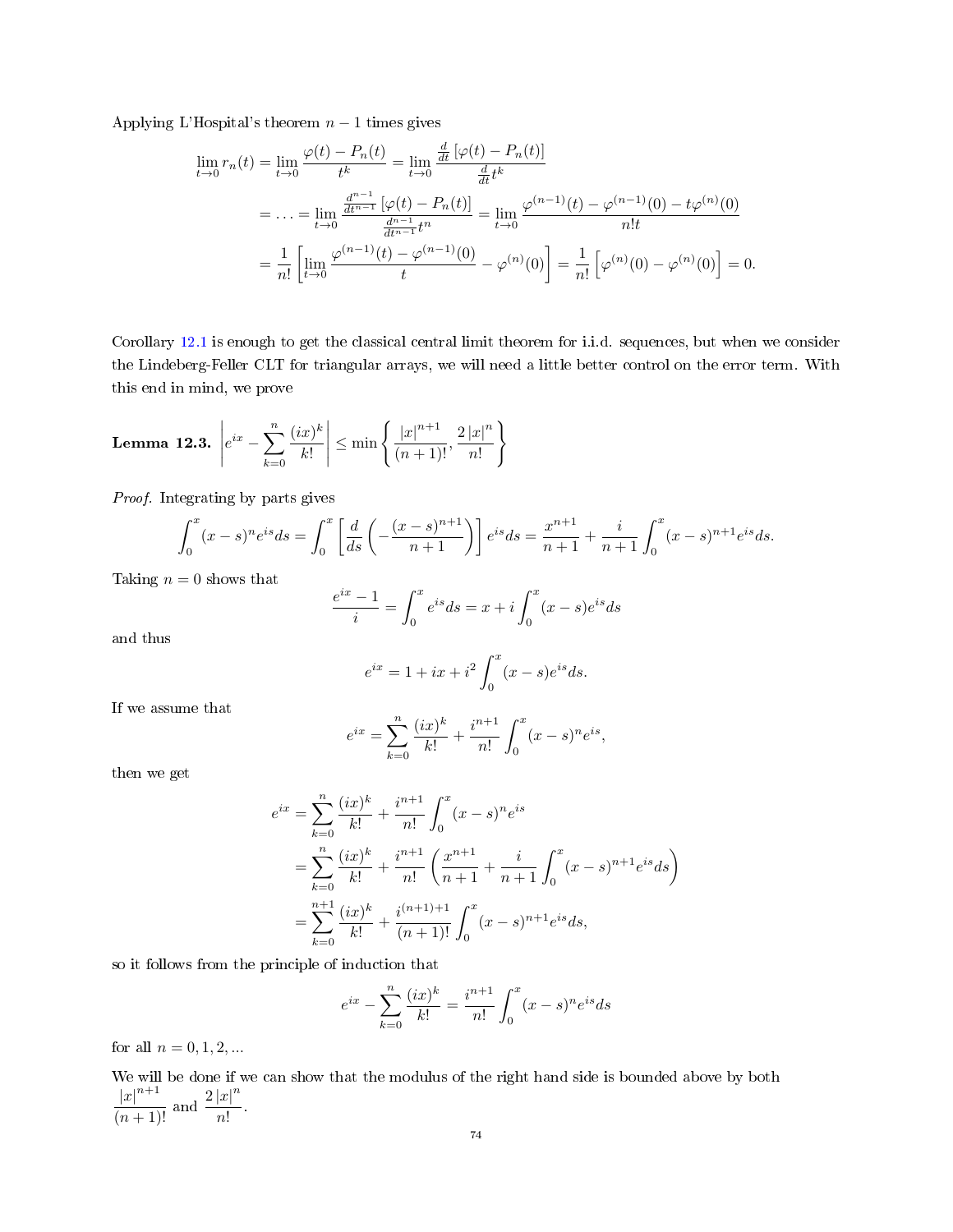In the first case we have

$$
\frac{i^{n+1}}{n!} \int_0^x (x-s)^n e^{is} ds \le \frac{1}{n!} \int_0^{|x|} |(x-s)^n e^{is}| ds \le \frac{1}{n!} \int_0^{|x|} s^n ds = \frac{|x|^{n+1}}{(n+1)!}.
$$

ļ For the second case, note that

 

$$
\frac{i^{n+1}}{n!} \int_0^x (x-s)^n e^{is} ds = \frac{i^n}{(n-1)!} \int_0^x \frac{(x-s)^n}{n} \left[ \frac{d}{ds} e^{is} \right] ds
$$
  

$$
= \frac{i^n}{(n-1)!} \left[ -\frac{x^n}{n} + \int_0^x (x-s)^{n-1} e^{is} ds \right]
$$
  

$$
= \frac{i^n}{(n-1)!} \left[ -\int_0^x (x-s)^{n-1} ds + \int_0^x (x-s)^{n-1} e^{is} ds \right]
$$
  

$$
= \frac{i^n}{(n-1)!} \int_0^x (x-s)^{n-1} (e^{is} - 1) ds,
$$

hence

$$
\left|\frac{i^{n+1}}{n!} \int_0^x (x-s)^n e^{is} ds\right| \le \frac{1}{(n-1)!} \int_0^{|x|} |x-s|^{n-1} (|e^{is}|+1) ds
$$

$$
= \frac{2}{(n-1)!} \int_0^{|x|} s^{n-1} ds = \frac{2 |x|^n}{n!}.
$$

Observe that the upper bound  $\frac{|x|^{n+1}}{(n+1)!}$  is better for small values of |x|, while the bound  $\frac{2|x|^n}{n!}$  $\frac{a}{n!}$  is better for  $|x| > 2(n+1)$ .

Applying Lemma [12.3](#page-73-0) to  $x = tX$  and taking expected values gives

# <span id="page-74-0"></span>Corollary 12.2.

$$
\left|\varphi(t) - \sum_{k=0}^{n} \frac{(it)^k}{k!} E[X^k]\right| = \left| E\left[e^{itX} - \sum_{k=0}^{n} \frac{(itX)^k}{k!}\right] \right|
$$
  

$$
\leq E \left| e^{itX} - \sum_{k=0}^{n} \frac{(itX)^k}{k!} \right| \leq E \left[\min\left\{ \frac{|tX|^{n+1}}{(n+1)!}, \frac{2|tX|^n}{n!} \right\} \right].
$$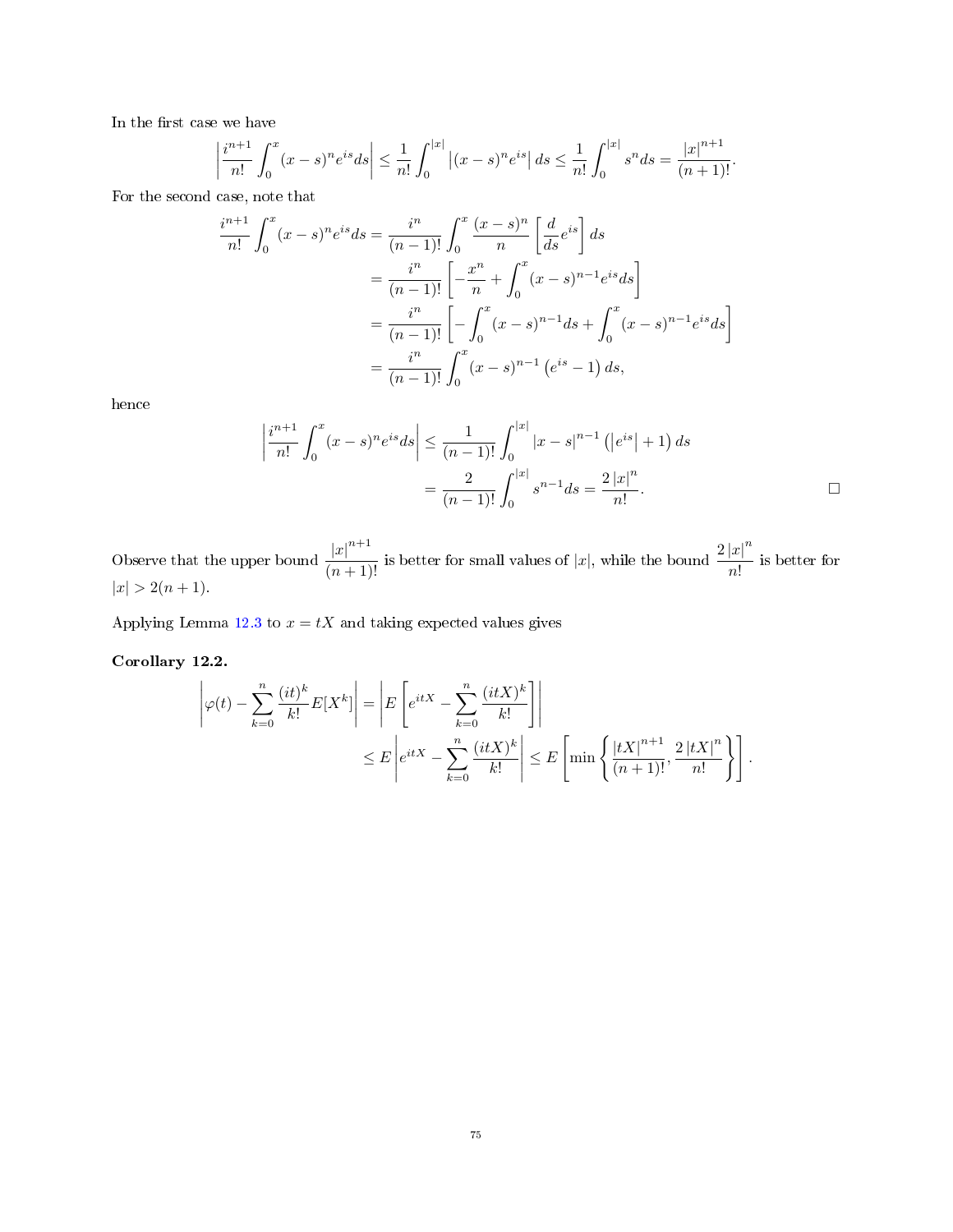### 13. CENTRAL LIMIT THEOREMS

We are almost ready to prove the central limit theorem for i.i.d. sequences, but first we need a few more elementary facts.

<span id="page-75-0"></span>**Lemma 13.1.** Let  $z_1, ..., z_n$  and  $w_1, ..., w_n$  be complex numbers, each having modulus at most  $\theta$ . Then

$$
\left| \prod_{k=1}^{n} z_k - \prod_{k=1}^{n} w_k \right| \leq \theta^{n-1} \sum_{k=1}^{n} |z_k - w_k|.
$$

*Proof.* The inequality holds trivially for  $n = 1$ .

Now assume that it is true for  $1 \leq m < n$ . Then

$$
\left| \prod_{k=1}^{n} z_{k} - \prod_{k=1}^{n} w_{k} \right| \leq \left| z_{1} \prod_{k=2}^{n} z_{k} - z_{1} \prod_{k=2}^{n} w_{k} \right| + \left| z_{1} \prod_{k=2}^{n} w_{k} - w_{1} \prod_{k=2}^{n} w_{k} \right|
$$
  

$$
\leq \theta \left| \prod_{k=2}^{n} z_{k} - \prod_{k=2}^{n} w_{k} \right| + |z_{1} - w_{1}| \theta^{n-1}
$$
  

$$
\leq \theta \cdot \theta^{n-2} \sum_{k=2}^{n} |z_{k} - w_{k}| + \theta^{n-1} |z_{1} - w_{1}| = \theta^{n-1} \sum_{k=1}^{n} |z_{k} - w_{k}|
$$

and the result follows by the principle of induction.

<span id="page-75-1"></span>**Lemma 13.2.** If  $z \in \mathbb{C}$  has  $|z| \leq 1$ , then  $|e^z - (1+z)| \leq |z|^2$ .

*Proof.* Expanding the analytic function  $e^z$  in a power series about 0 gives

$$
|e^{z} - (1 + z)| = \left| \sum_{k=2}^{\infty} \frac{z^{k}}{k!} \right| \le \sum_{k=2}^{\infty} \frac{|z|^{k}}{k!}
$$
  
=  $|z|^{2} \sum_{k=2}^{\infty} \frac{|z|^{k-2}}{k!} \le |z|^{2} \sum_{k=1}^{\infty} \frac{1}{2^{k}} = |z|^{2}.$ 

<span id="page-75-2"></span>**Theorem 13.1.** If  ${c_n}_{n=1}^{\infty}$  is a sequence of complex numbers which converges to c, then

$$
\lim_{n \to \infty} \left( 1 + \frac{c_n}{n} \right)^n = e^c.
$$

*Proof.* Choose *n* large enough that  $|c_n| < 2 |c|$  and  $\frac{|c_n|}{n} \leq 1$ . Then  $\left|1 + \frac{c_n}{n}\right| \leq 1 + \frac{|c_n|}{n} \leq e^{\frac{|c_n|}{n}} \leq e^{\frac{2|c|}{n}}$ , so taking  $z_m = 1 + \frac{c_n}{n}$ ,  $w_m = e^{\frac{c_n}{n}}$ ,  $\theta = e^{\frac{2|c|}{n}}$  in the statement of Lemma [13.1](#page-75-0) and then appealing to Lemma [13.2](#page-75-1) gives

$$
\left| \left( 1 + \frac{c_n}{n} \right)^n - e^{c_n} \right| \leq \left( e^{\frac{2|c|}{n}} \right)^{n-1} n \left| e^{\frac{c_n}{n}} - \left( 1 + \frac{c_n}{n} \right) \right| \leq e^{2|c| \frac{n-1}{n}} n \left( \frac{c_n}{n} \right)^2
$$

$$
\leq e^{2|c|} n \frac{4|c|^2}{n^2} = \frac{4|c|^2 e^{2|c|}}{n} \to 0,
$$

hence

$$
\left| \left( 1 + \frac{c_n}{n} \right)^n - e^c \right| \le \left| \left( 1 + \frac{c_n}{n} \right)^n - e^{c_n} \right| + |e^{c_n} - e^c| \to 0.
$$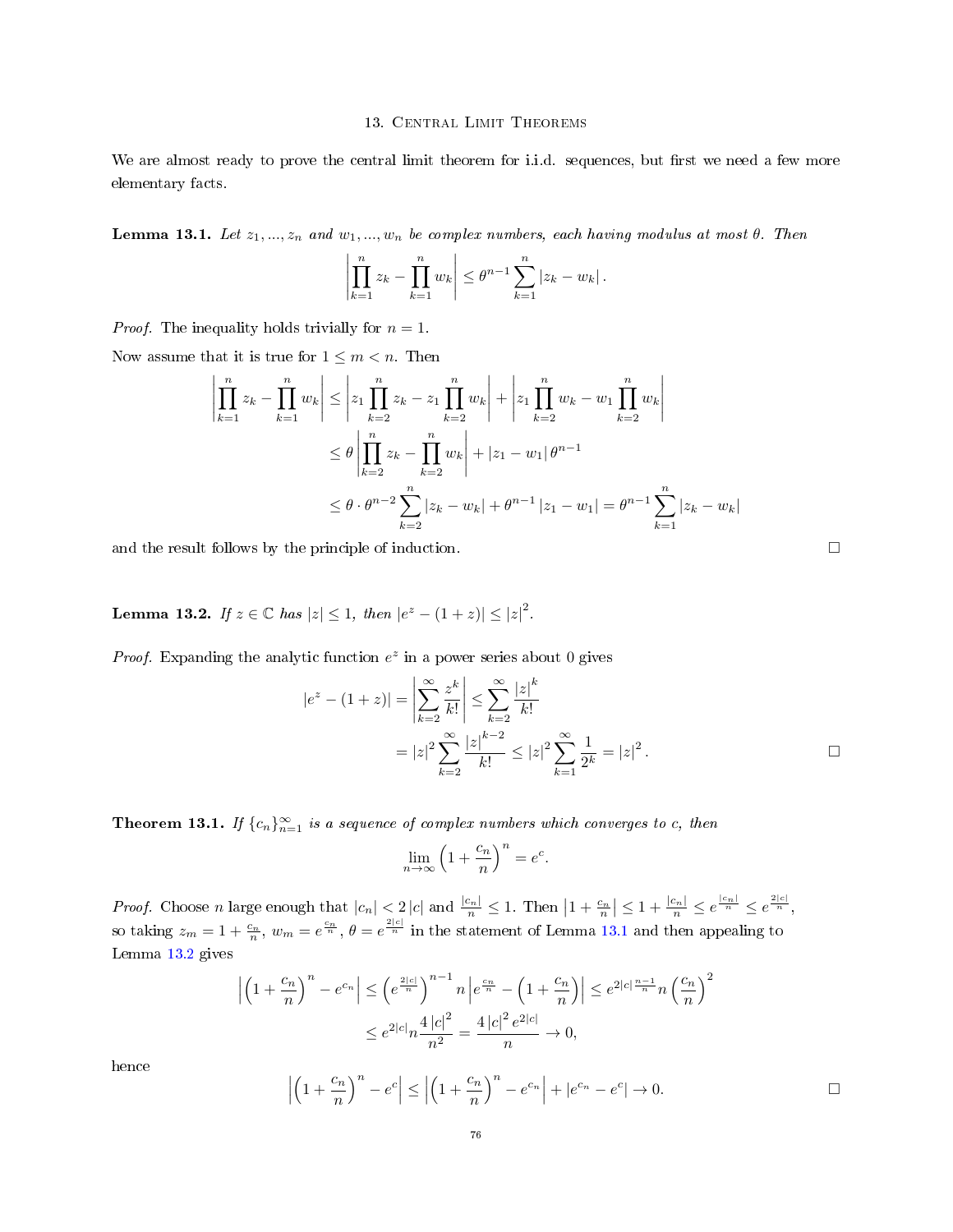After all of the work of the past two sections, we are finally able to prove the classical central limit theorem!

<span id="page-76-0"></span>**Theorem 13.2** (Central Limit Theorem). If  $X_1, X_2, ...$  are i.i.d. with  $E[X_1] = \mu$  and  $Var(X_1) = \sigma^2 \in (0, \infty)$ , then

$$
\frac{S_n - n\mu}{\sigma\sqrt{n}} \Rightarrow Z \sim \mathcal{N}(0, 1).
$$

*Proof.* By considering  $X'_k = X_k - \mu$  if necessary, it suffices to prove the result for  $\mu = 0$ .

We have seen that the standard normal has characteristic function  $\varphi_Z(t) = e^{-\frac{t^2}{2}}$ , which is continuous at  $t = 0$ , so Theorem [12.3](#page-71-0) shows that we only need to demonstrate that the characteristic functions of  $\frac{S_n}{\sigma\sqrt{n}}$ converge pointwise to  $\varphi_Z(t)$ .

Since  $X_1$  has ch.f.  $\varphi(t) = 1 - \frac{1}{2}\sigma^2 t^2 + o(t^2)$  by Corollary [12.1,](#page-72-1) it follows from Theorem [13.1](#page-75-2) and the basic properties of characteristic functions that  $\frac{S_n}{\sigma\sqrt{n}}$  has ch.f.

$$
\varphi_n(t) = E\left[\exp\left(i\frac{t}{\sigma\sqrt{n}}\sum_{k=1}^n X_k\right)\right] = E\left[\prod_{k=1}^n \exp\left(i\frac{t}{\sigma\sqrt{n}}X_k\right)\right] = \prod_{k=1}^n E\left[\exp\left(i\frac{t}{\sigma\sqrt{n}}X_k\right)\right]
$$

$$
= E\left[\exp\left(i\frac{t}{\sigma\sqrt{n}}X_1\right)\right]^n = \varphi\left(\frac{t}{\sigma\sqrt{n}}\right)^n = \left(1 - \frac{1}{2}\sigma^2\left(\frac{t}{\sigma\sqrt{n}}\right)^2 + o\left(\left(\frac{t}{\sigma\sqrt{n}}\right)^2\right)\right)^n
$$

$$
= \left(1 - \frac{t^2}{2n} + o\left(\frac{1}{n}\right)\right)^n \to e^{-\frac{t^2}{2}}.
$$

Multiplying the standardized sum by  $\frac{\left(\frac{1}{n}\right)}{\left(\frac{1}{n}\right)}$  $\frac{\left(\frac{1}{n}\right)}{\left(\frac{1}{n}\right)}$  gives  $\frac{\overline{X}_n - \mu}{\frac{\sigma}{\sqrt{n}}}$  $\frac{\sigma}{\sqrt{n}}$  $\Rightarrow Z$  where  $\overline{X}_n = \frac{1}{n} S_n$  is the sample mean and  $\frac{\sigma}{\sqrt{n}}$ is the standard error. Thus the CLT can be interpreted as a statement about how sample averages fluctuate about the population mean.

The following poetic description of the CLT is due to Francis Galton:

I know of scarcely anything so apt to impress the imagination as the wonderful form of cosmic order expressed by the "Law of Frequency of Error." The Law would have been personified by the Greeks and deified, if they had known of it. It reigns with serenity and complete self-effacement amidst the wildest confusion. The huger the mob and the greater the apparent anarchy, the more perfect is its sway. It is the supreme law of unreason.

The most common application of the central limit theorem is to provide justification for approximating a sum of i.i.d. random variables (possibly with unknown distributions) with a normal random variable (for which probabilities can be read off from a table).

However, one should keep in mind that, a priori, the identification is only valid in the  $n \to \infty$  limit. It is truly amazing that it holds at all, and often it is remarkably accurate even for small values of  $n$ , but one needs empirical evidence or more advanced theory to justify the approximation for nite sample averages.

The issue of convergence rates is addressed in a subsequent section.

Our next order of business is to adapt the argument from Theorem [13.2](#page-76-0) to prove one of the most wellknown generalizations of the central limit theorem, which applies to triangular arrays of independent (but not necessarily identically distributed) random variables.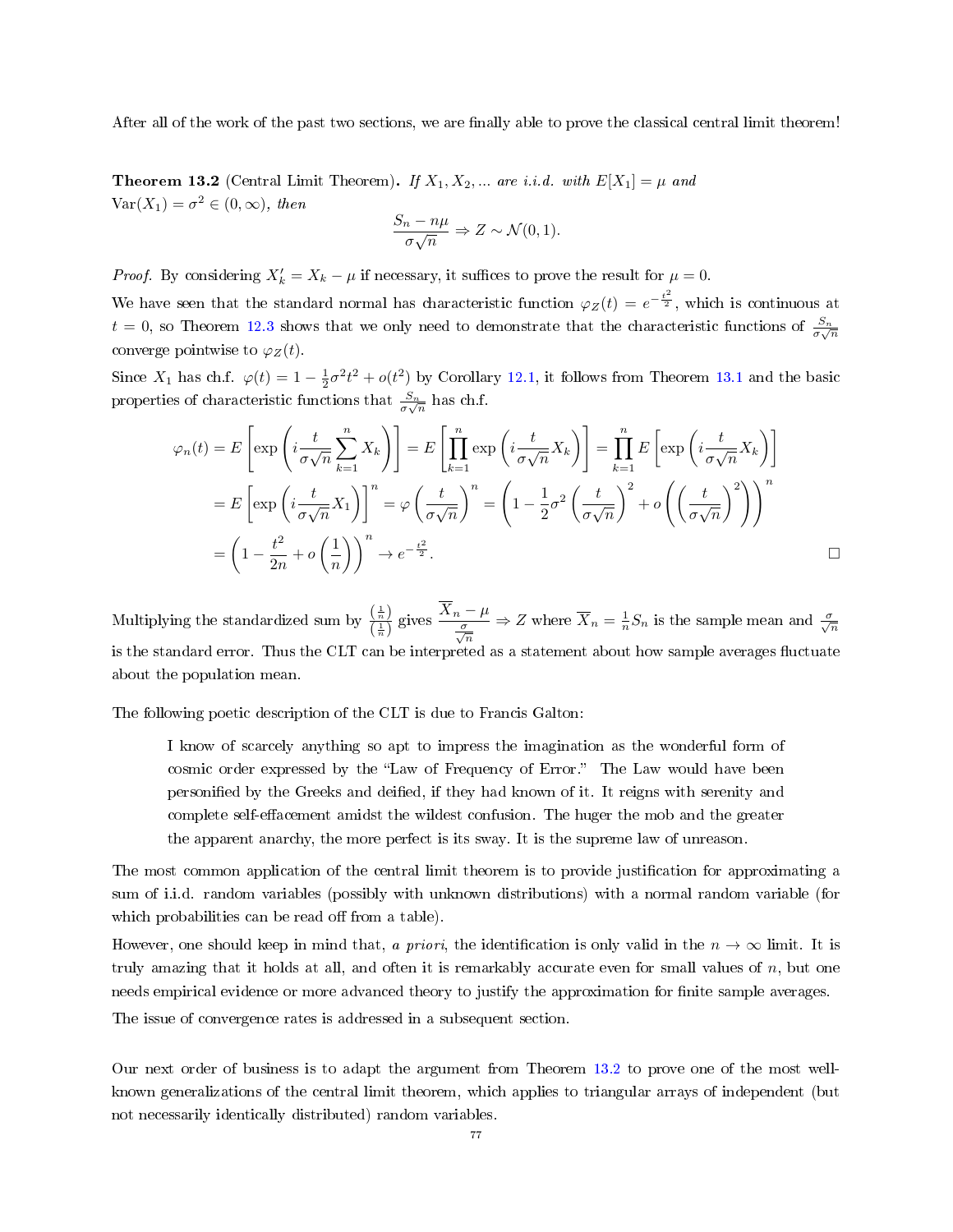We will use the notation  $E[Y;A] := E[Y1_A(Y)]$  for the expectation of the random variable Y restricted to the event A.

<span id="page-77-0"></span>**Theorem 13.3** (Lindeberg-Feller). For each  $n \in \mathbb{N}$ , let  $X_{n,1},...,X_{n,n}$  be independent random variables with  $E[X_{n,m}] = 0$ . If

(1) 
$$
\lim_{n \to \infty} \sum_{m=1}^{n} E\left[X_{n,m}^2\right] = \sigma^2 \in (0, \infty),
$$
  
(2) 
$$
\lim_{n \to \infty} \sum_{m=1}^{n} E\left[X_{n,m}^2; |X_{n,m}| > \varepsilon\right] = 0 \text{ for all } \varepsilon > 0,
$$

then  $S_n := \sum_{n=1}^n$  $m=1$  $X_{n,m} \Rightarrow \sigma Z$  where Z has the standard normal distribution.

Proof.

Let  $\varphi_{n,m}(t) = E\left[e^{itX_{n,m}}\right], \sigma_{n,m}^2 = E\left[X_{n,m}^2\right]$ . By Theorem [12.3,](#page-71-0) it suffices to show that

$$
\prod_{m=1}^{n} \varphi_{n,m}(t) \to e^{-\frac{t^2 \sigma^2}{2}}.
$$

From Corollary [12.2,](#page-74-0) we have

$$
\left|\varphi_{n,m}(t) - \left(1 - \frac{t^2 \sigma_{n,m}^2}{2}\right)\right| = \left|\varphi_{n,m}(t) - \sum_{k=0}^2 \frac{(it)^k}{k!} E[X_{n,m}^k]\right| \le E\left[\min\left(\frac{\left|tX_{n,m}\right|^3}{3!}, \frac{2\left|tX_{n,m}\right|^2}{2!}\right)\right]
$$

$$
\le |t|^3 E\left[|X_{n,m}|^3; |X_{n,m}| \le \varepsilon\right] + t^2 E\left[X_{n,m}^2; |X_{n,m}| > \varepsilon\right]
$$

$$
\le \varepsilon |t|^3 E\left[|X_{n,m}|^2\right] + t^2 E\left[X_{n,m}^2; |X_{n,m}| > \varepsilon\right].
$$

Summing over  $m \in [n]$ , taking limits, and appealing to assumptions 1 and 2 gives

$$
\limsup_{n \to \infty} \sum_{m=1}^{n} \left| \varphi_{n,m}(t) - \left( 1 - \frac{t^2 \sigma_{n,m}^2}{2} \right) \right| \leq \varepsilon |t|^3 \limsup_{n \to \infty} \sum_{m=1}^{n} E\left[ |X_{n,m}|^2 \right] + t^2 \limsup_{n \to \infty} \sum_{m=1}^{n} E\left[ X_{n,m}^2; |X_{n,m}| > \varepsilon \right] = \varepsilon |t|^3 \sigma^2,
$$

hence  $\lim_{n\to\infty}\sum_{m=1}^n\left|\varphi_{n,m}(t)-\left(1-\frac{t^2\sigma_{n,m}^2}{2}\right)\right|=0$  as  $\varepsilon$  can be taken arbitrarily small.

We now observe that  $\sigma_{n,m}^2 \leq \varepsilon^2 + E\left[ |X_{n,m}|^2; |X_{n,m}| > \varepsilon \right]$  for all  $\varepsilon > 0$  and the latter term goes to 0 as  $n \to \infty$  by the second assumption.

Accordingly, for any fixed t, we can find n large enough that  $1 \geq 1 - \frac{t^2 \sigma_{n,m}^2}{2} \geq -1$ . Since  $|\varphi_{n,m}(t)| \leq 1$  as well,  $z_m = \varphi_{n,m}(t)$  and  $w_m = 1 - \frac{t^2 \sigma_{n,m}^2}{2}$  satisfy the assumptions of Lemma [13.1](#page-75-0) with  $\theta = 1$  for large n and thus

$$
\limsup_{n \to \infty} \left| \prod_{m=1}^{n} \varphi_{n,m}(t) - \prod_{m=1}^{n} \left( 1 - \frac{t^2 \sigma_{n,m}^2}{2} \right) \right| \leq \limsup_{n \to \infty} \sum_{m=1}^{n} \left| \varphi_{n,m}(t) - \left( 1 - \frac{t^2 \sigma_{n,m}^2}{2} \right) \right| = 0.
$$
  
Finally, since  $\lim_{n \to \infty} \sum_{j=1}^{n} \frac{t^2 \sigma_{n,j}^2}{2} = -\frac{t^2 \sigma^2}{2}$  it follows from Fact 11.2 that  $\prod_{m=1}^{n} \left( 1 - \frac{t^2 \sigma_{n,m}^2}{2} \right) \to e^{-\frac{t^2 \sigma^2}{2}}$  as  $n \to \infty$   
and the proof is complete.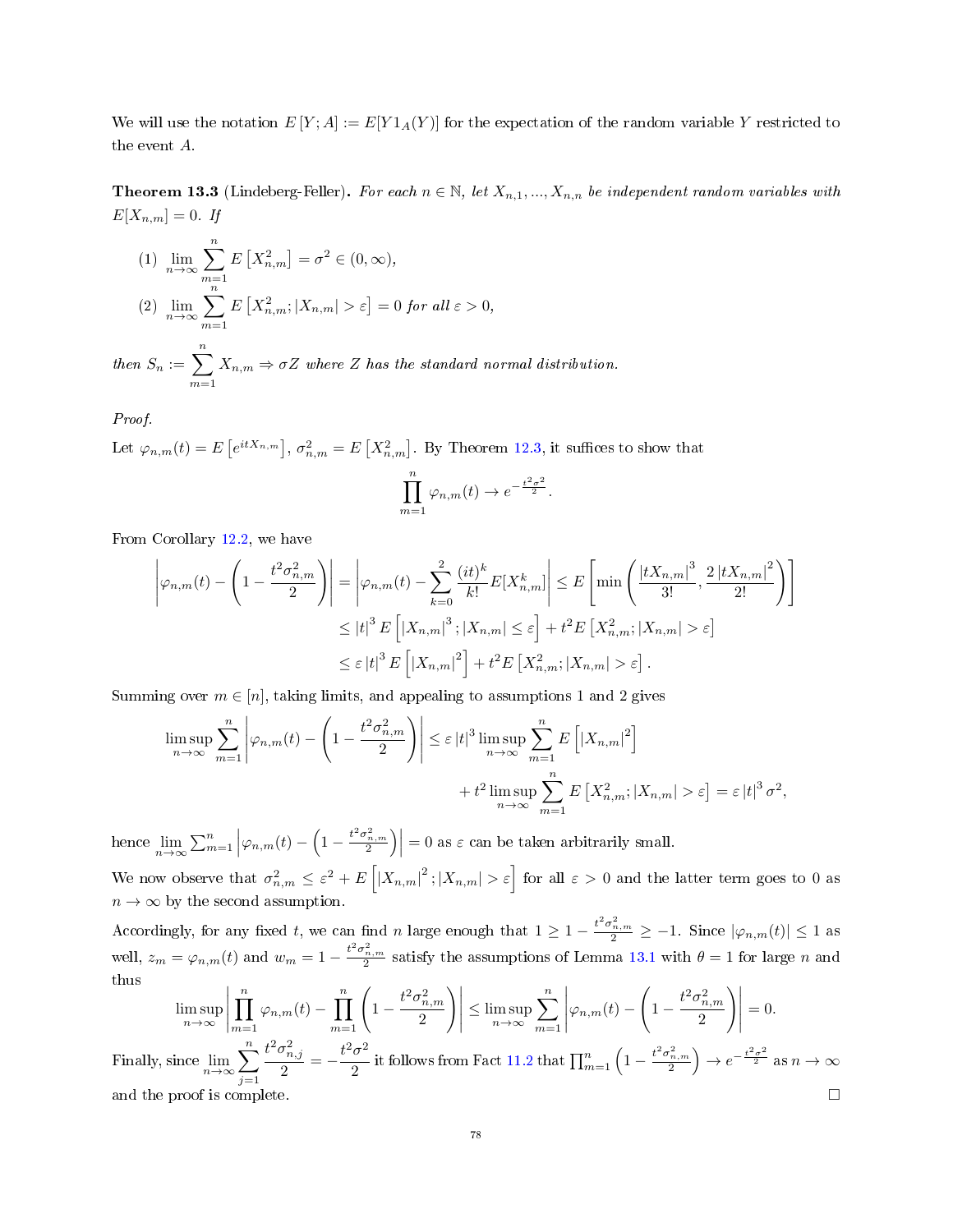Roughly, Theorem [13.3](#page-77-0) says that a sum of a large number of small independent effects has an approximately normal distribution.

**Example 13.1.** Let  $\pi_n$  be a permutation chosen from the uniform distribution on  $S_n$  and let  $K_n = K(\pi_n)$ be the number of cycles in  $\pi_n$ . For example, if  $\pi$  is the permutation of  $\{1, 2, \ldots, 6\}$  written in one-line notation as 532146, then  $\pi$  can be expressed in cycle notation as  $(154)(23)(6)$ , so  $K(\pi) = 3$ .

\* Observe that there are  $\frac{n!}{\prod_{k=1}^n k^{\lambda_k} \lambda_k!}$  ways to write a permutation having  $\lambda_k$  k-cycles,  $k = 1, ..., n$ .

Indeed, once we have fixed the placement of parentheses dictated by the cycle type - say beginning with  $\lambda_1$  pairs of parentheses having room for 1 symbol, followed by  $\lambda_2$  pairs of parentheses having room for 2 symbols, and so forth - there are  $n!$  ways to distribute the n symbols amongst the parentheses.

But this overcounts since we can permute each of the  $\lambda_k$  k-cycles amongst themselves and we can write each  $k$ -cycle in k different ways.

For this reason, it is sometimes helpful to use the canonical cycle notation wherein the largest element appears first within a cycle and cycles are sorted in increasing order of their first element. For example, we would write  $\pi = (32)(541)(6)$ .

\*\* Note that the map which drops the parentheses in the canonical cycle notation of  $\sigma$  to obtain  $\sigma'$  in one-line notation (so that  $\pi' = 325416$ , for example) gives a bijection between permutations with k cycles and permutations with k record values.

(A record value of  $\sigma \in S_n$  is a number  $j \in [n]$  such that  $\sigma(j) > \sigma(i)$  for all  $i < j$ . Here we are thinking of  $\sigma(j)$  as the ultimate ranking of the  $j^{\text{th}}$  competitor.)

Now the number of permutations of  $[n]$  having k cycles is the unsigned Stirling number of the first kind, denoted  $c(n, k)$ .

These numbers can be computed using the recurrence  $c(n + 1, k) = nc(n, k) + c(n, k - 1)$ .

This is because every permutation of  $[n+1]$  having k cycles either has  $n+1$  as a fixed point (that is, in a cycle of size 1) or not. The number of the former is just  $c(n, k - 1)$  and the number of the latter is  $n \cdot c(n, k)$ as  $n + 1$  can follow any of the first n symbols divided into k cyclically ordered groups.

Thus, in principle, one can explicitly compute  $P(K_n = k) = \frac{c(n, k)}{n!}$ , but this is computationally prohibitive for large n.

We will show that when suitably standardized,  $K_n$  is asymptotically normal. To do so, we will construct random permutations using the Chinese Restaurant Process:

In a restaurant with many large circular tables, Person 1 enters and sits at a table. Then Person 2 enters and either sits to the right of Person 1 or at a new table with equal probability. In general, when person  $k$ enters, they are equally likely to sit to the right of any of the  $k-1$  seated customers or to sit at an empty table. We associate the seating arrangement after  $n$  people have entered with the permutation whose cycles are the tables with occupants read off clockwise.

That this generates a permutation from the uniform distribution follows by induction: It is certainly true when  $n = 1$ , and if we have a seating arrangement corresponding to a uniform permutation of  $[n-1]$  before person n sits down, then the rules of the process ensure that we have a uniform permutation of n afterward by the same line of reasoning used to establish the recursion for  $c(n, k)$ .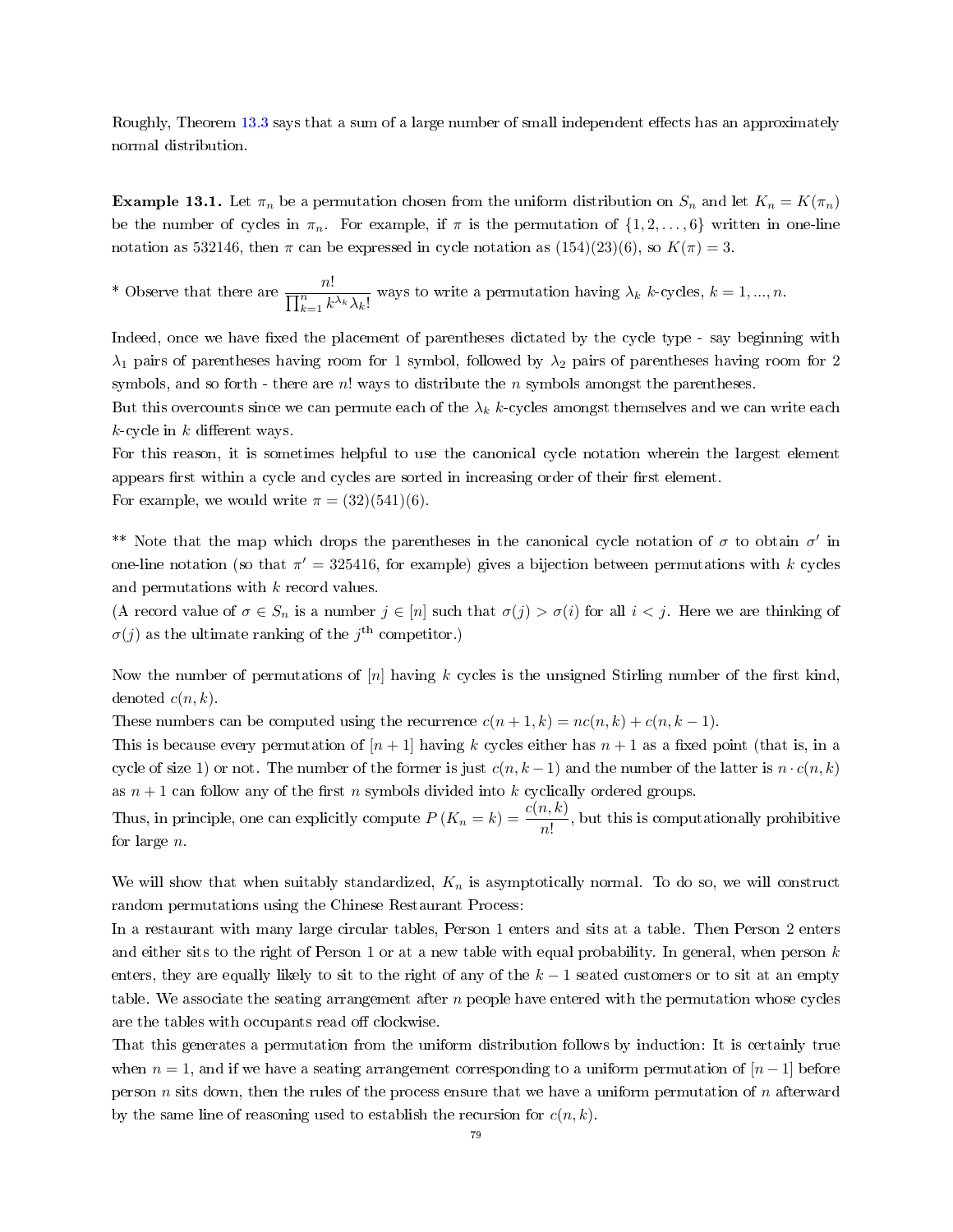If we let  $X_{n,k}$  be the indicator that Person k sits at an unoccupied table, then  $K_n = \sum_{k=1}^n X_{n,k}$ . Since the  $X_{n,k}$ 's are clearly independent, we have

$$
E[K_n] = \sum_{k=1}^{n} E[X_{n,k}] = \sum_{k=1}^{n} P(k \text{ sits at a new table}) = \sum_{k=1}^{n} \frac{1}{k} \approx \log(n)
$$

and

$$
\operatorname{Var}(K_n) = \sum_{k=1}^n \operatorname{Var}(X_{n,k}) = \sum_{k=1}^n \left(\frac{1}{k} - \frac{1}{k^2}\right) \approx \log(n).
$$
  

$$
X_n = \frac{1}{n}
$$

More precisely, if we set  $Y_{n,k} = \frac{X_{n,k}-\frac{1}{k}}{\sqrt{\log(n)}}$ , then  $E[Y_{n,k}] = 0$  and

$$
\sum_{k=1}^{n} E\left[Y_{n,k}^{2}\right] = \frac{1}{\log(n)} \text{Var}\left(K_{n}\right) = \frac{1}{\log(n)} \sum_{k=1}^{n} \left(\frac{1}{k} - \frac{1}{k^{2}}\right) \to 1.
$$

Also,

$$
\sum_{k=1}^{n} E\left[Y_{n,k}^2; |Y_{n,k}| > \varepsilon\right] \to 0
$$

since the sum is 0 once  $\log(n)^{-\frac{1}{2}} < \varepsilon$ .

Therefore, Theorem [13.3](#page-77-0) implies that  $\sum_{k=1}^{n} Y_{n,k} \Rightarrow Z \sim \mathcal{N}(0, 1)$ .

Because  $\sum_{n=1}^n$  $k=2$ 1  $\frac{1}{k} \leq \int_1^n$ 1  $dx$  $\frac{3x}{x} \le$  $\sum^{n-1}$  $k=1$ 1  $\frac{1}{k}$ , the conclusion can be written as  $\frac{K_n - \log(n)}{\sqrt{\log(n)}}$  $\Rightarrow Z$ .

In terms of sequences of independent random variables, Theorem [13.3](#page-77-0) specializes to

<span id="page-79-0"></span>**Corollary 13.1.** Suppose that  $X_1, X_2, ...$  are independent, random variables with  $E[X_k] = 0$  and  $Var(X_k) =$  $\sigma_k^2\in(0,\infty)$  for all k. Let  $S_n=\sum_{k=1}^nX_k$  and  $s_n^2=\sum_{k=1}^n\sigma_k^2$ . If the sequence satisfies Lindeberg's condition:

$$
\lim_{n \to \infty} \frac{1}{s_n^2} \sum_{k=1}^n E[X_k^2; |X_k| > \varepsilon s_n] = 0
$$

for every  $\varepsilon > 0$ , then

$$
\frac{S_n}{s_n} \Rightarrow Z \sim \mathcal{N}(0, 1).
$$

*Proof.* Take  $X_{n,m} = \frac{X_m}{s_n}$  in Theorem [13.3.](#page-77-0)

Of course the mean zero condition is just a matter of convenience since finite variance implies finite mean and we can always consider  $X'_k = X_k - E[X_k]$ .

Note that the classical central limit theorem is an immediate consequence of Corollary [13.1](#page-79-0) since  $X_1, X_2, ...$ i.i.d. with mean zero and finite variance  $\sigma^2$  gives  $s_n = \sigma \sqrt{n}$  and

$$
\lim_{n \to \infty} \frac{1}{s_n^2} \sum_{k=1}^n E[X_k^2; |X_k| > \varepsilon s_n] = \sigma^2 \lim_{n \to \infty} \frac{1}{n} \sum_{k=1}^n E[X_k^2; |X_k| > \varepsilon \sigma \sqrt{n}]
$$

$$
= \sigma^2 \lim_{n \to \infty} E[X_1^2; |X_1| > \varepsilon \sigma \sqrt{n}] = 0
$$

by the DCT and finite variance.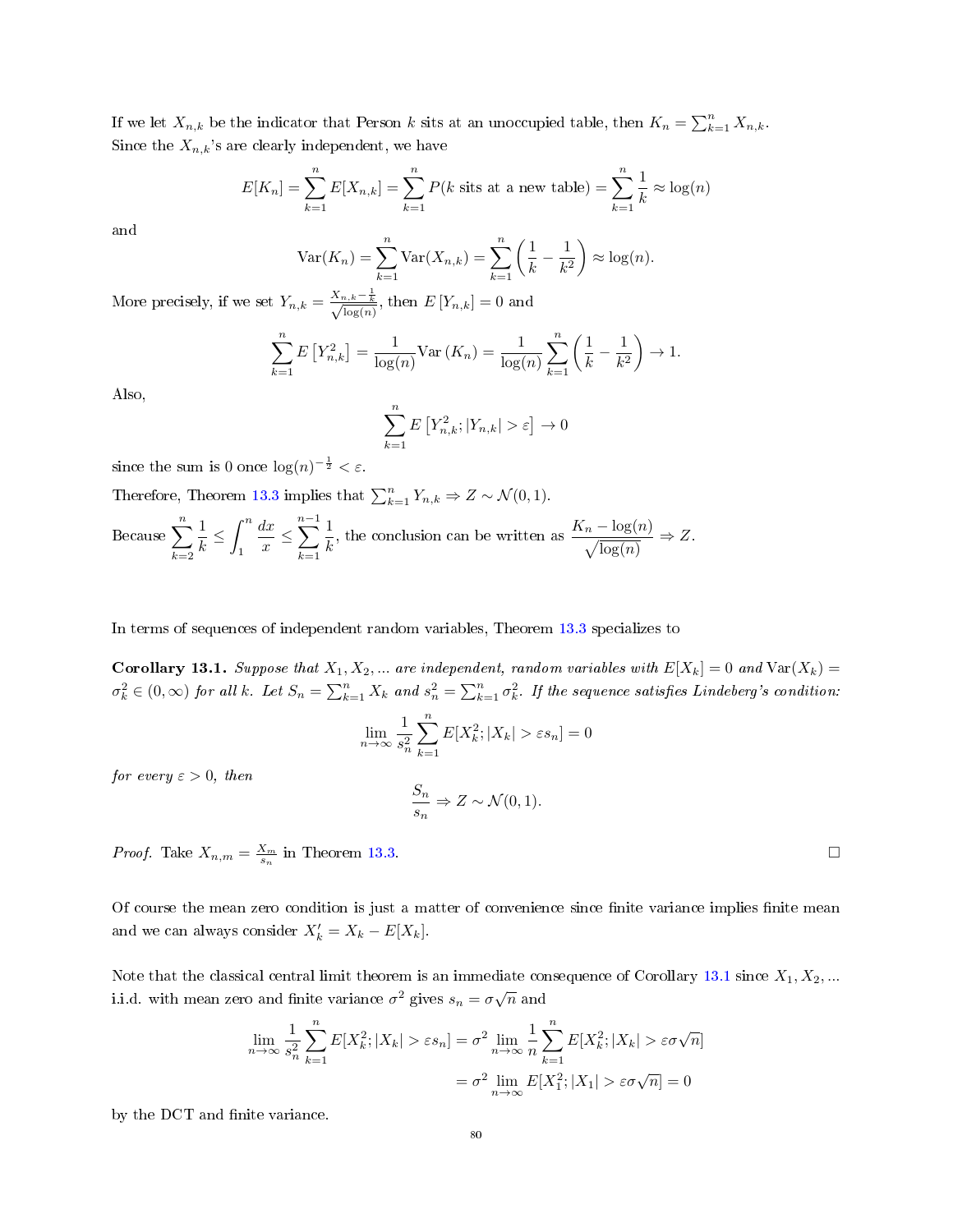We conclude with an example showing that one can have normal convergence even when the Lindeberg condition is not satisfied.

**Example 13.2.** Let  $X_1, X_2, ...$  be independent with  $X_1 \sim \mathcal{N}(0, 1)$  and  $X_k \sim \mathcal{N}(0, 2^{k-2})$  for  $k \geq 2$ . Setting  $S_n = \sum_{k=1}^n X_k$ , we have

$$
s_n^2 = \sum_{k=1}^n \text{Var}(X_k) = 1 + \sum_{k=2}^n 2^{k-2} = 1 + \sum_{k=0}^{n-2} 2^k = 1 + \frac{2^{n-1} - 1}{2 - 1} = 2^{n-1}.
$$

For any  $\varepsilon \in \left(0, \frac{1}{\sqrt{2}}\right)$  $\frac{1}{2}$ ,  $n \geq 2$ ,

$$
E[X_n^2; |X_n| > \varepsilon s_n] \ge E[X_n^2] - E[X_n^2; |X_n| \le \varepsilon s_n] \ge E[X_n^2] - \varepsilon^2 s_n^2 P(|X_n| > \varepsilon s_n) \ge 2^{n-2} - \varepsilon^2 2^{n-1},
$$

thus

$$
\frac{1}{s_n^2} \sum_{k=1}^n E[X_k^2; |X_k| > \varepsilon s_n] \ge \frac{E\left[X_n^2; |X_n| > \varepsilon s_n\right]}{s_n^2} \ge \frac{2^{n-2} - \varepsilon^2 2^{n-1}}{2^{n-1}} = \frac{1}{2} - \varepsilon^2 > 0
$$

for all  $n \geq 2$ .

However, we observe that if  $W_1$  and  $W_2$  are independent with  $W_k \sim \mathcal{N}(\mu_k, \sigma_k^2)$ , then  $W_k$  has ch.f.  $\varphi_k(t) = e^{i\mu_k t - \frac{\sigma_k^2 t^2}{2}}$ , hence  $W_1 + W_2$  has ch.f.  $\varphi_{W_1 + W_2}(t) = \varphi_1(t)\varphi_2(t) = e^{i(\mu_1 + \mu_2)t - \frac{(\sigma_1^2 + \sigma_2^2)t^2}{2}}$ , so  $W_1 + W_2 \sim \mathcal{N}(\mu_1 + \mu_2, \sigma_1^2 + \sigma_2^2).$ 

By induction, we have "Sums of independent normals are normal and the means and variances add." Applied to the case at hand, we see that  $S_n = \sum_{k=1}^n X_k \sim N(0, s_n^2)$ , hence  $\frac{S_n}{s_n} \sim \mathcal{N}(0, 1)$  for all n and thus in the  $n\to\infty$  limit.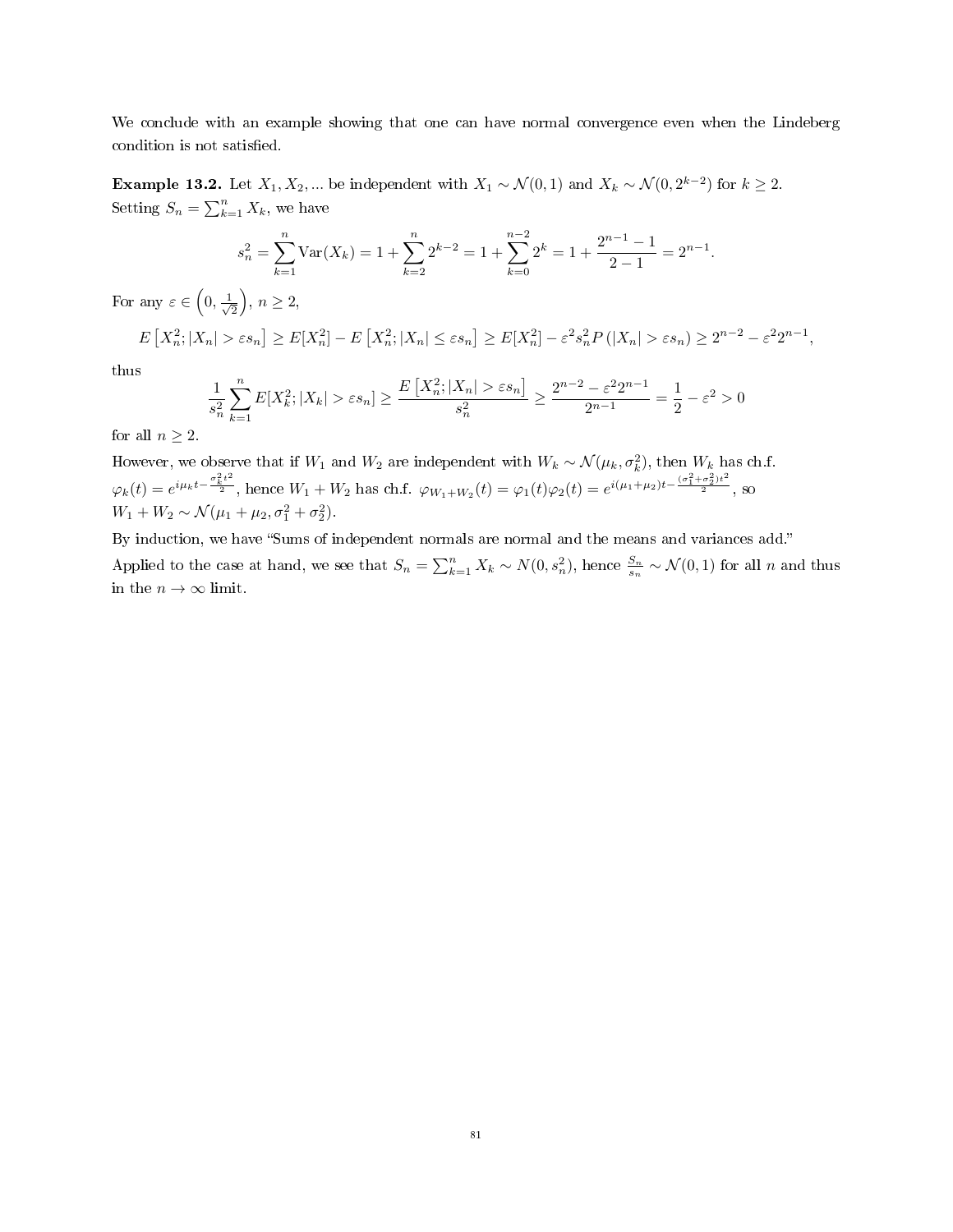### 14. Poisson Convergence

We now turn our attention to one of the more ubiquitous discrete limiting distributions, the Poisson, beginning with the "law of rare events" (or "weak law of small numbers"). It is instructive to compare the following result and its corresponding proof with that of the Lindeberg-Feller theorem.

<span id="page-81-0"></span>**Theorem 14.1.** For each  $n \in \mathbb{N}$ , let  $X_{n,1},...,X_{n,n}$  be independent with  $P(X_{n,m} = 1) = p_{n,m}$  and  $P(X_{n,m} = 0) = 1 - p_{n,m}.$ 

Suppose that as  $n \to \infty$ ,

(1) 
$$
\sum_{m=1}^{n} p_{n,m} \to \lambda \in (0, \infty),
$$
  
(2) 
$$
\max_{1 \le m \le n} p_{n,m} \to 0.
$$

If  $S_n = X_{n,1} + ... + X_{n,m}$ , then  $S_n \Rightarrow W$  where  $W \sim Poisson(\lambda)$ .

*Proof.* The characteristic function of  $X_{n,m}$  is

$$
\varphi_{n,m}(t) = E\left[e^{itX_{n,m}}\right] = 1 - p_{n,m} + p_{n,m}e^{it},
$$

so it follows from the independence assumption that  $S_n$  has ch.f.

$$
\varphi_{S_n}(t) = E[e^{itS_n}] = \prod_{m=1}^{n} [1 + p_{n,m}(e^{it} - 1)].
$$

Now, for  $p \in [0,1]$ ,

$$
|\exp (p(e^{it} - 1))| = \exp [\text{Re} (p(e^{it} - 1))] = \exp [p(\cos(t) - 1)] \le 1
$$

and  $|1 + p(e^{it} - 1)| = |p \cdot e^{it} + (1 - p) \cdot 1| \leq 1$  since it is on the line segment connecting 1 to  $e^{it}$ , which is a chord of the unit circle in C.

Thus, taking  $z_m = 1 + p_{n,m} (e^{it} - 1)$ ,  $w_m = \exp(p_{n,m}(e^{it} - 1))$  in Lemma [13.1,](#page-75-0) we have

$$
\left| \prod_{m=1}^{n} (1 + p_{n,m} (e^{it} - 1)) - \exp \left( \sum_{m=1}^{n} p_{n,m} (e^{it} - 1) \right) \right| = \left| \prod_{m=1}^{n} (1 + p_{n,m} (e^{it} - 1)) - \prod_{m=1}^{m} \exp (p_{n,m} (e^{it} - 1)) \right|
$$
  

$$
\leq \sum_{m=1}^{n} \left| \exp (p_{n,m} (e^{it} - 1)) - [1 + p_{n,m} (e^{it} - 1)] \right|.
$$

By assumption 2, we have  $\max_{1 \le m \le n} p_{n,m} \le \frac{1}{2}$  $\frac{1}{2}$ , and thus  $\max_{1 \le m \le n} |p_{n,m} (e^{it} - 1)| \le 1$ , for *n* sufficiently large. Using Lemma [13.2,](#page-75-1) we conclude that

$$
\left| \prod_{m=1}^{n} (1 + p_{n,m} (e^{it} - 1)) - \exp \left( \sum_{m=1}^{n} p_{n,m} (e^{it} - 1) \right) \right| \leq \sum_{m=1}^{n} \left| \exp \left( p_{n,m} (e^{it} - 1) \right) - \left[ 1 + p_{n,m} (e^{it} - 1) \right] \right|
$$
  

$$
\leq \sum_{m=1}^{n} p_{n,m}^2 \left| (e^{it} - 1) \right|^2 \leq 4 \sum_{m=1}^{n} p_{n,m}^2
$$
  

$$
\leq 4 \max_{1 \leq m \leq n} p_{n,m} \sum_{m=1}^{n} p_{n,m} \to 0
$$

by assumptions 1 and 2.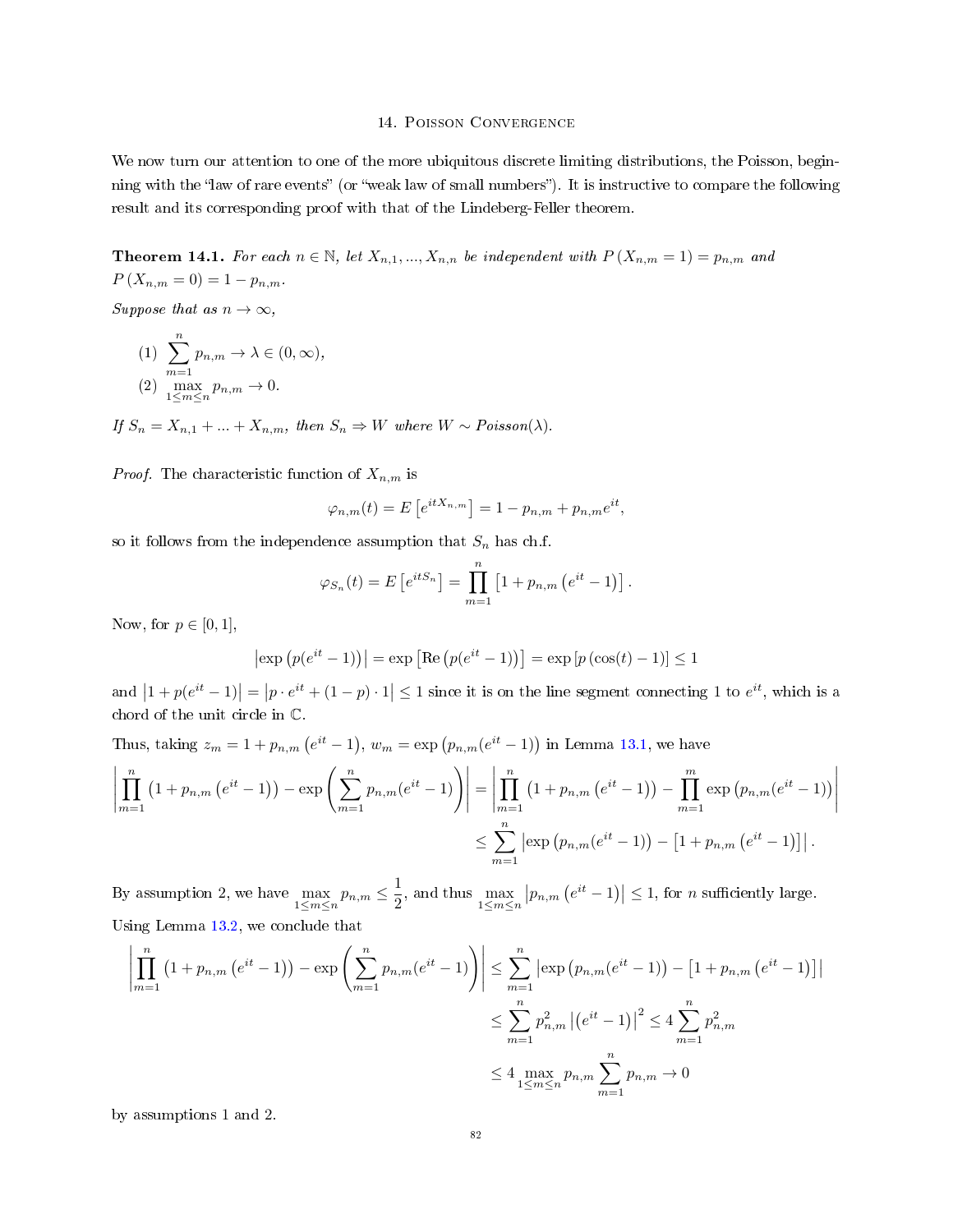Therefore, since assumption 1 implies  $\exp\left(\sum_{m=1}^n p_{n,m}(e^{it}-1)\right) \to e^{\lambda(e^{it}-1)},$ 

$$
\varphi_{S_n}(t) = \prod_{m=1}^n \left[1 + p_{n,m}\left(e^{it} - 1\right)\right] \to e^{\lambda(e^{it} - 1)} = \varphi_W(t),
$$

and the result follows from the continuity theorem.

An easy consequence of Theorem [14.1](#page-81-0) is

<span id="page-82-0"></span>**Theorem 14.2.** Let  $X_{n,m}$ ,  $1 \leq m \leq n$  be independent  $\mathbb{N}_0$ -valued random variables with  $P(X_{n,m} = 1) = p_{n,m}$  and  $P(X_{n,m} \geq 2) = \varepsilon_{n,m}$  where

(1) 
$$
\sum_{m=1}^{n} p_{n,m} \to \lambda,
$$
  
(2) 
$$
\max_{1 \le m \le n} p_{n,m} \to 0,
$$
  
(3) 
$$
\sum_{m=1}^{n} \varepsilon_{n,m} \to 0
$$

as  $n \to \infty$ . Then  $S_n = X_{n,1} + ... + X_{n,n}$  converges weakly to the Poisson( $\lambda$ ) distribution.

*Proof.* Let  $Y_{n,m} = 1 \{X_{n,m} = 1\}$  and  $T_n = \sum_{m=1}^n Y_{n,m}$ . Theorem [14.1](#page-81-0) implies  $T_n \Rightarrow W \sim \text{Poisson}(\lambda)$ , so, since  $P(S_n \neq T_n) \leq \sum_{m=1}^n \varepsilon_{n,m} \to 0$  (thus  $S_n - T_n \to_p 0$ ),  $S_n = T_n + (S_n - T_n) \Rightarrow W$  by Slutsky's theorem.  $\square$ 

It is worth mentioning that, just as in the normal case, independence is not a strictly necessary condition for Poisson convergence. To relax the assumption in general one needs to use a different proof strategy than convergence of characteristic functions. However, it is sometimes possible to give direct proofs by simple calculations.

## Example 14.1 (Hat check, Lazy Secretary, etc...).

Define  $X_{n,m} = X_{n,m}(\pi) = 1 \{\pi(m) = m\}$  where  $\pi$  is chosen from the uniform measure on  $S_n$ , the symmetric group on  $\{1, \ldots, n\}$ .

Then  $T_n = \sum_{m=1}^n X_{n,m}$  is the number of fixed points in a random permutation of length n.

Inclusion-exclusion gives the probability of at least one fixed point as

$$
P(T_n > 0) = P\left(\bigcup_{m=1}^n \{X_{n,m} = 1\}\right) = \sum_{m=1}^n P(X_{n,m} = 1) - \sum_{l < m} P(X_{n,l} = X_{n,m} = 1) + \sum_{k < l < m} P(X_{n,k} = X_{n,l} = X_{n,m} = 1) - \dots + (-1)^{n+1} P(X_{n,1} = \dots = X_{n,n} = 1) - \sum_{k=1}^n (-1)^{k+1} {n \choose k} \frac{(n-k)!}{n!} = \sum_{k=1}^n \frac{(-1)^{k+1}}{k!}
$$

since the number of permutations with k specified fixed points is  $(n - k)!$ .

It follows that the probability of a derangement is given by

$$
P(T_n = 0) = 1 - P(T_n > 0) = 1 - \sum_{k=1}^{n} \frac{(-1)^{k+1}}{k!} = \sum_{k=0}^{n} \frac{(-1)^k}{k!} \to e^{-1}.
$$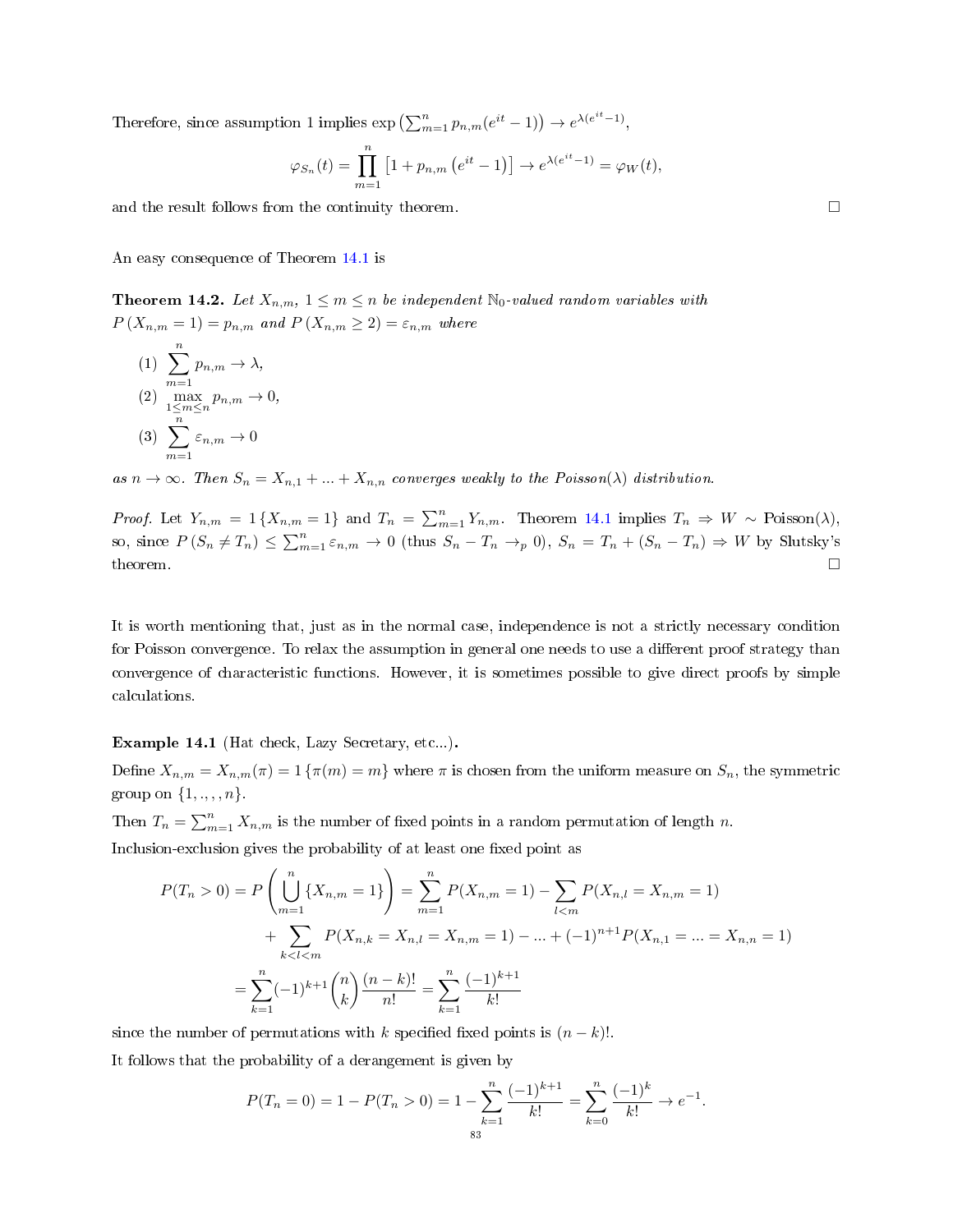To compute other values of the mass function for  $T_n$ , note that

$$
P(T_n = m) = {n \choose m} \frac{(n-m)!}{n!} P(T_{n-m} = 0) = \frac{1}{m!} P(T_{n-m} = 0) \rightarrow \frac{1}{m!} e^{-1}.
$$

Therefore, for every  $x \in \mathbb{R}$ , we have

$$
P(T_n \le x) = \sum_{m \in \mathbb{N}_0 : m \le x} P(T_n = m) \to \sum_{m \in \mathbb{N}_0 : m \le x} \frac{1}{m!} e^{-1}
$$

(as the above sums contain finitely many terms), so the number of fixed points in a permutation of length n converges weakly to  $W \sim \text{Poisson}(1)$  as  $n \to \infty$ .

For most common discrete random variables, rather than memorize the p.m.f.s, one needs only to understand the stories that they tell and the probabilities follow easily from combinatorial considerations.

For example, if  $X \sim \text{Binomial}(n, p)$ , then the story is that X gives the number of heads in n independent flips of a coin with heads probability p. To compute the probability that  $X = k$  for  $k = 0, 1, ..., n$  we note that any sequence of  $k$  heads and  $n-k$  tails has probability  $p^k(1-p)^{n-k}$  by independence. Since the number of such sequences is determined by specifying where the heads occur, of which there are  $\binom{n}{k}$  possibilities, the binomial p.m.f. is given by  $P(X = k) = {n \choose k} p^k (1-p)^{n-k}, k = 0, 1, \dots, n$ .

Similarly, if Y ∼ Hypergeometric(N, M, n), then the story is that we sample n items without replacement from a set of N items of which M are distinguished, and Y counts the number of distinguished items in our sample. For  $k \le \min(n, M)$ , there are  $\binom{M}{k}$  ways to choose k distinguished items,  $\binom{N-M}{n-k}$  ways to choose the remaining  $n - k$  items, and  $\binom{N}{n}$  possible samples, so  $P(Y = k) = \frac{\binom{M}{k}\binom{N-M}{n-k}}{\binom{N}{n}}$  $\frac{\binom{n-k}{n-k}}{\binom{N}{n}}$ .

Because the Poisson distribution assigns positive mass to infinitely many outcomes, determining the p.m.f. is not such a simple matter of counting. Nonetheless, the preceding results do supply us with an appropriate story:

For  $0 \leq s \leq t$ , let  $N(s,t)$  denote the number of occurrences of a given type of event in the time interval  $(s,t]$ - say, the number of arrivals at a restaurant between s and t minutes after it opens. Suppose that

- (1) The number of occurrences in disjoint time intervals are independent.
- (2) The distribution of  $N(s,t)$  depends only on  $t-s$  (stationary increments).
- (3)  $P(N(0, h) = 1) = \lambda h + o(h).$
- (4)  $P(N(0,h) > 2) = o(h)$ .

Theorem 14.3. If properties 1 – 4 hold, then  $N(0, t) \sim Poisson(\lambda t)$ .

*Proof.* Define  $X_{n,m} = N\left(\frac{(m-1)t}{n}\right)$  $\left(\frac{n-1}{n}, \frac{mt}{n}\right)$ . Property 1 shows that  $X_{n,1},...,X_{n,n}$  are independent; properties 2 and 3 show that  $p_{n,m} = P(X_{n,m} = 1) = P(X_{n,1} = 1) = \frac{\lambda t}{n} + o\left(\frac{t}{n}\right)$ ; and properties 2 and 4 show that  $\varepsilon_{n,m} = P(X_{n,m} \ge 2) = P(X_{n,1} \ge 2) = o\left(\frac{t}{n}\right).$ 

Since  $\sum_{m=1}^{n} p_{n,m} = n\left(\frac{\lambda t}{n} + o\left(\frac{1}{n}\right)\right) \rightarrow \lambda t$  and  $\sum_{m=1}^{n} \varepsilon_{n,m} = n o\left(\frac{1}{n}\right) \rightarrow 0$  as  $n \rightarrow \infty$ , Theorem [14.2](#page-82-0) implies that  $X_{n,1} + ... + X_{n,n} \Rightarrow W \sim \text{Poisson}(\lambda t)$ . The result follows by observing that  $X_{n,1} + ... + X_{n,n} = N(0,t)$ for all  $n$ .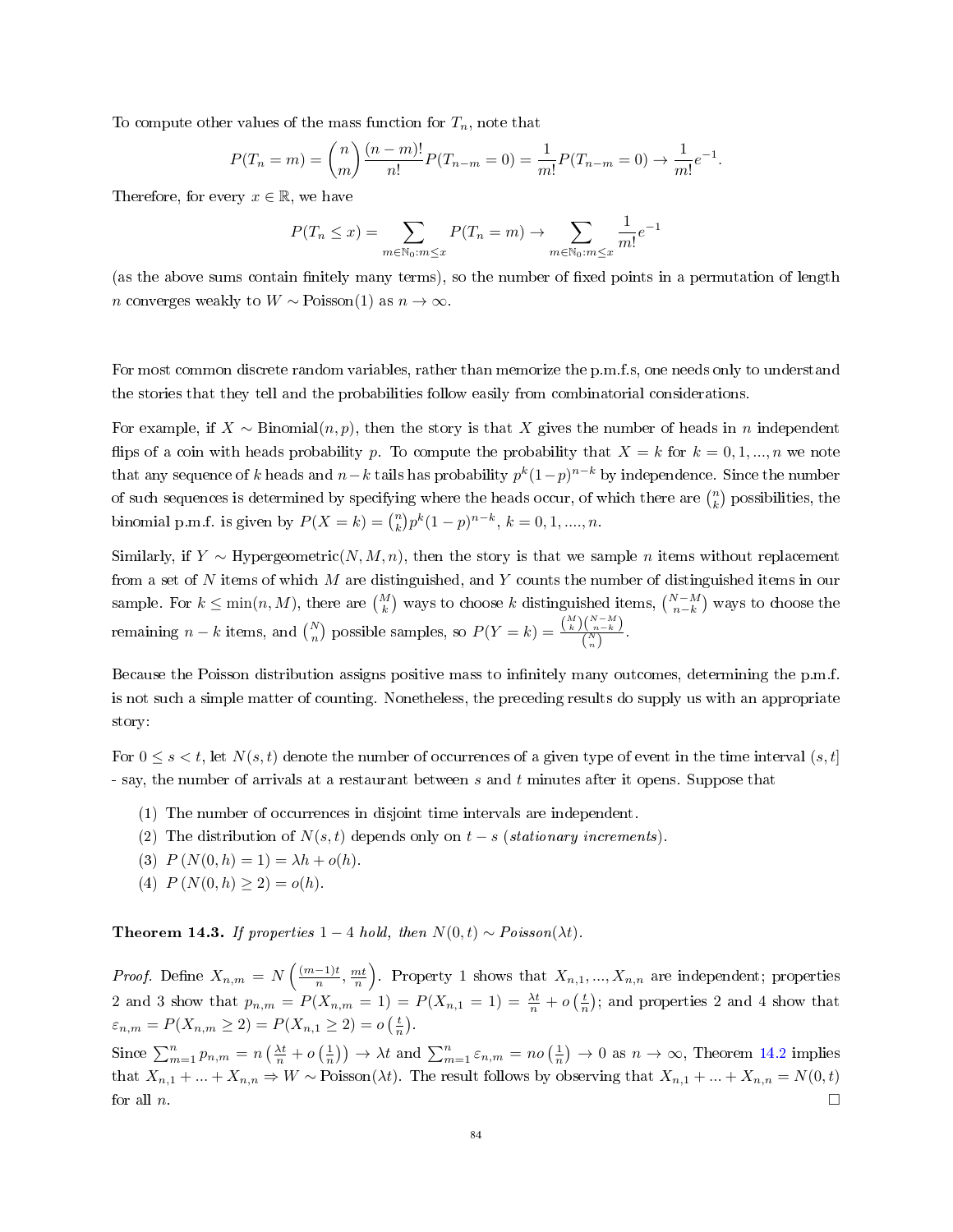The random variables  $N(0, t)$  as t ranges over  $[0, \infty)$  are an example of a continuous time stochastic process:

**Definition.** A family of random variables  $\{N(t)\}_{t\geq0}$  is called a *Poisson process with rate*  $\lambda$  if it satisfies:

(1) For any  $0 = t_0 < t_1 < ... < t_n$ , the random variables  $N(t_k) - N(t_{k-1}), k = 1, ..., n$  are independent; (2)  $N(t) - N(s) \sim \text{Poisson} (\lambda(t - s)).$ 

To better understand the process  $\{N(t)\}_{t\geq0}$ , it is useful to consider the following construction which explains our "arrivals story" and provides a bridge between the Poisson and exponential distributions:

Let  $\xi_1, \xi_2, ...$  be i.i.d. exponentials with mean  $\lambda^{-1}$  - that is  $P(\xi_i > t) = e^{-\lambda t}$  for  $t \ge 0$ . Define  $T_n = \sum_{i=1}^n \xi_i$  and  $N(t) = \sup\{n : T_n \le t\}.$ 

If we think of the  $\xi_i's$  as interarrival times, then  $T_n$  gives the time of the  $n^{\rm th}$  arrival and  $N(t)$  is the number of arrivals by time t.

Since a sum of n i.i.d. Exponential( $\lambda$ ) R.V.s has a  $\Gamma(n,\lambda^{-1})$  distribution\*, we see that  $T_n$  has density

$$
f_{T_n}(s) = \frac{\lambda^n s^{n-1}}{(n-1)!} e^{-\lambda s} \text{ for } s \ge 0.
$$

Accordingly,

$$
P(N(t) = 0) = P(T_1 > t) = e^{-\lambda t} = e^{-\lambda t} \frac{(\lambda t)^0}{0!}
$$

and

$$
P(N(t) = n) = P(T_n \le t < T_{n+1}) = \int_0^t f_{T_n}(s) P(\xi_{n+1} > t - s) ds
$$
  
= 
$$
\int_0^t \frac{\lambda^n s^{n-1}}{(n-1)!} e^{-\lambda s} e^{\lambda (s-t)} ds = e^{-\lambda t} \frac{\lambda^n}{n!} \int_0^t n s^{n-1} ds = e^{-\lambda t} \frac{(\lambda t)^n}{n!}
$$

for  $n \geq 1$ , so  $N(t) \sim \text{Poisson}(\lambda t)$ .

To check that the number of arrivals in disjoint intervals is independent, we note that for all  $n \in \mathbb{N}$  and all  $u > t > 0,$ 

$$
P(T_{n+1} \ge u, N(t) = n) = P(T_{n+1} \ge u, T_n \le t) = \int_0^t f_{T_n}(s) P(\xi_{n+1} \ge u - s) ds
$$
  
= 
$$
\int_0^t \frac{\lambda^n s^{n-1}}{(n-1)!} e^{-\lambda s} e^{\lambda(s-u)} ds = e^{-\lambda u} \frac{(\lambda t)^n}{n!} = e^{-\lambda(u-t)} e^{-\lambda t} \frac{(\lambda t)^n}{n!}
$$
  
= 
$$
e^{-\lambda(u-t)} P(N(t) = n),
$$

and thus

$$
P(T_{n+1} \ge u | N(t) = n) = \frac{P(T_{n+1} \ge u, N(t) = n)}{P(N(t) = n)} = e^{-\lambda(u-t)}.
$$

Writing  $s = u - t$ , the above is equivalent to

$$
P(T_{n+1} - t \ge s | N(t) = n) = e^{-\lambda s}
$$

for all  $n \in \mathbb{N}, s, t > 0$ .

It follows that  $T_1' = T_{N(t)+1} - t$  is independent of  $N(t)$  and

$$
P(T'_1 \ge s) = \sum_{n=0}^{\infty} P(T_{n+1} - t \ge s | N(t) = n) P(N(t) = n) = e^{-\lambda s},
$$

hence  $T'_1 \sim \text{Exponential}(\lambda)$ .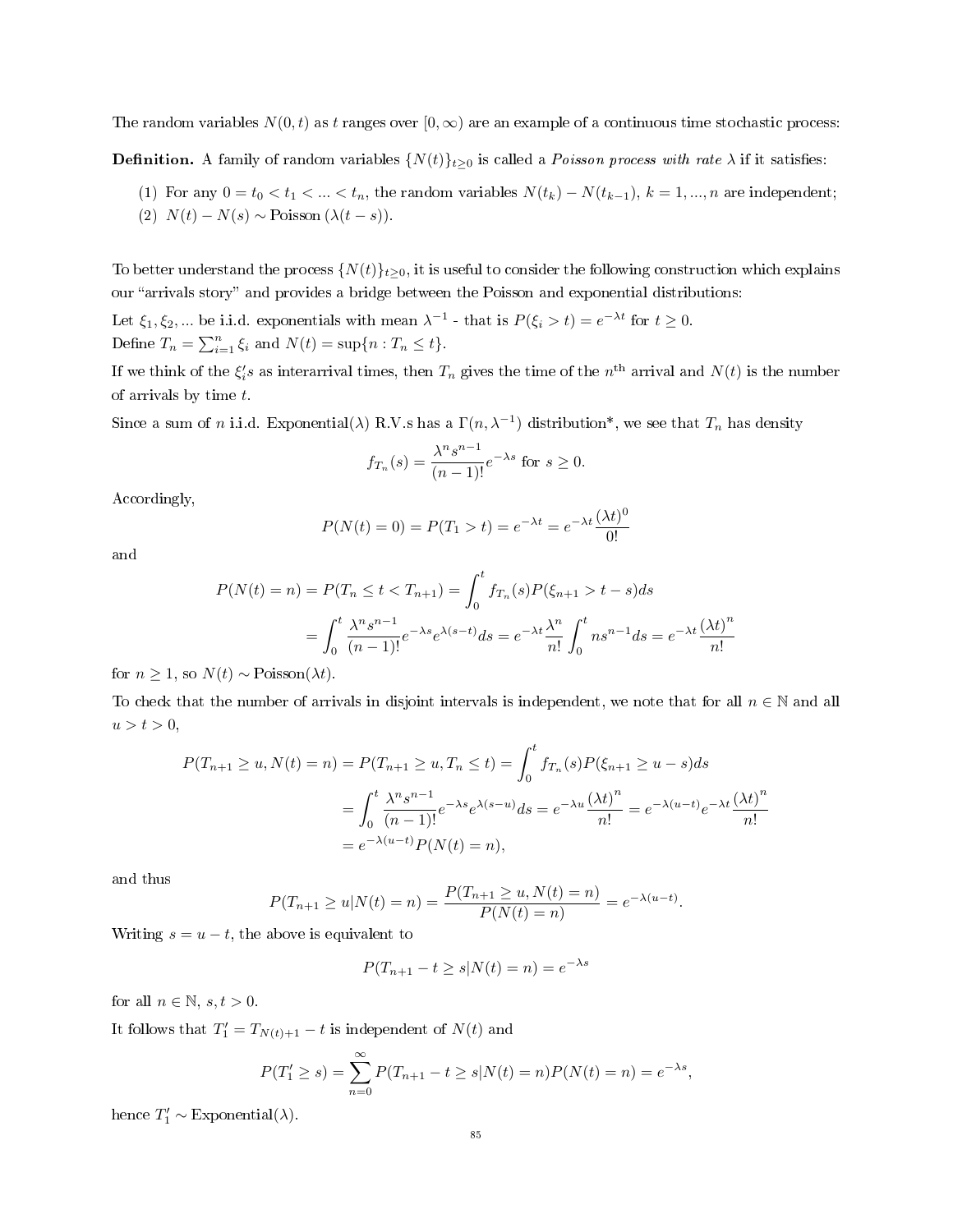Setting  $T'_{k} = T_{N(t)+k} - T_{N(t)+k-1} = \xi_{N(t)}$  for  $k \geq 2$  and observing that

$$
P(N(t) = n, T'_1 \ge u - t, T'_k \ge v_k \text{ for } k = 2, ..., K)
$$
  
=  $P(T_n \le t, T_{n+1} \ge u, T_{n+k} - T_{n+k-1} \ge v_k \text{ for } k = 2, ..., K)$   
=  $P(T_n \le t, T_{n+1} \ge u) \prod_{k=2}^K P(\xi_{n+k} \ge v_k),$ 

we see that  $T_1', T_2', \dots$  are i.i.d. Exponential( $\lambda$ ) and independent of  $N(t)$ .

In other words, the arrivals after time t are independent of  $N(t)$  and have the same distribution as the original arrival sequence.

(Essentially, this is due to the "memorylessness property" of the exponential.)

It follows that for any  $0 = t_0 < t_1 < \ldots < t_n$ ,  $N(t_1) - N(t_0), \ldots, N(t_n) - N(t_{n-1})$  are independent Poissons. This is because the vector  $(N(t_2) - N(t_1), ..., N(t_n) - N(t_{n-1}))$  is measurable with respect to  $\sigma(T'_1, T'_2, ...)$ (where the  $T_i$ 's are constructed as above with  $t = t_1$ ) and so is independent of  $N(t_1)$ .

Then an induction argument gives

$$
P\left(N(t_1)-N(t_0)=k_1,...,N(t_n)-N(t_{n-1})=k_n\right)=\prod_{i=1}^n e^{-\lambda(t_i-t_{i-1})}\frac{\left(\lambda(t_i-t_{i-1})\right)^{k_i}}{k_i!}.
$$

\* To keep the discussion self-contained, we show that sums of independent exponentials are gammas.

This is a situation where convolution is more convenient than characteristic functions.

First, recall that for  $\alpha, \beta > 0$ ,  $X \sim \Gamma(\alpha, \beta)$  has density  $f_X(x) = \frac{1}{\Gamma(\alpha)\beta^{\alpha}} x^{\alpha-1} e^{-\frac{x}{\beta}}, x > 0$ , where the gamma function  $\Gamma$  satisfies  $\Gamma(n) = (n-1)!$  for  $n \in \mathbb{N}$ .

Also, for  $\lambda > 0$ ,  $W \sim \text{Exp}(\lambda)$  has density  $f_W(w) = \lambda e^{-\lambda x}$ ,  $x > 0$ . Thus  $W \sim \Gamma(1, \lambda^{-1})$ . Suppose that  $Y \sim \Gamma(n, \lambda^{-1})$  and  $W \sim \text{Exp}(\lambda)$  are independent and set  $Z = W + Y$ . Then Z has positive support and Theorem [6.6](#page-31-0) shows that for  $z > 0$ ,

$$
f_Z(z) = f_W * f_Y(z) = \int_{-\infty}^{\infty} f_W(z - y) f_Y(y) dy
$$
  
= 
$$
\int_{0}^{z} \lambda e^{-\lambda(z-y)} \frac{\lambda^n}{(n-1)!} y^{n-1} e^{-\lambda y} dy
$$
  
= 
$$
\frac{\lambda^{n+1}}{(n-1)!} e^{-\lambda z} \int_{0}^{z} y^{n-1} dy = \frac{\lambda^{n+1}}{\Gamma(n+1)} z^{(n+1)-1} e^{-\lambda z}.
$$

It follows by induction that if  $X_1, \ldots, X_n$  are i.i.d.  $Exp(\lambda)$ , then  $X_1 + \ldots + X_n \sim \Gamma(n, \lambda^{-1})$ .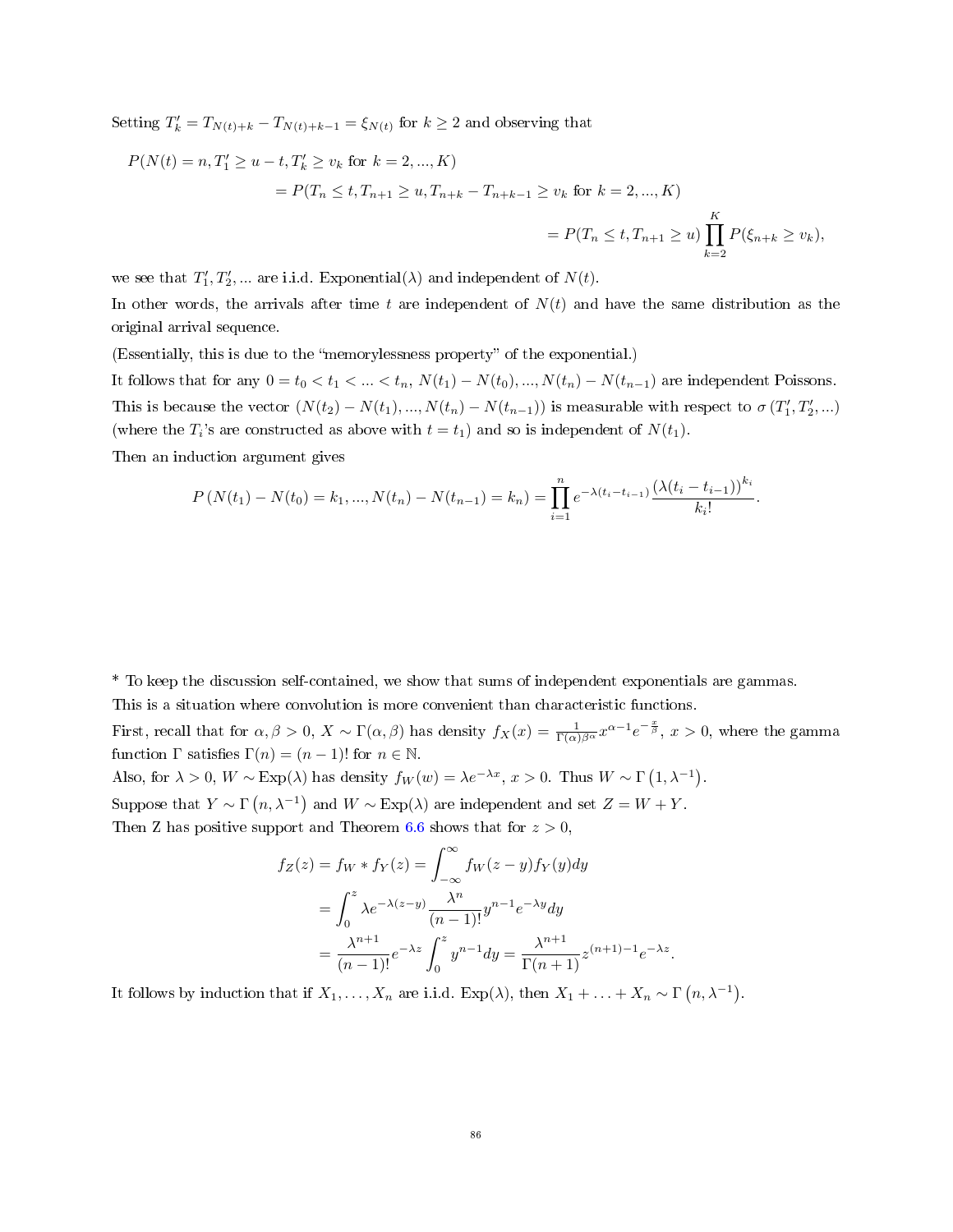#### 15. Stein's Method

We have mentioned previously that a shortcoming of the limit theorems presented thus far is that they do not come with rates of convergence.

A proof of the Berry-Esseen theorem for normal convergence rates in the Kolmogorov metric is given in Durrett, and a proof of Poisson convergence with rates in the total variation metric is given there as well.

Rather than reproduce these classical results, we will obtain similar bounds using Stein's method in order to give a glimpse of this relatively modern technique which can be applied to all sorts of different distributions and often allows one to weaken assumptions such as independence as well.

As our purpose is expository, we will present some of the more straightforward approaches rather than seek out the best possible constants and conditions.

Stein's method refers to a framework based on solutions of certain differential or difference equations for bounding the distance between the distribution of a random variable  $X$  and that of a random variable  $Z$ having some specified target distribution.

The metrics for which this approach is applicable are of the form

$$
d_{\mathcal{H}}(\mathscr{L}(X),\mathscr{L}(Z))=\sup_{h\in\mathcal{H}}|E[h(X)]-E[h(Z)]|
$$

for some suitable class of functions  $H$ , and include the Kolmogorov, Wasserstein, and total variation distances as special cases. These cases arise by taking  $H$  to be the set of indicators of the form  $1_{(-\infty,a]},$  1-Lipschitz functions, and indicators of Borel sets, respectively. Convergence in each of these three metrics is strictly stronger than weak convergence (which can be metrized by taking  $H$  as the set of 1-Lipschitz functions with sup norm at most 1).

The basic idea is to find an operator A such that  $E[(Af)(X)] = 0$  for all f belonging to some sufficiently large class of functions F if and only if  $\mathscr{L}(X) = \mathscr{L}(Z)$ .

For example, we will see that  $Z \sim \mathcal{N}(0, 1)$  if and only if  $E[f'(Z) - Zf(Z)] = 0$  for all Lipschitz functions f. If one can then show that for any  $h \in \mathcal{H}$ , the equation

$$
(\mathcal{A}f)(x) = h(x) - E[h(Z)]
$$

has solution  $f_h \in \mathcal{F}$ , then upon taking expectations, absolute values, and suprema, one finds that

$$
d_{\mathcal{H}}(\mathscr{L}(X), \mathscr{L}(Z)) = \sup_{h \in \mathcal{H}} |E[h(X)] - E[h(Z)]| = \sup_{h \in \mathcal{H}} |E[(\mathcal{A}f_h)(X)]|.
$$

Remarkably, it is often easier to work with the right-hand side of this equation and the techniques for analyzing distances between probability distributions in this manner are collectively known as Stein's method.

Stein's method is a vast field with over a thousand existing articles and books and new ones written all the time, so we will only be able to scratch the surface here. In particular, we will not prove any results for dependent random variables. (Other than supplying convergence rates, the principal advantage of Stein's method is that it often enables one to prove limit theorems when there is some weak or local dependence, whereas characteristic function approaches typically fall apart when there is dependence of any sort.)

An excellent place to learn more about Stein's method (and the primary reference for this exposition) is the survey Fundamentals of Stein's method by Nathan Ross.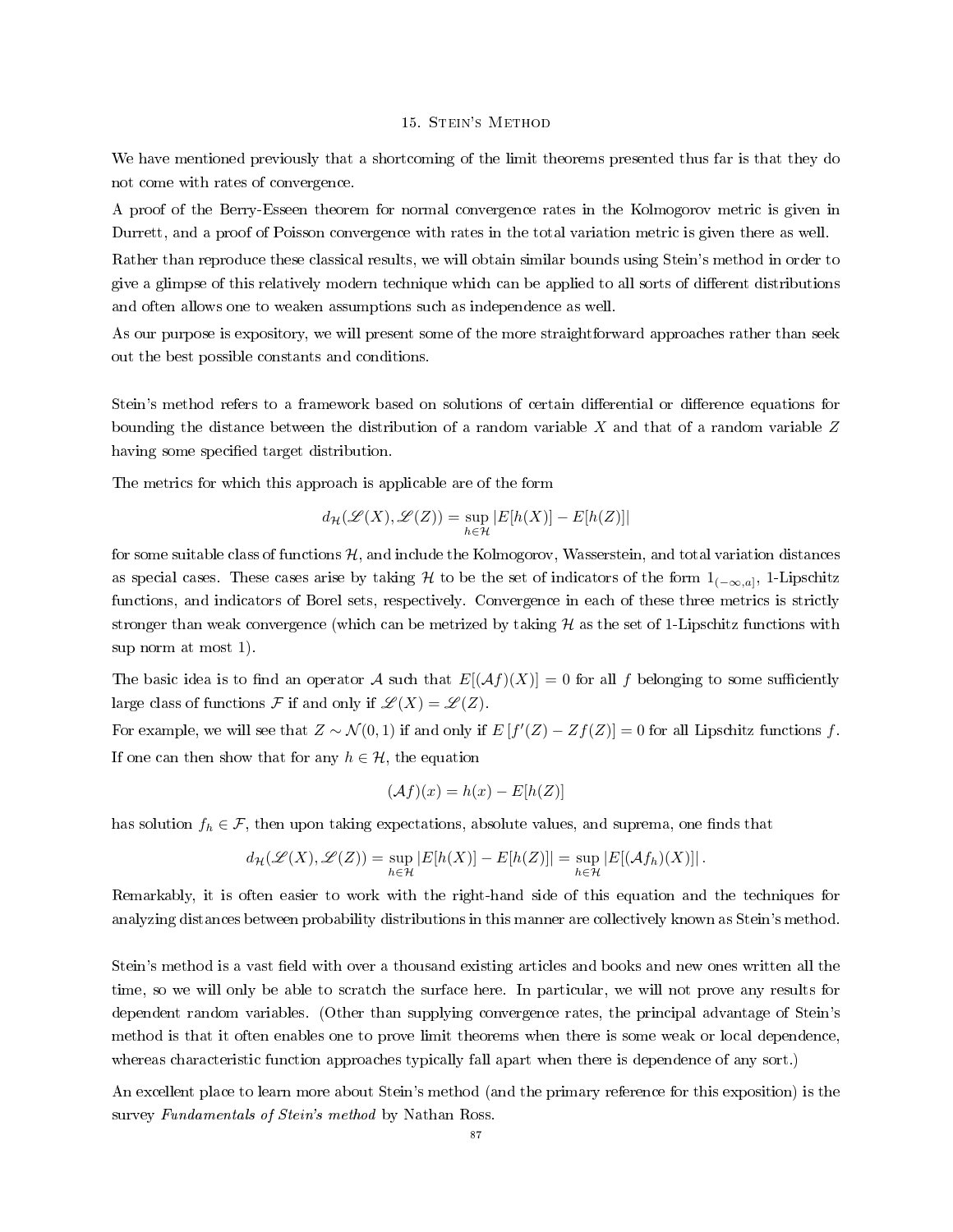### Normal Distribution.

We begin by establishing a characterizing operator for the standard normal.

### <span id="page-87-0"></span>**Lemma 15.1.** Define the operator  $\mathcal A$  by

$$
(\mathcal{A}f)(x) = f'(x) - xf(x).
$$

If  $Z \sim \mathcal{N}(0,1)$ , then  $E[(Af)(Z)] = 0$  for all absolutely continuous f with  $E[f'(Z)] < \infty$ .

*Proof.* Let  $f$  be as in the statement of the lemma. Then Fubini's theorem gives

$$
E[f'(Z)] = \frac{1}{\sqrt{2\pi}} \int_{\mathbb{R}} f'(x)e^{-\frac{x^2}{2}} dx = \frac{1}{\sqrt{2\pi}} \int_{-\infty}^{0} f'(x)e^{-\frac{x^2}{2}} dx + \frac{1}{\sqrt{2\pi}} \int_{0}^{\infty} f'(x)e^{-\frac{x^2}{2}} dx
$$
  
\n
$$
= \frac{1}{\sqrt{2\pi}} \int_{-\infty}^{0} f'(x) \left( -\int_{-\infty}^{x} ye^{-\frac{y^2}{2}} dy \right) dx + \frac{1}{\sqrt{2\pi}} \int_{0}^{\infty} f'(x) \left( \int_{x}^{\infty} ye^{-\frac{y^2}{2}} dy \right) dx
$$
  
\n
$$
= \frac{1}{\sqrt{2\pi}} \int_{-\infty}^{0} ye^{-\frac{y^2}{2}} \left( -\int_{y}^{0} f'(x) dx \right) dy + \frac{1}{\sqrt{2\pi}} \int_{0}^{\infty} ye^{-\frac{y^2}{2}} \left( \int_{0}^{y} f'(x) dx \right) dy
$$
  
\n
$$
= \frac{1}{\sqrt{2\pi}} \int_{-\infty}^{0} ye^{-\frac{y^2}{2}} (f(y) - f(0)) dy + \frac{1}{\sqrt{2\pi}} \int_{0}^{\infty} ye^{-\frac{y^2}{2}} (f(y) - f(0)) dy
$$
  
\n
$$
= \frac{1}{\sqrt{2\pi}} \int_{-\infty}^{\infty} yf(y)e^{-\frac{y^2}{2}} dy - f(0) \frac{1}{\sqrt{2\pi}} \int_{-\infty}^{\infty} ye^{-\frac{y^2}{2}} dy
$$
  
\n
$$
= E[Zf(Z)] - f(0)E[Z] = E[Zf(Z)].
$$

Of course, if  $||f'||_{\infty} < \infty$ , then  $E |f'(Z)| < \infty$ . It turns out that the condition  $E [(\mathcal{A}f)(W)] = 0$  for all absolutely continuous f with  $||f'||_{\infty} < \infty$  is also sufficient for  $W \sim \mathcal{N}(0, 1)$ .

To see that this is the case, we prove

<span id="page-87-1"></span>**Lemma 15.2.** If  $\Phi$  is the distribution function for the standard normal, then the unique bounded solution to the differential equation

$$
f'(w) - wf(w) = 1_{(-\infty, x]}(w) - \Phi(x)
$$

is given by

$$
f_x(w) = \begin{cases} \sqrt{2\pi}e^{\frac{w^2}{2}} (1 - \Phi(x)) \Phi(w), & w \leq x \\ \sqrt{2\pi}e^{\frac{w^2}{2}} \Phi(x) (1 - \Phi(w)), & w > x \end{cases}.
$$

Moreover,  $f_x$  is absolutely continuous with  $||f_x||_{\infty} \leq \sqrt{\frac{\pi}{2}}$  $\frac{\pi}{2}$  and  $||f'_x||_{\infty} \leq 2$ .

*Proof.* Multiplying both sides of the equation  $f'(t) - tf(t) = 1_{(-\infty, x]}(t) - \Phi(x)$  by the integrating factor  $e^{-\frac{t^2}{2}}$ shows that a bounded solution  $f_x$  must satisfy

$$
\frac{d}{dt}\left(e^{-\frac{t^2}{2}}f_x(t)\right) = e^{-\frac{t^2}{2}}\left[f'_x(t) - tf_x(t)\right] = e^{-\frac{t^2}{2}}\left[1_{(-\infty,x]}(t) - \Phi(x)\right],
$$

and integration gives

$$
f_x(w) = e^{\frac{w^2}{2}} \int_{-\infty}^w e^{-\frac{t^2}{2}} (1_{(-\infty, x]}(t) - \Phi(x)) dt
$$
  
=  $-e^{\frac{w^2}{2}} \int_w^{\infty} e^{-\frac{t^2}{2}} (1_{(-\infty, x]}(t) - \Phi(x)) dt.$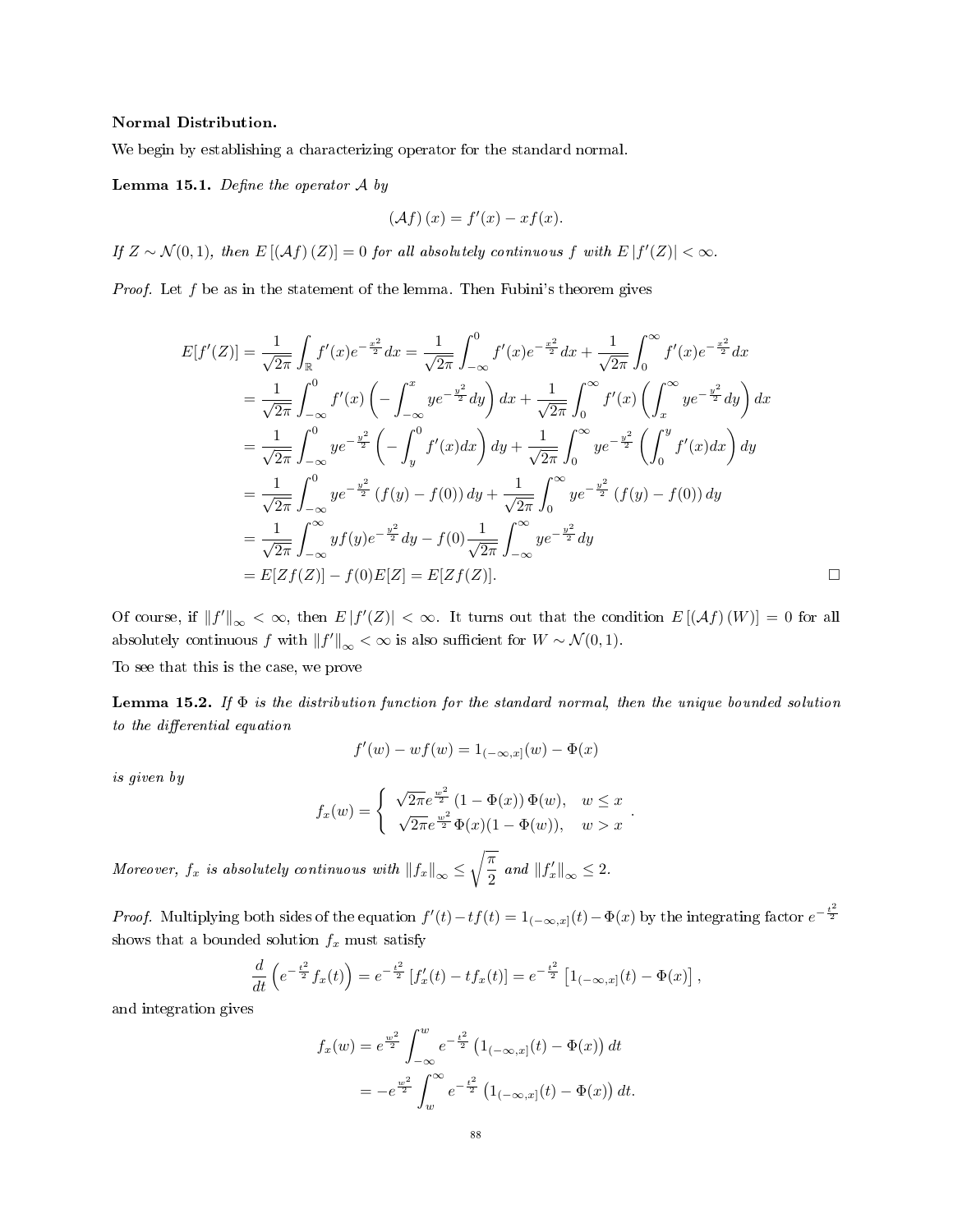When  $w \leq x$ , we have

$$
f_x(w) = e^{\frac{w^2}{2}} \int_{-\infty}^w e^{-\frac{t^2}{2}} (1_{(-\infty,x]}(t) - \Phi(x)) dt = e^{\frac{w^2}{2}} \int_{-\infty}^w e^{-\frac{t^2}{2}} (1 - \Phi(x)) dt
$$
  
=  $\sqrt{2\pi} e^{\frac{w^2}{2}} (1 - \Phi(x)) \frac{1}{\sqrt{2\pi}} \int_{-\infty}^w e^{-\frac{t^2}{2}} dt = \sqrt{2\pi} e^{\frac{w^2}{2}} (1 - \Phi(x)) \Phi(w),$ 

and when  $w > x$ , we have

$$
f_x(w) = -e^{\frac{w^2}{2}} \int_w^{\infty} e^{-\frac{t^2}{2}} (1_{(-\infty, x]}(t) - \Phi(x)) dt = -e^{\frac{w^2}{2}} \int_w^{\infty} e^{-\frac{t^2}{2}} (0 - \Phi(x)) dt
$$
  
=  $\sqrt{2\pi} e^{\frac{w^2}{2}} \Phi(x) \frac{1}{\sqrt{2\pi}} \int_w^{\infty} e^{-\frac{t^2}{2}} dt = \sqrt{2\pi} e^{\frac{w^2}{2}} \Phi(x) (1 - \Phi(w)).$ 

To check boundedness, we first observe that for any  $z \geq 0$ ,

$$
1 - \Phi(z) = \frac{1}{\sqrt{2\pi}} \int_{z}^{\infty} e^{-\frac{t^{2}}{2}} dt \le \frac{1}{\sqrt{2\pi}} \int_{0}^{\infty} e^{-\frac{(s+z)^{2}}{2}} ds
$$
  
=  $\frac{1}{\sqrt{2\pi}} e^{-\frac{z^{2}}{2}} \int_{0}^{\infty} e^{-\frac{s^{2}}{2}} e^{-sz} ds \le e^{-\frac{z^{2}}{2}} \frac{1}{\sqrt{2\pi}} \int_{0}^{\infty} e^{-\frac{s^{2}}{2}} ds = \frac{1}{2} e^{-\frac{z^{2}}{2}},$ 

and, by symmetry, for any  $z \leq 0$ ,

$$
\Phi(z) = 1 - \Phi(|z|) \le \frac{1}{2} e^{-\frac{z^2}{2}}.
$$

Since  $f_x$  is nonnegative and  $f_x(w) = f_{-x}(-w)$ , it suffices to show that  $f_x$  is bounded above for  $x \ge 0$ .

If  $w > x \geq 0$ , then

$$
f_x(w) = \sqrt{2\pi}e^{\frac{w^2}{2}}\Phi(x)(1-\Phi(w)) \le \sqrt{2\pi}e^{\frac{w^2}{2}} \cdot 1 \cdot \frac{1}{2}e^{-\frac{w^2}{2}} = \sqrt{\frac{\pi}{2}};
$$

If  $0 < w \leq x$ , then

$$
f_x(w) = \sqrt{2\pi}e^{\frac{w^2}{2}} (1 - \Phi(x)) \Phi(w)
$$
  
 
$$
\leq \sqrt{2\pi}e^{\frac{w^2}{2}} \cdot \frac{1}{2}e^{-\frac{x^2}{2}} \cdot 1 \leq \sqrt{2\pi}e^{\frac{w^2}{2}} \cdot \frac{1}{2}e^{-\frac{w^2}{2}} = \sqrt{\frac{\pi}{2}};
$$

and if  $w \leq 0 \leq x$ , then

$$
f_x(w) = \sqrt{2\pi}e^{\frac{w^2}{2}} (1 - \Phi(x)) \Phi(w) \le \sqrt{2\pi}e^{\frac{w^2}{2}} \cdot 1 \cdot \frac{1}{2}e^{-\frac{w^2}{2}} = \sqrt{\frac{\pi}{2}}.
$$

The claim that  $f_x$  is the only bounded solution follows by observing that the homogeneous equation  $f'(w)-wf(w)=0$  has solution  $f_h(w)=Ce^{\frac{w^2}{2}}$  for  $C\in\mathbb{R}$ , so the general solution is given by  $f_x(w)+Cf_h(w)$ , which is bounded if and only if  $C = 0$ .

Finally, we observe that, by construction,  $f_x$  is differentiable at all points  $w \neq x$  with  $f'_x(w) = wf_x(w) + 1_{(-\infty,x]}(w) - \Phi(x)$ , so that

$$
|f'_x(w)| \le |wf_x(w)| + |1_{(-\infty,x]}(w) - \Phi(x)| \le |wf_x(w)| + 1.
$$

For  $w > 0$ ,

$$
|wf_x(w)| = \left| -we^{\frac{w^2}{2}} \int_w^{\infty} e^{-\frac{t^2}{2}} (1_{(-\infty, x]}(t) - \Phi(x)) dt \right| \leq we^{\frac{w^2}{2}} \int_w^{\infty} e^{-\frac{t^2}{2}} |1_{(-\infty, x]}(t) - \Phi(x)| dt
$$
  

$$
\leq we^{\frac{w^2}{2}} \int_w^{\infty} e^{-\frac{t^2}{2}} dt \leq we^{\frac{w^2}{2}} \int_w^{\infty} \frac{t}{w} e^{-\frac{t^2}{2}} dt = e^{\frac{w^2}{2}} \int_w^{\infty} te^{-\frac{t^2}{2}} dt = e^{\frac{w^2}{2}} e^{-\frac{w^2}{2}} = 1,
$$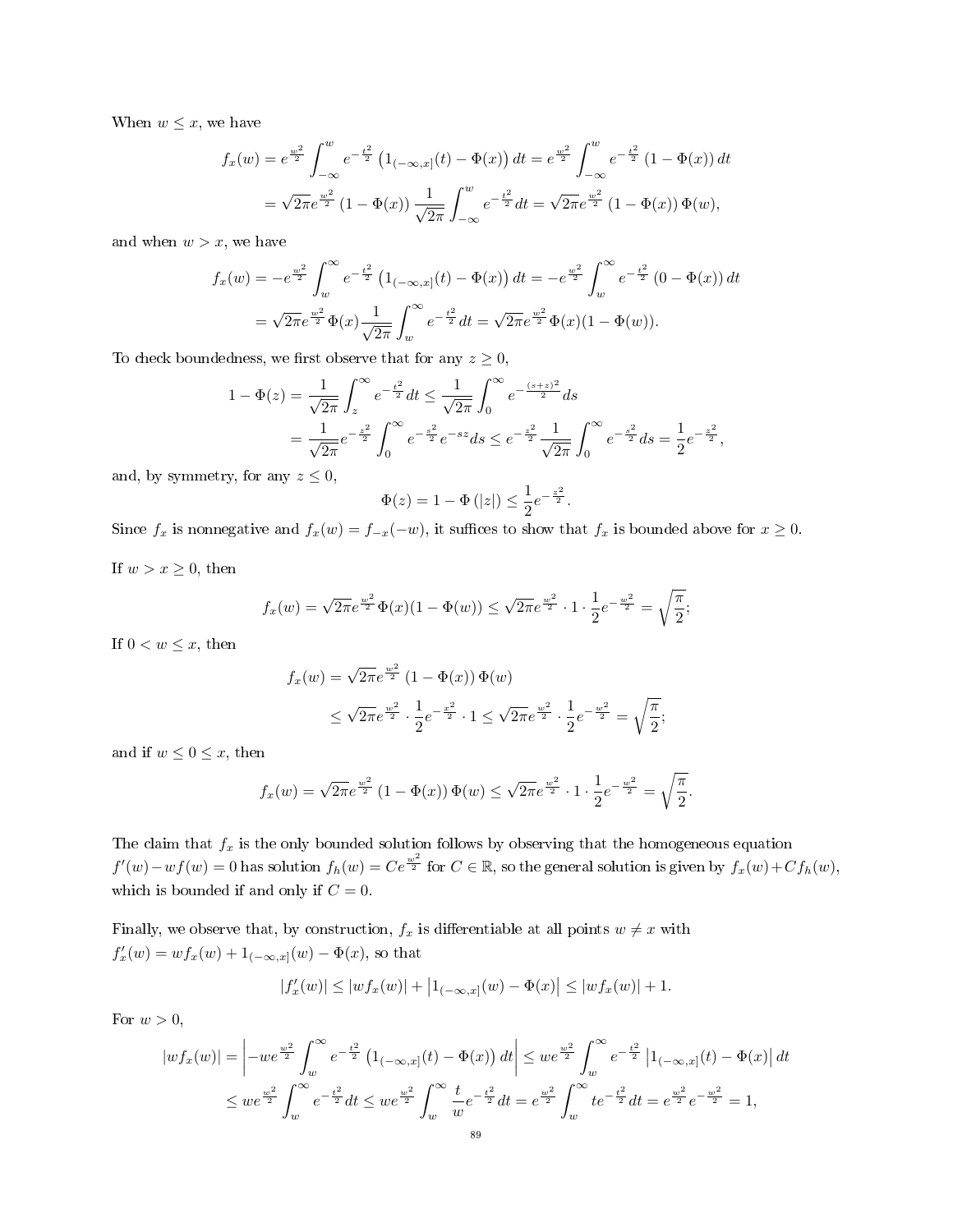and for  $w < 0$ ,

$$
|wf_x(w)| = |-wf_{-x}(-w)| \le 1,
$$

hence  $|f'_x(w)| \le |wf_x(w)| + 1 \le 2$ .

Since  $f_x$  is continuous and differentiable at all points  $w \neq x$  with uniformly bounded derivative, it is Lipschitz and thus absolutely continuous.  $\Box$ 

An immediate consequence of the preceding lemma is

Theorem 15.1. A random variable W has the standard normal distribution if and only if

$$
E[f'(W) - Wf(W)] = 0
$$

for all Lipschitz f.

Proof. Lemma [15.1](#page-87-0) establishes necessity.

For sufficiency, observe that for any  $x \in \mathbb{R}$ , taking  $f_x$  as in Lemma [15.2](#page-87-1) implies

$$
|P(W \le x) - \Phi(x)| = |E [1_{(-\infty, x]}(W) - \Phi(x)]| = |E [f'_x(W) - Wf_x(W)]| = 0.
$$

The methodology of Lemma [15.2](#page-87-1) can be extended to cover more general test functions than indicators of half-lines.

Indeed, the argument given there shows that for any function  $h : \mathbb{R} \to \mathbb{R}$  such that

$$
Nh := E[h(Z)] = \frac{1}{\sqrt{2\pi}} \int_{-\infty}^{\infty} h(z)e^{-\frac{z^2}{2}} dz
$$

exists in  $R$ , the differential equation

$$
f'(w) - wf(w) = h(w) - Nh
$$

has solution

(\*) 
$$
f_h(w) = e^{\frac{w^2}{2}} \int_{-\infty}^w (h(t) - Nh) e^{-\frac{t^2}{2}} dt.
$$

Some fairly tedious computations which we will not undertake here show that

<span id="page-89-0"></span>**Lemma 15.3.** For any  $h : \mathbb{R} \to \mathbb{R}$  such that Nh exists, let  $f_h$  be given by  $(*)$ . If h is bounded, then

$$
||f_h||_{\infty} \le \sqrt{\frac{\pi}{2}} \left\|h - Nh\right\|_{\infty}, \quad ||f_h'||_{\infty} \le 2 \left\|h -Nh\right\|_{\infty}.
$$

If h is absolutely continuous, then

$$
\left\|f_h\right\|_{\infty} \leq 2 \left\|h'\right\|_{\infty}, \quad \left\|f'_h\right\|_{\infty} \leq \sqrt{\frac{2}{\pi}} \left\|h'\right\|_{\infty}, \quad \left\|f''_h\right\|_{\infty} \leq 2 \left\|h'\right\|_{\infty}.
$$

(That the relevant derivatives are dened almost everywhere is part of the statement of Lemma [15.3.](#page-89-0))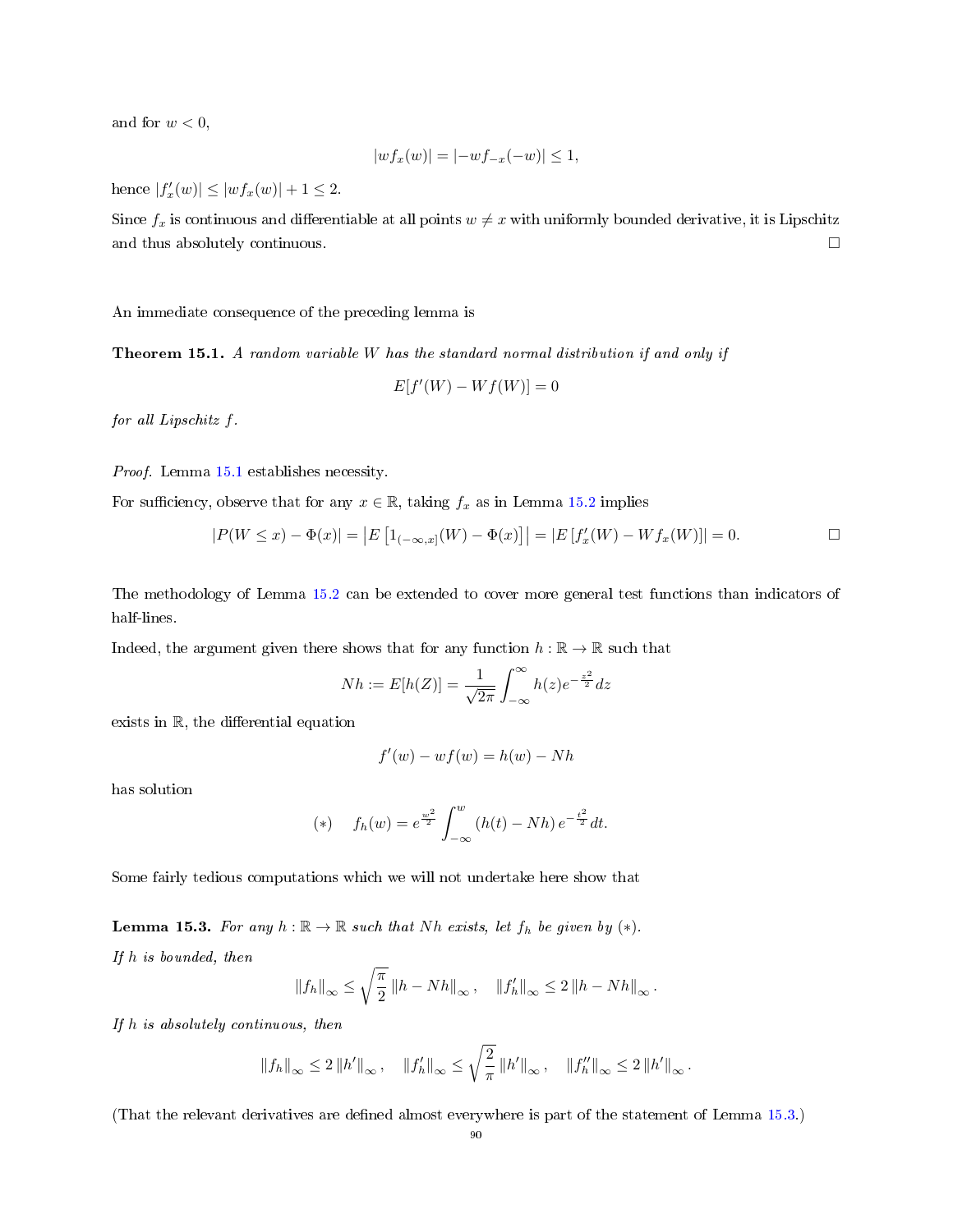We can now give bounds on the error in normal approximation for sums of i.i.d. random variables. We will work in the Wasserstein metric

$$
d_W(\mathscr{L}(W), \mathscr{L}(Z)) = \sup_{h \in \mathcal{H}_W} |E[h(W)] - E[h(Z)]|
$$

where

$$
\mathcal{H}_W = \{ h : \mathbb{R} \to \mathbb{R} \text{ such that } |f(x) - f(y)| \leq |x - y| \text{ for all } x, y \in \mathbb{R} \}.
$$

If  $Z \sim \mathcal{N}(0, 1)$ , then the preceding analysis shows that

$$
d_W(\mathscr{L}(W), \mathscr{L}(Z)) = \sup_{h \in \mathcal{H}_W} |E[f'_h(W) - Wf_h(W)]|
$$

where  $f_h$  is given by  $(*)$ .

Since Lipschitz functions are absolutely continuous, the second part of Lemma [15.3](#page-89-0) applies with  $||h'||_{\infty} = 1$ . From these observations and some elementary manipulations we have

<span id="page-90-0"></span>**Theorem 15.2.** Suppose that  $X_1, X_2, ..., X_n$  are independent random variables with  $E[X_i] = 0$  and  $E[X_i^2]=1$  for all  $i=1,...,n$ . If  $W=\frac{1}{\sqrt{n}}\sum_{i=1}^n X_i$  and  $Z\sim\mathcal{N}(0,1)$ , then

$$
d_W(\mathscr{L}(W), \mathscr{L}(Z)) \leq \frac{3}{n^{\frac{3}{2}}} \sum_{i=1}^n E\left[|X_i|^3\right].
$$

*Proof.* Let f be any differentiable function with f' absolutely continuous,  $||f||_{\infty}$ ,  $||f'||_{\infty}$ ,  $||f''||_{\infty} < \infty$ . For each  $i = 1, ..., n$ , set

$$
W_i = \frac{1}{\sqrt{n}} \sum_{j \neq i} X_j = W - \frac{1}{\sqrt{n}} X_i.
$$

Then  $X_i$  and  $W_i$  are independent, so  $E[X_i f(W_i)] = E[X_i] E[f(W_i)] = 0$ .

It follows that

$$
E[Wf(W)] = E\left[\frac{1}{\sqrt{n}} \sum_{i=1}^{n} X_i f(W)\right] = E\left[\frac{1}{\sqrt{n}} \sum_{i=1}^{n} X_i (f(W) - f(W_i))\right].
$$

Adding and subtracting  $E\left[\frac{1}{\sqrt{n}}\sum_{i=1}^{n}X_i(W-W_i)f'(W_i)\right]$  yields

$$
E[Wf(W)] = E\left[\frac{1}{\sqrt{n}} \sum_{i=1}^{n} X_i (f(W) - f(W_i) - (W - W_i)f'(W_i))\right] + E\left[\frac{1}{\sqrt{n}} \sum_{i=1}^{n} X_i (W - W_i)f'(W_i)\right].
$$

The independence and unit variance assumptions show that

$$
E[X_i(W - W_i)f'(W_i)] = E\left[\frac{1}{\sqrt{n}}X_i^2f'(W_i)\right] = \frac{1}{\sqrt{n}}E[X_i^2]E[f'(W_i)] = \frac{1}{\sqrt{n}}E[f'(W_i)],
$$

so

$$
E[Wf(W)] = E\left[\frac{1}{\sqrt{n}}\sum_{i=1}^{n}X_i\left(f(W) - f(W_i) - (W - W_i)f'(W_i)\right)\right] + E\left[\frac{1}{n}\sum_{i=1}^{n}f'(W_i)\right],
$$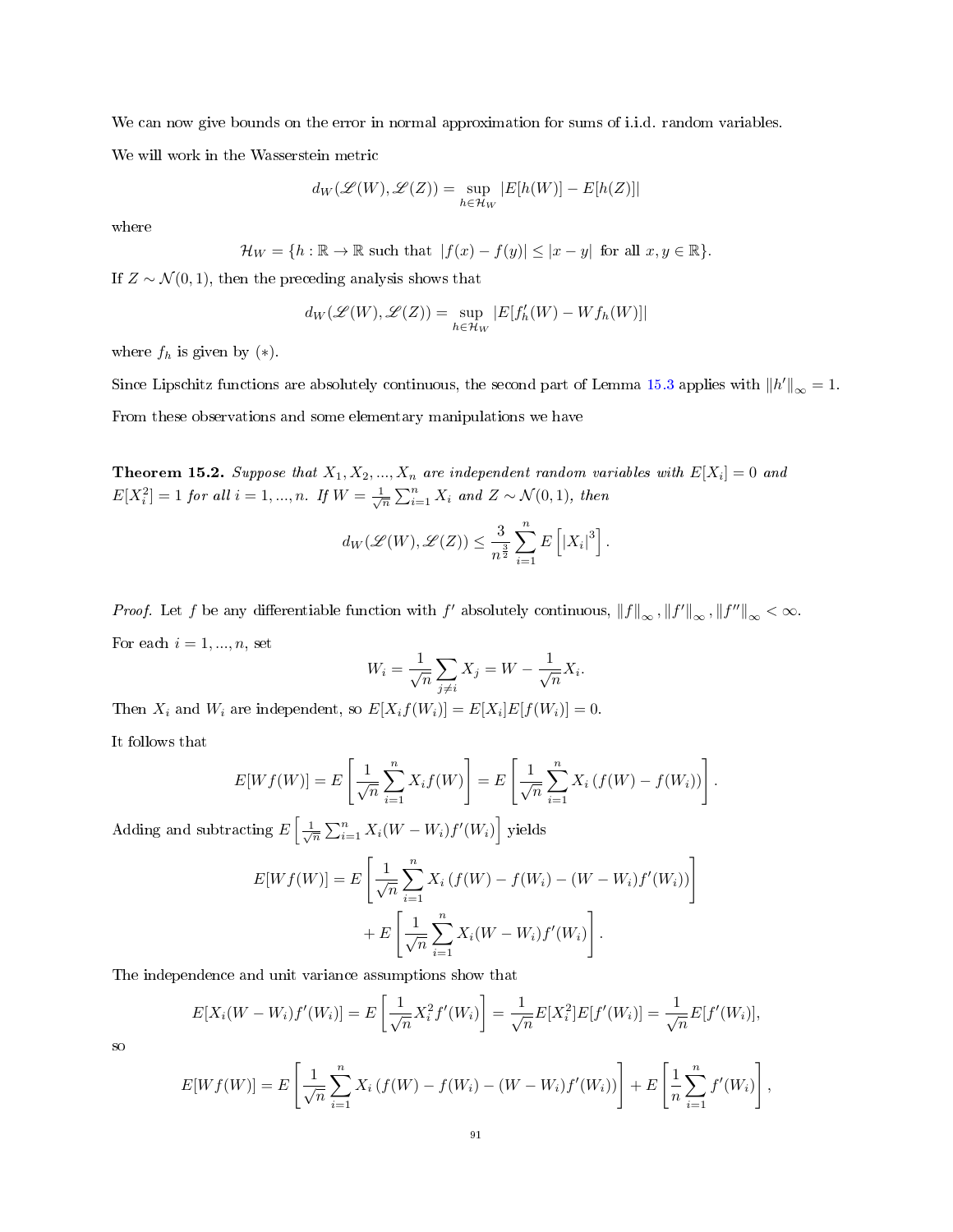and thus

$$
|E[f'(W) - Wf(W)]|
$$
  
\n
$$
= \left| E\left[\frac{1}{\sqrt{n}} \sum_{i=1}^{n} X_i (f(W) - f(W_i) - (W - W_i)f'(W_i))\right] + E\left[\frac{1}{n} \sum_{i=1}^{n} f'(W_i)\right] - E[f'(W)]\right|
$$
  
\n
$$
= \left| E\left[\frac{1}{\sqrt{n}} \sum_{i=1}^{n} X_i (f(W) - f(W_i) - (W - W_i)f'(W_i))\right] + E\left[\frac{1}{n} \sum_{i=1}^{n} (f'(W_i) - f'(W))\right] \right|
$$
  
\n
$$
\leq \frac{1}{\sqrt{n}} E\left[\sum_{i=1}^{n} |X_i (f(W) - f(W_i) - (W - W_i)f'(W_i))| \right] + \frac{1}{n} E\left[\sum_{i=1}^{n} |f'(W_i) - f'(W)|\right]
$$

The Taylor expansion (with Lagrange remainder)

$$
f(w) = f(z) + f'(z)(w - z) + \frac{f''(\zeta)}{2}(w - z)^2
$$

for some  $\zeta$  between w and z gives the bound

$$
|f(w) - f(z) - (w - z)f'(z)| \le \frac{\|f''\|_{\infty}}{2}(w - z)^2,
$$

so

$$
\frac{1}{\sqrt{n}}E\left[\sum_{i=1}^{n}|X_{i}(f(W)-f(W_{i})-(W-W_{i})f'(W_{i}))|\right] \leq \frac{1}{\sqrt{n}}E\left[\sum_{i=1}^{n}\left|X_{i}\frac{\|f''\|_{\infty}}{2}(W-W_{i})^{2}\right|\right]
$$
\n
$$
=\frac{\|f''\|_{\infty}}{2\sqrt{n}}\sum_{i=1}^{n}E\left|X_{i}\left(\frac{X_{i}}{\sqrt{n}}\right)^{2}\right|=\frac{\|f''\|_{\infty}}{2n^{\frac{3}{2}}}\sum_{i=1}^{n}E\left[|X_{i}|^{3}\right].
$$

Also, the mean value theorem shows that

$$
\frac{1}{n}E\left[\sum_{i=1}^n|f'(W_i)-f'(W)|\right]\leq \frac{1}{n}E\left[\sum_{i=1}^n\left(\|f''\|_{\infty}|W_i-W|\right)\right]=\frac{\|f''\|_{\infty}}{n^{\frac{3}{2}}}\sum_{i=1}^nE\left|X_i\right|.
$$

Since  $1 = E[X_i^2] = E\left[\left(|X_i|^3\right)^{\frac{2}{3}}\right] \leq E\left[|X_i|^3\right]^{\frac{2}{3}}$ , we have  $E\left[|X_i|^3\right] \geq 1$ , hence  $E|X_i| \leq E\left[|X_i|^3\right]^{\frac{1}{3}} \leq E\left[|X_i|^3\right]$ . (The conclusion is trivial if  $E\left[|X_i|^3\right] = \infty$ .)

Putting all of this together gives

$$
|E[f'(W) - Wf(W)]| \le \frac{1}{\sqrt{n}} E\left[\sum_{i=1}^{n} |X_i(f(W) - f(W_i) - (W - W_i)f'(W_i))|\right] + \frac{1}{n} E\left[\sum_{i=1}^{n} |f'(W_i) - f'(W)|\right]
$$
  

$$
\le \frac{\|f''\|_{\infty}}{2n^{\frac{3}{2}}} \sum_{i=1}^{n} E\left[|X_i|^3\right] + \frac{\|f''\|_{\infty}}{n^{\frac{3}{2}}} \sum_{i=1}^{n} E\left|X_i\right| \le \frac{3\|f''\|_{\infty}}{2n^{\frac{3}{2}}} \sum_{i=1}^{n} E\left[|X_i|^3\right],
$$

and the result follows since

$$
d_W(\mathscr{L}(W), \mathscr{L}(Z)) = \sup_{h \in \mathcal{H}_W} |E[f'_h(W) - Wf_h(W)]|
$$

and  $||f''_h||_{\infty} \le 2 ||h'||_{\infty} = 2$  for all  $h \in \mathcal{H}_W$ .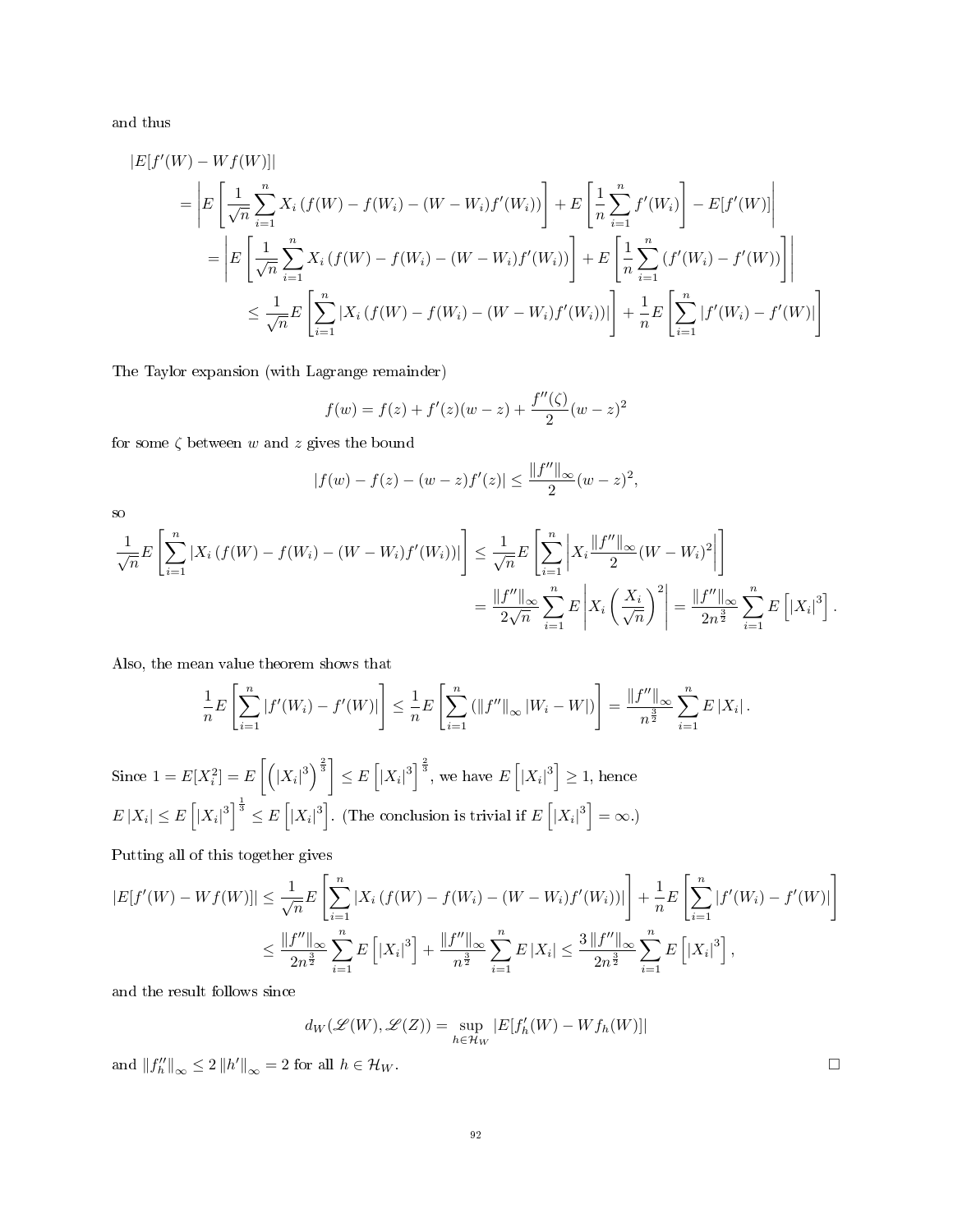Of course the mean zero variance one condition is just the usual normalization in the CLT and so imposes no real loss of generality. If the random variables have uniformly bounded third moments, then Theorem [15.2](#page-90-0) gives a rate of order  $n^{-\frac{1}{2}}$  which is the best possible.

We conclude with an example of a CLT with local dependence which can be proved using very similar (albeit more computationally intensive) methods.

**Definition.** A collection of random variables  $\{X_1, ..., X_n\}$  is said to have *dependency neighborhoods*  $N_i \subseteq \{1, 2, ..., n\}, i = 1, ..., n$ , if  $i \in N_i$  and  $X_i$  is independent of  $\{X_j\}_{j \notin N_i}$ .

**Theorem 15.3.** Let  $X_1, ..., X_n$  be mean zero random variables with finite fourth moments. Set  $\sigma^2$  = Var  $(\sum_{i=1}^n X_i)$  and define  $W = \sigma^{-1} \sum_{i=1}^n X_i$ . Let  $N_1, ..., N_n$  denote the dependency neighborhoods of  $\{X_1, ..., X_n\}$  and let  $D = \max_{i \in [n]} |N_i|$ . Then for  $Z \sim \mathcal{N}(0, 1)$ ,

$$
d_W(\mathscr{L}(W), \mathscr{L}(Z)) \le \frac{D^2}{\sigma^3} \sum_{i=1}^n E\left[|X_i|^3\right] + \frac{D^{\frac{3}{2}}}{\sigma^2} \sqrt{\frac{28}{\pi} \sum_{i=1}^n E\left[X_i^4\right]}.
$$

### Poisson Distribution.

To illustrate some of the diversity in Stein's method techniques, we now look at size-biased couplings in Poisson approximation.

**Definition.** For a random variable  $X \geq 0$  with  $\mu = E[X] \in (0, \infty)$ , we say that  $X^s$  has the *size-biased* distribution with respect to X if  $E[Xf(X)] = \mu E[f(X^s)]$  for all f such that  $E|Xf(X)| < \infty$ .

To see that  $X^s$  exists, note that our assumptions imply that  $Qf := \frac{1}{\mu} E[Xf(X)]$  is a well-defined linear functional on the space of continuous functions with compact support. Since  $X$  is nonnegative, we have that  $Qf \geq 0$  for  $f \geq 0$ . Therefore, the Riesz representation theorem implies that there is a unique positive measure  $\nu$  with  $Qf = \int f d\nu$ . Since  $Q1 = \frac{1}{\mu}E[X] = 1$ ,  $\nu$  is a probability measure. Thus  $X^s \sim \nu$  satisfies

$$
\frac{1}{\mu}E\left[Xf(X)\right] = Qf = \int f d\nu = E\left[f(X^s)\right].
$$

Alternatively, one can adapt the argument from the following lemma to construct the distribution function of  $X^s$  in terms of that of X.

**Lemma 15.4.** Let X be a nondegenerate  $\mathbb{N}_0$ -valued random variable with finite mean  $\mu$ . Then X<sup>s</sup> has mass function

$$
P(X^s = k) = \frac{kP(X = k)}{\mu}
$$

Proof.

$$
\mu E[f(X^s)] = \sum_{k=0}^{\infty} \mu f(k) P(X^s = k) = \sum_{k=0}^{\infty} k f(k) P(X = k) = E[Xf(X)].
$$

.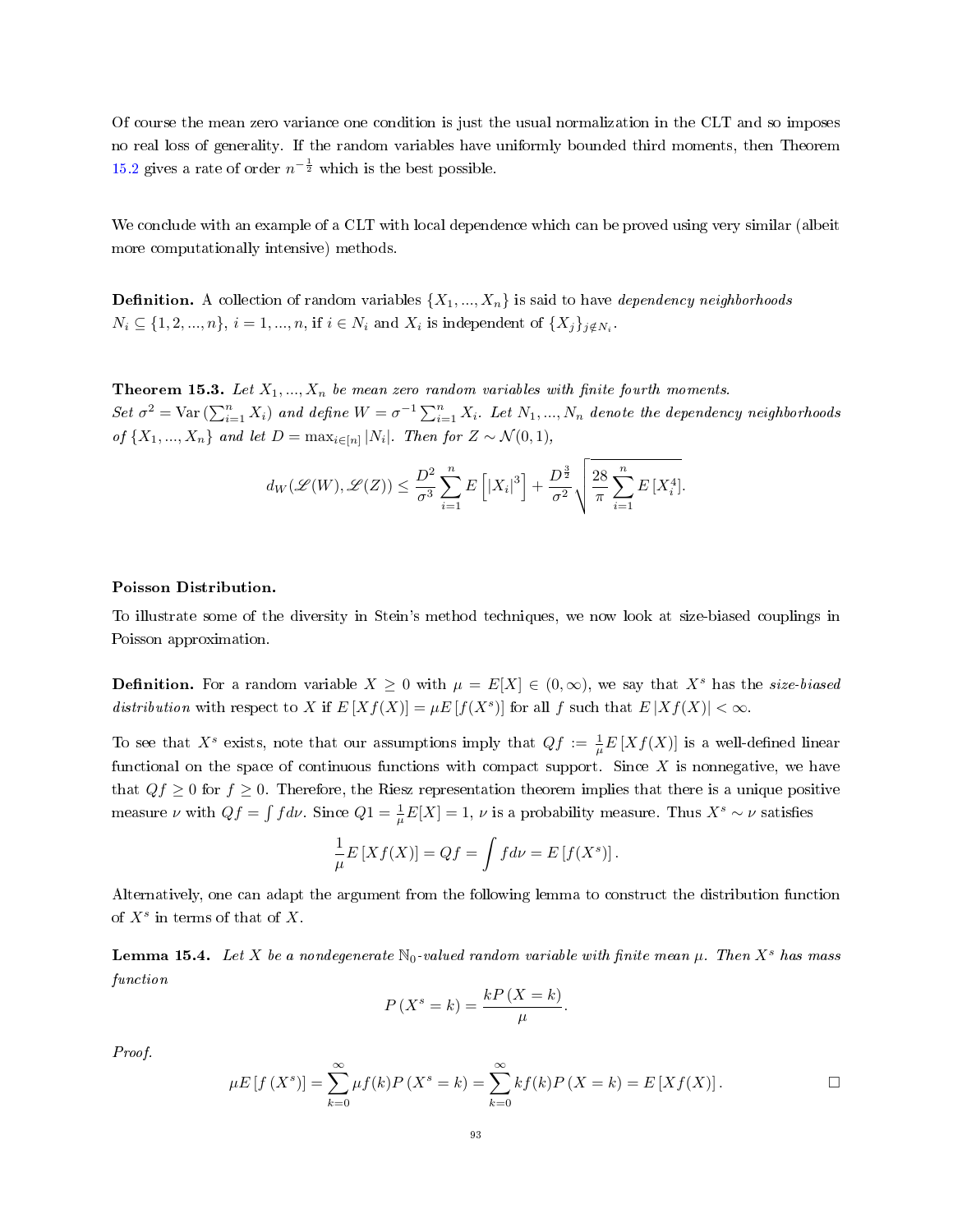Size-biasing is an important consideration in statistical sampling.

For example, suppose that a school has  $N(k)$  classes with k students.

Then the total number of classes is  $n = \sum_{k=1}^{\infty} N(k)$  and the total number of students is  $N = \sum_{k=1}^{\infty} kN(k)$ . If an outside observer were interested in estimating class-size statistics, they might ask a random teacher how large their class is.

Letting X denote the teacher's response, we have  $P(X = k) = \frac{N(k)}{n}$  since  $N(k)$  of the n classes have k students.

On the other hand, they might ask a random student how large their class is.

The student's response, Y, would have  $P(Y = k) = \frac{kN(k)}{N}$  because  $kN(k)$  of the N students are in a class of k students.

Noting that the expected number of students in a random class is

$$
E[X] = \sum_{k=1}^{\infty} k \frac{N(k)}{n} = \frac{1}{n} \sum_{k=1}^{\infty} k N(k) = \frac{N}{n},
$$

we see that

$$
P(Y = k) = \frac{kN(k)}{N} = \frac{k\frac{N(k)}{n}}{\frac{N}{n}} = \frac{kP(X = k)}{E[X]},
$$

so  $Y = X^s$ .

Observe that the average number of classmates of a random student (their self included) is

$$
E[Y] = \sum_{k=1}^{\infty} k \frac{kN(k)}{N} = \frac{n}{N} \sum_{k=1}^{\infty} k^2 \frac{N(k)}{n} = \frac{E[X^2]}{E[X]} \ge E[X].
$$

The inequality is strict unless all classes have the same number of students.

<span id="page-93-0"></span>**Lemma 15.5.** Let  $X_1, ..., X_n \geq 0$  be independent random variables with  $E[X_i] = \mu_i$ , and let  $X_i^s$  have the size-bias distribution w.r.t.  $X_i$ . Let I be a random variable, independent of all else, with  $P(I = i) = \frac{\mu_i}{\mu}$ ,  $i=1,...,n, \ \mu=\sum_{i=1}^n \mu_i$ . If  $W=\sum_{i=1}^n X_i$  and  $W_i=W-X_i$ , then  $W^s=W_I+X_I^s$  has the W size-bias distribution.

Proof.

$$
\mu E[g(W^s)] = \mu \sum_{i=1}^n \frac{\mu_i}{\mu} E[g(W_i + X_i^s)]
$$
  
= 
$$
\sum_{i=1}^n E[X_i g(W_i + X_i)]
$$
  
= 
$$
E\left[\sum_{i=1}^n X_i g(W)\right] = E[Wg(W)].
$$

<span id="page-93-1"></span>**Lemma 15.6.** If  $P(X = 1) = 1 - P(X = 0) = p$ , then  $Y \equiv 1$  has the X size-bias distribution.

Proof.

$$
P(X^s = 1) = \frac{1 \cdot P(X = 1)}{E[X]} = \frac{p}{p} = 1.
$$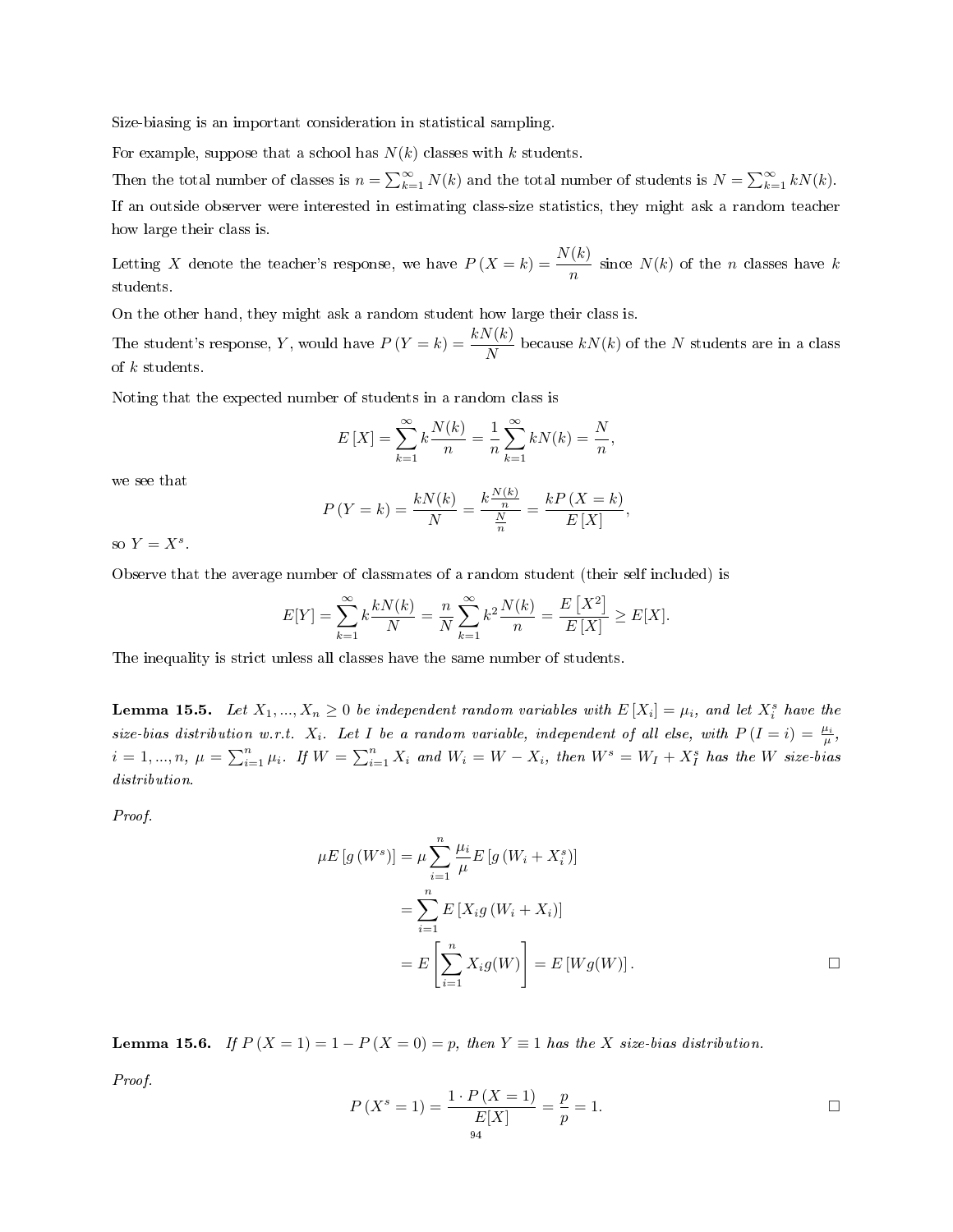To connect size-biasing with Poisson approximation, we need the following facts, which are proved in much the same fashion as the analogous results for the normal distribution.

<span id="page-94-0"></span>**Theorem 15.4.** Let  $\mathcal{P}_{\lambda}$  denote the Poisson( $\lambda$ ) distribution. An N<sub>0</sub>-valued random variable X has law  $\mathcal{P}_{\lambda}$  if and only if

$$
E\left[\lambda f\left(X+1\right) - Xf\left(X\right)\right] = 0
$$

for all bounded f.

Also, for each  $A \subseteq \mathbb{N}_0$ , the unique solution of the difference equation

$$
\lambda f(k+1) - kf(k) = 1_A(k) - \mathcal{P}_{\lambda}(A), \ f_A(0) = 0
$$

is given by

$$
f_A(k) = \lambda^{-k} e^{\lambda} (k-1)! \left[ \mathcal{P}_{\lambda} \left( A \cap U_k \right) - \mathcal{P}_{\lambda} \left( A \right) \mathcal{P}_{\lambda} \left( U_k \right) \right] \text{ where } U_k = \{0, 1, ..., k-1\}.
$$

Finally, writing the forward difference as  $\Delta g(k) := g(k+1) - g(k)$ , we have

$$
||f_A||_{\infty} \le \min\left\{1, \lambda^{-\frac{1}{2}}\right\} \text{ and } ||\Delta f_A||_{\infty} \le \frac{1 - e^{-\lambda}}{\lambda}
$$

.

We can now prove

<span id="page-94-1"></span>**Theorem 15.5.** Let X be an N<sub>0</sub>-valued random variable with  $E[X] = \lambda$ , and let  $Z \sim \text{Poisson}(\lambda)$ . Then

$$
d_{TV}(X,Z) \le (1 - e^{-\lambda}) E\left|X + 1 - X^s\right|.
$$

*Proof.* Letting  $f_A$  be as in Theorem [15.4,](#page-94-0) the definitions of total variation and size-biasing imply

$$
d_{TV}(X, Z) = \sup_{A} |P(X \in A) - P(Z \in A)|
$$
  
= 
$$
\sup_{A} |\lambda E [f_A(X + 1)] - E [X f_A(X)]|
$$
  
= 
$$
\sup_{A} |\lambda E [f_A(X + 1)] - \lambda E [f_A(X^s)]|
$$
  

$$
\leq \lambda \sup_{A} E |f_A(X + 1) - f_A(X^s)|
$$
  

$$
\leq \lambda \sup_{A} ||\Delta f_A||_{\infty} E |X + 1 - X^s|
$$
  

$$
\leq (1 - e^{-\lambda}) E |X + 1 - X^s|.
$$

The penultimate inequality follows by writing  $f_A(X+1) - f_A(X^s)$  as a telescoping sum of  $|X+1-X^s|$  first order differences.  $\Box$ 

We conclude with a simple proof of Theorem [14.1](#page-81-0) complete with a total variation bound.

<span id="page-94-2"></span>**Theorem 15.6.** Let  $X_1, ..., X_n$  be independent random variables with  $P(X_i = 1) = 1 - P(X_i = 0) = p_i$ , and set  $W = \sum_{i=1}^{n} X_i$ ,  $\lambda = E[W] = \sum_{i=1}^{n} p_i$ . Let  $Z \sim \text{Poisson}(\lambda)$ . Then

$$
d_{TV}(W, Z) \le \frac{1 - e^{-\lambda}}{\lambda} \sum_{i=1}^{n} p_i^2.
$$

*Proof.* Lemmas [15.5](#page-93-0) and [15.6](#page-93-1) show that  $W^s = W_I + X_I^s = W - X_I + 1$  where I is a random variable, independent of the  $X_i$ 's, with  $P(I = i) = \frac{p_i}{\lambda}$ .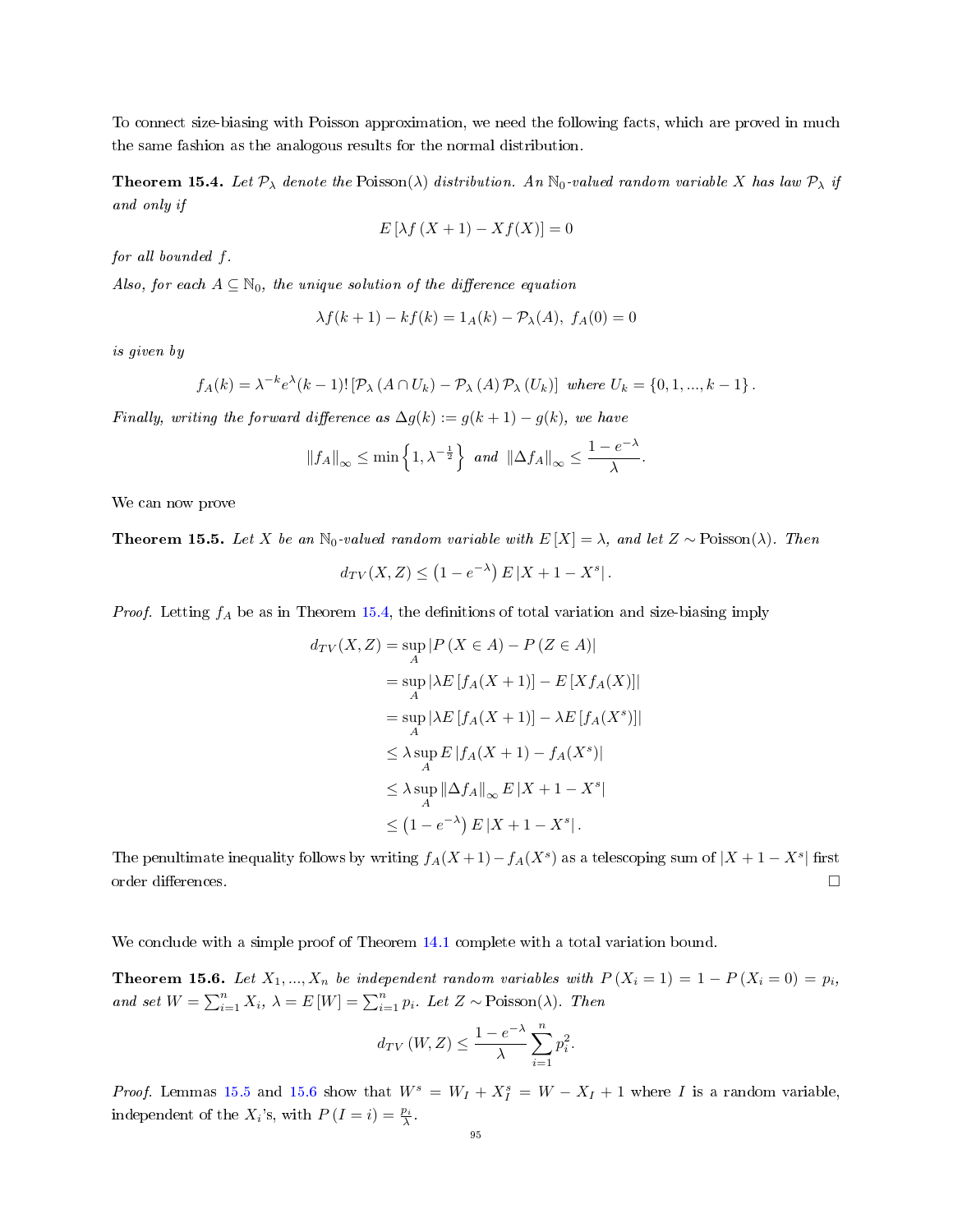Thus, by Theorem [15.5,](#page-94-1)

$$
d_{TV} (W, Z) \le (1 - e^{-\lambda}) E |W + 1 - W^s| = (1 - e^{-\lambda}) E |X_I|
$$
  
=  $(1 - e^{-\lambda}) \sum_{i=1}^n E |X_i| P (I = i)$   
=  $(1 - e^{-\lambda}) \sum_{i=1}^n p_i \frac{p_i}{\lambda} = \frac{1 - e^{-\lambda}}{\lambda} \sum_{i=1}^n p_i^2.$ 

One can also prove Theorem [15.6](#page-94-2) without taking a detour through size-biasing. Indeed, suppose that  $f$  satisfies  $\left\Vert f\right\Vert _{\infty},\left\Vert \Delta f\right\Vert _{\infty}<\infty.$  Then

$$
E[Wf(W)] = E\left[\sum_{i=1}^{n} X_i f(W)\right]
$$
  
= 
$$
\sum_{i=1}^{n} p_i E[f(W) | X_i = 1] = \sum_{i=1}^{n} p_i E[f(W_i + 1)].
$$

Since  $\lambda = \sum_{i=1}^n p_i$ , we have

$$
|\lambda E[f(W+1)] - E[Wf(W)]| = \left| \sum_{i=1}^{n} p_i E[f(W+1)] - \sum_{i=1}^{n} p_i f(W_i+1) \right|
$$
  

$$
\leq \sum_{i=1}^{n} p_i E |f(W+1) - f(W_i+1)|
$$
  

$$
\leq \sum_{i=1}^{n} p_i ||\Delta f||_{\infty} E |(W+1) - (W_i+1)|
$$
  

$$
= ||\Delta f||_{\infty} \sum_{i=1}^{n} p_i E |X_i| = ||\Delta f||_{\infty} \sum_{i=1}^{n} p_i^2.
$$

Therefore,

$$
d_{TV}(W, Z) = \sup_A |P(W \in A) - P(Z \in A)|
$$
  
= 
$$
\sup_A |\lambda E[f_A(W + 1)] - E[Wf_A(W)]|
$$
  

$$
\leq \frac{1 - e^{-\lambda}}{\lambda} \sum_{i=1}^n p_i^2.
$$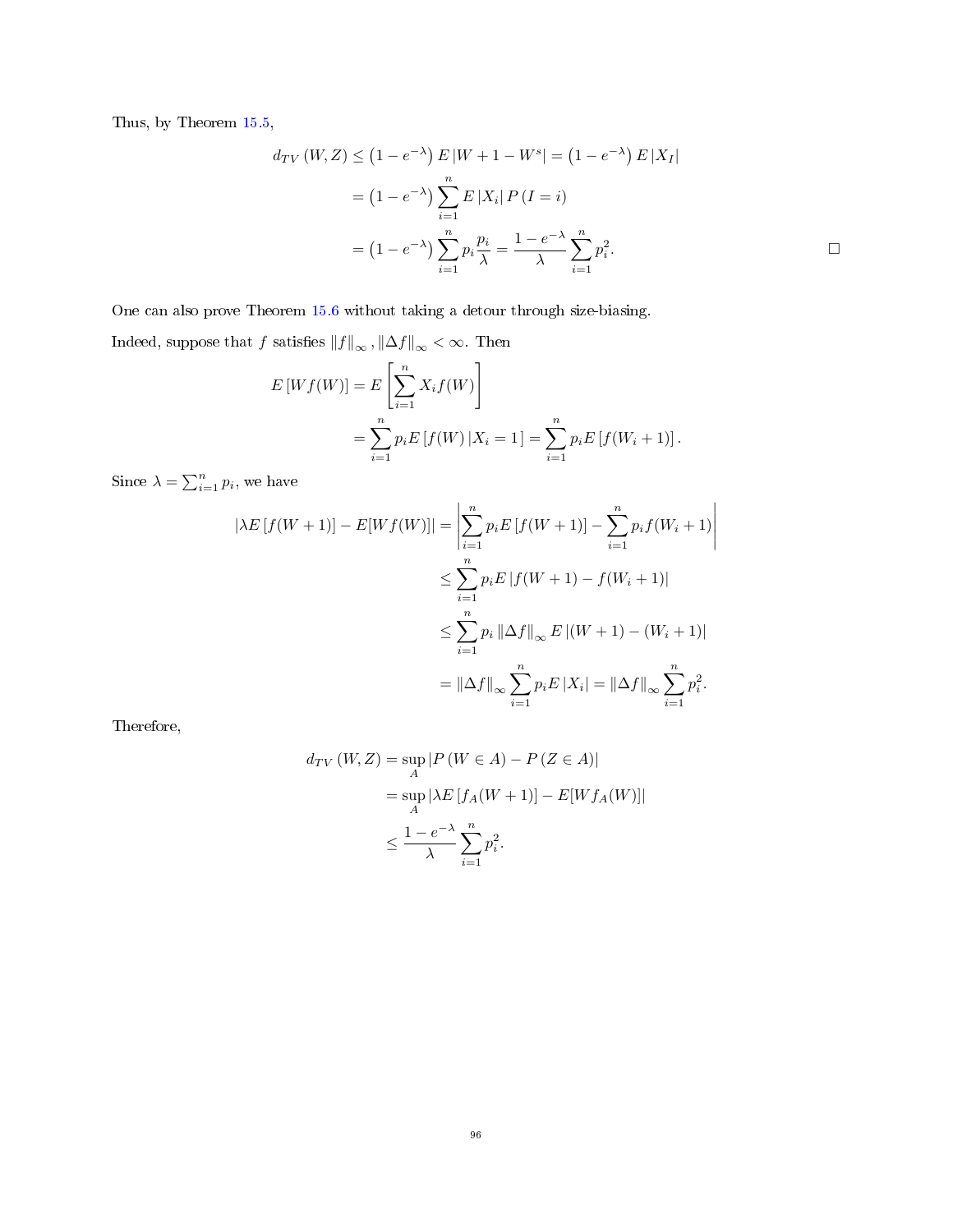#### 16. Random Walk Preliminaries

Thus far, we have been primarily interested in the large n behavior of  $S_n = \sum_{i=1}^n X_i$  where  $X_1, X_2, ...$  are independent and identically distributed. We now turn our attention to the sequence  $S_1, S_2, \ldots$ , which we think of as successive states of a random walk.

Recall that the existence of an infinite sequence of random variables with specified finite dimensional distributions is ensured by Kolmogorov's extension theorem.

Here the sample space is  $\Omega = \mathbb{R}^{\mathbb{N}} = \{(\omega_1, \omega_2, ...) : \omega_i \in \mathbb{R}\}$ , the  $\sigma$ -algebra is  $\mathcal{B}^{\mathbb{N}}$  (which is generated by cylinder sets), and a consistent sequence of distributions gives rise to a unique probability measure with appropriate marginals via the extension theorem. The random variables are the coordinate maps  $X_i((\omega_1, \omega_2, ...)$  =  $\omega_i$ .

If S is a Polish space (i.e. a separable and completely metrizable topological space) and S is the Borel σ-algebra for S, then this Kolmogorov construction can be carried out with  $\Omega = S^{\mathbb{N}}$  and  $\mathcal{F} = S^{\mathbb{N}}$ . When the  $X_i$ 's are independent  $(S, S)$ -valued random variables with  $X_i \sim \mu_i$ , the measure  $P$  arises from the sequence of product measures  $P_n = \mu_1 \times \cdots \times \mu_n$ .

We assume in what follows that we are working in  $(S^{\mathbb{N}}, S^{\mathbb{N}}, P)$  and  $X_1, X_2, ...$  are given by  $X_i((\omega_1,\omega_2,\ldots))=\omega_i.$ 

Recall that Kolmogorov's  $0 - 1$  law showed that if  $X_1, X_2, ...$  are independent, then the tail field  $\mathcal{T} = \bigcap_{n=1}^{\infty} \sigma(X_n, X_{n+1}, \ldots)$  is trivial in the sense that every  $A \in \mathcal{T}$  has  $P(A) \in \{0, 1\}.$ 

Our first main result is another  $0 - 1$  law. We begin with some terminology.

**Definition.** A *finite permutation* is a bijection  $\pi : \mathbb{N} \to \mathbb{N}$  such that  $|\{m : \pi(m) \neq m\}| < \infty$ .

If  $\pi$  is a finite permutation and  $\omega \in S^{\mathbb{N}}$ , then we define  $\pi \omega$  by  $(\pi \omega)_i = \omega_{\pi(i)}$ .

**Definition.**  $A \in S^{\mathbb{N}}$  is permutable if  $\pi^{-1}A = \{\omega : \pi \omega \in A\}$  is equal to A for any finite permutation  $\pi$ . In other words, for every  $n \in \mathbb{N}$  and every  $\pi \in S_n$ , we have

$$
(X_1, ..., X_n, X_{n+1}, ...) \in A \iff (X_{\pi(1)}, ..., X_{\pi(n)}, X_{n+1}, ...) \in A.
$$

**Proposition 16.1.** The collection of permutable events is a  $\sigma$ -algebra. It is called the exchangeable  $\sigma$ -algebra and is denoted E.

Taking  $S = \mathbb{R}$ ,  $S_n = \sum_{i=1}^n X_i$ , some examples of permutable events are  $E = \{S_n \in B_n \text{ i.o.}\}\$ and  $F = \{\limsup_{n \to \infty} \frac{S_n}{c_n} \geq 1\}$  for any sequence of Borel sets  $\{B_n\}_{n=1}^{\infty}$  and real numbers  $\{c_n\}_{n=1}^{\infty}$ .

Also, every event in the tail  $\sigma$ -algebra is also in the exchangeable  $\sigma$ -algebra.

We observe that, in general,  $E, F \notin \mathcal{T}$ , though F is in the tail field if we assume that  $c_n \to \infty$ . Similarly,  ${\{\lim_{n\to\infty}S_n \text{ exists}\}, \{\limsup_{n\to\infty}S_n=\infty\}} \in \mathcal{T}$  while, in general,  ${\{\limsup_{n\to\infty}S_n > 0\}} \in \mathcal{E} \setminus \mathcal{T}$ .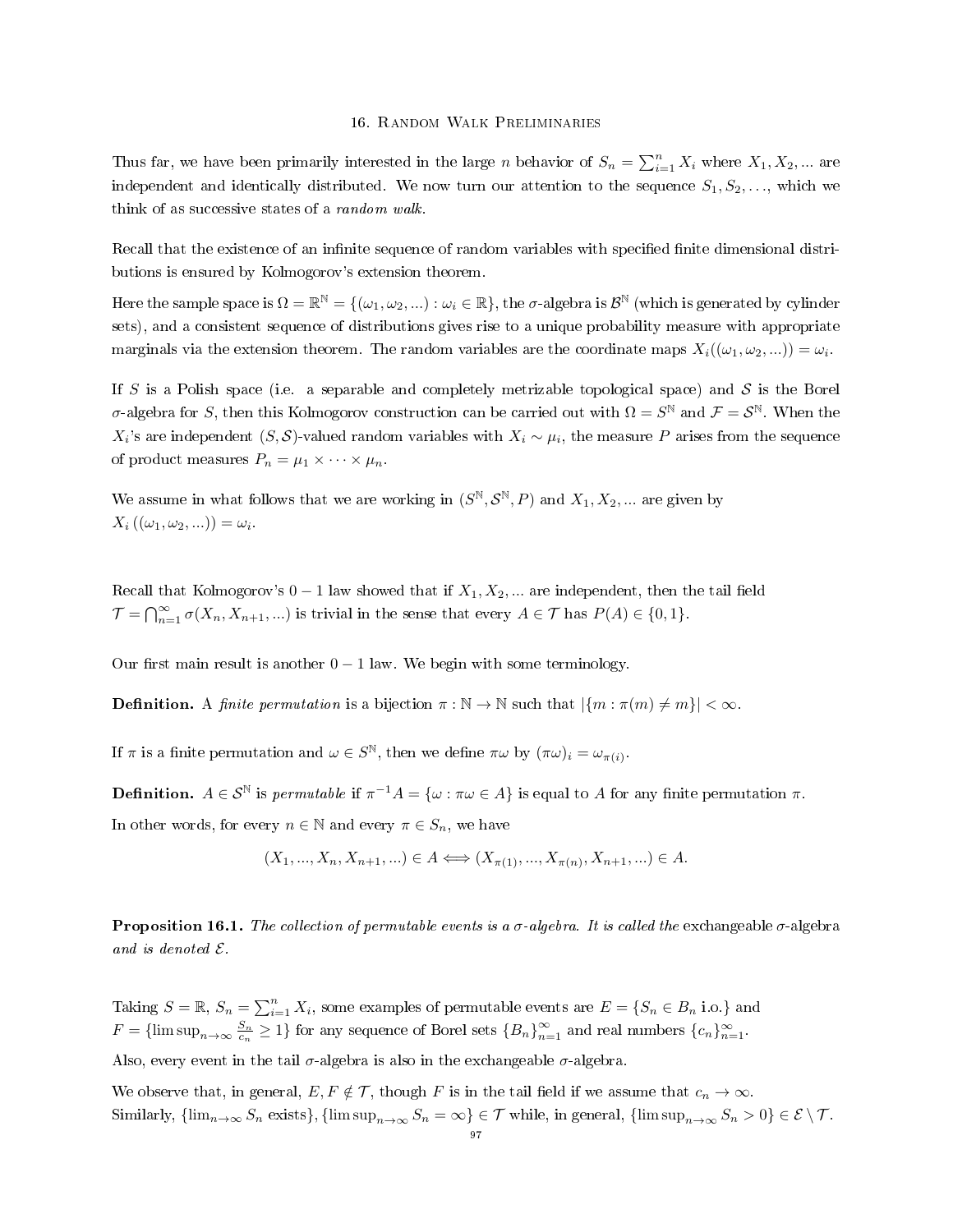The proof of the Hewitt-Savage  $0 - 1$  law will make use of the following result.

<span id="page-97-0"></span>**Lemma 16.1.** For any  $I \in \mathcal{S}^{\mathbb{N}}$ , there is a sequence of events  $I_1, I_2, ...$  such that  $I_n \in \sigma(X_1, ..., X_n)$  and  $P(I_n \triangle I) \rightarrow 0$  where  $A \triangle B = (A \setminus B) \cup (B \setminus A)$ .

Proof.  $\sigma(X_1, ..., X_n)$  is precisely the sub- $\sigma$ -algebra of  $S^{\mathbb{N}}$  consisting of the cylinders  $\{\omega : (\omega_1, ..., \omega_n) \in B\}$  as B ranges over  $\mathcal{S}^n$ . Accordingly,  $\mathcal{P} = \bigcup_{n=1}^{\infty} \sigma(X_1, ..., X_n)$  is a  $\pi$ -system which generates  $\mathcal{S}^{\mathbb{N}}$ . The claim follows from Theorem [2.2](#page-6-0) upon noting that  $\mathcal{L} = \{J \in \mathcal{S}^{\mathbb{N}} : \text{there exist } I_n \in \sigma(X_1, ..., X_n) \text{ with } P(I_n \triangle J) \to 0\}$  is a  $\lambda$ -system containing P.

<span id="page-97-1"></span>**Theorem 16.1** (Hewitt-Savage). If  $X_1, X_2, ...$  are i.i.d. and  $A \in \mathcal{E}$ , then  $P(A) \in \{0, 1\}$ .

*Proof.* As with Kolmogorov's  $0 - 1$  law, we will show that A is independent of itself.

We begin by taking a sequence of events  $A_n \in \sigma(X_1, ..., X_n)$  such that  $P(A_n \triangle A) \to 0$ , which is justified by Lemma [16.1.](#page-97-0)

Now let  $\pi$  be the finite permutation  $\pi(j)$  =  $\sqrt{ }$  $\int$  $\overline{\mathcal{L}}$  $j + n$ ,  $j \leq n$  $j - n$ ,  $n < j \leq 2n$ j,  $j > 2n$ 

In words,  $\pi$  transposes j and  $n + j$  for  $j = 1, ..., n$ .

Because the coordinates are i.i.d.,  $P(\pi^{-1}(A_n \triangle A)) = P(A_n \triangle A)$ , so, setting  $A'_n = \pi^{-1}A_n$  and noting that  $A \in \mathcal{E}$  implies  $\pi^{-1}A = A$ , we see that

$$
P(A_n \triangle A) = P\left(\pi^{-1}(A_n \triangle A)\right) = P\left(\left(\pi^{-1}A_n\right) \triangle \left(\pi^{-1}A\right)\right) = P(A'_n \triangle A).
$$

Thus, since

$$
A\triangle (A_n \cap A'_n) = (A \setminus A_n) \cup (A \setminus A'_n) \cup [(A_n \cap A'_n) \setminus A] \subseteq (A_n \triangle A) \cup (A'_n \triangle A),
$$

we have

$$
P(A\triangle (A_n \cap A'_n)) \le P(A_n \triangle A) + P(A'_n \triangle A) = 2P(A_n \triangle A) \to 0,
$$

hence  $P(A_n \cap A'_n) \to P(A)$ .

As  $A_n$  and  $A'_n$  are independent by construction and  $P(A_n), P(A'_n) \to P(A)$ , we conclude that

$$
P(A)^{2} = \lim_{n \to \infty} P(A_{n})P(A'_{n}) = \lim_{n \to \infty} P(A_{n} \cap A'_{n}) = P(A).
$$

.

Because  $\mathcal{T} \subset \mathcal{E}$ , Hewitt-Savage supersedes Kolmogorov in the case of i.i.d. random variables. However, the latter only requires independence, so it can be used in situations where the former cannot. Also, note that in the examples preceding Theorem [16.1,](#page-97-1) the sequences  $E_n = \{S_n \in B_n\}$  and  $F_n = \left\{\frac{S_n}{c_n} \ge 1\right\}$  are each dependent, so the Borel-Cantelli lemmas do not imply that  $E$  or  $F$  is trivial.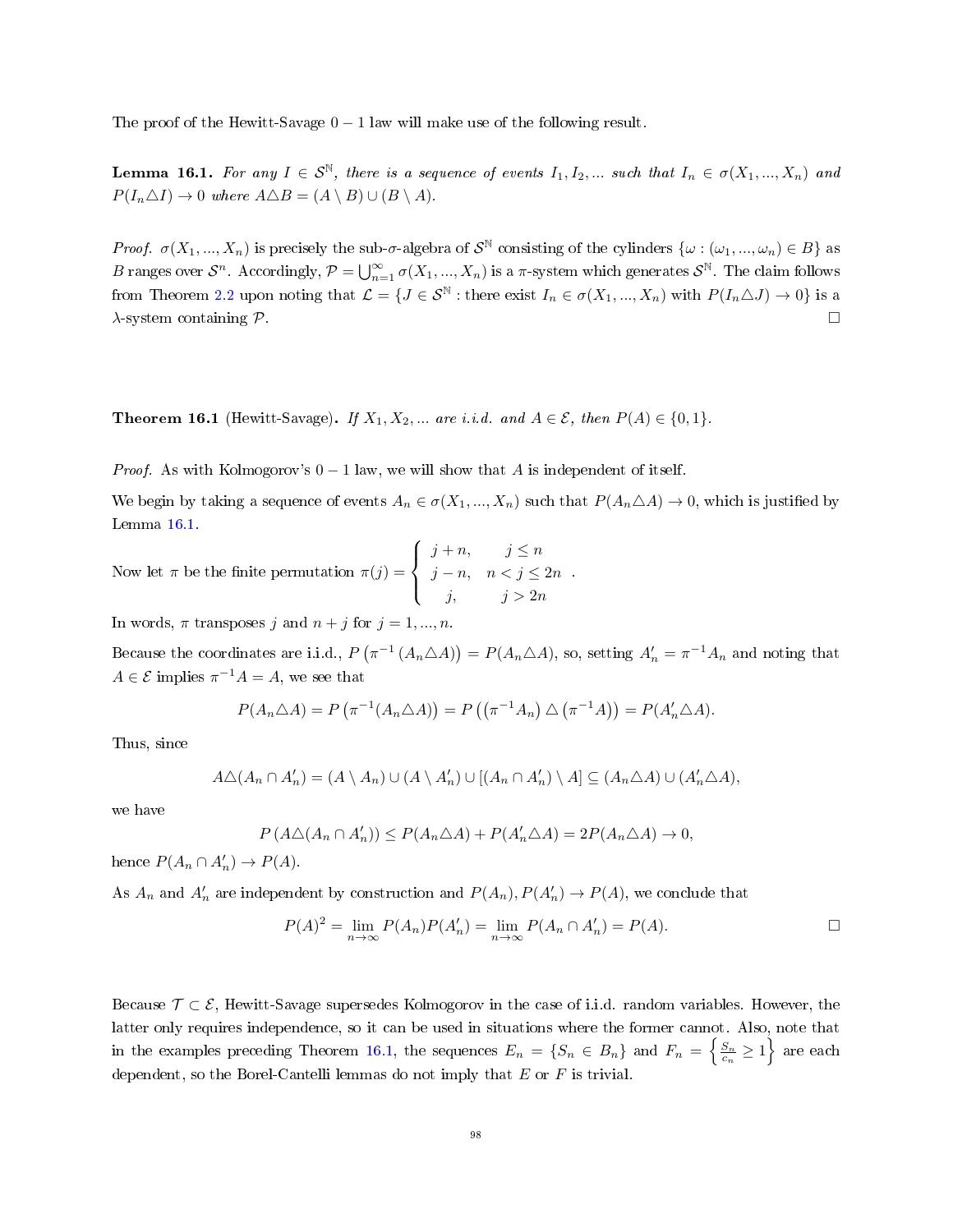A nice application of Theorem [16.1](#page-97-1) is

Theorem 16.2. For a random walk on  $\mathbb R$ , there are only four possibilities, one of which has probability one:

- (1)  $S_n = 0$  for all n
- (2)  $S_n \to \infty$
- (3)  $S_n \to -\infty$
- (4)  $-\infty = \liminf_{n \to \infty} S_n < \limsup_{n \to \infty} S_n = \infty$

# Proof.

Theorem [16.1](#page-97-1) implies that  $\limsup_{n\to\infty} S_n$  is a constant  $c \in [-\infty, \infty]$ . Let  $S'_n = S_{n+1} - X_1$ . Since  $S'_n =_d S_n$ , we must have that  $c = c - X_1$ . If  $c \in (-\infty, \infty)$ , then it must be the case that  $X_1 \equiv 0$ , so the first case occurs. Conversely, if  $X_1$  is not identically zero, then  $c = \pm \infty$ . Of course, the exact same argument applies to the lim inf, so either 1 holds or  $\liminf_{n\to\infty}S_n$ ,  $\limsup_{n\to\infty}S_n \in {\{\pm \infty\}}$ .

As  $\limsup_{n\to\infty} S_n \ge \liminf_{n\to\infty} S_n$ , this implies that we are in one of cases 2, 3, or 4.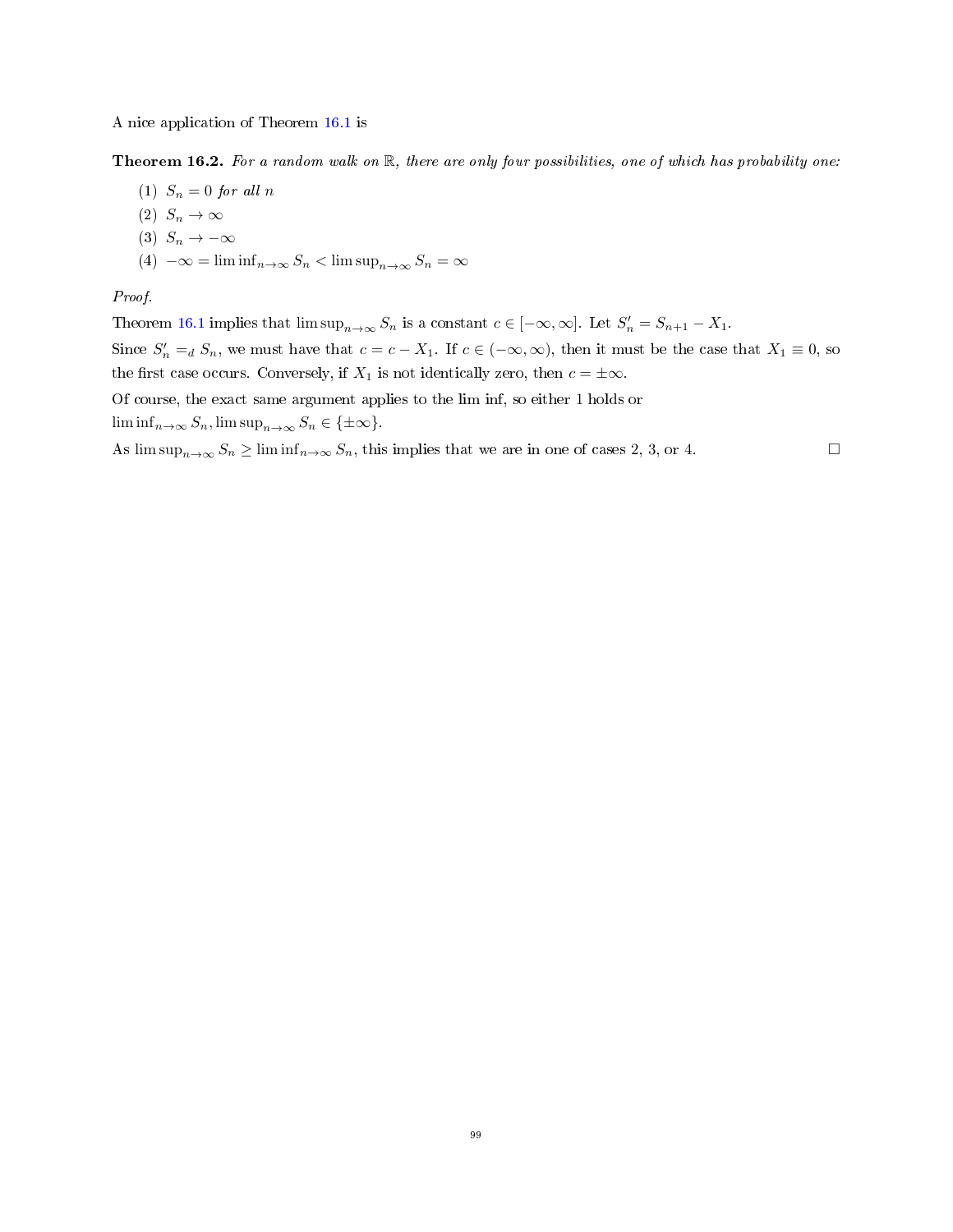### 17. Stopping Times

Given a sequence of random variables  $X_1, X_2, ...$  on a probability space  $(\Omega, \mathcal{F}, P)$ , consider the sub- $\sigma$ -algebras  $\mathcal{F}_n = \sigma(X_1, ..., X_n), n \ge 1$ . If we think of  $X_1, X_2, ...$  as observations taken at times  $1, 2, ...$ , then  $\mathcal{F}_n$  can be interpreted as the information available at time n.

Note that  $\mathcal{F}_1 \subseteq \mathcal{F}_2 \subseteq \cdots \subseteq \mathcal{F}$ . Such an increasing sequence of sub- $\sigma$ -algebras is known as a *filtration*, and the space  $(\Omega, \mathcal{F}, \{\mathcal{F}_n\}, P)$  is called a *filtered probability space*.

(For the time being, we will assume that the filtration is indexed by  $N$ , but one can consider more general index sets such as  $[0, \infty)$  as well.)

If  $X_1, X_2, ...$  satisfies  $X_n \in \mathcal{F}_n$  for all n, we say that the sequence  $\{X_n\}$  is adapted to the filtration  $\{\mathcal{F}_n\}$ .  ${\{\sigma(X_1, ..., X_n)\}}$  is the smallest filtration with respect to which  $\{X_n\}$  is adapted.

**Definition.** Given a filtered probability space  $(\Omega, \mathcal{F}, \{\mathcal{F}_n\}_{n\in\mathbb{N}}, P)$ , a random variable  $N : \Omega \to \mathbb{N} \cup \{\infty\}$  is said to be a *stopping time* if  $\{N = n\} \in \mathcal{F}_n$  for all  $n \in \mathbb{N}$ .

The following proposition gives an equivalent definition of stopping times. When working with more general index sets than  $\mathbb N$ , this is the appropriate definition.

**Proposition 17.1.** A random variable  $N : \Omega \to \mathbb{N} \cup \{\infty\}$  on a filtered probability space  $(\Omega, \mathcal{F}, \{\mathcal{F}_n\}, P)$  is a stopping time if and only if  $\{N \leq n\} \in \mathcal{F}_n$  for all  $n \in \mathbb{N}$ .

*Proof.* Let  $n \in \mathbb{N}$  be given. If N is a stopping time, then for each  $m \leq n$ ,  $\{N = m\} \in \mathcal{F}_m \subseteq \mathcal{F}_n$ , so  $\{N \leq n\} = \bigcup_{m=1}^{n} \{N = m\} \in \mathcal{F}_n.$ Conversely, if  $\{N \leq m\} \in \mathcal{F}_m$  for all m, then  $\{N \leq n-1\} \in \mathcal{F}_{n-1} \subseteq \mathcal{F}_n$ , so

 $\{N = n\} = \{N \leq n\} \setminus \{N \leq n-1\} \in \mathcal{F}_n.$ 

To motivate the definition, suppose that  $X_1, X_2, \ldots$  represent one's winnings in successive games of roulette. Let  $N$  be a rule for when to stop gambling (in the sense that one quits playing after  $N$  games). The requirement that  $\{N = n\} \in \mathcal{F}_n$  means that the decision to stop playing after n games can only depend on the outcomes of the first  $n$  games.

For example, the random variable  $N \equiv 6$  corresponds to the rule that one will play exactly six games, regardless of the outcomes.

The random variable  $N = \inf\{n : \sum_{i=1}^{n} X_i < -10\}$  corresponds to quitting once one's losses exceed \$10.

The random variable  $N = \inf\{n : \sum_{i=1}^{n} X_i \geq \sum_{i=1}^{m} X_i$  for all  $m \in \mathbb{N}\}$ , corresponding to quitting once one has attained the maximum amount they ever will, is not a stopping time since it depends on the future as well as the past and present.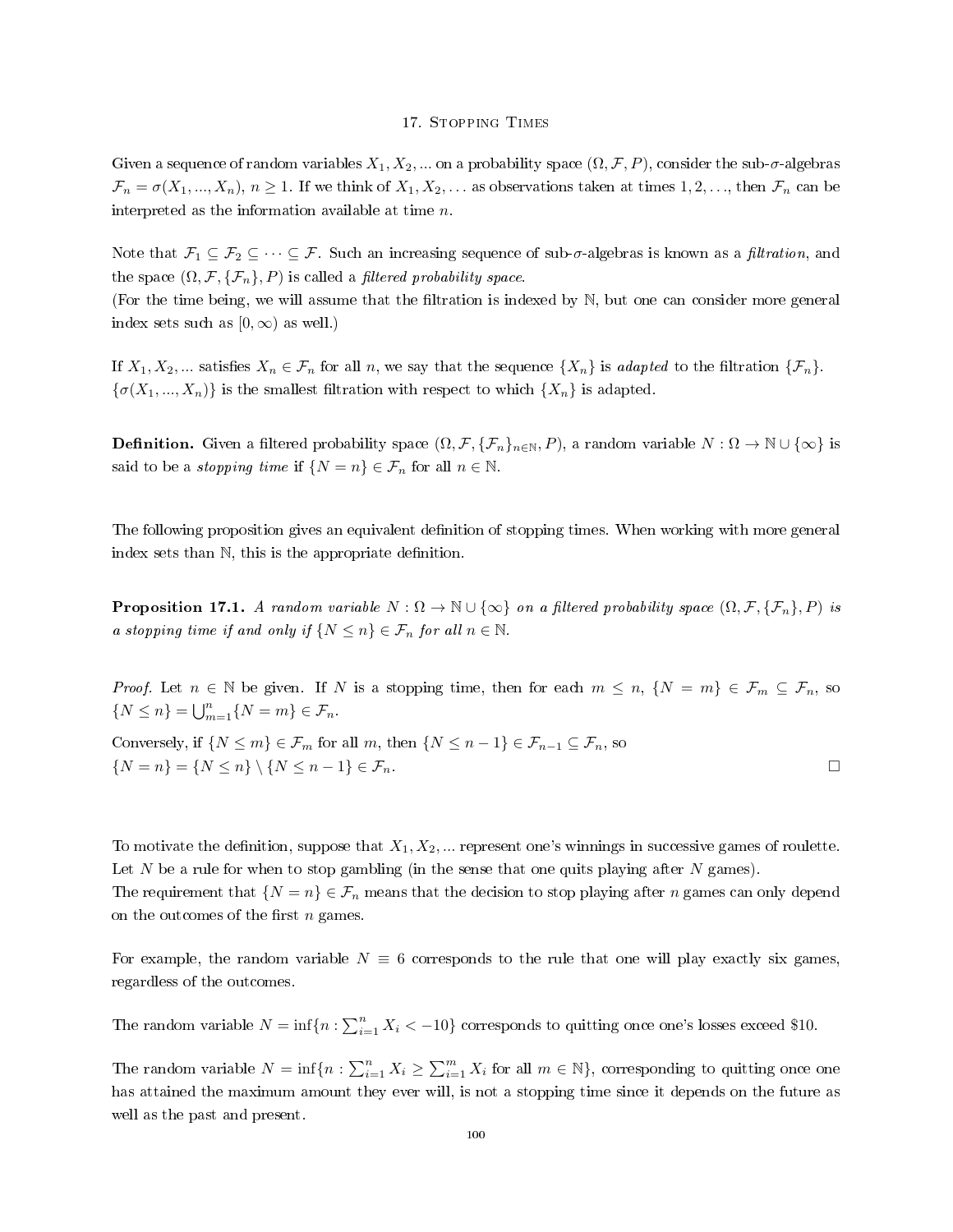The second rule is a canonical example of stopping times. It is the hitting time of  $(-\infty, -10)$ .

In general, the random variable  $N = \inf\{n : S_n \in A\}$  is a stopping time known as the *hitting time of A*. To verify that N is indeed a stopping time, observe that  $\{N = n\} = \{S_1 \in A^C, ..., S_{n-1} \in A^C, S_n \in A\} \in \mathcal{F}_n$ .

Associated with each stopping time N is the *stopped*  $\sigma$ -algebra  $\mathcal{F}_N$ , which we think of as the information known at time N.

Formally,  $\mathcal{F}_N = \{A \in \mathcal{F} : A \cap \{N = n\} \in \mathcal{F}_n \text{ for all } n \in \mathbb{N}\}\.$  That is, on  $\{N = n\},\,A$  must be measurable with respect to the information known at time n. It is worth noting that the definition implies  $\{N \leq n\} \in \mathcal{F}_N$ for all  $n \in \mathbb{N}$ , hence N is  $\mathcal{F}_N$ -measurable.

\* Clearly  $\mathcal{F}_N$  contains the empty set and is closed under countable unions. To see that it's closed under complements, write  $A^C \cap \{N = n\} = (A^C \cup \{N \neq n\}) \cap \{N = n\} = (A \cap \{N = n\})^C \cap \{N = n\}.$ 

<span id="page-100-0"></span>**Theorem 17.1.** Suppose that  $X_1, X_2, ...$  are i.i.d.,  $\mathcal{F}_n = \sigma(X_1, ..., X_n)$ , and N is a stopping time for  $\mathcal{F}_n$ . Conditional on  $\{N < \infty\}$ ,  $\{X_{N+n}\}_{n\geq 1}$  is independent of  $\mathcal{F}_N$  and has the same distribution as the original sequence.

*Proof.* Let  $A \in \mathcal{F}_N$ ,  $k \in \mathbb{N}$ ,  $B_1, ..., B_k \in \mathcal{S}$  be given. Let  $\mu$  denote the common distribution of the  $X_i$ 's. For any  $n \in \mathbb{N}$ , we have

$$
P(A, N = n, X_{N+1} \in B_1, ..., X_{N+k} \in B_k) = P(A, N = n, X_{n+1} \in B_1, ..., X_{n+k} \in B_k)
$$
  
=  $P(A \cap \{N = n\}) \prod_{j=1}^k P(X_{n+j} \in B_j) = P(A \cap \{N = n\}) \prod_{j=1}^k \mu(B_j)$ 

since  $A \cap \{N = n\} \in \mathcal{F}_n$  and  $X_{n+1}, ..., X_{n+k}$  is independent of  $\mathcal{F}_n$ . Summing over  $n$  gives

$$
5.41111116
$$

$$
P(A, N < \infty, X_{N+1} \in B_1, \cdots, X_{N+k} \in B_k) = \sum_{n=1}^{\infty} P(A, N = n, X_{N+1} \in B_1, \dots, X_{N+k} \in B_k)
$$
  
= 
$$
\sum_{n=1}^{\infty} P(A \cap \{N = n\}) \prod_{j=1}^{k} \mu(B_j) = P(A \cap \{N < \infty\}) \prod_{j=1}^{k} \mu(B_j),
$$

proving independence, and taking  $A = \Omega$  shows that

$$
\frac{P(N < \infty, X_{N+1} \in B_1, ..., X_{N+k} \in B_k)}{P(N < \infty)} = \prod_{j=1}^k \mu(B_j).
$$

We now introduce the shift function the  $\theta : \Omega \to \Omega$  which is defined coordinatewise by  $(\theta \omega)_n = \omega_{n+1}$ .

That is, applying  $\theta$  results in dropping the first term and shifting all others one place to the left. Higher order shifts are defined by iterating  $\theta$ :

$$
\theta^1 = \theta \text{ and } \theta^n = \theta \circ \theta^{n-1} \text{ for } n > 1.
$$

Thus  $\theta^n$  acts on  $\omega$  by dropping the first n terms and shifting the remaining terms n places to the left, so that  $(\theta^n \omega)_i = \omega_{n+i}$ .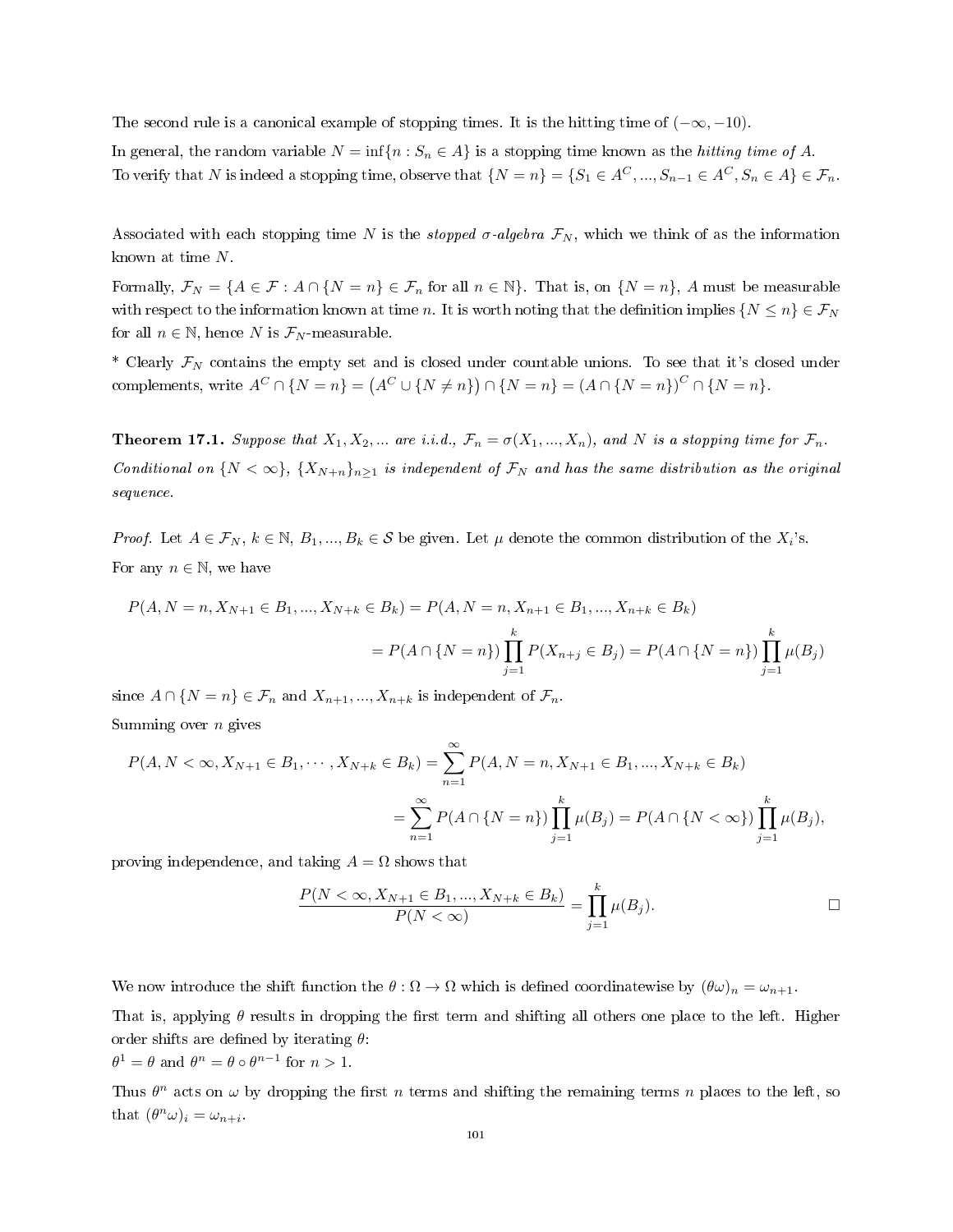We extend the shift function to stopping times by setting

$$
\theta^N \omega = \begin{cases} \theta^n \omega \text{ on } \{N = n\} \\ \Delta \text{ on } \{N = \infty\} \end{cases}
$$

where  $\Delta$  is an extra point we add to  $\Omega$  to make various natural constructions work out nicely.

# Example 17.1 (Returns to zero).

Suppose that  $S = \mathbb{R}^d$  and let  $\tau(\omega) = \inf \{ n : \omega_1 + \ldots + \omega_n = 0 \}$  where  $\inf \emptyset = \infty$  and  $\tau(\triangle) := \infty$ . Thus  $\tau$  gives the first time the random walk visits 0. Setting  $\tau_2(\omega) = \tau(\omega) + \tau(\theta^{\tau}\omega)$ , we see that on  $\{\tau < \infty\},$ 

$$
\tau(\theta^{\tau}\omega) = \inf \{ n : (\theta^{\tau}\omega)_1 + \ldots + (\theta^{\tau}\omega)_n = 0 \} = \inf \{ n : \omega_{\tau+1} + \ldots + \omega_{\tau+n} = 0 \},
$$

hence

$$
\tau_2(\omega) = \tau(\omega) + \tau(\theta^{\tau}\omega) = \inf \{m > \tau : \omega_1 + \dots + \omega_m = 0\}.
$$

Because of the convention that  $\tau(\Delta) = \infty$ , this is well defined for all  $\omega$  and gives the time of the second visit to zero.

The same reasoning shows that if we set  $\tau_0 = 0$ , then

$$
\tau_n(\omega) = \tau_{n-1}(\omega) + \tau(\theta^{\tau_{n-1}}\omega)
$$

is well-defined for all  $n \in \mathbb{N}$  and gives the time of the  $n^{\text{th}}$  visit to zero.

Of course, this idea is applicable to stopping times in general:

If T is any stopping time, then setting  $T_0 = 0$ , we can define the iterates of T by

$$
T_n(\omega) = T_{n-1}(\omega) + T(\theta^{T_{n-1}}\omega)
$$
 for  $n \ge 1$ .

<span id="page-101-0"></span>**Proposition 17.2.** In the above setting, if we assume that  $P = \mu \times \mu \times \cdots$ , then  $P(T_n < \infty) = P(T < \infty)^n$ .

*Proof.* We argue by induction. The base case is trivial, so let us assume that the statement holds for  $n-1$ . Applying Theorem [17.1](#page-100-0) to  $T_{n-1}$ , we see that  $\{X_{T_{n-1}+k}\}_{k\geq 1} = \{\theta^{T_{n-1}}X_k\}_{k\geq 1}$  is independent of  $\mathcal{F}_{T_{n-1}}$  on  ${T_{n-1} < \infty}$  and has the same distribution as  ${X_k}_{k \geq 1}$ .

Consequently,  $\{T \circ \theta^{T_{n-1}} < \infty\}$  is independent of  $\{T_{n-1} < \infty\}$  and has the same probability as  $\{T < \infty\}$ , hence

$$
P(T_n < \infty) = P(T_{n-1} < \infty, T \circ \theta^{T_{n-1}} < \infty) = P(T_{n-1} < \infty)P(T \circ \theta^{T_{n-1}} < \infty)
$$
\n
$$
= P(T < \infty)^{n-1}P(T < \infty) = P(T < \infty)^n
$$

and the result follows.

Our next result about stopping times is the famous

**Theorem 17.2** (Wald's equation). Let  $X_1, X_2, ...$  be i.i.d. with  $E|X_1| < \infty$ . If N is a stopping time with  $E[N] < \infty$ , then  $E[S_N] = E[X_1]E[N]$ .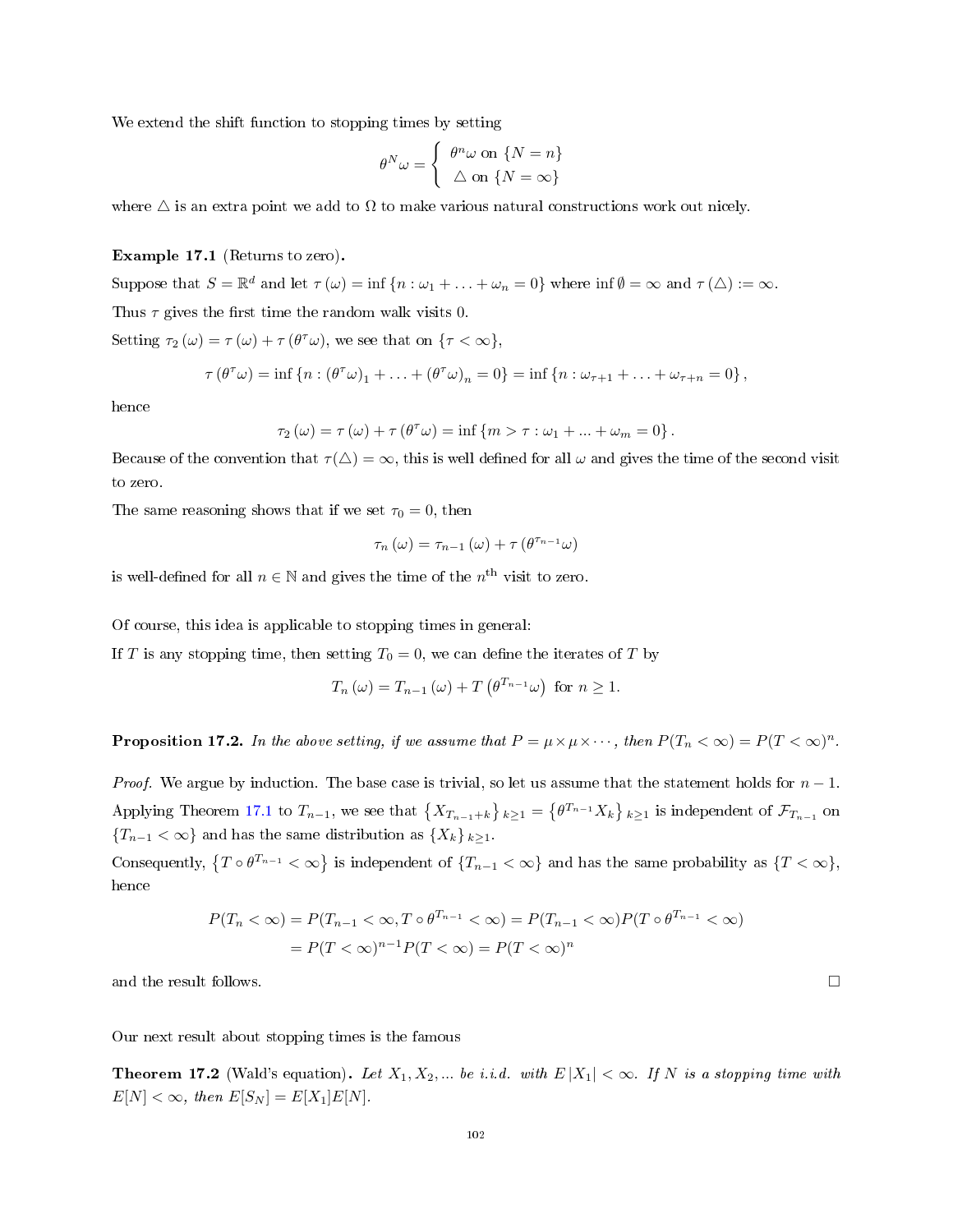*Proof.* First suppose that the  $X_i$ 's are nonnegative. Then

$$
E[S_N] = \int S_N dP = \sum_{n=1}^{\infty} \int 1 \{ N = n \} S_n dP = \sum_{n=1}^{\infty} \sum_{m=1}^{n} \int 1 \{ N = n \} X_m dP
$$

$$
= \sum_{m=1}^{\infty} \sum_{n=m}^{\infty} \int 1 \{ N = n \} X_m dP = \sum_{m=1}^{\infty} \int 1 \{ N \ge m \} X_m dP
$$

where interchanging the order of summation is justified by the nonnegativity assumption. Since  $\{N \ge m\} = \{N \le m-1\}^C \in \mathcal{F}_{m-1}$  and  $X_m$  is independent of  $\mathcal{F}_{m-1}$ , we have

$$
E\left[S_N\right] = \sum_{m=1}^{\infty} \int 1\left\{N \ge m\right\} X_m dP = \sum_{m=1}^{\infty} E\left[1\left\{N \ge m\right\} X_m\right]
$$
  
= 
$$
\sum_{m=1}^{\infty} P\left(N \ge m\right) E\left[X_m\right] = E\left[X_1\right] \sum_{m=1}^{\infty} P\left(N \ge m\right) = E\left[X_1\right] E\left[N\right].
$$

To prove the result for general  $X_i$ , we run the last argument in reverse to conclude that

$$
\infty > E |X_1| E[N] = \sum_{m=1}^{\infty} P(N \ge m) E |X_m| = \sum_{m=1}^{\infty} \int 1 \{ N \ge m \} |X_m| dP
$$
  
= 
$$
\sum_{m=1}^{\infty} \sum_{n=m}^{\infty} \int 1 \{ N = n \} |X_m| dP \ge \sum_{n=1}^{\infty} \int 1 \{ N = n \} |S_n| dP.
$$

Since the double integrals converge absolutely, we can invoke Fubini to conclude that

$$
E[X_1] E[N] = \sum_{m=1}^{\infty} P(N \ge m) E[X_m] = \sum_{m=1}^{\infty} \int 1 \{ N \ge m \} X_m dP = \sum_{m=1}^{\infty} \sum_{n=m}^{\infty} \int 1 \{ N = n \} X_m dP
$$
  
= 
$$
\sum_{n=1}^{\infty} \sum_{m=1}^{n} \int 1 \{ N = n \} X_m dP = \sum_{n=1}^{\infty} \int 1 \{ N = n \} S_n dP = E[S_N].
$$

One consequence of Wald's equation is that one can gain no advantage in a fair or unfavorable game by employing a length-of-play strategy which does not depend on the possibility of infinitely many games, infinite payoff, or the ability to see the future.

One hears people advocate the policy of playing until they are ahead. Denoting the outcomes of successive games by  $X_1, X_2, \ldots$ , this stopping rule is given by  $\alpha = \inf\{n : X_1 + \ldots + X_n > 0\}$ . If  $E|X_1| < \infty$  and  $E[X_1] \leq 0$ , then  $E[\alpha] < \infty$  would imply  $0 < E[S_\alpha] = E[\alpha]E[X_1] \leq 0$ , a contradiction. Thus the expected waiting time until one shows a profit on a sequence of independent and identical fair or unfavorable bets is infinite.

Some other amusing consequences involve variations on the following game:

Suppose that you are to roll a die repeatedly until a number of your choice appears. You are then awarded an amount of money equal to the sum of your rolls. Wald's equation shows that any number you choose will result in the same expected winnings.

Indeed the outcomes of each roll,  $X_1, X_2, ...,$  are i.i.d. uniform over  $\{1, 2, ..., 6\}$ . The waiting time,  $N_i$ , until any number  $i \in \{1, ..., 6\}$  appears is geometric with success probability  $\frac{1}{6}$ . Thus your expected winnings are  $E[S_{N_i}] = E[N_i]E[X_1] = 6 \cdot \frac{1+2+\ldots+6}{6} = 21$  regardless of the number you choose. There is no advantage in choosing six over one, say, in terms of expected winnings. (Of course there is an advantage in terms of things like maximizing your minimum potential winnings.)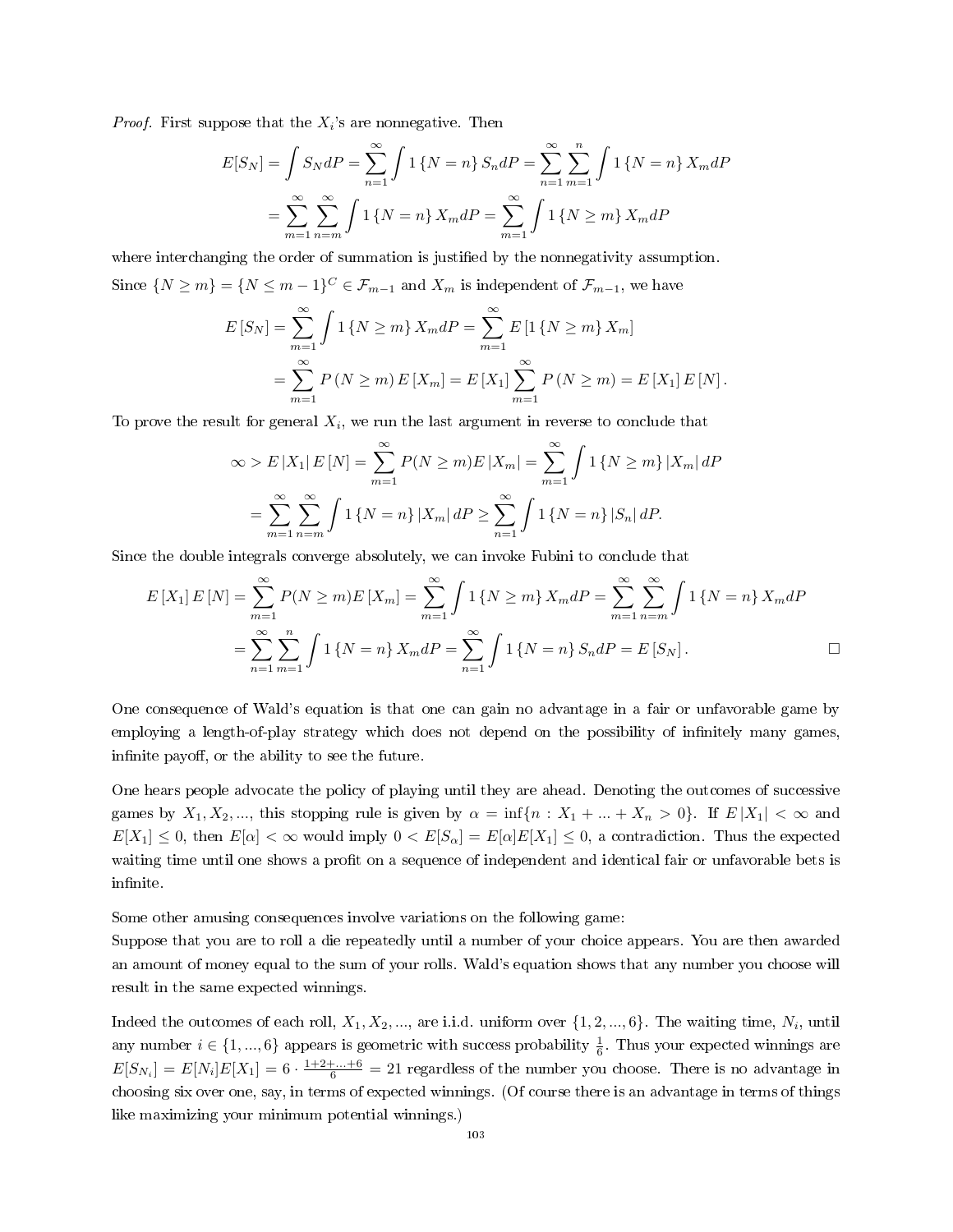We now consider an application of Wald's equation to the analysis of simple random walk.

Example 17.2 (Simple Random Walk).

Let  $X_1, X_2, ...$  be i.i.d. with  $P(X_1 = 1) = P(X_1 = -1) = \frac{1}{2}$ . Let  $a < 0 < b$  be integers and set  $N = \inf\{n : S_n \notin (a, b)\},\$  the first time the walk exits  $(a, b)$ .

We first note that for any  $x \in (a, b)$ ,  $P(x + S_{b-a} \notin (a, b)) \geq 2^{-(b-a)}$  since  $b-a$  steps in the positive direction, say, will take us out of  $(a, b)$ .

Iterating this inequality shows that  $P(N > n(b-a)) \leq (1 - 2^{-(b-a)})^n$ , so  $E[N] < \infty$ .

(In fact, the exponential tail decay implies that  $N$  has moments of all orders.)

Applying Wald's equation shows that  $bP(S_N = b) + aP(S_N = a) = E[S_N] = E[N]E[X_1] = 0$ . Since  $P(S_N = a) = 1 - P(S_N = b)$ , we have  $(b - a)P(S_N = b) = -a$ , hence

$$
P(S_N = b) = \frac{-a}{b-a}, \quad P(S_N = a) = \frac{b}{b-a}
$$

.

Writing  $T_a = \inf\{n : S_n = a\}$ ,  $T_b = \inf\{n : S_n = b\}$  shows that  $P(T_a < T_b) = P(S_N = a) = \frac{b}{b-a}$  for all integers  $a < 0 < b$ . Because  $P(T_a < \infty) \ge P(T_a < T_b)$  for all  $b > 0$ , sending  $b \to \infty$  shows that  $P(T_a < \infty) = 1$  for all integral  $a < 0$ .

Symmetry implies that  $P(T_x < \infty) = 1$  for all integral  $b > 0$ , and since the walk must pass through 0 to get from 1 to  $-1$  or vice versa, we see that  $P(T_0 < \infty) = 1$  as well.

However, Wald's equation shows that the expected time to visit any nonzero integer is infinite: If  $E[T_x] < \infty$  for  $x \in \mathbb{Z} \setminus \{0\}$ , we would have  $x = E[S_{T_x}] = E[T_x]E[X_1] = 0$ .

By conditioning on the first step, we see that the expected time for the walk to return to  $0$  is  $E[T_0] = E\left[\frac{1}{2}(1+T_{-1}) + \frac{1}{2}(1+T_1)\right] = \infty.$ 

To recap, simple random walk will visit any given integer in finite time with full probability, but the expected time to do so is infinite!

We can compute the variance of random sums whose index of summation is a stopping time using

<span id="page-103-0"></span>**Theorem 17.3** (Wald's second equation). Let  $X_1, X_2, ...$  be i.i.d. with  $E[X_1] = 0$  and  $E[X_1^2] = \sigma^2 < \infty$ . If T is a stopping time with  $E[T] < \infty$ , then  $E[S_T^2] = \sigma^2 E[T]$ .

*Proof.* We first note that for all  $n \in \mathbb{N}$ ,

$$
S_{T \wedge n}^{2} = \left(\sum_{i=1}^{T \wedge n} X_{i}\right)^{2} = \left[\sum_{i=1}^{T \wedge (n-1)} X_{i} + X_{n} 1 \{T \geq n\}\right]^{2}
$$

$$
= S_{T \wedge (n-1)}^{2} + \left(2X_{n} S_{n-1}^{2} + X_{n}^{2}\right) 1 \{T \geq n\}.
$$

Since  $\{T \ge n\} = \{T \le n-1\}^C \in \mathcal{F}_{n-1}$  and  $X_n$  is independent of  $\mathcal{F}_{n-1}$ , taking expectations yields

$$
E\left[S_{T\wedge n}^{2}\right] = E\left[S_{T\wedge(n-1)}^{2}\right] + 2E\left[X_{n}\right]E\left[S_{n-1}^{2}1\left\{T\geq n\right\}\right] + E\left[X_{n}^{2}\right]E\left[1\left\{T\geq n\right\}\right]
$$

$$
= E\left[S_{T\wedge(n-1)}^{2}\right] + \sigma^{2}P(T\geq n).
$$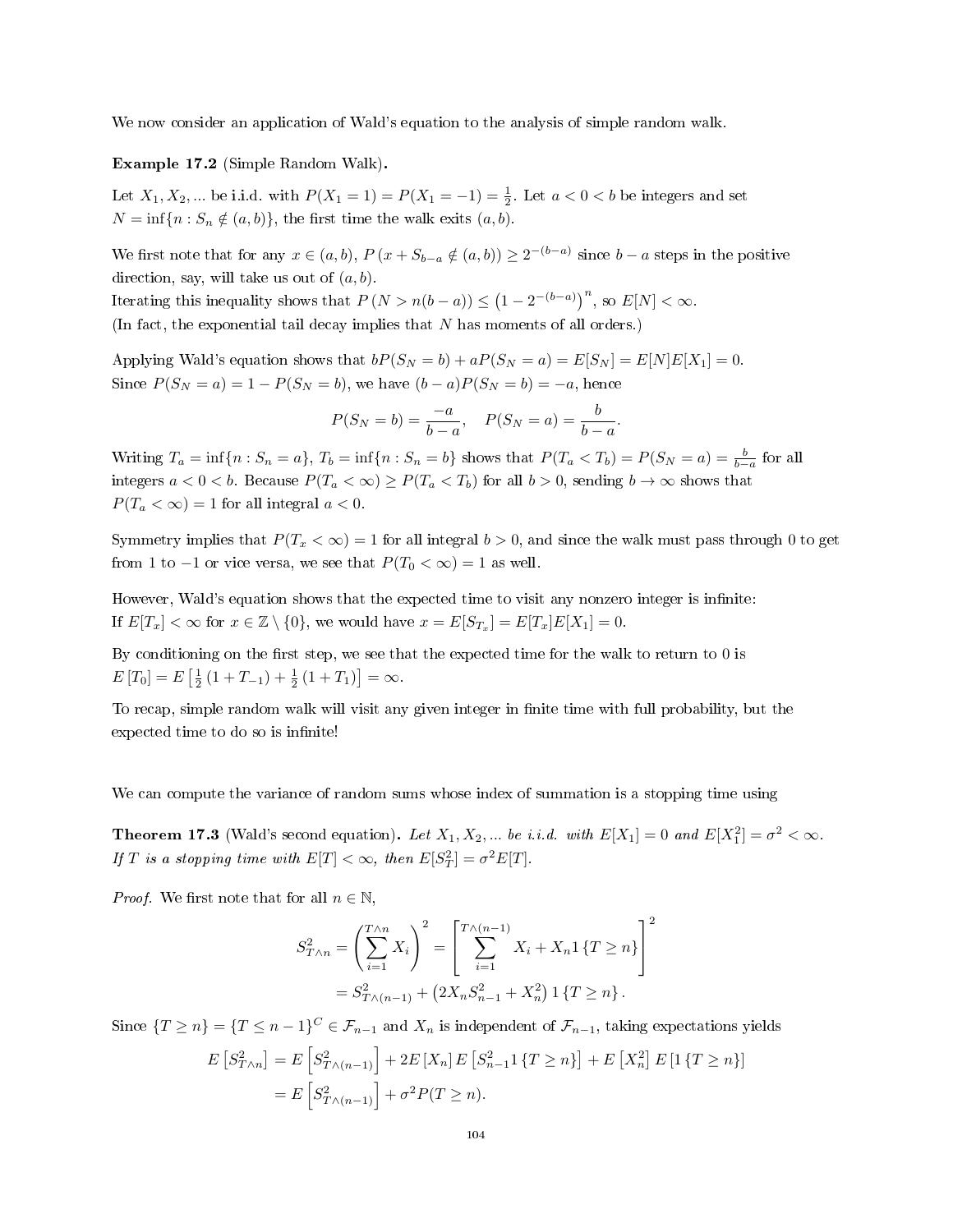By assumption, all expectations exist and are finite, so induction on  $n$  gives

$$
E[S_{T\wedge n}^2] = \sigma^2 \sum_{k=1}^n P(T \ge k).
$$

Now  $E[T] = \sum_{n=0}^{\infty}$  $\sum_{k=1}^{\infty} P(T > k) = \lim_{n \to \infty} \sum_{k=1}^{n}$  $k=1$  $P(T \ge k)$ , so, since  $S_{T \wedge n} \to S_T$  pointwise, if we can show that  $S_{T\wedge n}$  is Cauchy in  $L^2$ , then it will follow that  $E\left[S_T^2\right] = \lim_{n\to\infty} E\left[S_{T\wedge n}^2\right] = \sigma^2 E[T]$ .

To this end, observe that for any  $n > m$ 

$$
E\left[\left(S_{T\wedge n} - S_{T\wedge m}\right)^{2}\right] = E\left[\left(\sum_{k=m+1}^{T\wedge n} X_{k}\right)^{2}\right] = \sigma^{2} \sum_{k=m+1}^{n} P(T \ge k) \le \sigma^{2} \sum_{k=m+1}^{\infty} P(T \ge k)
$$

where the second equality follows from the exact same argument as above.

Since this goes to 0 as  $m \to \infty$ ,  $S_{T \wedge n}$  is indeed Cauchy in  $L^2$  and the proof is complete.

### A consequence of Wald's second equation is

**Theorem 17.4.** Let  $X_1, X_2, ...$  be i.i.d. with  $E[X_1] = 0$ ,  $E[X_1^2] = 1$ , and set  $T_c = \inf \{ n \ge 1 : |S_n| > c\sqrt{n} \}$ . Then  $E[T_c]$  is finite if and only if  $c < 1$ .

*Proof.* If  $E[T_c] < \infty$ , then Wald's second equation implies  $E[T_c] = E[T_c]E[X_1^2] = E[S_{T_c}^2]$ . However,  $E[S_{T_c}^2] > E\left[\left(c\sqrt{T_c}\right)^2\right] = c^2 E[T_c]$  by construction, so when  $c \ge 1$ , the assumption that  $E[T_c] < \infty$ leads to the contradiction  $E[T_c] = E[S_{T_c}^2] > c^2 E[T_c]$ .

Thus it remains only to show that  $E[T_c] < \infty$  when  $c \in [0, 1)$ .

To this end, we let  $\tau_n = T_c \wedge n$  and note that  $S_{\tau_n-1}^2 \le c^2(\tau_n-1) \le c^2\tau_n$ , so Theorem [17.3](#page-103-0) and Cauchy-Schwarz give

$$
E[\tau_n] = E[S_{\tau_n}^2] = E\left[S_{\tau_n-1}^2 + 2S_{\tau_n-1}X_{\tau_n} + X_{\tau_n}^2\right]
$$
  

$$
\leq c^2 E[\tau_n] + 2c\sqrt{E[\tau_n]E[X_{\tau_n}^2]} + E[X_{\tau_n}^2].
$$

To complete the proof, we show

<span id="page-104-0"></span>**Lemma 17.1.** If  $X_1, X_2, ...$  are i.i.d. with  $E[X_1^2] < \infty$  and T is a stopping time with  $E[T] = \infty$ , then

$$
\lim_{n \to \infty} \frac{E[X_{T \wedge n}^2]}{E[T \wedge n]} = 0.
$$

It will then follow that if  $E[T_c] = \infty$  for  $c \in [0,1)$ , then for any  $\varepsilon \in (0, (1-c)^2)$ , there is an  $N \in \mathbb{N}$  so that  $E[X_{\tau_n}^2] < \varepsilon E[\tau_n]$  whenever  $n \ge N$ , giving the contradiction

$$
E[\tau_n] \le c^2 E[\tau_n] + 2c\sqrt{E[\tau_n]E[X_{\tau_n}^2]} + E[X_{\tau_n}^2] < \left(c^2 + 2c\sqrt{\varepsilon} + \varepsilon\right)E[\tau_n] = (c + \sqrt{\varepsilon})^2 E[\tau_n] < E[\tau_n].
$$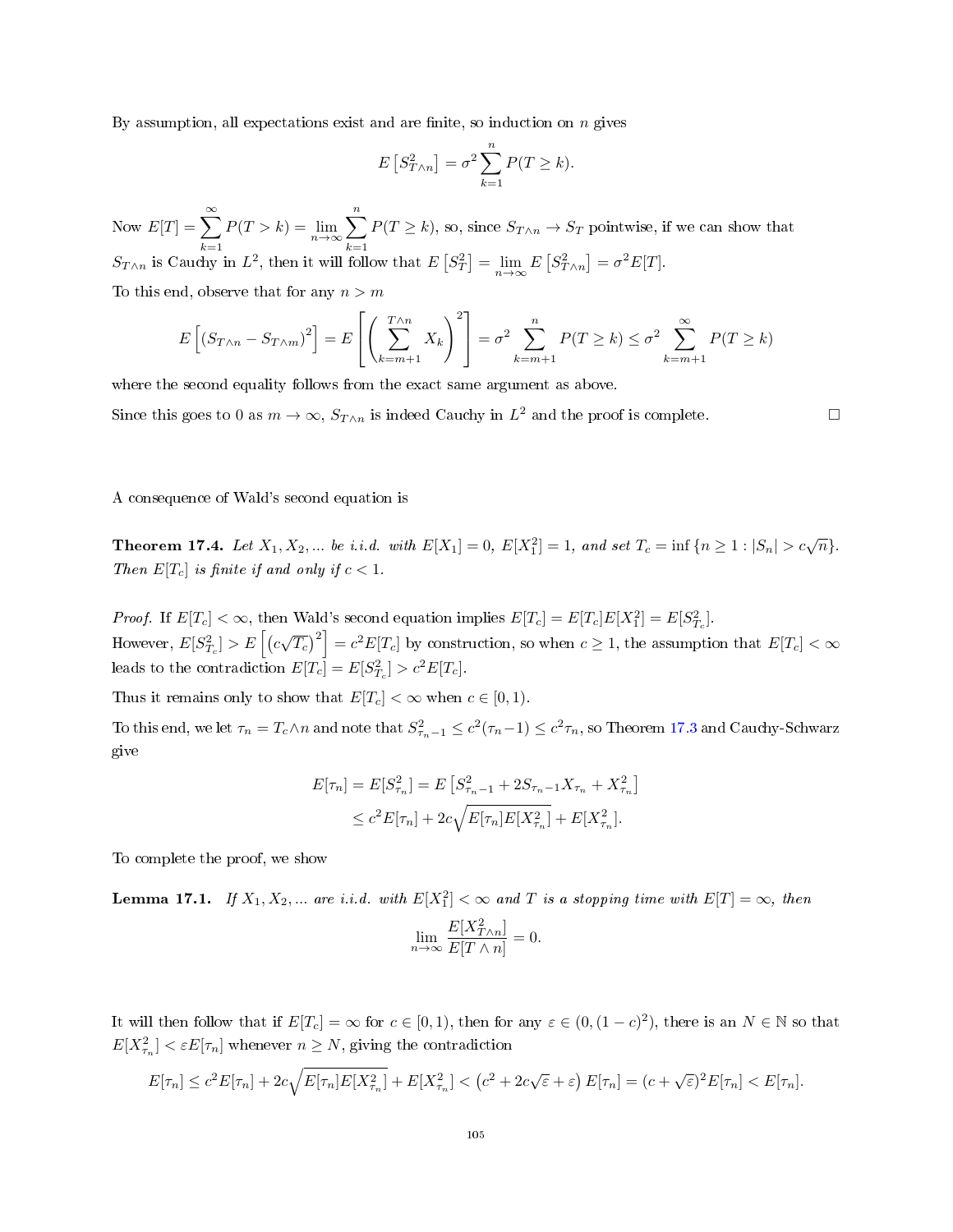To prove Lemma [17.1,](#page-104-0) we observe that

$$
E[X_{T\wedge n}^2] = E[X_{T\wedge n}^2; X_{T\wedge n}^2 \le \varepsilon (T\wedge n)] + \sum_{j=1}^n E[X_{T\wedge n}^2; X_{T\wedge n}^2 > \varepsilon j, T\wedge n = j]
$$
  

$$
\le \varepsilon E[T\wedge n] + \sum_{j=1}^n E[X_j^2; T\wedge n = j, X_j^2 > \varepsilon j].
$$

Now, since  $E[X_j^2; X_j^2 > \varepsilon j] \to 0$  as  $j \to \infty$  (by the DCT), we can choose N large enough that  $\sum_{n=1}^{\infty}$  $j=1$  $E[X_j^2; X_j^2 > \varepsilon j] < n\varepsilon$  whenever  $n > N$ .

Then for all  $n > N$ , we have

$$
\sum_{j=1}^{n} E[X_j^2; T \wedge n = j, X_j^2 > \varepsilon j] = \sum_{j=1}^{N} E[X_j^2; T \wedge n = j, X_j^2 > \varepsilon j] + \sum_{j=N+1}^{n} E[X_j^2; T \wedge n = j, X_j^2 > \varepsilon j]
$$
  

$$
\leq NE[X_1^2] + \sum_{j=N+1}^{n} E[X_j^2; T \wedge n = j, X_j^2 > \varepsilon j].
$$

To bound the latter sum, we compute

$$
\sum_{j=N+1}^{n} E[X_j^2; T \wedge n = j, X_j^2 > \varepsilon j] \le \sum_{j=N+1}^{n} E[X_j^2; T \wedge n \ge j, X_j^2 > \varepsilon j]
$$
  

$$
= \sum_{j=N+1}^{n} E[X_j^21\{T \wedge n \ge j\}1\{X_j^2 > \varepsilon j\}]
$$
  

$$
= \sum_{j=N+1}^{n} P(T \wedge n \ge j)E[X_j^2; X_j^2 > \varepsilon j]
$$
  

$$
= \sum_{j=N+1}^{n} \sum_{k=j}^{\infty} P(T \wedge n = k)E[X_j^2; X_j^2 > \varepsilon j]
$$
  

$$
\le \sum_{k=N+1}^{\infty} \sum_{j=1}^{k} P(T \wedge n = k)E[X_j^2; X_j^2 > \varepsilon j]
$$
  

$$
\le \sum_{k=N+1}^{\infty} P(T \wedge n = k)k\varepsilon \le \varepsilon E[T \wedge n].
$$

It follows that  $n > N$  implies

$$
E[X_{T\wedge n}^2] \le \varepsilon E[T \wedge n] + \sum_{j=1}^n E[X_j^2; T \wedge n = j, X_j^2 > \varepsilon j]
$$
  
\n
$$
\le \varepsilon E[T \wedge n] + NE[X_1^2] + \sum_{j=N+1}^n E[X_j^2; T \wedge n = j, X_j^2 > \varepsilon j]
$$
  
\n
$$
\le \varepsilon E[T \wedge n] + NE[X_1^2] + \varepsilon E[T \wedge n] = 2\varepsilon E[T \wedge n] + NE[X_1^2].
$$

Since  $E[T \wedge n] \to E[T] = \infty$  (by the MCT), we see that  $\limsup_{n \to \infty}$  $E[X_{T\wedge n}^2]$  $\frac{E\left[1+\frac{m}{r}\right]}{E[T\wedge n]} \leq 2\varepsilon$  and the lemma follows because  $\varepsilon > 0$  is arbitrary.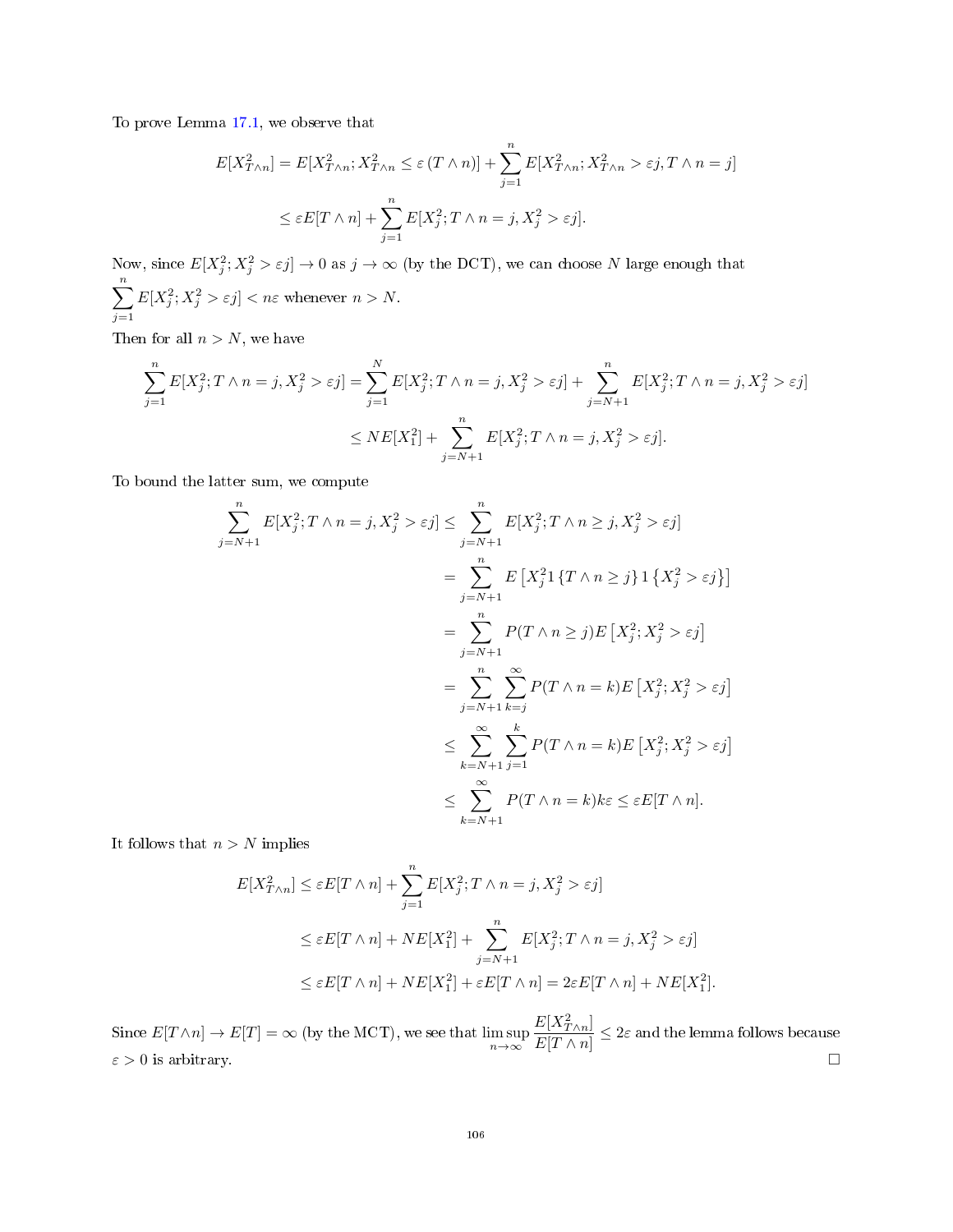#### 18. Recurrence

In this section, we will consider some questions regarding the recurrence behavior of random walk in  $\mathbb{R}^d$ .

Throughout, we will take  $(S, \mathcal{S})$  to be  $\mathbb{R}^d$  with the Borel  $\sigma$ -algebra, we will denote the position of the random walk at time n by  $S_n = X_1 + ... + X_n$  with  $X_1, X_2, ...$  i.i.d., and we will work with the norm  $||x|| = \max_{1 \leq i \leq d} |x_i|$ .

**Definition.**  $x \in \mathbb{R}^d$  is called a *recurrent value* for the random walk  $S_n$  if for every  $\varepsilon > 0$ ,  $P(||S_n - x|| < \varepsilon$  i.o.) = 1. We denote the set of recurrent values by  $\mathcal V$ .

Note that the Hewitt-Savage  $0 - 1$  law implies that if  $P(||S_n - x|| < \varepsilon$  i.o.) is less than one, then it is zero.

**Definition.**  $x \in \mathbb{R}^d$  is called a *possible value* for  $S_n$  if for every  $\varepsilon > 0$ , there is an  $n \in \mathbb{N}$  with  $P(||S_n - x|| < \varepsilon) > 0$ . The set of possible values is denoted U.

Clearly the set of recurrent values is contained in the set of possible values. In fact, we have

<span id="page-106-0"></span>**Theorem 18.1.** The set V is either  $\emptyset$  or a closed subgroup of  $\mathbb{R}^d$ . In the latter case,  $V = U$ .

*Proof.* Suppose that  $V \neq \emptyset$ . If  $z \in V^C$ , then there is an  $\varepsilon > 0$  such that  $P(||S_n - z|| < \varepsilon \text{ i.o.}) = 0$ , and thus  $B_{\varepsilon}(z) = \{w \in \mathbb{R}^d : ||w - z|| < \varepsilon\} \subseteq \mathcal{V}^C$ . It follows that  $\mathcal{V}^C$  is open, so  $\mathcal{V}$  is closed.

The rest of the theorem will follow upon showing

(\*) If  $x \in \mathcal{U}$  and  $y \in \mathcal{V}$ , then  $y - x \in \mathcal{V}$ .

This is because  $V \subseteq U$ , so for any  $v, w \in V$  taking  $x = y = v$  shows that  $0 \in V$ ; taking  $x = v, y = 0$  shows that  $-v \in \mathcal{V}$ ; and taking  $x = -w$ ,  $y = v$  shows that  $v + w \in \mathcal{V}$ . It follows that  $\mathcal{V} \leq \mathbb{R}^d$ . Also, for any  $u \in \mathcal{U}$ , taking  $x = u$ ,  $y = 0$  shows that  $-u \in \mathcal{V}$ . As  $\mathcal{V}$  is a subgroup, this implies that  $u \in \mathcal{V}$ ,

and thus  $U \subseteq V$ . Consequently,  $U = V$ .

To prove (\*), we note that if  $y - x \notin V$ , then there exist  $\varepsilon > 0$ ,  $m \in \mathbb{N}$  such that

$$
P\left(\|S_n - (y - x)\| \ge 2\varepsilon \text{ for all } n \ge m\right) > 0.
$$

Also, since  $x \in \mathcal{U}$ , there is some  $k \in \mathbb{N}$  with

$$
P\left(\|S_k - x\| < \varepsilon\right) > 0.
$$

Now for any  $n \ge m + k$ ,  $S_n - S_k = X_{k+1} + ... + X_n$  has the same distribution as  $S_{n-k}$  and is independent of  $S_k$ .

It follows that  $\{|S_n - S_k - (y - x)|| \geq 2\varepsilon$  for all  $n \geq m + k\}$  and  $\{|S_k - x|| < \varepsilon\}$  are independent and each have positive probability.

Because  $||S_k(\omega) - x|| < \varepsilon$  and  $2\varepsilon \le ||S_n(\omega) - S_k(\omega) - (y - x)|| = ||S_n(\omega) - y|| + ||S_n(\omega) - x||$  implies  $||S_n(\omega) - y|| \geq \varepsilon$ , we conclude that

 $P(||S_n - y|| > \varepsilon$  for all  $n > m + k$ )

$$
\geq P\left(\|S_n - S_k - (x - y)\|\right) \geq 2\varepsilon \text{ for all } n \geq m + k\right) P\left(\|S_k - x\| < \varepsilon\right) > 0.
$$

But this contradicts  $y \in \mathcal{V}$ , so we must have  $y - x \in \mathcal{V}$ .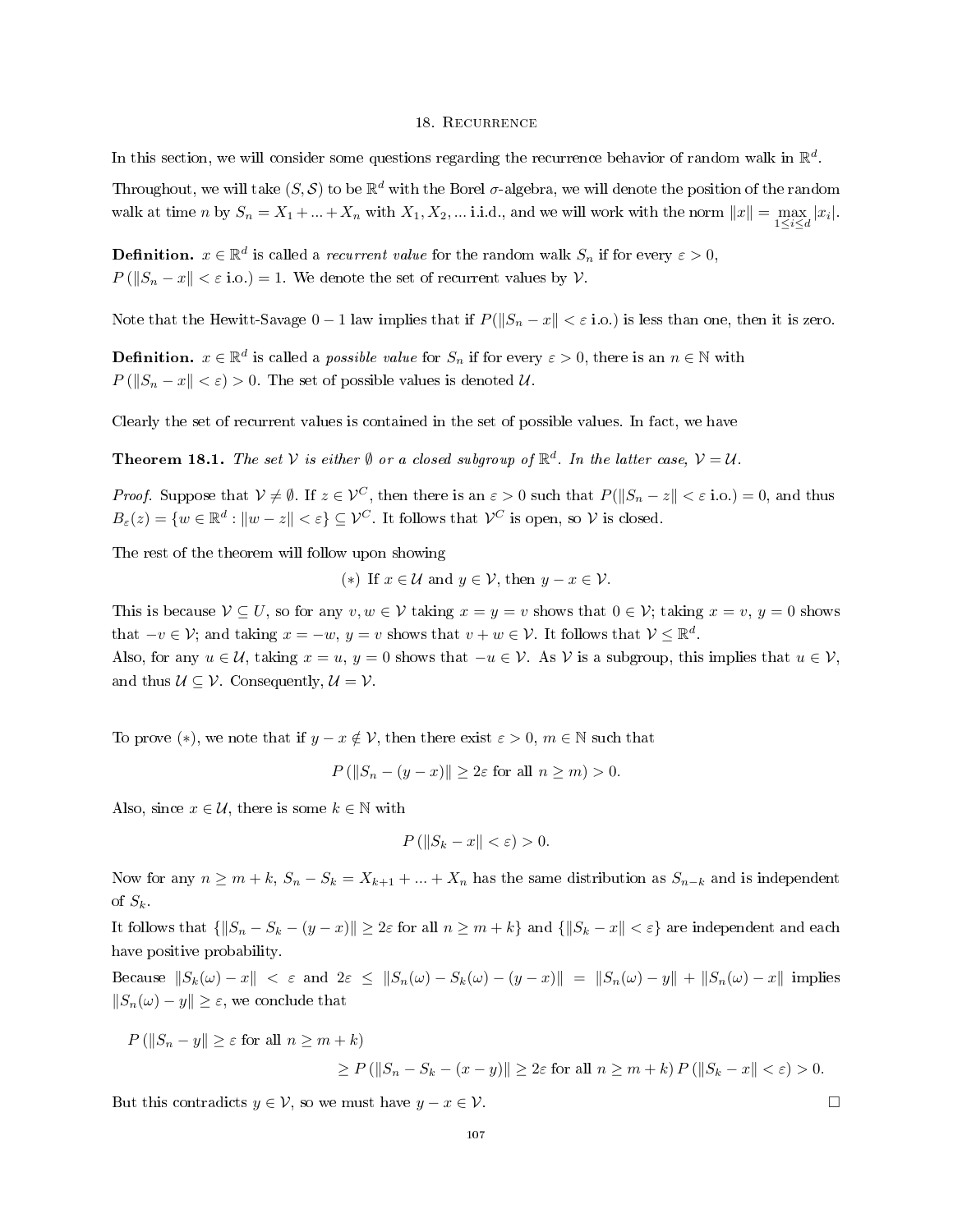When  $V = \emptyset$ , the random walk is called *transient*, otherwise it is called *recurrent*.

It follows from Theorem [18.1](#page-106-0) that a random walk is recurrent if and only if 0 is a recurrent value.

By definition, a sufficient condition for this to be the case is  $P(S_n = 0 \text{ i.o.}) = 1$ .

(That is, if 0 is point recurrent, then it is neighborhood recurrent. The distinction arises when the range of the  $X_i$ 's is dense, but the two are equivalent for simple random walk.)

By Proposition [17.2,](#page-101-0) if we set  $\tau_0 = 0$  and let  $\tau_n = \inf\{m > \tau_{n-1} : S_m = 0\}$  be the *nth* time the walk visits 0, then  $P(\tau_n < \infty) = P(\tau_1 < \infty)^n$ . From this observation, we arrive at

Theorem 18.2. For any random walk, the following are equivalent:

- (1)  $P(\tau_1 < \infty) = 1$
- (2)  $P(S_n = 0 \text{ i.o.}) = 1$
- (3)  $\sum_{n=1}^{\infty} P(S_n = 0) = \infty$

Proof.

If  $P(\tau_1 < \infty) = 1$ , then  $P(\tau_n < \infty) = 1^n = 1$  for all n, hence  $P(S_n = 0 \text{ i.o.}) = 1$ .

The contrapositive of the first Borel-Cantelli lemma shows that  $P(S_n = 0 \text{ i.o.}) = 1$  implies  $\sum_{n=1}^{\infty} P(S_n = 0) = \infty.$ 

Finally, the number of visits to zero can be expressed as  $V = \sum_{n=1}^{\infty} 1 \{S_n = 0\}$  and as  $V = \sum_{n=1}^{\infty} 1 \{ \tau_n < \infty \}$ . Thus if  $P(\tau_1 < \infty) < 1$ , then

$$
\sum_{n=1}^{\infty} P(S_n = 0) = E[V] = \sum_{n=1}^{\infty} P(\tau_n < \infty)
$$
\n
$$
= \sum_{n=1}^{\infty} P(\tau_1 < \infty)^n = \frac{P(\tau_1 < \infty)}{1 - P(\tau_1 < \infty)} < \infty.
$$

It follows that  $\sum_{n=1}^{\infty} P(S_n = 0) = \infty$  implies  $P(\tau_1 < \infty) = 1$ .

Analogous to the one-dimensional case, we say that  $S_n = X_1 + ... + X_n$  defines a simple random walk on  $\mathbb{R}^d$ (equivalently,  $\mathbb{Z}^d$ ) if  $X_1, X_2, \dots$  are i.i.d. with

$$
P(X_i = e_j) = P(X_i = -e_j) = \frac{1}{2d}
$$

for each of the  $d$  standard basis vectors  $e_j$ .

We will show that simple random walk is recurrent in dimensions  $d = 1, 2$  and transient otherwise. Essentially, this is because  $P(S_n = 0) \approx C_d n^{-\frac{d}{2}}$ , which is summable for  $d \geq 3$  but not for  $d = 1, 2$ .

The argument is combinatorial and relies on

Proposition 18.1 (Stirling's formula).

$$
n! \approx \sqrt{2\pi n} \left(\frac{n}{e}\right)^n
$$

in the sense that their ratio approaches 1 as  $n \to \infty$ .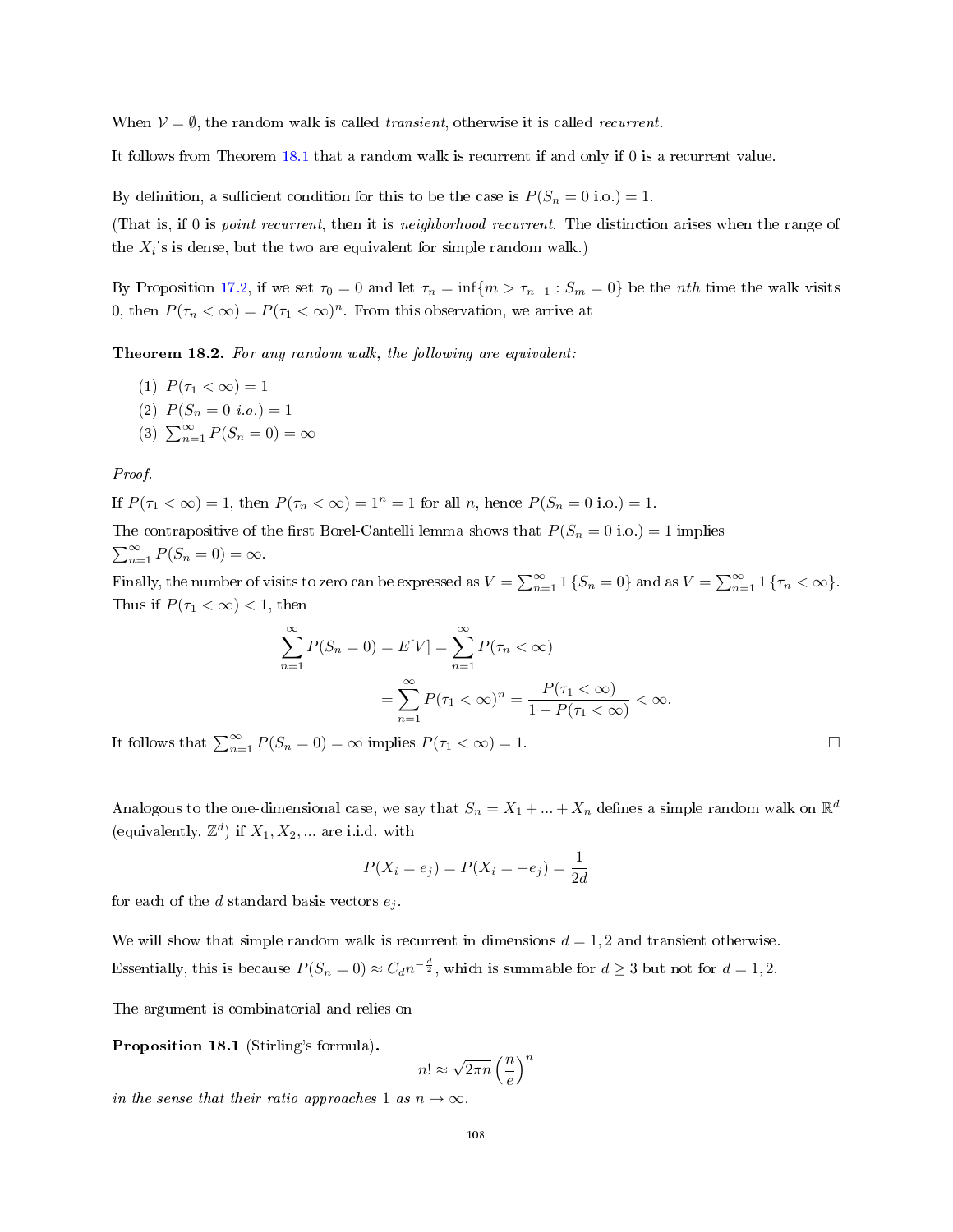Theorem 18.3. Simple random walk is recurrent in dimensions one and two.

*Proof.* When  $d = 1$ ,  $P(S_{2n-1} = 0) = 0$  and

$$
P(S_{2n} = 0) = \frac{1}{2^{2n}} \binom{2n}{n} = \frac{1}{2^{2n}} \frac{(2n)!}{(n!)^2}
$$

$$
\approx \frac{1}{2^{2n}} \frac{\sqrt{4\pi n} \left(\frac{2n}{e}\right)^{2n}}{\left(\sqrt{2\pi n} \left(\frac{n}{e}\right)^n\right)^2} = \frac{1}{\sqrt{\pi n}}
$$

for all  $n \in \mathbb{N}$ .

Since  $\sum_{n=1}^{\infty} \frac{1}{\sqrt{\pi n}}$  diverges, it follows from the limit comparison test that

$$
\sum_{n=1}^{\infty} P(S_n = 0) = \sum_{n=1}^{\infty} P(S_{2n} = 0) = \infty,
$$

so  $P(S_n = 0 \text{ i.o.}) = 1$  and thus  $S_n$  is recurrent.

Similarly, when  $d = 2$ ,  $P(S_{2n-1} = 0) = 0$  and

$$
P(S_{2n} = 0) = \frac{1}{4^{2n}} \sum_{m=0}^{n} {2n \choose m, m, n-m, n-m} = \frac{1}{4^{2n}} \sum_{m=0}^{n} \frac{(2n)!}{m!m!(n-m)!(n-m)!}
$$
  
=  $\frac{1}{4^{2n}} {2n \choose n} \sum_{m=0}^{n} {n \choose m}^2 = \left(\frac{1}{2^{2n}}\right)^2 {2n \choose n} \sum_{m=0}^{n} {n \choose m} {n \choose n-m}$   
=  $\left[\frac{1}{2^{2n}} {2n \choose n}\right]^2 \approx \frac{1}{\pi n}$   
seen that  $\frac{1}{2^n} {2n \choose n} \approx \frac{1}{2^n}$ .

since we have  $\frac{1}{2^{2n}}\binom{2n}{n}\approx \frac{1}{\sqrt{\pi n}}$ .

\* The identity

$$
\sum_{m=0}^{n} \binom{n}{m} \binom{n}{n-m} = \binom{2n}{n}
$$

follows by noting that the number of ways to choose a committee of size n from a population of size  $2n$ containing n men and n women is the sum over  $m = 0, 1, ..., n$  of the number of such committees consisting of m men and  $n - m$  women.

Arguing as in the  $d = 1$  case shows that  $S_n$  is recurrent.

In contrast to the  $d = 1, 2$  cases, we have

Theorem 18.4. Simple random walk is transient in three or more dimensions.

*Proof.* When  $d = 3$ ,

$$
P(S_{2n} = 0) = 6^{-2n} \sum_{\substack{n_1, n_2, n_3 \geq 0:\\n_1 + n_2 + n_3 = n}} \frac{(2n)!}{(n_1! n_2! n_3!)^2} = 2^{-2n} {2n \choose n} \sum_{\substack{n_1, n_2, n_3 \geq 0:\\n_1 + n_2 + n_3 = n}} \left( 3^{-n} \frac{n!}{n_1! n_2! n_3!} \right)^2.
$$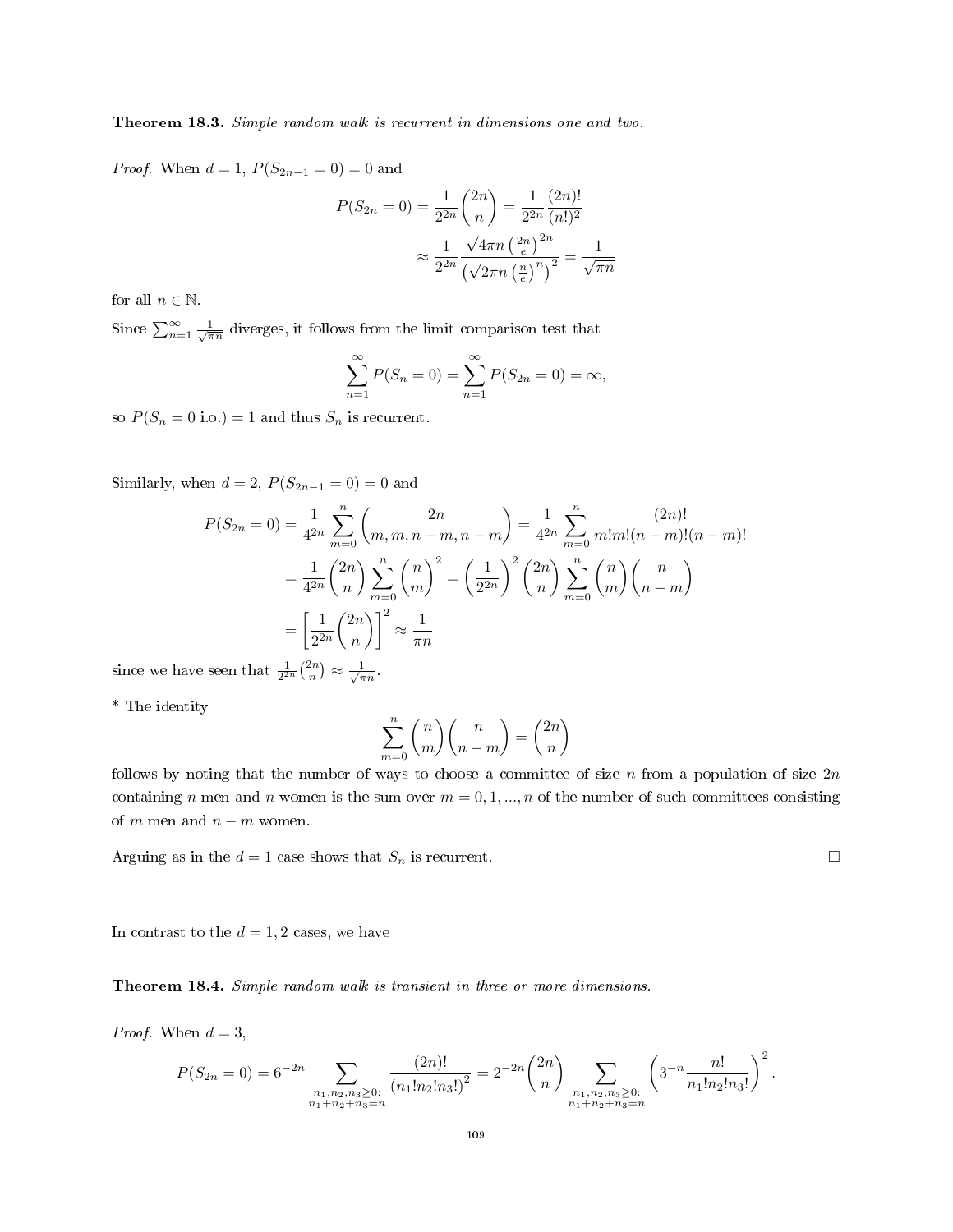Now  $3^{-n} \frac{n!}{n_1! n_2! n_3!} \ge 0$  for each choice of  $n_1, n_2, n_3, n$ , and the multinomial theorem gives

$$
\sum_{\substack{n_1, n_2, n_3 \ge 0:\\n_1 + n_2 + n_3 = n}} 3^{-n} \frac{n!}{n_1! n_2! n_3!} = \sum_{\substack{n_1, n_2, n_3 \ge 0:\\n_1 + n_2 + n_3 = n}} \binom{n}{n_1, n_2, n_3} \left(\frac{1}{3}\right)^{n_1} \left(\frac{1}{3}\right)^{n_2} \left(\frac{1}{3}\right)^{n_3} = \left(\frac{1}{3} + \frac{1}{3} + \frac{1}{3}\right)^n = 1,
$$

so

$$
\sum_{\substack{n_1, n_2, n_3 \ge 0:\\n_1 + n_2 + n_3 = n}} \left( 3^{-n} \frac{n!}{n_1! n_2! n_3!} \right)^2 \le \left( \max_{\substack{0 \le n_1 \le n_2 \le n_3:\\n_1 + n_2 + n_3 = n}} 3^{-n} \frac{n!}{n_1! n_2! n_3!} \right) \sum_{\substack{n_1, n_2, n_3 \ge 0:\\n_1 + n_2 + n_3 = n}} 3^{-n} \frac{n!}{n_1! n_2! n_3!}
$$

$$
= 3^{-n} \max_{\substack{0 \le n_1 \le n_2 \le n_3:\\n_1 + n_2 + n_3 = n}} \frac{n!}{n_1! n_2! n_3!}.
$$

The latter quantity is maximized when  $n_1!n_2!n_3!$  is minimized. This happens when  $n_1, n_2, n_3$  are as close as possible: If  $n_i < n_j - 1$  for  $i < j$ , then  $n_i! n_j! > \frac{n_i+1}{n_j} n_i! n_j! = (n_i+1)!(n_j-1)!$ . It follows that

 $\frac{n}{n}$ .

max<br>  $0 \leq n_1 \leq n_2 \leq n_3:$ <br>  $n_1+n_2+n_3=n$ n!  $\frac{n!}{n_1!n_2!n_3!} \approx \frac{n!}{(\lceil \frac{n}{3} \rceil)}$  $\frac{n}{\left(\left[\frac{n}{3}\right]!\right)^3} \approx$  $\sqrt{2\pi n} \left(\frac{n}{e}\right)^n$  $\frac{\sqrt{2\pi n}\left(\frac{n}{e}\right)^n}{\left(\sqrt{\frac{2\pi n}{3}}\left(\frac{n}{3e}\right)^{\frac{n}{3}}\right)^3}=\frac{3^{\frac{3}{2}}\left(\frac{n}{e}\right)^n}{2\pi n\left(\frac{n}{3e}\right)}$  $\frac{3^{\frac{3}{2}}\left(\frac{n}{e}\right)^n}{2\pi n\left(\frac{n}{3e}\right)^n} \leq \frac{3^n}{n}$ 

Putting all this together and recalling that  $\frac{1}{2^{2n}} {2n \choose n} \approx \frac{1}{\sqrt{\pi n}}$  shows that

$$
P(S_{2n} = 0) = 2^{-2n} {2n \choose n} \sum_{\substack{n_1, n_2, n_3 \ge 0:\\n_1 + n_2 + n_3 = n}} \left( 3^{-n} \frac{n!}{n_1! n_2! n_3!} \right)^2 = O\left(n^{-\frac{3}{2}}\right),
$$

hence  $\sum_{n=1}^{\infty} P(S_n = 0) < \infty$  and we conclude that SRW is transient in 3 dimensions.

Transience in higher dimensions follows by letting  $T_n = (S_n^1, S_n^2, S_n^3)$  be the projection onto the first three coordinates and letting  $N(n) = \inf\{m > N(n-1) : T_m \neq T_{N(n-1)}\}$  to be the n<sup>th</sup> time that the random walker moves in any of the first three coordinates (with the convention that  $N(0) = 0$ ). Then  $T_{N(n)}$  is a simple random walk in three dimensions and the probability that  $T_{N(n)} = 0$  infinitely often is 0. Since the first three coordinates of  $S_n$  are constant between  $N(n)$  and  $N(n+1)$  and  $N(n+1) - N(n)$  is almost surely finite, this implies that  $S_n$  is transient.

In the case of more general random walks on  $\mathbb{R}^d$ , the Chung-Fuchs theorem says that

- $S_n$  is recurrent in  $d=1$  if  $\frac{S_n}{n} \to_p 0$ .
- $S_n$  is recurrent in  $d = 2$  if  $\frac{S_n}{\sqrt{n}} \Rightarrow N(0, \Sigma)$ .
- $S_n$  is transient in  $d \geq 3$  if it is "truly (at least) three dimensional" (meaning that it does not live an a plane through the origin).

More generally, one can show that a necessary and sufficient condition for recurrence is

$$
\int_{(-\delta,\delta)^d} \text{Re}\left(\frac{1}{1-\varphi(y)}\right) dy = \infty
$$

for  $\delta > 0$  where  $\varphi(t) = E\left[e^{it \cdot X_1}\right]$  is the ch.f. of one step in the walk.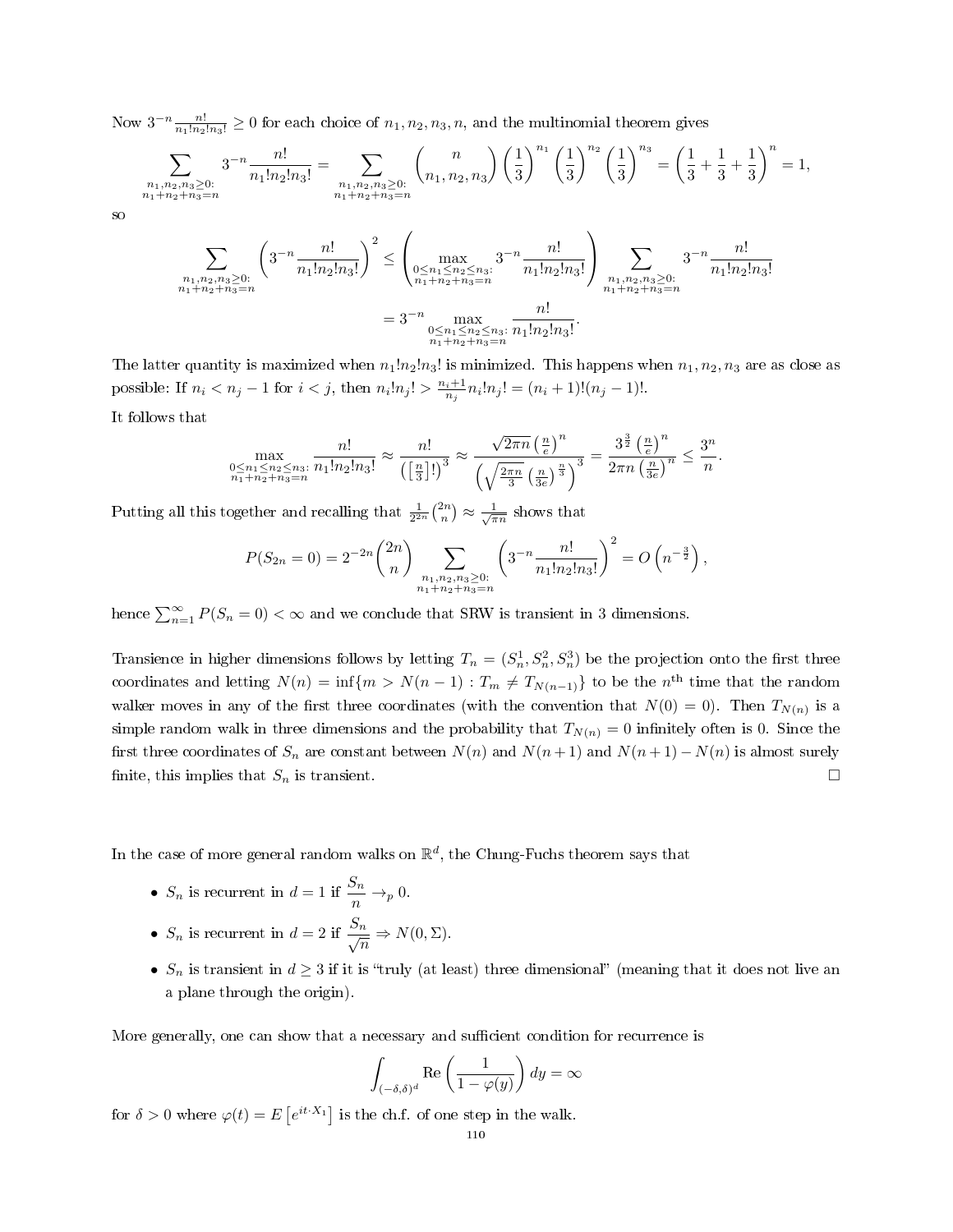We will content ourselves with proofs of the  $d = 1, 2$  results. The proof for  $d \geq 3$  can be found in Durrett.

We begin with some lemmas which are valid in any dimension. The first is analogous to Theorem [18.2.](#page-107-0)

<span id="page-110-0"></span>**Lemma 18.1.** Let 
$$
X_1, X_2, ...
$$
 be i.i.d. and take  $S_n = \sum_{i=1}^n X_i$ . Then  $S_n$  is recurrent if and only if  $\sum_{n=1}^\infty P(||S_n|| < \varepsilon) = \infty$  for every  $\varepsilon > 0$ .

Proof.

If  $S_n$  is recurrent, then  $P(||S_n|| < \varepsilon \text{ i.o.}) = 1$  for all  $\varepsilon > 0$ , so the contrapositive of the first Borel-Cantelli lemma implies that  $\sum_{n=0}^{\infty}$  $n=1$  $P(||S_n|| < \varepsilon) = \infty$  for all  $\varepsilon > 0$ . For the converse, fix  $k \geq 1$  and define  $Z_k = \sum_{i=1}^{\infty} 1 \{ ||S_i|| < \varepsilon, ||S_{i+j}|| \geq \varepsilon \text{ for all } j \geq k \}.$ 

Then  $Z_k \leq k$  by construction, so

$$
k \ge E[Z_k] = \sum_{i=1}^{\infty} P(S_i < \varepsilon, ||S_{i+j}|| \ge \varepsilon \text{ for all } j \ge k)
$$
  
\n
$$
\ge \sum_{i=1}^{\infty} P(||S_i|| < \varepsilon, ||S_{i+j} - S_i|| \ge 2\varepsilon \text{ for all } j \ge k)
$$
  
\n
$$
= \sum_{i=1}^{\infty} P(||S_i|| < \varepsilon) P(||S_{i+j} - S_i|| \ge 2\varepsilon \text{ for all } j \ge k)
$$
  
\n
$$
= P(||S_j|| \ge 2\varepsilon \text{ for all } j \ge k) \sum_{i=1}^{\infty} P(||S_i|| < \varepsilon).
$$

Thus if  $\sum_{i=1}^{\infty} P(||S_i|| < \varepsilon) = \infty$ , then it must be the case that  $P(||S_j|| \geq 2\varepsilon$  for all  $j \geq k) = 0$ . As this is true for all  $k \in \mathbb{N}$ , we see that  $P(||S_j|| < 2\varepsilon \text{ i.o.}) = 1$ , so, since this holds for all  $\varepsilon > 0$ ,  $S_n$  is  $r$ ecurrent.

Note that one could equivalently take the lower index of summation to be 0 in the preceding theorem since adding or subtracting 1 does not change whether or not the sum diverges to infinity.

Everything that we have done thus far is true for any norm. Our reason for working with the supremum norm is the following result. As all norms on  $\mathbb{R}^d$  are equivalent, this choice entails no loss of generality - the definition of neighborhood recurrence is topological.

<span id="page-110-1"></span>Lemma 18.2. For any  $m \in \mathbb{N}, \varepsilon > 0$ ,

$$
\sum_{n=0}^{\infty} P\left(\|S_n\| < m\varepsilon\right) \le (2m)^d \sum_{n=0}^{\infty} P\left(\|S_n\| < \varepsilon\right).
$$

*Proof.* The left hand side gives the expected number of visits to the open cube  $(-m\varepsilon, m\varepsilon)^d$ . This can be obtained by summing the number of visits to each of the  $(2m)^d$  subcubes of side length  $\varepsilon$  obtained by dividing each side of the cube into  $2m$  equal segments. Thus it suffices to show that the expected number of visits to any of these subcubes is at most  $\sum_{n=0}^{\infty} P(||S_n|| < \varepsilon)$ .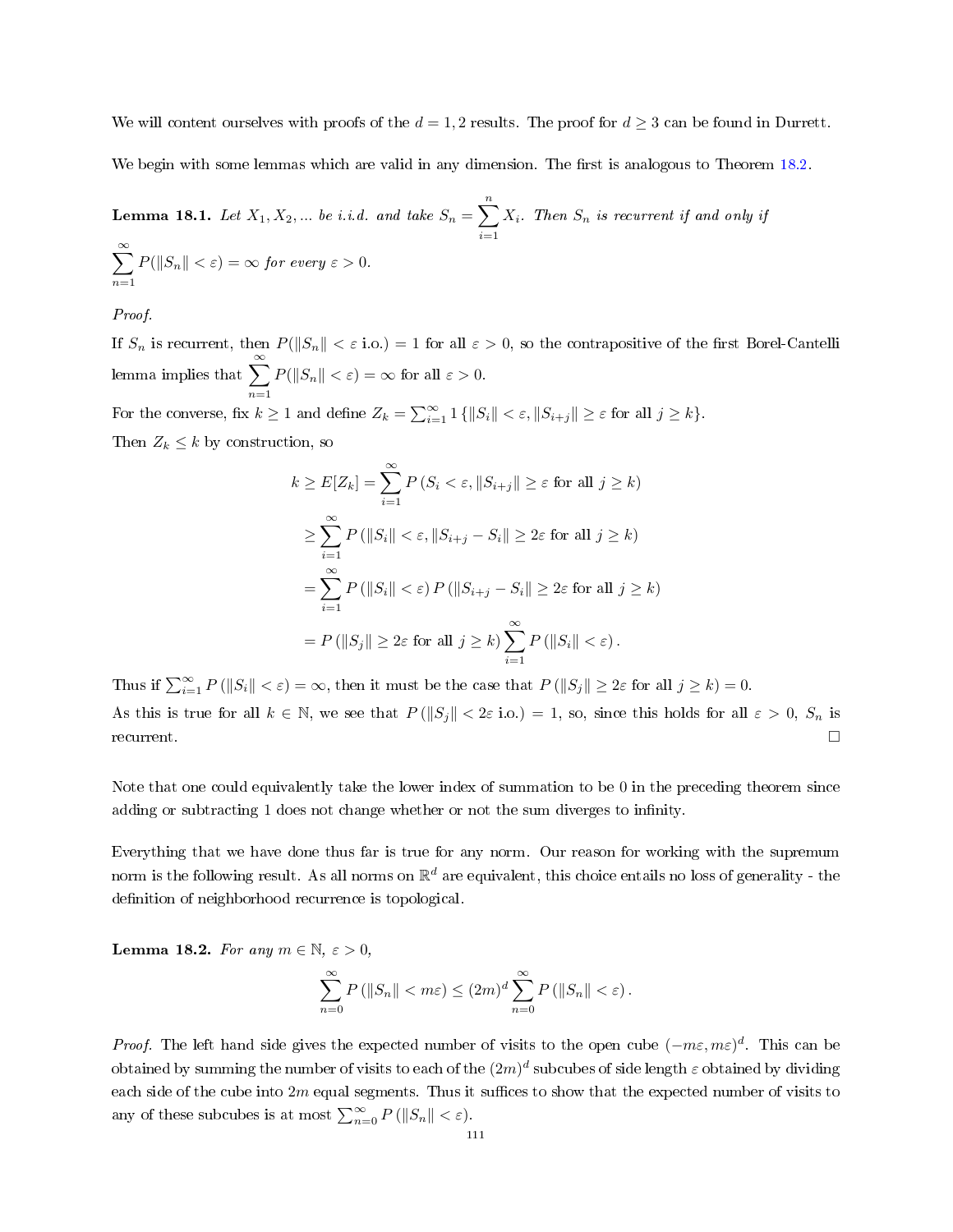To this end, let C be any such side length  $\varepsilon$  cube in  $\mathbb{R}^d$  and let  $T = \inf\{n : S_n \in C\}$  be the hitting time for C. If  $T = \infty$  then the walk never visits C, while if  $T = m$ , then on every subsequent visit to C the walk is within  $\varepsilon$  of  $S_m$ , so

$$
\sum_{n=0}^{\infty} P(S_n \in C) = \sum_{n=0}^{\infty} \sum_{m=0}^{n} P(S_n \in C, T = m) = \sum_{m=0}^{\infty} \sum_{n=m}^{\infty} P(S_n \in C, T = m)
$$
  

$$
\leq \sum_{m=0}^{\infty} \sum_{n=m}^{\infty} P(||S_n - S_m|| < \varepsilon, T = m)
$$
  

$$
= \sum_{m=0}^{\infty} \sum_{n=m}^{\infty} P(||S_n - S_m|| < \varepsilon) P(T = m)
$$
  

$$
= \sum_{m=0}^{\infty} P(T = m) \sum_{k=0}^{\infty} P(||S_k|| < \varepsilon)
$$
  

$$
\leq \sum_{k=0}^{\infty} P(||S_k|| < \varepsilon).
$$

The preceding lemma shows that establishing convergence/divergence of  $\sum_{n=1}^{\infty} P(||S_n|| < \varepsilon)$  for a single value of  $\varepsilon > 0$  is sufficient for determining transience/recurrence of  $S_n$ . In particular, we have

<span id="page-111-0"></span>Corollary 18.1.  $S_n$  is recurrent if and only if  $\sum_{n=1}^{\infty}$  $n=1$  $P\left(\|S_n\| < 1\right) = \infty.$ 

*Proof.* Lemma [18.1](#page-110-0) shows that if  $S_n$  is recurrent, then  $\sum_{n=1}^{\infty} P(||S_n|| < 1) = \infty$ . On the other hand, suppose that  $\sum_{n=1}^{\infty} P(||S_n|| < 1) = \infty$  and let  $\varepsilon > 0$  be given. Applying Lemma [18.2](#page-110-1) with  $m > \varepsilon^{-1}$  yields

$$
\infty = \sum_{n=1}^{\infty} P(||S_n|| < 1) \le (2m)^d \sum_{n=0}^{\infty} P(||S_n|| < m^{-1}) \le (2m)^d \sum_{n=0}^{\infty} P(||S_n|| < \varepsilon),
$$

so, since  $\varepsilon$  was arbitrary, it follows from Lemma [18.1](#page-110-0) that  $S_n$  is recurrent.

With the previous results at our disposal, we are able to show

<span id="page-111-1"></span>**Theorem 18.5.** If  $X_1, X_2, ...$  are i.i.d. R-valued random variables and  $\frac{1}{n}S_n \rightarrow_p 0$ , then  $S_n$  is recurrent.

*Proof.* By Corollary [18.1,](#page-111-0) it suffices to prove that  $\sum_{n=1}^{\infty} P(|S_n| < 1) = \infty$ . Lemma [18.2](#page-110-1) shows that for any  $m \in \mathbb{N}$ .

$$
\sum_{n=0}^{\infty} P(|S_n| < 1) \ge \frac{1}{2m} \sum_{n=0}^{\infty} P(|S_n| < m) \ge \frac{1}{2m} \sum_{n=0}^{Km} P(|S_n| < m)
$$
\n
$$
\ge \frac{1}{2m} \sum_{n=0}^{Km} P(|S_n| < \frac{n}{K}) = \frac{K}{2} \cdot \frac{1}{Km} \sum_{n=0}^{Km} P(|S_n| < \frac{n}{K})
$$

for any  $K \in \mathbb{N}$ . By hypothesis,  $P(|S_n| < \frac{n}{K}) \to 1$  as  $n \to \infty$ , so, sending m to  $\infty$  shows that  $\sum_{n=0}^{\infty} P(|S_n| < 1) \ge \frac{K}{2}$ , and the proof is complete since K was arbitrary.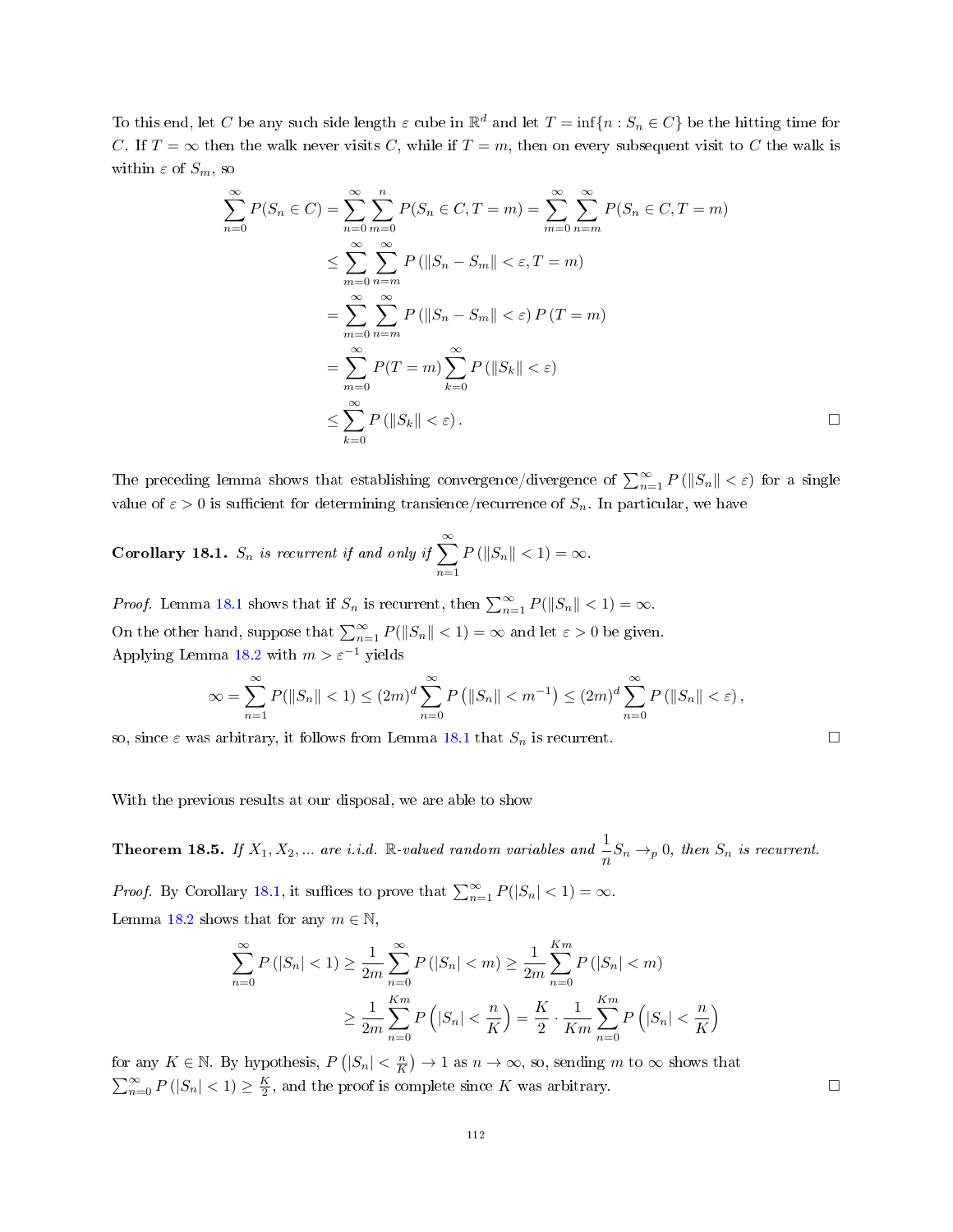It is worth remarking that if the  $X_i$ 's have a well-defined expectation  $E[X_i] = \mu \neq 0$ , then the strong law implies  $\frac{S_n}{n} \to \mu$  a.s. In this case, we must have  $|S_n| \to \infty$ , so the walk is transient. If  $E[X_i] = 0$ , then the weak law implies  $\frac{S_n}{n} \to_p 0$ . Thus if the increments have an expectation  $\mu = E[X_i] \in [-\infty, \infty]$ , then the walk is recurrent if and only if  $\mu = 0$ .

We now show that, in dimension 2, a random walk is recurrent if a mean 0 central limit theorem holds.

In the case where the limit distribution  $\mathcal{N}(0, \Sigma)$  is degenerate - that is, the covariance matrix  $\Sigma$  has rank $(\Sigma)$  < 2 - the random walk is either always at 0 or is essentially one-dimensional, in which case recurrence follows from Theorem [18.5.](#page-111-1) Thus we will assume in what follows that  $\mathcal{N}(0, \Sigma)$  is nondegenerate and thus has a density with respect to Lebesgue measure on  $\mathbb{R}^2$ .

**Theorem 18.6.** If  $S_n$  is a random walk in  $\mathbb{R}^2$  and  $n^{-\frac{1}{2}}S_n$  converges weakly to a nondegenerate normal distribution, then  $S_n$  is recurrent.

*Proof.* As before, we need to show that  $\sum_{n=1}^{\infty} P(||S_n|| < 1) = \infty$ . By Lemma [18.2,](#page-110-1)

$$
\sum_{n=0}^{\infty} P\left( \|S_n\| < 1 \right) \ge \frac{1}{4m^2} \sum_{n=0}^{\infty} P\left( \|S_n\| < m \right),
$$

and we can write

$$
\frac{1}{m^2} \sum_{n=0}^{\infty} P\left( \|S_n\| < m \right) = \int_0^{\infty} P\left( \left\| S_{\lfloor m^2 \theta \rfloor} \right\| < m \right) d\theta
$$

since  $\lfloor m^2 \theta \rfloor = n$  on the segment  $\frac{n}{m^2} \le \theta < \frac{n+1}{m^2}$  of length  $\frac{1}{m^2}$ . Also, letting  $n(y)$  denote the limiting normal density, we have

$$
P\left(\left\|S_{\lfloor m^2\theta\rfloor}\right\| < m\right) \approx P\left(\frac{\left\|S_{\lfloor m^2\theta\rfloor}\right\|}{m\sqrt{\theta}} < \frac{1}{\sqrt{\theta}}\right) \to \int_{\|y\| < \theta^{-\frac{1}{2}}} n(y) dy
$$

as  $m \to \infty$ , so Fatou's lemma shows that

$$
4\sum_{n=0}^{\infty} P\left(\|S_n\| < 1\right) \ge \liminf_{m \to \infty} \frac{1}{m^2} \sum_{n=0}^{\infty} P\left(\|S_n\| < m\right)
$$
\n
$$
= \liminf_{m \to \infty} \int_{0}^{\infty} P\left(\left\|S_{\lfloor m^2 \theta\rfloor}\right\| < m\right) d\theta
$$
\n
$$
\ge \int_{0}^{\infty} \left(\int_{\|y\| < \theta^{-\frac{1}{2}}} n(y) dy\right) d\theta.
$$

Since *n* is positive and continuous at 0, letting  $|\cdot|$  denote Lebesgue measure, we have

$$
\int_{\|y\| < \theta^{-\frac{1}{2}}} n(y) dy \approx \left| \left\{ \|y\| \le \theta^{-\frac{1}{2}} \right\} \right| n(0) = \frac{4n(0)}{\theta}
$$

as  $\theta \to \infty$ .

It follows that the integral with respect to  $\theta$  (and thus the sum of interest) diverges, and we conclude that  $S_n$  is recurrent.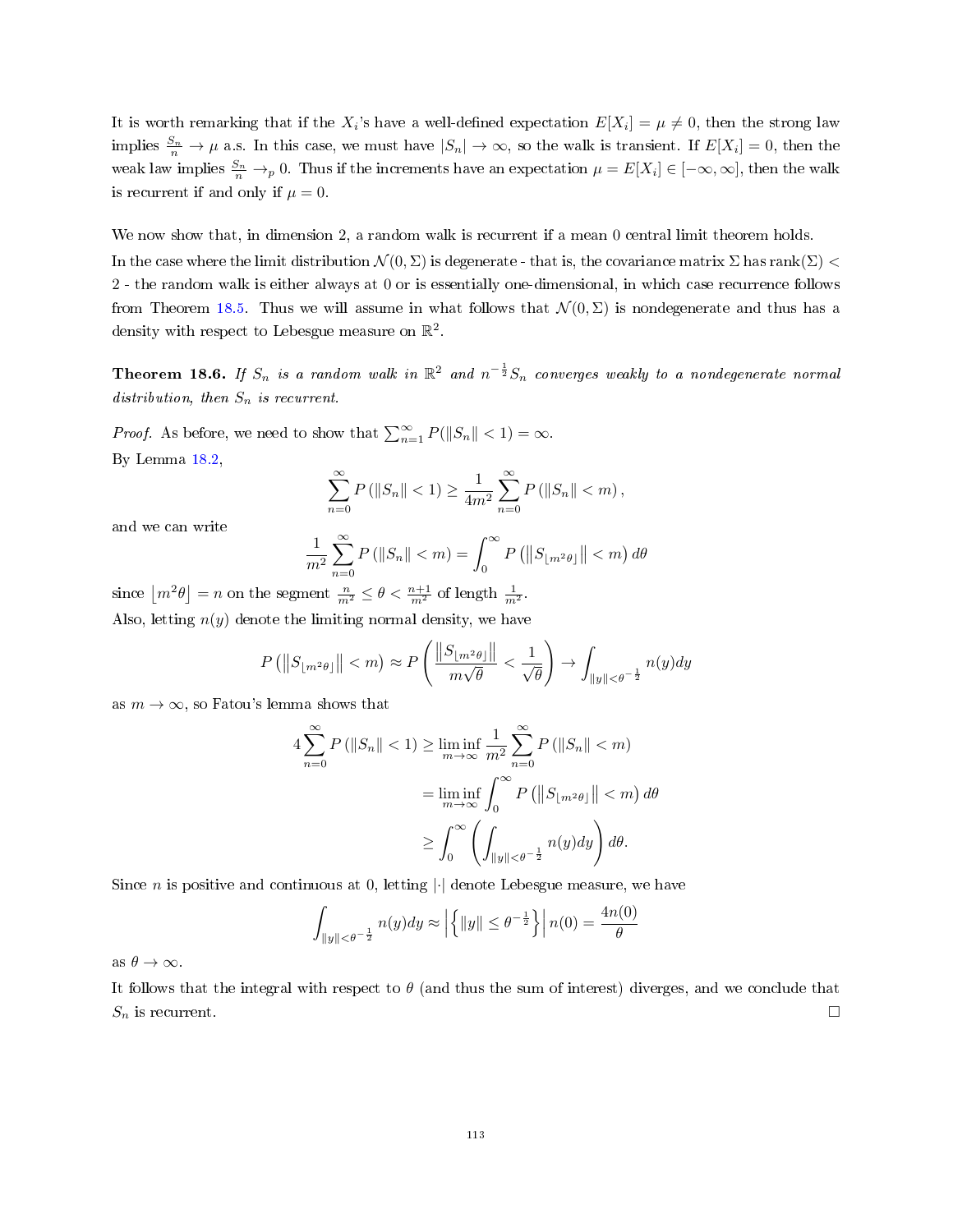# 19. PATH PROPERTIES

We conclude our investigation of random walk with a look at the trajectories of simple random walk on  $\mathbb{Z}$ . Here we think of a random walk  $S_1, S_2, ...$  as being represented by the polygonal curve in  $\mathbb{R}^2$  having vertices  $(1, S_1), (2, S_2), \dots$  where successive vertices  $(n, S_n)$  and  $(n + 1, S_{n+1})$  are connected by a line segment. We will call any polygonal curve which is a possible realization of simple random walk a *path*.

Now any path from  $(0,0)$  to  $(n, x)$  consists of a steps in the positive direction and b steps in the negative direction where  $a$  and  $b$  satisfy

$$
a + b = n
$$

$$
a - b = x
$$

,

hence  $a = \frac{n+x}{2}$  $\frac{+x}{2}$  and  $b = \frac{n-x}{2}$  $\frac{x}{2}$ .

(Note that if  $(n, x)$  is a vertex on a possible trajectory of SRW, then  $n \in \mathbb{N}_0$  and  $x \in \mathbb{Z}$  must have the same parity and satisfy  $|x| \leq n$ .)

As each such path is uniquely determined by the locations of the positive steps, the total number is

$$
N_{n,x} = \binom{n}{a} = \binom{n}{\frac{n+x}{2}}.
$$

Our first result is an enumeration of the paths beginning and ending above the x-axis which hit 0 at some point.

**Lemma 19.1** (Reflection principle). For any  $q, t, n \in \mathbb{N}$ , the number of paths from  $(0, q)$  to  $(n, t)$  that are 0 at some point is equal to the number of paths from  $(0, -q)$  to  $(n, t)$ .

# Proof. (Draw picture)

Suppose that  $(0, r_0), (1, r_1), ..., (n, r_n)$  is a path from  $(0, q)$  to  $(n, t)$  which is 0 at some point. Let  $K = \min\{k : r_k = 0\}$  be the first time the path touches the x-axis. Then, setting  $r'_i = -r_i$  for  $0 \le i < K$ 

and  $r'_{i} = r_{i}$  for  $K \leq i \leq n$ , we see that  $(0, r'_{0}), (1, r'_{1}), ..., (n, r'_{n})$  is a path from  $(0, -q)$  to  $(n, t)$ . Conversely, if  $(0, s_0), (1, s_1), ..., (n, s_n)$  is a path from  $(0, -q)$  to  $(n, t)$ , then it must cross the x-axis at some

point. Let  $L = \min\{l : s_l = 0\}$  be the first time this happens. Then  $(0, s'_0), (1, s'_1), ..., (n, s'_n)$  defined by  $s'_j = -s_j$  for  $0 \le j < L$  and  $s'_j = s_j$  for  $L \le j \le n$  is a path from  $(0, q)$  to  $(n, t)$  which is 0 at time L.

Thus the set of paths from  $(0, q)$  to  $(n, t)$  which are 0 at some point is in 1 − 1 correspondence with the set of paths from  $(0, -q)$  to  $(n, t)$ , and the theorem is proved.

A consequence of this simple observation is

**Theorem 19.1** (The Ballot Theorem). Suppose that in an election candidate A gets  $\alpha$  votes and candidate B gets β votes where  $\alpha > \beta$ . The probability that candidate A is always in the lead when the votes are counted one by one is  $\frac{\alpha-\beta}{\alpha+\beta}$ .

*Proof.* Let  $x = \alpha - \beta$  and  $n = \alpha + \beta$ . The number of favorable outcomes is equal to the number of paths from  $(1, 1)$  to  $(n, x)$  which are never 0. (Think of a vote for A as a positive step and a vote for B as a negative step, keeping in mind that the first vote counted must be for  $A$ .)

Shifting by one time step shows that this is equal to the number of paths from  $(0, 1)$  to  $(n - 1, x)$  which are never zero.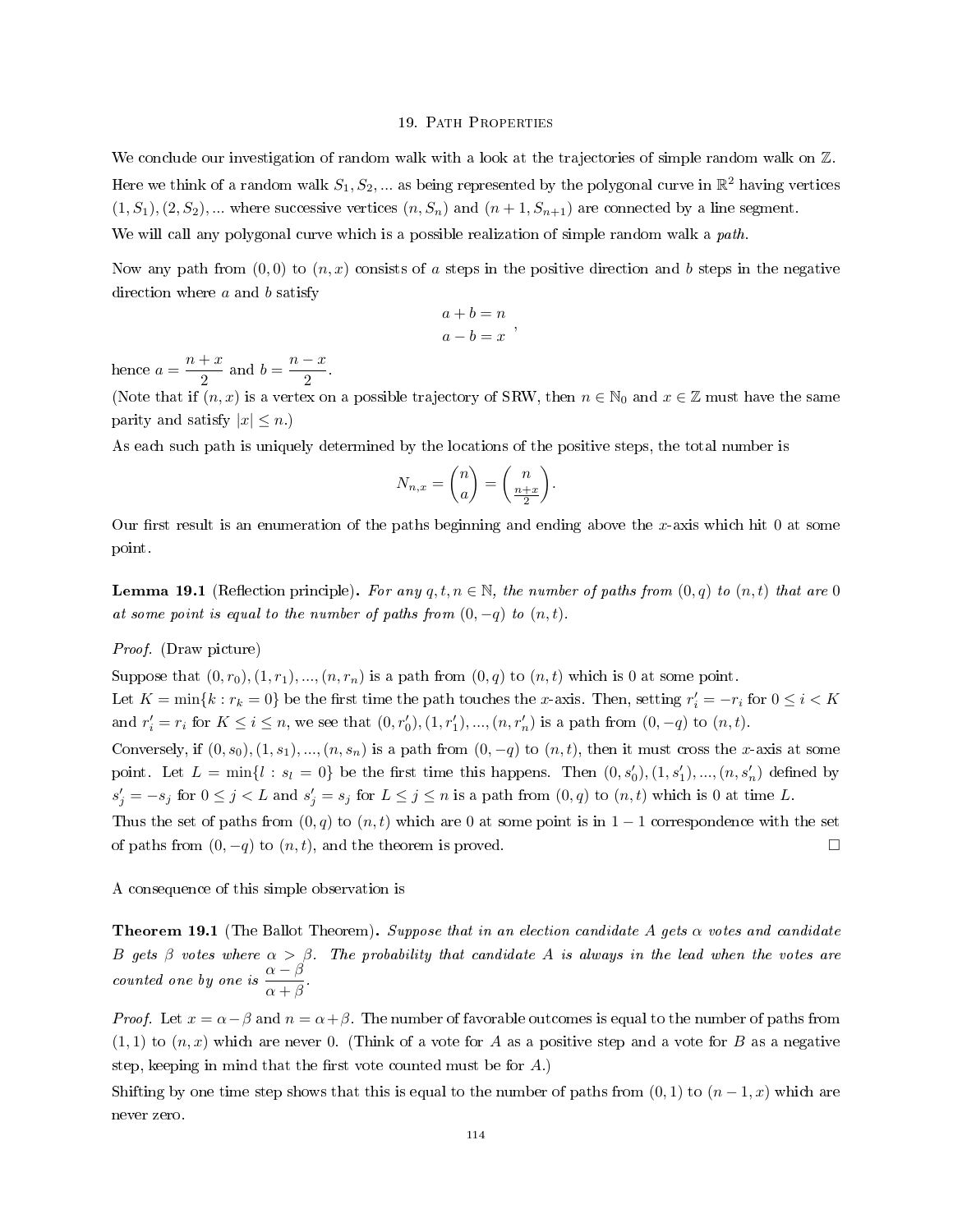The number of paths from  $(0, 1)$  to  $(n - 1, x)$  that hit 0 is equal to the number of paths from  $(0, -1)$  to  $(n-1, x)$ , so subtracting this from the total number of paths gives the number of favorable outcomes. Shifting in the vertical direction to get paths starting at zero shows that the number in question is

$$
N_{n-1,x-1} - N_{n-1,x+1} = \left(\frac{n-1}{\frac{n-1}{2}}\right) - \left(\frac{n-1}{\frac{(n-1)+(x+1)}{2}}\right) = \left(\frac{n-1}{\alpha-1}\right) - \left(\frac{n-1}{\alpha}\right)
$$

$$
= \frac{(n-1)!}{(\alpha-1)!(n-\alpha)!} - \frac{(n-1)!}{\alpha!(n-\alpha-1)!} = \frac{(n-1)!(\alpha-(n-\alpha))}{\alpha!(n-\alpha)!} = \frac{2\alpha-n}{n}\binom{n}{\alpha}
$$

Since the total number of sequences of  $\alpha$   $A$ 's and  $\beta$   $B$ 's is  $\binom{n}{n}$ α ), the probability that  $A$  always leads is

$$
\frac{\frac{2\alpha - n}{n} \binom{n}{\alpha}}{\binom{n}{\alpha}} = \frac{2\alpha - n}{n} = \frac{2\alpha - (\alpha + \beta)}{\alpha + \beta} = \frac{\alpha - \beta}{\alpha + \beta}.
$$

.

This kind of reasoning involved in the preceding arguments is useful in computing the distribution of the hitting time of {0} for simple random walk.

<span id="page-114-0"></span>**Lemma 19.2.** For simple random walk on  $\mathbb{Z}$ ,

$$
P(S_1 \neq 0, ..., S_{2n} \neq 0) = P(S_{2n} = 0)
$$

Proof.

If  $S_1 \neq 0, ..., S_{2n} \neq 0$ , then either  $S_1, ..., S_{2n} > 0$  or  $S_1, ..., S_{2n} < 0$  (since simple random walk cannot skip over integers) and the two events are equally likely by symmetry. As such, it suffices to show that

$$
P(S_1 > 0, ..., S_{2n} > 0) = \frac{1}{2}P(S_{2n} = 0).
$$

Breaking up the event  $\{S_1, ..., S_{2n} > 0\}$  according to the value of  $S_{2n}$  (which is necessarily an even number less than or equal to  $2n$ ) gives

$$
P(S_1 > 0, ..., S_{2n} > 0) = \sum_{r=1}^{n} P(S_1 > 0, ..., S_{2n-1} > 0, S_{2n} = 2r)
$$

Now each path of length 2n has probability  $2^{-2n}$  of being realized, and the number of paths from  $(0,0)$  to  $(2n, 2r)$  which are never zero at positive times is  $N_{2n-1,2r-1} - N_{2n-1,2r+1}$  by the argument in the proof of the Ballot theorem.

Accordingly,

$$
P(S_1 > 0, ..., S_{2n} > 0) = \sum_{r=1}^{n} P(S_1 > 0, ..., S_{2n-1} > 0, S_{2n} = 2r)
$$
  
= 
$$
\frac{1}{2^{2n}} \sum_{r=1}^{n} (N_{2n-1,2r-1} - N_{2n-1,2r+1})
$$
  
= 
$$
\frac{1}{2^{2n}} [(N_{2n-1,1} - N_{2n-1,3}) + (N_{2n-1,3} - N_{2n-1,5}) + ... + (N_{2n-1,2n-1} - N_{2n-1,2n+1})]
$$
  
= 
$$
\frac{N_{2n-1,1} - N_{2n-1,2n+1}}{2^{2n}} = \frac{N_{2n-1,1}}{2^{2n}}.
$$

where the final equality is because you can't get to  $2n + 1$  in  $2n - 1$  steps of size 1.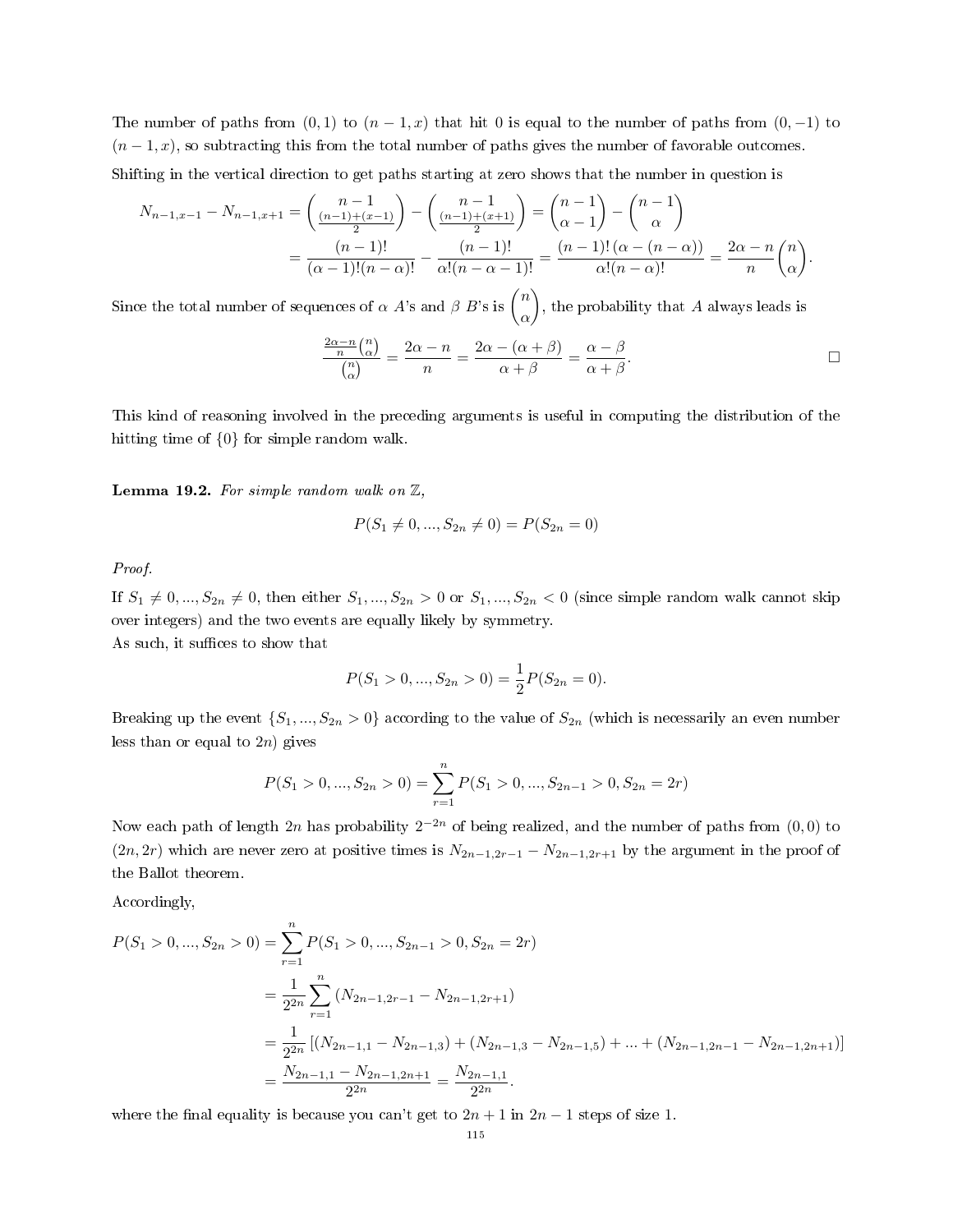To complete the proof, we observe that

$$
P(S_{2n} = 0) = P(S_{2n} = 0, S_{2n-1} = 1) + P(S_{2n} = 0, S_{2n-1} = -1)
$$
  
= 2P(S\_{2n} = 0, S\_{2n-1} = 1)  
= 2P(S\_{2n-1} = 1, X\_{2n} = -1)  
= 2P(X\_{2n} = -1)P(S\_{2n-1} = 1)  
= P(S\_{2n-1} = 1) = \frac{N\_{2n-1,1}}{2^{2n-1}},

hence

$$
P(S_1 > 0, ..., S_{2n} > 0) = \frac{N_{2n-1,1}}{2^{2n}} = \frac{1}{2}P(S_{2n} = 0).
$$

Lemma [19.2](#page-114-0) and our previous computations for simple random walk show that the distribution function of  $\alpha = \inf\{n \in \mathbb{N} : S_n = 0\}$  is given by

$$
P(\alpha \le 2n) = 1 - P(S_1 \ne 0, ..., S_{2n} \ne 0) = 1 - P(S_{2n} = 0) = 1 - \frac{1}{2^{2n}} {2n \choose n} \approx \frac{\sqrt{\pi n} - 1}{\sqrt{\pi n}},
$$
  

$$
P(\alpha \le 2n + 1) = P(\alpha \le 2n)
$$

for  $n = 1, 2...$ 

Our final set of results concern the so-called arcsine laws, which show that certain suitably normalized random walk statistics have limiting distributions that can be described using the arcsine function.

These theorems are typically stated in terms of Brownian motion, which arises as a scaling limit of random walk.

We first consider the arcsine law associated with

$$
L_{2n} = \max\{0 \le m \le 2n : S_m = 0\},\
$$

the last visit to zero in time  $2n$ .

We begin with the following simple lemma.

<span id="page-115-0"></span>Lemma 19.3. Let  $u_{2m} = P(S_{2m} = 0)$ . Then  $P(L_{2n} = 2k) = u_{2k}u_{2n-2k}$  for  $k = 0, 1, ..., n$ .

Proof. Using Lemma [19.2,](#page-114-0) we compute

$$
P(L_{2n} = 2k) = P(S_{2k} = 0, S_{2k+1} \neq 0, ..., S_{2n} \neq 0)
$$
  
=  $P(S_{2k} = 0, X_{2k+1} \neq 0, ..., X_{2k+1} + ... + X_{2n} \neq 0)$   
=  $P(S_{2k} = 0) P(X_{2k+1} \neq 0, ..., X_{2k+1} + ... + X_{2n} \neq 0)$   
=  $P(S_{2k} = 0) P(S_1 \neq 0, ..., S_{2n-2k} \neq 0) = u_{2k} u_{2n-2k}$ .

From here, it is a small step to deduce the limit law.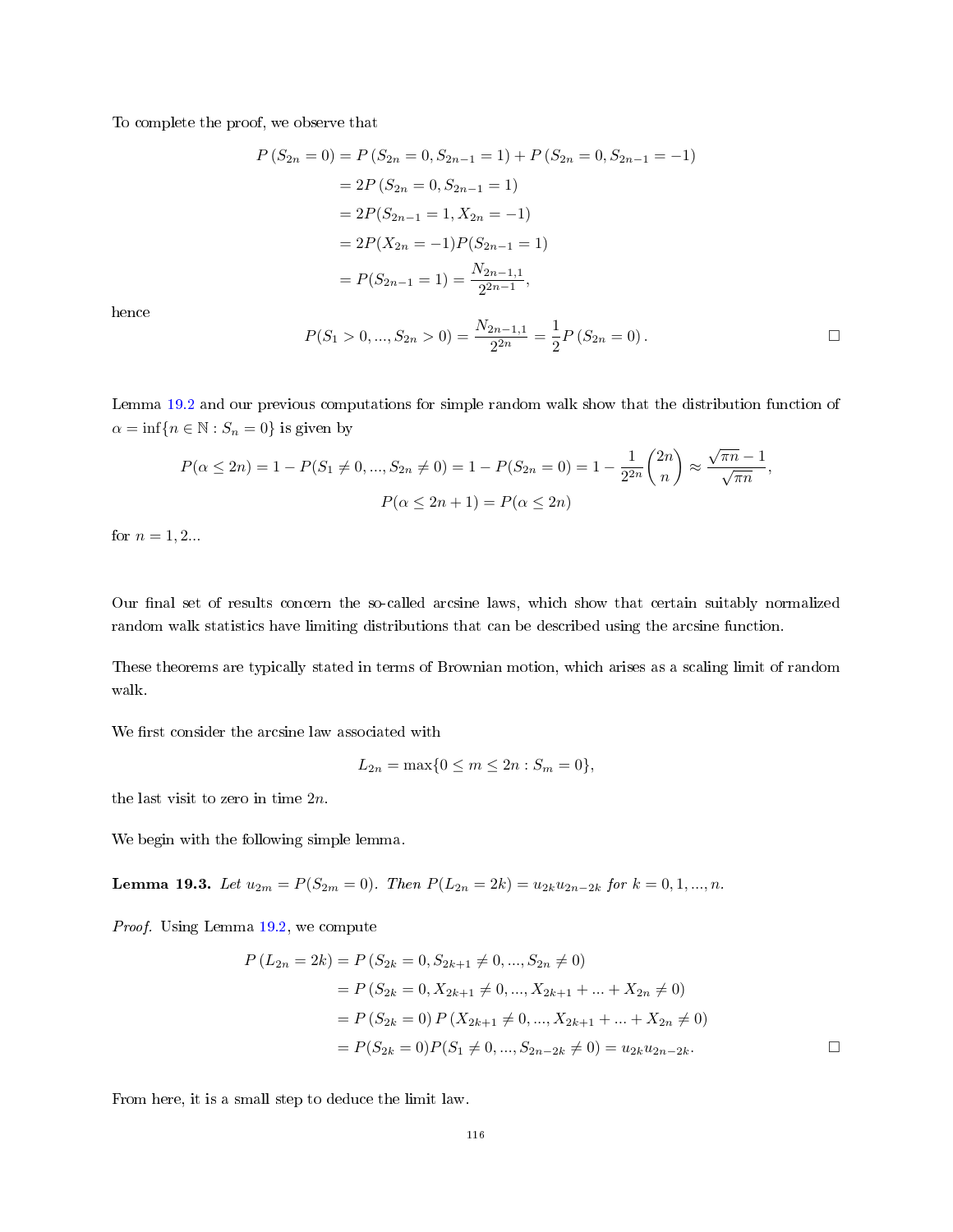<span id="page-116-0"></span>Theorem 19.2. For  $0 < a < b < 1$ ,

$$
P\left(a \le \frac{L_{2n}}{2n} \le b\right) \to \int_a^b \frac{1}{\pi\sqrt{x(1-x)}}dx.
$$

Proof. We first note that

$$
nP(L_{2n} = 2k) = nu_{2k}u_{2(n-k)} \approx \frac{n}{\sqrt{\pi k}\sqrt{\pi(n-k)}} = \frac{1}{\pi} \frac{1}{\sqrt{\frac{nk-k^2}{n^2}}} = \frac{1}{\pi\sqrt{\frac{k}{n}(1-\frac{k}{n})}},
$$

so if  $\frac{k}{n} \to x$ , then

$$
nP(L_{2n} = 2k) = \left(\frac{nP(L_{2n} = 2k)}{\frac{1}{\pi\sqrt{\frac{k}{n}(1-\frac{k}{n})}}}\cdot \frac{1}{\pi\sqrt{\frac{k}{n}(1-\frac{k}{n})}}\right) \to \frac{1}{\pi\sqrt{x(1-x)}}.
$$

Now define  $a_n$  and  $b_n$  so that  $2na_n$  is the smallest even integer greater than or equal to  $2na$  and  $2nb_n$  is the largest even integer less than or equal to 2nb.

Setting  $f_n(x) = nP(L_{2n} = 2k)$  for  $\frac{k}{n} \leq x < \frac{(k+1)}{n}$ , we see that

$$
P\left(a \leq \frac{L_{2n}}{2n} \leq b\right) = P\left(2na_n \leq L_{2n} \leq 2nb_n\right) = \sum_{k=na_n}^{nb_n} nP(L_{2n} = 2k) \cdot \frac{1}{n} = \int_{a_n}^{b_n + \frac{1}{n}} f_n(x) dx.
$$

Moreover, our work above shows that  $f_n(x) \to f(x) = \frac{1}{\pi \sqrt{x(1-x)}} 1_{(0,1)}(x)$  uniformly on compact sets, so

$$
\sup_{a_n \le x \le b_n + \frac{1}{n}} f_n(x) \to \sup_{a \le x \le b} f(x) < \infty
$$

for any  $0 < a < b < 1$ , thus we can apply the bounded convergence theorem to conclude

$$
P\left(a \leq \frac{L_{2n}}{2n} \leq b\right) = \int_{a_n}^{b_n + \frac{1}{n}} f_n(x) dx \to \int_a^b f(x) dx.
$$

To see the reason for the name, observe that the substitution  $y = \sqrt{x}$  yields

$$
\int_{a}^{b} \frac{1}{\pi \sqrt{x(1-x)}} dx = \frac{2}{\pi} \int_{\sqrt{a}}^{\sqrt{b}} \frac{dy}{\sqrt{1-y^2}} = \frac{2}{\pi} \left( \sin^{-1} \left( \sqrt{b} \right) - \sin^{-1} \left( \sqrt{a} \right) \right).
$$

Note that  $P\left(\frac{L_{2n}}{2n} \leq \frac{1}{2}\right) \to \frac{2}{\pi} \sin^{-1}\left(\frac{1}{\sqrt{n}}\right)$  $\left(\frac{1}{2}\right) = \frac{1}{2}$ . (This symmetry is also apparent in the mass function derived in Lemma [19.3.](#page-115-0))

An amusing consequence is that if two people were to bet \$1 on a coin flip every day of the year, then with probability approximately  $\frac{1}{2}$ , one player would remain consistently ahead from July 1st onwards. In other words, if you were to play this game against me, then the probability that you would be in the lead for the first two days is about the same as the probability that you would be in the lead for the entire second half of the year!

Finally, note that the proof of Theorem [19.2](#page-116-0) shows that any statistic  $T_n$  satisfying  $P(T_{2n} = 2k) = u_{2k}u_{2n-2k}$  for  $k = 0, 1, ..., n$  obeys the asymptotic arcsine law

$$
P\left(a \le \frac{T_{2n}}{2n} \le b\right) \to \int_a^b \frac{1}{\pi\sqrt{x(1-x)}}dx, \quad 0 < a < b < 1.
$$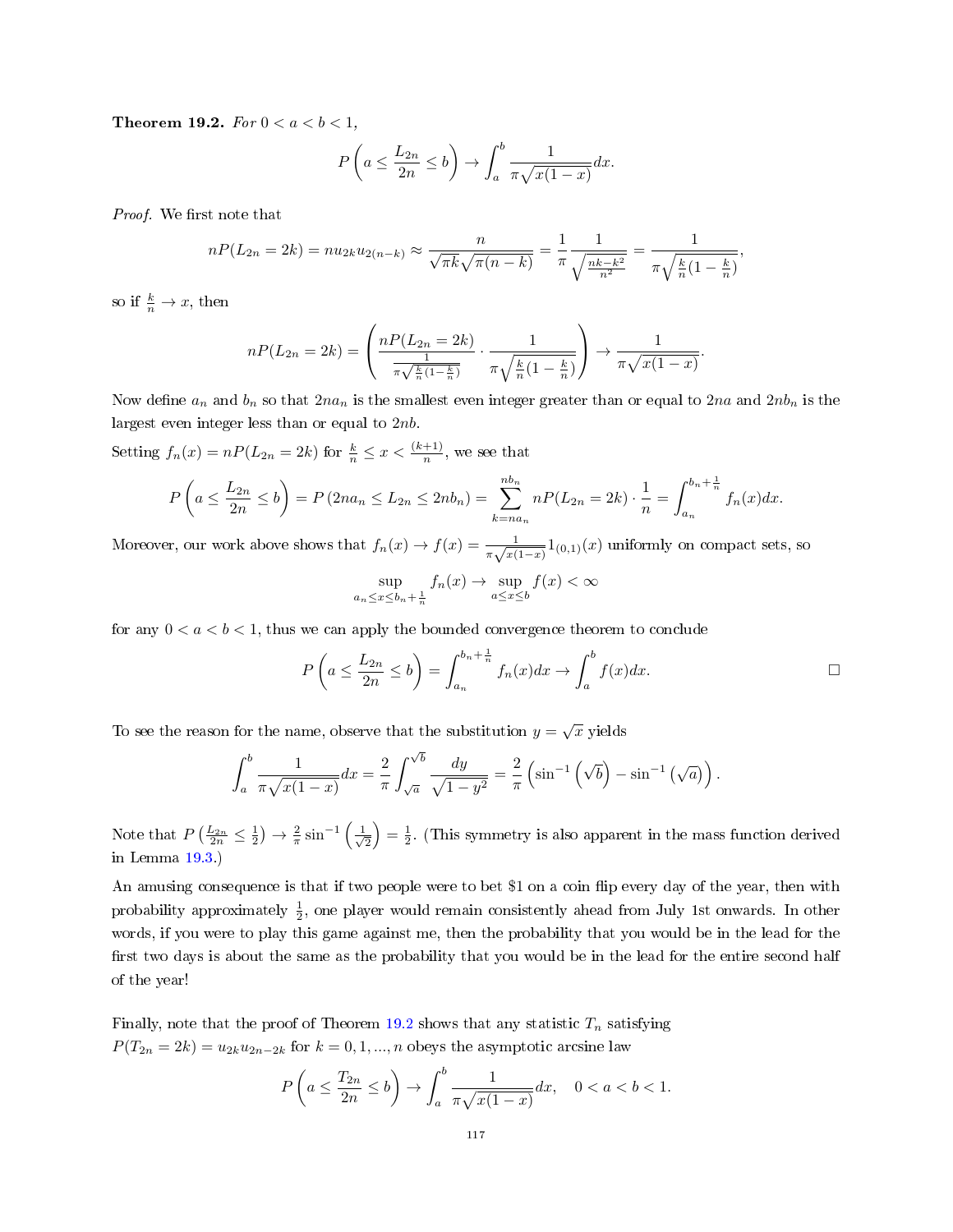<span id="page-117-0"></span>**Theorem 19.3.** Let  $\pi_{2n}$  be the number of line segments  $(k-1, S_{k-1})$  to  $(k, S_k)$  that lie above the x-axis and let  $u_m = P(S_m = 0)$ . Then

$$
P(\pi_{2n} = 2k) = u_{2k}u_{2n-2k}.
$$

*Proof.* Write  $\beta_{2k,2n} = P(\pi_{2n} = 2k)$ . We will proceed by (strong) induction. When  $n = 1$ , it is clear that

$$
\beta_{0,2} = \beta_{2,2} = \frac{1}{2} = u_0 u_2.
$$

(After two steps, the walk has either been always nonpositive or nonnegative, each being equally likely, and of the four equiprobable two-step paths, half end up at 0.)

For a general  $n$ , the proof of Lemma [19.2](#page-114-0) shows that

$$
\frac{1}{2}u_{2n}u_0 = \frac{1}{2}u_{2n} = P(S_1 > 0, ..., S_{2n} > 0)
$$
  
=  $P(S_1 = 1, S_2 - S_1 \ge 0, ..., S_{2n} - S_1 \ge 0)$   
=  $\frac{1}{2}P(S_1 \ge 0, ..., S_{2n-1} \ge 0)$   
=  $\frac{1}{2}P(S_1 \ge 0, ..., S_{2n} \ge 0) = \frac{1}{2}\beta_{2n, 2n}$ 

where the penultimate equality is due to the fact that  $S_{2n-1} \geq 0$  implies  $S_{2n-1} \geq 1$ .

This proves the result for  $k = n$ , and since  $\beta_{0,2n} = \beta_{2n,2n}$  (replacing  $S_n$  with  $-S_n$  shows that always nonnegative is as likely as always nonpositive), we see that the result also holds for  $k = 0$ .

Suppose now that  $1 \leq k \leq n-1$ . Let R be the time of the first return to 0 (so that  $R = 2m$  with  $0 \lt m \lt n$ ) and write  $f_{2m} = P(R = 2m)$ . Breaking things up according to whether the first excursion was on the positive or negative side gives

$$
\beta_{2k,2n} = \frac{1}{2} \sum_{m=1}^{k} f_{2m} \beta_{2k-2m,2n-2m} + \frac{1}{2} \sum_{m=1}^{n-k} f_{2m} \beta_{2k,2n-2m}
$$
  

$$
= \frac{1}{2} \sum_{m=1}^{k} f_{2m} u_{2k-2m} u_{2n-2k} + \frac{1}{2} \sum_{m=1}^{n-k} f_{2m} u_{2k} u_{2n-2m-2k}
$$
  

$$
= \frac{1}{2} u_{2n-2k} \sum_{m=1}^{k} f_{2m} u_{2k-2m} + \frac{1}{2} u_{2k} \sum_{m=1}^{n-k} f_{2m} u_{2n-2m-2k}
$$

where the second equality used the inductive hypothesis. Since

$$
u_{2k} = \sum_{m=1}^{k} f_{2m} u_{2k-2m}, \qquad u_{2n-2k} = \sum_{m=1}^{n-k} f_{2m} u_{2n-2k-2m}
$$

(by considering the time of the first return to  $0$ ), we have

$$
\beta_{2k,2n} = \frac{1}{2}u_{2n-2k}u_{2k} + \frac{1}{2}u_{2k}u_{2n-2k} = u_{2k}u_{2n-2k}
$$

and the result follows from the principle of induction.

Since  $f(x) = \frac{1}{\pi\sqrt{x(1-x)}}$  has a minimum at  $x = \frac{1}{2}$  and goes to  $\infty$  as  $x \to 0, 1$ , Theorem [19.3](#page-117-0) shows that an equal division of steps above and below the axis is least likely, and completely one-sided divisions have the greatest probability.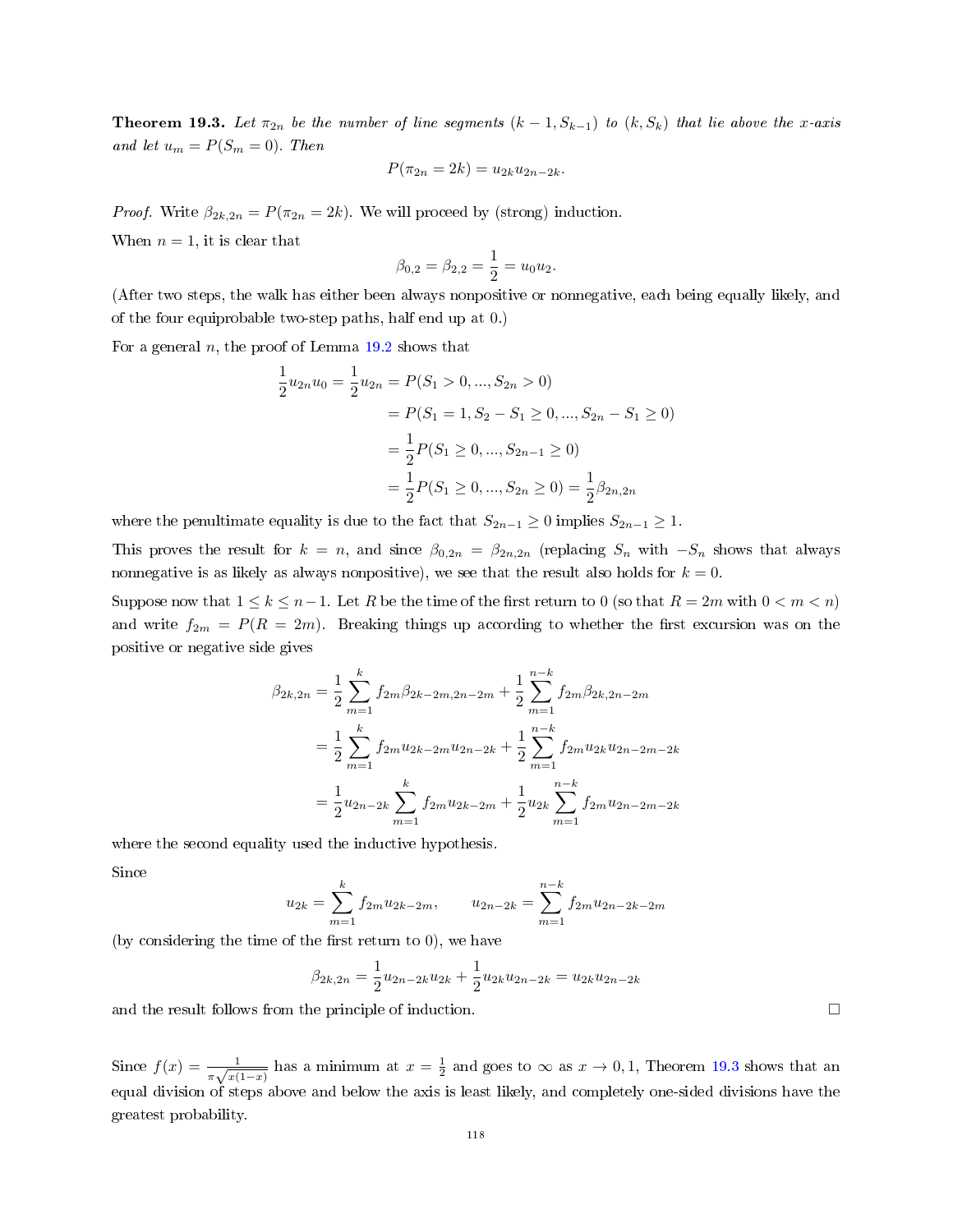#### 20. LAW OF THE ITERATED LOGARITHM

We conclude our investigation of simple random walk in one dimension with a result concerning the magnitude of its fluctuations. Specifically, we will prove

<span id="page-118-0"></span>Theorem 20.1 (The Law of the Iterated Logarithm for Simple Random Walk). If  $X_1, X_2, ...$  are i.i.d. with  $P(X_1 = 1) = P(X_1 = -1) = \frac{1}{2}$  and  $S_n = X_1 + ... + X_n$ , then

$$
P\left(\limsup_{n\to\infty}\frac{S_n}{\sqrt{2n\log\left(\log(n)\right)}}=1\right)=1.
$$

Though we will content ourselves with the above version, the statement holds more generally for  $X_1, X_2, ...$ i.i.d. with  $E[X_1] = 0$ ,  $Var(X_1) = 1$ .

In this setting, we can think of the law of the iterated logarithm as treating an intermediate position between the laws of large numbers and the central limit theorem:

The former tell us that  $\frac{S_n}{n} \to 0$  in probability and a.s., respectively, and the latter shows that  $\frac{S_n}{\sqrt{n}}$  does not converge in either sense.

(Since 
$$
P\left(\limsup_{n\to\infty}\frac{S_n}{\sqrt{n}}\geq M\right) \in \{0,1\}
$$
 by either of our  $0-1$  laws, and the CLT shows that\n
$$
P\left(\limsup_{n\to\infty}\frac{S_n}{\sqrt{n}}\geq M\right) \geq \limsup_{n\to\infty}P\left(\frac{S_n}{\sqrt{n}}\geq M\right) = \frac{1}{\sqrt{2\pi}}\int_M^\infty e^{-\frac{x^2}{2}}dx > 0
$$

for all  $M > 0$ , we see that  $\limsup_{n \to \infty} \frac{S_n}{\sqrt{n}} = \infty$  a.s. This in turn implies that  $\liminf_{n \to \infty} \frac{S_n}{\sqrt{n}} = -\infty$  a.s. by symmetry considerations, and the implication follows.)

Since a CLT argument also shows that  $\frac{S_n}{\sqrt{S_n} S_n}$  $\frac{S_n}{2n \log(\log(n))} \rightarrow_p 0$ , the LIL can be interpreted as giving the scaling factor for which the almost sure limit and the limit in probability differ.

In order to prove Theorem [20.1,](#page-118-0) we first establish several lemmas which are of interest in their own right.

Our first is perhaps the easiest example of a *concentration inequality*, which enables one to obtain exponential rather than polynomial decay of certain tail probabilities by augmenting the Chebychev approach with a consideration of moment generating functions. We will only prove the result for the case of SRW, but the basic technique generalizes.

<span id="page-118-1"></span>**Lemma 20.1** (Bernstein). Let  $X_1, X_2, ...$  be i.i.d. with  $P(X_1 = 1) = P(X_1 = -1) = \frac{1}{2}$ , and set  $S_n =$  $\sum_{i=1}^{n} X_i$ . Then for any  $x > 0$ ,

$$
P(|S_n| \ge x) \le 2e^{-\frac{x^2}{2n}}.
$$

Proof. By symmetry,

$$
P(|S_n| \ge x) = P(S_n \ge x) + P(S_n \le -x) = 2P(S_n \ge x).
$$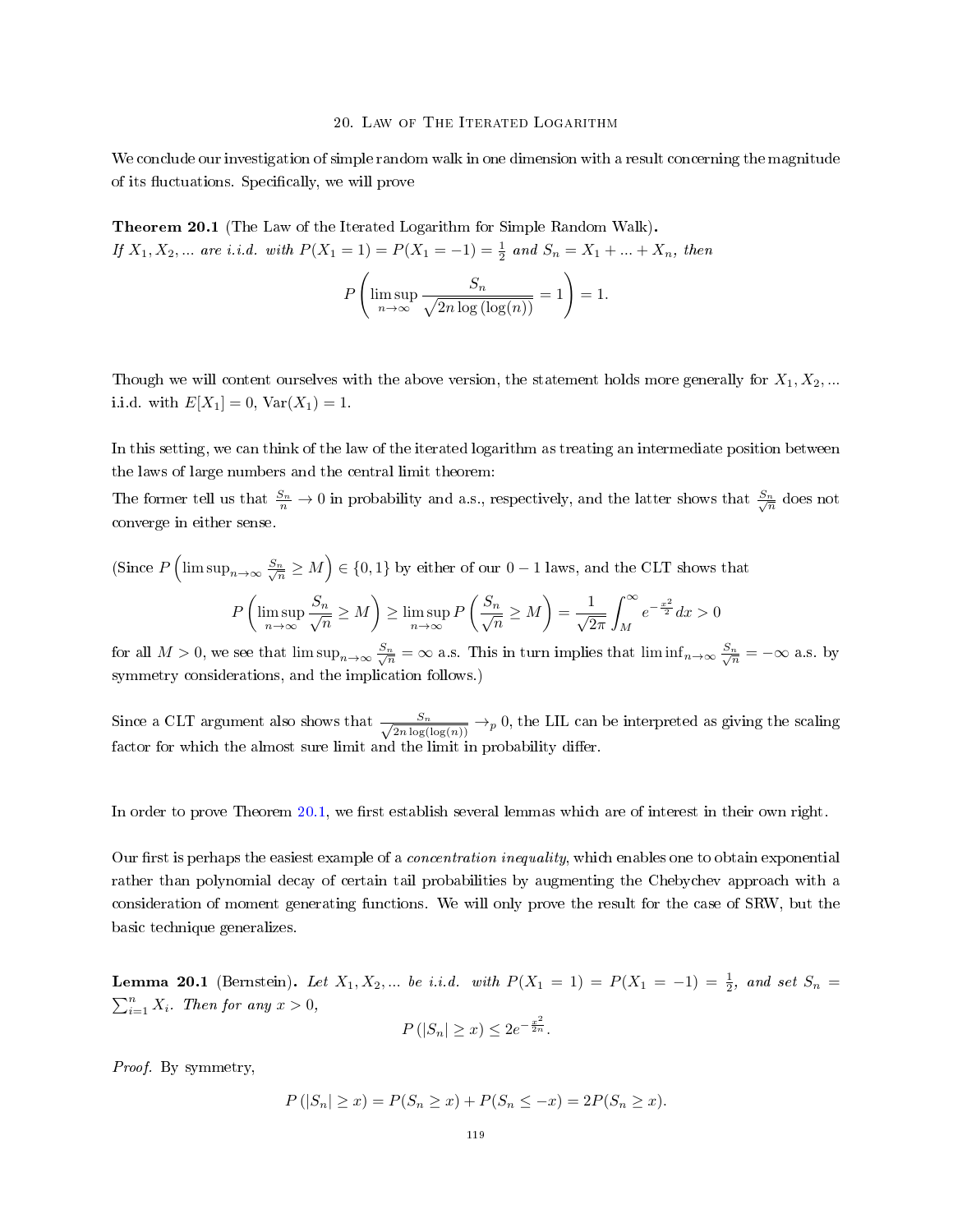Thus for any  $t > 0$ ,

$$
P(|S_n| \ge x) = 2P(S_n \ge x) = 2P(e^{tS_n} \ge e^{tx})
$$
  

$$
\le 2e^{-tx}E[e^{tS_n}] = 2e^{-tx}E\left[\prod_{i=1}^n e^{tX_i}\right] = 2e^{-tx}E[e^{tX_1}]^n
$$

by Chebychev and the fact that the  $X_i$ 's are i.i.d.

Now the moment generating function for  $X_1$  satisfies

$$
E[e^{tX_1}] = \frac{1}{2}e^t + \frac{1}{2}e^{-t} = \cosh(t)
$$
  
= 
$$
\sum_{k=0}^{\infty} \frac{t^{2k}}{(2k)!} = \sum_{k=0}^{\infty} \frac{\left(\frac{t^2}{2}\right)^k}{\frac{(2k)!}{2^k}} \le \sum_{k=0}^{\infty} \frac{\left(\frac{t^2}{2}\right)^k}{k!} = e^{\frac{t^2}{2}},
$$

so we have

$$
P(|S_n| \ge x) \le 2e^{-tx} E\left[e^{tX_1}\right]^n = 2e^{-tx}e^{\frac{nt^2}{2}}.
$$

 $P(|S_n| \geq x) \leq 2e^{-\frac{x^2}{n}}e^{\frac{x^2}{2n}} = 2e^{-\frac{x^2}{2n}}$ 

Taking  $t = \frac{x}{n}$  yields

Our next lemma concerns the distribution of the maximum absolute values of sums of i.i.d. random variables:

 $rac{x^2}{2n}$ .

<span id="page-119-0"></span>**Lemma 20.2** (Lévy). Let  $\xi_1, \dots, \xi_n$  be i.i.d., and set  $S_n = \xi_1 + \dots + \xi_n$ ,  $M_n = \max_{1 \leq k \leq n} |S_k|$ . If there exist  $\sigma > 0$ ,  $\delta \in (0,1)$  such that  $P(|S_k| \geq \frac{\sigma}{2}) \leq \delta$  for all  $k = 1, ..., n$ , then

$$
P\left(M_n \geq \sigma\right) \leq \frac{\delta}{1-\delta}.
$$

*Proof.* Let  $\tau = \inf\{k \in \mathbb{N} : |S_k| \geq \sigma\}$  be the hitting time of  $\mathbb{R} \setminus (-\sigma, \sigma)$ . Then

$$
P\left(M_n \geq \sigma, |S_n| < \frac{\sigma}{2}\right) = \sum_{k=1}^n P\left(\tau = k, |S_n| < \frac{\sigma}{2}\right)
$$
\n
$$
\leq \sum_{k=1}^n P\left(\tau = k, |S_n - S_k| > \frac{\sigma}{2}\right)
$$
\n
$$
= \sum_{k=1}^n P\left(\tau = k\right) P\left(|S_n - S_k| > \frac{\sigma}{2}\right)
$$
\n
$$
= \sum_{k=1}^n P\left(\tau = k\right) P\left(|S_{n-k}| > \frac{\sigma}{2}\right)
$$
\n
$$
\leq \sum_{k=1}^n P\left(\tau = k\right) \delta = \delta P\left(M_n \geq \sigma\right).
$$

It follows that

$$
P(M_n \ge \sigma) = P\left(M_n \ge \sigma, |S_n| < \frac{\sigma}{2}\right) + P\left(M_n \ge \sigma, |S_n| \ge \frac{\sigma}{2}\right)
$$
\n
$$
\le \delta P\left(M_n \ge \sigma\right) + P\left(|S_n| \ge \frac{\sigma}{2}\right) \le \delta P\left(M_n \ge \sigma\right) + \delta,
$$

and thus  $(1 - \delta)P(M_n \ge \sigma) \le \delta$ .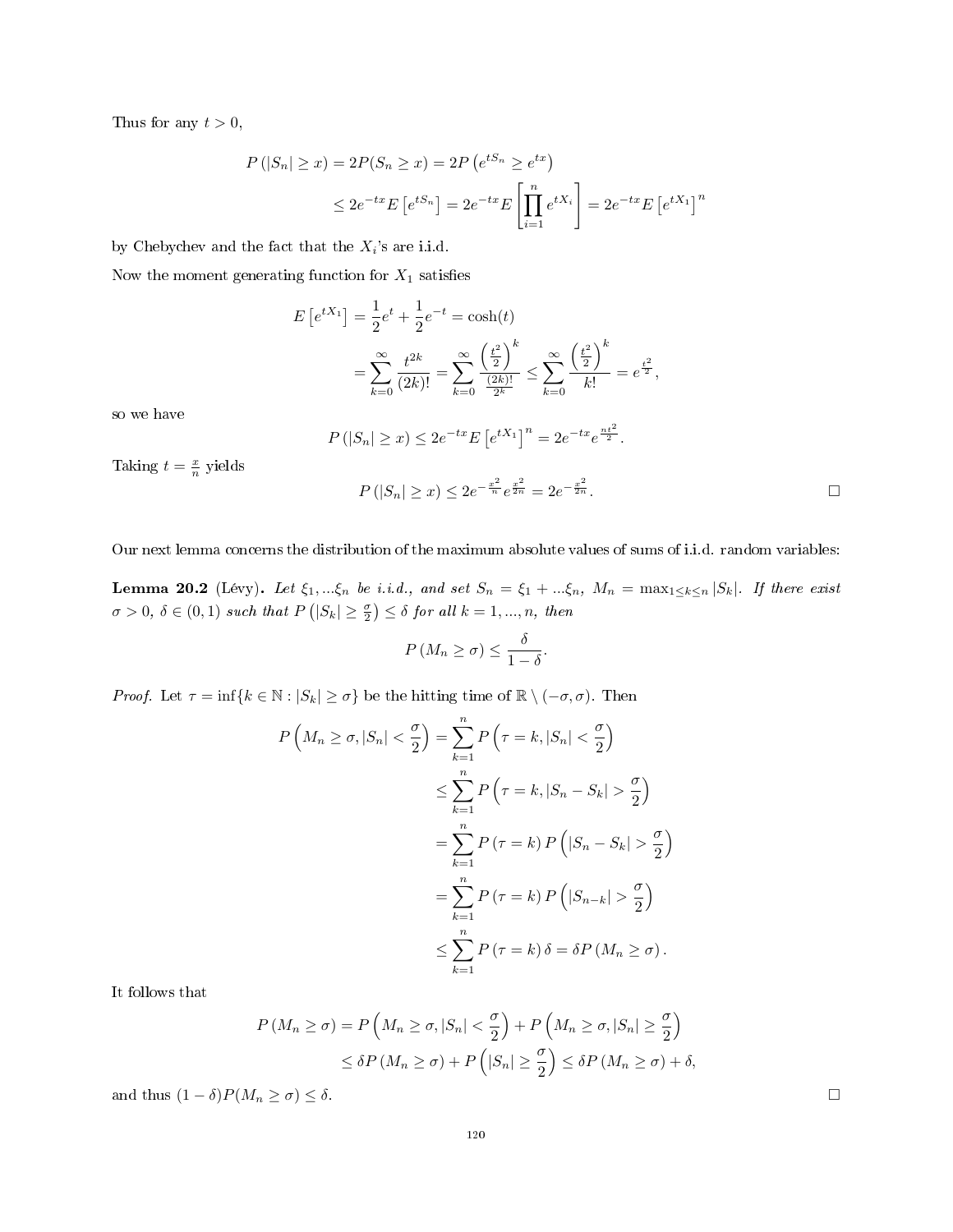<span id="page-120-0"></span>Our final ingredient is a lower bound on the upper tail probability for  $S_n$ . First we record **Lemma 20.3.** There is a  $C > 0$  such that for every  $k = k(n)$  with  $k \leq n^{\frac{2}{3}}$  and  $n + k$  even,

$$
P(S_n = k) \ge \frac{C}{\sqrt{n}} e^{-\frac{k^2}{2n}}.
$$

*Proof.* We first show that  $P(S_n = k) \approx \sqrt{\frac{2}{\pi n}} e^{-\frac{k^2}{2n}}$ . √

$$
P(S_n = k) = {n \choose \frac{n+k}{2}} 2^{-n} \approx \frac{\sqrt{2\pi n} \left(\frac{n}{e}\right)^n 2^{-n}}{\sqrt{\pi (n+k)} \left(\frac{n+k}{2e}\right)^{\frac{n+k}{2}} \sqrt{\pi (n-k)} \left(\frac{n-k}{2e}\right)^{\frac{n-k}{2}}}
$$
  
=  $\sqrt{\frac{2n}{\pi (n^2 - k^2)}} \cdot \frac{n^n}{(n+k)^{\frac{n+k}{2}} (n-k)^{\frac{n-k}{2}}}$   
=  $\sqrt{\frac{2}{\pi n \left(1 - \frac{k^2}{n^2}\right)}} \cdot \frac{1}{\left(1 + \frac{k}{n}\right)^{\frac{n+k}{2}} \left(1 - \frac{k}{n}\right)^{\frac{n-k}{2}}}$   
=  $\sqrt{\frac{2}{\pi n \left(1 - \frac{k^2}{n^2}\right)}} \exp\left[-\left(\frac{n+k}{2} \log\left(1 + \frac{k}{n}\right) + \frac{n-k}{2} \log\left(1 - \frac{k}{n}\right)\right)\right].$ 

Using the Taylor bound  $\log(1+x) = x - \frac{x^2}{2} + o(x^3)$  for  $|x| < 1$ , we have

$$
\frac{n+k}{2}\log\left(1+\frac{k}{n}\right) + \frac{n-k}{2}\log\left(1-\frac{k}{n}\right) = \frac{n+k}{2}\left(\frac{k}{n} - \frac{k^2}{2n^2} + o\left(\frac{k^3}{n^3}\right)\right) + \frac{n-k}{2}\left(-\frac{k}{n} - \frac{k^2}{2n^2} + o\left(\frac{k^3}{n^3}\right)\right) = \frac{k^2}{2n} + o\left(\frac{k^3}{n^2}\right),
$$

hence

$$
P(S_n = k) \approx \sqrt{\frac{2}{\pi n \left(1 - \frac{k^2}{n^2}\right)}} \exp\left[-\left(\frac{n+k}{2}\log\left(1 + \frac{k}{n}\right) + \frac{n-k}{2}\log\left(1 - \frac{k}{n}\right)\right)\right]
$$

$$
= \sqrt{\frac{2}{\pi n \left(1 - \frac{k^2}{n^2}\right)}} \exp\left[-\left(\frac{k^2}{2n} + o\left(\frac{k^3}{n^2}\right)\right)\right] \approx \sqrt{\frac{2}{\pi n}} e^{-\frac{k^2}{2n}}.
$$

The result follows since the asymptotic shows that  $P(S_n = k) \ge \frac{1}{2\sqrt{n}} e^{-\frac{k^2}{2n}}$  for *n* sufficiently large, and there are only finitely many other values of  $(n, k(n))$  to consider.

<span id="page-120-1"></span>**Corollary 20.1.** For any fixed  $0 < c < 2$ , there is a  $C' > 0$  such that

$$
P\left(S_n \geq \sqrt{cn\log\left(\log(n)\right)}\right) \geq \frac{C'}{\log(n)}.
$$

*Proof.* Taking k to be the ceiling of  $\sqrt{cn \log(\log(n))}$  and noting that  $P(S_n = j) = 0$  if  $n+j$  is odd, it follows from Lemma [20.3](#page-120-0) that

$$
P\left(S_n \ge \sqrt{cn\log\left(\log(n)\right)}\right) = P\left(S_n \ge k\right) \ge \frac{C}{\sqrt{n}} \sum_{j=k}^{\left\lfloor k+\sqrt{n} \right\rfloor} e^{-\frac{j^2}{2n}}
$$

$$
\ge C \exp\left[-\frac{1}{2n}\left(k+\sqrt{n}\right)^2\right] = C \exp\left[-\frac{1}{2}\left(\sqrt{c\log\left(\log(n)\right)}+1\right)^2\right].
$$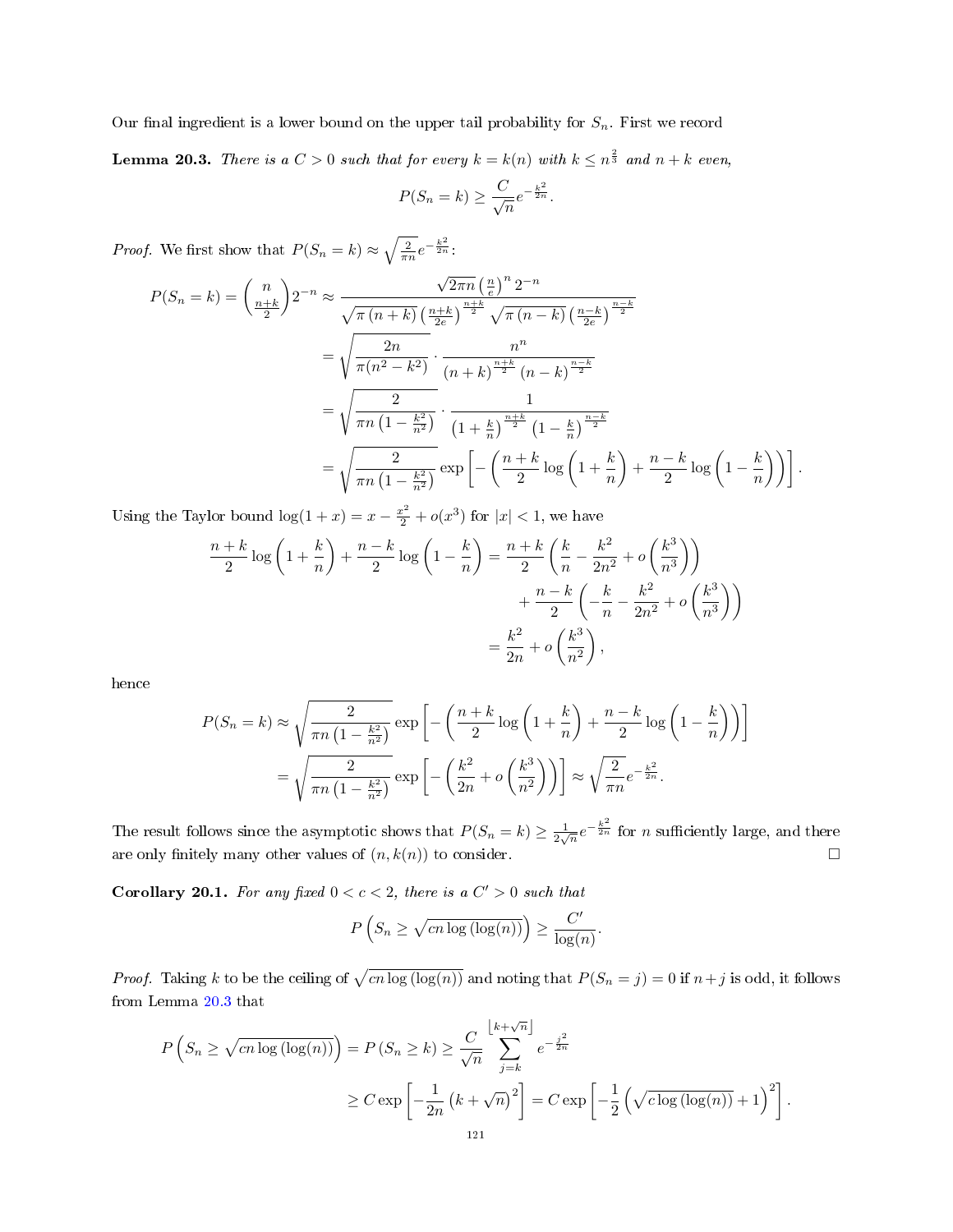Since  $\sqrt{c \log (\log(n))} + 1 < \sqrt{2 \log (\log(n))}$  for large n, we have

$$
P\left(S_n \ge \sqrt{cn\log\left(\log(n)\right)}\right) \ge C \exp\left[-\frac{1}{2}\left(\sqrt{c\log\left(\log(n)\right)} + 1\right)^2\right]
$$

$$
\ge C' \exp\left[-\frac{1}{2}\left(\sqrt{2\log\left(\log(n)\right)}\right)^2\right] = \frac{C'}{\log(n)}.
$$

*Proof of Theorem [20.1.](#page-118-0)* Denote  $\phi(n) = \sqrt{2n \log(\log(n))}$ .

We will first show that  $P(S_n \ge \phi(n)(1+\varepsilon))$  i.o.) = 0 for all  $\varepsilon > 0$  so that  $\limsup_{n\to\infty} \frac{S_n}{\phi(n)} \le 1$  a.s.

\* Throughout the proof, we will consider the values of  $S_n$  and  $\phi(n)$  along subsequences of the form  $n_k = \lceil a^k \rceil$ for some  $a > 1$ . For the sake of simplicity, we will just treat  $a^k$  as if it were always an integer and note that all of the arguments remain valid when we round to the nearest integer.

Let  $\varepsilon > 0$  be given. For every  $a > 1$ , Lemma [20.1](#page-118-1) implies

$$
P\left(S_{a^k} \ge \phi\left(a^k\right)\left(1+\frac{\varepsilon}{2}\right)\right) \le \exp\left[-\frac{1}{2a^k}\left(1+\frac{\varepsilon}{2}\right)^2\left(2a^k\log\left(\log\left(a^k\right)\right)\right)\right]
$$
  
=  $\exp\left[-\left(1+\frac{\varepsilon}{2}\right)^2\log\left(\log\left(a^k\right)\right)\right] = (k\log(a))^{-\left(1+\frac{\varepsilon}{2}\right)^2}$ ,

hence

$$
\sum_{k=1}^{\infty} P\left(S_{a^k} \ge \phi\left(a^k\right)\left(1+\frac{\varepsilon}{2}\right)\right) < \infty,
$$

so the first Borel-Cantelli lemma gives

$$
P(S_{a^k} \ge \phi(a^k) \left(1 + \frac{\varepsilon}{2}\right) \text{ i.o.}\right) = 0.
$$

If we take  $a = 1 + \frac{\varepsilon^2}{32}$ , then another application of Lemma [20.1](#page-118-1) yields

$$
\delta_k := \max_{a^k+1 \le i \le a^{k+1}} P\left(|S_i - S_{a^k}| \ge \frac{\varepsilon}{4} \phi\left(a^k\right)\right)
$$
  
\n
$$
\le \max_{a^k+1 \le i \le a^{k+1}} 2 \exp\left[-\frac{1}{2\left(i - a^k\right)} \frac{\varepsilon^2}{16} \left(2a^k \log\left(\log\left(a^k\right)\right)\right)\right]
$$
  
\n
$$
= 2 \exp\left[-\frac{1}{\left(a^{k+1} - a^k\right)} \frac{\varepsilon^2}{16} \left(a^k \log\left(k \log\left(a\right)\right)\right)\right]
$$
  
\n
$$
= 2 \exp\left[-\frac{1}{\left(a - 1\right)} \frac{\varepsilon^2}{16} \left(\log\left(k \log\left(a\right)\right)\right)\right]
$$
  
\n
$$
= 2 \exp\left[-2\left(\log\left(k \log\left(a\right)\right)\right)\right] = \frac{2}{k^2 \log(a)^2}.
$$

It follows from Lemma [20.2](#page-119-0) with  $\sigma_k = \frac{\varepsilon}{2} \phi \left( a^k \right)$  that

$$
P\left(\max_{a^k+1\leq i\leq a^{k+1}} |S_i - S_{a^k}| \geq \frac{\varepsilon}{2}\phi\left(a^k\right)\right) \leq \frac{\delta_k}{1 - \delta_k} = \frac{2}{k^2 \log(a)^2 - 2} \leq \frac{4}{k^2 \log(a)^2}
$$

for  $k > \frac{2}{\log(a)}$ .

Since  $\frac{4}{k^2 \log(a)^2}$  is summable, we have

$$
P\left(\max_{a^k+1\leq i\leq a^{k+1}} |S_i - S_{a^k}| \geq \frac{\varepsilon}{2}\phi\left(a^k\right) \text{ i.o.}\right) = 0.
$$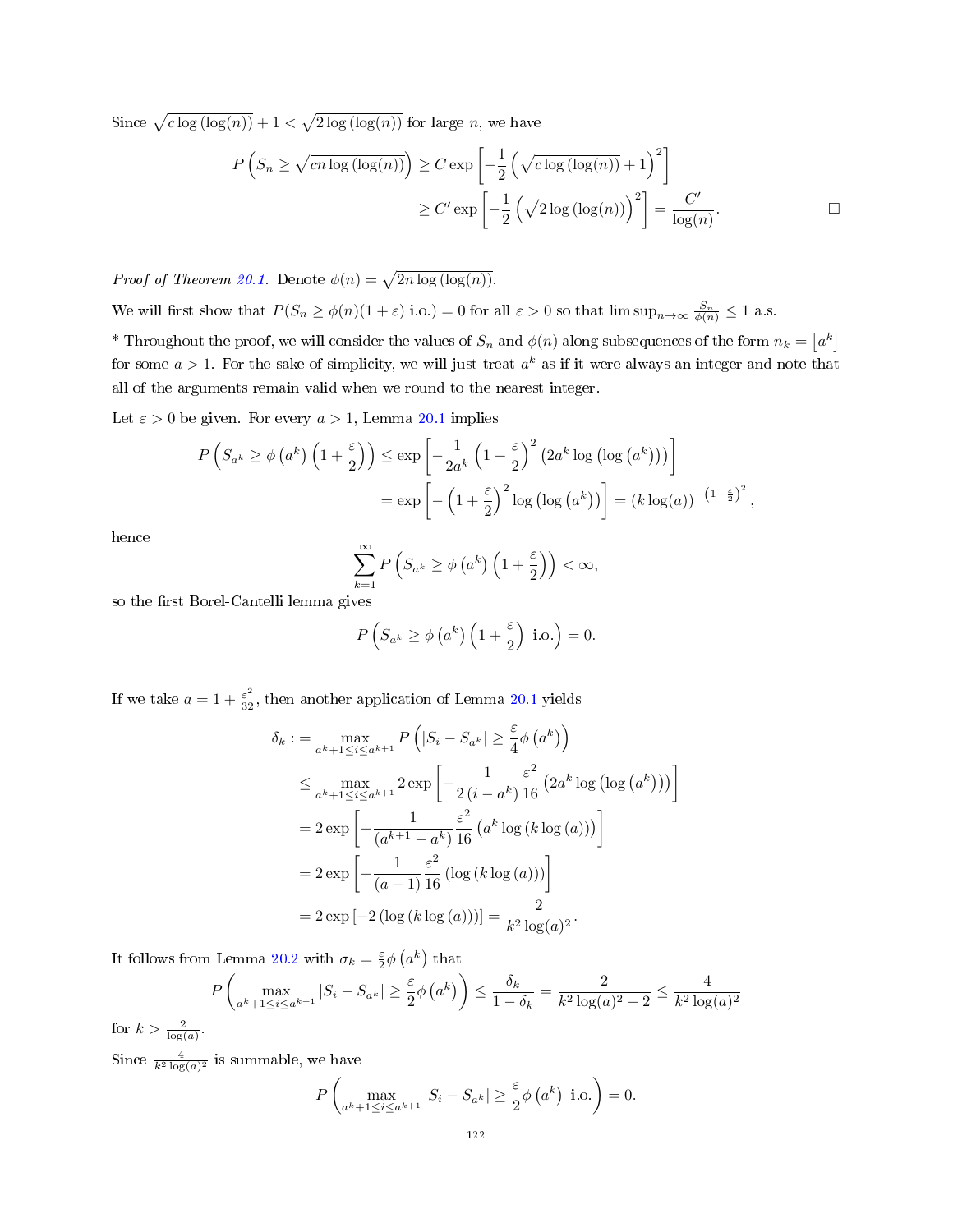As we have already established that  $P(S_{a^k} \ge \phi(a^k) (1 + \frac{\varepsilon}{2})$  i.o.) = 0 and  $\phi$  is an increasing function, we conclude that

$$
P(S_n \ge \phi(n)(1+\varepsilon) \text{ i.o.}) = 0.
$$

For the other direction, we observe that for any  $b > 1$ , a direct computation gives

$$
\lim_{k \to \infty} \frac{\phi(b^k)}{\phi(b^{k-1})} = \sqrt{b}, \qquad \lim_{k \to \infty} \frac{\phi(b^k)}{\phi(b^k - b^{k-1})} = \sqrt{\frac{b}{b-1}}.
$$

Thus given  $\varepsilon > 0$ , we can take b large enough that

$$
\begin{aligned} \left(1-\frac{\varepsilon}{4}\right)\phi\left(b^k-b^{k-1}\right)&\geq \left(1-\frac{\varepsilon}{2}\right)\phi\left(b^k\right),\\ \left(1+\frac{\varepsilon}{4}\right)\phi\left(b^{k-1}\right)&\leq \frac{\varepsilon}{2}\phi\left(b^k\right) \end{aligned}
$$

for all large  $k$ .

We now observe that the random variables  $R_k = S_{b^k} - S_{b^{k-1}}$ ,  $k \in \mathbb{N}$ , are independent with  $R_k =_d S_{b^k-b^{k-1}}$ .

Applying Corollary [20.1](#page-120-1) with the above choice of b gives,

$$
P\left(R_k \ge \left(1 - \frac{\varepsilon}{2}\right) \phi\left(b^k\right)\right) = P\left(S_{b^k - b^{k-1}} \ge \left(1 - \frac{\varepsilon}{2}\right) \phi\left(b^k\right)\right)
$$
  

$$
\ge P\left(S_{b^k - b^{k-1}} \ge \left(1 - \frac{\varepsilon}{4}\right) \phi\left(b^k - b^{k-1}\right)\right)
$$
  

$$
\ge \frac{C'}{\log\left(b^k - b^{k-1}\right)} \ge \frac{C'}{k \log\left(b\right)},
$$

so  $P(R_k \geq (1 - \frac{\varepsilon}{2}) \phi(a^k)$  i.o.) = 1 by the second Borel-Cantelli lemma.

We have already shown that for all  $\eta>0,$ <br> $a>1$ 

$$
P(S_{a^k} \ge \phi\left(a^k\right)\left(1+\frac{\eta}{2}\right) \text{ i.o.}\right) = 0,
$$

so the symmetry of the increments yields

$$
P\left(S_{b^{k-1}} \leq -\left(1+\frac{\varepsilon}{4}\right)\phi\left(b^{k-1}\right) \text{ i.o.}\right) = P\left(-S_{b^{k-1}} \geq \left(1+\frac{\varepsilon}{4}\right)\phi\left(b^{k-1}\right) \text{ i.o.}\right)
$$

$$
= P\left(S_{b^{k-1}} \geq \left(1+\frac{\varepsilon}{4}\right)\phi\left(b^{k-1}\right) \text{ i.o.}\right) = 0.
$$

It follows that

$$
S_{b^k} = R_k + S_{b^{k-1}} \ge \left(1 - \frac{\varepsilon}{2}\right) \phi\left(b^k\right) - \left(1 + \frac{\varepsilon}{4}\right) \phi\left(b^{k-1}\right)
$$
  

$$
\ge \left(1 - \frac{\varepsilon}{2}\right) \phi\left(b^k\right) - \frac{\varepsilon}{2} \phi\left(b^k\right) = \left(1 - \varepsilon\right) \phi\left(b^k\right)
$$

for infinitely many k with full probability, and the proof is complete.  $\square$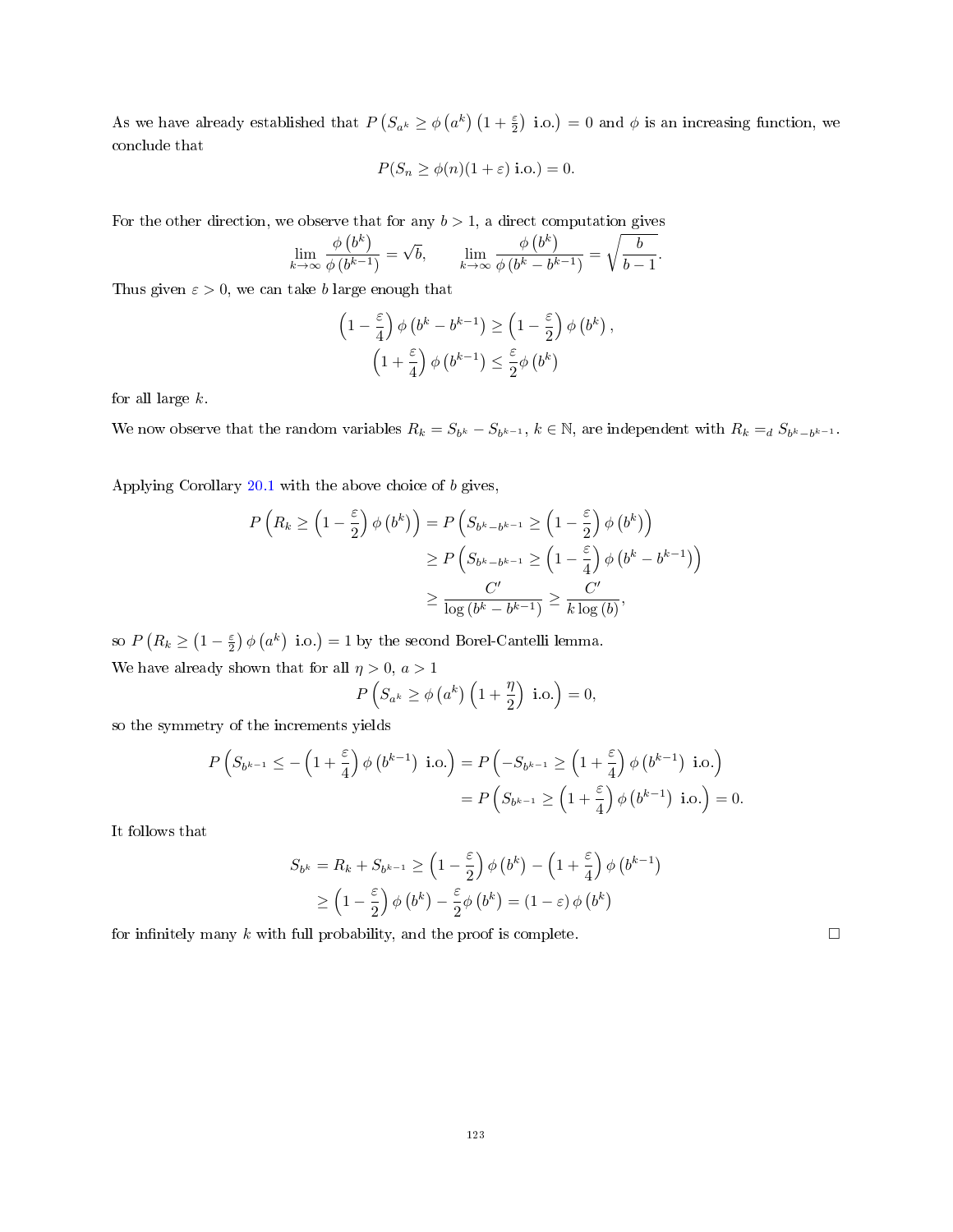- (1) Prove that there are no countably infinite  $\sigma$ -algebras. (Hint: Argue by contradiction and consider the partition of the ambient space  $X$  induced by the function  $f: X \to S$  defined by  $f(x) = \bigcap A$ .  $A \in S:$ <br> $x \in A$
- (2) Recall that a  $\lambda$ -system is a collection of subsets which contains the whole set and is closed under subset differences and countable increasing unions.
	- (a) Show that a  $\lambda$ -system may be equivalently defined as a nonempty collection of subsets which is closed under complements and countable disjoint unions.
	- (b) Give an example of a  $\lambda$ -system that is not a  $\sigma$ -algebra.
- (3) The limit superior of a sequence of events  $E_1, E_2, \dots$  is defined as

$$
\limsup_{n \to \infty} E_n := \bigcap_{n=1}^{\infty} \bigcup_{m=n}^{\infty} E_m.
$$

Observe that  $\omega \in \limsup_{n\to\infty} E_n$  if and only if  $\omega$  belongs to infinitely many of the  $E'_m s$ . For this reason, we often write  $\limsup_{n\to\infty} E_n = \{E_n \text{ i.o.}\}\$  where "i.o." stands for infinitely often.

- (a) Justify the nomenclature by showing that  $\limsup_{n\to\infty} 1_{E_n} = 1_{\limsup_{n\to\infty} E_n}$ . (Recall that  $1_A(\omega) = \begin{cases} 1, & \omega \in A \\ 0, & \omega \in A \end{cases}$  $\begin{array}{c} 0, \quad \omega \in A \end{array}$ . The limsup on the left is the usual one from analysis and the limsup on the right is the set theoretic one defined above.)
- (b) Using the fact that  $F_n = \bigcup_{m=n}^{\infty} E_m$  defines a countable decreasing sequence, prove the first Borel-Cantelli Lemma:

$$
\sum_{n=1}^{\infty} P(E_n) < \infty \text{ implies } P(E_n \text{ i.o.}) = 0.
$$

(4) Suppose that  $F$  is the distribution function of a random variable  $X$ . Show that

 $\mathcal{D} = \{x \in \mathbb{R} : F \text{ is discontinuous at } x\}$ 

is countable (and thus has Lebesgue measure zero).

(5) Show that if  $F(x) = P(X \leq x)$  is continuous, then  $Y = F(X)$  has a uniform distribution on [0, 1] that is,  $P(Y \le y) = y$  for  $y \in [0, 1]$ .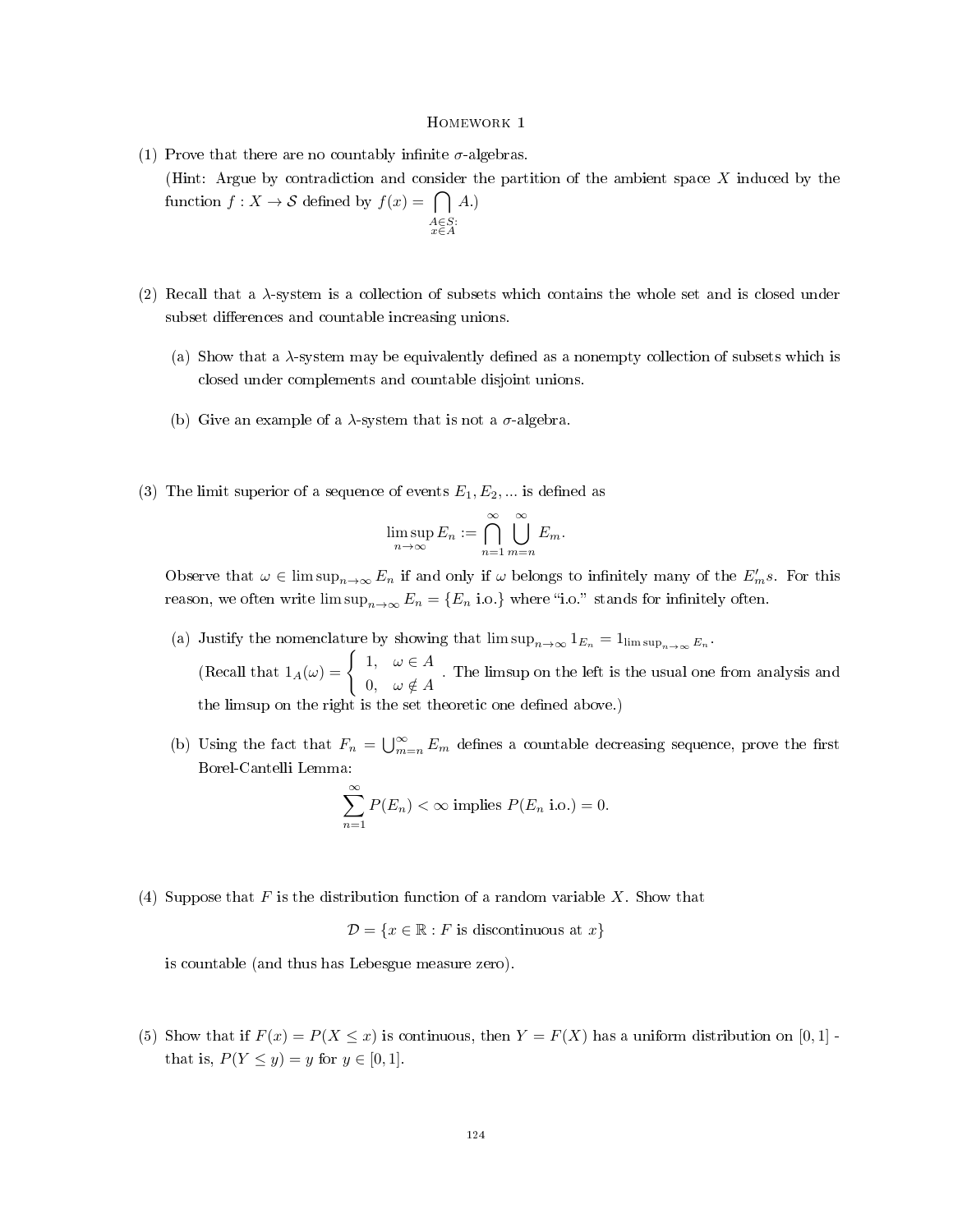- (1) Suppose that X has continuous density  $f_X$ ,  $P(a \le X \le b) = 1$ , and g is a strictly monotone function which is differentiable on  $(a, b)$ . Prove that  $Y = g(X)$  has density  $f_Y(y) = f_X(g^{-1}(y))$  $\frac{d}{dy}g^{-1}(y)\Big|$ for y between  $g(a)$  and  $g(b)$  and  $f_Y(y) = 0$  otherwise.
- (2) Suppose that X, Y, and Z are random variables with  $X = dY$ . Can we conclude that  $XZ = dYZ$ ? Prove or give a counterexample.
- (3) Suppose that X is a map from  $(\Omega, \mathcal{F})$  to  $(S, \mathcal{G})$ . Show that if A generates G, then  $X^{-1}(\mathcal{A}) := \{ \{ X \in \mathcal{A} \} : A \in \mathcal{A} \}$  generates  $\sigma(X)$ .
- (4) Recall that a function  $\varphi : \Omega \to \mathbb{R}$  is said to be simple if

$$
\varphi(\omega) = \sum_{k=1}^{n} c_k 1_{A_k}(\omega)
$$

for some  $n \in \mathbb{N}$ ,  $c_1, ..., c_n \in \mathbb{R}$ , and  $A_1, ..., A_n \in \mathcal{F}$ .

- (a) Show that the class of  $\mathcal{F}\text{-measurable functions}$  is the smallest class containing the simple functions and closed under pointwise limits.
- (b) Use part (a) to conclude that Y is measurable with respect to  $\sigma(X)$  if and only if  $Y = f(X)$ for some measurable  $f : \mathbb{R} \to \mathbb{R}$ . (This result is known as the Doob-Dynkin lemma.)
- (5) Suppose that  $f : \mathbb{R} \to \mathbb{R}$  is convex.
	- (a) Show that

$$
\frac{f(y) - f(x)}{y - x} \le \frac{f(z) - f(x)}{z - x} \le \frac{f(z) - f(y)}{z - y}
$$

for every  $x < y < z$ .

(b) Use part (a) to deduce that for any  $c \in \mathbb{R}$ , there exist one-sided derivatives  $f'_l(c) \leq f'_r(c)$  defined by

$$
\frac{f(c)-f(c-h)}{h} \nearrow f'_l(c), \ \frac{f(c+h)-f(c)}{h} \searrow f'_r(c) \ \text{as} \ h \searrow 0.
$$

(c) Use part (b) to show that for any  $c \in \mathbb{R}$ , there is a linear function  $l(x)$  which satisfies  $l(c) = f(c)$ and  $l(x) \leq f(x)$  for all  $x \in \mathbb{R}$ .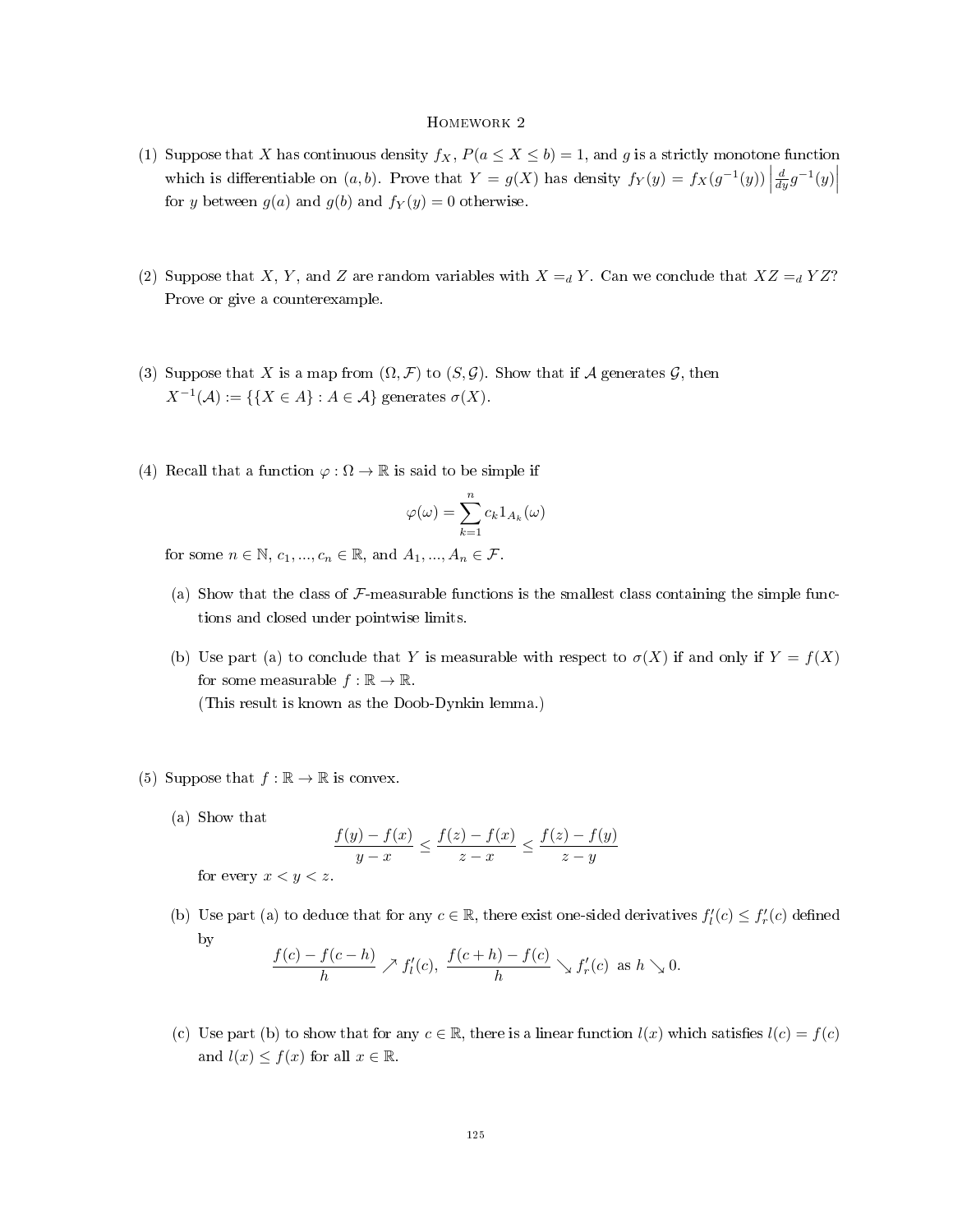(1) Given a probability space  $(\Omega, \mathcal{F}, P)$  and some  $p \in [1, \infty)$ , we define  $L^p = L^p(\Omega, \mathcal{F}, P)$  to be the set of all random variables  $X:\Omega\to\mathbb{R}$  with  $E[|X|^p]<\infty$ , where we consider two random variables to define the same element of  $L^p$  if they are equal almost surely.

We will show that for  $p > 1$ ,  $L^p$  is a normed vector space over  $\mathbb R$  with norm  $||X||_p = E[|X|^p]^{\frac{1}{p}}$ . (This is also true when  $p = 1$  or  $p = \infty$ , but these cases are routine to verify.)

- (a) Establish the pointwise inequality  $|X + Y|^p \leq 2^p (|X|^p + |Y|^p)$ . (If this was too easy, try arguing that in fact we have  $|X + Y|^p \le 2^{p-1} (|X|^p + |Y|^p)$ .)
- (b) Use the result in (a) to show that  $L^p$  is a vector space over  $\mathbb{R}$ .
- (c) Apply Hölder's inequality to  $|X||X + Y|^{p-1}$  and  $|Y||X + Y|^{p-1}$  to establish *Minkowski's in*equality,  $||X + Y||_p \le ||X||_p + ||Y||_p$ , and conclude that  $(L^p, ||\cdot||_p)$  is a normed vector space.
- (2) Apply Jensen's inequality with  $\varphi(x) = e^x$  and  $P(X = \log(y_m)) = p(m)$  to conclude that if  $\sum_{m=1}^{n} p(m) = 1$  and  $p(m), y_m > 0$ , then

$$
\sum_{m=1}^{n} y_m p(m) \ge \prod_{m=1}^{n} y_m^{p(m)}.
$$

When  $p(m) = \frac{1}{n}$ , this says that the arithmetic mean exceeds the geometric mean.

(3) Let  $X \geq 0$  but do not assume that  $E\left[\frac{1}{X}\right] < \infty$ . Show that

$$
\lim_{y \to \infty} yE\left[\frac{1}{X}; X > y\right] = 0 \text{ and } \lim_{y \searrow 0} yE\left[\frac{1}{X}; X > y\right] = 0.
$$

Here we are using the notation  $E[Y;A] = E[Y1_A] = \int_A Y dP$ .

(4) We say that a random variable X has the gamma distribution with shape  $\alpha > 0$  and scale  $\beta > 0$ (and write  $X \sim \Gamma(\alpha, \beta)$ ) if X is absolutely continuous with density

$$
f_X(x) = \frac{1}{\Gamma(\alpha)\beta^{\alpha}} x^{\alpha - 1} e^{-\frac{x}{\beta}} 1_{[0,\infty)}(x)
$$

where the gamma function  $\Gamma$  is defined for  $x > 0$  by

$$
\Gamma(z) = \int_0^\infty t^{z-1} e^{-t} dt.
$$

- (a) Show that the gamma function satisfies  $\Gamma(z+1) = z\Gamma(z)$  for  $z > 0$  and conclude that  $\Gamma(n) =$  $(n-1)!$  for  $n \in \mathbb{N}$ .
- (b) Show that if  $X \sim \Gamma(\alpha, \beta)$ , then  $E[X^k] = \frac{\Gamma(\alpha + k)}{\Gamma(\alpha)}$  $\frac{(\alpha+k)}{\Gamma(\alpha)}\beta^k$  for all  $k \in \mathbb{N}$ .
- (c) If  $X \sim \Gamma(1, \lambda^{-1})$ , then we say that X is exponential with rate  $\lambda$ . If  $X \sim \Gamma(\frac{v}{2}, 2)$ , we say that X is chi-squared with  $v$  degrees of freedom. Compute the mean and variance of  $X$  in each case.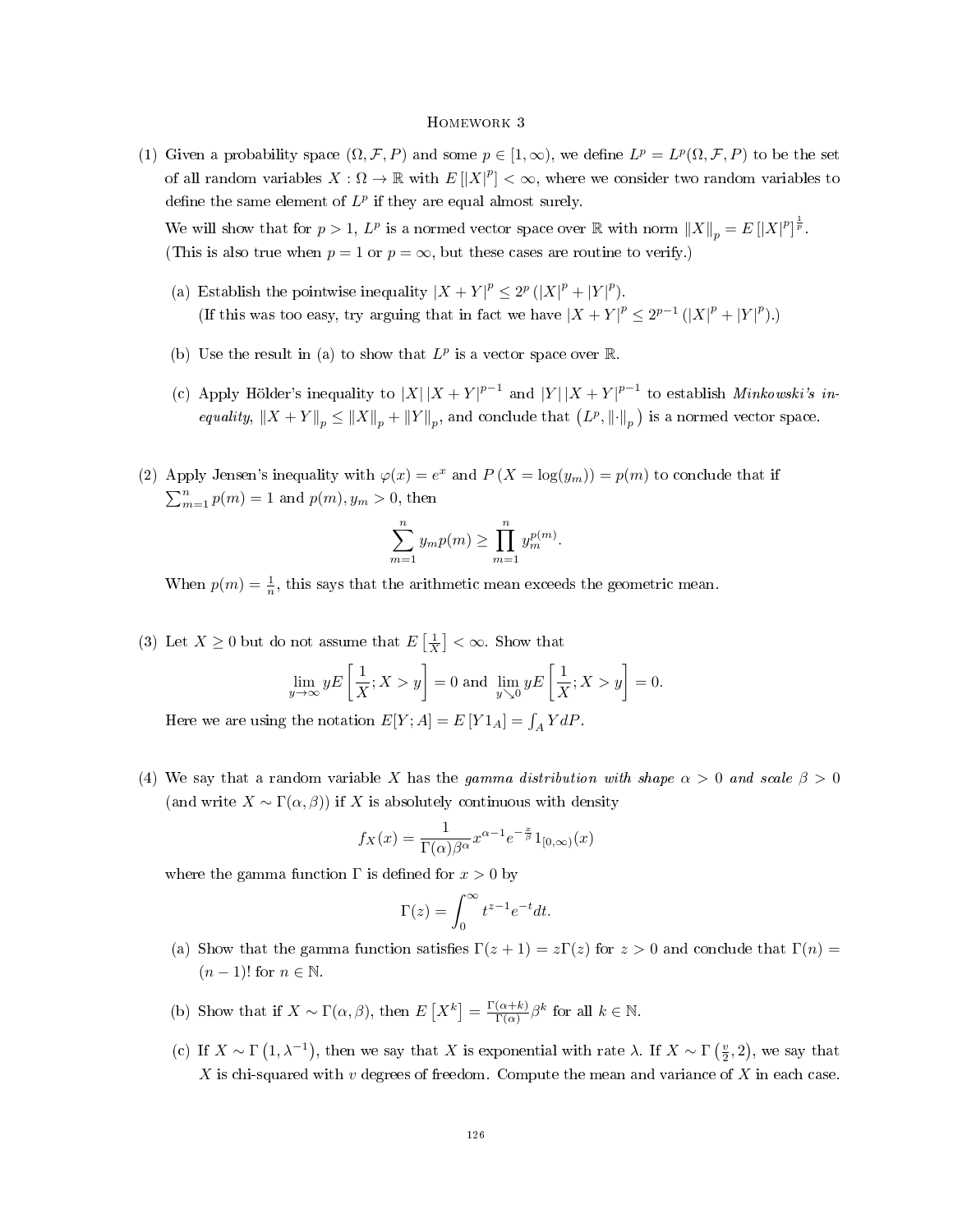- (1) Consider the definitions of independence for events, random variables, and  $\sigma$ -algebras given in section 2.1 of Durrett.
	- (a) Show that if events A and B are independent, then so are  $A^C$  and  $B$ , A and  $B^C$ ,  $A^C$  and  $B^C$ .
	- (b) Conclude that A and B are independent if and only if the indicator random variables  $1_A$  and  $1_B$  are independent.
	- (c) Show that if the random variables X and Y are independent, then so are the  $\sigma$ -algebras  $\sigma(X)$ and  $\sigma(Y)$ .
	- (d) Conversely, show that if the  $\sigma$ -algebras F and G are independent,  $X \in \mathcal{F}$ , and  $Y \in \mathcal{G}$ , then X and Y are independent. (Recall that  $X \in \mathcal{F}$  means that X is  $(\mathcal{F}, \mathcal{B})$ -measurable.)
- (2) Give an example of four random variables taking values in  $\{-1,1\}$  such that any three are independent but all four are not.
- (3) Let  $\Omega = (0, 1), \mathcal{F} =$  Borel sets, P = Lebesgue measure. Show that  $X_1, X_2, ...$  given by  $X_n(\omega) = \sin(2\pi n\omega)$  are uncorrelated but not independent.
- (4) Suppose that X is a random variable with distribution  $\mu$  and  $f, g \in L^2(\mu)$  are monotone functions. Show that

$$
E[f(X)g(X)] \ge E[f(X)]E[g(X)]
$$

if  $f$  and  $g$  are both nondecreasing or both nonincreasing, and

$$
E[f(X)g(X)] \le E[f(X)]E[g(X)]
$$

if one is nonincreasing and the other is nondecreasing. (Hint: Let Y be an independent copy of X and consider  $(f(X) - f(Y))(g(X) - g(Y))$ .)

(5) Let  $X_1, X_2, ...$  be a sequence of i.i.d. random variables such that  $X_1 > 0$  a.s.,  $\mu = E[X_1] < \infty$ , and  $E[1/X_1] < \infty$ . Set  $S_n = \sum_{i=1}^n X_i$ . Show that  $E[S_m/S_n] = \frac{m}{n}$  if  $m \le n$  and  $E[S_m/S_n] = 1 + \mu(m - n)E[1/S_n]$  if  $m > n$ .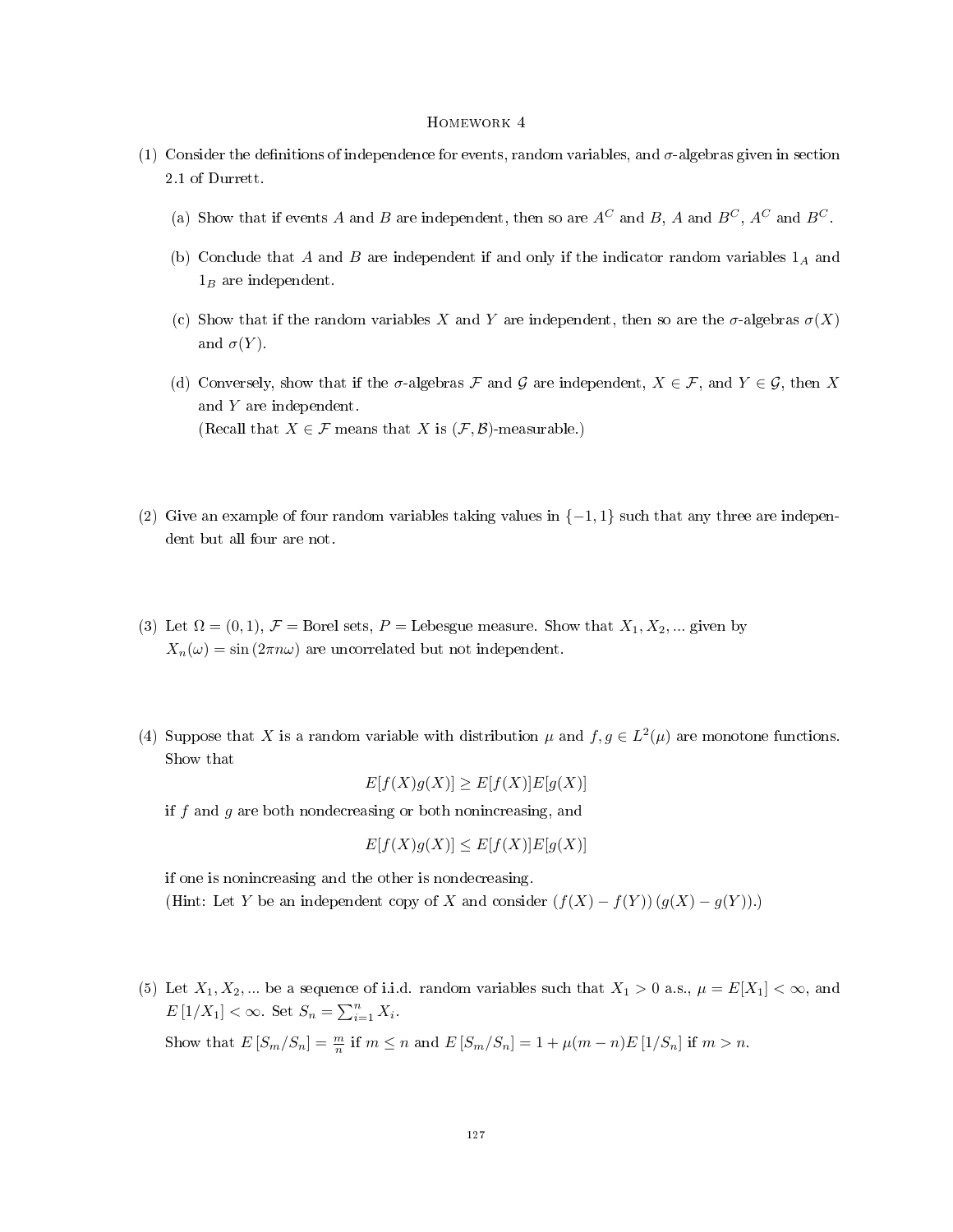- (1) Suppose that  $X_n \to_p X$  and  $Y_n \to_p Y$ . Prove that  $X_n + Y_n \to_p X + Y$  and  $X_n Y_n \to_p XY$ .
- (2) Given a probability space  $(\Omega, \mathcal{F}, P)$ , define a metric on the space  $L^0(\Omega, \mathcal{F}, P)$  of real-valued random variables (modulo a.s. equivalence) by  $d(X,Y) = E[\min\{1, |X-Y|\}]$ . Show that  $X_n \to_p X$  if and only if  $d(X_n, X) \to 0$ .
- (3) Let  $X_1, X_2, ...$  be uncorrelated with  $\frac{\text{Var}(X_n)}{n} \to 0$  as  $n \to \infty$ . Let  $S_n = \sum_{i=1}^n X_i$  and  $\nu_n = \frac{1}{n} E[S_n]$ . Show that  $\frac{1}{n}S_n - \nu_n \to 0$  in  $L^2$  and in probability.
- (4) Let f be a measurable function on  $[0,1]$  with  $\int_0^1 |f(x)| dx < \infty$  and define  $I = \int_0^1 f(x) dx$ . Let  $U_1, U_2, ...$  be i.i.d. uniform on [0, 1], and let  $I_n = \frac{1}{n} \sum_{i=1}^n f(U_i)$ .
	- (a) Show that  $I_n \rightarrow_p I$ .
	- (b) Suppose that  $\int_0^1 f(x)^2 dx < \infty$ . Use Chebychev to estimate  $P(|I_n I| > a n^{-\frac{1}{2}})$ .
- (5) Let  $X_1, X_2, ...$  be i.i.d. with variance  $\sigma^2 < \infty$ . Define  $\overline{X}_n = \frac{1}{n} \sum_{i=1}^n X_i$  and  $S_n^2 = \frac{1}{n-1} \sum_{i=1}^n (X_i \overline{X}_n)^2$ . Show that  $E[S_n^2] = \sigma^2$  for all n and  $S_n^2 \to_p \sigma^2$ .
- (6) Show that if X is N<sub>0</sub>-valued, then  $E[X] = \sum_{n \geq 1} P(X \geq n)$ . Find a similar expression for  $E[X^2]$ .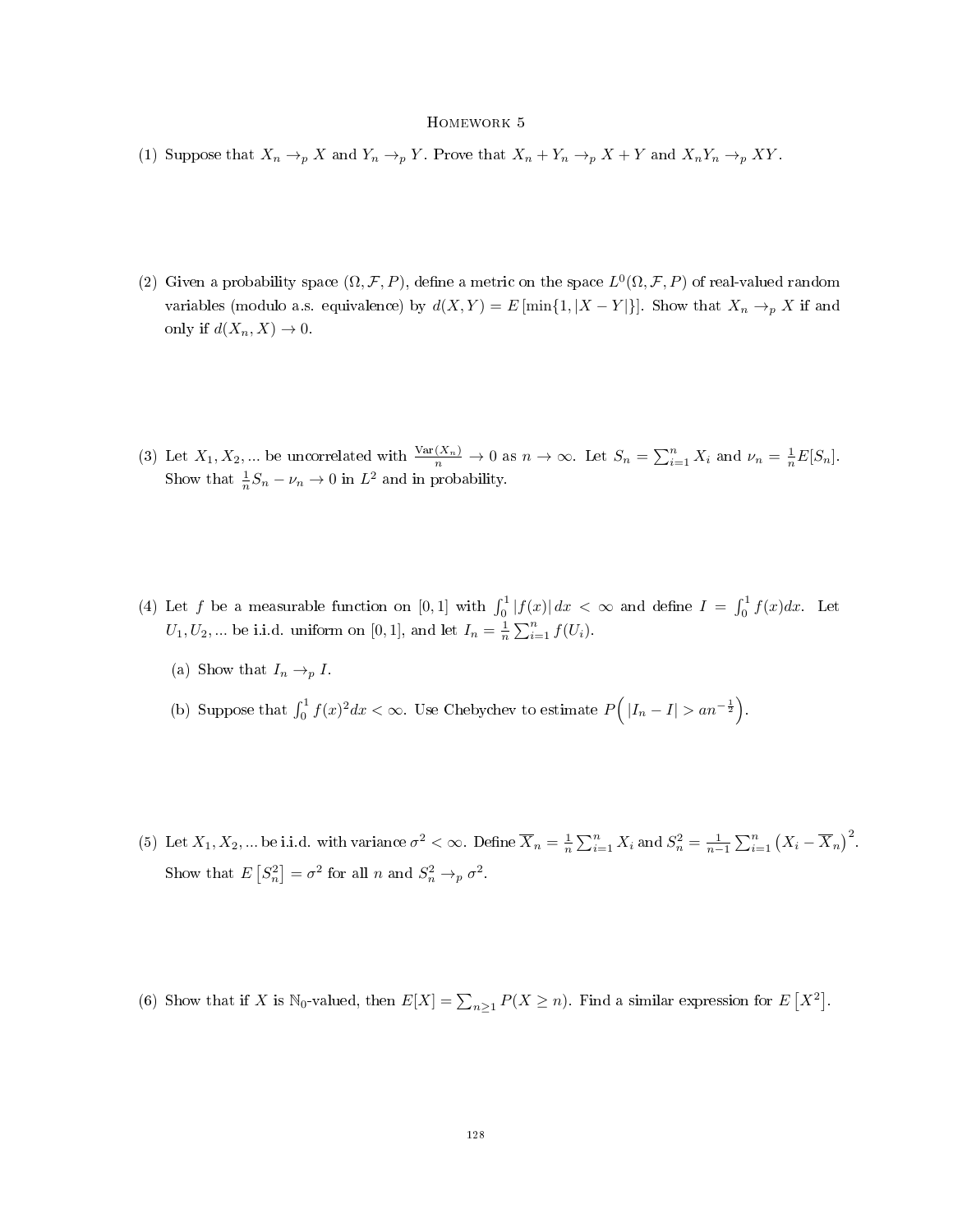- (1) Prove the following limit theorems:
	- (a) (Upgraded Fatou) Suppose that  $X_n \geq 0$  and  $X_n \to_p X$ . Show that  $\liminf_n E[X_n] \geq E[X]$ .
	- (b) (Upgraded DCT) Suppose that  $X_n \to_p X$  and there exists some Y with  $E[Y] < \infty$  and  $|X_n| \le Y$ a.s. for all n. Show that  $E[X_n] \to E[X]$ .
- (2) Let  $\alpha > 0$  and let  $X_1, X_2, ...$  be i.i.d. with distribution function  $F(x) = 1 x^{-\alpha}, x \ge 1$ .
	- (a) Find  $0 < \beta < \infty$  and a nondecreasing sequence of constants  ${c_n}_{n=1}^{\infty}$  such that

$$
\limsup_{n \to \infty} \frac{\log(X_n)}{c_n} = \beta.
$$

- (b) Repeat part (a) with  $M_n = \max\{X_1, ..., X_n\}$  in place of  $X_n$ .
- (3) Suppose that  $X_1, X_2, ...$  are independent with  $P(X_n = 1) = 1 P(X_n = 0) = p_n$ .
	- (a) Find and prove necessary and sufficient conditions in terms of  $\{p_n\}_{n=1}^{\infty}$  for  $X_n \to_p 0$ .
	- (b) Find and prove necessary and sufficient conditions for  $X_n \to 0$  a.s.
- (4) Suppose that  $\{A_n\}_{n=1}^{\infty}$  is a sequence of events with  $P(A_n) \to 0$  and  $\sum_{n=1}^{\infty} P(A_n^C \cap A_{n+1}) < \infty$ .
	- (a) Show that  $P(A_n \text{ i.o.}) = 0$ .
	- (b) Give an example of a sequence  $\{A_n\}_{n=1}^{\infty}$  for which the above result applies, but the first Borel-Cantelli lemma does not.
- (5) Prove that for any  $q > p > 0$ ,

$$
\lim_{n \to \infty} \int_0^1 \cdots \int_0^1 \frac{x_1^q + \cdots + x_n^q}{x_1^p + \cdots + x_n^p} dx_1 \cdots dx_n = \frac{p+1}{q+1}.
$$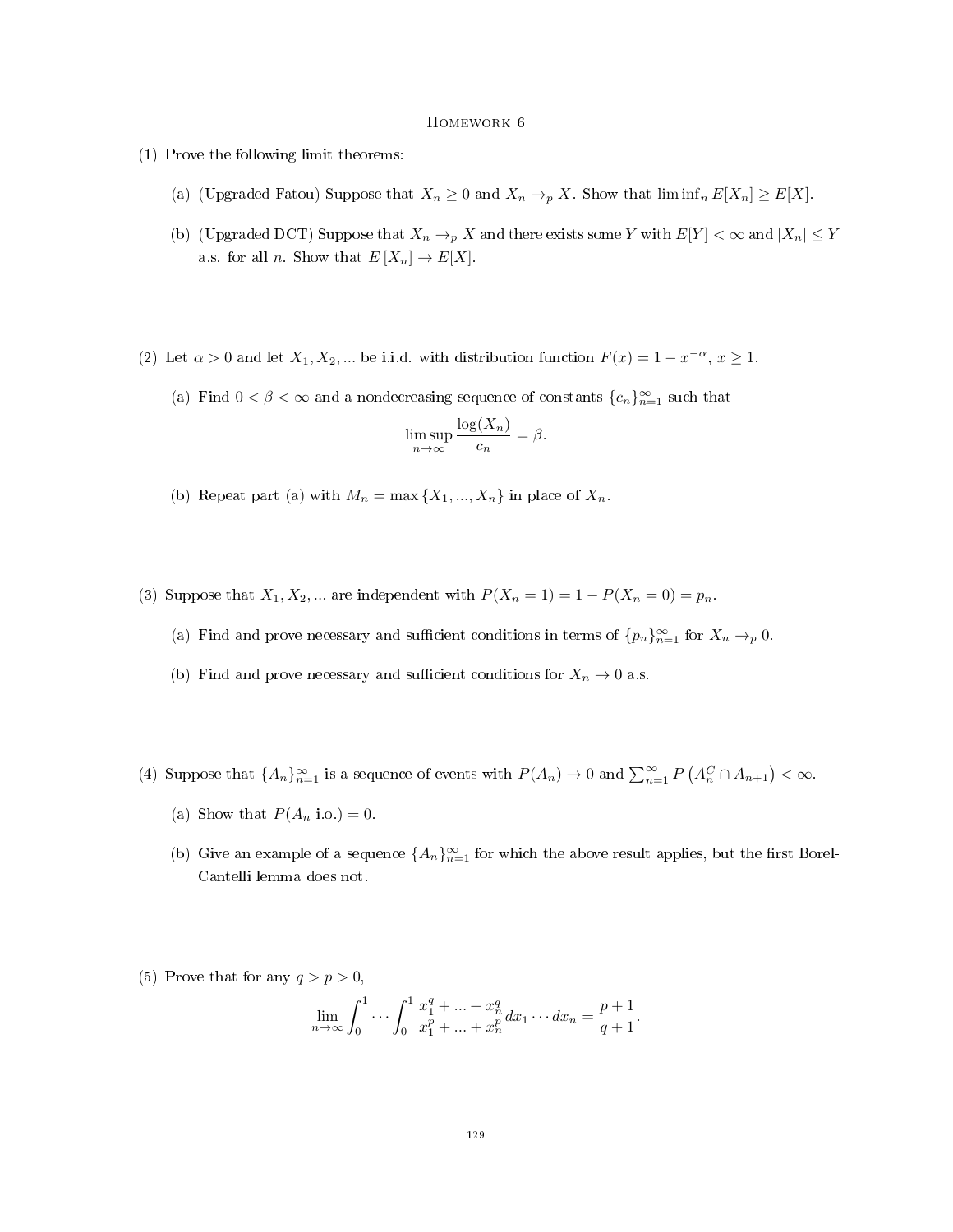- (1) Suppose  $X_1, X_2, ...$  are independent and set  $S_n = \sum_{k=1}^n X_k$ .
	- (a) Prove Ottaviani's inequality: For any  $t > 0$ ,

$$
P\left(\max_{1\leq k\leq n}|S_k|>2t\right)\min_{1\leq j\leq n}P\left(|S_n-S_j|\leq t\right)\leq P\left(|S_n|>t\right).
$$

(Hint:  $A = \{\max_{1 \leq k \leq n} |S_k| > 2t\} = \bigsqcup_{k=1}^n A_k$  with  $A_k = \{|S_k| > 2t, |S_j| \leq 2t$  for  $j < k\}$ .)

(b) Using the notation  $S_{m,n} = S_n - S_m$ , argue that for any  $m < n$ ,  $\varepsilon > 0$ ,

$$
P\left(\max_{m < k \le n} |S_{m,k}| > 2\varepsilon\right) \min_{m < j \le n} P\left(|S_{j,n}| \le \varepsilon\right) \le P\left(|S_{m,n}| > \varepsilon\right).
$$

- (c) Use the preceding to show that if  $X_1, X_2, ...$  are independent and  $S_n = X_1 + ... + X_n$  converges in probability, then  $S_n$  converges a.s.
- (2) Show that if  ${c_{j,n}}_{n \in \mathbb{N}, j \in [n]}$  satisfies  $\lim_{n \to \infty} \max_{1 \leq j \leq n} |c_{j,n}| = 0$ ,  $\lim_{n \to \infty} \sum_{n=1}^{\infty}$  $j=1$  $c_{j,n} = \lambda$ , and sup<br> $\sum_{n=1}^{\infty}$  $\sum_{n=1}^{\infty}$  $j=1$  $|c_{j,n}| < \infty$ , then  $\lim_{n\to\infty}\prod_{n=1}^n$  $j=1$  $(1+c_{j,n})=e^{\lambda}.$
- (3) Let  $X_1, X_2, ...$  be i.i.d. with distribution function F and let  $M_n = \max_{1 \le i \le n} X_i$ . Prove the following limit laws for  $M_n$ :
	- (a) If  $F(x) = 1 x^{-\alpha}$  for  $x \ge 1$  where  $\alpha > 0$ , then for all  $y > 0$ ,  $P\left(n^{-\frac{1}{\alpha}}M_n \leq y\right) \to e^{-y^{-\alpha}}.$
	- (b) If  $F(x) = 1 |x|^\beta$  for  $-1 \le x \le 0$  where  $\beta > 0$ , then for all  $y < 0$ ,  $P\left(n^{\frac{1}{\beta}}M_n\leq y\right)\to e^{-|y|^\beta}.$
	- (c) If  $F(x) = 1 e^{-x}$  for  $x \ge 0$ , then for all  $y \in \mathbb{R}$ ,  $P(M_n - \log(n) \leq y) \rightarrow e^{-e^{-y}}.$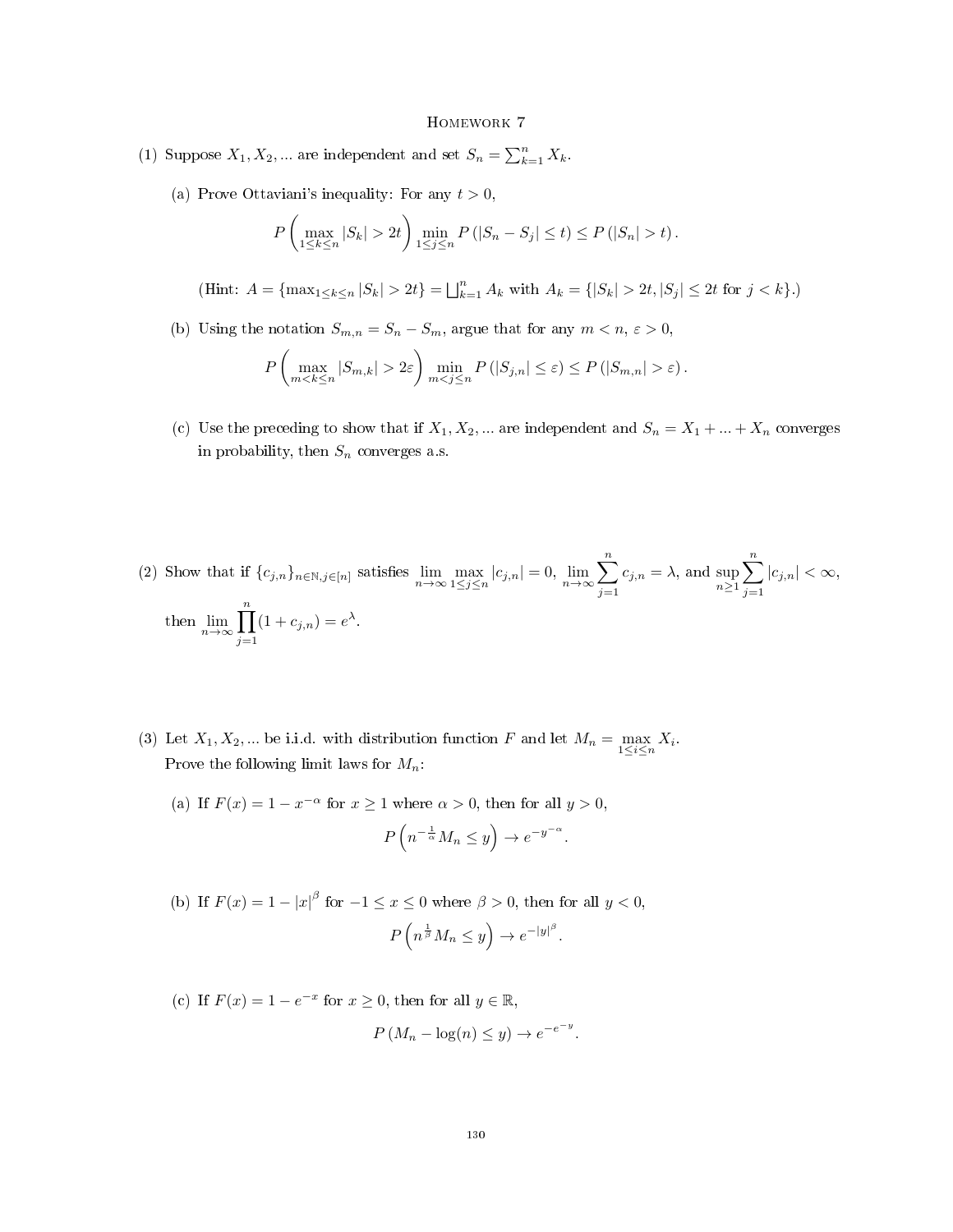- (1)
- (a) Show that  $X_n \to_p X$  implies  $X_n \Rightarrow X$ .
- (b) Show that if  $X_n \Rightarrow c$  for some constant c, then  $X_n \to_p c$ .
- (c) Give an example where  $X_n \Rightarrow X$  but  $X_n \nrightarrow_p X$ .
- (2) Prove Slutsky's Theorem:

If  $X_n \Rightarrow X$  and  $Y_n \Rightarrow c$  where c is a constant, then  $X_n + Y_n \Rightarrow X + c$  and  $X_n Y_n \Rightarrow cX$ .

- (3) Let  $g \ge 0$  be continuous. Show that  $X_n \Rightarrow X_\infty$  implies  $\liminf_{n \to \infty} E[g(X_n)] \ge E[g(X_\infty)]$ .
- (4)
- (a) Establish the bound

$$
\left| \int_0^T \frac{\sin(t)}{t} dt - \frac{\pi}{2} \right| \le \frac{T+1}{T^2}
$$

for all  $T > 0$ .

(Hint: Use Fubini's theorem to evaluate the integral of  $e^{-uv}\sin(u)$  over the region  $R_T = \{(u, v) : 0 < u < T, 0 < v\}$  in two different ways, and make use of the fact that  $1 + v^2 \geq 1$ for all  $v \in \mathbb{R}$ .)

(b) Conclude that for every 
$$
\theta \in \mathbb{R}
$$
,  $\lim_{T \to \infty} \int_{-T}^{T} \frac{\sin(\theta t)}{t} dt = \pi \operatorname{sgn}(\theta)$  where  $\operatorname{sgn}(\theta) = \begin{cases} -1, & \theta < 0 \\ 0, & \theta = 0 \\ 1, & \theta > 0 \end{cases}$ .

(5) Let  $\varphi(t) = \int e^{itx} d\mu(x)$  where  $\mu$  is a probability measure on  $(\mathbb{R}, \mathcal{B})$ . Imitate the proof of Theorem 3.3.4 in Durrett to show that for any  $a \in \mathbb{R}$ ,

$$
\mu({a}) = \lim_{T \to \infty} \frac{1}{2T} \int_{-T}^{T} e^{-ita} \varphi(t) dt.
$$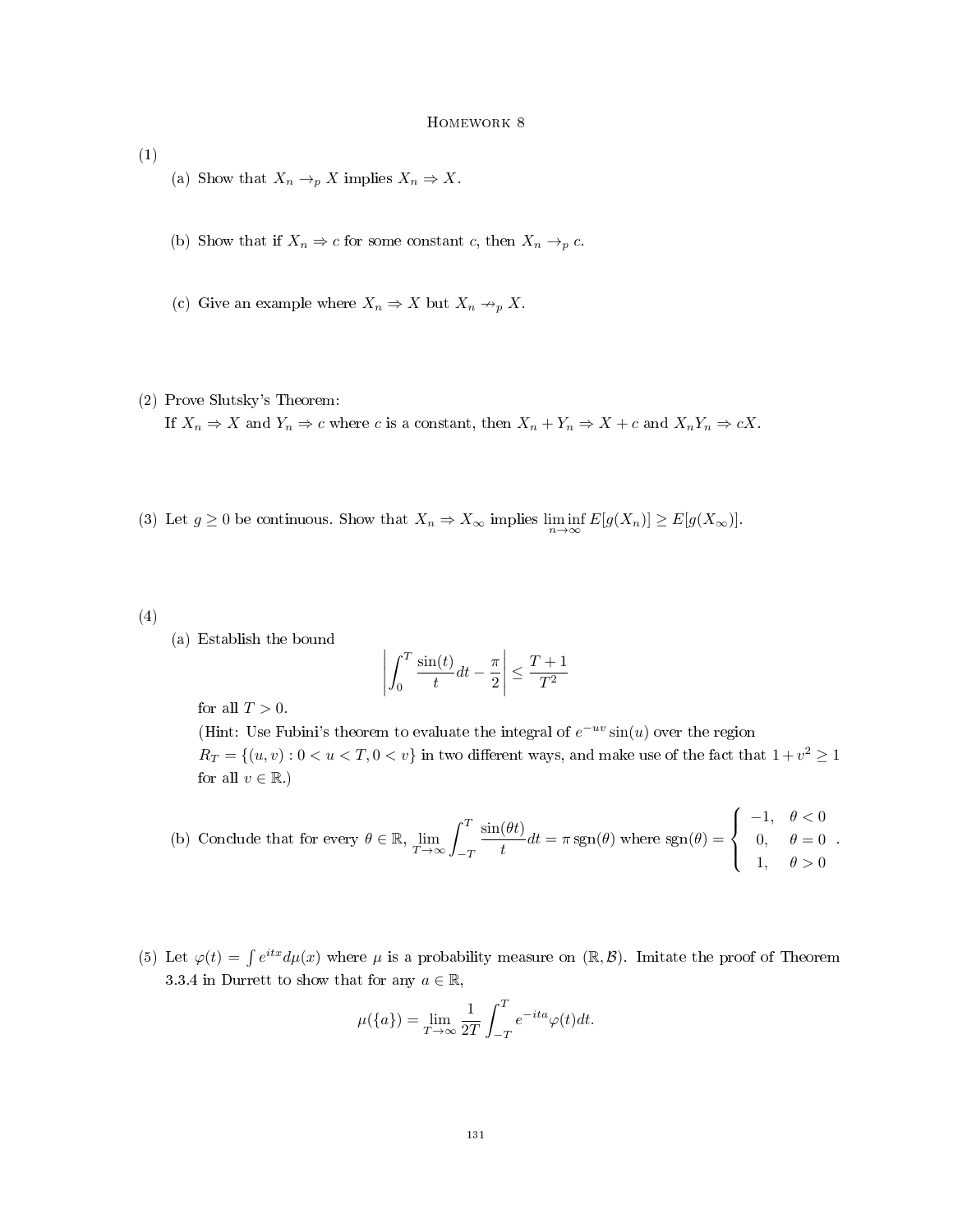(1) Show that if  $E[|X|^n] < \infty$ , then the characteristic function  $\varphi$  of X has a continuous derivative of order  $n$  given by

$$
\varphi^{(n)}(t)=\int (ix)^{n}e^{itx}d\mu(x).
$$

- (2) Suppose that X is absolutely continuous with density  $f(x) = \frac{c}{x^2 \log |x|} 1\{|x| > 4\}$  for an appropriate normalizing constant c.
	- (a) Show that  $E|X| = \infty$ .
	- (b) Show that X has characteristic function  $\varphi$  satisfying  $\varphi'(0) = 0$ . (Hint: Express  $1 - \varphi(t)$  as an integral over  $|x| > 4$  and use the change of variables  $y = tx$  to prove that  $\frac{1-\varphi(t)}{t} \to 0$  as  $t \to 0$ . The inequality  $|1 - \cos(y)| \leq y^2$  may be useful.)
- (3) Let  $X_1, X_2, ...$  be i.i.d. and let  $S_n = X_1 + ... + X_n$ . Assume that  $\frac{1}{\sqrt{n}}S_n$  has a distributional limit as  $n \to \infty$ . Prove that  $E[X_1^2] < \infty$ .

(Sketch: Assume  $E[X_i^2] = \infty$ . Let  $X'_1, X'_2, ...$  be an independent copy of the original sequence. Set  $Y_i = X_i - X'_i, U_i = Y_i 1 \{ |Y_i| \le A \}, V_i = Y_i 1 \{ |Y_i| > A \},$  and argue that

$$
P\left(\sum_{i=1}^{n} Y_i \ge K\sqrt{n}\right) \ge P\left(\sum_{i=1}^{n} U_i \ge K\sqrt{n}, \sum_{i=1}^{n} V_i \ge 0\right)
$$

$$
\ge \frac{1}{2} P\left(\sum_{i=1}^{n} U_i \ge K\sqrt{n}\right) \ge \frac{1}{5}
$$

for any  $K > 0$  provided that A and n are sufficiently large.)

(4) Let  $X_1, X_2, ...$  be i.i.d. with  $E[X_i] = 0$  and  $E[X_i^2] = \sigma^2 \in (0, \infty)$ . Show that

$$
\frac{\sum_{i=1}^{n} X_i}{\sqrt{\sum_{i=1}^{n} X_i^2}} \Rightarrow Z \sim N(0, 1).
$$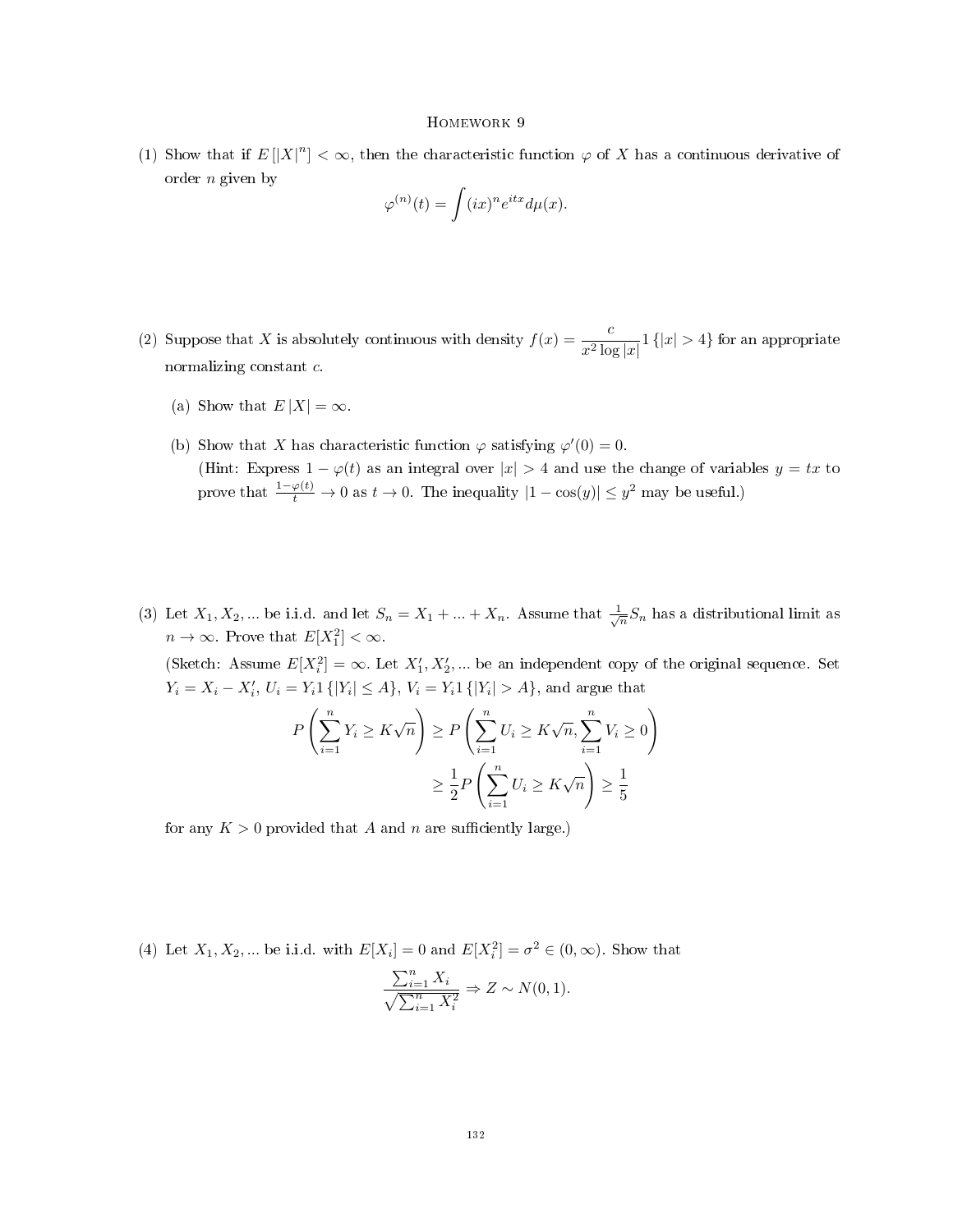- (5) Let  $X_1, X_2, ...$  be independent random variables such that  $X_n$  is uniformly distributed on  $[-n, n]$ , and set  $S_n = X_1 + ... + X_n$ . Show that there is an  $\alpha > 0$  such that  $n^{-\alpha}S_n$  converges weakly to a normal random variable  $V \sim N(\mu, \sigma^2)$  as  $n \to \infty$ . Identify  $\alpha$ ,  $\mu$ , and  $\sigma^2$ .
- (6) Let  $X_1, X_2, ...$  be a sequence of independent random variables with  $E[X_i] = \mu_i$  and  $Var(X_i) = \sigma_i^2$ . Let  $S_n = \sum_{i=1}^n X_i$ ,  $s_n = \text{Var}(S_n)^{\frac{1}{2}}$ . Show that if

$$
\lim_{n \to \infty} s_n^{-(2+\delta)} \sum_{i=1}^n E\left[ |X_i - \mu_i|^{2+\delta} \right] = 0
$$

for some  $\delta > 0$ , then

$$
\frac{S_n - E[S_n]}{s_n} \Rightarrow Z \sim N(0, 1).
$$

(7) Suppose that  ${a_n}_{n=1}^{\infty}$  and  ${b_n}_{n=1}^{\infty}$  are sequences of real numbers with  $a_n \to \infty$  and  $b_n \to b$  as  $n \to \infty$ , and let  $X_1, X_2, \dots$  be a sequence of random variables with  $a_n(X_n - b_n) \Rightarrow X$ . Show that if  $g : \mathbb{R} \to \mathbb{R}$  has at continuous derivative at b, then

$$
a_n(g(X_n) - g(b_n)) \Rightarrow g'(b)X.
$$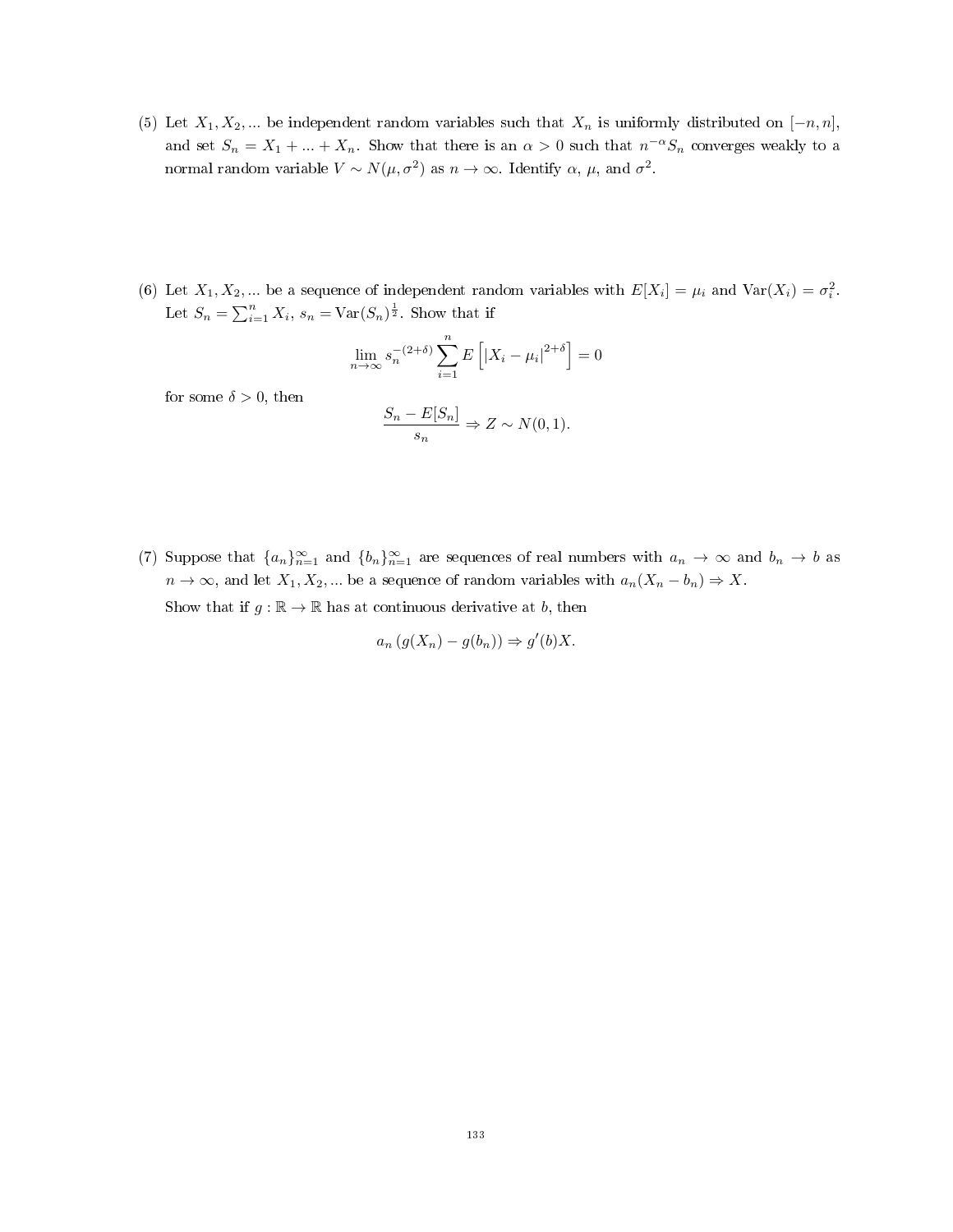- (1) Given a probability space  $(\Omega, \mathcal{F}, P)$  and events  $A, B \in \mathcal{F}$  with  $P(B) > 0$ , we define the conditional probability of A given B by  $P(A|B) = \frac{P(A \cap B)}{P(B)}$ .
	- (a) If  $T \sim \text{Exp}(\lambda)$ , then it is immediate that for every  $s, t > 0$

(\*) 
$$
P(T > t + s | T > t) = P(T > s)
$$
.

Show that if T is a random variable with  $P(T > 0) = 1$  such that (\*) holds for all s,  $t > 0$ , then  $T \sim \text{Exp}(\lambda)$  for some  $\lambda > 0$ .

- (b) Show that geometric distributions are the only laws on  $\mathbb{N}_0$  with this 'memorylessness property.'
- (2) Let N have a Poisson distribution with mean  $\lambda$  and let  $X_1, X_2, ...$  be an i.i.d. sequence, independent of N, with  $P(X_i = j) = p_j$  where  $p_0, p_1, ..., p_k$  are positive and sum to 1. Let  $N_j = |\{m \le N : X_m = j\}|$ . Show that  $N_0, N_1, ..., N_k$  are independent and  $N_i \sim \text{Poisson}(\lambda p_i)$ .
- (3) For  $\lambda > 0$ , define the operator A by

$$
(\mathcal{A}f)(k) = \lambda f(k+1) - kf(k).
$$

Show that a random variable W taking values in  $\mathbb{N}_0$  satisfies  $E[(\mathcal{A}f)(W)] = 0$  for all bounded functions f if and only if  $W \sim \text{Poisson}(\lambda)$ .

(4) Let  $A \subseteq \mathbb{N}_0$  and let  $\mathcal{P}_{\lambda}$  denote probability with respect to the Poisson distribution with mean  $\lambda$ . Show that the unique solution of

$$
\lambda f(k+1) - kf(k) = 1 \{ k \in A \} - \mathcal{P}_{\lambda}(A), \quad f(0) = 0
$$

is given by

$$
f_A(k) = \lambda^{-k} e^{\lambda} (k-1)! \left[ \mathcal{P}_{\lambda} (A \cap U_k) - \mathcal{P}_{\lambda} (A) \mathcal{P}_{\lambda} (U_k) \right]
$$

where  $U_k = \{0, 1, ..., k-1\}, U(0) = \emptyset$ .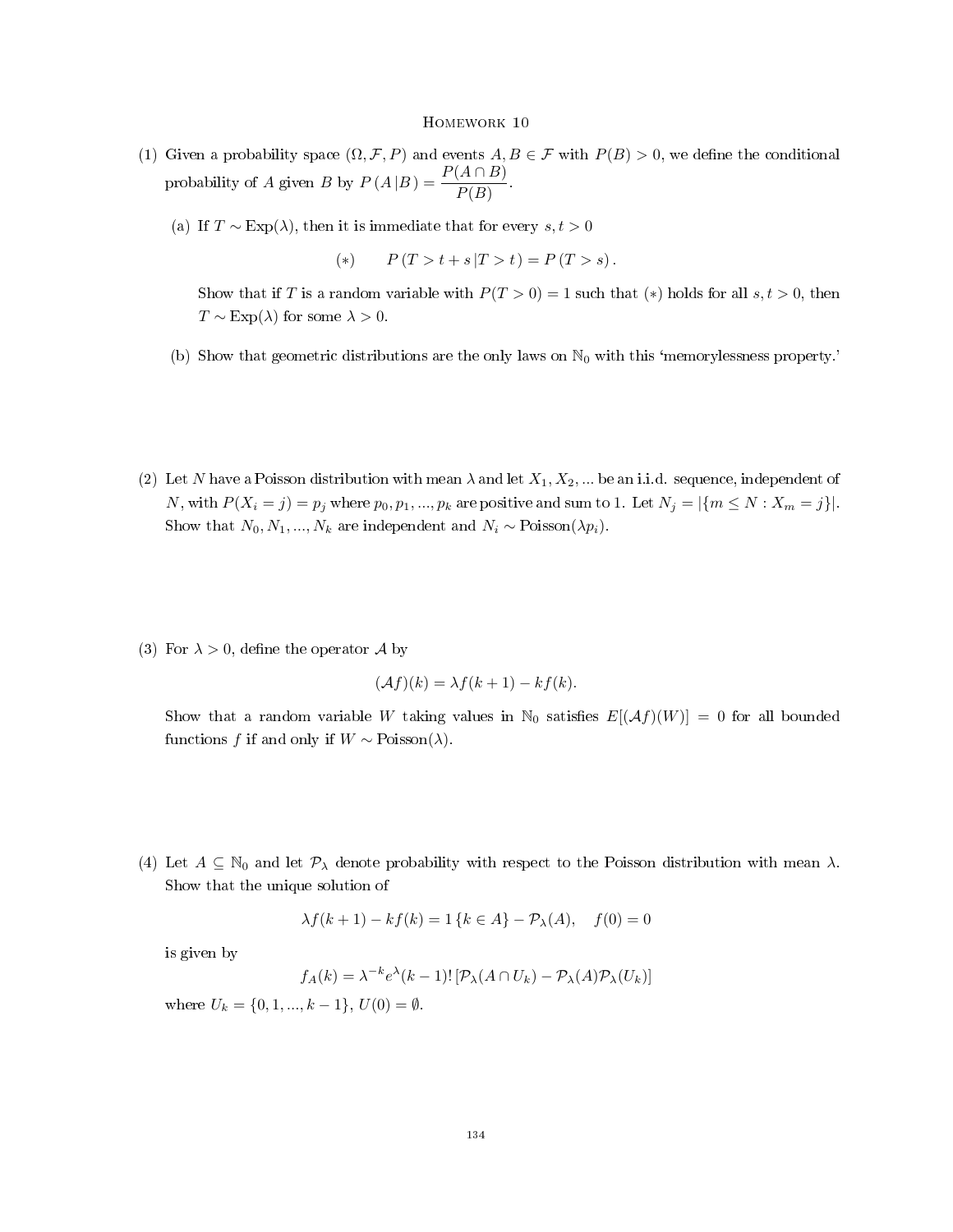- (1) Let  $X_1, X_2, ... \in \mathbb{R}$  be i.i.d. random variables.
	- (a) Show that if  $X_1$  is nondegenerate and symmetric about 0, then

$$
-\infty = \liminf_{n \to \infty} \sum_{i=1}^{n} X_i < \limsup_{n \to \infty} \sum_{i=1}^{n} X_i = \infty.
$$

- (b) Show that the conclusion in part (a) also holds under the assumption that  $E[X_1] = 0$  and  $E[X_1^2] \in (0, \infty)$
- (2) Suppose that S and T are stopping times with respect to some filtration  $\{\mathcal{F}_n\}_{n=1}^{\infty}$ .
	- (a) Show that  $S \vee T$  and  $S \wedge T$  are stopping times. (Since  $T \equiv n$  is a stopping time, this shows that  $S \vee n$  and  $S \wedge n$  are stopping times for any n.)
	- (b) Is  $S + T$  a stopping time? If  $S < T$ , is  $T S$  a stopping time?
- (3) Suppose that M and N are stopping times with  $M \leq N$ .
	- (a) Show that  $\mathcal{F}_M \subseteq \mathcal{F}_N$ .
	- (b) Show that if  $A \in \mathcal{F}_M$ , then  $L(\omega) = \begin{cases} M(\omega), & \omega \in A \\ N(\omega), & \omega \in A \end{cases}$  $N(\omega)$ ,  $\omega \in A^C$  is a stopping time.
- (4) Let  $X_1, X_2, ...$  be independent and let N be an N-valued random variable with finite mean which is independent of the  $X_i's$ .
	- (a) If the  $X_i^\prime s$  have the same finite expectation, then

$$
E\left[\sum_{i=1}^{N} X_i\right] = E[N]E[X_1].
$$

(b) If, in addition, the  $X_i$ 's have common finite variance and N has a finite second moment, then

$$
\text{Var}\left(\sum_{i=1}^{N} X_i\right) = E[N]\text{Var}(X_1) + E[X_1]^2 \text{Var}(N).
$$